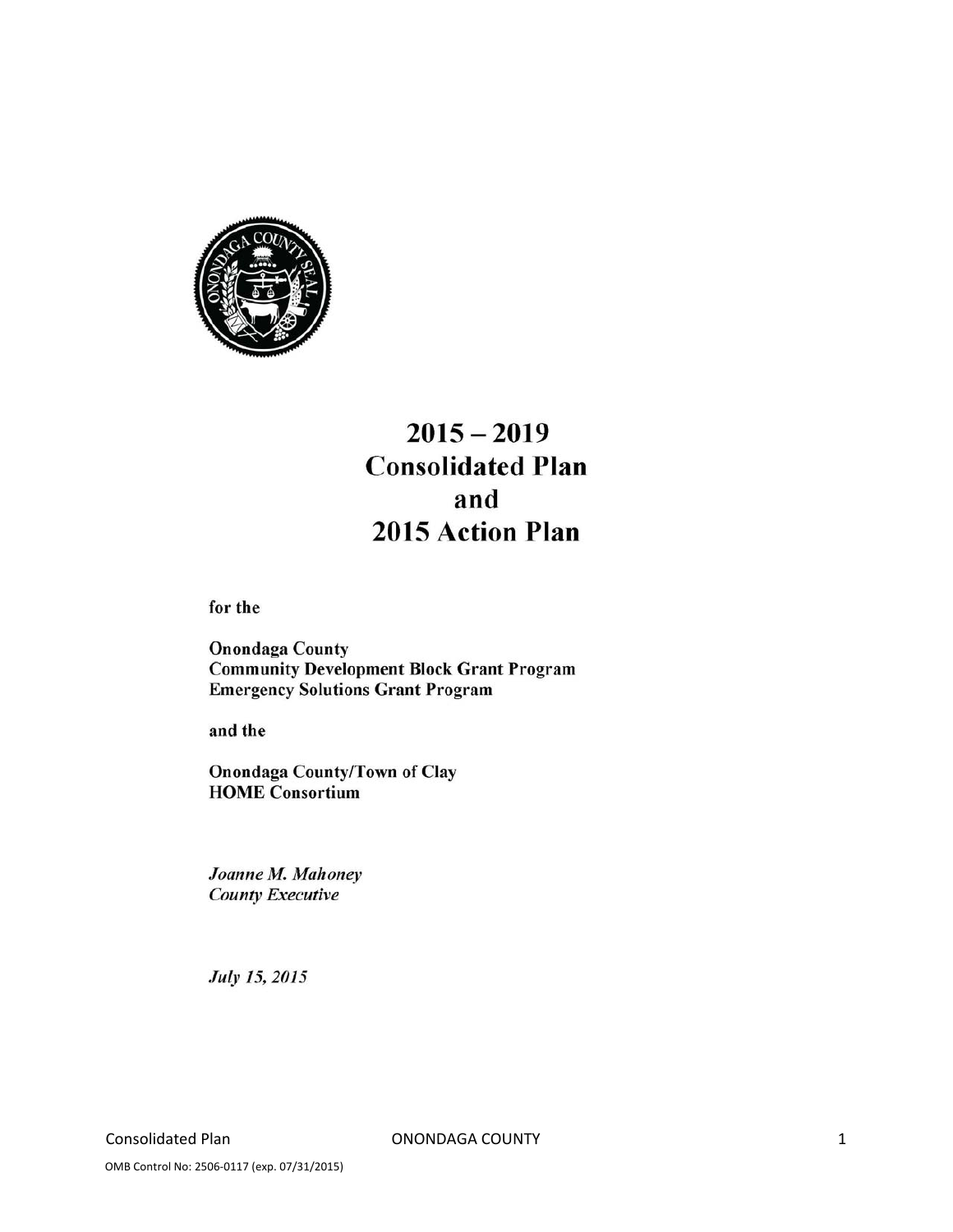## **Executive Summary**

## **ES‐05 Executive Summary ‐ 24 CFR 91.200(c), 91.220(b)**

#### **1. Introduction**

The Consolidated Plan for Onondaga County is an analysis of the housing and community development needs of Onondaga County and an outline of the subsequent goals and objectives of the County's Community Development Division (CDD) for the next five program years. (Unless otherwise noted, data is from the 2010 United State Census 2010.)

It is the result of collaboration with many partners both in its formation and implementation. It outlines the role of the CDD and its partners in a County‐based housing delivery system and it assigns priorities to the many documented housing and community development needs. The mission of the CDD is to improve the quality of life for Onondaga County's low and moderate income people by preserving and rebuilding neighborhoods, revitalizing and increase in the County's housing stock, upgrading the infrastructure, and provided needed community facilities.

## **2. Summary of the objectives and outcomes identified in the Plan Needs Assessment Overview**

The mission of the CDD is to improve the quality of life for Onondaga County's low and moderate income people by preserving and rebuilding neighborhoods, revitalizing and increasing the County's housing stock, upgrading the infrastructure, and providing needed community facilities. The objectives of the Onondaga County Five Year Strategic Plan are as follows:

• provide safe and sanitary infrastructure, such as sanitary sewers, storm sewers, water lines, sidewalks, etc., that serve low income residents;

- provide recreational facilities for low and moderate income and disabled residents;
- eliminate detrimental blighting conditions in residential neighborhoods;

• provide neighborhood facilities, such as senior citizen centers and community centers for low and moderate income persons;

• provide improved housing conditions and housing opportunities for low and moderate income elderly and handicapped persons and low and moderate income families through housing rehabilitation assistance;

• provide home ownership opportunities for the County's low and moderate income residents, with affirmative marketing to the minority population;

#### Consolidated Plan ONONDAGA COUNTY 2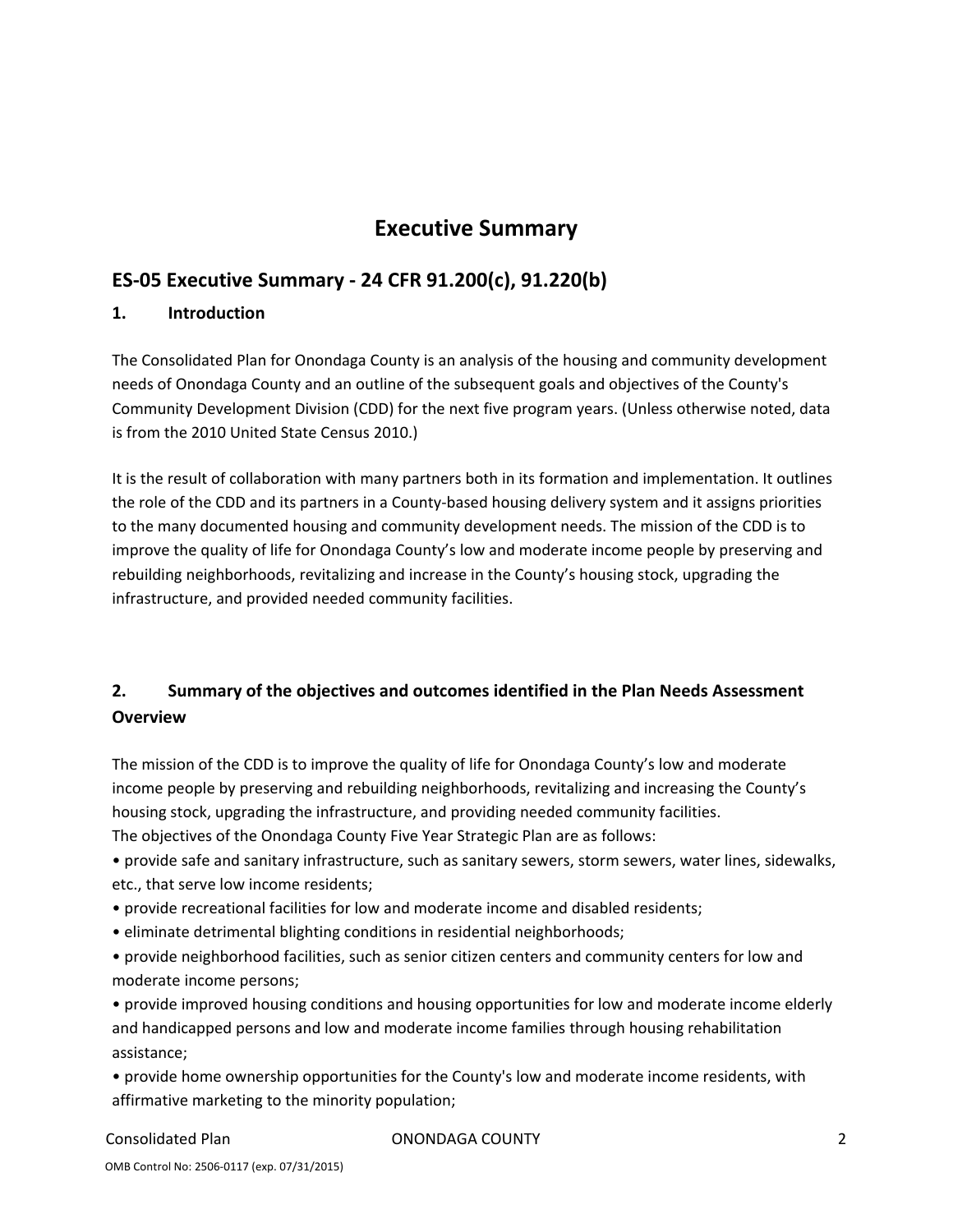• stimulate improved economic conditions in business districts located in low and moderate income neighborhoods through commercial rehabilitation;

- provide fair housing for all the citizens of the County; and
- provide contracting and employment opportunities to minority businesses.
- participate in the communities fight to end homelessness by providing support and funding for organizations and agencies involved in this endeavor.

To achieve these goals Onondaga County Community Development identified six priority goals and programs to solve the challenges facing our community:

• Housing Rehabilitation: the Lead Hazard Reduction Program (LHR); the Safe Housing Assistance Program for the Elderly (SHAPE‐UP); Emergency Repair Program/RESTORE Program (as funding availablility allows).

• Housing Rehabilitation‐Accessibility: the RAMP Program; Access to HOME Program (ATH) (as funding availablility allows).

• Capital Projects: provides infrastructure/public facility/recreation facility improvements to the counties 34 municipalities

• Homelessness: provide funding to local organizations dealing with various aspects of the issue; staff participates with local Housing and Homeless Coalition

• Commercial Improvements: Commercial Rehabilitation Program; Main Street Rehabilitation Program

• Homeownership: the Onondaga County First‐time Homeownership Program.

### **3. Evaluation of past performance**

Onondaga County Community Development's (CDD) goal is to serve the citizens of Onondaga County well. Overall feedback received from grant recipients, community leaders and funding providers is positive. The department continues to meet goals, deadlines, expectations established by its fund sources. The department is also award of and operates within the realm of the department's mission.

As federal funding cuts became a reality rather than make cuts in programs and staffing the department aggressively sought and continues to seek alternative sources of funding to support its programs in hope of being able to maintain the same level of service(s) to the community. The alternative sources of funds include: the HUD Office of Lead Hazard Control and Healthy Homes (OLHCHH); the United States Department of Agriculture (USDA); the New York State Department of Housing and Community Renewal (NYS HCR); the New York State Affordable Housing Corporations (NYS AHC); and the New York State Attorney General.

Since its inception Community Development has received just over \$199,000,000 in funding and completed 745 capital projects, sold 360 homes to first-time homebuyers, improved the facades of 320

#### Consolidated Plan ONONDAGA COUNTY 3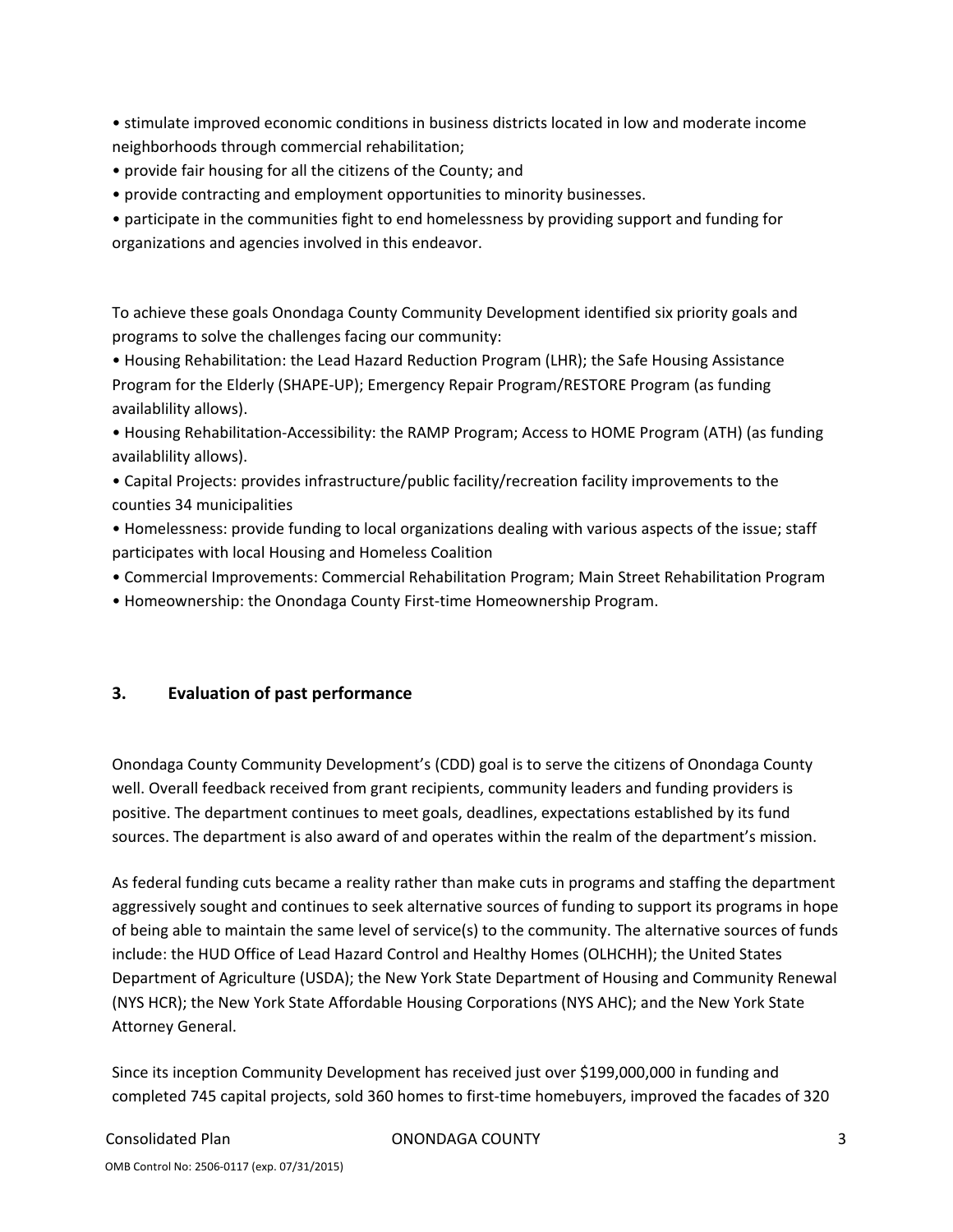local commercial building, provided accessibility improvements to 760 low‐moderate income disabled households and completed more than 5154 housing rehabilitation projects.

### **4. Summary of citizen participation process and consultation process**

The largest programs within the CDD are community development capital projects that are planned and completed as a cooperative effort through a Consortium of all Onondaga County jurisdictions, 34 villages and towns, outside the City of Syracuse. This program constitutes a majority of CDD's planning and citizen participation.

Each town and village has a board or council made up of elected officials. The elected officials meet at least monthly in public settings to discuss the concerns of their respective areas. This format encourages participation on a relatively small scale.

The County builds upon and enhances this high degree of citizen involvement at the town/village levels. As part of the local consolidated planning process, towns and villages are required by the County to hold public hearings and to publish a notice in local newspapers. The County assists the towns and villages with their hearings by providing copies of eligible activities and other pertinent information and by providing technical assistance.

The County holds a general public hearing in early June each year. The time and date of the Public Hearing are advertised in the Syracuse Post‐Standard. The funding level, the activities that are eligible, and the proposed budget are included in the announcement.

The County also mails a notice to a number of interested citizens, non‐profit organizations, other interested agencies, etc. informing them of the opportunity to review the draft consolidated plan. All County public hearing sites are accessible to persons with disabilities. The Civic Center is completely accessible and provides accessible parking. Additional accommodations can be provided upon request. To fulfill the citizen participation requirements of the Community Development Program, the Onondaga County Legislature created the Community Development Steering Committee by Resolution #224 on June 7, 1976. Fifteen members are appointed by the County Executive and are not subject to confirmation by the Onondaga County Legislature. The principal duties of the Steering Committee are to determine the budget categories and to select the capital projects funded by the Community Development Block Grant and the Emergency Shelter Grant. Although projects are selected primarily on need and the number of low income people served, the Committee strives to maintain a geographic balance when making selections.

The Committee meets throughout April and May to review the proposals for the One Year Action Plan and to set the agenda for the Five Year Strategic Plan. Discussions are often heated but always lively as the priorities and objectives of the Program are debated annually. As the activities are reviewed, the following themes are often articulated and continue to be the underpinnings of the County's program: decent housing, a suitable living environment, and expanded economic opportunities.

Annual grantee performance reports are available to the public upon request, which is advertised via a public notice published in the Syracuse Post Standard.

County staff is also available to provide technical assistance to any community group upon request.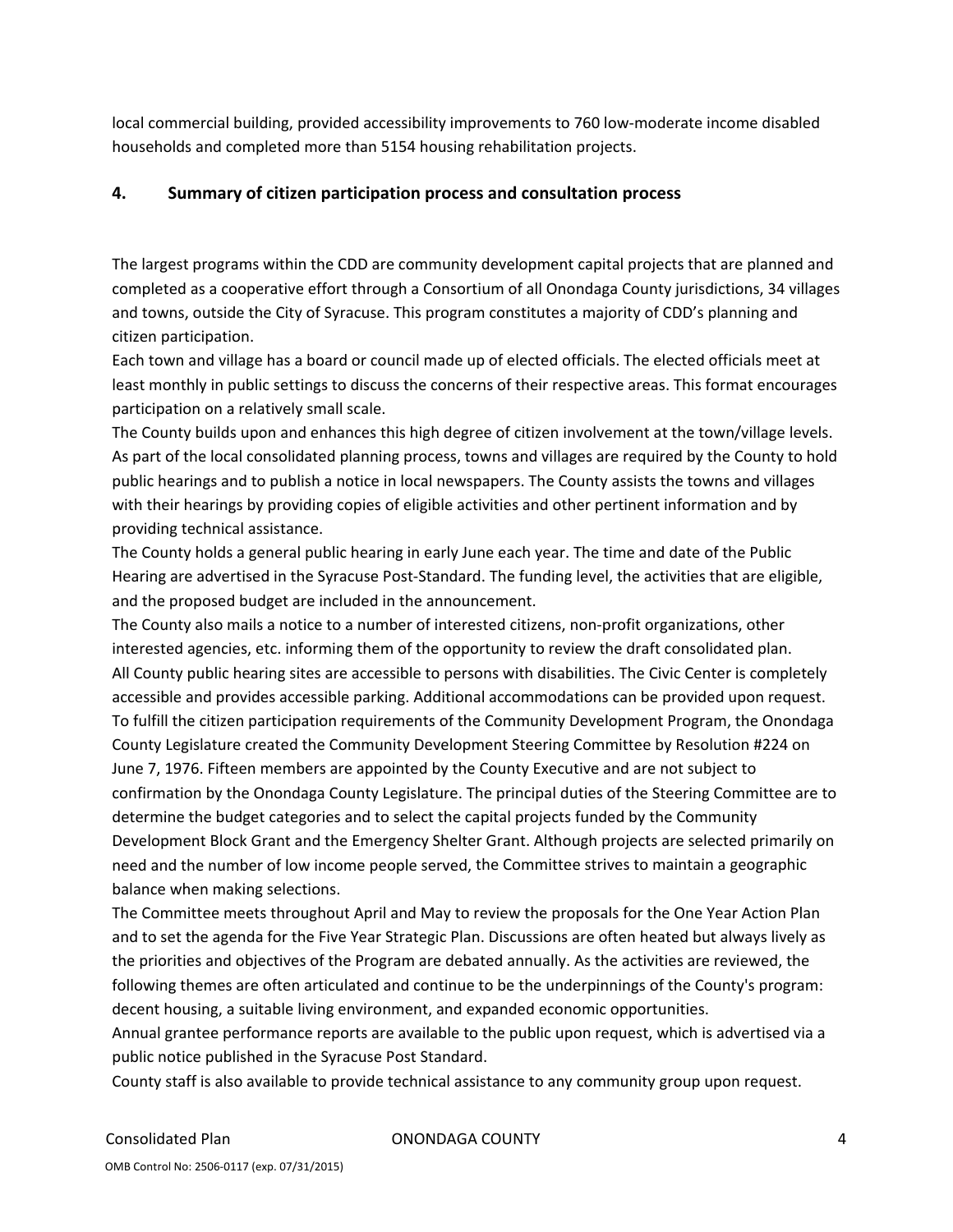## **5. Summary of public comments**

Please see the attachment titled Citizen Comments ARISE rec'd 7/14/2015. CDD staff appreciates all comments and will consider each item.

#### **6. Summary of comments or views not accepted and the reasons for not accepting them**

All comments were considered.

#### **7. Summary**

Onondaga County Community Development appreciates the support received from all funding sources and looks forward to continue offering its services to the citizens of Onondaga County.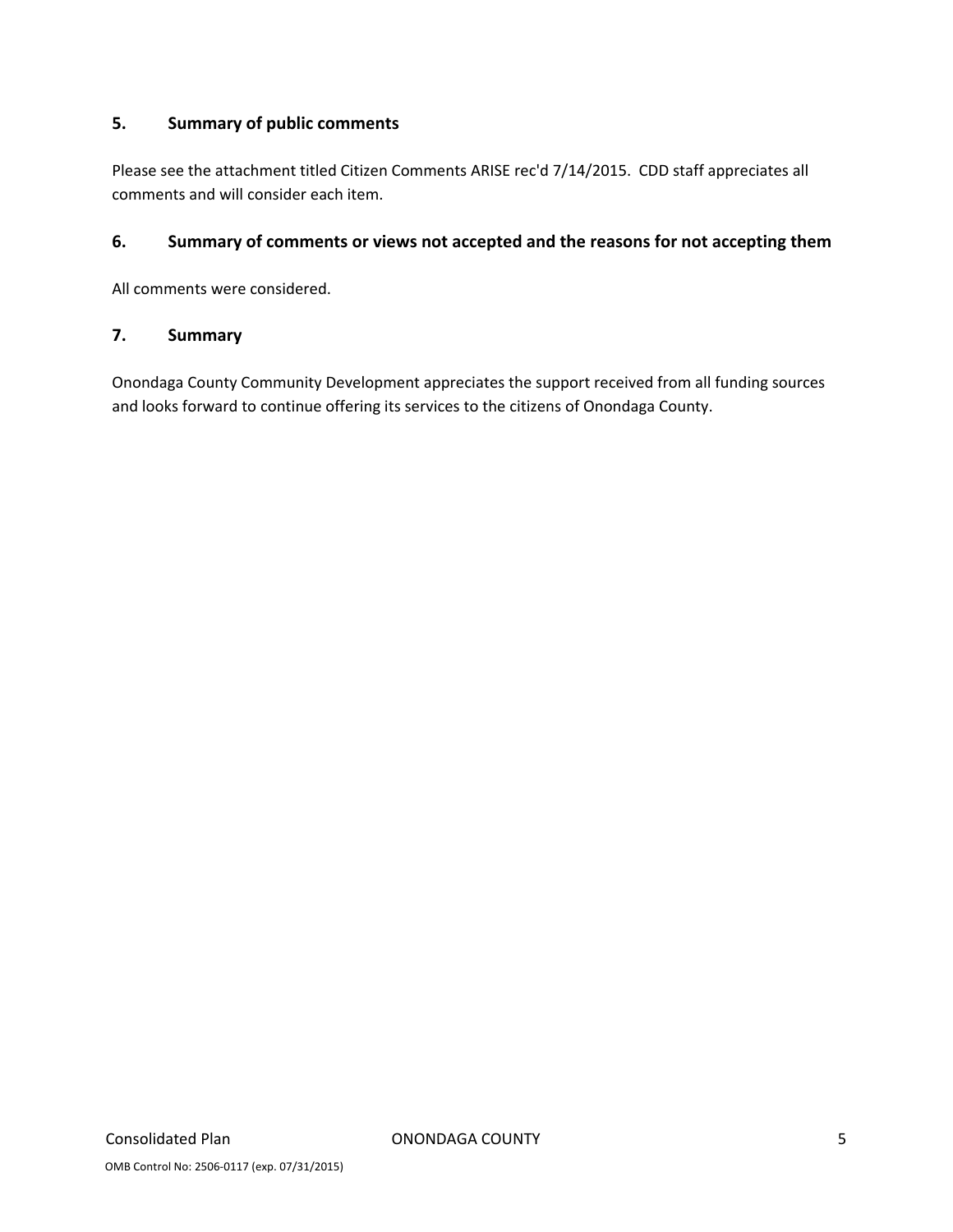## **The Process**

## **PR‐05 Lead & Responsible Agencies 24 CFR 91.200(b)**

## **1. Describe agency/entity responsible for preparing the Consolidated Plan and those responsible for administration of each grant program and funding source**

The following are the agencies/entities responsible for preparing the Consolidated Plan and those responsible for administration of each grant program and funding source.

| <b>Agency Role</b>        | <b>Name</b>            |                                  | <b>Department/Agency</b>         |  |  |
|---------------------------|------------------------|----------------------------------|----------------------------------|--|--|
|                           |                        |                                  |                                  |  |  |
| <b>CDBG Administrator</b> | ONONDAGA COUNTY        |                                  | <b>Onondaga County Community</b> |  |  |
|                           |                        |                                  | Development                      |  |  |
| <b>HOMF Administrator</b> | <b>ONONDAGA COUNTY</b> |                                  | <b>Onondaga County Community</b> |  |  |
|                           |                        |                                  | Development                      |  |  |
| <b>ESG Administrator</b>  | <b>ONONDAGA COUNTY</b> | <b>Onondaga County Community</b> |                                  |  |  |
|                           |                        |                                  | Development                      |  |  |

**Table 1 – Responsible Agencies**

#### **Narrative**

Onondaga County Community Development Division (CDD) is the lead agency and hub of the institutional structure responsible for developing and administering the programs covered by the Consolidated Plan. It works closely with various government agencies and departments, town and village governments, and numerous non‐profit and for‐profit entities.

Community Development capital projects represent the largest annual CDD program investments and expenditures. They are planned and completed by CDD as a cooperative effort through a Consortium of all Onondaga County jurisdictions outside the City of Syracuse. CDD also administers and manages homeownership and housing rehabilitation programs in close collaboration with private contracts and local lending institutions. The majority of planning, therefore, is related to activities associated with these programs.

Christopher Community, Inc. is the administrator for the Onondaga County Section 8 Rental Vouchers, of which the Village of Manlius PHA is the lead municipality. Christopher Community also serves the supportive housing needs of the elderly and the disabled.

CNY Fair Housing, Inc. (formally known as the Fair Housing Council of Central New York) conducts education and outreach to the general public regarding fair housing rights and responsibilities, maintains a network of trained housing discrimination testers, and assists with fair housing litigation. In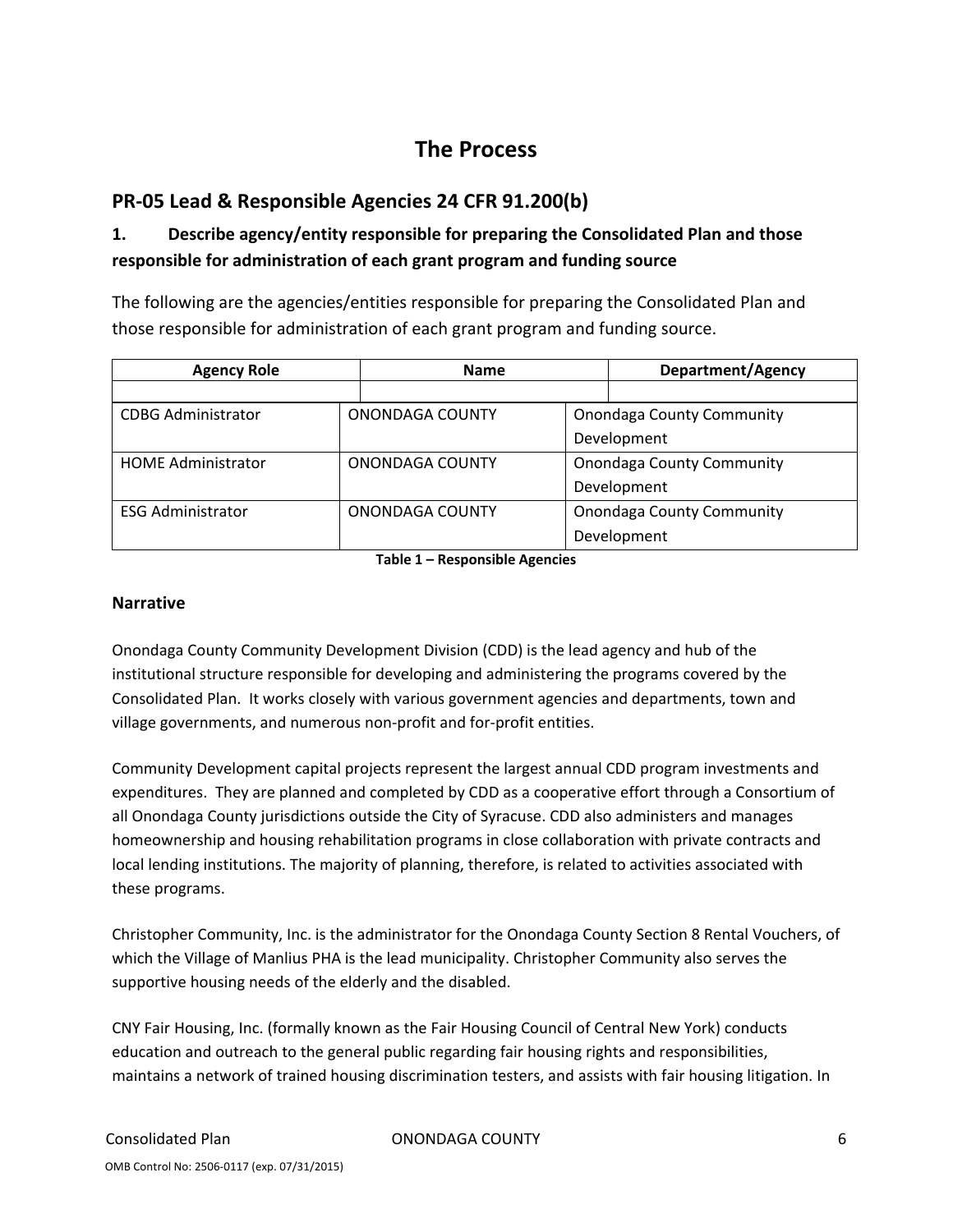2014 the agency published the Analysis of Impediments to Fair Housing Choice: Syracuse and Onondaga County.

ARISE, Inc. advocates for and locates accessible housing for disabled persons and families.

The Homeless Task Force brings together virtually all the shelter and service providers in the County, as well as members of the business community, elected officials, and homeless persons.

CDD works with four Community Housing Development Organizations (CHDOs) in Onondaga County for projects to develop senior citizens and special needs housing.

CDD also funds essential services, operating expenses and homeless prevention at seven emergency shelter programs for women, men, youth, persons living with HIV/AIDS and the chronically homeless. Additional HUD Continuum of Care funds will address transitional and permanent housing, supportive services and Shelter Plus Care.

Members of the CDD staff also serve on various non‐profit boards throughout the community and have established effective partnerships with many local banks

#### **Consolidated Plan Public Contact Information**

**Consolidated Plan Public Contact Information**

- **Robert DeMore, Director: (315) 435‐3558; RDeMore@ongov.net**
- **Nina Andon‐McLane, Admin Planning & Funding Coordinator: (315) 435‐3558; Nando‐ mclane@ongov.net**
- **Susan Grossman, Housing Program Coordinator: (315) 435‐3558; SGrossman@ongov.net**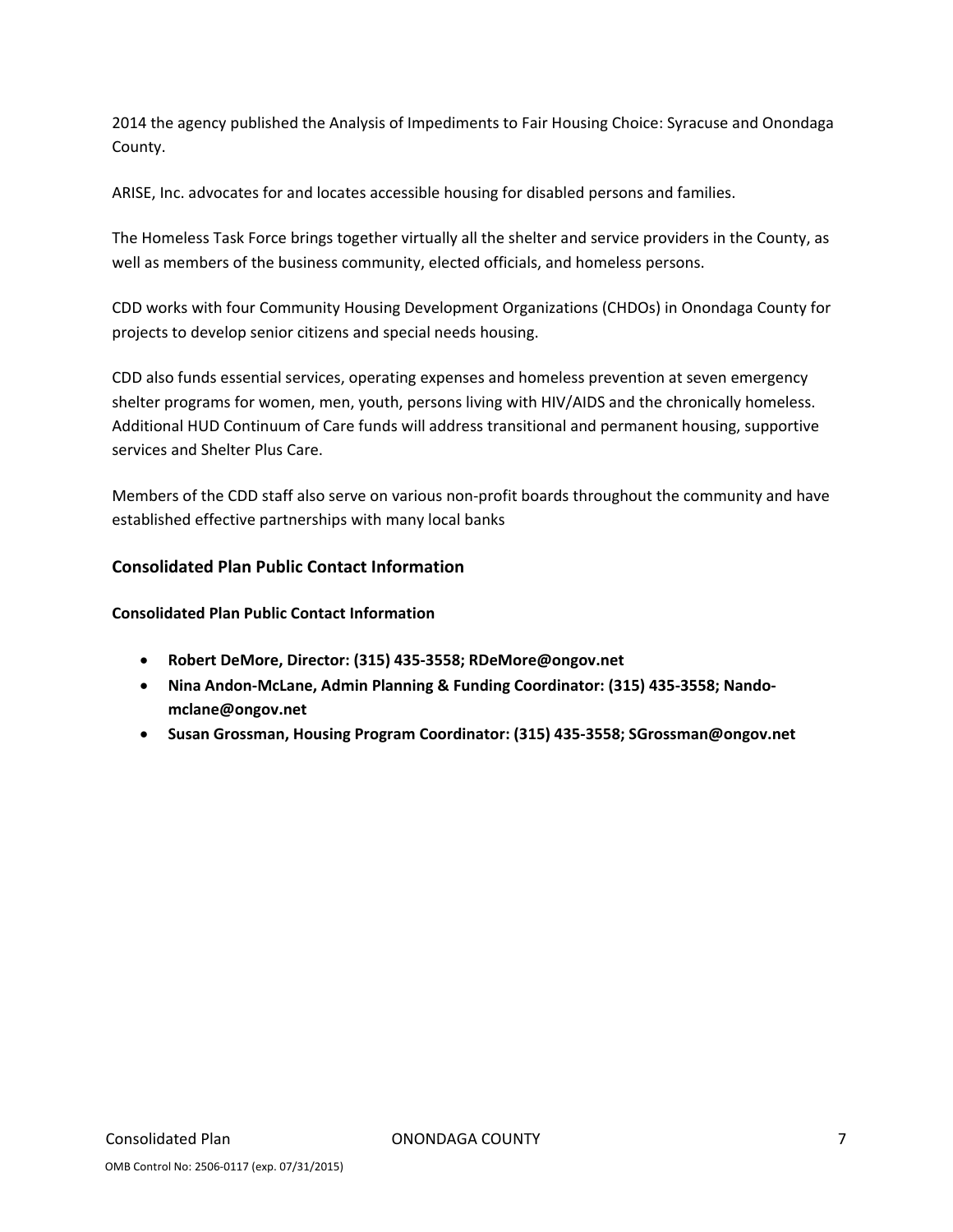## **PR‐10 Consultation ‐ 91.100, 91.200(b), 91.215(l)**

#### **1. Introduction**

In 1986, the City of Syracuse created the Common Council Task Force on the Homeless and Housing Vulnerable. This body became known as the Homeless and Housing Vulnerable Task Force (HHVTF). The HHVTF was chartered to assess community homeless needs, identify gaps in services and develop a comprehensive community strategy to combat homelessness and locally. Since its formation Onondaga County Community Development has worked with the HHVTF to achieve these goals.

Since August 2010 the group has been known as the Housing and Homeless Coalition (HHC). The mission of the HHC is to assess community needs and develop a comprehensive community strategy to combat homelessness and housing vulnerability in the community. The new name better reflects HUD's emphasis on meeting the issue of homelessness in the community collaboratively.

The HHC meets on a monthly basis and has an established inclusive process to address the issues related to homelessness. More than fifty agencies are represented on the HHC, from shelter and direct service providers, to representatives from all levels of government, grassroots and neighborhood groups, housing developers and members of the business community as well as homeless and formerly homeless consumers. The HHC has been successful in carefully and collaboratively developing a coordinated community‐wide system of services that prevent duplication of effort and focus on maximizing available resources to meet the needs of homeless persons.

In 1994 the "Continuum of Care" (CoC) concept was adopted by HUD establishing a new strategy that required communities to establish local homeless assistance planning networks. The Homeless Task Force continued to exist at that time and served as the local network, or Continuum of Care planning group, and provided coordination for the submission of a single, joint, community-wide funding application to HUD. The CoC planning process put an end to the submission of multiple individual funding applications from agencies serving homeless persons. The collaborative effort of the CoC continues to be the basis for the allocation of funds through the HUD Supported Housing Program and Shelter Plus Care Programs. The HHC currently serves as the lead entity for the Continuum of Care planning process.

The Housing and Homeless Coalition is the local entity responsible for identifying the nature and extent of homelessness, identifying priority needs and coordinating homeless services including services to homeless subpopulations. Review of monthly HHC minutes and reports by key informants including consumers of homeless services reveal the nature of homeless being influenced by a confluence of complex economic, social, and personal factors. Some of the contributing factors to homelessness most cited by both homeless singles and families with children include poverty, the rising cost of housing and living expenses in addition to the lack of affordable housing, substance abuse, and mental illness.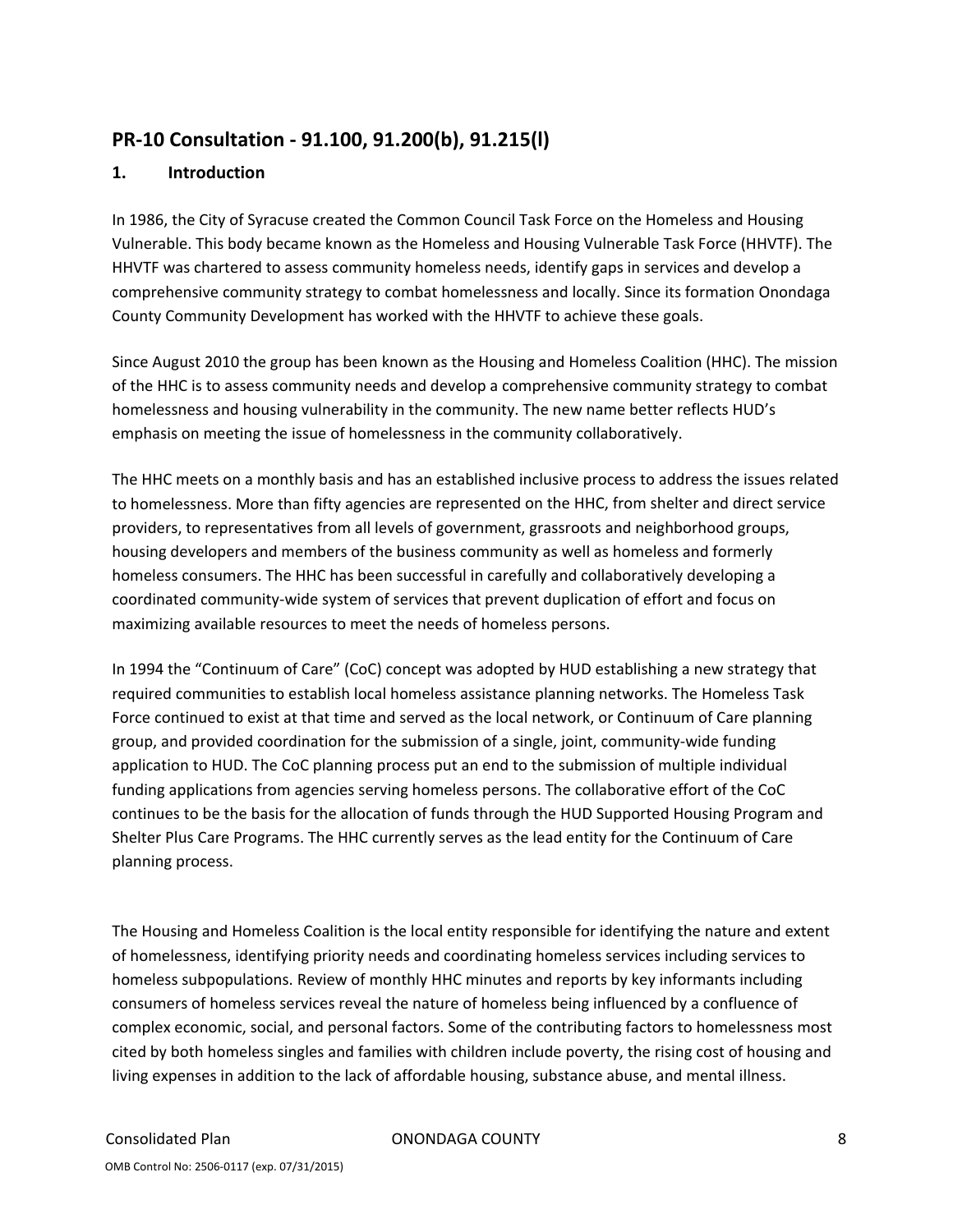## **Provide a concise summary of the jurisdiction's activities to enhance coordination between public and assisted housing providers and private and governmental health, mental health and service agencies (91.215(I)).**

The County consulted with citizens, municipal officials, non‐profit agencies, public housing agencies, private developers, economic development officials, governmental agencies and the Continuum of Care in preparing this Plan. The County held a public hearing to review the draft findings and priorities. This meeting is summarized in the Citizen Participation Section. The County also reviewed numerous community and regional plans, as well as annual reports issued by various agencies. The findings of a survey conducted for the Analysis of Impediments to Fair Housing Choice were also used to determine needs and priorities. The Consortium recognizes that developing partnerships with area public and private organizations is vital to its success.

The Community Development Division will invest Emergency Solutions Grant funds to support emergency shelters, street outreach, homeless prevention, and rapid rehousing. These activities will be provided to women, men, youth, families, persons living with HIV/AIDS and the chronically homeless. Additional HUD Continuum of Care funds will support the local Homeless Management Information System, transitional and permanent housing, supportive services and Shelter Plus Care subsidies. The jurisdiction plans to invest resources to support a Coordinated Assessment process so as to increase its ability to prevent homelessness and rapidly house those that are homeless. The jurisdiction will work with the Assessment team to develop assessment strategies that target chronic homelessness. Emergency Shelter Grant Request for Proposals stress prevention as well as moving those already in the homeless system to permanent housing as soon as possible. These activities are consistent with reducing chronic homelessness.

## **Describe coordination with the Continuum of Care and efforts to address the needs of homeless persons (particularly chronically homeless individuals and families, families with children, veterans, and unaccompanied youth) and persons at risk of homelessness**

Recently, the Homeless & Housing Coalition (CoC) developed several subcommittees and work groups, including the 10‐Year Planning Committee, whose primary charge was to develop a Plan to End Homelessness. This Committee identified five overarching goals to guide local planning efforts toward ending homelessness in our community. The Committee selected these goals based on the Federal Interagency Council on Homelessness Opening Doors Plan, the national federal plan outlining successful strategies to prevent and end homelessness by 2020.

## **Describe consultation with the Continuum(s) of Care that serves the jurisdiction's area in determining how to allocate ESG funds, develop performance standards and evaluate outcomes, and develop funding, policies and procedures for the administration of HMIS**

Priorities are determined by review of the Continuum of Care Homeless application process and other homeless planning activities including but not limited to review of Point in Time data and surveys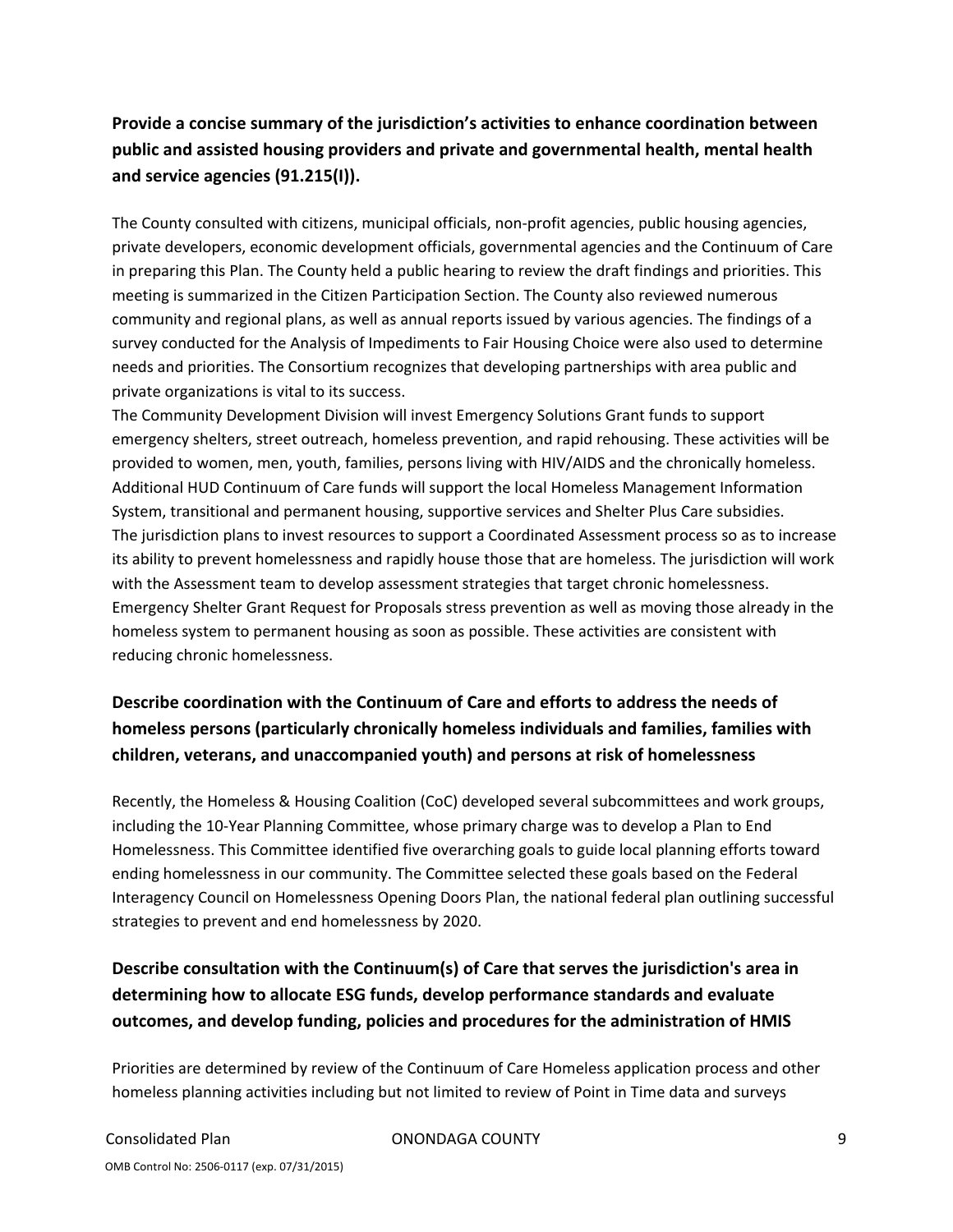conducted among consumers of homeless services. The Continuum of Care planning process consistently reveals one overriding priority need among the homeless and those at risk of homelessness: affordable permanent housing with a range of readily available support services commensurate with the varying needs of each household. In addition to affordable housing, resources are needed to develop and maintain an appropriate range of services, including preventative and rehabilitative services to assist persons before they become homeless, as they seek to leave shelters, and as they attempt to resume life in the community after a period of homelessness.

Homeless prevention priorities emerging as a result of planning associated with Homeless Prevention and Rapid Re‐Housing funding include direct financial assistance to households combined with additional supports such as case management, legal advocacy, and housing relocation services.

Support for chemically dependent individuals and for those in need of mental health treatment continues to be a high priority. Chronic substance abuse is the largest sub‐population among the homeless. Homeless individuals self-identifying as severely mentally ill also exist in large numbers.

Priority needs and decisions around financial allocations designed to address many of these needs are established during a formal review process carried out annually by the Continuum of Care planning group. The process includes a thorough examination of all projects in receipt of HUD Homeless Assistance funding including an assessment of select portions of the Annual Progress Report (HUD‐ 40118). The Continuum of Care is also relying increasingly upon Homeless Management Information System data to make informed decisions relative to funding priorities. The HMIS software product used locally is the nation's leading management information system and is regularly updated to meet HUD's evolving standards. Homeless assistance providers, homeless or formerly homeless individuals, and other concerned citizens are invited to play a role in the needs and funding priority determination process.

Ending chronic homelessness is a high community priority. Over the last few years the Continuum of Care has used a portion of the HUD Homeless Assistance Supportive Housing Program Permanent Housing bonus funding to create beds that are currently being used exclusively for chronically homeless individuals. It is important to note that with the exception of permanent supportive housing designed exclusively for families, chronically homeless individuals are welcome at all permanent supportive housing projects.

**2. Describe Agencies, groups, organizations and others who participated in the process and describe the jurisdictions consultations with housing, social service agencies and other entities**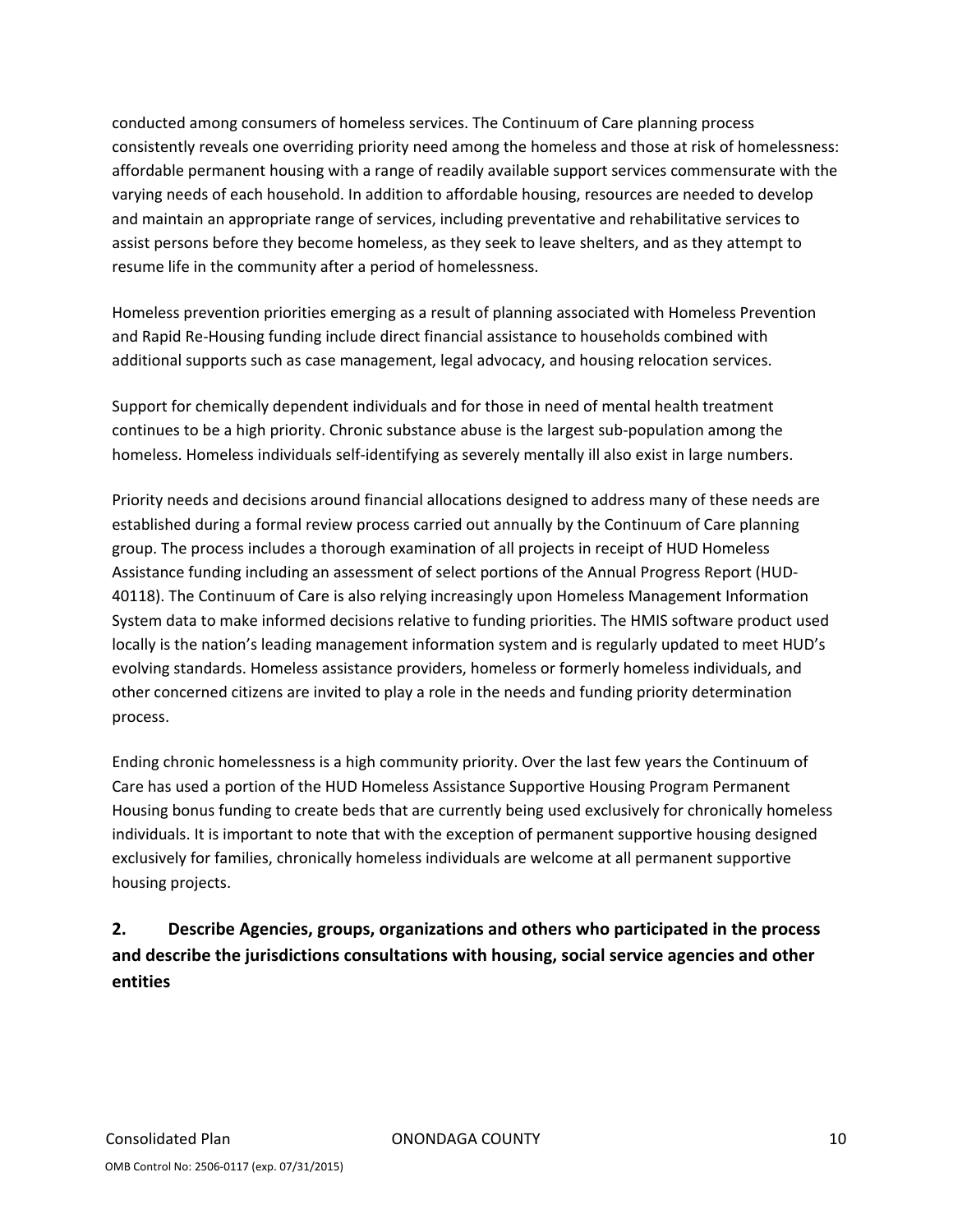|  | Table 2 - Agencies, groups, organizations who participated |
|--|------------------------------------------------------------|
|--|------------------------------------------------------------|

| 1              | Agency/Group/Organization                                                                                                                              | <b>ARISE</b>                                                                                                                                                                                                                      |
|----------------|--------------------------------------------------------------------------------------------------------------------------------------------------------|-----------------------------------------------------------------------------------------------------------------------------------------------------------------------------------------------------------------------------------|
|                | <b>Agency/Group/Organization Type</b>                                                                                                                  | Services-Persons with Disabilities                                                                                                                                                                                                |
|                | What section of the Plan was addressed by<br><b>Consultation?</b>                                                                                      | Non-Homeless Special Needs                                                                                                                                                                                                        |
|                | How was the Agency/Group/Organization<br>consulted and what are the anticipated<br>outcomes of the consultation or areas for<br>improved coordination? | Consortia staff consulted with a variety of non-<br>profits, social service providers, community<br>residents, and governmental agencies to<br>determine the needs of the Consortia and better<br>allocate entitlement resources. |
| $\overline{2}$ | Agency/Group/Organization                                                                                                                              | <b>CNY Fair Housing</b>                                                                                                                                                                                                           |
|                | <b>Agency/Group/Organization Type</b>                                                                                                                  | Housing                                                                                                                                                                                                                           |
|                | What section of the Plan was addressed by<br><b>Consultation?</b>                                                                                      | <b>Fair Housing</b>                                                                                                                                                                                                               |
|                | How was the Agency/Group/Organization<br>consulted and what are the anticipated<br>outcomes of the consultation or areas for<br>improved coordination? | Consortia staff consulted with a variety of non-<br>profits, social service providers,<br>communityresidents, and governmental agencies<br>to determine the needs of the Consortia and<br>betterallocate entitlement resources.   |

### **Identify any Agency Types not consulted and provide rationale for not consulting**

There were no types of agencies that Onondaga County did not consult.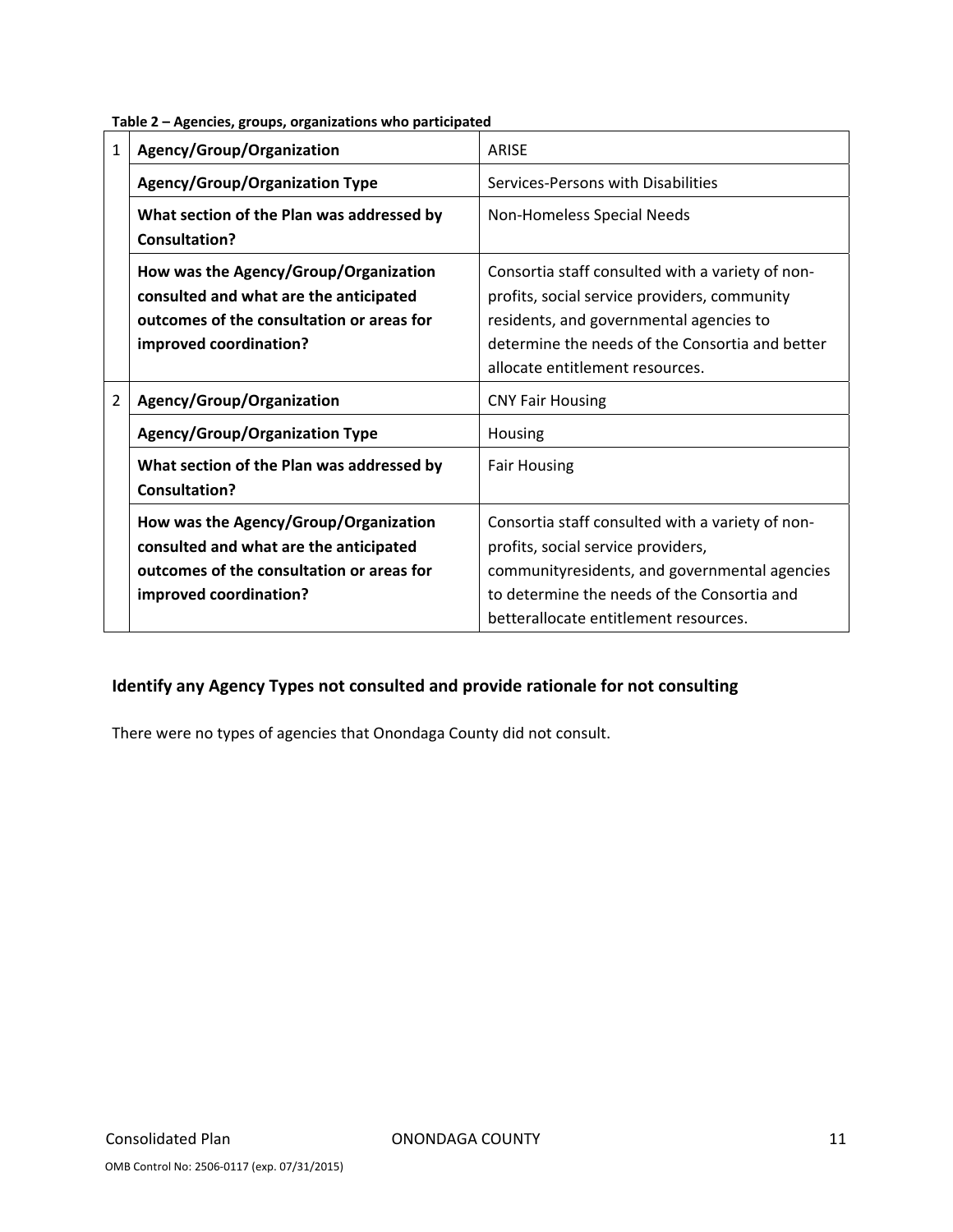| Name of Plan | Lead         | How do the goals of your Strategic Plan overlap with the goals of   |
|--------------|--------------|---------------------------------------------------------------------|
|              | Organization | each plan?                                                          |
| Continuum of |              | CDD consults with the Homeless Housing Coalition and Continuum      |
| Care         |              | of Care (CoC) to identify gaps in services to those in need. Using  |
|              |              | HMIS data, Point in Time count data and feedback from community     |
|              |              | based organizations, ESG funds have been used to maximize current   |
|              |              | funding. The CoC and the City of Syracuse continue to work together |
|              |              | to build and maintain a process that maximizes current resources to |
|              |              | support individuals and families in finding and maintaining         |
|              |              | permanent housing along with support services that help those in    |
|              |              | need to achieve their housing goals.ESG program progress relies     |
|              |              | heavily upon the HMIS data and monitoring visits with agencies.     |
|              |              | Program standards, outcomes and policies and procedures are         |
|              |              | reviewed on an annual basis with each funded program. The Ten       |
|              |              | Year Plan to End Homelessness created in 2012 outlined strategies,  |
|              |              | funding and other resources to end homelessness in our              |
|              |              | community. ESG funds were aligned in the areas of rapid re-housing, |
|              |              | homeless prevention and street outreach. Local priorities for       |
|              |              | funding are identified by the Gaps and Needs Assessment             |
|              |              | completed by the CoC along with the HMIS data and other local       |
|              |              | data. Outcomes of this assessment are used to direct ESG funding    |
|              |              | resources.                                                          |

### **Other local/regional/state/federal planning efforts considered when preparing the Plan**

**Table 3 – Other local / regional / federal planning efforts**

**Describe cooperation and coordination with other public entities, including the State and any adjacent units of general local government, in the implementation of the Consolidated Plan (91.215(l))**

CCD coordinates regularly with a number of other public entities, including the HUD Office of Lead Hazard Control and Healthy Homes, United States Department of Agriculture, the Onondaga County Department of Health, Onondaga County Environemntal Health, City of Syracuse Neighborhood and Business Development Department, New York State Housing and Community Renewal, the New York State Affordable Housing Corporation and Southern Hills Preservation Association.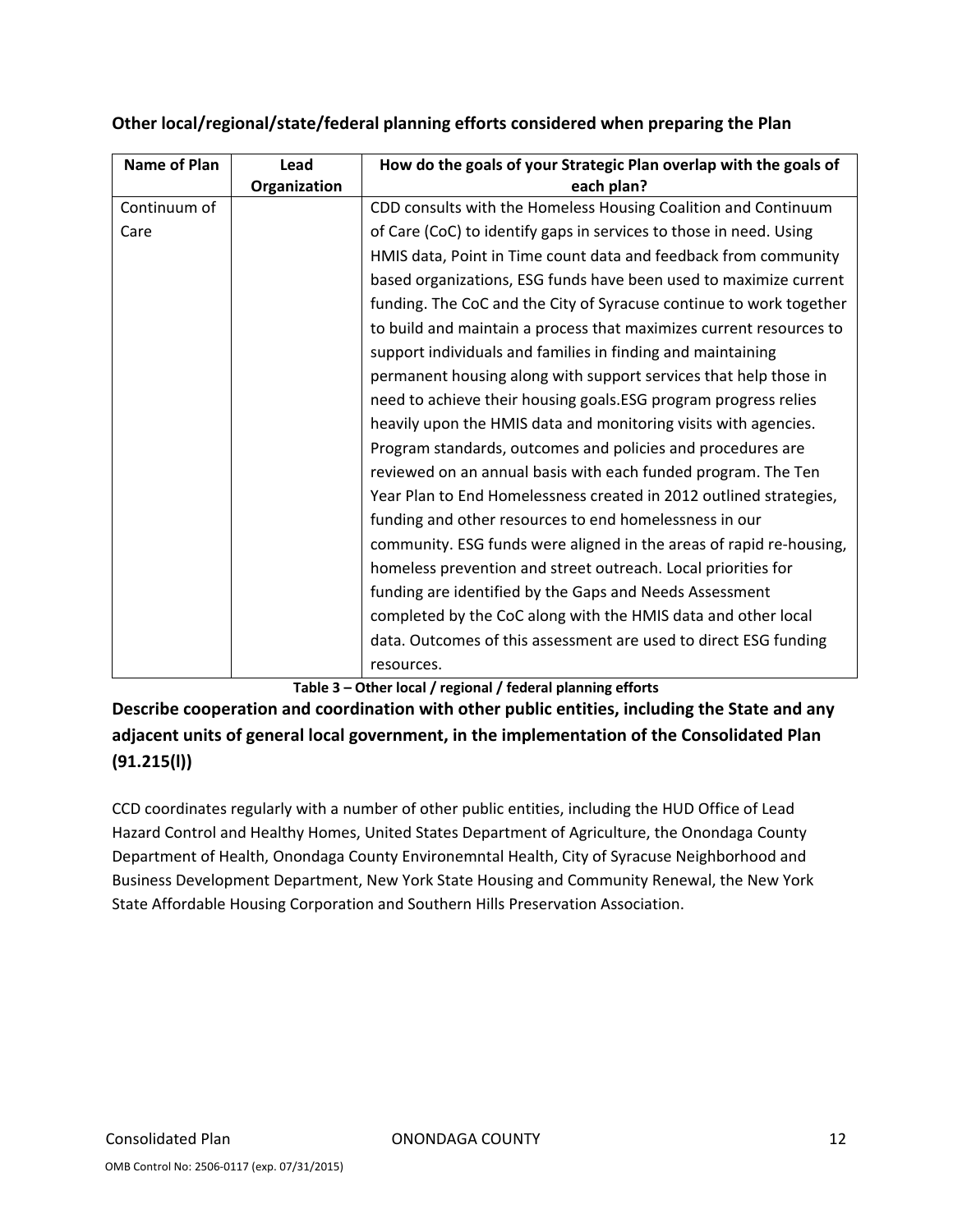## **PR‐15 Citizen Participation**

## **1. Summary of citizen participation process/Efforts made to broaden citizen participation Summarize citizen participation process and how it impacted goal‐setting**

The largest programs within the CDD are community development capital projects that are planned and completed as a cooperative effort through a Consortium of all Onondaga County jurisdictions, 34 villages and towns, outside the City of Syracuse. This program constitutes a majority of CDD's planning and citizen participation.

Each town and village has a board or council made up of elected officials. The elected officials meet at least monthly in public settings to discuss the concerns of their respective areas. This format encourages participation on a relatively small scale.

The County builds upon and enhances this high degree of citizen involvement at the town/village levels. As part of the local consolidated planning process, towns and villages are required by the County to hold public hearings and to publish a notice in local newspapers. The County assists the towns and villages with their hearings by providing copies of eligible activities and other pertinent information and by providing technical assistance.

The department holds a general public hearing in early June each year. The time and date of the Public Hearing are advertised in the Syracuse Post‐Standard. The funding level, the activities that are eligible, and the proposed budget are included in the announcement.

The County also mails a notice to a number of interested citizens, non‐profit organizations, other interested agencies, etc. informing them of the opportunity to review the draft consolidated plan.

All County public hearing sites are accessible to the handicapped. The Civic Center is completely accessible and provides handicapped parking. Additional accommodations can be provided upon request.

To fulfill the citizen participation requirements of the Community Development Program, the Onondaga County Legislature created the Community Development Steering Committee by Resolution #224 on June 7, 1976. Fifteen members are appointed by the County Executive and are not subject to confirmation by the Onondaga County Legislature. The principal duties of the Steering Committee are to determine the budget categories and to select the capital projects funded by the Community Development Block Grant and the Emergency Shelter Grant. Although projects are selected primarily on need and the number of low income people served, the Committee strives to maintain a geographic balance when making selections.

The Committee meets throughout April and May to review the proposals for the One Year Action Plan and to set the agenda for the Five Year Strategic Plan. Discussions are often heated but always lively as the priorities and objectives of the Program are debated annually. As the activities are reviewed, the

Consolidated Plan ONONDAGA COUNTY 13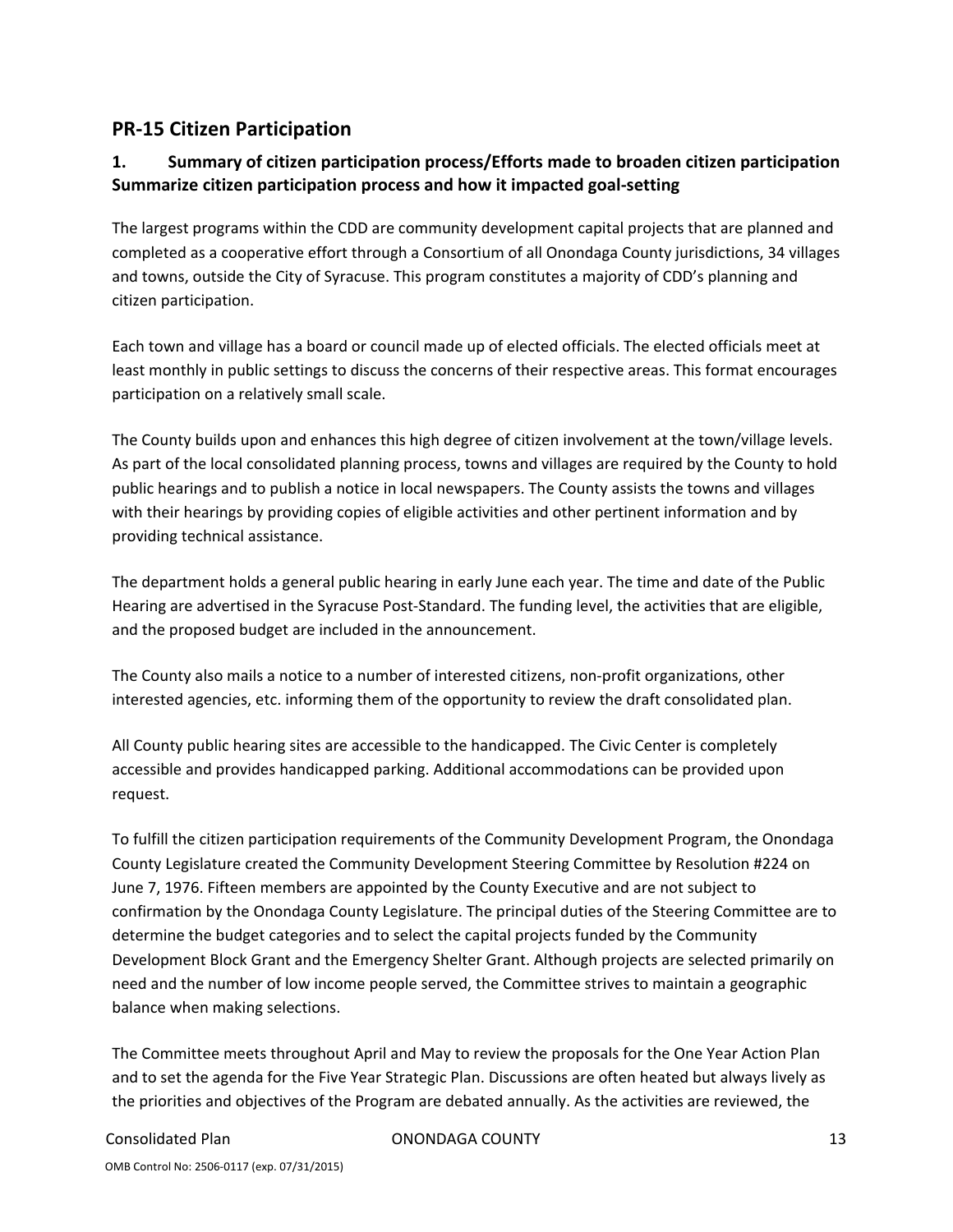following themes are often articulated and continue to be the underpinnings of the County's program: decent housing, a suitable living environment, and expanded economic opportunities.

Annual grantee performance reports are available to the public upon request, which is advertised via a public notice published in the Syracuse Post Standard.

County staff is also available to provide technical assistance to any community group upon request.

| Sort O<br>rder | Mode of O<br>utreach                                | Target of O<br>utreach                                                                          | Summary of<br>response/att<br>endance                                                                                               | Summary of<br>comments r<br>eceived | Summary of c<br>omments not<br>accepted<br>and reasons | URL (If<br>applicable)      |
|----------------|-----------------------------------------------------|-------------------------------------------------------------------------------------------------|-------------------------------------------------------------------------------------------------------------------------------------|-------------------------------------|--------------------------------------------------------|-----------------------------|
| $\mathbf{1}$   | Public<br>Hearing                                   | <b>Minorities</b><br>Persons<br>with<br>disabilities<br>Non-<br>targeted/br<br>oad<br>community | Although<br>advertised in<br>the local<br>newspaper<br>and on the<br>County<br>website no<br>one attended<br>the Public<br>Hearing. | N/A                                 | N/A                                                    |                             |
| $\overline{2}$ | Newspaper<br>Ad                                     | Non-<br>targeted/br<br>oad<br>community                                                         | N/A                                                                                                                                 | N/A                                 | N/A                                                    | http://www.ong<br>ov.net/cd |
| $\overline{3}$ | Town and<br>Village CD<br>Public<br><b>Hearings</b> | Town and<br>Village<br>Residents                                                                | Varies by<br>municipality                                                                                                           | Varies by<br>municipality           | Varies by<br>municipality                              |                             |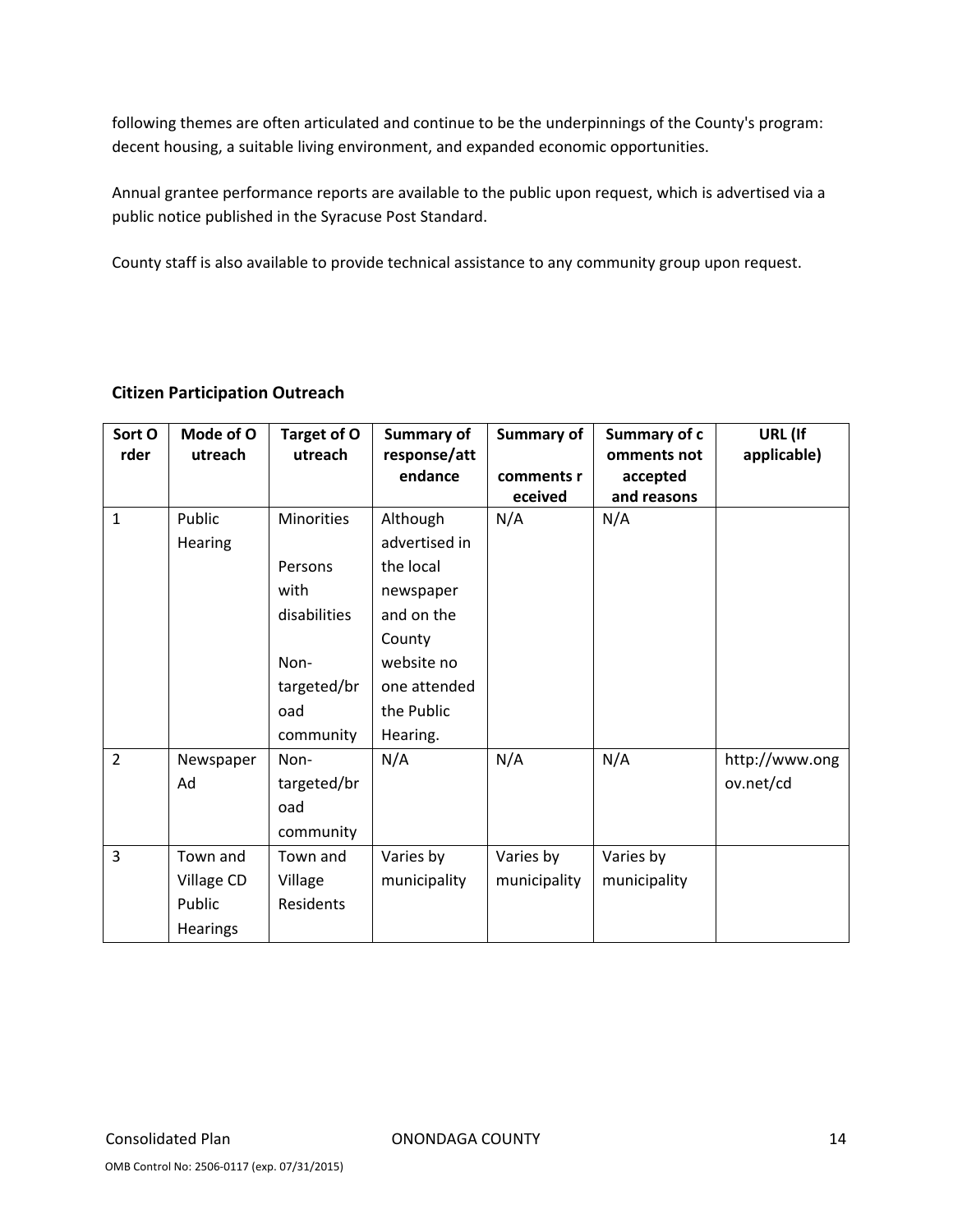| Sort O | Mode of O  | Target of O | Summary of   | Summary of   | Summary of c | URL (If     |
|--------|------------|-------------|--------------|--------------|--------------|-------------|
| rder   | utreach    | utreach     | response/att |              | omments not  | applicable) |
|        |            |             | endance      | comments r   | accepted     |             |
|        |            |             |              | eceived      | and reasons  |             |
| 4      | Town and   | CD Board    | Fifteen      | The Board    | N/A          |             |
|        | Village CD | approves    | member       | understands  |              |             |
|        | Public     | budget and  | board        | the value of |              |             |
|        | Hearings   | selects     | appointed by | the CDBG     |              |             |
|        |            | projects.   | the County   | Program to   |              |             |
|        |            |             | Executive.   | Onondaga     |              |             |
|        |            |             |              | County and   |              |             |
|        |            |             |              | distributes  |              |             |
|        |            |             |              | the          |              |             |
|        |            |             |              | available    |              |             |
|        |            |             |              | resources    |              |             |
|        |            |             |              | equitably.   |              |             |

**Table 4 – Citizen Participation Outreach**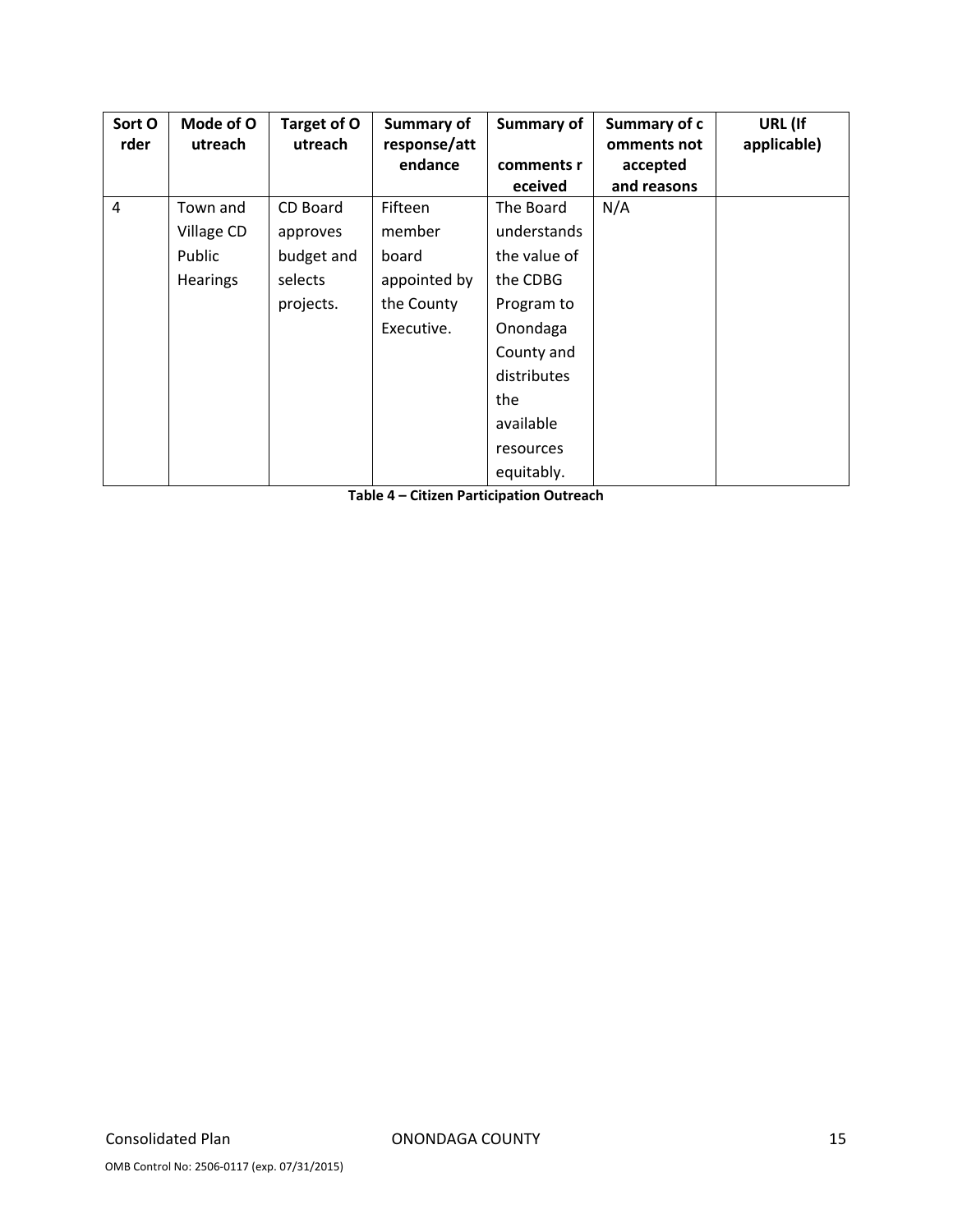## **Needs Assessment**

### **NA‐05 Overview**

#### **Needs Assessment Overview**

The Needs Assessment that follows, in conjunction with information gathered through consultations and the citizen participation process, is an effort to provide a clear picture of the Consortium's needs related to affordable housing, special needs housing, community development, and homelessness. Much of the data in this section is derived from the US Census Bureau, specifically Census 2000 data and data from the 2007‐2011 American Community Survey (ACS). Additional data in this section was completed using a special tabulation of ACS data, called Comprehensive Housing Affordability Strategy (CHAS) data, created by the Census Bureau for the U.S. Department of Housing and Urban Development (HUD) and generated through HUD's eCon Planning Suite. The eCon Planning Suite is a relatively new web-based tool that was designed, in part, to assist stakeholders in assessing various community needs and making strategic investment decisions by providing better data and tools and by creating a seamless planning and grants management framework. The tool uses a template that includes all the required Consolidated Plan elements. The tool can also generate the latest housing and economic data and can also integrate a mapping tool. The tool readily allows integration of planning and reporting, and permits electronic submission of documents. It also creates a single national format so stakeholders have access to common data sets and information.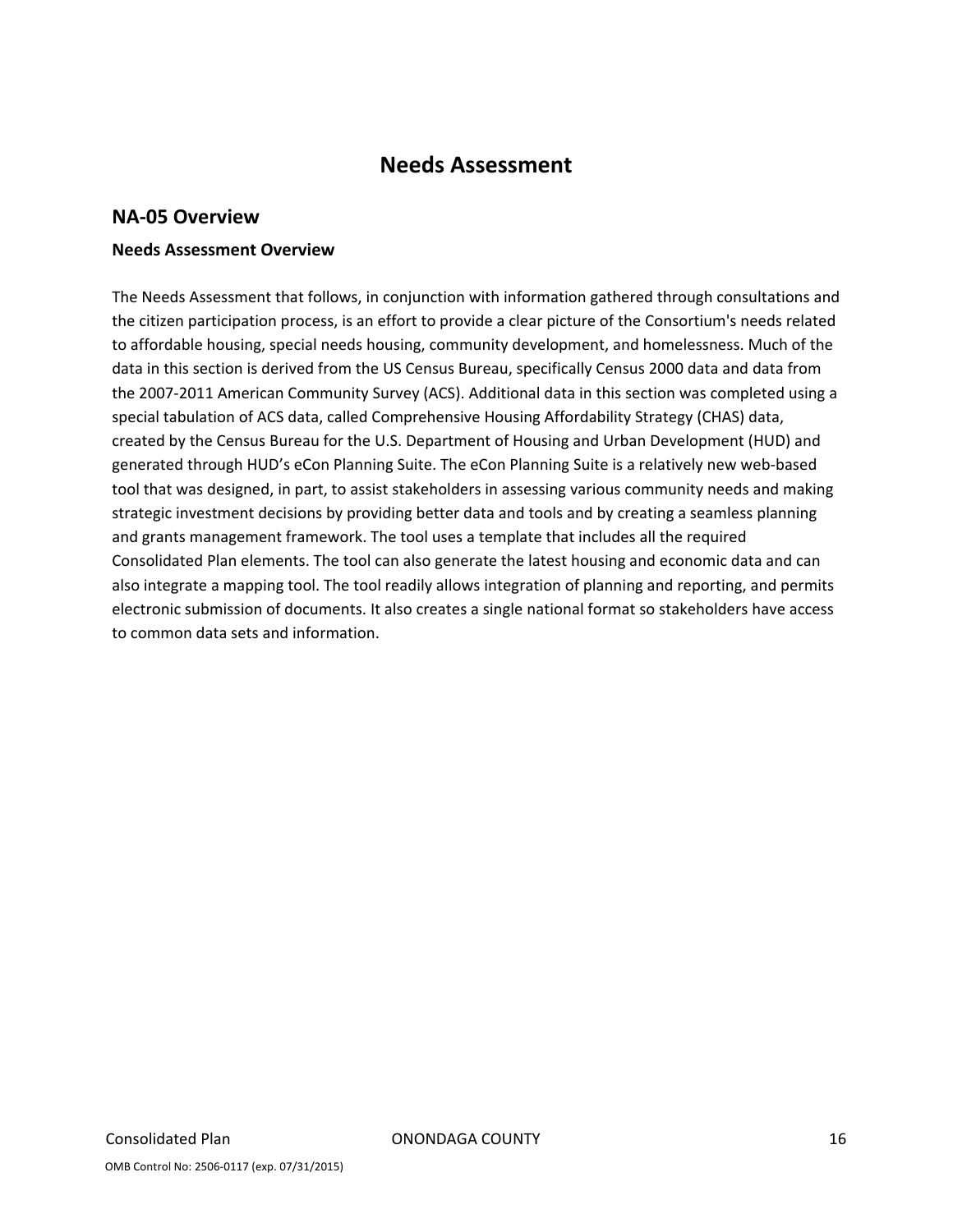## **NA‐10 Housing Needs Assessment ‐ 24 CFR 91.205 (a,b,c)**

#### **Summary of Housing Needs**

The following tables provide an overview and breakdown of the County's population by size, income, age and housing needs.

| <b>Demographics</b> | Base Year: 2000 | <b>Most Recent Year: 2011</b> | % Change |
|---------------------|-----------------|-------------------------------|----------|
| Population          | 311.030         | 320,038                       | 3%       |
| Households          | 121.801         | 127.613                       | 5%       |
| Median Income       | \$40,847.00     | \$52,636.00                   | 29%      |

**Table 5 ‐ Housing Needs Assessment Demographics**

**Data Source:** 2000 Census (Base Year), 2007‐2011 ACS (Most Recent Year)

#### **Demographics**

The above table displays the population, number of households, and median income for the base year (2000) and most recent year (2011) and calculates the percentage of change. The 2007‐2011 ACS (Most Recent Year) shows an increase in population, number of households, and median income when compared to the (Base Year) 2000. It is important to note that the Onondaga County Consortium includes all towns and villages within Onondaga County but does not include the City of Syracuse.

#### **Number of Households Table**

|                                                                     | $0 - 30%$    | $>30-50\%$   | $>50-80\%$   | $>80-100\%$  | $>100\%$     |
|---------------------------------------------------------------------|--------------|--------------|--------------|--------------|--------------|
|                                                                     | <b>HAMFI</b> | <b>HAMFI</b> | <b>HAMFI</b> | <b>HAMFI</b> | <b>HAMFI</b> |
| Total Households *                                                  | 9,014        | 11,944       | 19,279       | 13,780       | 73,605       |
| Small Family Households *                                           | 2,070        | 2,702        | 6,065        | 5,479        | 42,075       |
| Large Family Households *                                           | 222          | 485          | 1,098        | 1,097        | 6,143        |
| Household contains at least one                                     |              |              |              |              |              |
| person 62-74 years of age                                           | 1,715        | 2,216        | 4,252        | 2,500        | 12,982       |
| Household contains at least one                                     |              |              |              |              |              |
| person age 75 or older                                              | 2,129        | 4,540        | 4,200        | 1,954        | 4,729        |
| Households with one or more                                         |              |              |              |              |              |
| children 6 years old or younger *                                   | 1,073        | 1,168        | 2,229        | 2,063        | 6,931        |
| * the bighest income sategory for these family types is NOOK HANAEL |              |              |              |              |              |

the highest income category for these family types is >80% HAMFI

**Data Source:** 2007‐2011 CHAS

**Table 6 ‐ Total Households Table**

#### **Number of Households**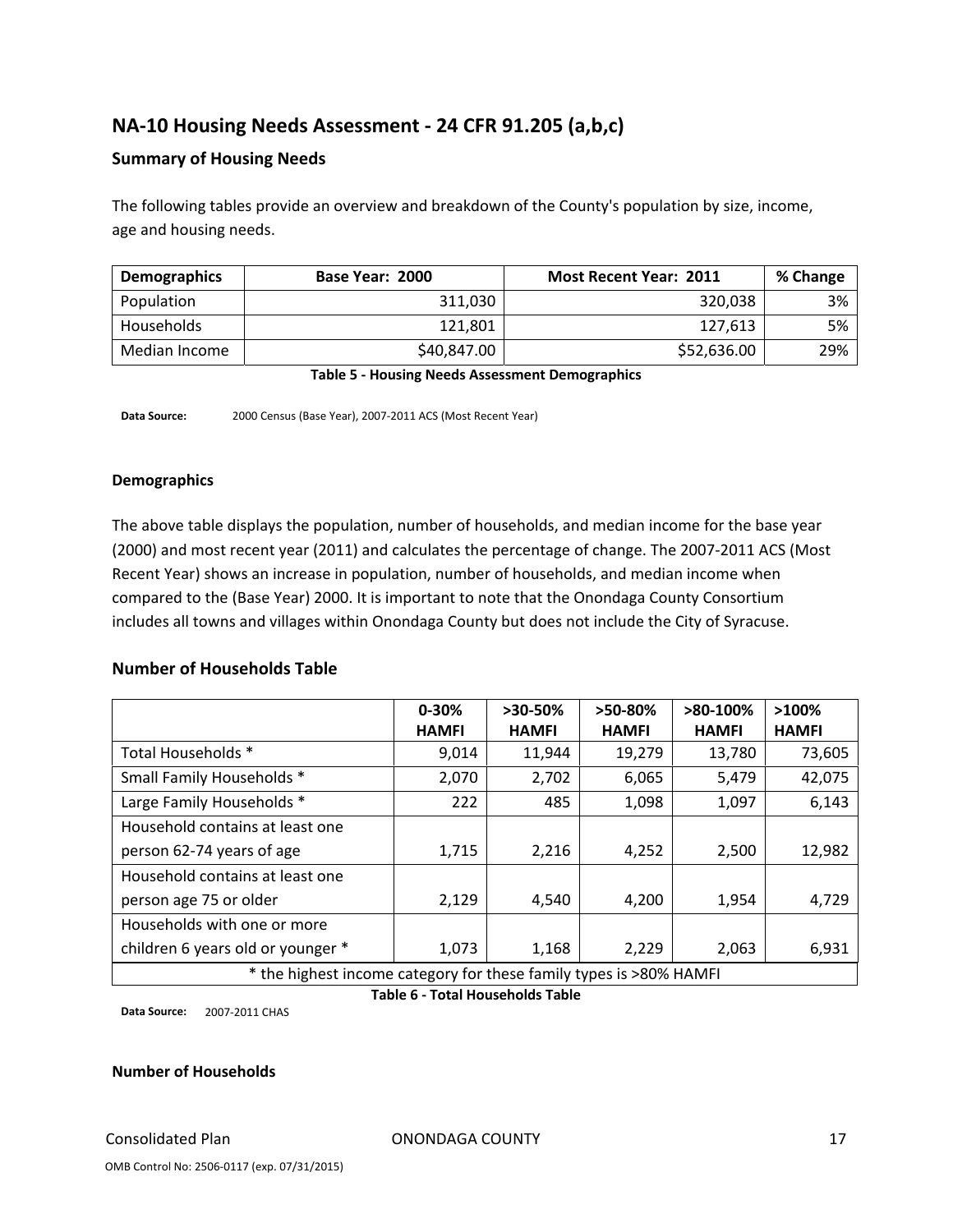The above table provides the number and types of households by HUD Adjusted Median Family Income (HAMFI). Data source: CHAS data. Of the 127,622 Consortium area households, 32 percent (40,237) earn 80 percent or less of the HUD‐Adjusted Area Median Family Income (HAMFI) for Onondaga County and are considered low income. (Note: HAMFI is not the same as the Low/Mod definition used for CDBG eligibility).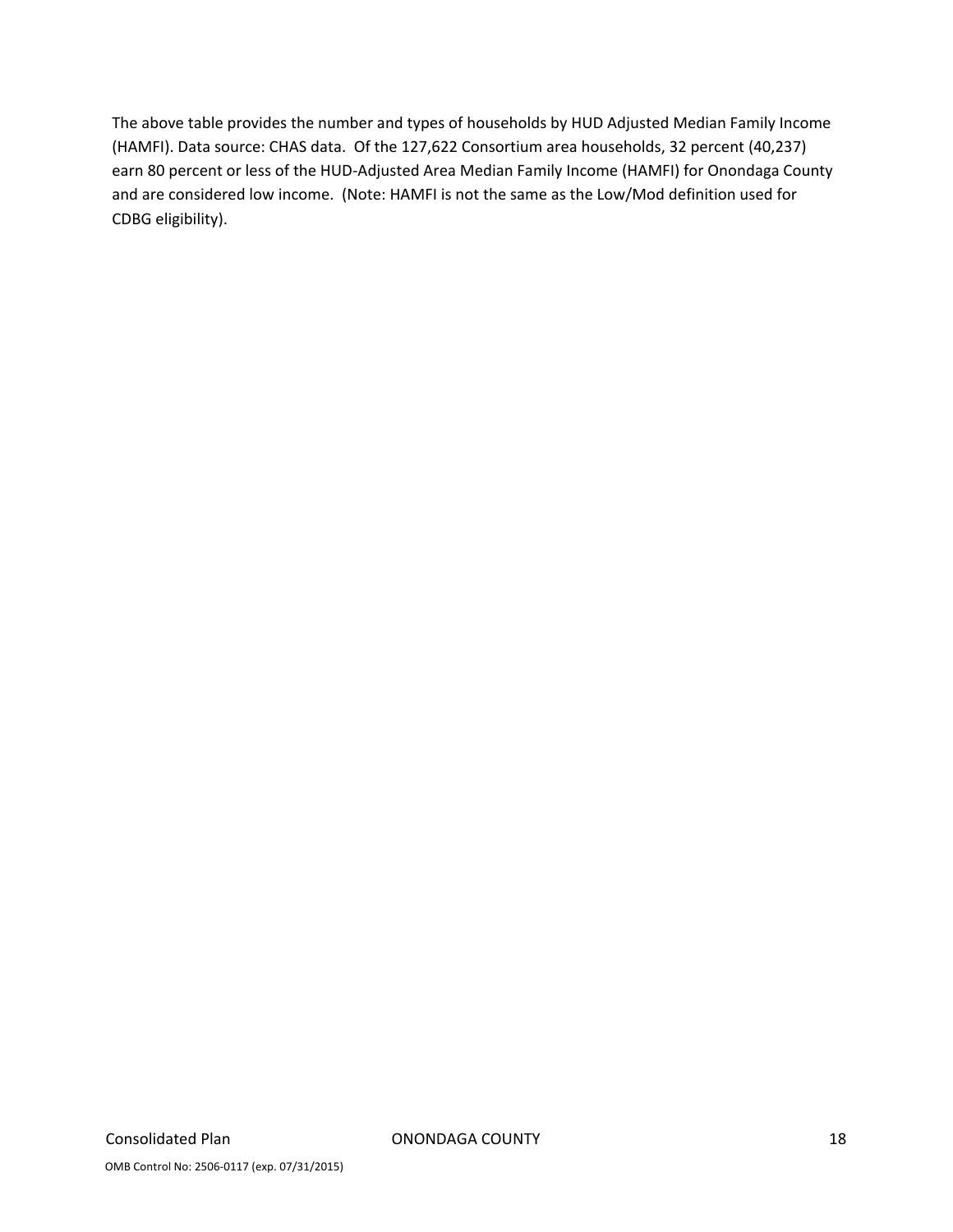## **Housing Needs Summary Tables**

## 1. Housing Problems (Households with one of the listed needs)

|                      | Renter    |        |        |           | Owner        |                  |        |        |        |              |
|----------------------|-----------|--------|--------|-----------|--------------|------------------|--------|--------|--------|--------------|
|                      | $0 - 30%$ | $>30-$ | $>50-$ | $>80-$    | <b>Total</b> | 0-30%            | $>30-$ | $>50-$ | $>80-$ | <b>Total</b> |
|                      | AMI       | 50%    | 80%    | 100%      |              | AMI              | 50%    | 80%    | 100%   |              |
| NUMBER OF HOUSEHOLDS |           | AMI    | AMI    | AMI       |              |                  | AMI    | AMI    | AMI    |              |
| Substandard          |           |        |        |           |              |                  |        |        |        |              |
| Housing -            |           |        |        |           |              |                  |        |        |        |              |
| Lacking              |           |        |        |           |              |                  |        |        |        |              |
| complete             |           |        |        |           |              |                  |        |        |        |              |
| plumbing or          |           |        |        |           |              |                  |        |        |        |              |
| kitchen facilities   | 43        | 50     | 99     | 30        | 222          | 19               | 25     | 40     | 105    | 189          |
| Severely             |           |        |        |           |              |                  |        |        |        |              |
| Overcrowded -        |           |        |        |           |              |                  |        |        |        |              |
| With >1.51           |           |        |        |           |              |                  |        |        |        |              |
| people per           |           |        |        |           |              |                  |        |        |        |              |
| room (and            |           |        |        |           |              |                  |        |        |        |              |
| complete             |           |        |        |           |              |                  |        |        |        |              |
| kitchen and          |           |        |        |           |              |                  |        |        |        |              |
| plumbing)            | 0         | 30     | 19     | $\pmb{0}$ | 49           | $\sqrt{4}$       | 10     | 4      | 4      | 22           |
| Overcrowded -        |           |        |        |           |              |                  |        |        |        |              |
| With 1.01-1.5        |           |        |        |           |              |                  |        |        |        |              |
| people per           |           |        |        |           |              |                  |        |        |        |              |
| room (and none       |           |        |        |           |              |                  |        |        |        |              |
| of the above         |           |        |        |           |              |                  |        |        |        |              |
| problems)            | 69        | 10     | 39     | 28        | 146          | $\boldsymbol{0}$ | 28     | 129    | 63     | 220          |
| Housing cost         |           |        |        |           |              |                  |        |        |        |              |
| burden greater       |           |        |        |           |              |                  |        |        |        |              |
| than 50% of          |           |        |        |           |              |                  |        |        |        |              |
| income (and          |           |        |        |           |              |                  |        |        |        |              |
| none of the          |           |        |        |           |              |                  |        |        |        |              |
| above                |           |        |        |           |              |                  |        |        |        |              |
| problems)            | 3,268     | 1,331  | 230    | $\pmb{0}$ | 4,829        | 2,406            | 2,113  | 1,621  | 587    | 6,727        |
| Housing cost         |           |        |        |           |              |                  |        |        |        |              |
| burden greater       |           |        |        |           |              |                  |        |        |        |              |
| than 30% of          |           |        |        |           |              |                  |        |        |        |              |
| income (and          |           |        |        |           |              |                  |        |        |        |              |
| none of the          |           |        |        |           |              |                  |        |        |        |              |
| above                |           |        |        |           |              |                  |        |        |        |              |
| problems)            | 871       | 2,373  | 2,366  | 319       | 5,929        | 486              | 2,355  | 3,676  | 2,605  | 9,122        |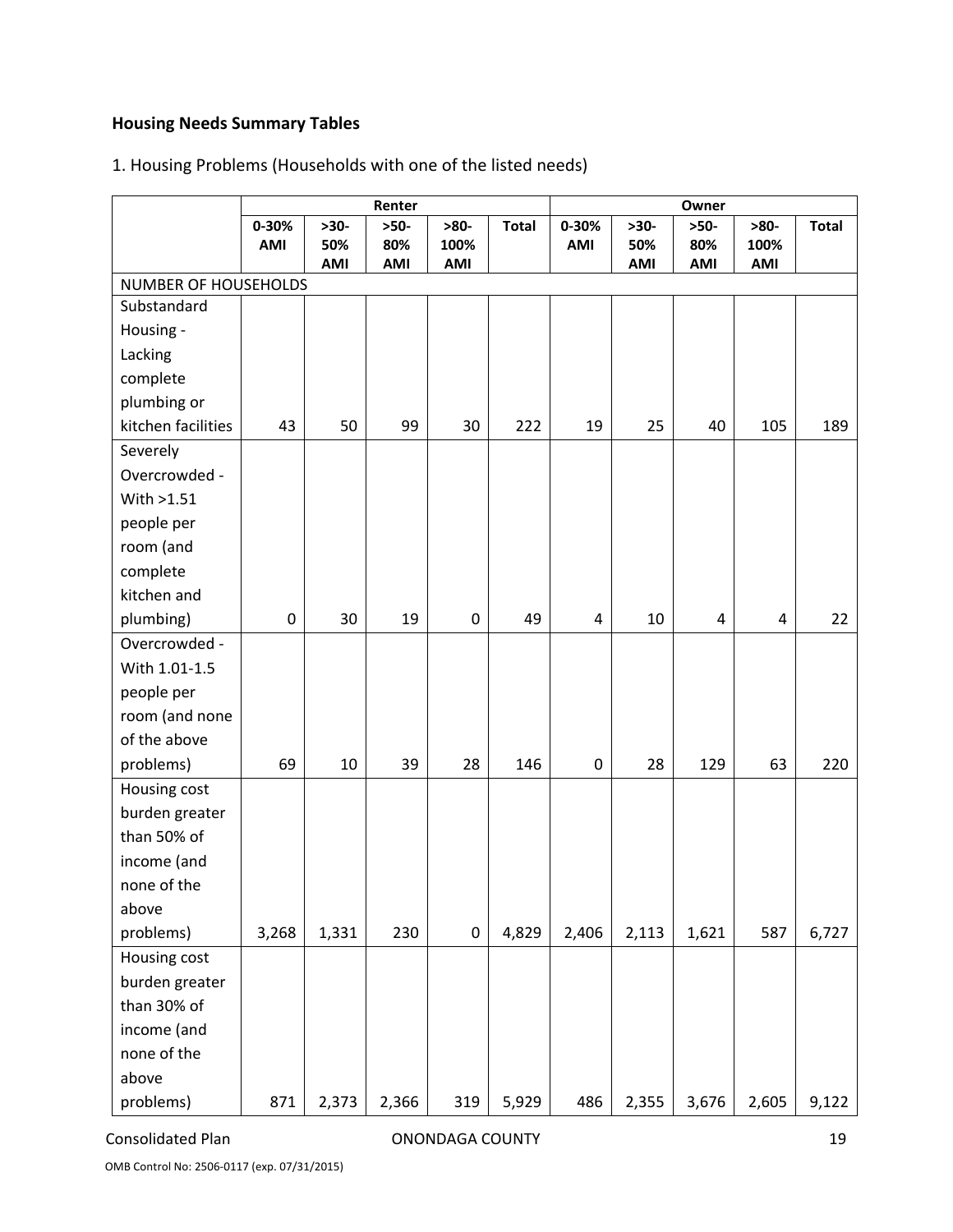|               |            | Renter     |                                  |            |              | Owner      |            |            |            |              |
|---------------|------------|------------|----------------------------------|------------|--------------|------------|------------|------------|------------|--------------|
|               | $0 - 30%$  | $>30-$     | $>50-$                           | $>80-$     | <b>Total</b> | $0 - 30%$  | $>30-$     | $>50-$     | $>80-$     | <b>Total</b> |
|               | <b>AMI</b> | 50%        | 80%                              | 100%       |              | <b>AMI</b> | 50%        | 80%        | 100%       |              |
|               |            | <b>AMI</b> | <b>AMI</b>                       | <b>AMI</b> |              |            | <b>AMI</b> | <b>AMI</b> | <b>AMI</b> |              |
| Zero/negative |            |            |                                  |            |              |            |            |            |            |              |
| Income (and   |            |            |                                  |            |              |            |            |            |            |              |
| none of the   |            |            |                                  |            |              |            |            |            |            |              |
| above         |            |            |                                  |            |              |            |            |            |            |              |
| problems)     | 348        | 0          | 0                                | 0          | 348          | 276        | 0          | 0          | 0          | 276          |
|               |            |            | Table 7 - Housing Problems Table |            |              |            |            |            |            |              |

**Data Source:** 2007‐2011 CHAS

#### **Housing Problems**

The above table displays the number of households with housing problems. Problems in the table are listed from most severe (at the top of the table) to least severe. If households have more than one of these problems, they are included in the count of households with the most severe housing problem. Data source: CHAS data

2. Housing Problems 2 (Households with one or more Severe Housing Problems: Lacks kitchen or complete plumbing, severe overcrowding, severe cost burden)

|                | Renter                      |            |            |              | Owner                        |            |            |        |            |              |
|----------------|-----------------------------|------------|------------|--------------|------------------------------|------------|------------|--------|------------|--------------|
|                | $0 - 30%$                   | $>30-$     | $>50-$     | $>80-$       | <b>Total</b>                 | 0-30%      | $>30-$     | $>50-$ | $>80-$     | <b>Total</b> |
|                | <b>AMI</b>                  | 50%        | 80%        | 100%         |                              | <b>AMI</b> | 50%        | 80%    | 100%       |              |
|                |                             | <b>AMI</b> | <b>AMI</b> | AMI          |                              |            | <b>AMI</b> | AMI    | <b>AMI</b> |              |
|                | <b>NUMBER OF HOUSEHOLDS</b> |            |            |              |                              |            |            |        |            |              |
| Having 1 or    |                             |            |            |              |                              |            |            |        |            |              |
| more of four   |                             |            |            |              |                              |            |            |        |            |              |
| housing        |                             |            |            |              |                              |            |            |        |            |              |
| problems       | 3,383                       | 1,422      | 389        | 58           | 5,252                        | 2,431      | 2,173      | 1,789  | 762        | 7,155        |
| Having none of |                             |            |            |              |                              |            |            |        |            |              |
| four housing   |                             |            |            |              |                              |            |            |        |            |              |
| problems       | 1,783                       | 3,482      | 6,550      | 3,219        | 15,034                       | 804        | 4,872      | 10,523 | 9,715      | 25,914       |
| Household has  |                             |            |            |              |                              |            |            |        |            |              |
| negative       |                             |            |            |              |                              |            |            |        |            |              |
| income, but    |                             |            |            |              |                              |            |            |        |            |              |
| none of the    |                             |            |            |              |                              |            |            |        |            |              |
| other housing  |                             |            |            |              |                              |            |            |        |            |              |
| problems       | 348                         | 0          | 0          | $\mathbf{0}$ | 348                          | 276        | 0          | 0      | 0          | 276          |
|                |                             |            |            |              | Table 8 - Housing Problems 2 |            |            |        |            |              |

**Data Source:** 2007‐2011 CHAS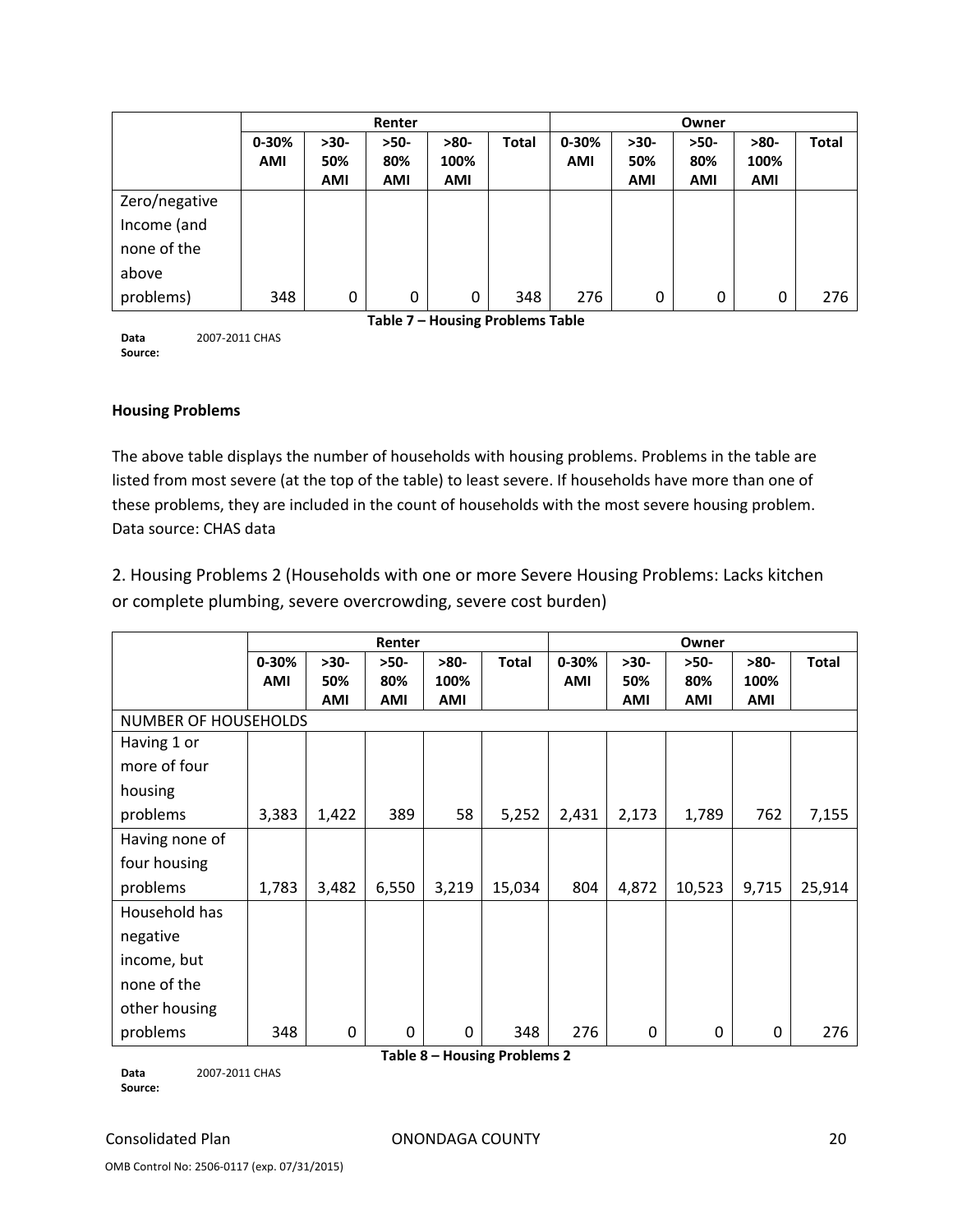#### **Housing Problems 2**

The above table displays the number of households with no housing problems, one or more housing problems, and negative income by tenure and HAMFI. This table aggregates the previous table, showing the total number of households that have any housing problem. Data source: CHAS data.

|                      | Renter     |            |           | Owner                       |            |            |         |              |
|----------------------|------------|------------|-----------|-----------------------------|------------|------------|---------|--------------|
|                      | $0 - 30%$  | $>30-50%$  | $>50-80%$ | <b>Total</b>                | $0 - 30%$  | $>30-50%$  | >50-80% | <b>Total</b> |
|                      | <b>AMI</b> | <b>AMI</b> | AMI       |                             | <b>AMI</b> | <b>AMI</b> | AMI     |              |
| NUMBER OF HOUSEHOLDS |            |            |           |                             |            |            |         |              |
| <b>Small Related</b> | 1,095      | 1,121      | 696       | 2,912                       | 708        | 1,151      | 2,345   | 4,204        |
| Large Related        | 174        | 188        | 100       | 462                         | 44         | 194        | 510     | 748          |
| Elderly              | 1,161      | 1,158      | 961       | 3,280                       | 1,503      | 2,701      | 1,657   | 5,861        |
| Other                | 1,803      | 1,304      | 882       | 3,989                       | 658        | 454        | 826     | 1,938        |
| Total need by        | 4,233      | 3,771      | 2,639     | 10,643                      | 2,913      | 4,500      | 5,338   | 12,751       |
| income               |            |            |           |                             |            |            |         |              |
|                      |            |            |           | Table 9 – Cost Burden > 30% |            |            |         |              |

#### 3. Cost Burden > 30%

**Data Source:** 2007‐2011 CHAS

#### 4. Cost Burden > 50%

|                      | Renter     |            |            | Owner        |            |            |            |              |
|----------------------|------------|------------|------------|--------------|------------|------------|------------|--------------|
|                      | $0 - 30%$  | $>30-50%$  | $>50-$     | <b>Total</b> | $0 - 30%$  | $>30-50%$  | >50-80%    | <b>Total</b> |
|                      | <b>AMI</b> | <b>AMI</b> | 80%        |              | <b>AMI</b> | <b>AMI</b> | <b>AMI</b> |              |
|                      |            |            | <b>AMI</b> |              |            |            |            |              |
| NUMBER OF HOUSEHOLDS |            |            |            |              |            |            |            |              |
| <b>Small Related</b> | 947        | 374        | 60         | 1,381        | 639        | 814        | 744        | 2,197        |
| Large Related        | 124        | 0          | 0          | 124          | 40         | 93         | 110        | 243          |
| Elderly              | 713        | 554        | 190        | 1,457        | 1,145      | 955        | 514        | 2,614        |
| Other                | 1,536      | 387        | 20         | 1,943        | 588        | 246        | 261        | 1,095        |
| Total need by        | 3,320      | 1,315      | 270        | 4,905        | 2,412      | 2,108      | 1,629      | 6,149        |
| income               |            |            |            |              |            |            |            |              |

**Data Source:** 2007‐2011 CHAS

#### **Table 10 – Cost Burden > 50%**

#### **Cost Burden Tables**

The above two tables display the number of households with housing cost burdens more than 30% and 50%, respectively, by household type, tenancy, and household income (expressed as a percentage of Area Median Income (AMI)). Default Data Source: CHAS data.

Consolidated Plan ONONDAGA COUNTY 21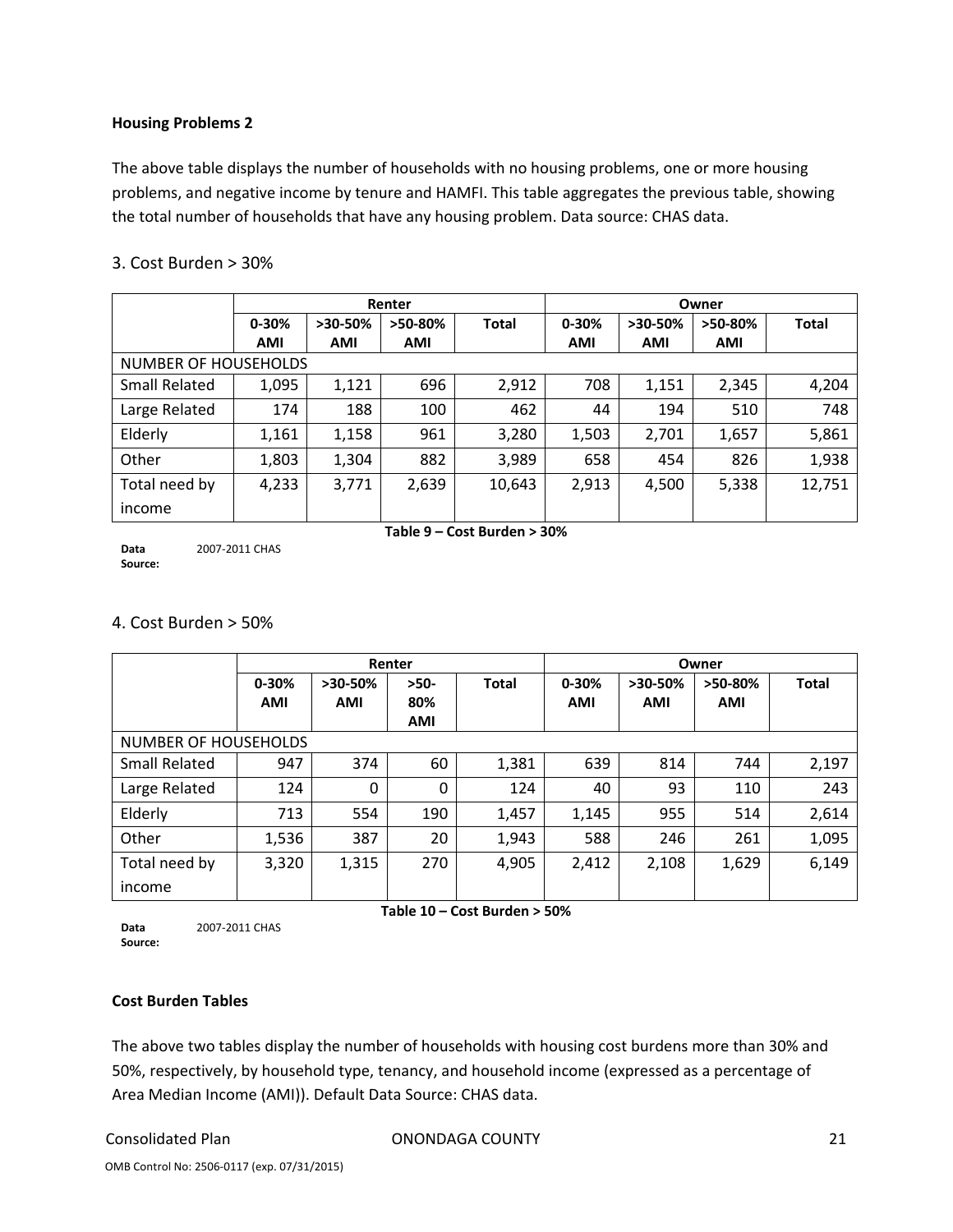#### 5. Crowding (More than one person per room)

|                             | Renter     |            |            |            | Owner        |           |            |            |            |              |
|-----------------------------|------------|------------|------------|------------|--------------|-----------|------------|------------|------------|--------------|
|                             | 0-30%      | $>30-$     | $>50-$     | $>80-$     | <b>Total</b> | $0 - 30%$ | $>30-$     | $>50-$     | $>80-$     | <b>Total</b> |
|                             | <b>AMI</b> | 50%        | 80%        | 100%       |              | AMI       | 50%        | 80%        | 100%       |              |
|                             |            | <b>AMI</b> | <b>AMI</b> | <b>AMI</b> |              |           | <b>AMI</b> | <b>AMI</b> | <b>AMI</b> |              |
| <b>NUMBER OF HOUSEHOLDS</b> |            |            |            |            |              |           |            |            |            |              |
| Single family               |            |            |            |            |              |           |            |            |            |              |
| households                  | 33         | 20         | 54         | 28         | 135          | 4         | 38         | 103        | 30         | 175          |
| Multiple, unrelated         |            |            |            |            |              |           |            |            |            |              |
| family households           | 40         | 0          | 4          | 0          | 44           | $\Omega$  | $\Omega$   | 24         | 32         | 56           |
| Other, non-family           |            |            |            |            |              |           |            |            |            |              |
| households                  | 0          | 20         | 35         | $\Omega$   | 55           | 0         | $\Omega$   | 0          | $\Omega$   | 0            |
| Total need by               | 73         | 40         | 93         | 28         | 234          | 4         | 38         | 127        | 62         | 231          |
| income                      |            |            |            |            |              |           |            |            |            |              |

**Data Source:** 2007‐2011 CHAS **Table 11 – Crowding Information – 1/2**

#### **Crowding**

The above table displays the number of households that are overcrowded, defined as households with more than one person per room, excluding bathrooms, porches, foyers, halls, or half‐rooms. The data is displayed by household type, tenancy, and household income (expressed as a percentage of Area Median Income (AMI)). Default Data Source: CHAS data.

|                         | Renter     |            |            |              | Owner     |                   |            |              |
|-------------------------|------------|------------|------------|--------------|-----------|-------------------|------------|--------------|
|                         | $0 - 30%$  | $>30-$     | >50-       | <b>Total</b> | $0 - 30%$ | $>30-$            | $>50-$     | <b>Total</b> |
|                         | <b>AMI</b> | 50%<br>AMI | 80%<br>AMI |              | AMI       | 50%<br><b>AMI</b> | 80%<br>AMI |              |
| Households with         |            |            |            |              |           |                   |            |              |
| <b>Children Present</b> |            | 0          | 0          | 0            | 0         |                   | 0          |              |

**Table 12 – Crowding Information – 2/2**

**Data Source Comments:**

#### **Describe the number and type of single person households in need of housing assistance.**

It appears that the number of single person households within Onondaga County is increasing. Census 2000 Onondaga County "Households by Type" revealed 29.4% of households living alone. The percentage of households living alone grew to 31.4% per the 2009 ‐ 2013 ACS. The majority of single person households are located in the City of Syracuse (38.4%). Three towns within Onondaga County have single person household rates in excess of 30%: Salina, Dewitt, and Geddes.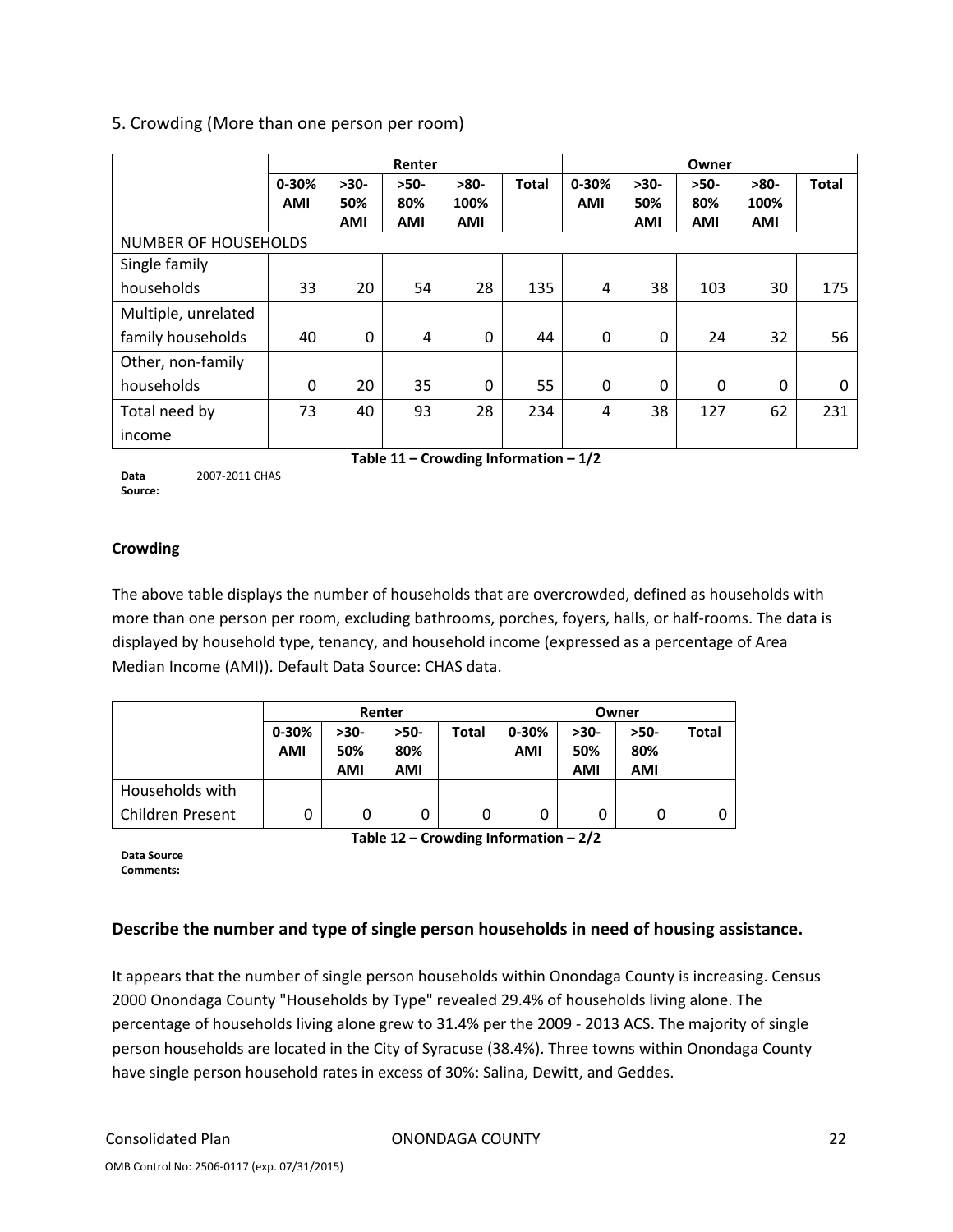Individuals comprise 68% of those found in area homeless shelters while 32% are family households. Housing assistance for chemically dependent homeless individuals and homeless individuals in need of mental health treatment is a high priority.

## **Estimate the number and type of families in need of housing assistance who are disabled or victims of domestic violence, dating violence, sexual assault and stalking.**

The following data is taken from the Syracuse/Onondaga Homeless Continuum of Care 2013 Annual Homeless Assessment Report and describes characteristics of individuals and families using homeless services.

- 219 ‐ Families with mental illness
- 61 ‐ Families with alcohol abuse
- 84 ‐ Families with drug abuse
- 5 ‐ Families with chronic health conditions
- 18 ‐ Families with HIV/AIDS
- 49 ‐ Families with developmental disabilities
- 121 Families with physical disabilities
- 190 ‐ Families of domestic violence

The local domestic violence shelter reported that 414 adults and children accessed emergency shelter (at 2 separate confidential locations) due to domestic violence in 2013.

#### **What are the most common housing problems?**

Of the 127,613 households in the towns and villages in Onondaga County outside the City of Syracuse, 12,407 (just under 10%) have one or more of 4 housing problems. Renters account for 42.3% of these households while the remaning 57.7% with one or more of 4 housing problems are homeowners. Households with lower AMI are more likely to have one or more of 4 problems as those with higher AMI, without regard to tenure (owner or renter). In addition to the need for home repairs, the cost of housing is a burden to many households in the towns and villages in Onondaga County also. This is especially true of homeowners. Homeowners are far more likely than renters to be burdened with housing costs greater than 30% of household income as well as greater than 50% of household income. Thus, home repairs and assistance in meeting the cost of housing, especially for homeowners, appears to be the most common housing problems facing households in the towns and villages in Onondaga County.

#### **Are any populations/household types more affected than others by these problems?**

Not surprisingly, those households earning between 0‐30% AMI appear to be most burdened with housing costs. Additionally, there appears to be a large proportion of elderly, very low income households whose housing costs are greater than half of their income and therefore are severely cost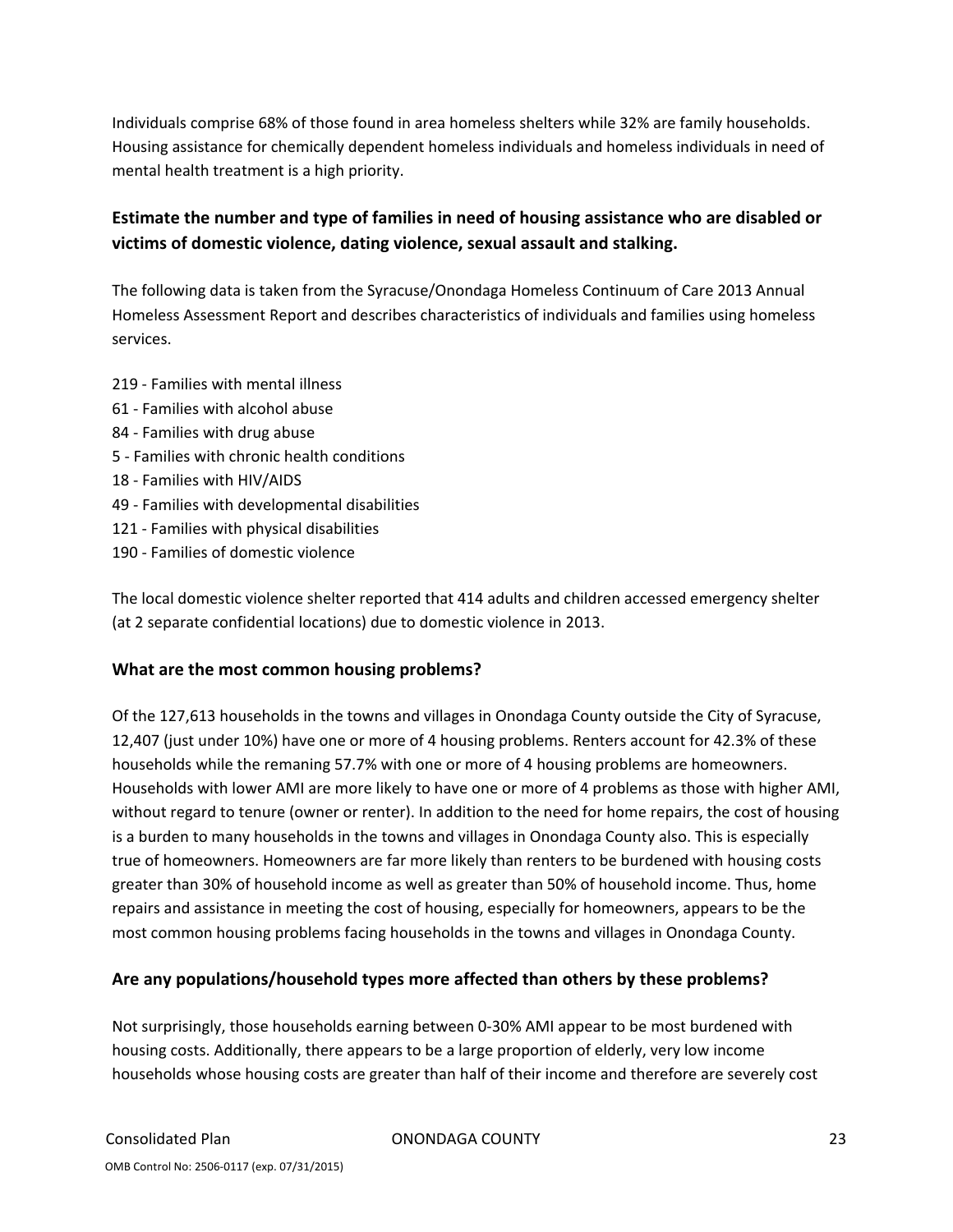burdened. For example, 1,145 elderly homeowners with 0‐30% AMI pay more than half of their income toward housing costs.

## **Describe the characteristics and needs of Low‐income individuals and families with children (especially extremely low‐income) who are currently housed but are at imminent risk of either residing in shelters or becoming unsheltered 91.205(c)/91.305(c)). Also discuss the needs of formerly homeless families and individuals who are receiving rapid re‐housing assistance and are nearing the termination of that assistance**

Low or no income, tenuous income sources, and lack of economic opportunities are characteristic of individuals and families currently housed but at imminent risk of becoming homeless. These households are the severely cost-burdened, extremely, and very-low income households noted in the tables above. From 1970 to 2010 the percentage of individuals in Onondaga County living in poverty has trended upward from 9% to 14.3%. Especially vulnerable are low‐income female headed households, chemically dependent individuals and those with mental health disorders.

Households whose only income is public assistance (PA), not only find it next to impossible to save up for security deposits, but are unable to find safe affordable housing due to the affordable housing shortage in the area. Support services are needed to assist housing vulnerable individuals and families in navigating through the system in finding housing. Even though service providers have been able to develop networks of reliable landlords who are willing to work with tenants on PA as well as other low income tenants, the demand is much higher. Community‐based support services are needed to assist vulnerable individuals and families to address health related issues, substance abuse, mental health challenges, legal, financial and/or basic conflict resolution skills.

These services are especially important for those formerly homeless families and individuals receiving rapid re-housing assistance and are nearing the termination of that assistance as key informants working in rapid re-housing note that some formerly homeless families require assistance beyond the maximum term of assistance allowed by HUD.

## **If a jurisdiction provides estimates of the at‐risk population(s), it should also include a description of the operational definition of the at‐risk group and the methodology used to generate the estimates:**

No firm estimates of the number of at‐risk families and individuals are provided. It should be noted however, that area shelters have historically seen high levels of program participants experiencing health related issues, substance abuse, mental health challenges, legal, financial problems and/or lacking basic conflict resolution skills.

## **Specify particular housing characteristics that have been linked with instability and an increased risk of homelessness**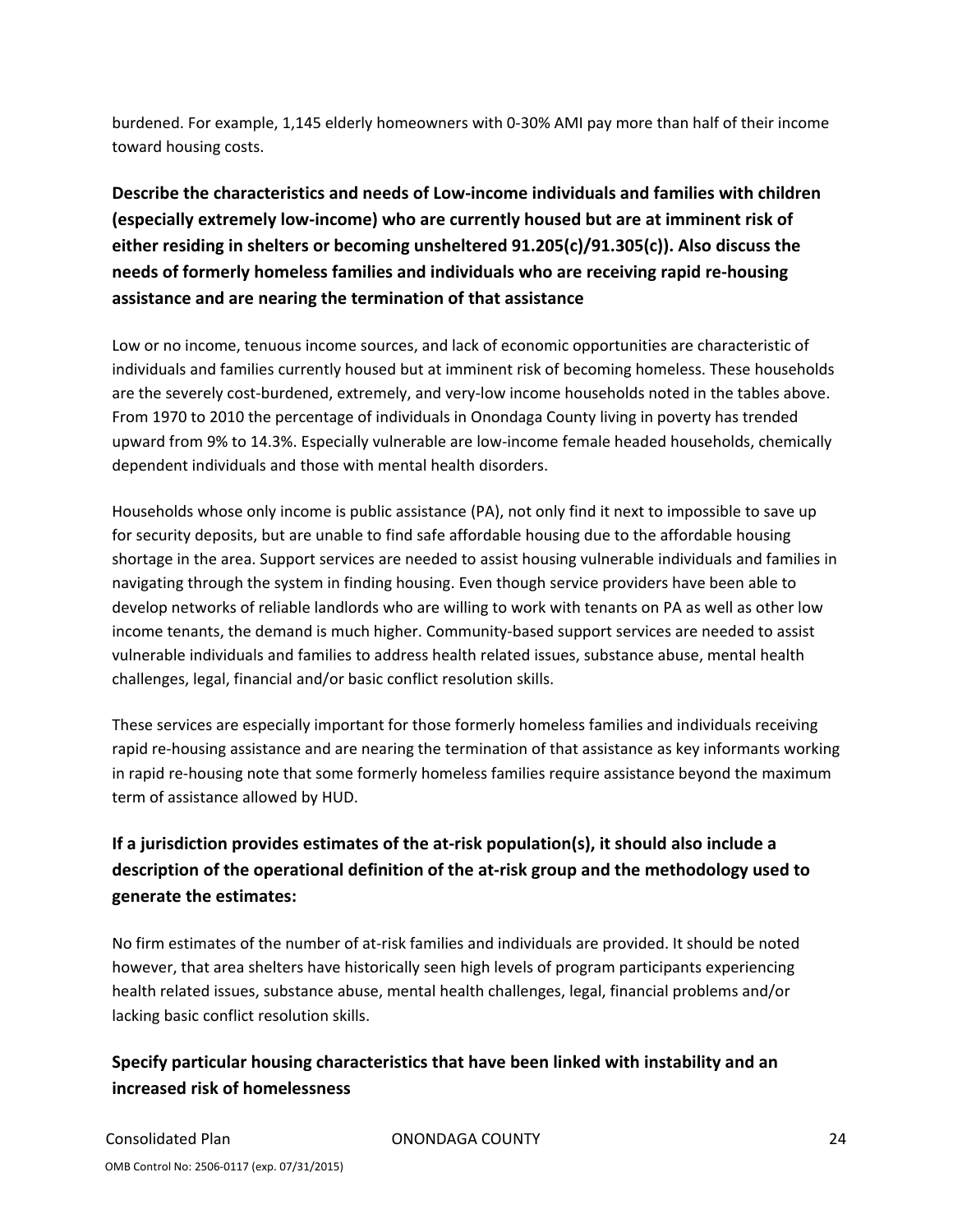Households whose incomes are at or below 30% of the area median income, and have severe costburden are at high risk for homelessness. CoC data on prior living situation shows that both individuals and families who enter the emergency shelter system rarely come from their own housing or the street. Most (51%) come from staying with friends and family. It appears that those staying with family and friends outwear their welcome as "conflict in the household" is by far the most prevalent housing characteristic linked to instability and an increased risk of homelessness per 2013 HMIS Homeless Housing at Risk Report. "Eviction" and "Lack of Sufficient Housing" also rank highly as characteristics linked with housing instability, per the Report.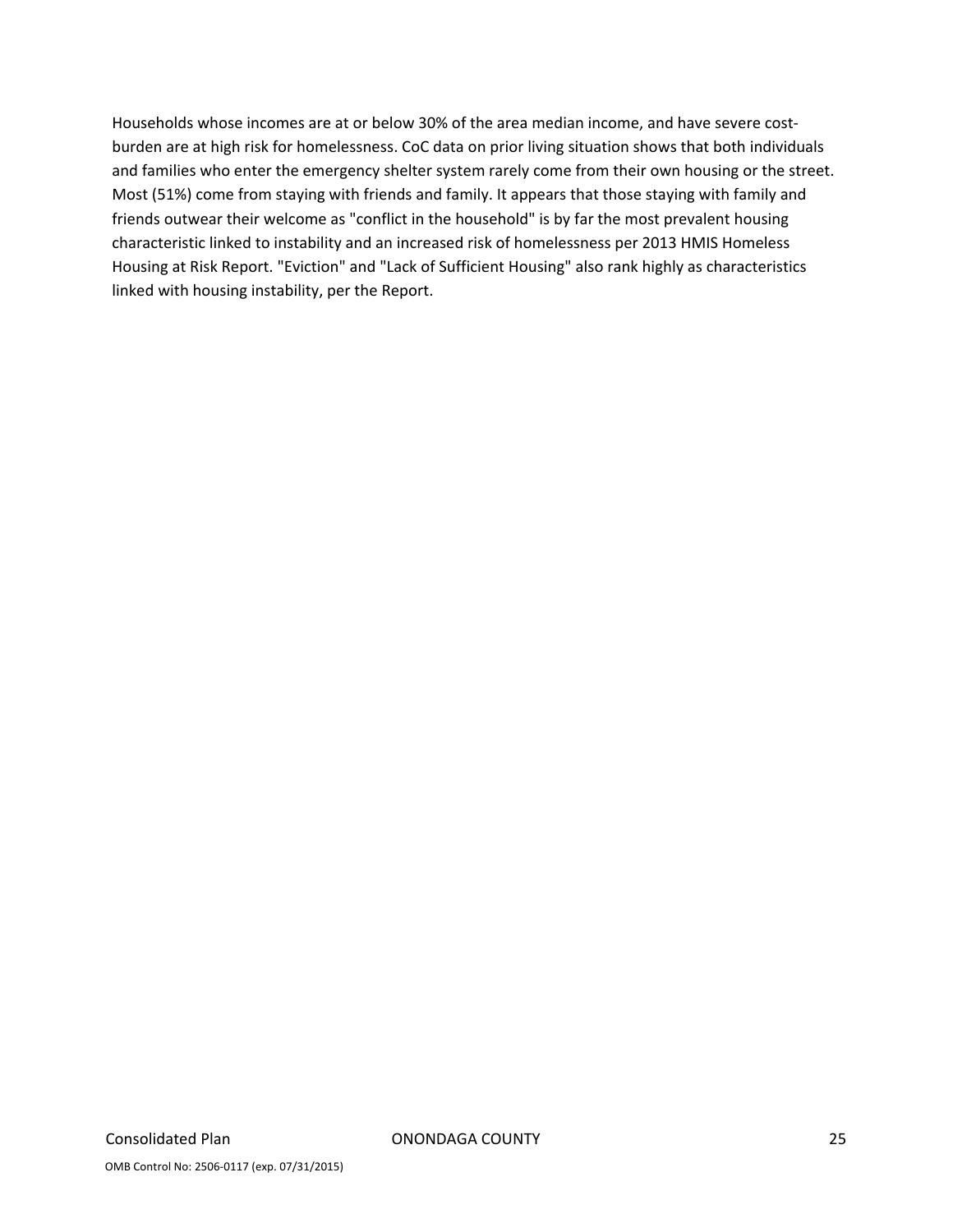## **NA‐15 Disproportionately Greater Need: Housing Problems – 91.205 (b)(2)**

Assess the need of any racial or ethnic group that has disproportionately greater need in comparison to the needs of that category of need as a whole.

#### **Introduction**

A disproportionately greater need exists when the members of racial or ethnic group at a given income level experience housing problems at a greater rate (10 percentage points or more) than the income level as a whole. For example, assume that 60% of all low-income households within a jurisdiction have a housing problem and 70% of low-income Hispanic households have a housing problem. In this case, low-income Hispanic households have a disproportionately greater need. The 4 primary data tables in this section are populated with default data based on the most recent data available. A sub‐table for each primary table was added, showing proportional data for each income level.

#### **0%‐30% of Area Median Income**

| <b>Housing Problems</b>        | Has one or more of<br>four housing<br>problems | Has none of the<br>four housing<br>problems | <b>Household has</b><br>no/negative<br>income, but none<br>of the other<br>housing problems |
|--------------------------------|------------------------------------------------|---------------------------------------------|---------------------------------------------------------------------------------------------|
| Jurisdiction as a whole        | 7,159                                          | 1,231                                       | 630                                                                                         |
| White                          | 6,469                                          | 1,217                                       | 556                                                                                         |
| Black / African American       | 254                                            | 0                                           | 10                                                                                          |
| Asian                          | 48                                             | 0                                           | 40                                                                                          |
| American Indian, Alaska Native | 159                                            | 0                                           | 4                                                                                           |
| Pacific Islander               | 0                                              | 0                                           | 0                                                                                           |
| Hispanic                       | 156                                            | 10                                          | 4                                                                                           |

**Table 13 ‐ Disproportionally Greater Need 0 ‐ 30% AMI**

**Data Source:** 2007‐2011 CHAS

\*The four housing problems are:

1. Lacks complete kitchen facilities, 2. Lacks complete plumbing facilities, 3. More than one person per room, 4.Cost Burden greater than 30%

|            | with problems | total | proportion |
|------------|---------------|-------|------------|
| as a whole | 7159          | 8396  | 85%        |
| white      | 6469          | 8242  | 78%        |
| black      | 254           | 264   | 96%        |
| asian      | 48            | 88    | 55%        |
| indian     | 159           | 163   | 98%        |
| hispanic   | 156           | 170   | 92%        |

**Table 14 ‐ Disproportionately Greater Need: 0% ‐ 30% AMI**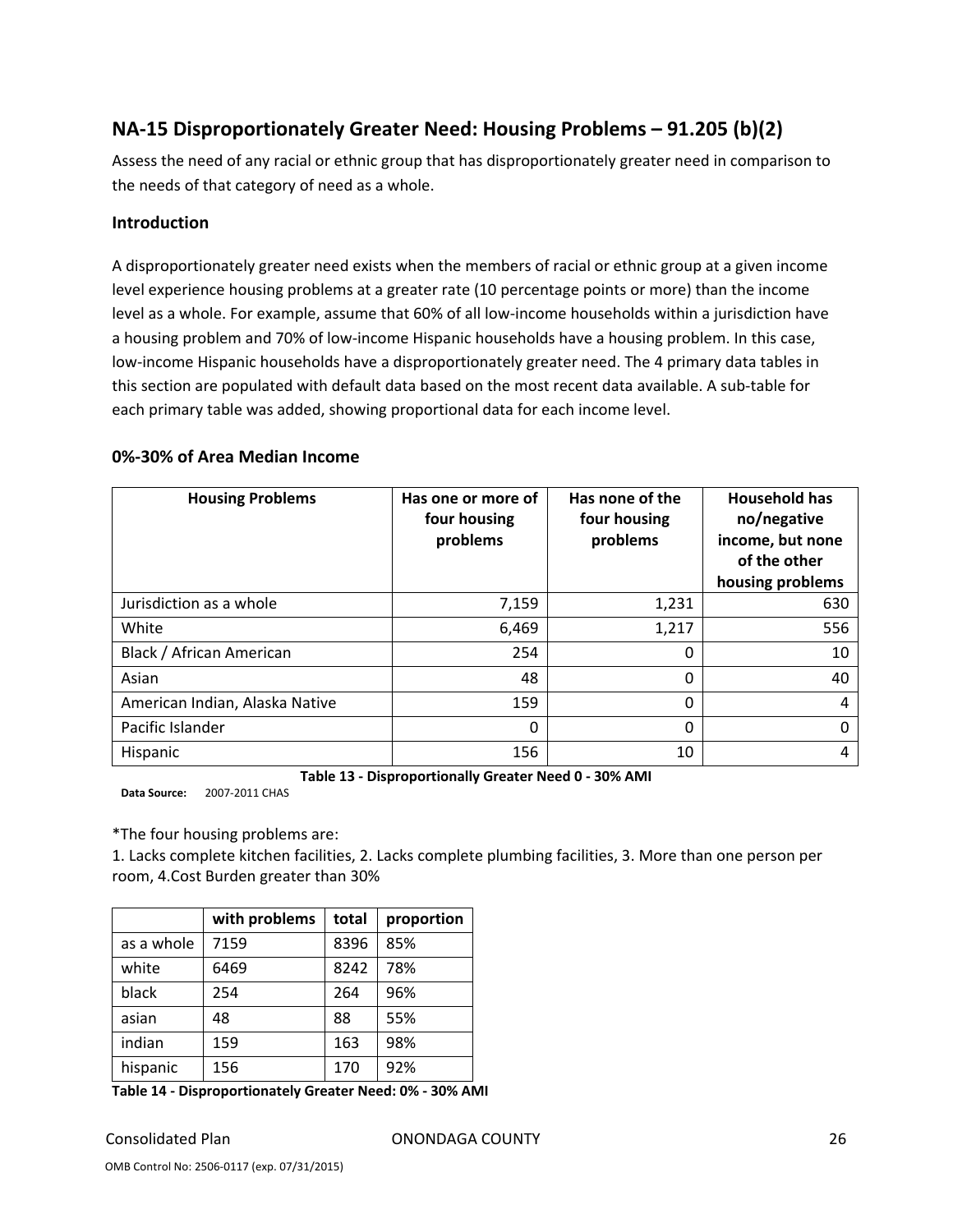#### **30%‐50% of Area Median Income**

| <b>Housing Problems</b>        | Has one or more of<br>four housing<br>problems | Has none of the<br>four housing<br>problems | <b>Household has</b><br>no/negative<br>income, but none<br>of the other<br>housing problems |
|--------------------------------|------------------------------------------------|---------------------------------------------|---------------------------------------------------------------------------------------------|
| Jurisdiction as a whole        | 8,314                                          | 3,628                                       | 0                                                                                           |
| White                          | 7,734                                          | 3,528                                       | 0                                                                                           |
| Black / African American       | 184                                            | 50                                          | 0                                                                                           |
| Asian                          | 128                                            | 0                                           | 0                                                                                           |
| American Indian, Alaska Native | 119                                            | 25                                          | 0                                                                                           |
| Pacific Islander               | 0                                              | 0                                           | 0                                                                                           |
| Hispanic                       | 79                                             | 20                                          | 0                                                                                           |

**Table 15 ‐ Disproportionally Greater Need 30 ‐ 50% AMI**

**Data Source:** 2007‐2011 CHAS

\*The four housing problems are:

1. Lacks complete kitchen facilities, 2. Lacks complete plumbing facilities, 3. More than one person per room, 4.Cost Burden greater than 30%

|            | with problems | total | proportion |
|------------|---------------|-------|------------|
| as a whole | 8314          | 11942 | 70%        |
| white      | 7734          | 11262 | 69%        |
| black      | 184           | 234   | 79%        |
| asian      | 128           | 128   | 100%       |
| indian     | 119           | 144   | 83%        |
| hispanic   | 79            | 99    | 80%        |

**Table 16 ‐ Disproportionately Greater Need: 30% ‐ 50% AMI**

#### **50%‐80% of Area Median Income**

| <b>Housing Problems</b>        | Has one or more of<br>four housing<br>problems | Has none of the<br>four housing<br>problems | <b>Household has</b><br>no/negative<br>income, but none<br>of the other<br>housing problems |
|--------------------------------|------------------------------------------------|---------------------------------------------|---------------------------------------------------------------------------------------------|
| Jurisdiction as a whole        | 8,223                                          | 11,055                                      |                                                                                             |
| White                          | 7,629                                          | 10,345                                      |                                                                                             |
| Black / African American       | 209                                            | 345                                         |                                                                                             |
| Asian                          | 173                                            | 80                                          |                                                                                             |
| American Indian, Alaska Native | 54                                             | 45                                          |                                                                                             |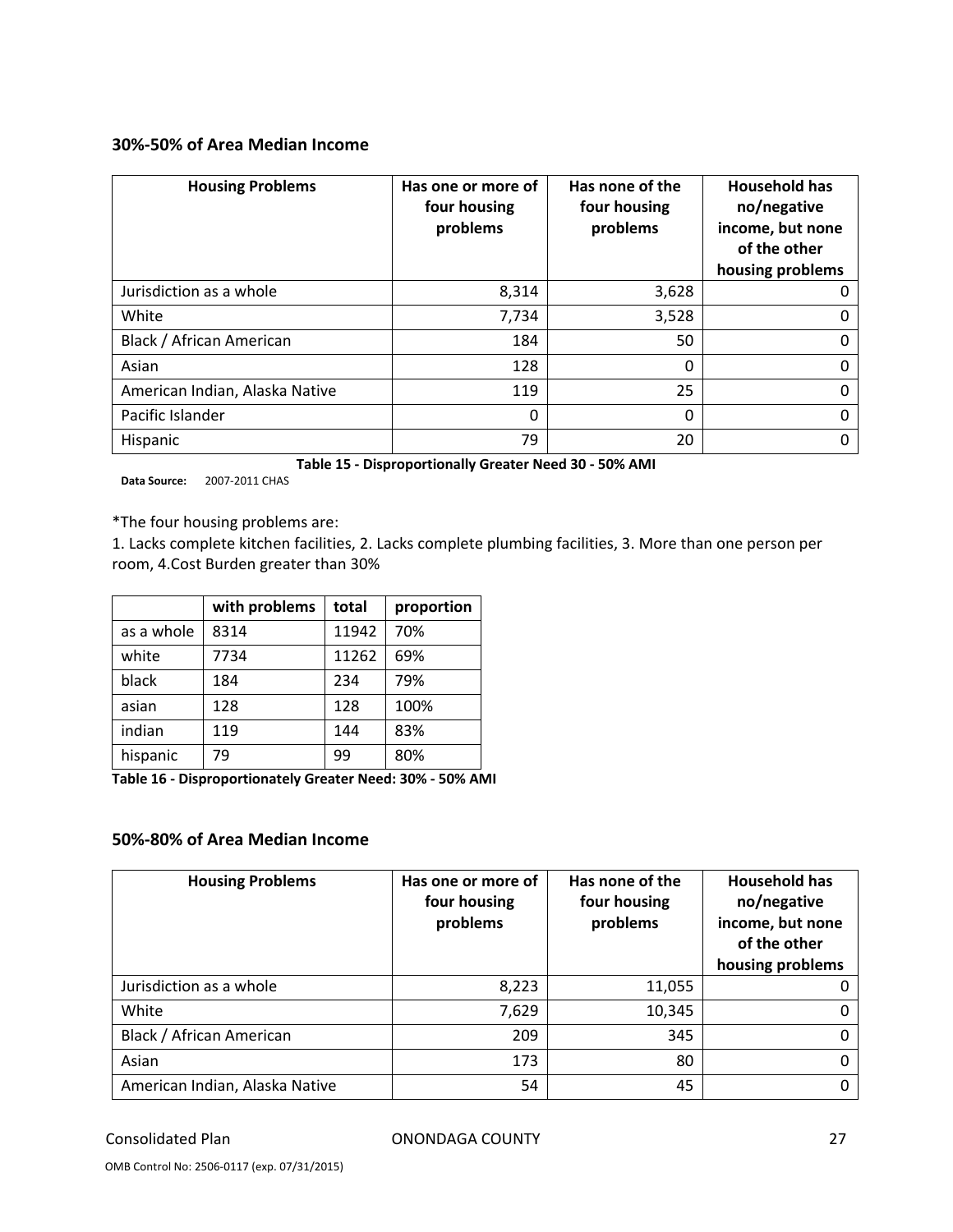| <b>Housing Problems</b> | Has one or more of<br>four housing<br>problems | Has none of the<br>four housing<br>problems | <b>Household has</b><br>no/negative<br>income, but none<br>of the other<br>housing problems |
|-------------------------|------------------------------------------------|---------------------------------------------|---------------------------------------------------------------------------------------------|
| Pacific Islander        | 0                                              |                                             |                                                                                             |
| Hispanic                | 100                                            | 150                                         |                                                                                             |

**Table 17 ‐ Disproportionally Greater Need 50 ‐ 80% AMI**

**Data Source:** 2007‐2011 CHAS

\*The four housing problems are:

1. Lacks complete kitchen facilities, 2. Lacks complete plumbing facilities, 3. More than one person per room, 4.Cost Burden greater than 30%

|            | with problem(s) | total | proportion |
|------------|-----------------|-------|------------|
| as a whole | 8223            | 19278 | 43%        |
| white      | 7629            | 17974 | 42%        |
| black      | 209             | 554   | 38%        |
| asian      | 173             | 253   | 68%        |
| indian     | 54              | 99    | 55%        |
| hispanic   | 100             | 250   | 40%        |

**Table 18 ‐ Disproportionately Greater Need: 50% ‐ 80% AMI**

#### **80%‐100% of Area Median Income**

| <b>Housing Problems</b>        | Has one or more of<br>four housing<br>problems | Has none of the<br>four housing<br>problems | <b>Household has</b><br>no/negative<br>income, but none<br>of the other<br>housing problems |
|--------------------------------|------------------------------------------------|---------------------------------------------|---------------------------------------------------------------------------------------------|
| Jurisdiction as a whole        | 3,756                                          | 10,010                                      | O                                                                                           |
| White                          | 3,411                                          | 9,670                                       | O                                                                                           |
| Black / African American       | 95                                             | 147                                         | 0                                                                                           |
| Asian                          | 65                                             | 89                                          | 0                                                                                           |
| American Indian, Alaska Native | 40                                             | 10                                          | 0                                                                                           |
| Pacific Islander               | 0                                              | 0                                           | 0                                                                                           |
| Hispanic                       | 109                                            | 89                                          | 0                                                                                           |

**Table 19 ‐ Disproportionally Greater Need 80 ‐ 100% AMI**

**Data Source:** 2007‐2011 CHAS

\*The four housing problems are:

1. Lacks complete kitchen facilities, 2. Lacks complete plumbing facilities, 3. More than one person per room, 4.Cost Burden greater than 30%

| with problem(s) $\vert$ total | proportion |
|-------------------------------|------------|
|                               |            |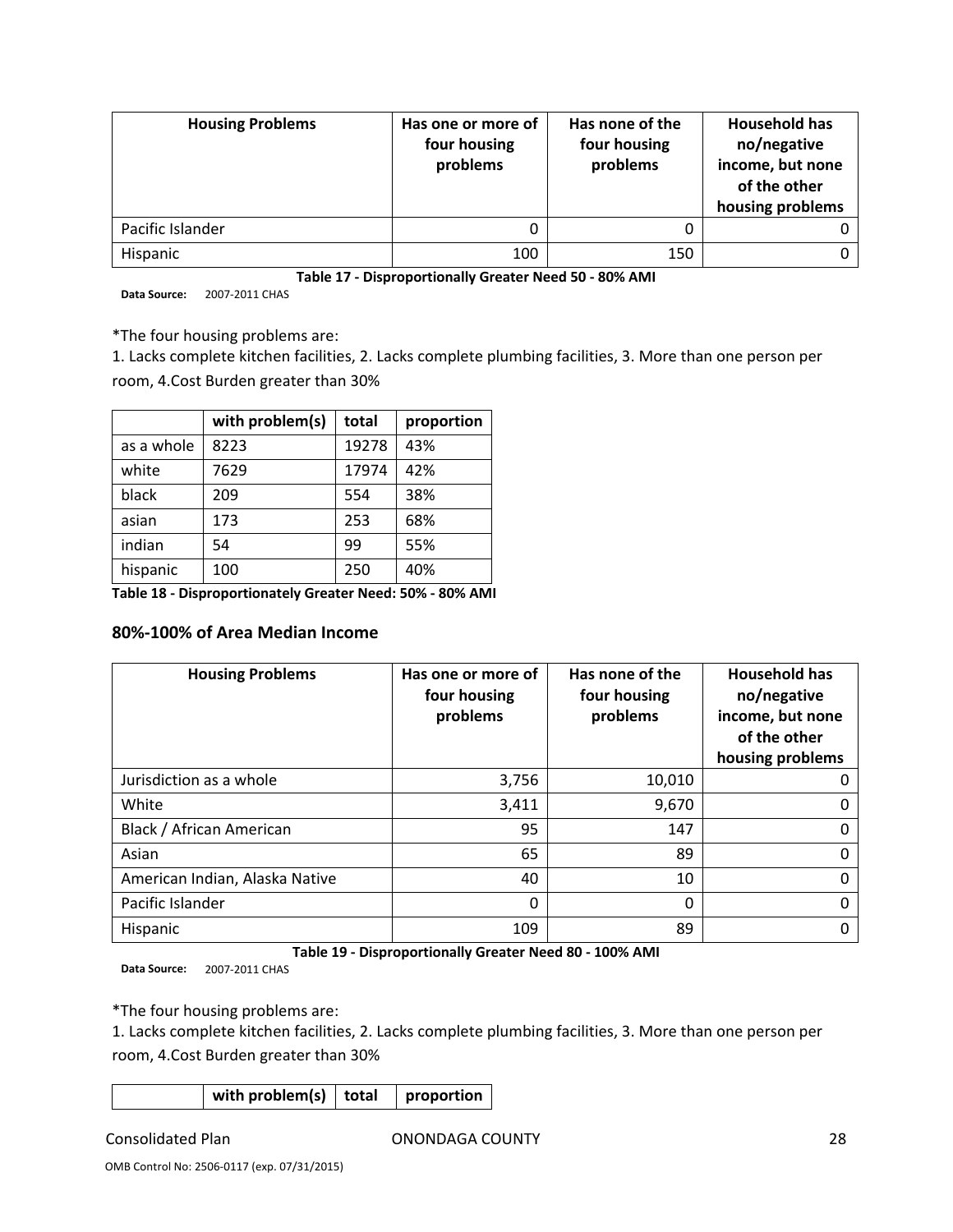| as a whole | 3756 | 13766 | 27% |
|------------|------|-------|-----|
| white      | 3411 | 13081 | 26% |
| black      | 95   | 242   | 39% |
| asian      | 65   | 154   | 42% |
| indian     | 40   | 50    | 80% |
| hispanic   | 109  | 198   | 55% |

**Table 20 ‐ Disproportionately Greater Need: 80% ‐ 100% AMI**

#### **Discussion**

As noted earlier, disproportionately greater need exists when the percentage of households in an income category who are members of a particular racial or ethnic group is at least 10 percentage points higher than the percentage of households in the category as a whole. It is important to note that many of the non‐white groups with disproportionately greater need were very small in number. An inverse relationship between household income and problems became evident immediately. That is, the proportion of households in the jurisdiction with at least 1 of 4 problems decreased as the area median household income increased.

The disparate impact analysis for housing problems showed American Indian/Alaska Native households having a disproportionately greater need in every income category while white households in every income category reported needs to a lesser extent than all groups as a whole. Asians reported a disproportionate need in all but the lowest (0% to 30%) income category. Black households in the jurisdiction are found to have housing problems in disproportionately greater numbers in both the lowest (0% to 30%) and the highest (80% to 100%) area median income groups examined.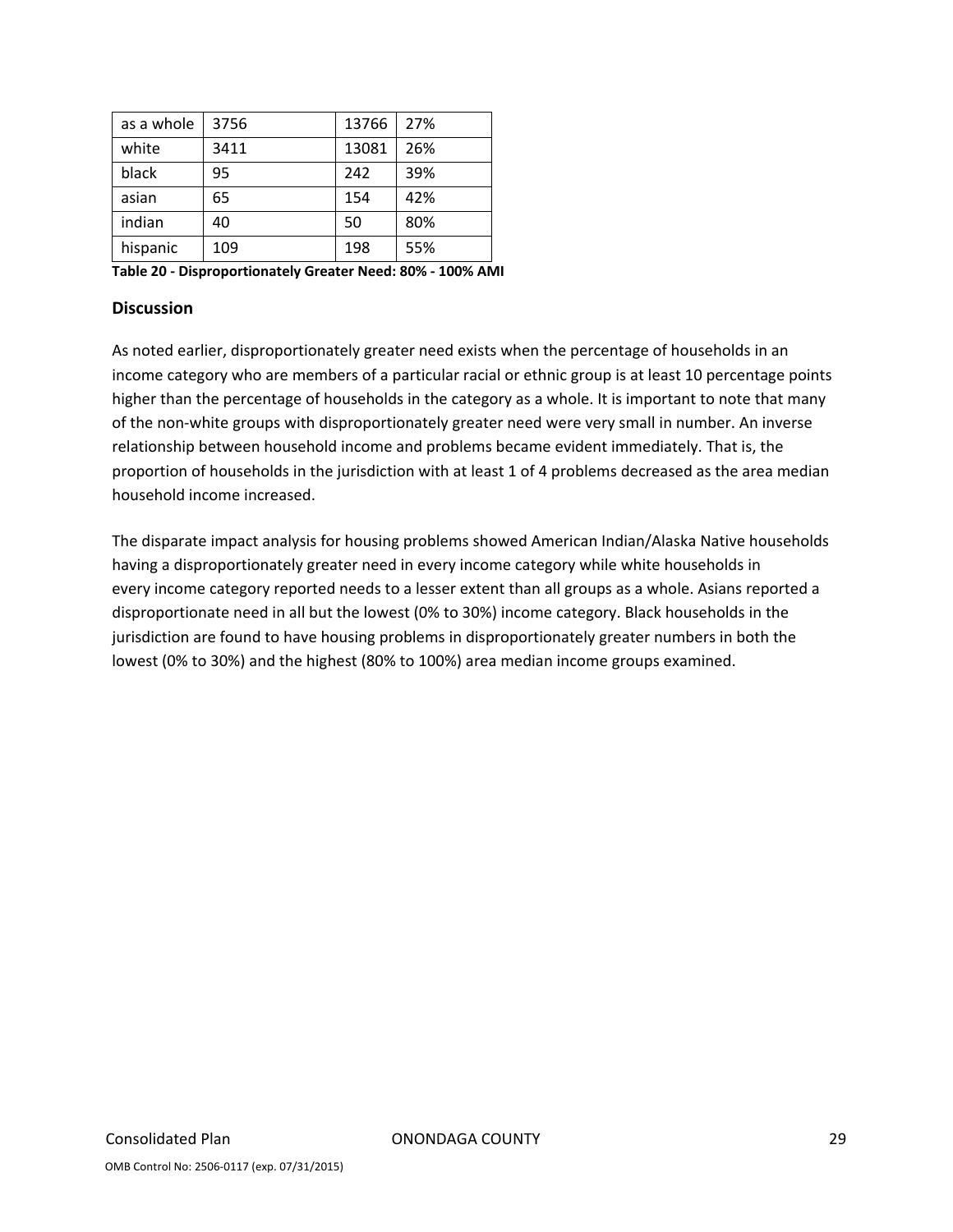## **NA‐20 Disproportionately Greater Need: Severe Housing Problems – 91.205 (b)(2)**

Assess the need of any racial or ethnic group that has disproportionately greater need in comparison to the needs of that category of need as a whole.

#### **Introduction**

This section has four tables that capture the number of households with housing problems by income, race, and ethnicity. Each table provides data for a different income level (30%, 50%, 80%, and 100% AMI). The data source is the Comprehensive Housing Affordability Strategy (CHAS). Each primary table has an associated sub-table that calculates proportionality for each group in each of the 4 income levels. For this purpose of this examination, a disproportionately greater need exists when the percentage of persons in a category of need who are members of a particular racial or ethnic group is at least 10 percentage points higher than the percentage of persons in the category as a whole.

#### **0%‐30% of Area Median Income**

| <b>Severe Housing Problems*</b> | Has one or more of<br>four housing<br>problems | Has none of the<br>four housing<br>problems | <b>Household has</b><br>no/negative<br>income, but none<br>of the other<br>housing problems |
|---------------------------------|------------------------------------------------|---------------------------------------------|---------------------------------------------------------------------------------------------|
| Jurisdiction as a whole         | 5,814                                          | 2,582                                       | 630                                                                                         |
| White                           | 5,249                                          | 2,440                                       | 556                                                                                         |
| Black / African American        | 189                                            | 70                                          | 10                                                                                          |
| Asian                           | 48                                             | 0                                           | 40                                                                                          |
| American Indian, Alaska Native  | 120                                            | 39                                          | 4                                                                                           |
| Pacific Islander                | 0                                              | 0                                           | 0                                                                                           |
| Hispanic                        | 146                                            | 14                                          | 4                                                                                           |

**Table 21 – Severe Housing Problems 0 ‐ 30% AMI**

**Data Source:** 2007‐2011 CHAS

\*The four severe housing problems are:

1. Lacks complete kitchen facilities, 2. Lacks complete plumbing facilities, 3. More than 1.5 persons per room, 4.Cost Burden over 50%

|                         | Has 1 or more of 4 housing problems | total households | proportion |
|-------------------------|-------------------------------------|------------------|------------|
| Jurisdiction as a whole | 5814                                | 9026             | 64%        |
| white                   | 5249                                | 8245             | 64%        |
| black                   | 189                                 | 199              | 95%        |
| asian                   | 48                                  | 88               | 55%        |
| indian                  | 120                                 | 163              | 74%        |
| hispanic                | 146                                 | 164              | 89%        |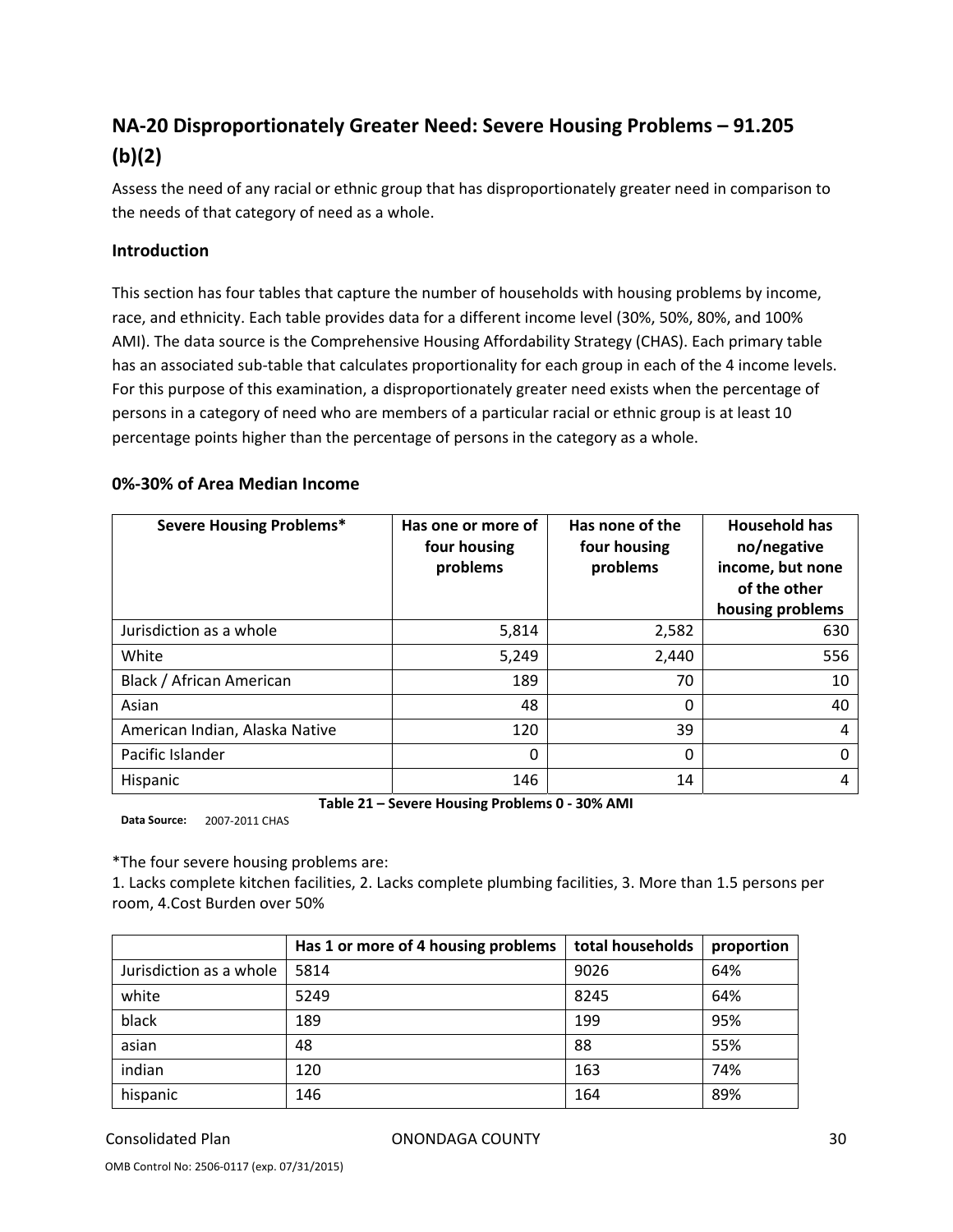#### **Table 22 ‐ Severe Housing Problems: 0%‐30% Area Median Income**

#### **30%‐50% of Area Median Income**

| <b>Severe Housing Problems*</b> | Has one or more of<br>four housing<br>problems | Has none of the<br>four housing<br>problems | <b>Household has</b><br>no/negative<br>income, but none<br>of the other<br>housing problems |
|---------------------------------|------------------------------------------------|---------------------------------------------|---------------------------------------------------------------------------------------------|
| Jurisdiction as a whole         | 3,585                                          | 8,373                                       |                                                                                             |
| White                           | 3,304                                          | 7,958                                       |                                                                                             |
| Black / African American        | 70                                             | 159                                         |                                                                                             |
| Asian                           | 54                                             | 74                                          |                                                                                             |
| American Indian, Alaska Native  | 64                                             | 75                                          |                                                                                             |
| Pacific Islander                | 0                                              | 0                                           |                                                                                             |
| Hispanic                        | 69                                             | 30                                          |                                                                                             |

**Table 23 – Severe Housing Problems 30 ‐ 50% AMI**

**Data Source:** 2007‐2011 CHAS

\*The four severe housing problems are:

1. Lacks complete kitchen facilities, 2. Lacks complete plumbing facilities, 3. More than 1.5 persons per room, 4.Cost Burden over 50%

|                         | Has 1 or more of 4 housing problems | total households | proportion |
|-------------------------|-------------------------------------|------------------|------------|
| Jurisdiction as a whole | 3585                                | 11958            | 30%        |
| white                   | 3304                                | 11262            | 29%        |
| black                   | 70                                  | 229              | 31%        |
| asian                   | 54                                  | 128              | 42%        |
| indian                  | 64                                  | 139              | 46%        |
| hispanic                | 69                                  | 99               | 70%        |

**Table 24 ‐ Severe Housing Problems: 30%‐50% Area Median Income**

#### **50%‐80% of Area Median Income**

| <b>Severe Housing Problems*</b> | Has one or more of<br>four housing<br>problems | Has none of the<br>four housing<br>problems | <b>Household has</b><br>no/negative<br>income, but none<br>of the other<br>housing problems |
|---------------------------------|------------------------------------------------|---------------------------------------------|---------------------------------------------------------------------------------------------|
| Jurisdiction as a whole         | 2,184                                          | 17,068                                      |                                                                                             |
| White                           | 1,988                                          | 15,974                                      |                                                                                             |
| Black / African American        | 55                                             | 495                                         |                                                                                             |
| Asian                           | 59                                             | 193                                         |                                                                                             |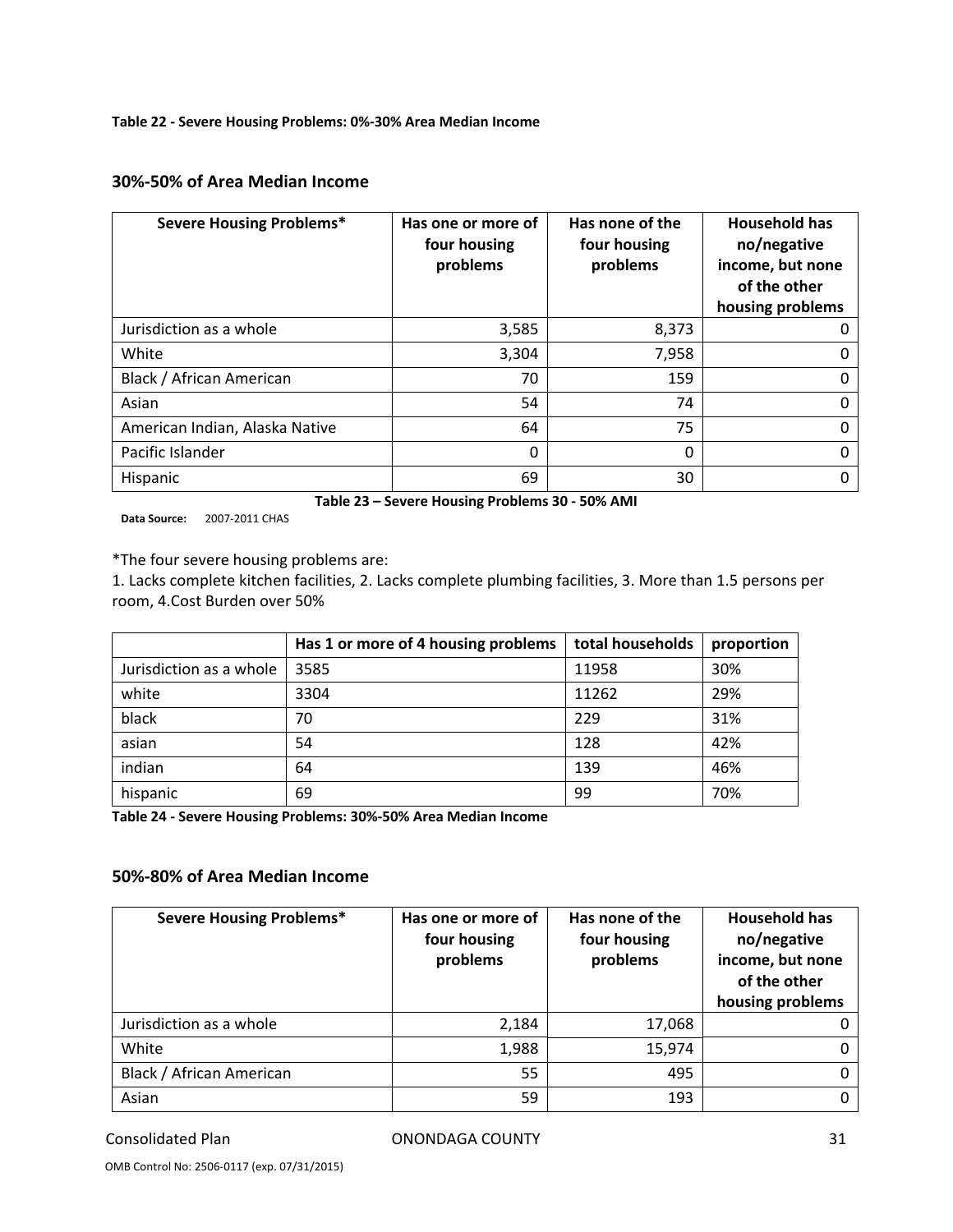| <b>Severe Housing Problems*</b> | Has one or more of<br>four housing<br>problems | Has none of the<br>four housing<br>problems | <b>Household has</b><br>no/negative<br>income, but none<br>of the other<br>housing problems |
|---------------------------------|------------------------------------------------|---------------------------------------------|---------------------------------------------------------------------------------------------|
| American Indian, Alaska Native  | 10                                             | 89                                          |                                                                                             |
| Pacific Islander                | 0                                              |                                             |                                                                                             |
| Hispanic                        | 65                                             | 185                                         |                                                                                             |

**Table 25 – Severe Housing Problems 50 ‐ 80% AMI**

**Data Source:** 2007‐2011 CHAS

\*The four severe housing problems are:

1. Lacks complete kitchen facilities, 2. Lacks complete plumbing facilities, 3. More than 1.5 persons per room, 4.Cost Burden over 50%

|                         | Has 1 or more of 4 housing problems | total households | proportion |
|-------------------------|-------------------------------------|------------------|------------|
| Jurisdiction as a whole | 2184                                | 19252            | 11%        |
| white                   | 1988                                | 17962            | 11%        |
| black                   | 55                                  | 550              | 10%        |
| asian                   | 59                                  | 252              | 23%        |
| indian                  | 10                                  | 99               | 10%        |
| hispanic                | 65                                  | 250              | 26%        |

**Table 26 ‐ Severe Housing Problems: 50%‐80% Area Median Income**

#### **80%‐100% of Area Median Income**

| <b>Severe Housing Problems*</b> | Has one or more of<br>four housing<br>problems | Has none of the<br>four housing<br>problems | <b>Household has</b><br>no/negative<br>income, but none<br>of the other<br>housing problems |
|---------------------------------|------------------------------------------------|---------------------------------------------|---------------------------------------------------------------------------------------------|
| Jurisdiction as a whole         | 826                                            | 12,945                                      |                                                                                             |
| White                           | 737                                            | 12,350                                      |                                                                                             |
| Black / African American        | 20                                             | 227                                         |                                                                                             |
| Asian                           | 25                                             | 129                                         |                                                                                             |
| American Indian, Alaska Native  | 15                                             | 35                                          |                                                                                             |
| Pacific Islander                | 0                                              | 0                                           |                                                                                             |
| Hispanic                        | 29                                             | 169                                         |                                                                                             |

**Table 27 – Severe Housing Problems 80 ‐ 100% AMI**

**Data Source:** 2007‐2011 CHAS

\*The four severe housing problems are:

1. Lacks complete kitchen facilities, 2. Lacks complete plumbing facilities, 3. More than 1.5 persons per room, 4.Cost Burden over 50%

Consolidated Plan ONONDAGA COUNTY 32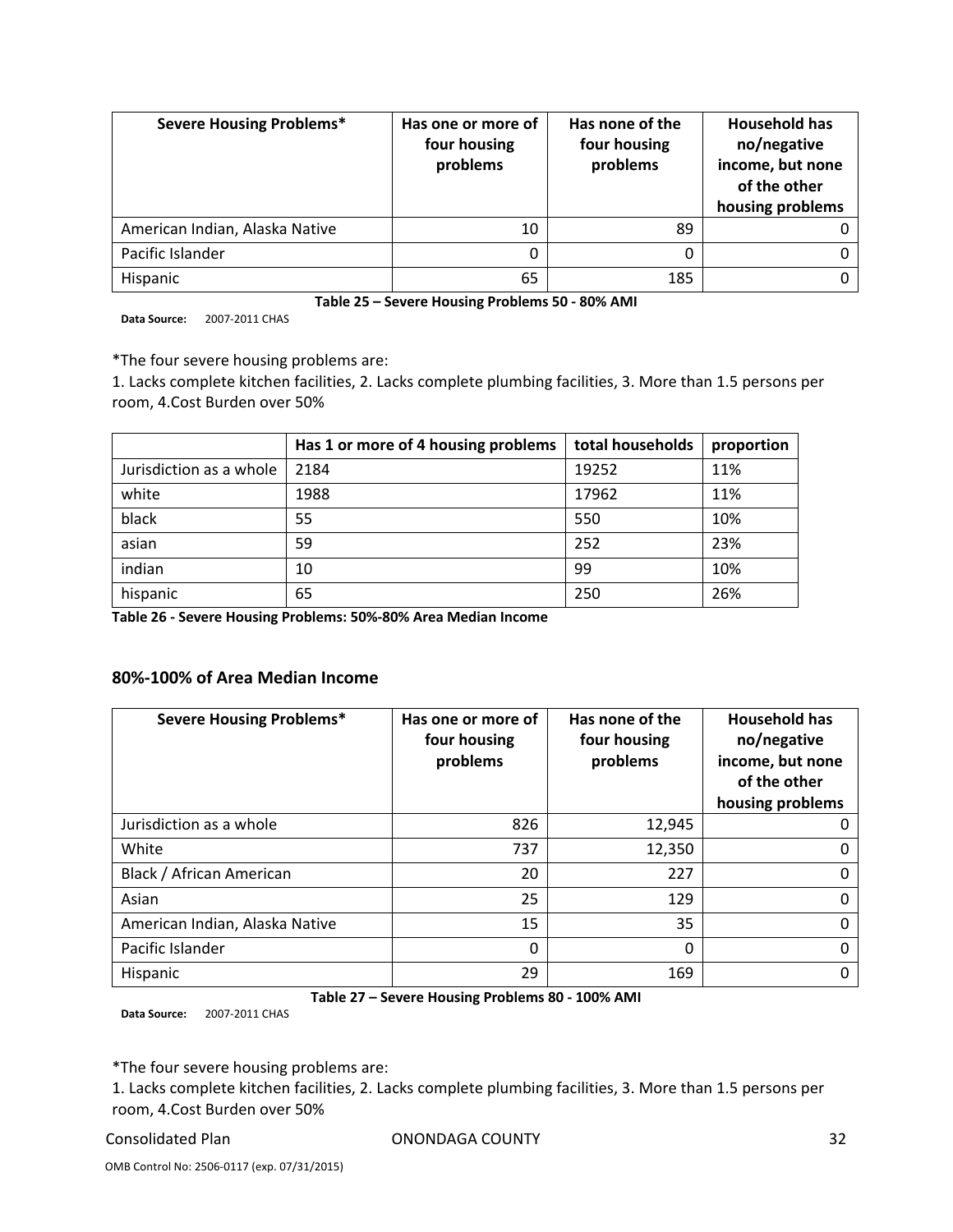|                         | Has 1 or more of 4 hosing problems | total households | proportion |
|-------------------------|------------------------------------|------------------|------------|
| Jurisdiction as a whole | 826                                | 13771            | 6%         |
| white                   | 737                                | 13087            | 6%         |
| black                   | 20                                 | 247              | 8%         |
| asian                   | 25                                 | 154              | 16%        |
| indian                  | 15                                 | 50               | 30%        |
| hispanic                | 29                                 | 198              | 15%        |

**Table 28 ‐ Severe Housing Problems: 80%‐100% Area Median Income**

#### **Discussion**

As noted earlier, disproportionately greater need exists when the percentage of households in a category of need who are members of a particular racial or ethnic group is at least 10 percentage points higher than the percentage of households in the category as a whole. Once again an inverse relationship between household income and problems exists. That is, generally speaking the proportion of households in the jurisdiction with at least 1 of 4 problems decreased as the area median household income increased.

As in *Disproportionately Greater Need: Housing Problems*, the proportion of whites in all 4 income categories faced with at least 1 housing problem was less than the proportion of all groups as a whole. Blacks were disproportionally represented in only 1 of 4 income categories however that category (0%-30% AMI) represented the least affuluent households of all and the proportion of housholds facing severe problems was high (95%). Asians, American Indians, and hispanics each were disproportionately represented in 3 of 4 income categories. It is important to note that whites make up more than 90% of all households therefore the number of non‐white households in any category is relatively small. A few households facing severe problems in a category can represent a significant percentage of the total number of households in that category.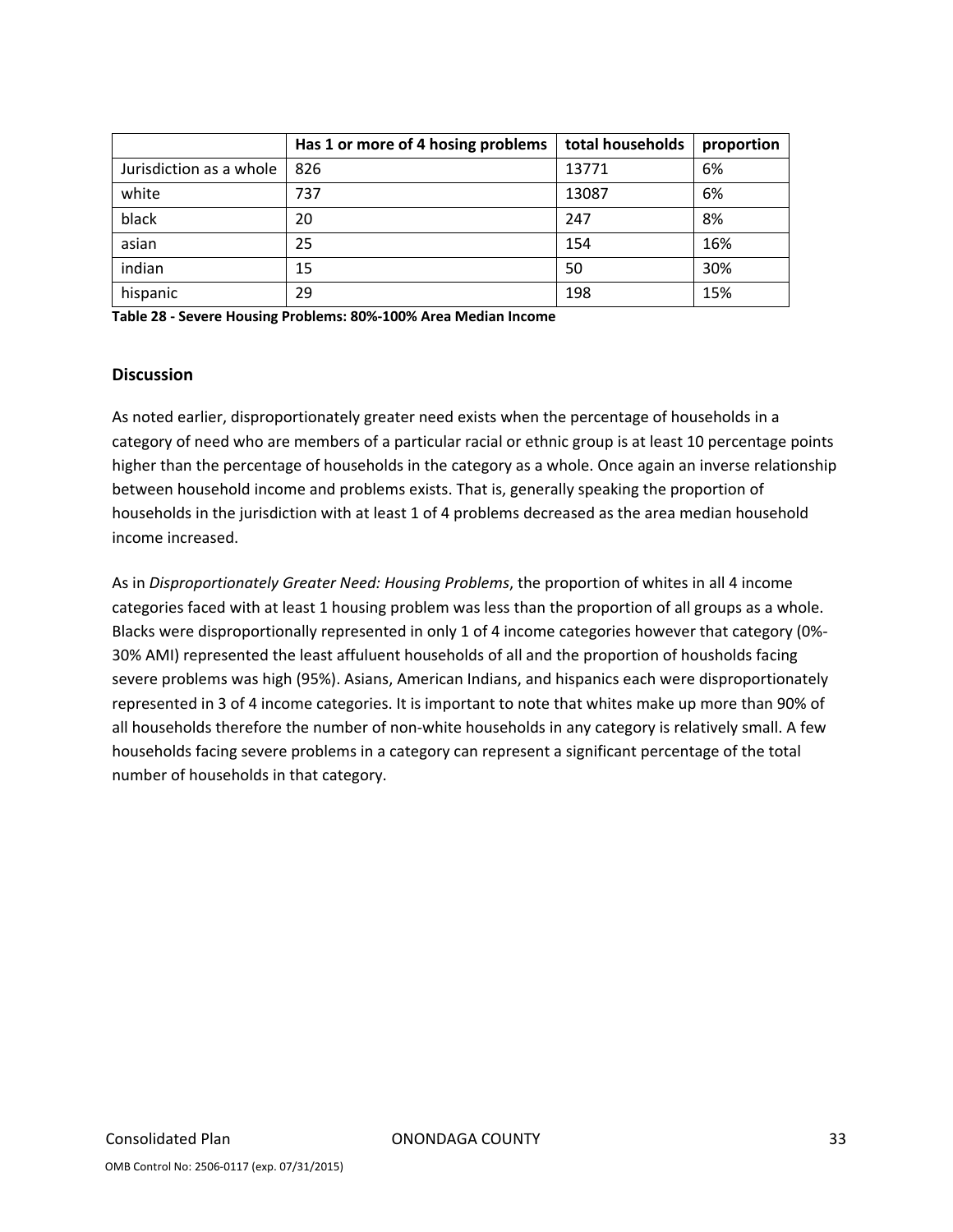## **NA‐25 Disproportionately Greater Need: Housing Cost Burdens – 91.205 (b)(2)**

Assess the need of any racial or ethnic group that has disproportionately greater need in comparison to the needs of that category of need as a whole.

#### **Introduction:**

For this purpose, disproportionately greater need exists when the percentage of persons in a category of need who are members of a particular racial or ethnic group is at least 10 percentage points higher than the percentage of persons in category as a whole.

| <b>Housing Cost Burden</b> | $<=$ 30% | 30-50% | >50%   | No / negative<br>income (not<br>computed) |
|----------------------------|----------|--------|--------|-------------------------------------------|
| Jurisdiction as a whole    | 26,373   | 15,324 | 11,687 | 640                                       |
| White                      | 90,065   | 18,182 | 11,146 | 555                                       |
| Black / African American   | 1,600    | 506    | 349    | 10                                        |
| Asian                      | 1,530    | 355    | 188    | 45                                        |
| American Indian, Alaska    |          |        |        |                                           |
| <b>Native</b>              | 430      | 183    | 184    | 4                                         |
| Pacific Islander           | 10       | 0      | 0      | $\Omega$                                  |
| Hispanic                   | 1,096    | 158    | 265    | 4                                         |

#### **Housing Cost Burden**

| Table 29 - Greater Need: Housing Cost Burdens AMI |
|---------------------------------------------------|
|---------------------------------------------------|

**Data Source:** 2007‐2011 CHAS

|                 | <=30% | 30-50% | >50%  | no income |
|-----------------|-------|--------|-------|-----------|
| as a whole      | 94735 | 19385  | 12133 | 618       |
|                 | 75%   | 15%    | 10%   |           |
|                 |       |        |       |           |
| white           | 90065 | 18182  | 11146 | 555       |
|                 | 75%   | 15%    | 9%    |           |
| black           | 1600  | 506    | 349   | 10        |
|                 | 65%*  | 21%    | 14%   |           |
| asian           | 1530  | 355    | 188   | 45        |
|                 | 72%   | 17%    | 9%    |           |
| american indian | 430   | 183    | 184   | 4         |
|                 | 54%*  | 23%    | 23%*  |           |
| hispanic        | 1096  | 158    | 265   | 4         |
|                 | 72%   | 10%    | 17%   |           |

**Table 30 ‐ Cost Burden Table**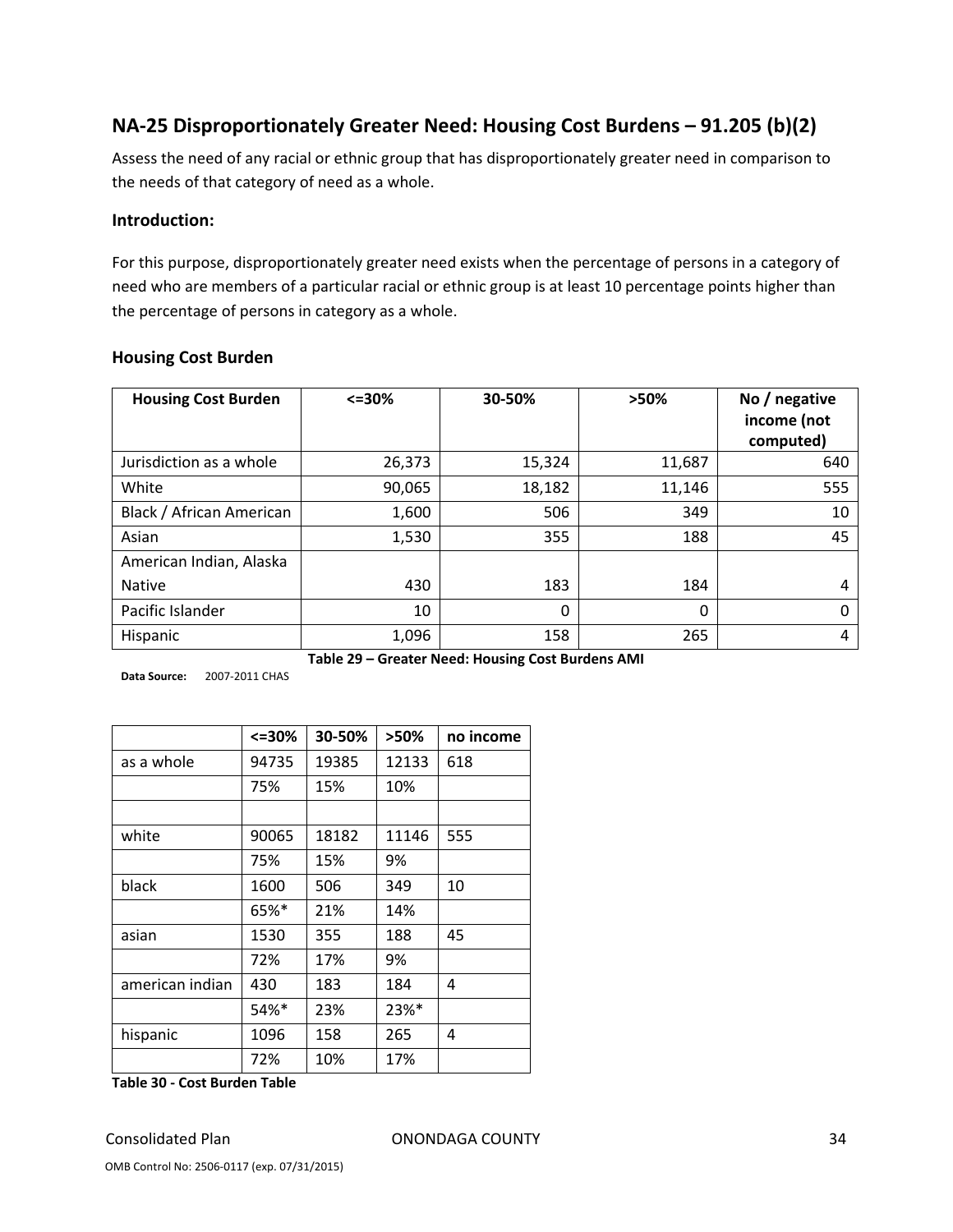### **Discussion:**

For this purpose, <=30% equals no housing cost burden, 30‐50% equals a housing cost burden equal to 30 to 50% of household income, >50% equals severe housing cost burden equal to or exceeding 50% of household income.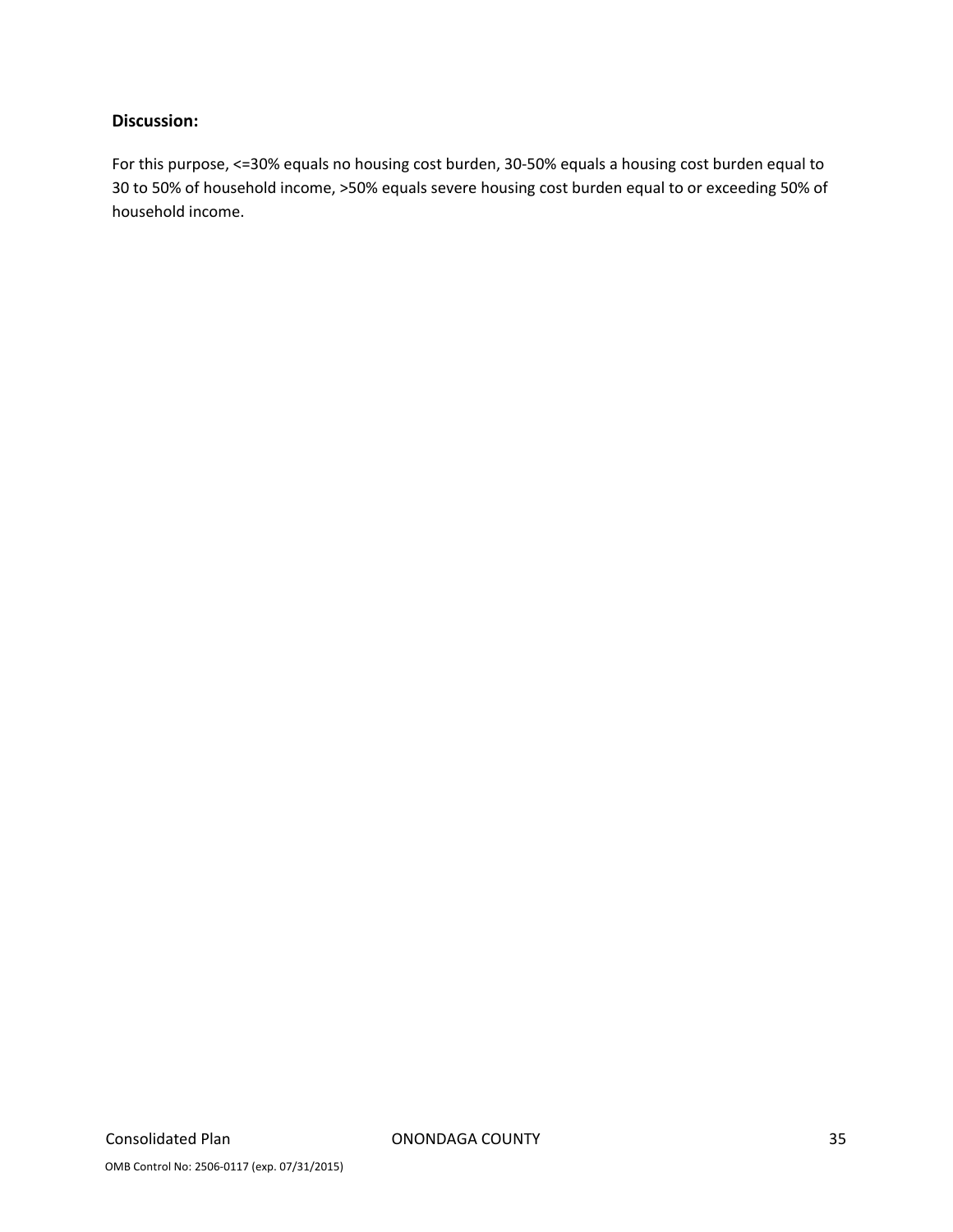## **NA‐30 Disproportionately Greater Need: Discussion – 91.205(b)(2)**

## **Are there any Income categories in which a racial or ethnic group has disproportionately greater need than the needs of that income category as a whole?**

The disparate impact analysis for housing problems showed American Indian/Alaska Native households having a disproportionately greater need in everyÂ income category while white households in everyÂ income category reported needs to a lesser extent than all groups as a whole.Â Asians reported a disproportionate need in all but the lowest (0% to 30%) income category. Black households in the jurisdiction are found to have housing problems in disproportionately greater numbers in both the lowest (0% to 30%) and the highest (80% to 100%) area median income groups examined.

While 75% of all households as a whole are not burdened by housing costs (housing costs are equal to or less than 30% of income), only 65% of African American and 54% of Native American households can make such a claim. Ten percent (10%) of all households as a whole face a severe cost burden (housing costs are greater than 50% of income) however 23% of American Indian households are reported to be severely cost burdened.

Generally speaking, non‐white households are far more likely to experience housing problems, severe housing problems, and housing cost burdens. It is important to note that whites make up more than 90% of all households in the jurisdiction therefore the number of non-white households is relatively small. A few households facingÂ problems in a non‐white household category can represent a significant percentage of the total number of households in that category.

#### **If they have needs not identified above, what are those needs?**

With respect to households with one or more of four housing problems, there is an inverse relationship between household income and the number of households with one or more of four problems. As household income increases, the percentage of households with one or more of four housing problems decreases. This speaks to a need for increased resources for low income households.

## **Are any of those racial or ethnic groups located in specific areas or neighborhoods in your community?**

Onondaga Reservation is an Indian reservation in Onondaga County, and it is the territory of the Onondaga Nation. It lies just south of the City of Syracuse.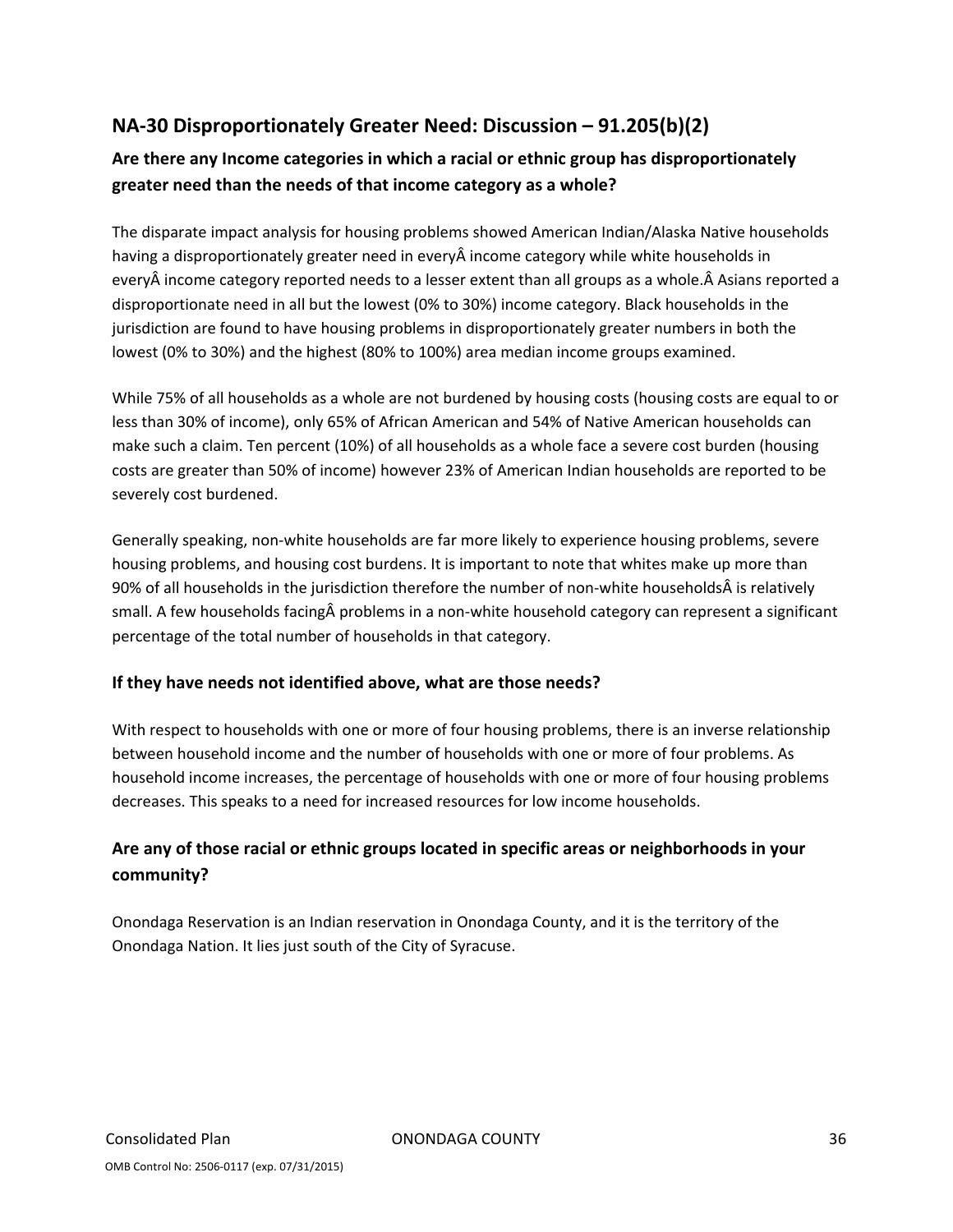# **NA‐35 Public Housing – 91.205(b)**

### **Introduction**

The system provides default data for the following public housing authorities: Syracuse Housing Authority and the Village of N. Syracuse Housing Authority. Default Data Source: Public and Indian Housing Information Center (PIC).

The Consortium plays a very limited role in the area's Public Housing arena.

|             |                 |       |               | <b>Program Type</b> |         |               |                |                        |            |
|-------------|-----------------|-------|---------------|---------------------|---------|---------------|----------------|------------------------|------------|
|             | <b>Certific</b> | Mod-  | <b>Public</b> | <b>Vouchers</b>     |         |               |                |                        |            |
|             | ate             | Rehab | <b>Housi</b>  | <b>Total</b>        | Project | <b>Tenant</b> |                | <b>Special Purpose</b> |            |
|             |                 |       | ng            |                     | -based  | -based        |                | Voucher                |            |
|             |                 |       |               |                     |         |               | Vetera         | <b>Family</b>          | <b>Dis</b> |
|             |                 |       |               |                     |         |               | ns             | <b>Unifica</b>         | abl        |
|             |                 |       |               |                     |         |               | <b>Affairs</b> | tion                   | ed         |
|             |                 |       |               |                     |         |               | <b>Suppor</b>  | Progra                 | $\ast$     |
|             |                 |       |               |                     |         |               | tive           | m                      |            |
|             |                 |       |               |                     |         |               | Housin         |                        |            |
|             |                 |       |               |                     |         |               | g              |                        |            |
| # of units  |                 |       |               |                     |         |               |                |                        |            |
| vouchers in |                 |       |               |                     |         |               |                |                        |            |
| use         | 0               | 35    | 2,144         | 3,873               | 4       | 3,791         | 51             | 0                      | 0          |

#### **Totals in Use**

**Table 31 ‐ Public Housing by Program Type**

\*includes Non-Elderly Disabled, Mainstream One-Year, Mainstream Five-year, and Nursing Home Transition

**Data Source:** PIC (PIH Information Center)

### **Characteristics of Residents**

|              | <b>Program Type</b> |       |                |                 |         |               |                                                                          |                                         |
|--------------|---------------------|-------|----------------|-----------------|---------|---------------|--------------------------------------------------------------------------|-----------------------------------------|
|              | <b>Certificate</b>  | Mod-  | <b>Public</b>  | <b>Vouchers</b> |         |               |                                                                          |                                         |
|              |                     | Rehab | <b>Housing</b> | <b>Total</b>    | Project | <b>Tenant</b> | <b>Special Purpose Voucher</b>                                           |                                         |
|              |                     |       |                |                 | -based  | -based        | <b>Veterans</b><br><b>Affairs</b><br><b>Supportive</b><br><b>Housing</b> | Family<br><b>Unification</b><br>Program |
| # Homeless   |                     |       |                |                 |         |               |                                                                          |                                         |
| at admission | 0                   | 0     | 0              | 0               | 0       | 0             | 0                                                                        | 0                                       |
| # of Elderly |                     |       |                |                 |         |               |                                                                          |                                         |
| Program      |                     |       |                |                 |         |               |                                                                          |                                         |
| Participants |                     |       |                |                 |         |               |                                                                          |                                         |
| ( > 62)      | 0                   | 4     | 526            | 707             | 0       | 695           | 7                                                                        |                                         |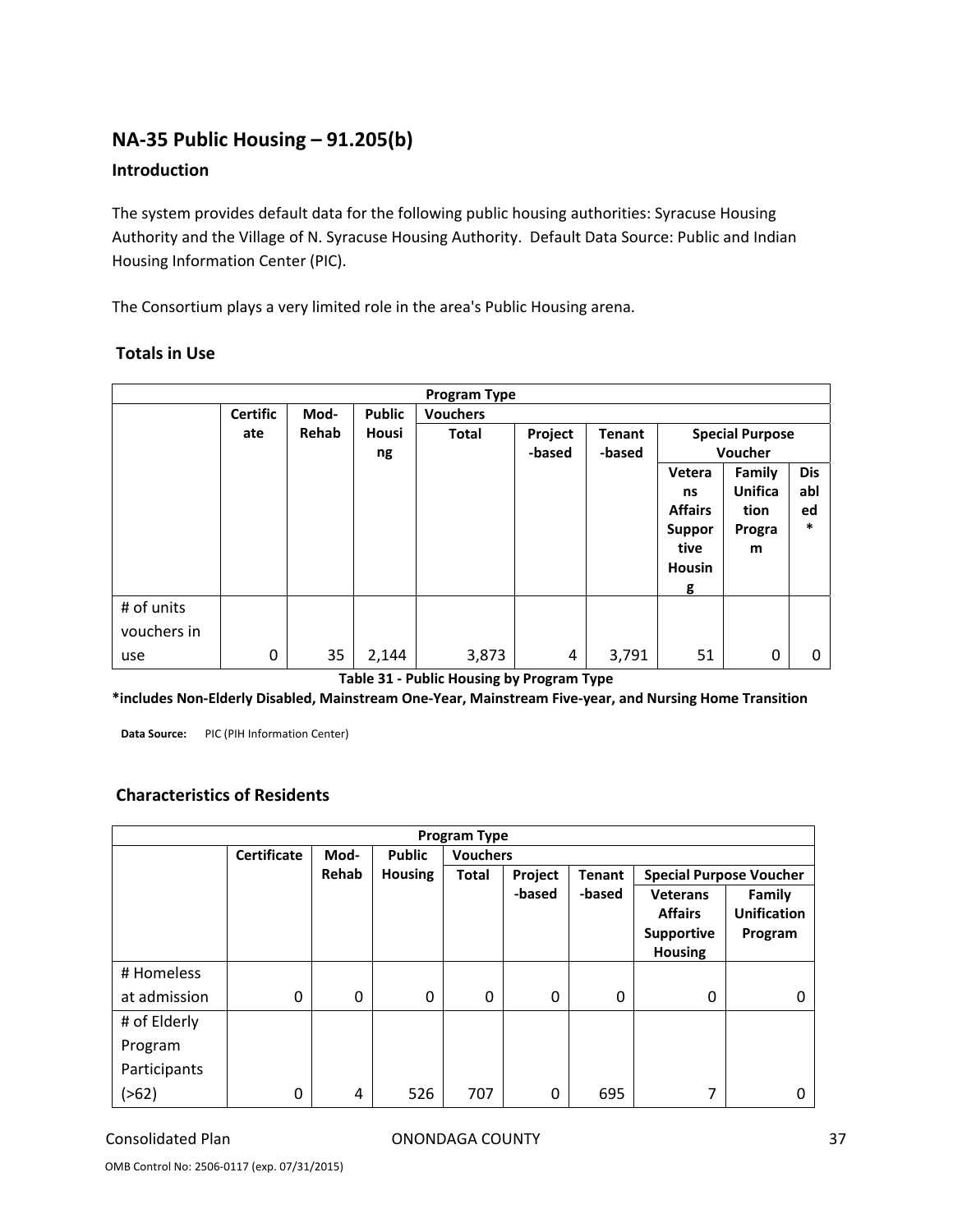|                 | <b>Program Type</b> |             |                |                 |              |               |                                                                          |                                                |
|-----------------|---------------------|-------------|----------------|-----------------|--------------|---------------|--------------------------------------------------------------------------|------------------------------------------------|
|                 | <b>Certificate</b>  | Mod-        | <b>Public</b>  | <b>Vouchers</b> |              |               |                                                                          |                                                |
|                 |                     | Rehab       | <b>Housing</b> | <b>Total</b>    | Project      | <b>Tenant</b> |                                                                          | <b>Special Purpose Voucher</b>                 |
|                 |                     |             |                |                 | -based       | -based        | <b>Veterans</b><br><b>Affairs</b><br><b>Supportive</b><br><b>Housing</b> | <b>Family</b><br><b>Unification</b><br>Program |
| # of Disabled   |                     |             |                |                 |              |               |                                                                          |                                                |
| <b>Families</b> | 0                   | 10          | 594            | 1,311           | $\mathbf{1}$ | 1,267         | 38                                                                       | 0                                              |
| # of Families   |                     |             |                |                 |              |               |                                                                          |                                                |
| requesting      |                     |             |                |                 |              |               |                                                                          |                                                |
| accessibility   |                     |             |                |                 |              |               |                                                                          |                                                |
| features        | 0                   | 35          | 2,144          | 3,873           | 4            | 3,791         | 51                                                                       | $\Omega$                                       |
| # of HIV/AIDS   |                     |             |                |                 |              |               |                                                                          |                                                |
| program         |                     |             |                |                 |              |               |                                                                          |                                                |
| participants    | 0                   | $\mathbf 0$ | 0              | $\mathbf 0$     | $\mathbf 0$  | 0             | 0                                                                        | 0                                              |
| # of DV         |                     |             |                |                 |              |               |                                                                          |                                                |
| victims         | 0                   | 0           | 0              | 0               | 0            | 0             | 0                                                                        | 0                                              |

**Table 32 – Characteristics of Public Housing Residents by Program Type** 

**Data Source:** PIC (PIH Information Center)

#### **Race of Residents**

|              | <b>Program Type</b> |             |               |                 |                |                |                 |                                |                |
|--------------|---------------------|-------------|---------------|-----------------|----------------|----------------|-----------------|--------------------------------|----------------|
| Race         | <b>Certificat</b>   | Mod-        | <b>Public</b> | <b>Vouchers</b> |                |                |                 |                                |                |
|              | e                   | Reha        | <b>Housin</b> | Total           | Projec         | Tenan          |                 | <b>Special Purpose Voucher</b> |                |
|              |                     | b           | g             |                 | t-             | $t -$          | <b>Veterans</b> | Family                         | <b>Disable</b> |
|              |                     |             |               |                 | based          | based          | <b>Affairs</b>  | <b>Unificatio</b>              | d              |
|              |                     |             |               |                 |                |                | Supportiv       | n Program                      | *              |
|              |                     |             |               |                 |                |                | e Housing       |                                |                |
| White        | 0                   | 6           | 190           | 928             | $\mathbf 0$    | 912            | 16              | $\mathbf 0$                    | 0              |
| Black/Africa |                     |             |               | 1,51            |                |                |                 |                                |                |
| n American   | 0                   | 18          | 1,397         | 9               | $\overline{2}$ | 1,479          | 25              | 0                              | $\Omega$       |
| Asian        |                     |             |               | 1,41            |                |                |                 |                                |                |
|              | 0                   | 11          | 6             | $\mathbf 0$     | $\overline{2}$ | 1,384          | 10              | 0                              | 0              |
| American     |                     |             |               |                 |                |                |                 |                                |                |
| Indian/Alask |                     |             |               |                 |                |                |                 |                                |                |
| a Native     | 0                   | 0           | 542           | 14              | 0              | 14             | $\Omega$        | 0                              | $\Omega$       |
| Pacific      |                     |             |               |                 |                |                |                 |                                |                |
| Islander     | 0                   | 0           | 9             | 2               | 0              | $\overline{2}$ | $\Omega$        | 0                              | $\Omega$       |
| Other        | 0                   | $\mathbf 0$ | 0             | $\mathbf 0$     | 0              | $\mathbf 0$    | 0               | $\mathbf 0$                    | 0              |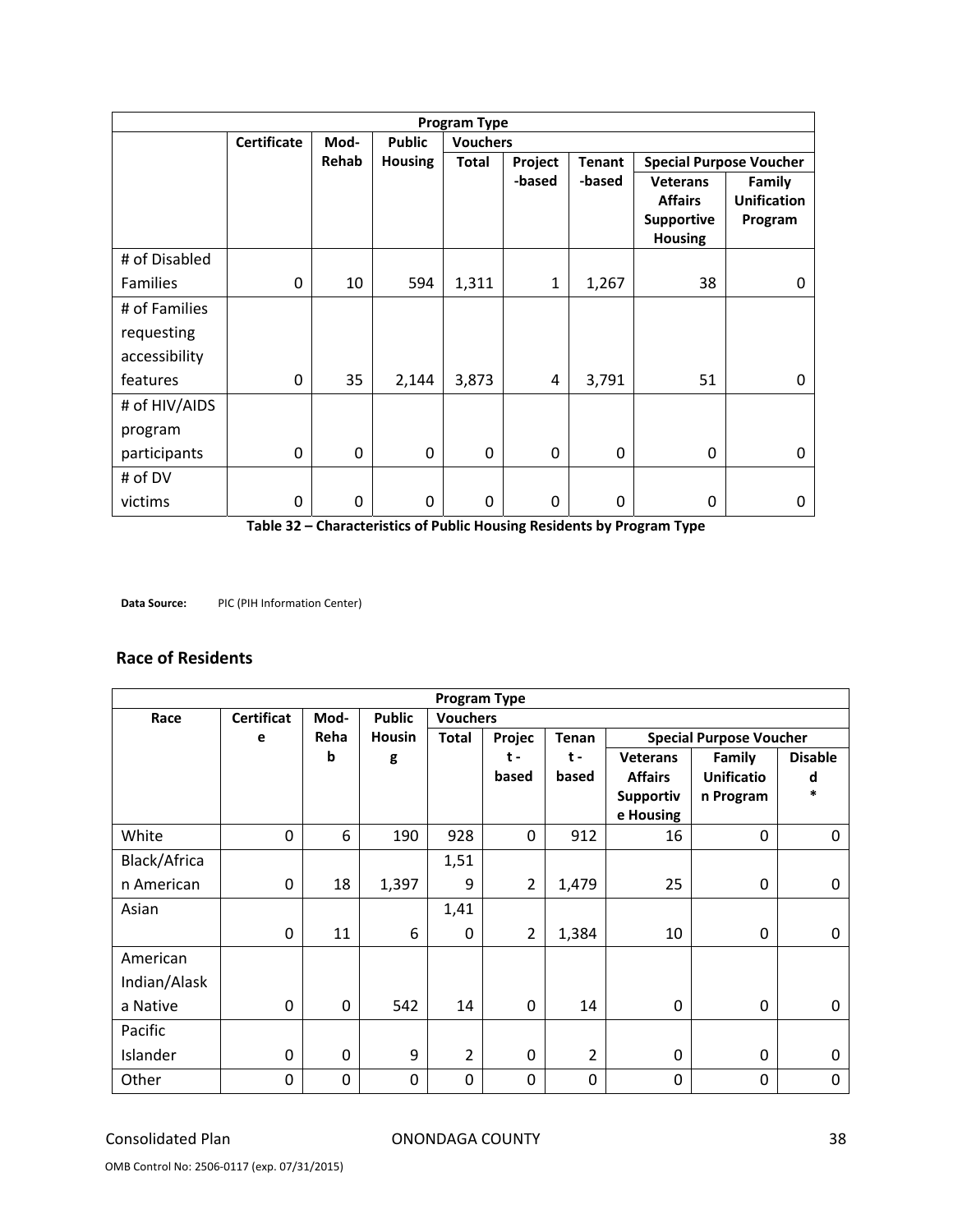**\*includes Non‐Elderly Disabled, Mainstream One‐Year, Mainstream Five‐year, and Nursing Home Transition**

**Table 33 – Race of Public Housing Residents by Program Type**

**Data Source:** PIC (PIH Information Center)

#### **Ethnicity of Residents**

|                  | <b>Program Type</b> |          |                |                 |         |        |                                                                                             |                                |                 |
|------------------|---------------------|----------|----------------|-----------------|---------|--------|---------------------------------------------------------------------------------------------|--------------------------------|-----------------|
| <b>Ethnicity</b> | <b>Certificate</b>  | Mod-     | <b>Public</b>  | <b>Vouchers</b> |         |        |                                                                                             |                                |                 |
|                  |                     | Rehab    | <b>Housing</b> | <b>Total</b>    | Project | Tenant |                                                                                             | <b>Special Purpose Voucher</b> |                 |
|                  |                     |          |                |                 | -based  | -based | <b>Veterans</b>                                                                             | Family                         | <b>Disabled</b> |
|                  |                     |          |                |                 |         |        | <b>Affairs</b>                                                                              | <b>Unification</b>             | *               |
|                  |                     |          |                |                 |         |        | <b>Supportive</b>                                                                           | Program                        |                 |
|                  |                     |          |                |                 |         |        | <b>Housing</b>                                                                              |                                |                 |
| Hispanic         | 0                   | $\Omega$ | 370            | 401             | 0       | 399    | 0                                                                                           | 0                              |                 |
| <b>Not</b>       |                     |          |                |                 |         |        |                                                                                             |                                |                 |
| <b>Hispanic</b>  | 0                   | 35       | 1,774          | 3,472           | 4       | 3,392  | 51                                                                                          | 0                              | 0               |
|                  |                     |          |                |                 |         |        | *includes Non-Elderly Disabled, Mainstream One-Year, Mainstream Five-year, and Nursing Home |                                |                 |

**Transition**

**Table 34 – Ethnicity of Public Housing Residents by Program Type Data Source:** PIC (PIH Information Center)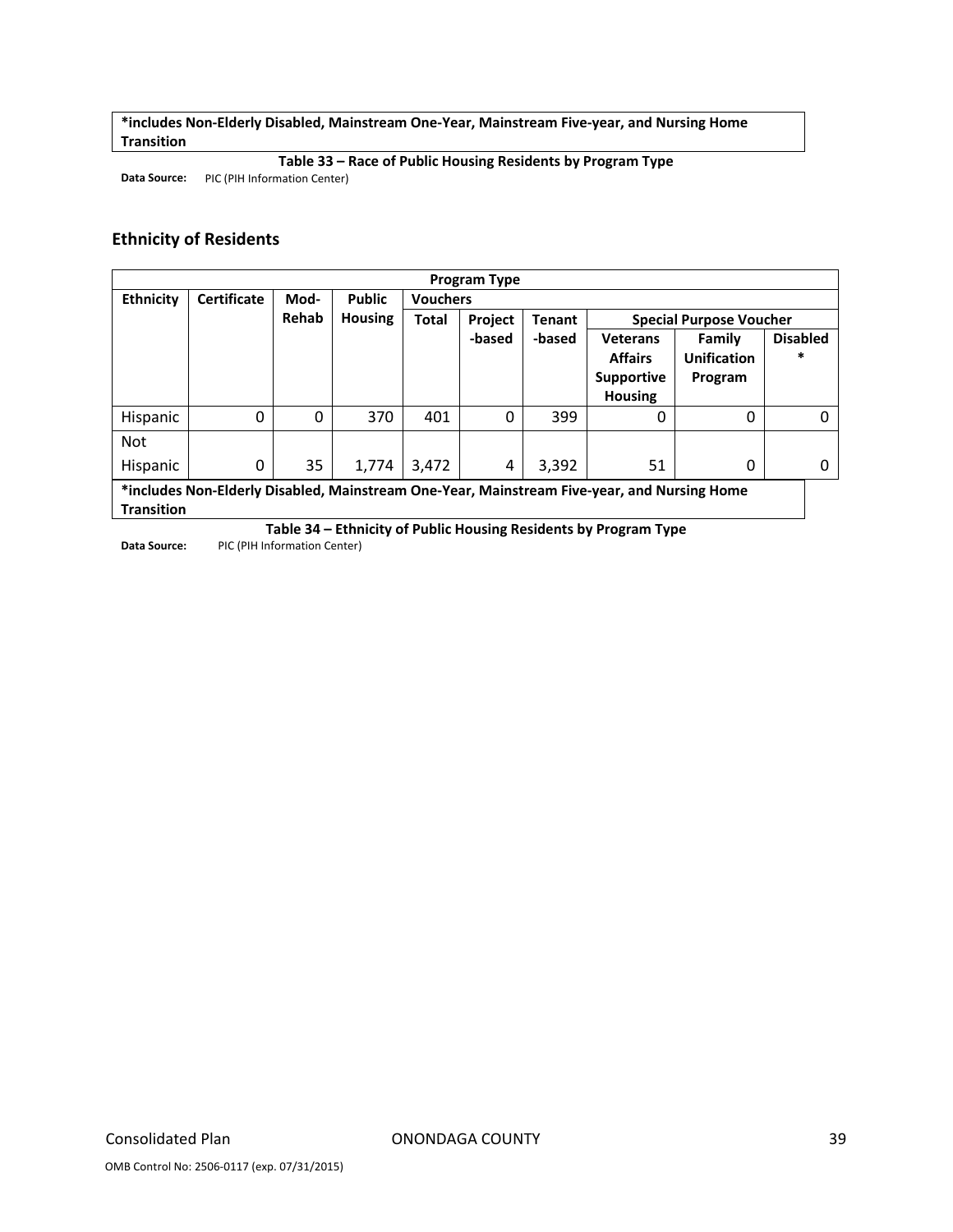# **Section 504 Needs Assessment: Describe the needs of public housing tenants and applicants on the waiting list for accessible units:**

An assessment of SHA residents provides the following of their top needs: Grab bars; one level family units; roll‐in showers.

Christopher Community, the agency administering the Sect. 8 voucher program, states that the needs of applicants and current tenants has not changes since the inception of the program in the 1970s. That challenge is difficulty identifying decent, safe units that pass the initial inspection. Key informants report that a greater number of prospective units are owned by out of state individuals or companies that leave repairs up to hired property managers and repairs often are neglected.

#### **Most immediate needs of residents of Public Housing and Housing Choice voucher holders**

There are long waiting lists for accessible apartments. The Syracuse Housing Authority hears from many of the local assistance organizations that there is a greater need than supply. As such, when new development activity comes along SHA is targeting 12‐15% of new units as fully accessible.

SHA conducted a public housing resident needs assessment, in which the following represent a listing of the top requested needs: 1. Access to adequate transportation; 2. Childcare/Youth services (i.e. after school programs, etc.); 3. Access to food/food pantry; 4. Job Seeking Assistance/Training; 5. Recreational/Learning classes (i.e. exercise, art, money management, computer classes, readings, etc.); 6. GED programming; 7. Drug prevention and intervention programming.

Christopher Community reports a total of 827 applicants on the waiting list for Housing Choice vouchers: 480 families, 160 elderly, 155 handicapped or disabled and 32 income eligible single applicants.

#### **How do these needs compare to the housing needs of the population at large**

Many households in the population at-large pay more than 30 percent of their income for housing are considered cost burdened and may have difficulty affording necessities such as food, clothing, transportation and medical care. These households are often faced with additional home repair expenses due to an aging housing stock.

#### **Discussion**

Therre are long waiting lists for subsidized housing units. Individuals who cannot find affordable housing options through Public Housing agencies must find it within the private market.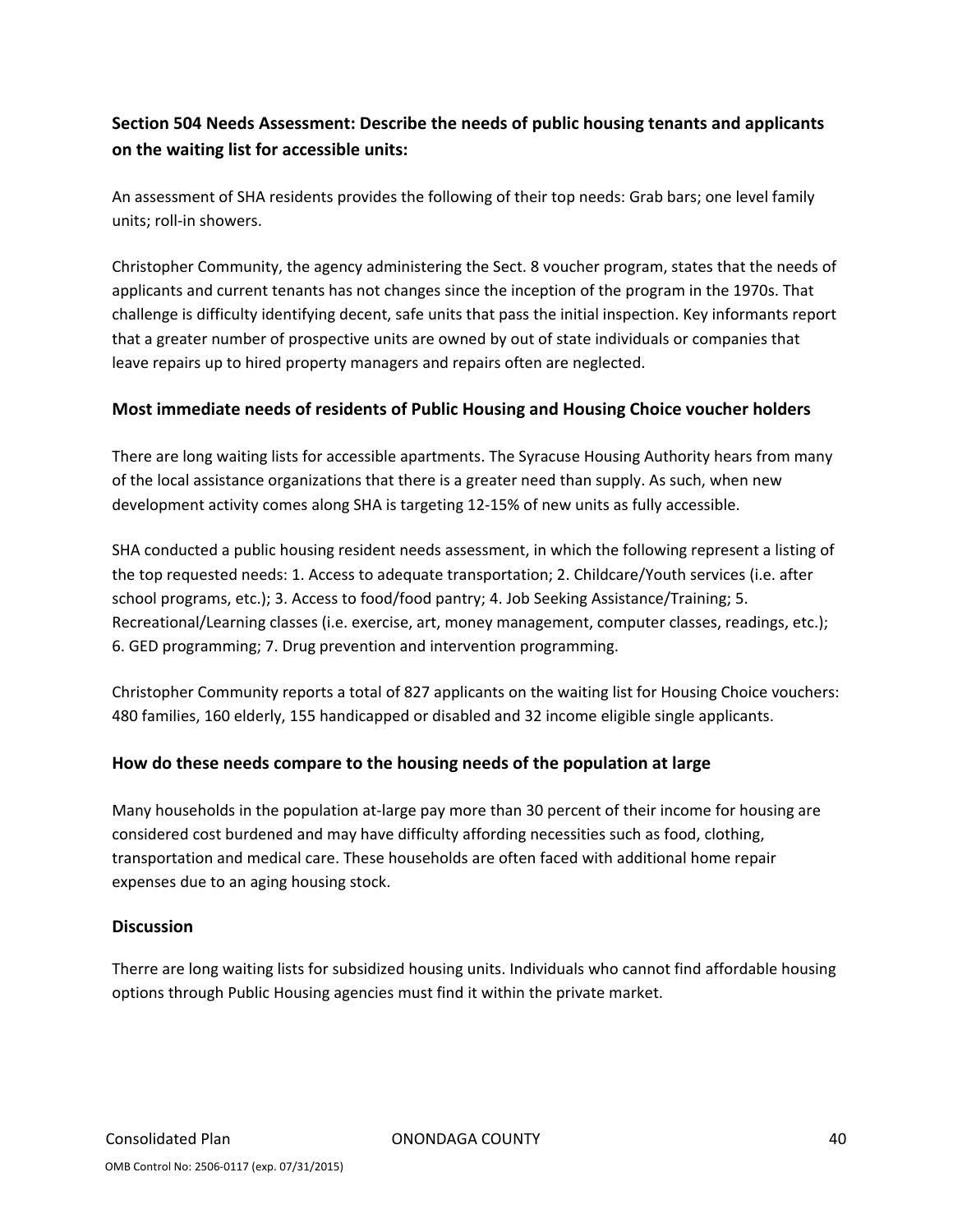# **NA‐40 Homeless Needs Assessment – 91.205(c) Introduction:**

The Syracuse/Onondaga County Homeless & Housing Coalition (CoC) has developed several subcommittees and work groups, including the 10‐Year Planning Committee, whose primary charge was to develop a Plan to End Homelessness. This Committee identified five overarching goals to guide local planning efforts toward ending homelessness in our community. The Committee selected these goals based on the Federal Interagency Council on Homelessness Opening Doors Plan, the national federal plan outlining successful strategies to prevent and end homelessness by 2020.

| Population      | <b>Estimate the # of</b><br>persons experiencing |                    | <b>Estimate the</b><br># | <b>Estimate</b><br>the # | <b>Estimate the</b><br># exiting | <b>Estimate the</b><br># of days |
|-----------------|--------------------------------------------------|--------------------|--------------------------|--------------------------|----------------------------------|----------------------------------|
|                 | homelessness on a                                |                    | experiencing             | becoming                 | homelessness                     | persons                          |
|                 | given night                                      |                    | homelessness             | homeless                 | each year                        | experience                       |
|                 |                                                  |                    | each year                | each year                |                                  | homelessness                     |
|                 | <b>Sheltered</b>                                 | <b>Unsheltered</b> |                          |                          |                                  |                                  |
| Persons in      |                                                  |                    |                          |                          |                                  |                                  |
| Households      |                                                  |                    |                          |                          |                                  |                                  |
| with Adult(s)   |                                                  |                    |                          |                          |                                  |                                  |
| and Child(ren)  | 0                                                | 92                 | 1,886                    | 1,750                    | 1,850                            | 11                               |
| Persons in      |                                                  |                    |                          |                          |                                  |                                  |
| Households      |                                                  |                    |                          |                          |                                  |                                  |
| with Only       |                                                  |                    |                          |                          |                                  |                                  |
| Children        | $\mathbf 0$                                      | $\mathbf 0$        | 27                       | 20                       | 27                               | 20                               |
| Persons in      |                                                  |                    |                          |                          |                                  |                                  |
| Households      |                                                  |                    |                          |                          |                                  |                                  |
| with Only       |                                                  |                    |                          |                          |                                  |                                  |
| Adults          | $\overline{7}$                                   | 394                | 3,201                    | 3,000                    | 3,100                            | 21                               |
| Chronically     |                                                  |                    |                          |                          |                                  |                                  |
| Homeless        |                                                  |                    |                          |                          |                                  |                                  |
| Individuals     | 0                                                | 74                 | 94                       | 20                       | 5                                | 300                              |
| Chronically     |                                                  |                    |                          |                          |                                  |                                  |
| <b>Homeless</b> |                                                  |                    |                          |                          |                                  |                                  |
| <b>Families</b> | 0                                                | $\mathbf{1}$       | $\overline{4}$           | $\overline{2}$           | $\overline{2}$                   | 90                               |
| Veterans        | $\overline{0}$                                   | 22                 | 200                      | 25                       | 175                              | 20                               |
| Unaccompanied   |                                                  |                    |                          |                          |                                  |                                  |
| Child           | 0                                                | 4                  | 165                      | 150                      | 145                              | 130                              |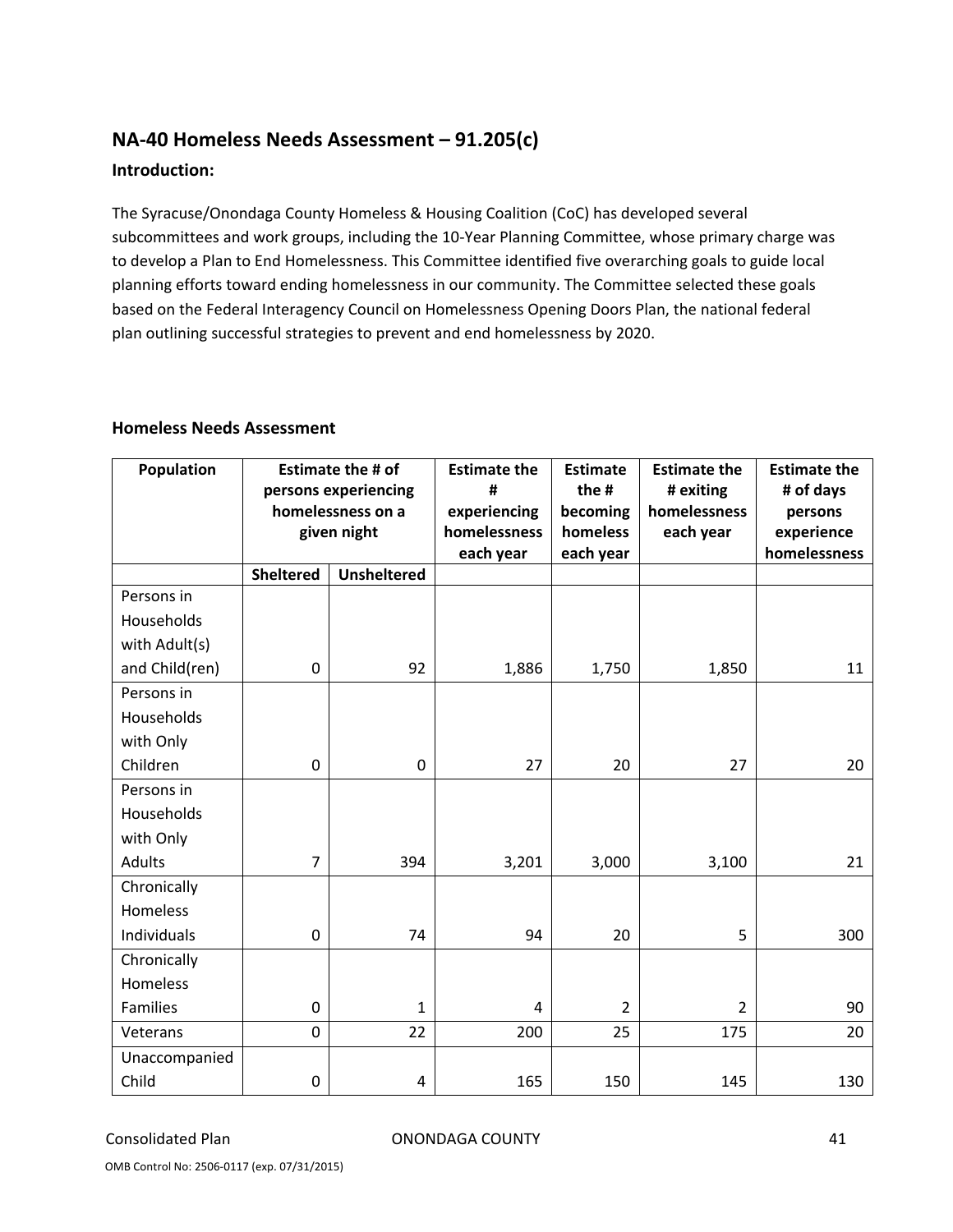| Population   | <b>Estimate the # of</b><br>persons experiencing<br>homelessness on a<br>given night |                    | <b>Estimate the</b><br>#<br>experiencing<br>homelessness<br>each year | Estimate<br>the #<br>becoming<br>homeless<br>each year | <b>Estimate the</b><br># exiting<br>homelessness<br>each year | <b>Estimate the</b><br># of days<br>persons<br>experience<br>homelessness |
|--------------|--------------------------------------------------------------------------------------|--------------------|-----------------------------------------------------------------------|--------------------------------------------------------|---------------------------------------------------------------|---------------------------------------------------------------------------|
|              | <b>Sheltered</b>                                                                     | <b>Unsheltered</b> |                                                                       |                                                        |                                                               |                                                                           |
| Persons with |                                                                                      |                    |                                                                       |                                                        |                                                               |                                                                           |
| <b>HIV</b>   | 0                                                                                    | 3                  | 27                                                                    | 20                                                     | 18                                                            | 21                                                                        |

**Table 35 ‐ Homeless Needs Assessment** 

**Data Source** Homeless Management Information System NY-505

Indicate if the homeless population is:

Has No Rural Homeless

**If data is not available for the categories "number of persons becoming and exiting homelessness each year," and "number of days that persons experience homelessness," describe these categories for each homeless population type (including chronically homeless individuals and families, families with children, veterans and their families, and unaccompanied youth):**

Data is available for the categories noted.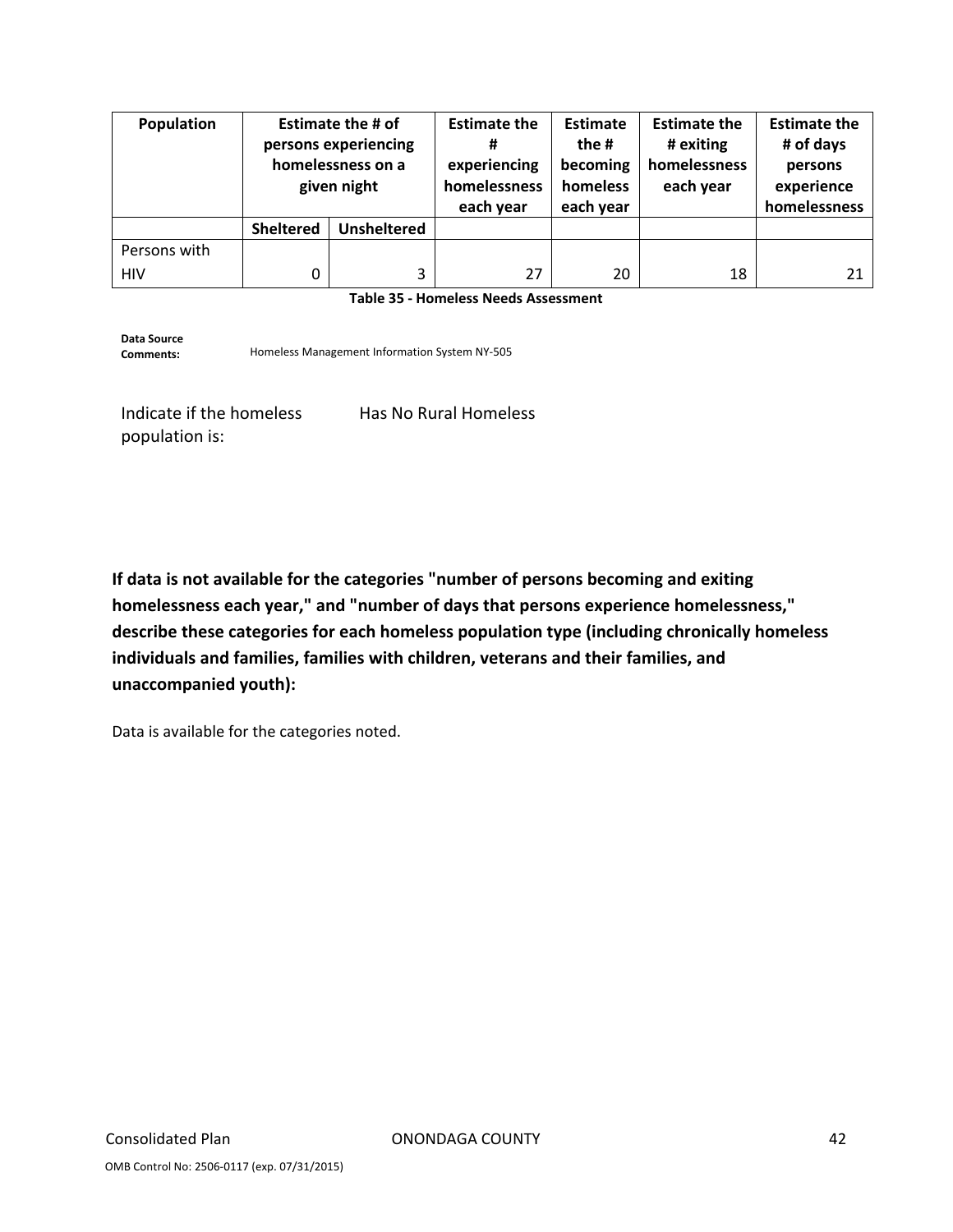#### **Nature and Extent of Homelessness: (Optional)**

| Race:                            | Sheltered: | <b>Unsheltered (optional)</b> |
|----------------------------------|------------|-------------------------------|
|                                  |            |                               |
| White                            | 2,540      | 0                             |
| <b>Black or African American</b> | 2,780      | 0                             |
| Asian                            | 21         | 0                             |
| American Indian or Alaska        |            |                               |
| <b>Native</b>                    | 82         | 0                             |
| Pacific Islander                 | 23         | 0                             |
| <b>Ethnicity:</b>                | Sheltered: | <b>Unsheltered (optional)</b> |
|                                  |            |                               |
| Hispanic                         | 501        | O                             |
| Not Hispanic                     | 5,341      | 0                             |

**Data Source**

**Comments:** Homeless Management Information System NY‐505

# **Estimate the number and type of families in need of housing assistance for families with children and the families of veterans.**

Homeless families with children served in 2013: 682

Families of veterans served in 2013: 11

#### **Describe the Nature and Extent of Homelessness by Racial and Ethnic Group.**

ACS 2009‐13 five year estimates reveals that 51 percent of the County's homeless population is Black or African American. The black population by percentage of the total is 13 percent in Onondaga County showing a higher proportion of homelessness experienced by this population.

#### **Describe the Nature and Extent of Unsheltered and Sheltered Homelessness.**

#### **Discussion:**

The 2015 annual homeless count showed a 65 percent increase in the people whose families were in emergency shelters when compared with the same time last year. The Housing and Homeless Coalition of Syracuse and Onondaga County fanned out across the city and county to tally the number of people sleeping outside and in emergency shelters. There were 48 families in emergency shelters. Last year, there were 32 families. Those numbers translate to 152 people this year, compared with 92 people last year.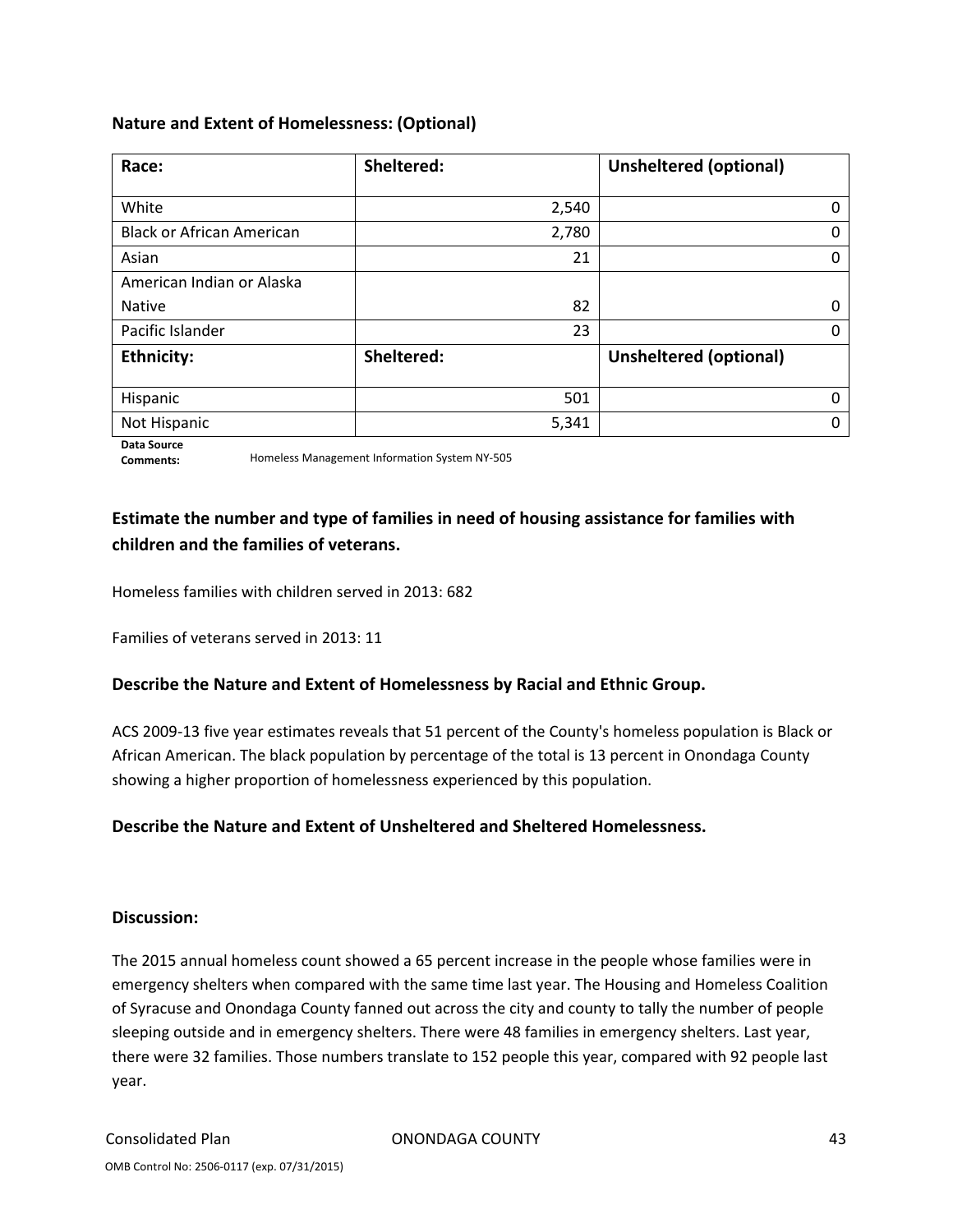The coalition plans to do more research on what's causing the increase in hardship for families, but the economy is certainly playing a role.

The total number of homeless also increased from 490 last year to 547 this year.

The number of people who slept outside was low, but up from last year. This year nine people were counted as sleeping outside on Jan. 28. Last year, the final number was seven.

The count also showed a decrease in the number of veterans who were homeless,from 62 to 40. Another bright spot was the decrease in the number of chronic homeless, which went from 74 last year to 50 this year.

Additionally the department is working with a local 501 (c)(3) A Tiny Home for Good. A Tiny Home for Good builds and manages affordable, safe, and dignified homes for individuals who have faced homelessness. By the end of 2015 Tiny Homes plans to have built and ready for occupancy 2 duplexes containing 2 tiny units (less than 200 sq ft). These tiny homes will be built on vacant city lots and equipped with all the amenities of a regular home. The tiny homes built in 2015 will be specifically targeted for occupancy by homeless veterans.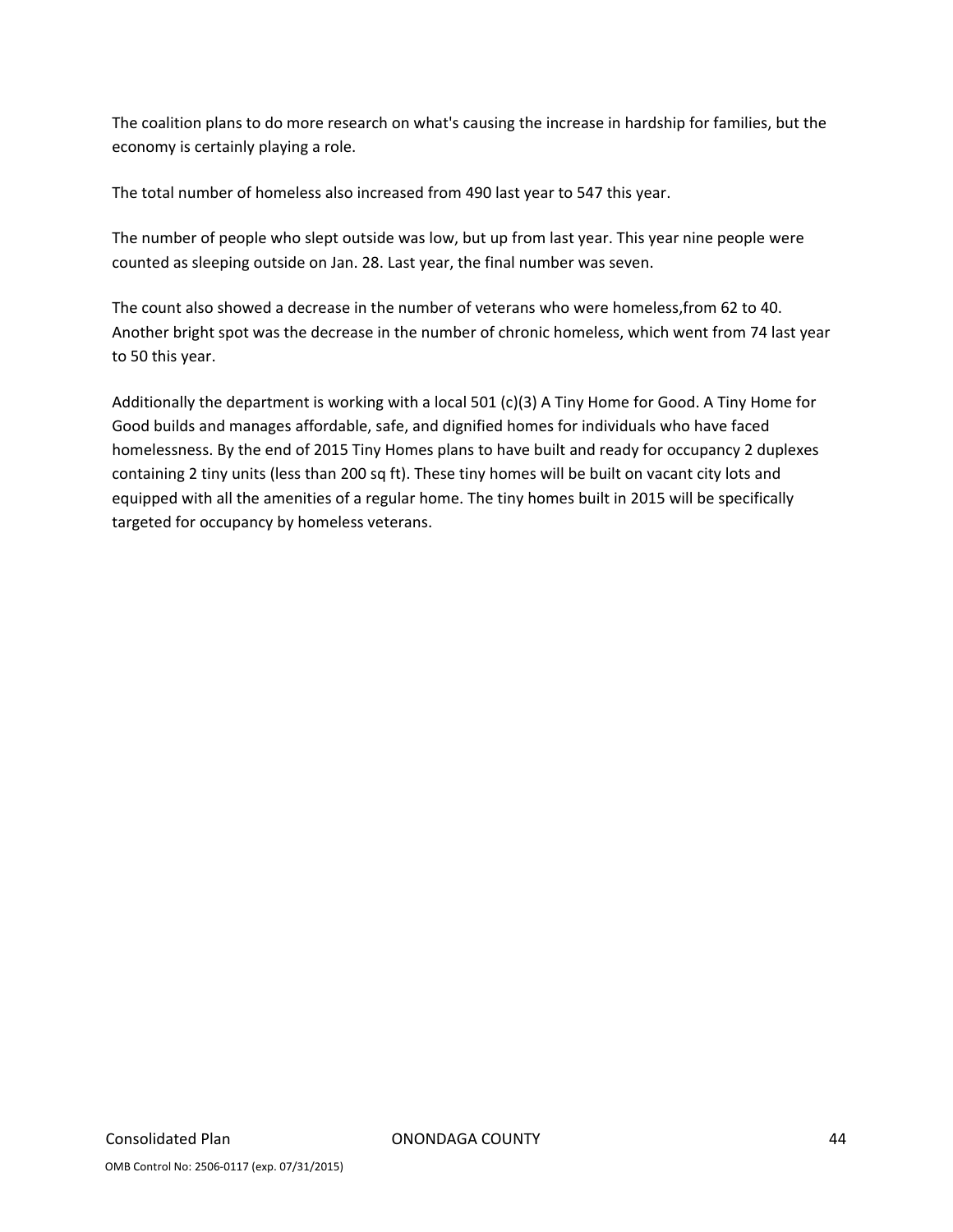# **NA‐45 Non‐Homeless Special Needs Assessment ‐ 91.205 (b,d) Introduction:**

The Onondaga County Consortium plans to meet non-homeless special needs by continuing programs, identifying resources, applying for funds, and implementing programs. Both the public and private sector will be utilized to address the unmet housing needs of the underserved low-income households and special needs populations.

The Consortium's one‐year strategy aimed at the special needs population addresses primarily the elderly, frail elderly and physically disabled subpopulations. Those with alcohol or drug addictions and persons with HIV/AIDS and their families are primarily addressed through the Continuum of Care application with support from the Consortium's Emergency Shelter Grant. The County Office of Mental Health is best positioned to address the needs of those with severe mental illness and/or developmental disabilities.

### **Describe the characteristics of special needs populations in your community:**

Special needs populations include persons with physical disabilities, the elderly (including frail elderly), persons with HIV/AIDS and their families, developmentally disabled persons, persons with dual diagnoses, persons with mental health‐related disabilities, youth, persons with diagnosable substance use disorders, persons returning from incarceration, refugees, and non-English speaking populations.

# **What are the housing and supportive service needs of these populations and how are these needs determined?**

The following are a description of the needs by special needs subpopulation:

**Persons with physical disabilities:** Persons with mobility impairments face great difficulty obtaining accessible housing. The lack of accessible, affordable housing options in our community force many to reside in senior housing, rehabilitation centers or nursing homes.

**Persons with Dual Diagnoses:** The treatment, service and residential needs of individuals with co‐ occurring mental health and substance abuse disorders are often considered the most challenging. Staff and administrators at shelters, correctional and psychiatric facilities report increases in the number of persons with co-occurring disorders. Many in this subpopulation experience high rates of recidivism.

**Youth and the Elderly and Frail Elderly:** There is a need to invest in programs that provide opportunities for life skills training and academic success aimed toward preventing at risk youth from falling victim to criminal activity and a lack of employment/career path. Furthermore, there is an increasing social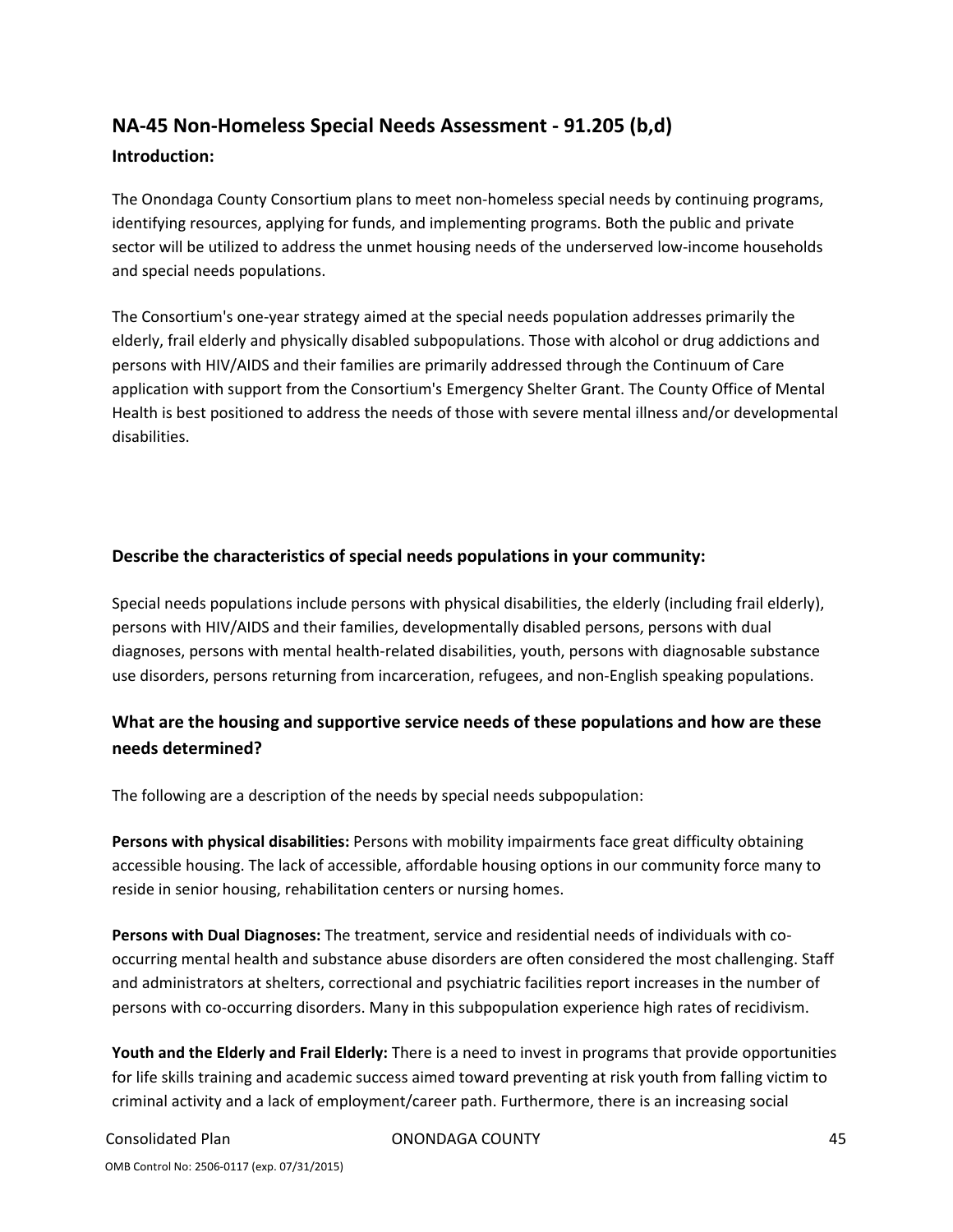interaction, access to available resources (such as housing assistance, healthcare networks, etc.) and community engagement among seniors, particularly those who are economically and otherwise isolated from traditional support networks.

**Persons with HIV/AIDs and their Families:** There are currently 1,531 cumulative cases of AIDS and 1,139 persons living with HIV reported in Syracuse, NY. Beginning in Program Year 40, Syracuse received its first allocation ever of HOPWA funding. This allocation was based on the increase in reported cases of HIV and AIDS in the larger Central New York and Southern Tier catchment area. With HUD's consent, NBD opted to allow the State of New York to administer HOPWA funding which was done prior to Syracuse's designation as an entitlement jurisdiction. By opting out of the direct administration of HOPWA funds, the Syracuse area will continue to see allocations that far exceed the specific entitlement amount cited above.

# **Discuss the size and characteristics of the population with HIV/AIDS and their families within the Eligible Metropolitan Statistical Area:**

There are currently 1,531 cumulative cases of AIDS and 1,139 persons living with HIV reported in Syracuse. Although the Consortium does not receive any HOWA funds the city of Syracuse recently received its first allocation ever of HOPWA funding. This allocation was based on the increase in reported cases of HIV and AIDS in the larger Central New York and Southern Tier catchment area. With HUD's consent, NBD opted to allow the State of New York to administer HOPWA funding which was done prior to Syracuse's designation as an entitlement jurisdiction. By opting out of the direct administration of HOPWA funds, the Syracuse area will continue to see allocations that far exceed the specific entitlement amount cited above. The total 2013-14 HOPWA amount administered by the state is \$742,807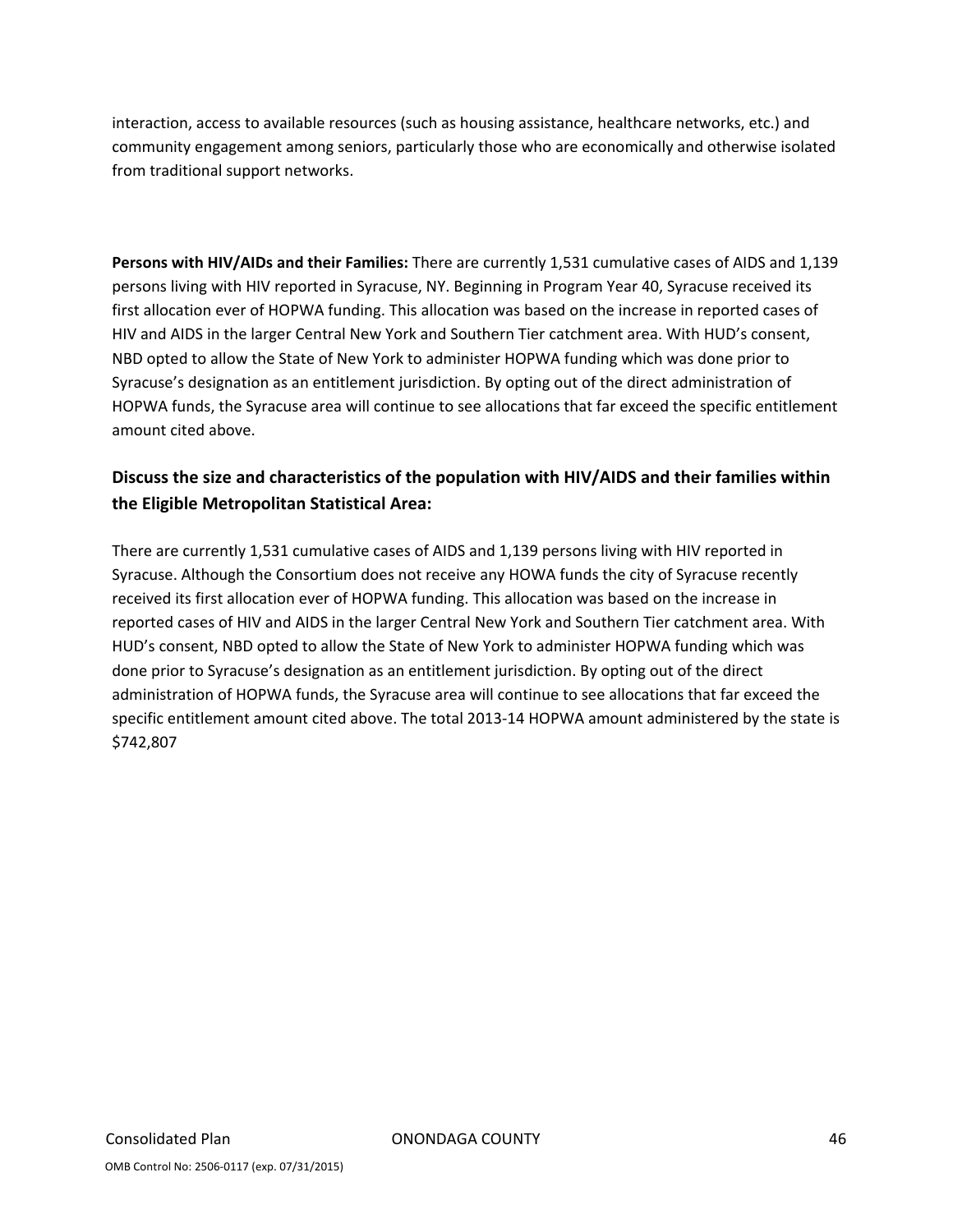# **NA‐50 Non‐Housing Community Development Needs – 91.215 (f)**

### **Describe the jurisdiction's need for Public Facilities:**

Incorporated in 1798, Onondaga County consists of 34 towns and villages. Much of the infrastructure and public facilities that were constructed during the 19th and early 20th centuries are in disrepair, needing improvements and updating. The 1950's experienced a population movement from the city of Syracuse to the suburban towns and villages. Now, as the population continues to move even farther out, the inner-ring suburbs likewise show a decline in population and a rise in poverty similar to the city of Syracuse.

Working with the towns and villages that qualify under its guidelines, Onondaga County Community Development Division has replaced or improved the infrastructure including drainage and sanitary sewers, waterline and roads. Public facilities such as community buildings, senior centers, handicapped‐ accessible restrooms, playgrounds, athletic fields, and parks have been upgraded. The Community Development Steering Committee meets annually to review the various requests for capital projects funding.

#### **How were these needs determined?**

The Community Development Division regularly works with the towns and villages in Onondaga County, especially the inner-ring suburbs surrounding the city of Syracuse, where poverty has been increasing for decades. While it can be argued that local governments could benefit from consolidation, the local officials, town boards, planning boards, and other municipal associations are in the best position to assess the needs of their local residents.

Each municipality interested in competing for a capital project for infrastructure or public facility improvements must submit a Five Year Community Development Plan along with their application for a capital project. The municipalities are required to hold a public hearing to allow for input into their Community Development Plan.

The CD Steering Committee, appointed by the County Executive, meets annually to review and adopt the CD program budget, and reviews applications from the towns and villages requesting funding for public facilities. For example, in 2015, awards by the Steering Committee include parking area improvements for a senior center in the Town of Camillus, improvements to a playground in the Town of Cicero, and handicapped accessible improvements to restrooms for a park in the Town of Marcellus. Once the improvements are completed, the town or village then is responsible for their maintenance.

#### **Describe the jurisdiction's need for Public Improvements:**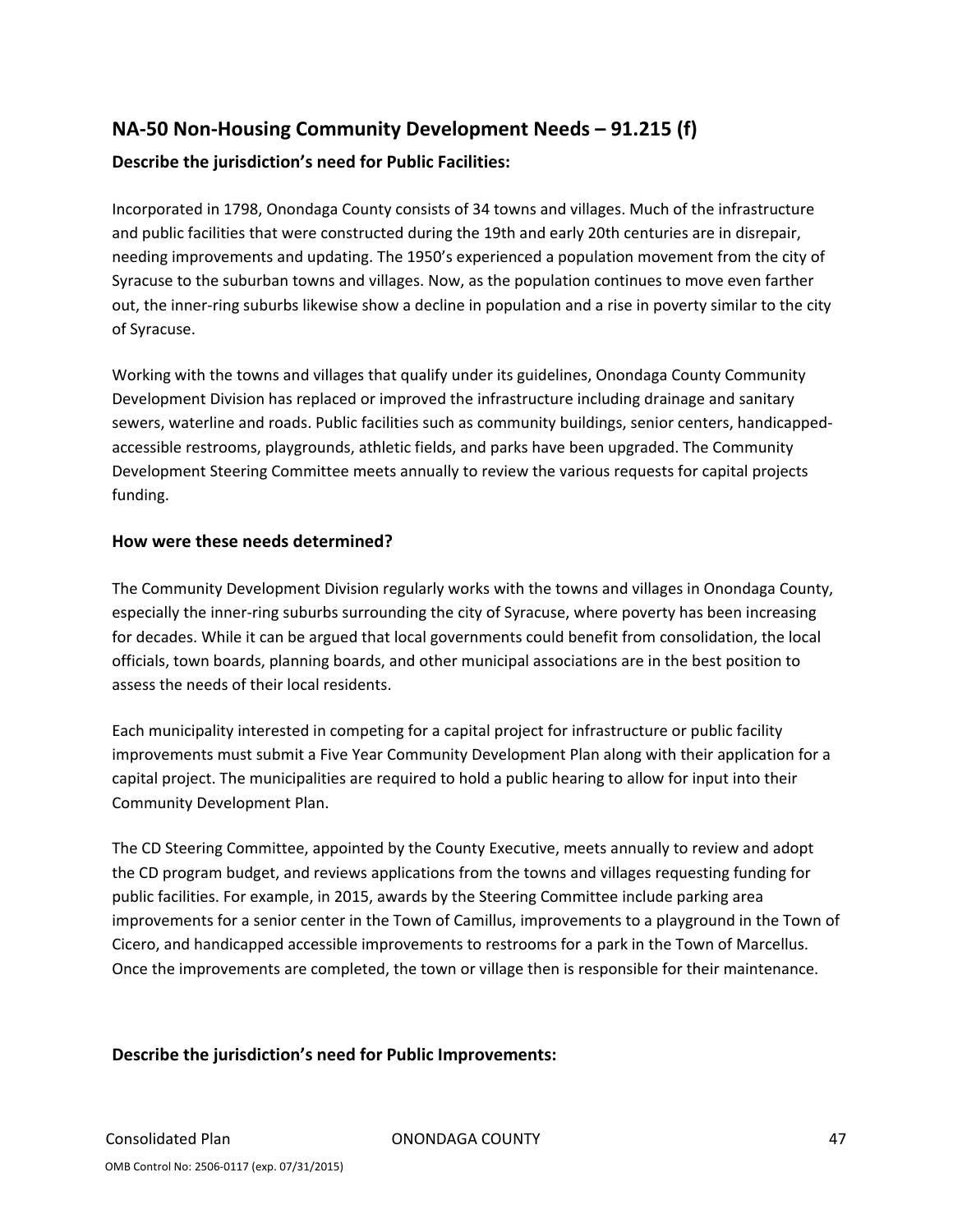Due to the age of some public improvements in our jurisdiction, some over 100 years old, and the poverty level rising in the inner‐ring towns and villages, local governments have been hard‐pressed to maintain or improve these facilities. Improvements such as sewer and water mains, improvements or extension of streets, and sidewalk replacement are well beyond the financial ability of many of the eligible towns and villages to undertake as property taxes are already a strain on local property owners.

#### **How were these needs determined?**

The CD Steering Committee meets annually to review and approve applications from the towns and villages for public improvements. Also, Community Development often is contacted by various municipalities with concerns about infrastructure problems in their jurisdiction. One example that recently drew the attention of Senator Charles Schumer, was a failed 100‐year‐old septic system which served approximately 40 homes in the Town of Onondaga. Senator Schumer visited the site and met with local officials, including staff from Community Development. As a result, the Steering Committee approved funds to connect these homes to an existing sewer system which solved the problem. Other awards in 2015 by the Steering Committee include road improvements in the Town of Clay, streetscape improvements in the central business district of North Syracuse, sidewalk improvements in the Village of East Syracuse, road reconstruction in the Town of Geddes, and drainage improvements in the Town of Van Buren.

#### **Describe the jurisdiction's need for Public Services:**

The inner-ring towns surrounding the City of Syracuse have experienced a marked increase in poverty in recent decades. These older towns need various services for the improvement of housing, nutrition, health, etc., of low-income individuals and families. Also, and for the first time, these towns are experiencing homeless individuals in their communities.

#### **How were these needs determined?**

Community Development works closely with Arise, Inc., a housing referral and advocacy program, and with CNY Fair Housing, a fair housing education and enforcement project. The Department also is involved with various agencies that assist homeless persons. Through these contacts and our working relationships with the towns and villages, we have assessed the need for public services in our communities. We also receive referrals and information from the Onondaga County Health Department and Adult Protective Unit regarding situations in our communities which may benefit from our programs.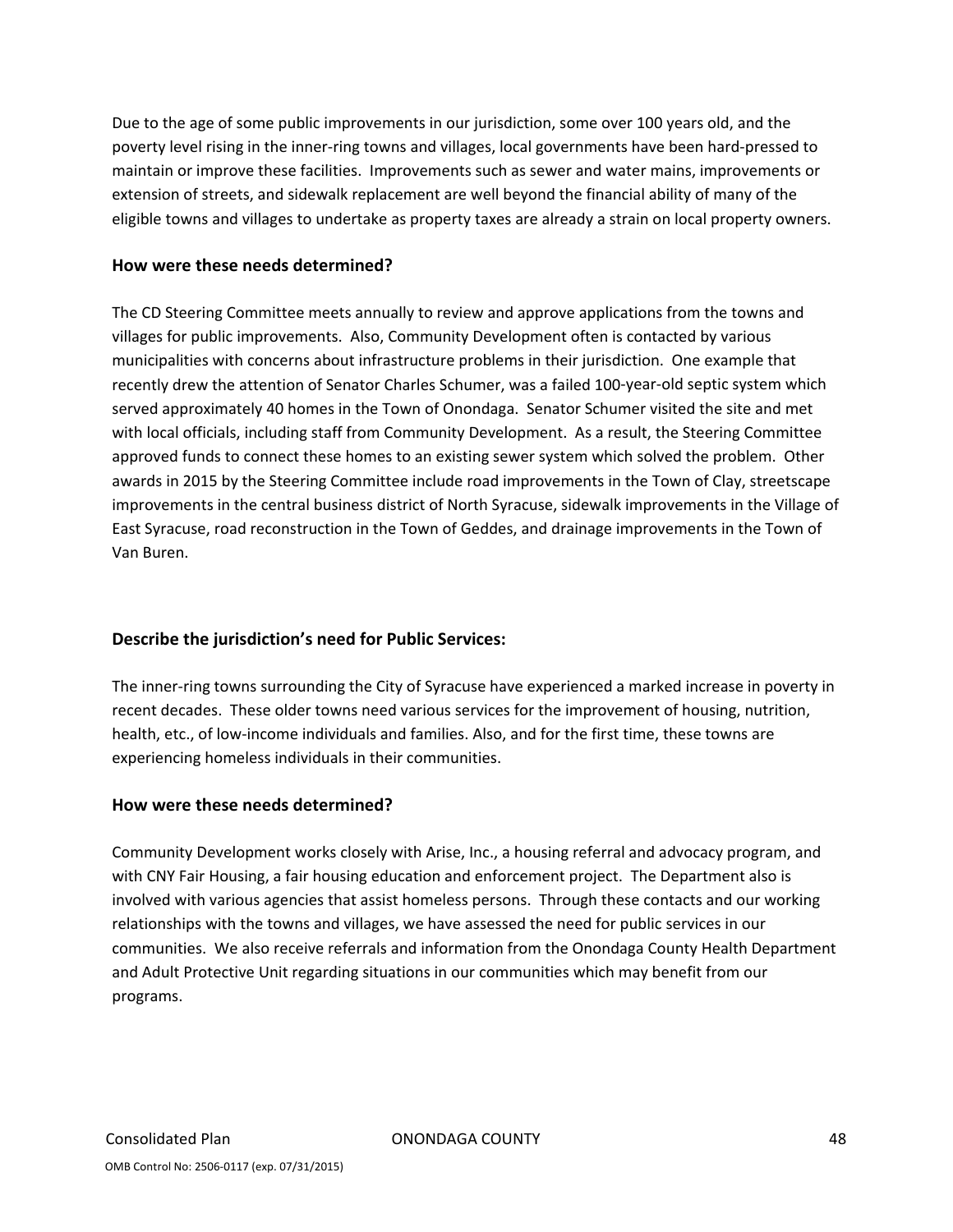# **Housing Market Analysis**

#### **MA‐05 Overview**

#### **Housing Market Analysis Overview:**

The majority of jobs, housing, transportation, and sewer and water infrastructure within the Syracuse Metropolitan Area are located within the Syracuse Urbanized Area. The Urbanized Area is centered in the City of Syracuse and extends out primarily to the north, east, and west where topography is flat and services are easily extended. The Urbanized Area expanded from 44 square miles as defined in the 1950 Census to 184 square miles in 2000. Between 1970 and 2000 the Urbanized Area doubled in size, despite an overall decreasing County population.

African American migration to the City of Syracuse during the 1950s and 1960s, subsequent white flight from the City of Syracuse, and the suburban form of settlement resulted in a low-density, widely dispersed, and highly segregated Urbanized Area. Population has dramatically declined in the City of Syracuse and subsequently increased in suburban towns, while County‐wide population decreased.

The region's non-Hispanic white population is rapidly aging, its birth rates are declining, and there is an overall net out‐migration of these households. Household size overall is decreasing with fewer large related households, and more elderly and non-traditional households. There are fewer young people as the population ages, both school-aged and young adults and there has not been enough new inmigration of young couples and their offspring to offset these loses. Minority populations are increasing in the City of Syracuse and to a less extent in the outlying County, but not enough to increase overall County population.

The region's economy has experienced major upheavals and transition as natural‐resource‐based industries and large manufacturing facilities left the area, leaving an economy more centered on education, medicine, and service‐based industries. Median incomes overall have increased over the decades, but so have areas of concentrated poverty, and there is also a wider divergent of incomes. Incomes overall are much higher outside the City of Syracuse providing a better environment for homeownership and newer rental housing.

It is against this backdrop of regional dynamics that the region's housing market evolves. The region's housing stock is older and generally more affordable in the City of Syracuse and gets progressively newer and more expensive as you travel outward into the suburbs. Pockets of older housing stock are located in the villages and rural areas, and in the older suburbs adjacent to the City of Syracuse, particularly to the north. Vacancy rates are very low in the outlying County and high in the City of Syracuse.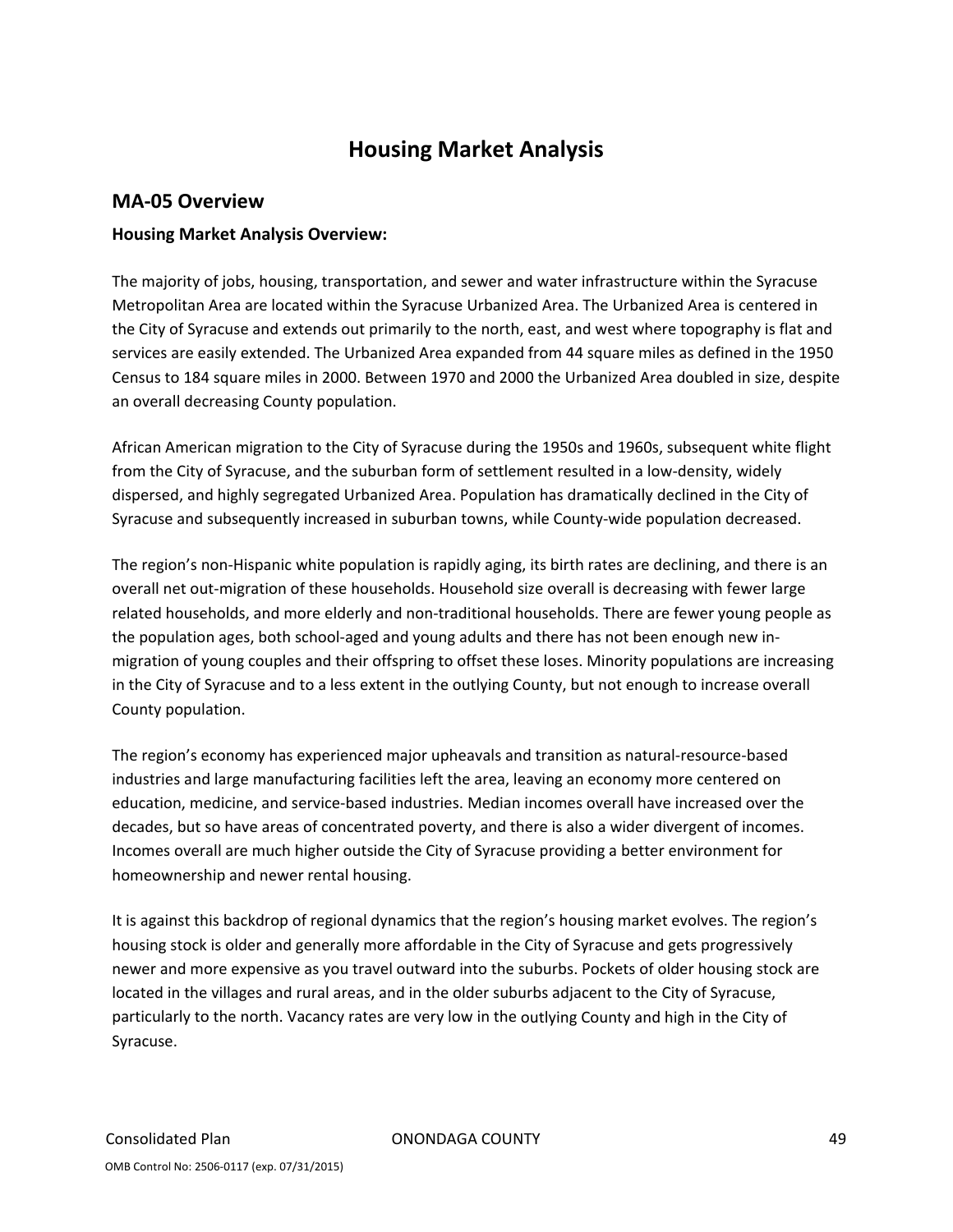Based on the 2000 CHAS Data Book, there are plenty of affordable housing units within the outlying County for households in the very low and low income levels. There is, however, a shortage of housing (presumably rental) for extremely low income level households. The cost of transportation, however, is not taken into consideration when calculating affordability. Transportation costs are much higher in the suburbs where a car is required for work, shopping, and socializing. The vast majority of these houses were built prior to 1979.

Similar to the housing needs analysis (households) housing unit data indicates that cost‐burden is the most common housing problem in the County, as measured by the Census. However, the housing unit data indicate that there are more affordable housing units (regardless of condition) than households, which is in contrast to the household data. The percentage of housing problems by housing units is much higher in rental units than owned units. This is also in contrast to the housing needs (household) analysis, which indicates that homeowners experience more housing problems than renters.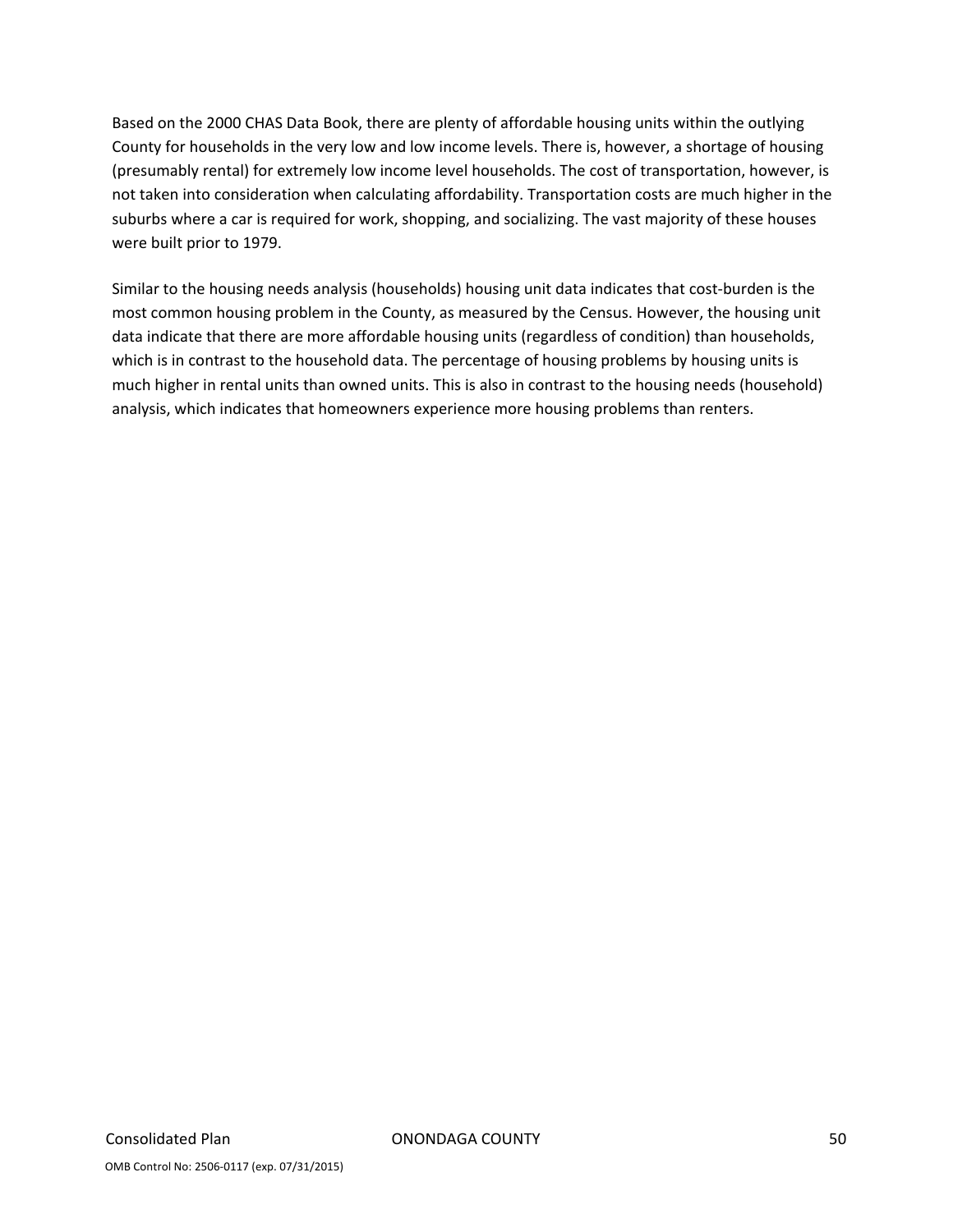# **MA‐10 Number of Housing Units – 91.210(a)&(b)(2)**

#### **Introduction**

Throughout the recession Onondaga County never suffered the all out housing collapse that occurred in other areas of the country. Home prices and availability have remained fairly stable and the area boasts one of the most affordable housing markets in the country. Eighty-four per cent of the Consortium's housing stock is single‐family homes containing 3 or more bedrooms. In contrast the majority of the local rental inventory is made up of smaller dwellings containing 3 or fewer bedroom and is located in small to medium structures, rather than larger complexes with 20 or more units.

| <b>Property Type</b>                           | <b>Number</b>                                    | %   |  |  |  |  |  |
|------------------------------------------------|--------------------------------------------------|-----|--|--|--|--|--|
| 1-unit detached structure                      | 100,160                                          | 74% |  |  |  |  |  |
| 1-unit, attached structure                     | 5,714                                            | 4%  |  |  |  |  |  |
| 2-4 units                                      | 9,342                                            | 7%  |  |  |  |  |  |
| 5-19 units                                     | 13,323                                           | 10% |  |  |  |  |  |
| 20 or more units                               | 4%<br>5,446                                      |     |  |  |  |  |  |
| 2%<br>Mobile Home, boat, RV, van, etc<br>2,134 |                                                  |     |  |  |  |  |  |
| 100%<br>136,119<br><b>Total</b>                |                                                  |     |  |  |  |  |  |
|                                                | Table 36 – Residential Properties by Unit Number |     |  |  |  |  |  |

#### **All residential properties by number of units**

**Data Source:** 2007‐2011 ACS

#### **Unit Size by Tenure**

|                    | <b>Owners</b> |      | Renters       |      |
|--------------------|---------------|------|---------------|------|
|                    | <b>Number</b> | %    | <b>Number</b> | %    |
| No bedroom         | 90            | 0%   | 600           | 2%   |
| 1 bedroom          | 1,332         | 1%   | 9,575         | 32%  |
| 2 bedrooms         | 13,565        | 14%  | 12,698        | 43%  |
| 3 or more bedrooms | 83,085        | 85%  | 6,668         | 23%  |
| <b>Total</b>       | 98,072        | 100% | 29,541        | 100% |

**Table 37 – Unit Size by Tenure**

**Data Source:** 2007‐2011 ACS

# **Describe the number and targeting (income level/type of family served) of units assisted with federal, state, and local programs.**

Onondaga County Community Development typically provides grants for homeowners, tenants, and first-time homebuyer with incomes between 0 and 80% of the area median income,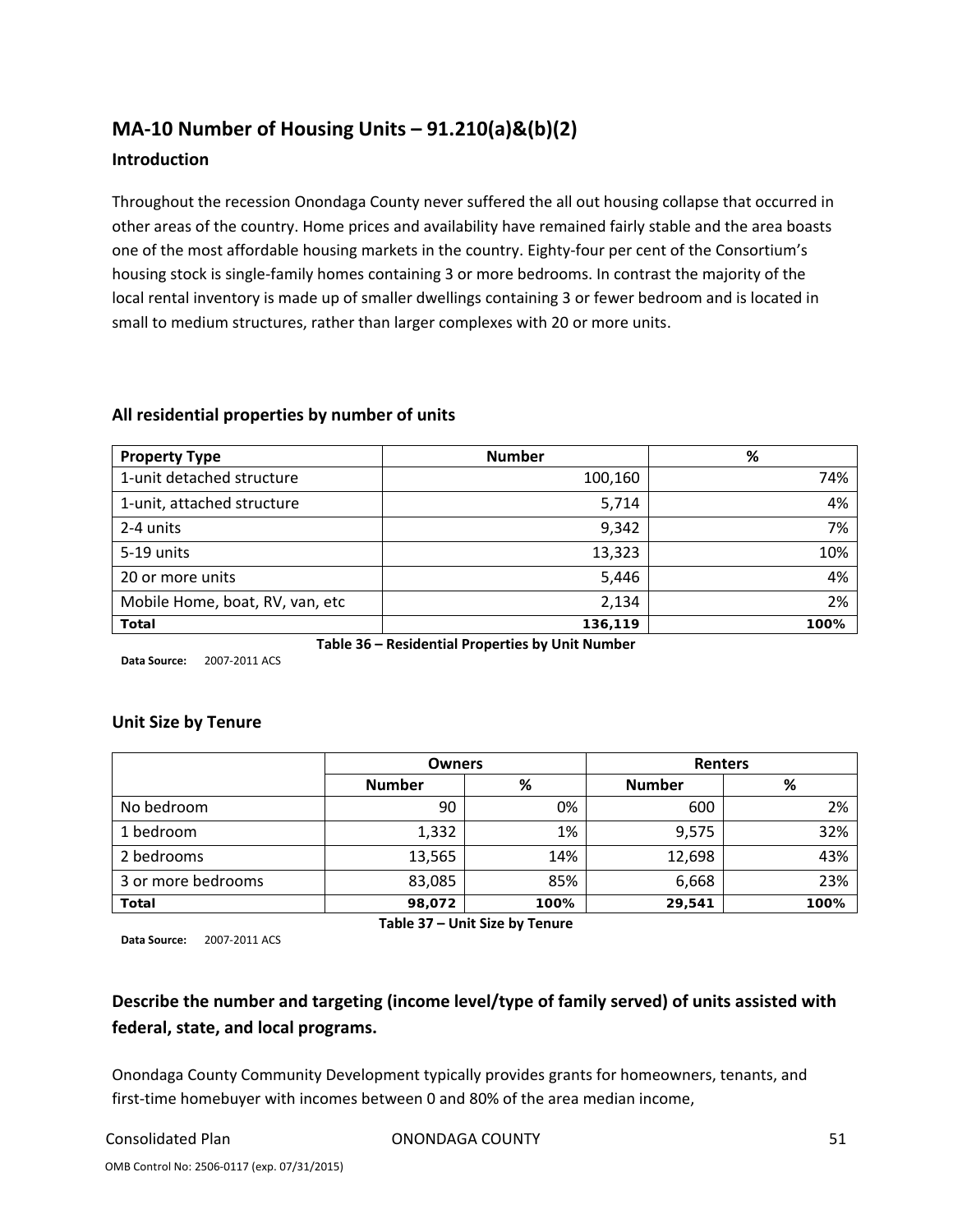Over the next five years the County anticipates approving over 1125 housing grants to homeowners and tenants. These grants will provide much needed general repairs and rehabilitation, reduce lead based paint hazards in homes, and improve accessibility for the disabled and special needs population of our community.

Additionally, Community Development anticipates completing 75 homeownership projects on scattered sites throughout the County. The properties will be acquired from a variety of sources including: county tax delinquent properties; bank and HUD foreclosures; properties with Medicare/Medicaid/Social Service liens; private sales; MLS listings; and the Greater Syracuse Land Bank. Once rehabilitation is complete on the vacant properties, Community Development will sell the properties to low income, first-time home buyers.

# **Provide an assessment of units expected to be lost from the affordable housing inventory for any reason, such as expiration of Section 8 contracts.**

Within the Consortiums area there are no expectations of losing affordable housing units. Housing in the region continues to be some of the most affordable in the nation.

However, within the city of Syracuse, several assisted housing projects that provided affordable housing to low-income renters were lost due to expirations of their regulatory contracts or property demolition. These include Townsend Towers, Harrison House, Kennedy Square and Cherry Hill. However, there is no expectation that affordable housing units will be lost from the inventory due to the expiration of Section 8 contracts over the course of this Five‐Year Plan.

The loss of any otherwise affordable units is expected to be nominal.

### **Does the availability of housing units meet the needs of the population?**

There is a need for an increase in the amount of affordable homes and rental units accessible to:

- the physically disabled and special needs population.
- Households with a single wage earner can find locating affordable housing a challenge.
- On the other end of the spectrum, affordable homes and rentals units that can comfortably accomodate large low income families can be difficult to locate.
- Senior citizens, especially the frail elderly.

### **Describe the need for specific types of housing:**

Improvement in the availability of healthy, safe, affordable housing units to the low income population is needed.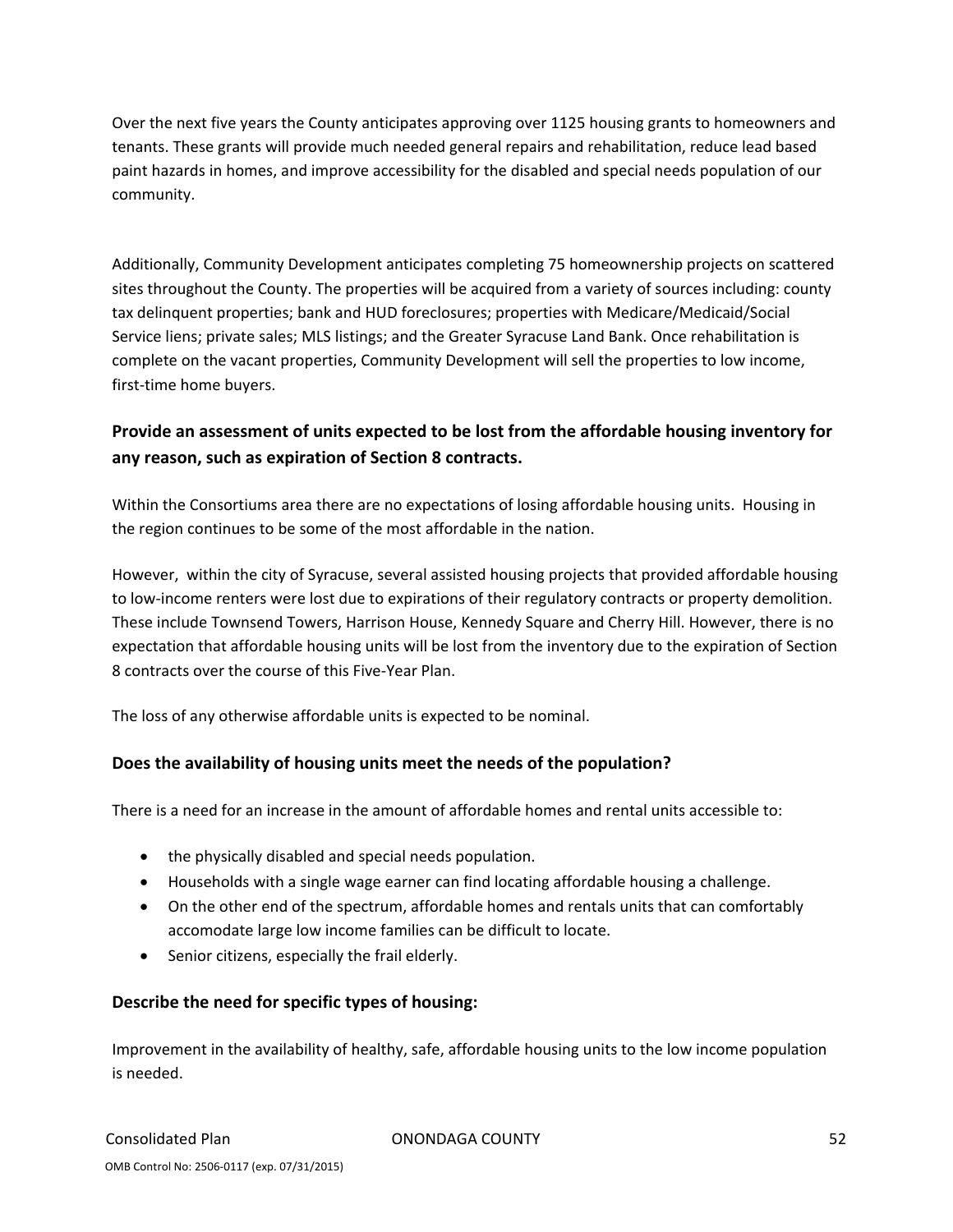Single wage earner households and large families struggle to locate safe affordable housing within their budget constraints.

Additionally many senior citizen homeowners find themselves in the awkward position of struggling to maintain their homes and pay property taxes on their fixed incomes yet moving/selling their homes would create a myriad of problems. Local assisted living facilities are running at capacity and subsidized rental units for seniors are occupied.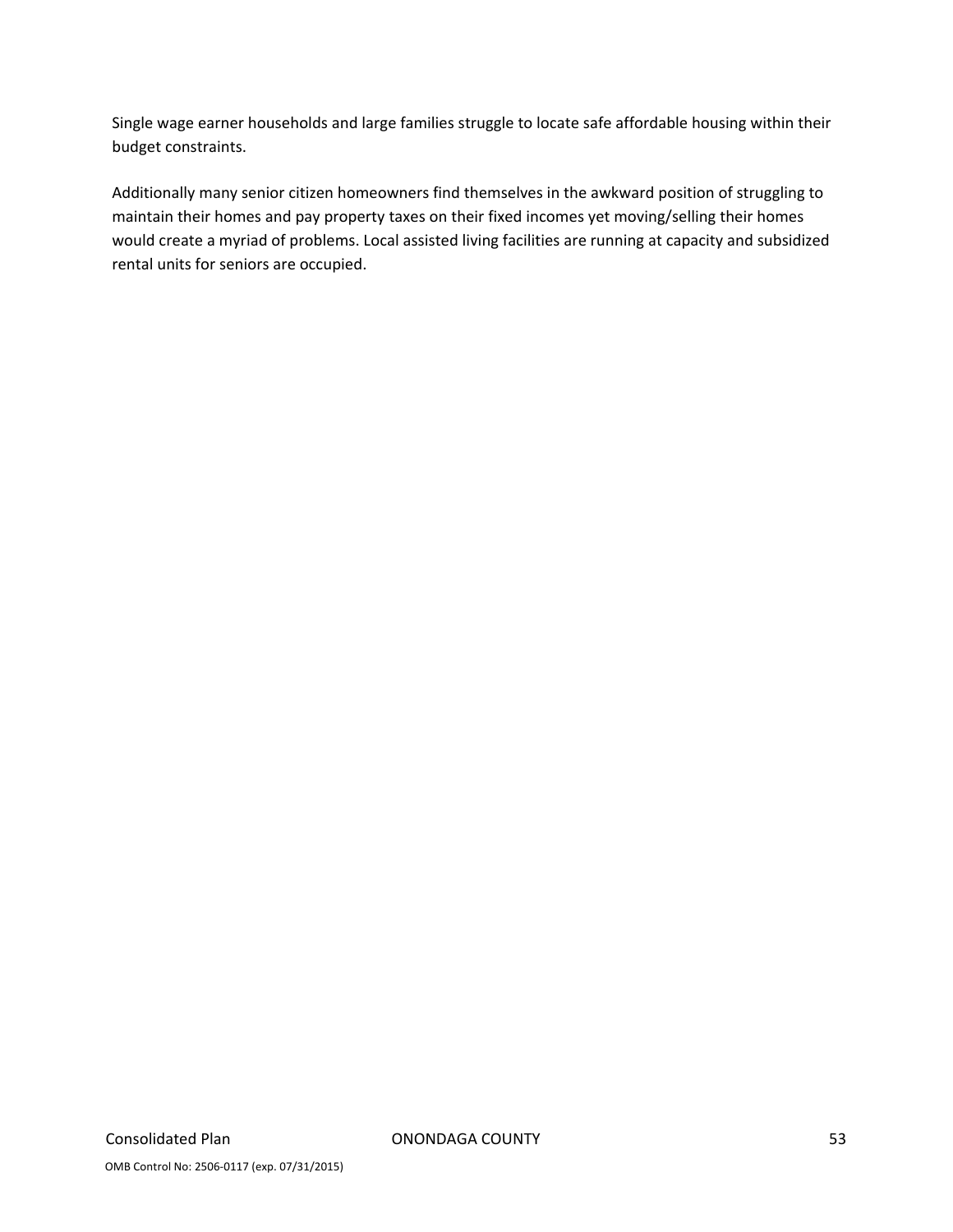# **MA‐15 Housing Market Analysis: Cost of Housing ‐ 91.210(a)**

#### **Introduction**

The region's population is aging and households are becoming smaller and less traditional. Population is declining and is shifting from the City to the outlying County, particularly non-Hispanic white households that have can afford the relatively higher, yet still affordable, cost of housing in the outlying areas and the increased transportation costs, and also have less need for the various services provided in the City. This creates less stable neighborhoods and housing market for home owners in the City and also generates more demand for new housing in the suburbs. New housing is built primarily for moderate to high income households, particularly families and empty nesters.

A leap frog situation has evolved as households move from less‐desirable and older housing stock and neighborhoods to newer more desirable housing stock and neighborhoods. These trends have been created by numerous Federal, State, and local policies that have heavily incentivized suburban, single‐ family home ownership, automobile‐based transportation, and competing local jurisdictions. As housing progressively ages from the City outwards to the suburbs, and the incentives to rehabilitate existing housing diminishes in declining neighborhoods, this trend will most likely continue. First concentrating in the City and then moving out to the first-ring suburbs. This dynamic has been documented in metropolitan areas throughout the country.

#### **Cost of Housing**

|                             | Base Year: 2000 | <b>Most Recent Year: 2011</b> | % Change |
|-----------------------------|-----------------|-------------------------------|----------|
| Median Home Value           | 84.900          | 128,600                       | 51%      |
| <b>Median Contract Rent</b> | 471             | 610                           | 30%      |

**Table 38 – Cost of Housing**

**Data Source:** 2000 Census (Base Year), 2007‐2011 ACS (Most Recent Year)

| <b>Rent Paid</b> | <b>Number</b> | %      |
|------------------|---------------|--------|
| Less than \$500  | 7,467         | 25.3%  |
| \$500-999        | 19,707        | 66.7%  |
| \$1,000-1,499    | 1,685         | 5.7%   |
| \$1,500-1,999    | 342           | 1.2%   |
| \$2,000 or more  | 340           | 1.2%   |
| <b>Total</b>     | 29,541        | 100.0% |

**Table 39 ‐ Rent Paid**

**Data Source:** 2007‐2011 ACS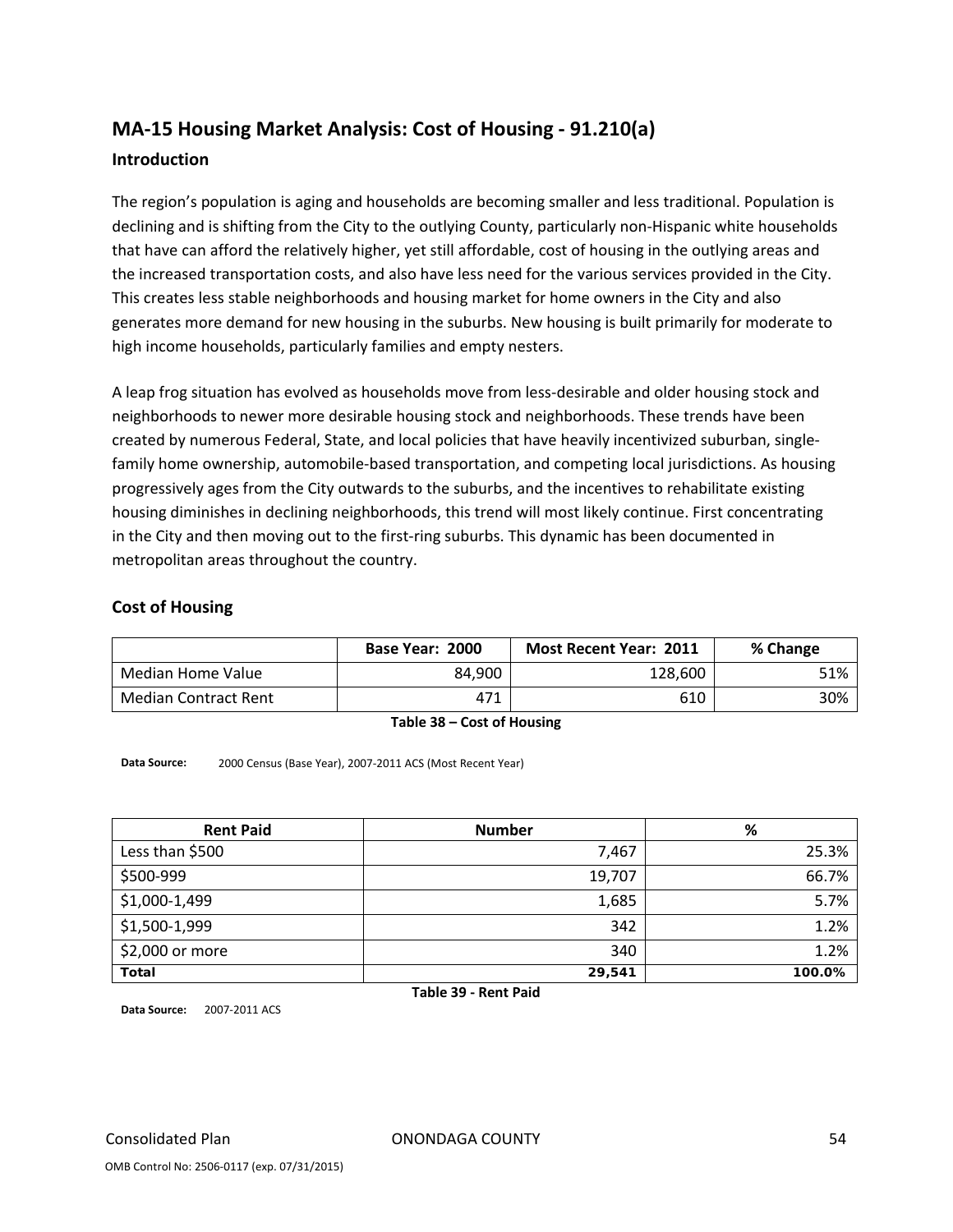#### **Housing Affordability**

| % Units affordable to Households | Renter  | Owner   |  |  |  |
|----------------------------------|---------|---------|--|--|--|
| earning                          |         |         |  |  |  |
| 30% HAMFI                        | 2,028   | No Data |  |  |  |
| 50% HAMFI                        | 6,866   | 6,704   |  |  |  |
| 80% HAMFI                        | 18,060  | 19,747  |  |  |  |
| <b>100% HAMFI</b>                | No Data | 31,794  |  |  |  |
| <b>Total</b>                     | 26,954  | 58,245  |  |  |  |
| Table 40 - Housing Affordability |         |         |  |  |  |

**Data Source:** 2007‐2011 CHAS

#### **Monthly Rent**

| Monthly Rent (\$) | <b>Efficiency (no</b><br>bedroom) | 1 Bedroom | 2 Bedroom | 3 Bedroom | 4 Bedroom |
|-------------------|-----------------------------------|-----------|-----------|-----------|-----------|
| Fair Market Rent  | 555                               | 619       | 792       | 1,039     | 1,140     |
| High HOME Rent    | 555                               | 619       | 1,039     | 1.140     | 1,311     |
| Low HOME Rent     | 555                               | 619       | 771       | 890       | 993       |

**Table 41 – Monthly Rent**

**Data Source Comments:**

#### **Is there sufficient housing for households at all income levels?**

The region's housing stock is older and generally more affordable in the City of Syracuse and gets progressively newer and more expensive as you travel outward into the suburbs. Pockets of older housing stock are located in the villages and rural areas, and in the older suburbs adjacent to the City of Syracuse, particularly to the north. Vacancy rates are very low in the outlying County and high in the City of Syracuse.

## **How is affordability of housing likely to change considering changes to home values and/or rents?**

During the recent recession the consortium's area did not experience the drastic changes in housing prices occurring in many areas of the country but remained relatively stable. However, the region's economy has experienced upheavals as natural‐resource‐based industries and large manufacturing facilities have left the area. The local economy has become more centered on education, medicine, and service-based industries. Median incomes overall have increased over the decades, but so have areas of concentrated poverty, and there is also a wider divergent of incomes. Incomes overall are much higher outside the City of Syracuse providing a better environment for homeownership and newer rental housing.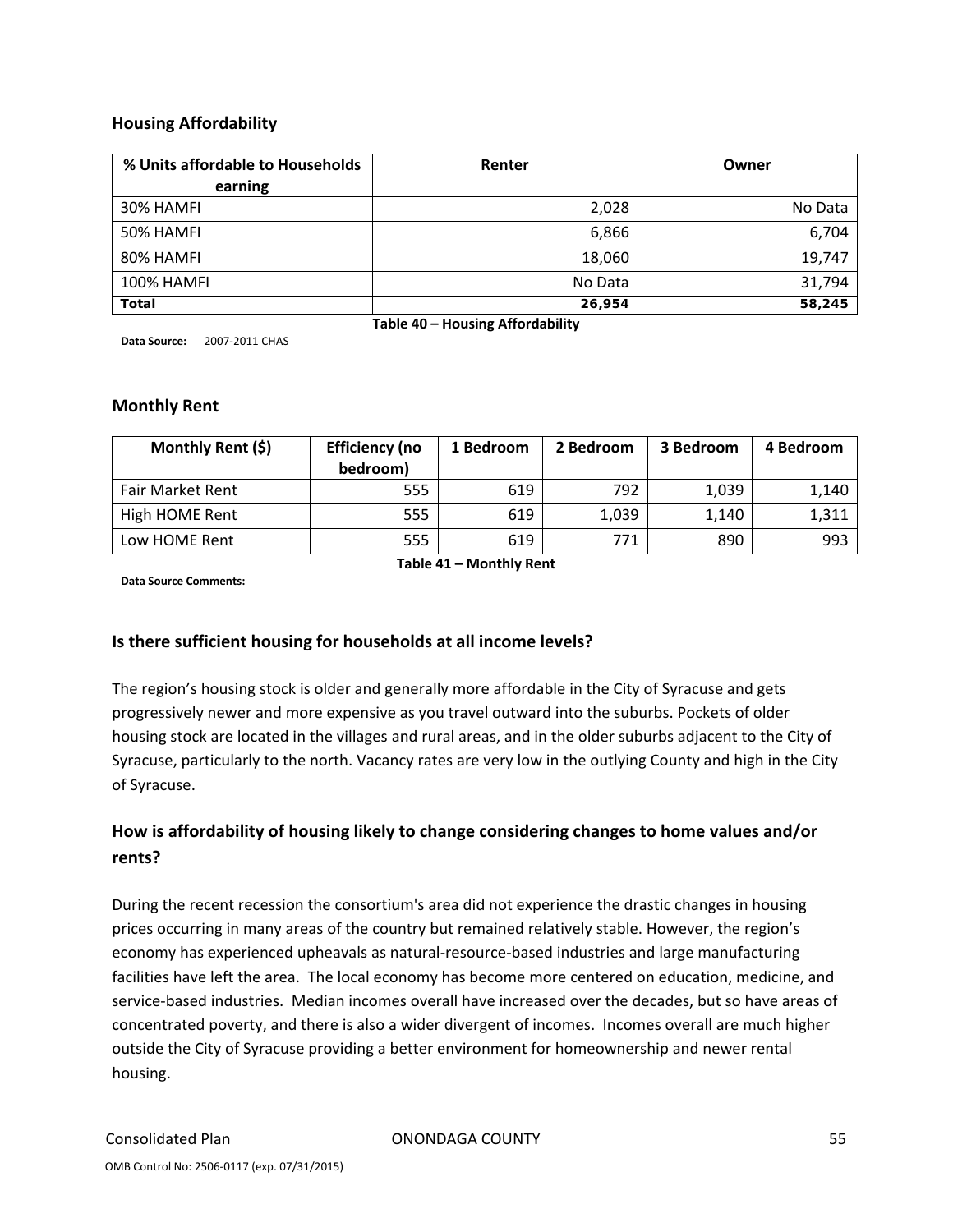# **How do HOME rents / Fair Market Rent compare to Area Median Rent? How might this impact your strategy to produce or preserve affordable housing?**

HOME and FMR rents are typically on par with the Area Median Rent, but both are too low to spur investment or provide incentives for adequate property maintenance and management. This makes pursuing affordable market rate development extremely difficult even where construction costs are subsidized. The high costs of operating affordable rental property coupled with low rent structures inhibits the production and long-term management of affordable housing rental projects.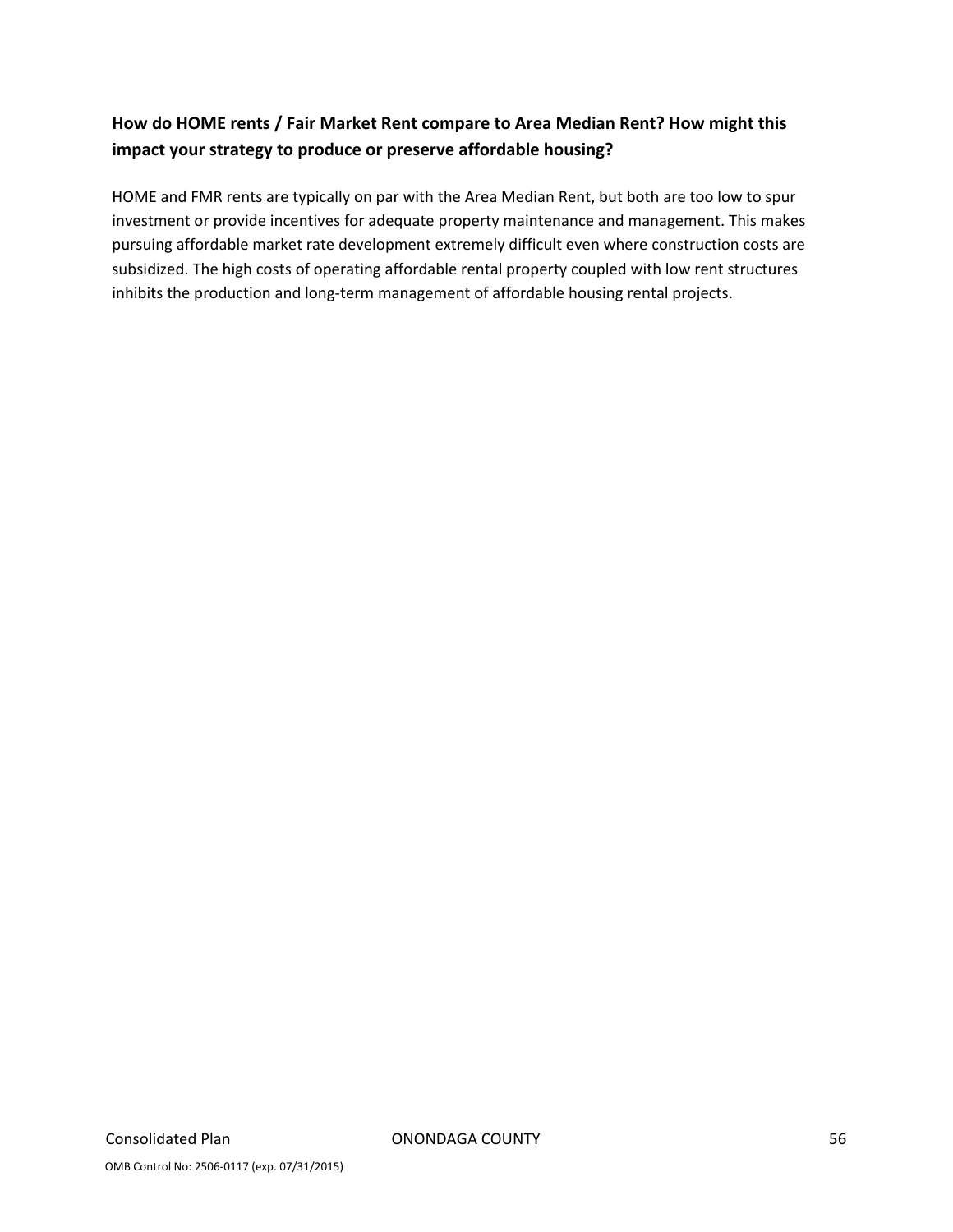# **MA‐20 Housing Market Analysis: Condition of Housing – 91.210(a)**

#### **Introduction**

Age is an important determinant of the condition of a community's housing stock and it rehabilitation needs. When compared to the country as a whole, the housing stock in the CDD Consortium is relatively older with over 70% of the owner‐occupied homes and 71% of rental units built before 1979.

#### **Definitions**

The following data provides an overview on the condition of housing in the Consortium. Definitions:

**Standard Condition**: No major structural defects, adequate plumbing and kitchen facilities, appearance which does not create a blighting influence, and the house meets additional, more stringent, local standards, and building codes, including lead‐based paint clearance.

**Substandard Condition but Suitable for Rehabilitation**: The nature of the substandard condition makes rehabilitation both financially and structurally feasible.

**Unfit for Rehabilitation:** The nature and extent of the substandard condition(s) make rehabilitation both financially and structurally infeasible. Continued occupation puts residents health and safety at risk.

| <b>Condition of Units</b>      |               | <b>Owner-Occupied</b> |               | <b>Renter-Occupied</b> |
|--------------------------------|---------------|-----------------------|---------------|------------------------|
|                                | <b>Number</b> | %                     | <b>Number</b> | %                      |
| With one selected Condition    | 20,900        | 21%                   | 11,344        | 38%                    |
| With two selected Conditions   | 356           | 0%                    | 223           | 1%                     |
| With three selected Conditions | 32            | 0%                    | 36            | 0%                     |
| With four selected Conditions  |               | 0%                    |               | 0%                     |
| No selected Conditions         | 76,784        | 78%                   | 17,933        | 61%                    |
| <b>Total</b>                   | 98,072        | 99%                   | 29,541        | 100%                   |

#### **Condition of Units**

**Data Source:** 2007‐2011 ACS

**Table 42 ‐ Condition of Units**

#### **Year Unit Built**

| <b>Year Unit Built</b> |               | <b>Owner-Occupied</b> | <b>Renter-Occupied</b> |     |  |
|------------------------|---------------|-----------------------|------------------------|-----|--|
|                        | <b>Number</b> | %                     | <b>Number</b>          | %   |  |
| 2000 or later          | 7,578         | 8%                    | 2,025                  | 7%  |  |
| 1980-1999              | 23,030        | 23%                   | 6,625                  | 22% |  |

Consolidated Plan ONONDAGA COUNTY 57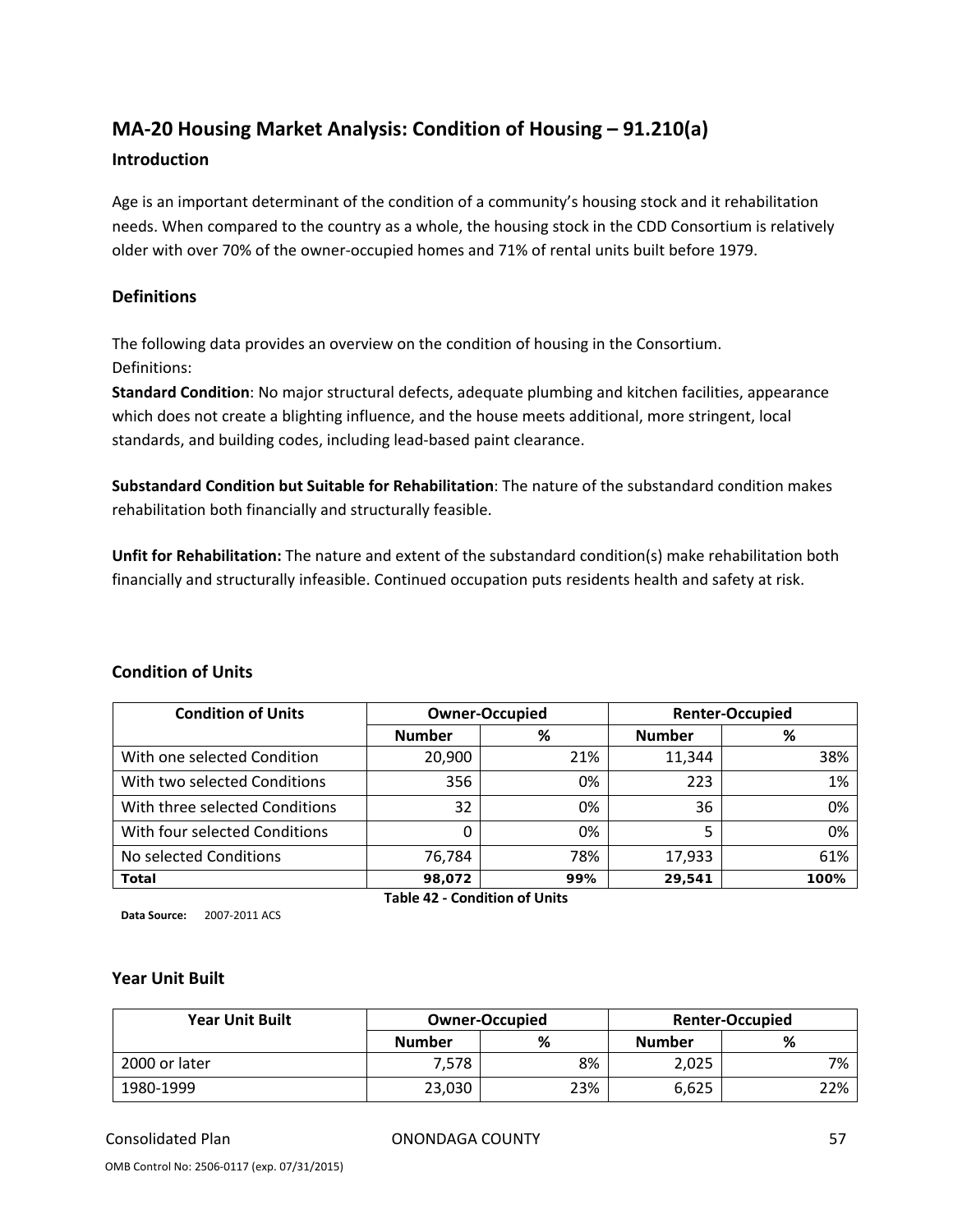| <b>Year Unit Built</b> |                    | <b>Owner-Occupied</b> |               | <b>Renter-Occupied</b> |
|------------------------|--------------------|-----------------------|---------------|------------------------|
|                        | %<br><b>Number</b> |                       | <b>Number</b> | %                      |
| 1950-1979              | 47.678             | 49%                   | 15,081        | 51%                    |
| Before 1950            | 19,786             | 20%                   | 5,810         | 20%                    |
| <b>Total</b>           | 98.072             | 100%                  | 29.541        | 100%                   |

**Table 43 – Year Unit Built**

**Data Source:** 2007‐2011 CHAS

#### **Risk of Lead‐Based Paint Hazard**

| <b>Risk of Lead-Based Paint Hazard</b>                | <b>Owner-Occupied</b> |     | <b>Renter-Occupied</b> |     |
|-------------------------------------------------------|-----------------------|-----|------------------------|-----|
|                                                       | <b>Number</b>         | %   | <b>Number</b>          | %   |
| Total Number of Units Built Before 1980               | 67.464                | 69% | 20,891                 | 71% |
| Housing Units build before 1980 with children present | 5,656                 | 6%  | 896                    | 3%  |

#### **Table 44 – Risk of Lead‐Based Paint**

**Data Source:** 2007‐2011 ACS (Total Units) 2007‐2011 CHAS (Units with Children present)

#### **Vacant Units**

|                          | <b>Suitable for</b><br>Rehabilitation | <b>Not Suitable for</b><br>Rehabilitation | Total |
|--------------------------|---------------------------------------|-------------------------------------------|-------|
| Vacant Units             |                                       |                                           |       |
| Abandoned Vacant Units   |                                       |                                           |       |
| <b>REO Properties</b>    |                                       |                                           |       |
| Abandoned REO Properties |                                       |                                           |       |

**Data Source:** 2005‐2009 CHAS

**Table 45 ‐ Vacant Units**

#### **Vacant Units**

Axcroding to 2012 American Fact Finders there are 30,658 vacant properties within the 24th Congressional District/

#### **Need for Owner and Rental Rehabilitation**

Age is an important determinant of the condition of a community's housing stock and it rehabilitation needs. When compared to the country as a whole, the housing stock in the CDD Consortium is relatively older. Over 70% of the owner‐occupied homes were built before 1979 and 71% of rental units The Consortium has identified housing rehabilitation as one of its high priority activities in order to preserve and maintain its affordable housing stock. The housing stock in Onondaga County is significantly older than most housing in the country. Not only is age a factor but the condition of housing within Onondaga County contributes to the need for rehabilitation and lead hazard reduction. The data provided above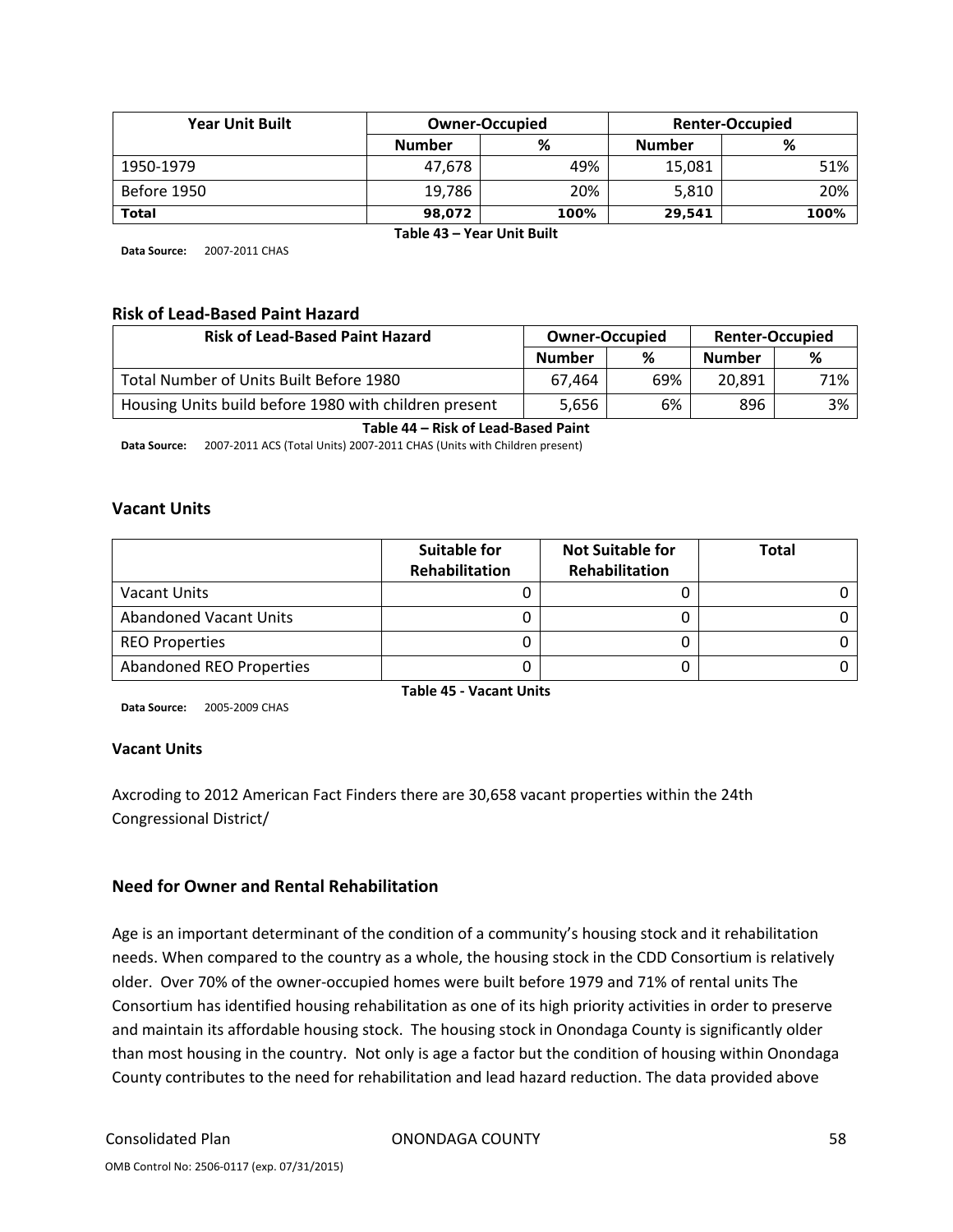shows that more than 21% of owner‐occupied housing and almost 39% of rental units have at least one existing condition/problem.

Rehabilitation assistance is often critical to ensuring that lower-income people are decently and suitably housed. The lower and fixed incomes of the elderly and people with disabilities often preclude the installation or repair of needed features, including accessibility improvements that can help provide/maintain a person's independence Rehabilitation and maintenance of existing housing continues to be one of the most costeffective and efficient means of improving affordable living choices.

# **Estimated Number of Housing Units Occupied by Low or Moderate Income Families with LBP Hazards**

Although lead‐based paint was banned for use in residential structures after 1978, many older homes still contain lead hazards. Lead is most dangerous to young children (age 6 and younger) as exposure in early years causes long term health and developmental difficulties. Table 36 shows there are 6,552 households with children who live in housing built before 1979. Statistics do not exist to exactly determine how many low‐mod income residents reside in these homes, however, CDD's educated estimate is approximately 4,000 of these households will be low-mod income. Information from the Onondaga County Health Department indicates that a total of 10,415 children age six and under were tested for blood lead levels in 2014 in Onondaga County. Blood lead levels from 10‐ 19 mcg/dl were found in 127 children tested, and another 24 children had levels equal to or greater than 20 mcg/dl.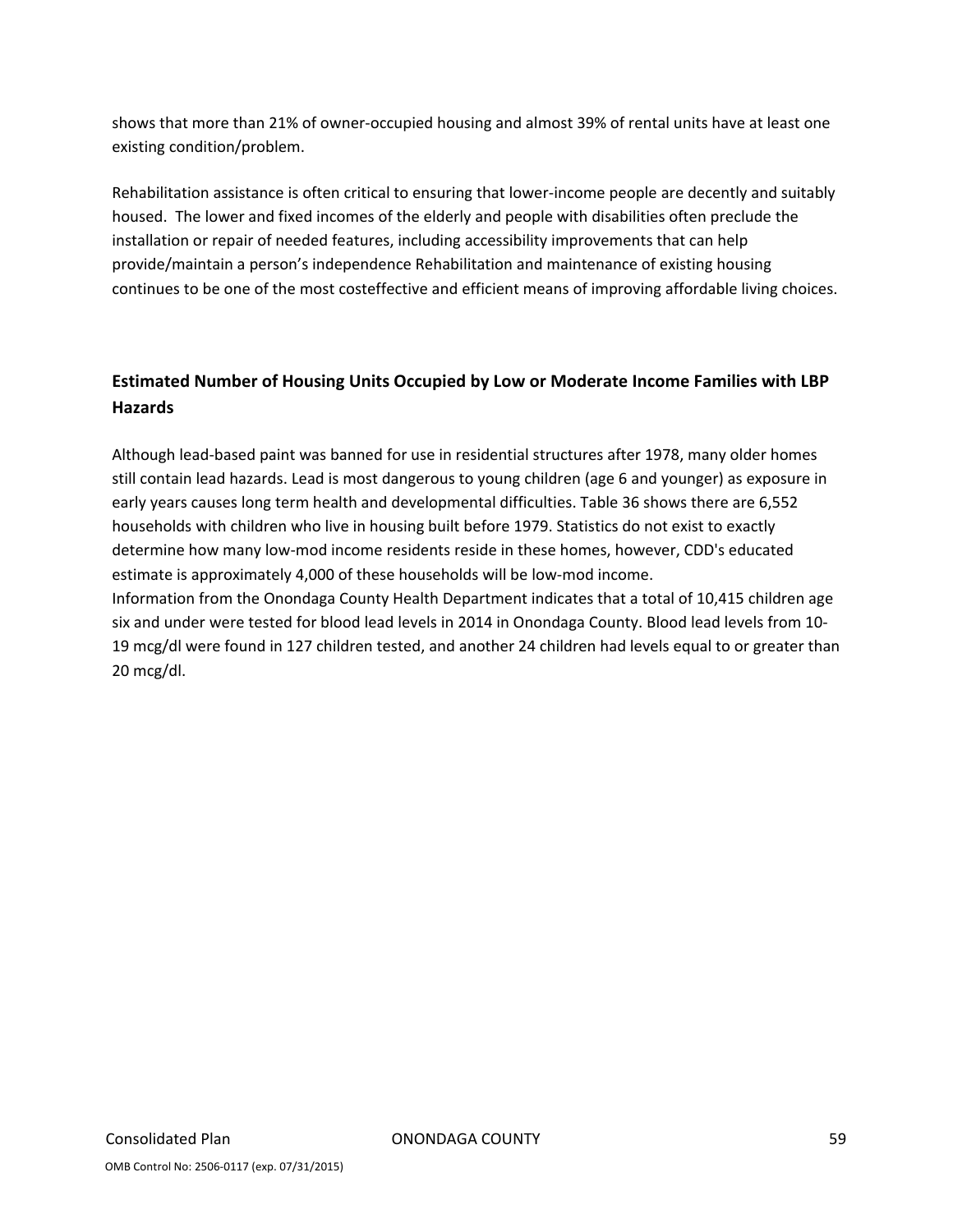# **MA‐25 Public and Assisted Housing – 91.210(b)**

**Introduction** There are no public housing projects within the Consortium.

#### **Totals Number of Units**

|                                                                                                        |                    |       |                | Program Type    |           |          |                                                            |                                         |                 |
|--------------------------------------------------------------------------------------------------------|--------------------|-------|----------------|-----------------|-----------|----------|------------------------------------------------------------|-----------------------------------------|-----------------|
|                                                                                                        | <b>Certificate</b> | Mod-  | <b>Public</b>  | <b>Vouchers</b> |           |          |                                                            |                                         |                 |
|                                                                                                        |                    | Rehab | <b>Housing</b> | Total           | Project - | Tenant - |                                                            | <b>Special Purpose Voucher</b>          |                 |
|                                                                                                        |                    |       |                |                 | based     | based    | <b>Veterans</b><br><b>Affairs</b><br>Supportive<br>Housing | Family<br><b>Unification</b><br>Program | <b>Disabled</b> |
| # of units                                                                                             |                    |       |                |                 |           |          |                                                            |                                         |                 |
| vouchers                                                                                               |                    |       |                |                 |           |          |                                                            |                                         |                 |
| available                                                                                              | 0                  | 33    | 2,319          | 4,367           | 12        | 3,419    | 515                                                        | 0                                       | O               |
| # of accessible                                                                                        |                    |       |                |                 |           |          |                                                            |                                         |                 |
| units                                                                                                  |                    |       |                |                 |           |          |                                                            |                                         |                 |
| *includes Non-Elderly Disabled, Mainstream One-Year, Mainstream Five-year, and Nursing Home Transition |                    |       |                |                 |           |          |                                                            |                                         |                 |

**Table 46 – Total Number of Units by Program Type**

**Data Source:** PIC (PIH Information Center)

# **Describe the supply of public housing developments:**

# **Describe the number and physical condition of public housing units in the jurisdiction, including those that are participating in an approved Public Housing Agency Plan:**

There are no public housing projects within the Consortium.

#### **Public Housing Condition**

| <b>Public Housing Development</b> | <b>Average Inspection Score</b> |  |  |
|-----------------------------------|---------------------------------|--|--|
|                                   |                                 |  |  |

**Table 47 ‐ Public Housing Condition**

#### **Describe the restoration and revitalization needs of public housing units in the jurisdiction:**

There are no public housing projects within the Consortium.

# **Describe the public housing agency's strategy for improving the living environment of low‐ and moderate‐income families residing in public housing:**

There are no public housing projects within the Consortium.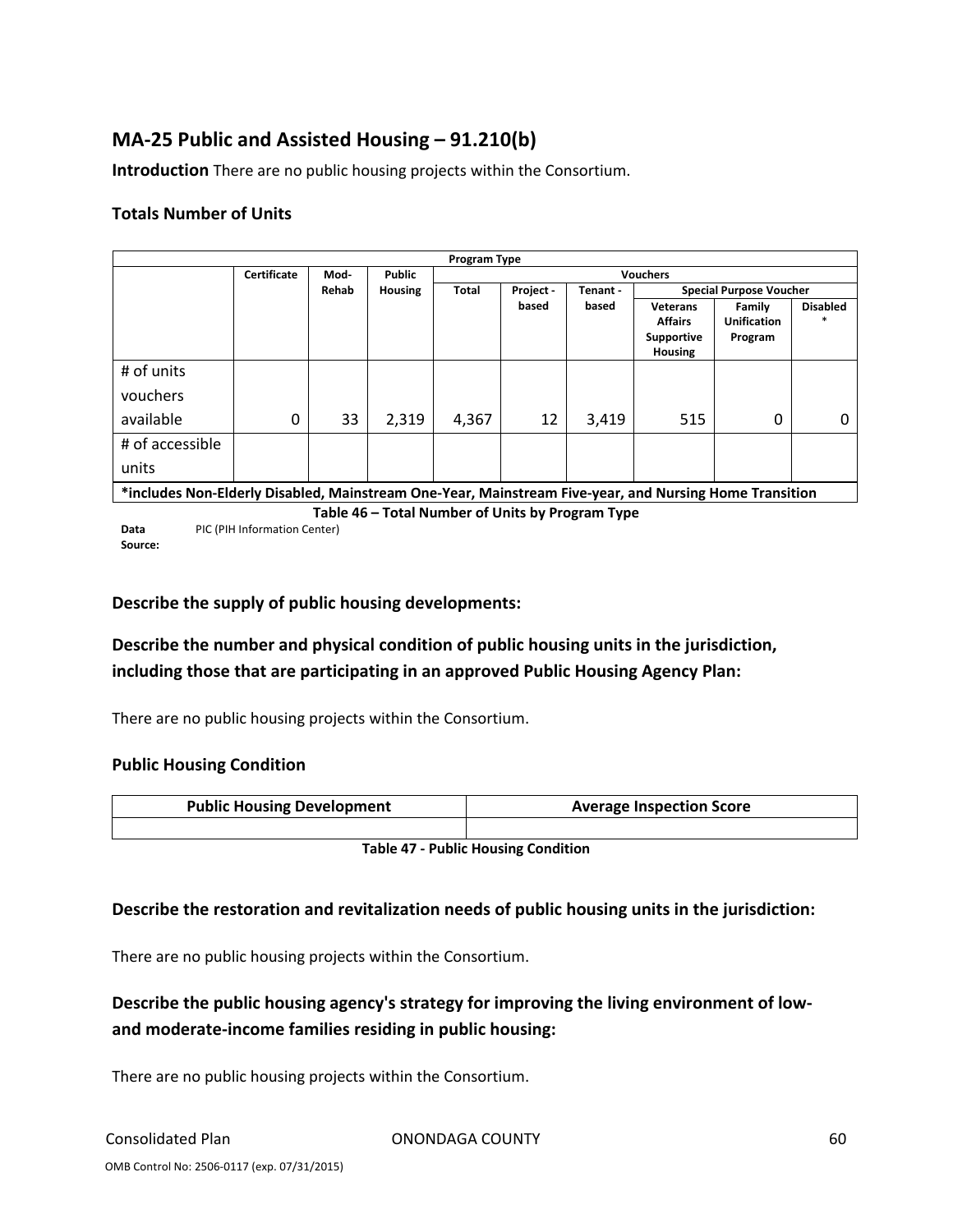# **MA‐30 Homeless Facilities and Services – 91.210(c) Introduction**

Priorities are determined by review of the Continuum of Care Homeless application process and other homeless planning activities including but not limited to review of Point in Time data and surveys conducted among consumers of homeless services. The Continuum of Care planning process consistently reveals one overriding priority need among the homeless and those at risk of homelessness: affordable permanent housing with a range of readily available support services commensurate with the varying needs of each household. In addition to affordable housing, resources are needed to develop and maintain an appropriate range of services, including preventative and rehabilitative services to assist persons before they become homeless, as they seek to leave shelters, and as they attempt to resume life in the community after a period of homelessness.

|                             | <b>Emergency Shelter Beds</b>                          |                                                    | <b>Transitional</b><br><b>Housing Beds</b> | <b>Permanent Supportive</b><br><b>Housing Beds</b> |                             |  |
|-----------------------------|--------------------------------------------------------|----------------------------------------------------|--------------------------------------------|----------------------------------------------------|-----------------------------|--|
|                             | <b>Year Round</b><br><b>Beds</b><br>(Current &<br>New) | Voucher /<br>Seasonal /<br>Overflow<br><b>Beds</b> | <b>Current &amp;</b><br><b>New</b>         | <b>Current &amp;</b><br><b>New</b>                 | <b>Under</b><br>Development |  |
| Households with             |                                                        |                                                    |                                            |                                                    |                             |  |
| Adult(s) and Child(ren)     | 103                                                    | 150                                                | 98                                         | 368                                                | 50                          |  |
| Households with Only        |                                                        |                                                    |                                            |                                                    |                             |  |
| Adults                      | 354                                                    | 20                                                 | 275                                        | 862                                                | 31                          |  |
| <b>Chronically Homeless</b> |                                                        |                                                    |                                            |                                                    |                             |  |
| Households                  | 0                                                      | 0                                                  | $\Omega$                                   | 160                                                | 31                          |  |
| Veterans                    | $\Omega$                                               | $\Omega$                                           | 24                                         | 130                                                | 0                           |  |
| Unaccompanied Youth         | 15                                                     | 5                                                  | 28                                         | 0                                                  | 0                           |  |

#### **Facilities and Housing Targeted to Homeless Households**

**Table 48 ‐ Facilities and Housing Targeted to Homeless Households** HMIS Housing Inventory Chart

**Data Source Comments:**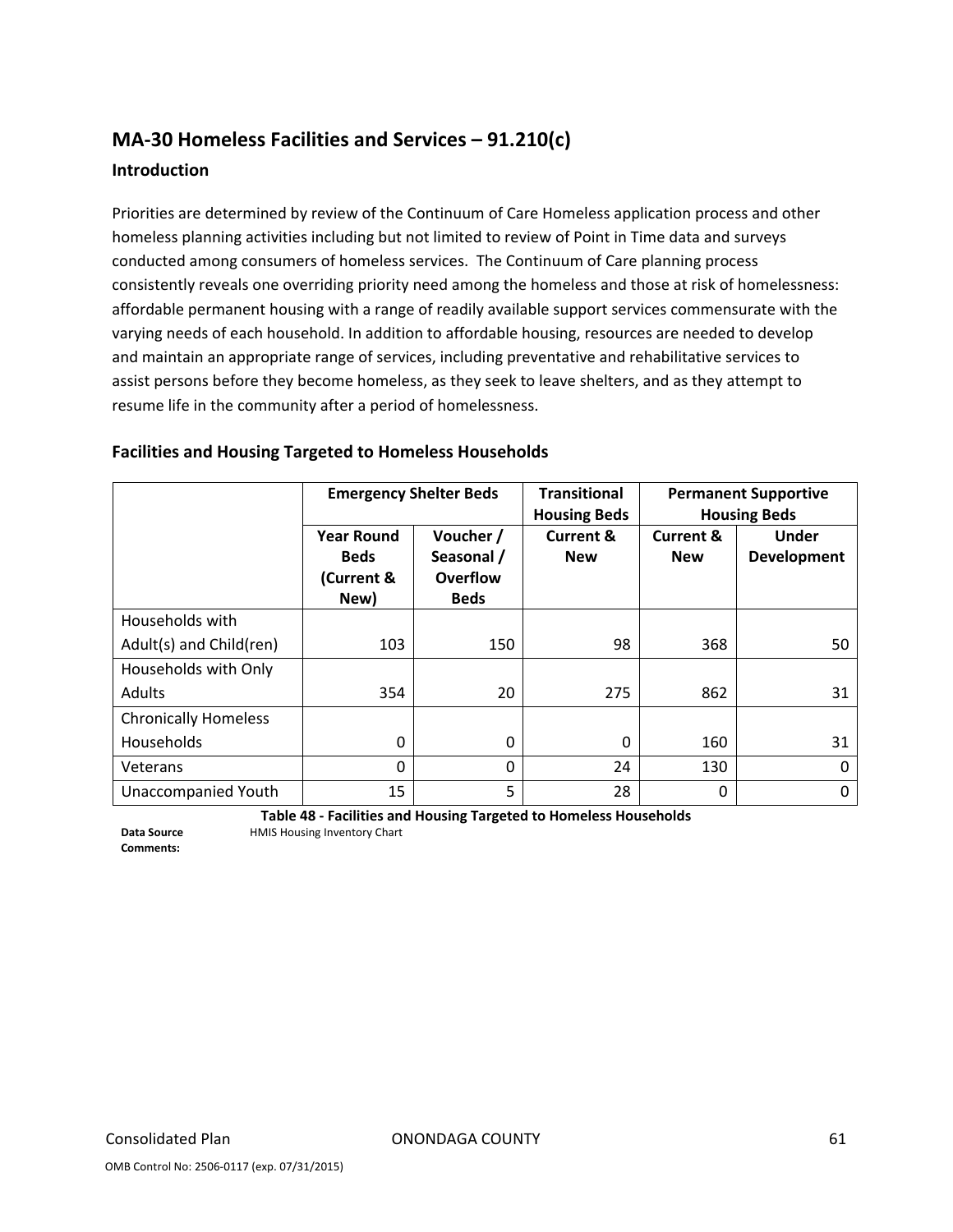#### **Describe mainstream services, such as health, mental health, and employment services to the extent those services are use to complement services targeted to homeless persons**

As part of the assessment process, the homeless programs include evaluations of client health, mental health and employment readiness. These assessments assist individuals in identifying health and behavioral health issues and establish barriers to employment. Where needed, individuals are connected to health services of their choice. If they already have a primary care provider, it is encouraged to continue to foster the ongoing relationship between themselves and the providers that they have already grown accustomed to seeing.

Healthcare services for the vulnerable populations are provided through the newly created health homes and the managed care insurance companies operating with Medicaid funding. People with disabilities who need assistance in managing their medical care have access to care coordinators who connect them with community‐based services and supports so they can maintain independent living in the community.

There are also several free or sliding scale medical clinics staffed by volunteer doctors available to those without health insurance such as Amaus Clinic at the Cathedral, Poverello Health Services at Franciscan Ministries, Syracuse Community Health Center's locations on South Salina Street and in the South, East and West end of Syracuse.

Mental Health services are provided by the local community‐based organizations such as Access CNY (formally known as Transitional Living Services), Onondaga Case Management, CNY Services, Syracuse Behavioral Healthcare, and institutional care such as Hutchings, CPEP at St. Joseph's Hospital, SUNY Upstate Adult Psychiatry Clinic, as well as and several community‐based mental health clinics, including clinics at Brownell and ARISE. Through case management and support services homeless or housing vulnerable individuals can use these services for ongoing/recurrent health and behavioral health issues.

Employment services are often received directly at the program to support homeless/housing vulnerable clients. Job development and training strategies are focused on people who are experiencing or are most at risk of homelessness. Common barriers to entering the workforce often are transportation, childcare, child support, domestic violence history, criminal justice history, lack of experience and age. Services needed often include job readiness, assisting with the job search, creating resumes, interviewing skills and assisting with transportation barriers. Housing programs work collaboratively with community resources, often referring clients to Central New York Works, Parent Success Initiative, Green Jobs New York and the Department of Social Service Jobs Plus Program. Syracuse Behavioral Healthcare has a "KEYS to Employment and Economic Stability" program which prepares homeless individuals residing in the SBHC supportive housing units for employment and assists in reaching educational goals.

Employment services for persons with disabilities are provided by the CNY Works and ACCES VR. CNY

Consolidated Plan ONONDAGA COUNTY 62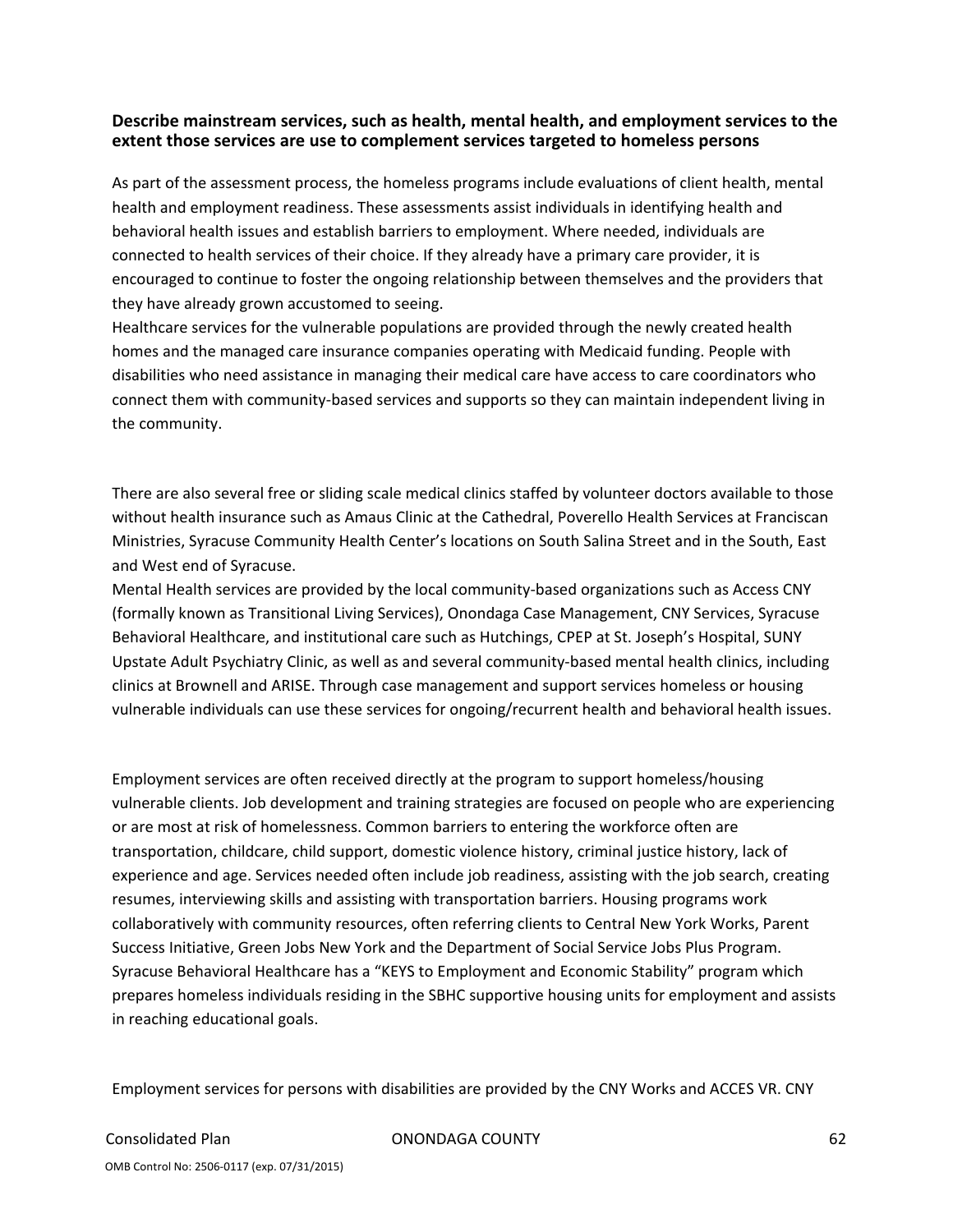Works' Disability Navigator which helps people with disabilities in resume writing, locating job leads, interviewing and job readiness skills. ACCES VR provides specialized vocation‐rehabilitation services to anyone with a disability who is seeking employment. Vocational Rehabilitation counselors at ACCES VR are assigned to each participant to provide supports in reaching individual employment goals through supportive employment or direct placement with local employers. Community-based organizations such as ARISE, Access CNY, and several others work with ACCES VR to place participants in jobs and provide job coaching and other supports to make their employment successful. Supported employment is a paid and competitive employment with ongoing supports for individuals with high needs.

#### **List and describe services and facilities that meet the needs of homeless persons, particularly chronically homeless individuals and families, families with children, veterans and their families, and unaccompanied youth. If the services and facilities are listed on screen SP‐40 Institutional Delivery Structure or screen MA‐35 Special Needs Facilities and Services, describe how these facilities and services specifically address the needs of these populations.**

#### Catholic Charities

Homeless Shelter for Men – emergency shelter for men over the age of 24

Dorothy Day House – emergency shelter for women and children

In My Fathers Kitchen: Under the Bridge Street Outreach ‐ a street outreach program to homeless individuals living under the bridges in Syracuse.

Greater Syracuse Tenants Network: Homeless Prevention for Housing Vulnerable Tenants – provides counseling, information, case management and referrals to tenants facing homelessness.

Hiscock Legal Aid Society: Homeless Prevention Legal Services – Addressing the problems of the homeless or persons at risk of homelessness by providing legal assistance for individuals and families living in low‐income rental housing who are facing eviction, illegal lockouts and other housing problems, particularly those related to sub-standard housing conditions that put one at-risk of homelessness. Housing Visions (in collaboration with the local Veterans Administration): Van Keuren Square – offers affordable housing to veterans (50 units)

InterFaith Works: Housing Stabilization & Case Management – provides homeless prevention services to refugees requiring assistance or case management services to address barriers to retaining and securing safe housing.

Liberty Resources Inc.: DePalmer House ‐ offering rapid re‐housing and support services to persons living with HIV/AIDS.

#### DRAFT City of Syracuse 2015‐19 Consolidated Plan Page 38

Northeast Community Center: Basic Needs Assistance/Financial Management ‐ provides emergency rental assistance and comprehensive referral and money management services to homeless of at‐risk of homelessness individuals or families.

The Salvation Army: Transitional Apartment and Parenting Center (TAPC) – provides rapid re‐housing services and support to homeless pregnant and parenting youth (and their infants) ages 16‐21. Barnabas Transitional Living Program – provides rapid re‐housing and support to homeless youth ages 16‐25 who live at the program or in the nearby community. Housing Assistance and Life Skills Education (HALE) Program – offers financial assistance to employed homeless individuals and families who are

Consolidated Plan ONONDAGA COUNTY 63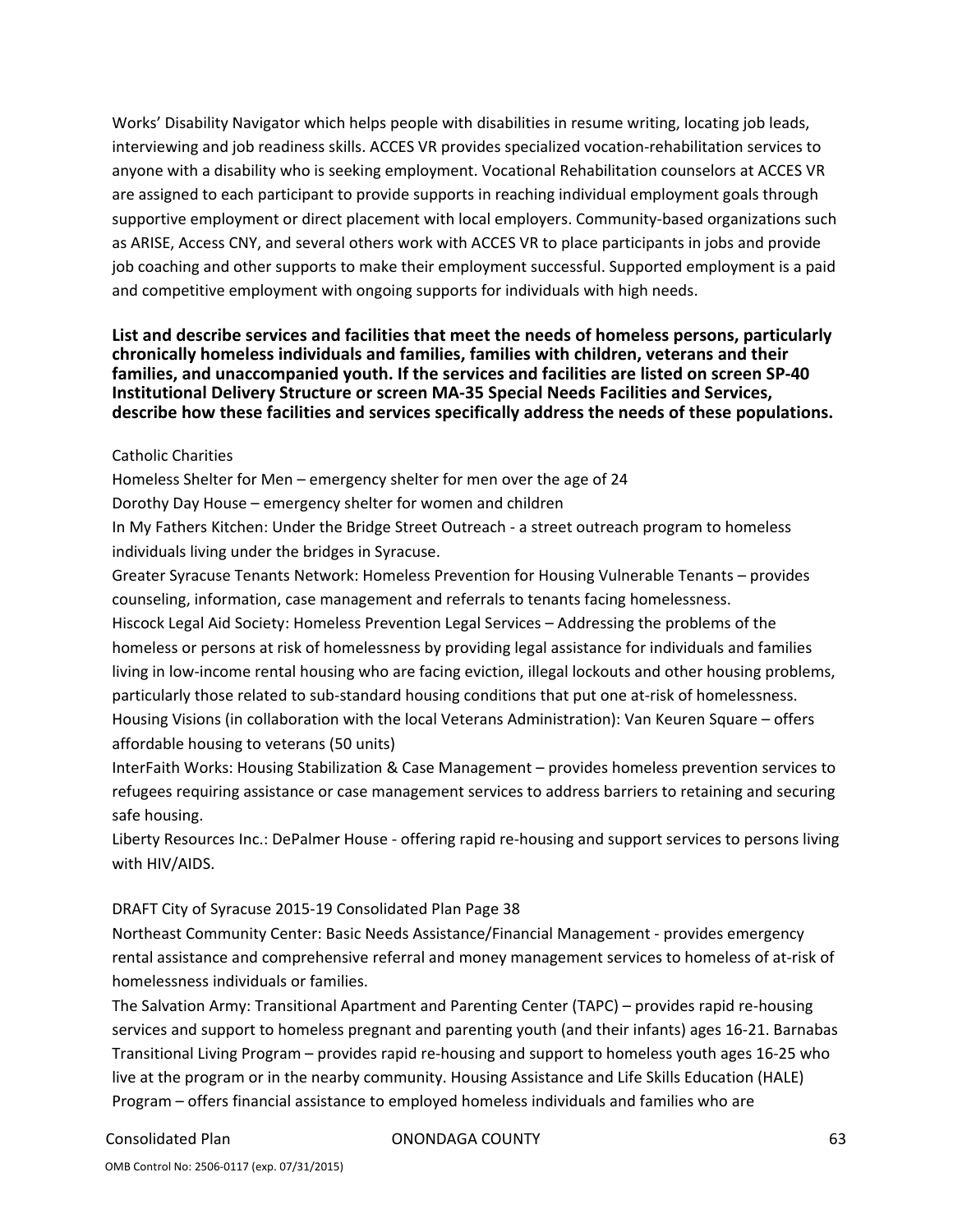transitioning from shelters into permanent housing. Services may include rent subsidies, independent living skills training, linkages to mainstream community resources and other basis needs services. Booth House ‐ Emergency Shelter for 13‐17 years old Barnabas Shelter ‐ Emergency Housing for 18‐24 years old Women's Shelter ‐ Women's shelter serving women with mental health disabilities Emergency Family Shelter ‐ serving families of all kinds, from single mothers to married couples to single women The Rescue Mission: Men's Shelter ‐ serving men only Vera House:

Emergency sheltering services ‐ to women and men in domestic violence crisis and their children YMCA: Men's Residence ‐ provides homeless prevention and support services to homeless men YWCA: Women's Program – provides rapid re‐housing and supportive case management services to homeless women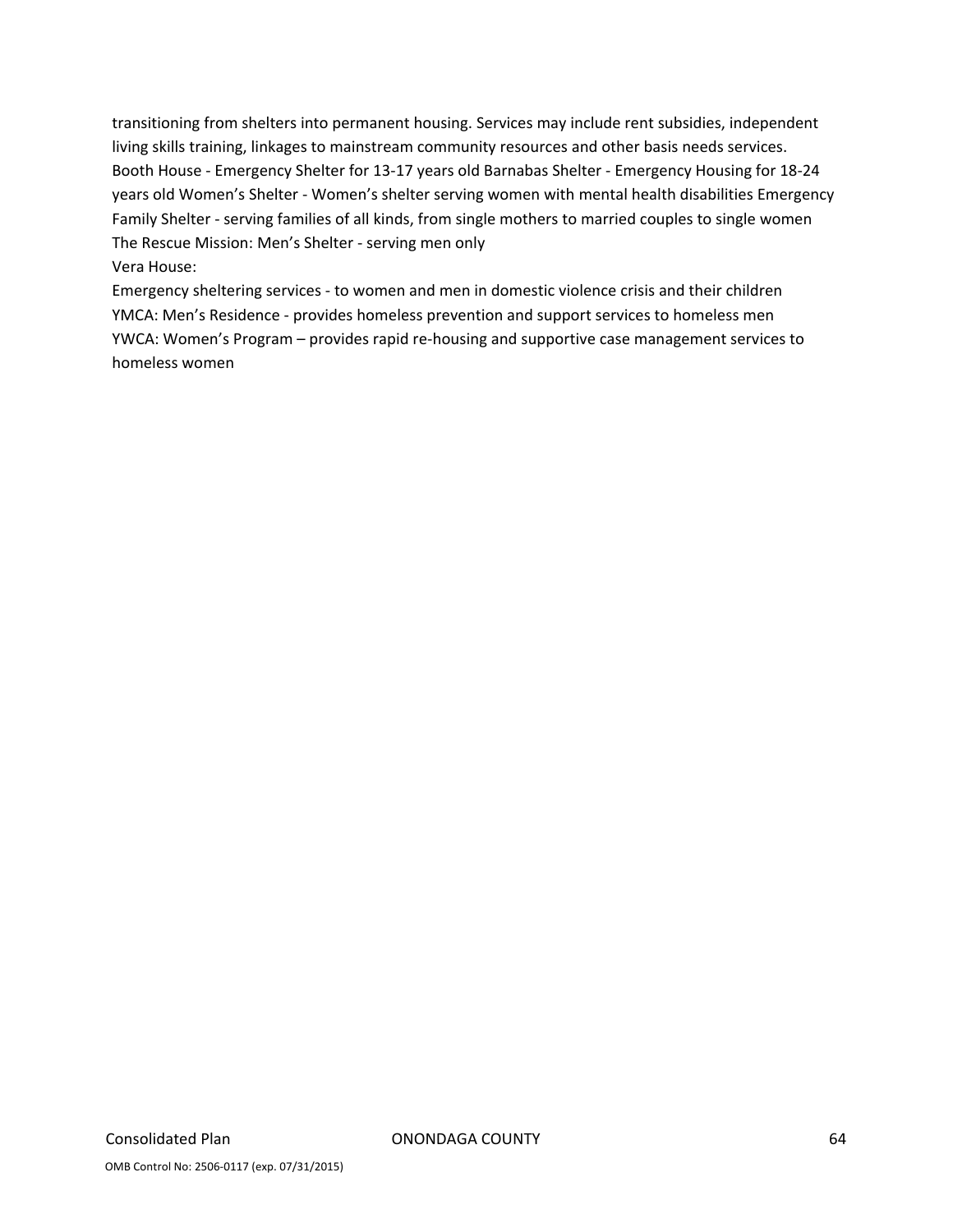# **MA‐35 Special Needs Facilities and Services – 91.210(d) Introduction**

**Including the elderly, frail elderly, persons with disabilities (mental, physical, developmental), persons with alcohol or other drug addictions, persons with HIV/AIDS and their families, public housing residents and any other categories the jurisdiction may specify, and describe their supportive housing needs**

For all special needs populations, a range of supportive housing and services are needed, tailored to the progression, if any, of their condition. Appropriate housing and services are often harder to access for those wishing to live beyond City limits. There is a need to expand services and housing alternatives to special needs populations available in the County.

Identified needs include home repair, weatherization and maintenance for the elderly and frail, accessibility improvements to enable people with disabilities to remain in their homes, and affordable housing for all sub‐populations.

The elderly and the frail elderly population have grown in the past decade and this trend will continue with the increase in the life span of the elderly. This growth of the senior population will intensify the need for supportive housing for the elderly even more in the next five years. Seniors very often have a set of complex needs that continues to grow/change as they age. A medical condition may grow into a home accessibility challenge this in turn may lead to transportation problems, social isolation and even personal care issues.

The most pressing need for special needs renters is an adequate supply of affordable rental housing, especially accessible/adaptable rental housing for families with a member who is mobility-impaired.

Rehabilitation assistance is needed to make accessibility modifications to more rental units.

# **Describe programs for ensuring that persons returning from mental and physical health institutions receive appropriate supportive housing**

The local Discharge Planning Committee (DPC) actively collaborates with institutional care providers and monitors discharge outcomes. The CoC has contributed to the development of OnCare, a system of care for youth with serious emotional and behavior problems. The DPC members participate in monthly OnCare meetings. OnCare operates ACCESS, a multi‐disciplinary team involving mental health, Juvenile Justice, Children's Division Child Welfare staff, and Parent Partners. ACCESS locates services and safe housing for participants.

A variety of initiatives have been developed to assist in preventing homelessness whenever possible. Specifically, "in‐reach coordination" occurs when Health Home Case Managers visit area inpatient mental health and chemical dependency units on a weekly basis to engage and assist with the discharge

Consolidated Plan ONONDAGA COUNTY 65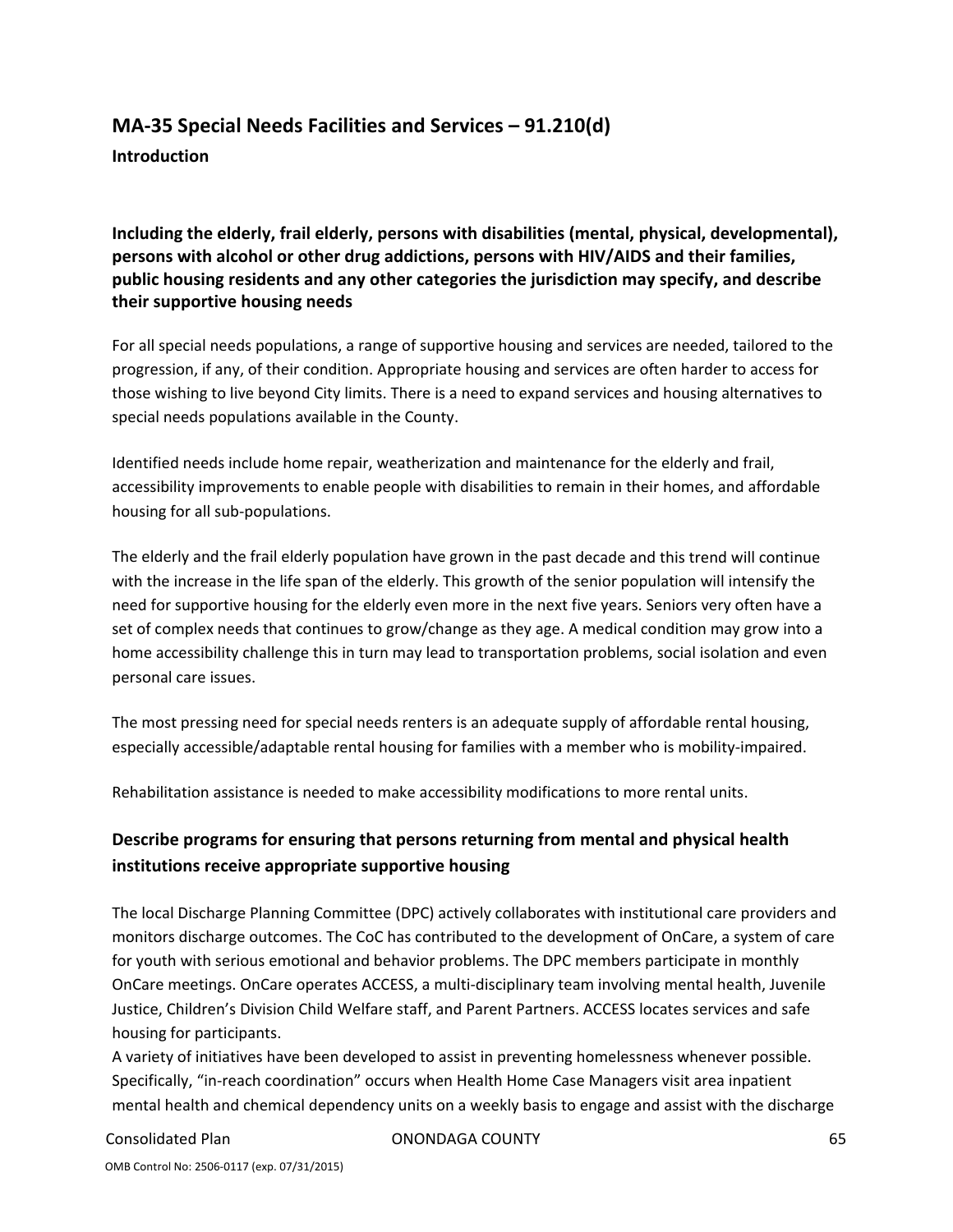planning prior to discharge and connect those in need to appropriate support services. In‐reach case managers also connect with people who are going to court for discharge despite not having a place to live. The DPC partners with NYS Department of Correction and Community Supervision (DOCCS) to address barriers to parolees accessing housing. Cross System Strategic Planning meetings are held for high need individuals. Individualized plans are developed for high risk parolees. The Discharge Planning Committee (DPC) also has collaborative relationships with key staff at various area hospitals. The DPC chairman assists with plans of difficult discharges for clients with co-morbid conditions and behavioral health issues. Lastly, the county and state funds fifty case management positions to assist youth in transitioning out of the foster care system.

# **Specify the activities that the jurisdiction plans to undertake during the next year to address the housing and supportive services needs identified in accordance with 91.215(e) with respect to persons who are not homeless but have other special needs. Link to one‐year goals. 91.315(e)**

During the next year CDD will continue to offer the RAMP Program. The County was fortunate to be awarded an additional \$300,000 from the NYS HCR for the purpose of improving accessibility in households with a member with a disability. The additional state funds will allow CDD to increase the grant limit from \$5,000 to \$20,000 as needed.

#### **For entitlement/consortia grantees: Specify the activities that the jurisdiction plans to undertake during the next year to address the housing and supportive services needs identified in accordance with 91.215(e) with respect to persons who are not homeless but have other special needs. Link to one‐year goals. (91.220(2))**

The primary need of special needs homeowners, as well as all other owners in the County, is assistance with rehabilitation costs, in the form of grants for repair or replacement of major systems such as heating, plumbing and electrical systems. Elderly and special needs persons and families are likely to have fixed incomes, and therefore have even greater difficulty affording the costs of major rehabilitation. Without sufficient income, conditions deteriorate and the housing unit becomes substandard. Yet, elderly and special needs families want to maintain their independence, and remain in their homes and neighborhoods.

Elderly and disabled owners, as well as families with a disabled member, can be faced with additional costs of making accessibility modifications. The Consortium has administered a successful accessibility program since 1982 (the RAMP Program) and improved the accessibility in more that 780 homes in Onondaga County. The Consortium will continue to offer this program and was recently awarded two NYS HCR grants (totaling \$300,000) to supplement funding for this work.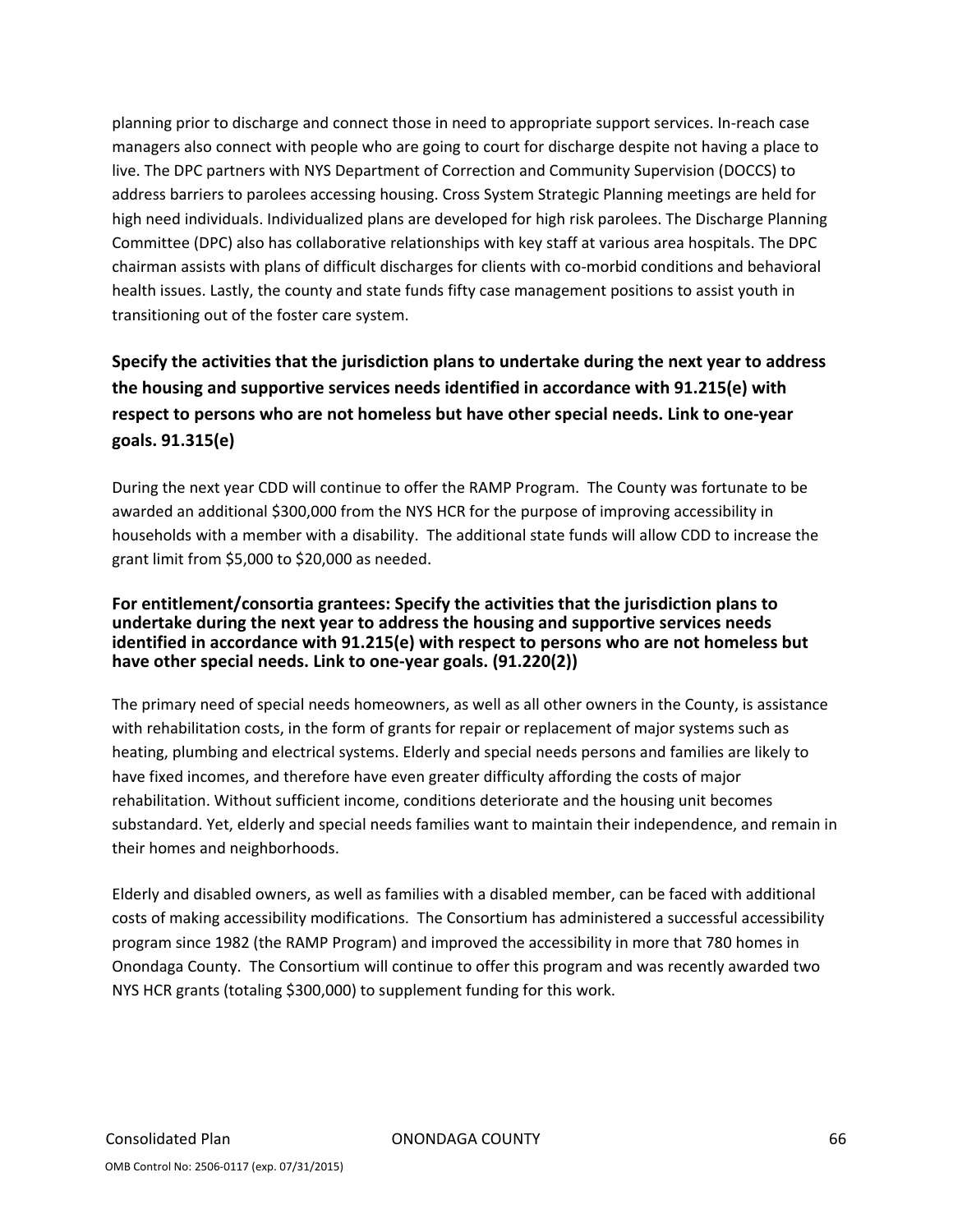Besides rehabilitation grants, a high priority need of elderly homeowners is the availability of support services to allow them to remain in their own homes. Transportation, meals, housekeeping, personal care and assistance with medications are some of the services which could make the difference between an elderly person being able to stay in his/her home and having to face the upheaval of moving. The number and type of services increases as the individual increases in age. The need for in‐home services will continue to grow as life expectancy continues to increase into the next century.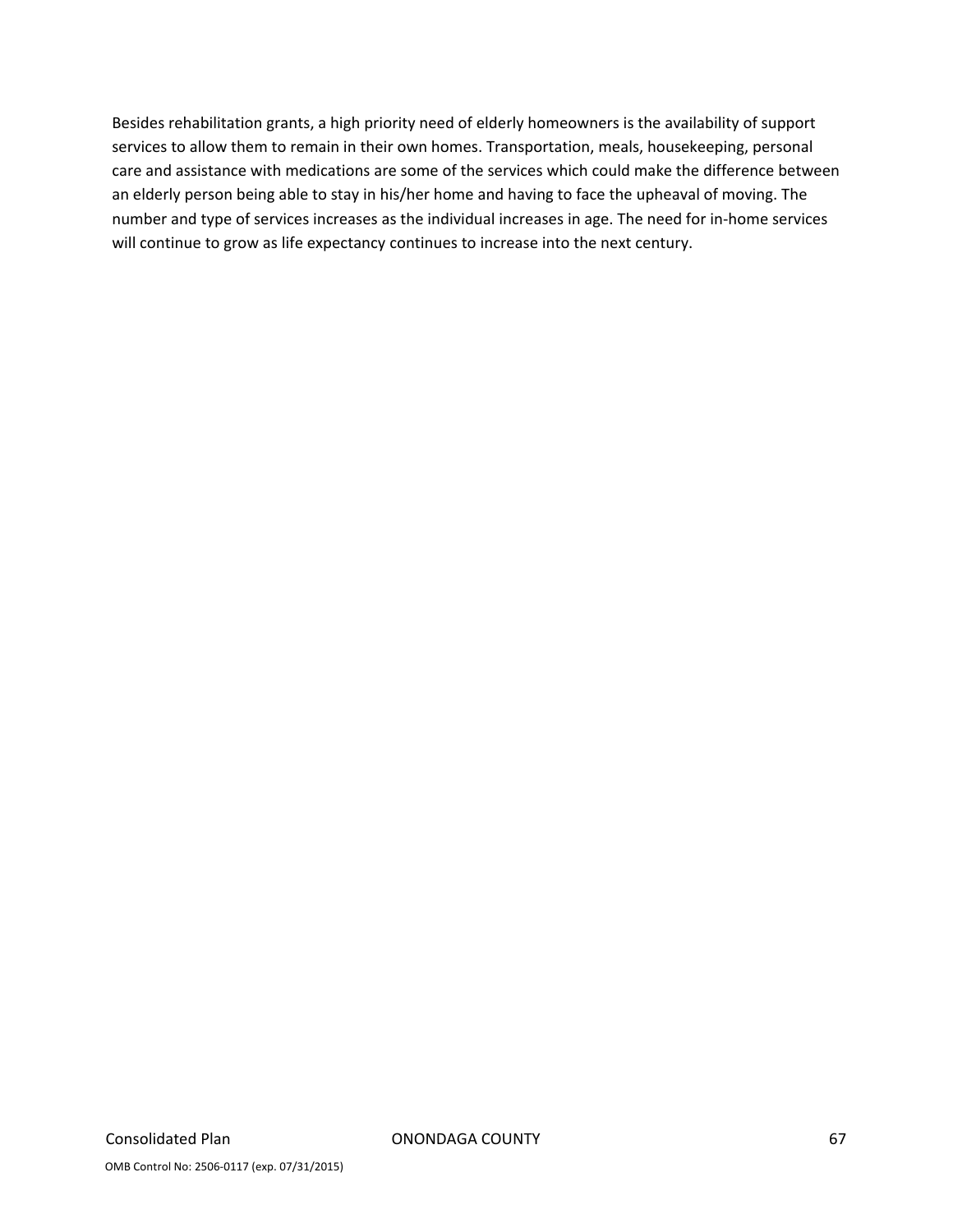# **MA‐40 Barriers to Affordable Housing – 91.210(e)**

#### **Negative Effects of Public Policies on Affordable Housing and Residential Investment**

The region's population is aging and households are becoming smaller and less traditional. Population is declining and is shifting from the City to the outlying County, particularly non-Hispanic white households that can afford the relatively higher, yet still affordable, cost of housing in the outlying areas and the increased transportation costs, and also have less need for the various services provided in the City. This creates less stable neighborhoods and housing market for home owners in the City and also generates more demand for new housing in the suburbs. New housing is built primarily for moderate to high income households, particularly families and empty nesters.

A leap frog situation has evolved as households move from less‐desirable and older housing stock and neighborhoods to newer more desirable housing stock and neighborhoods. These trends have been created by numerous Federal, State, and local policies that have heavily incentivized suburban, single‐ family home ownership, automobile‐based transportation, and competing local jurisdictions. As housing progressively ages from the City outwards to the suburbs, and the incentives to rehabilitate existing housing diminishes in declining neighborhoods, this trend will most likely continue. First concentrating in the City and then moving out to the first-ring suburbs. This dynamic has been documented in metropolitan areas throughout the country.

Fair Housing together with fair transportation and fair neighborhoods are needed throughout the Syracuse Metro Area.

Three CDD activities will address the removal of barriers to affordable housing.

The Consortium will expand housing opportunities for persons with disabilities. Using both CDBG funds and NYS Access to Home funds, the Ramp Program will provide grants up to \$5000, and in some cases up to \$20,000, for accessibility modifications for low‐income families with a handicapped family member. Outreach will be on‐going.

The Consortium has allocated annual funding to the Fair Housing Council program year to implement the Education and Enforcement Project which includes education, housing counseling and advocacy, enforcement of fair housing laws, and assistance to victims of predatory lending and lending fraud. ARISE, Inc. is allocated annual funding to provide one‐on‐one assistance to income eligible individuals with disabilities and their families, in order to stabilize housing situations and maximize independence with the community. ARISE additionally advocates for increased accessible housing, and educates housing providers and the public about Fair Housing, the Americans with Disabilities Act, and the need for accessible housing.

Onondaga County is also working to address larger issues of fairness and affordability and has created a new Sustainable Development Plan with a focus on settlement patterns that will foster sustainability and provide a region of opportunity for future generations. The plan will guide decision making for County government and will serve as a decision making tool for individuals, businesses and municipalities.

This plan will be closely linked with several other very significant and important efforts that are intertwined with the County's settlement patterns, including the creation of the County's Climate Change Action Plan, the update of the Syracuse Metropolitan Transportation Council's Long Range

Consolidated Plan ONONDAGA COUNTY 68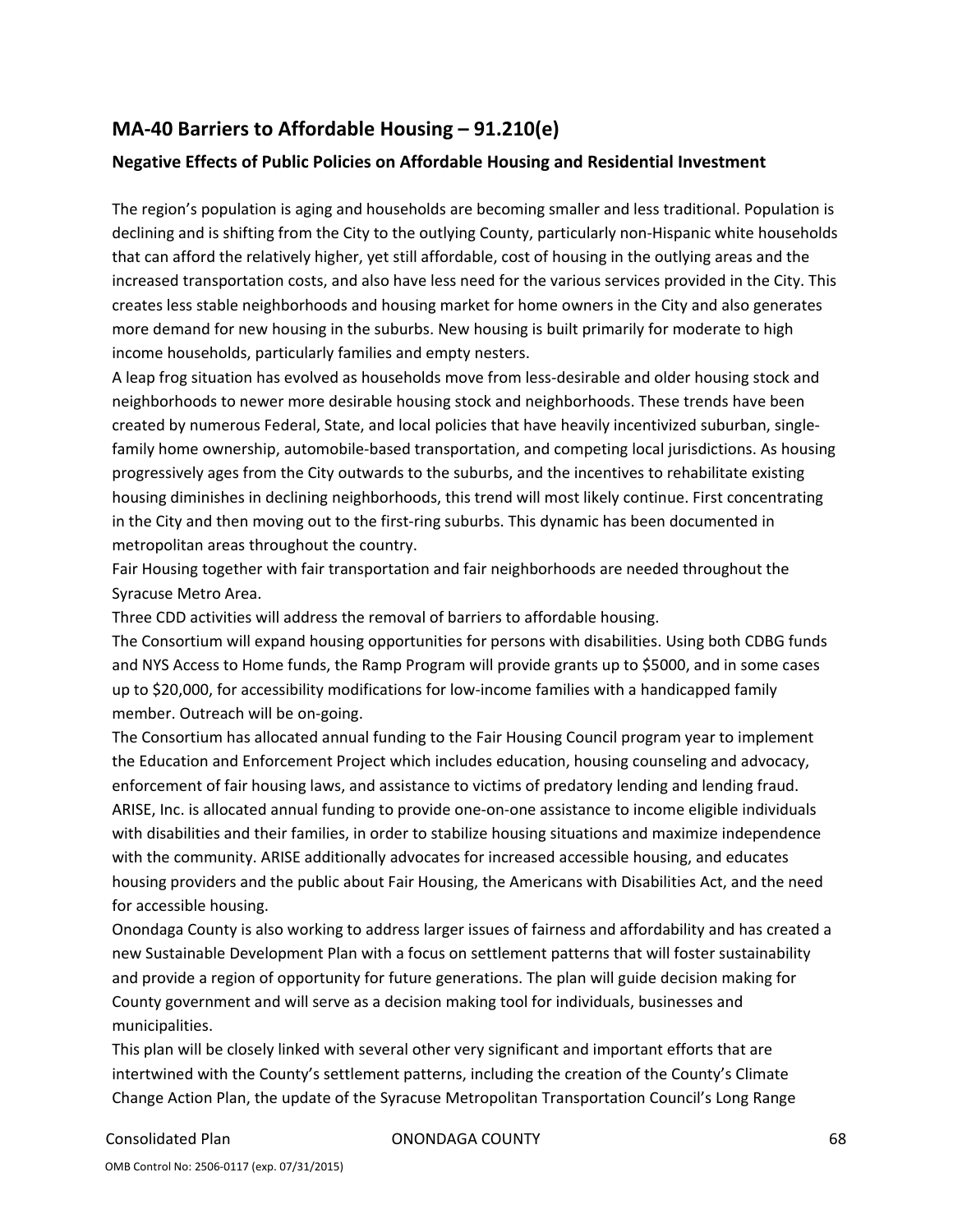Transportation Plan, and the County's Consolidated [Housing] Plan. The plan will also be integrated with rapidly shifting Federal and State policies, which have a substantial impact on settlement patterns. The plan includes the following components: Understanding Our Region; Creating a New Community Vision; Defining Sustainable Actions; Continuing Dialogue.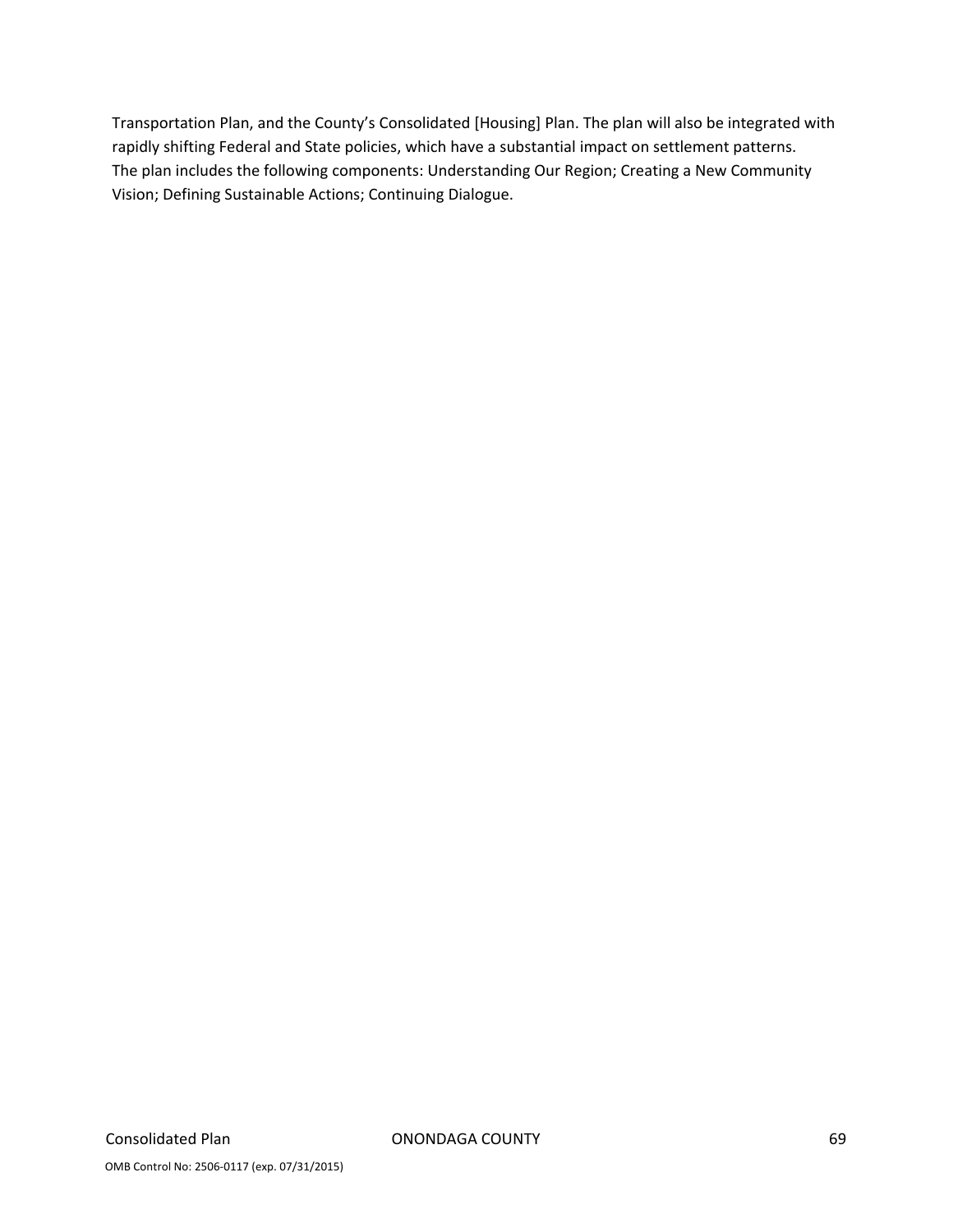# **MA‐45 Non‐Housing Community Development Assets – 91.215 (f) Introduction**

The goal of this department is to improve the quality of life for county residents through housing rehabilitation, capital projects (improvements to public facilities and infrastructure), commercial rehabilitation and providing homeownership opportunities. Two major local investments in the revitalization of the Village of Solvay and the planned reconstruction of Route 81 through the central city will assist in stimulating the local economy and will provide jobs. Onondaga County is fortunate to have four colleges within its jurisdiction which provide an educated work force and job training.

#### **Economic Development Market Analysis**

#### **Business Activity**

| <b>Business by Sector</b>                 | <b>Number of</b><br><b>Workers</b> | <b>Number of</b><br>Jobs        | Share of<br><b>Workers</b><br>% | Share of<br>Jobs<br>% | Jobs less<br>workers<br>% |
|-------------------------------------------|------------------------------------|---------------------------------|---------------------------------|-----------------------|---------------------------|
| Agriculture, Mining, Oil & Gas Extraction | 498                                | 562                             | $\Omega$                        | 0                     | 0                         |
| Arts, Entertainment, Accommodations       | 13,266                             | 13,826                          | 11                              | 11                    | <sup>0</sup>              |
| Construction                              | 5,557                              | 7,063                           | 5                               | 6                     | 1                         |
| <b>Education and Health Care Services</b> | 26,577                             | 14,355                          | 22                              | 12                    | $-10$                     |
| Finance, Insurance, and Real Estate       | 9,908                              | 9,600                           | 8                               | 8                     | $\Omega$                  |
| Information                               | 3,037                              | 3,017                           | 3                               | $\overline{2}$        | $-1$                      |
| Manufacturing                             | 13,140                             | 18,277                          | 11                              | 15                    | 4                         |
| <b>Other Services</b>                     | 5,529                              | 5,970                           | 5                               | 5                     | $\Omega$                  |
| Professional, Scientific, Management      |                                    |                                 |                                 |                       |                           |
| <b>Services</b>                           | 11,218                             | 9,753                           | 9                               | 8                     | $-1$                      |
| <b>Public Administration</b>              | 3                                  | 4                               | $\Omega$                        | $\Omega$              | 0                         |
| <b>Retail Trade</b>                       | 18,898                             | 19,928                          | 16                              | 16                    | 0                         |
| <b>Transportation and Warehousing</b>     | 4,314                              | 6,968                           | 4                               | 6                     | $\overline{2}$            |
| <b>Wholesale Trade</b>                    | 8,154                              | 12,094                          | 7                               | 10                    | 3                         |
| Total<br>-                                | 120,099                            | 121,417<br>$\sim$ $\sim$ $\sim$ | --                              | --                    |                           |

**Table 49 ‐ Business Activity**

**Data Source:** 2007‐2011 ACS (Workers), 2011 Longitudinal Employer‐Household Dynamics (Jobs)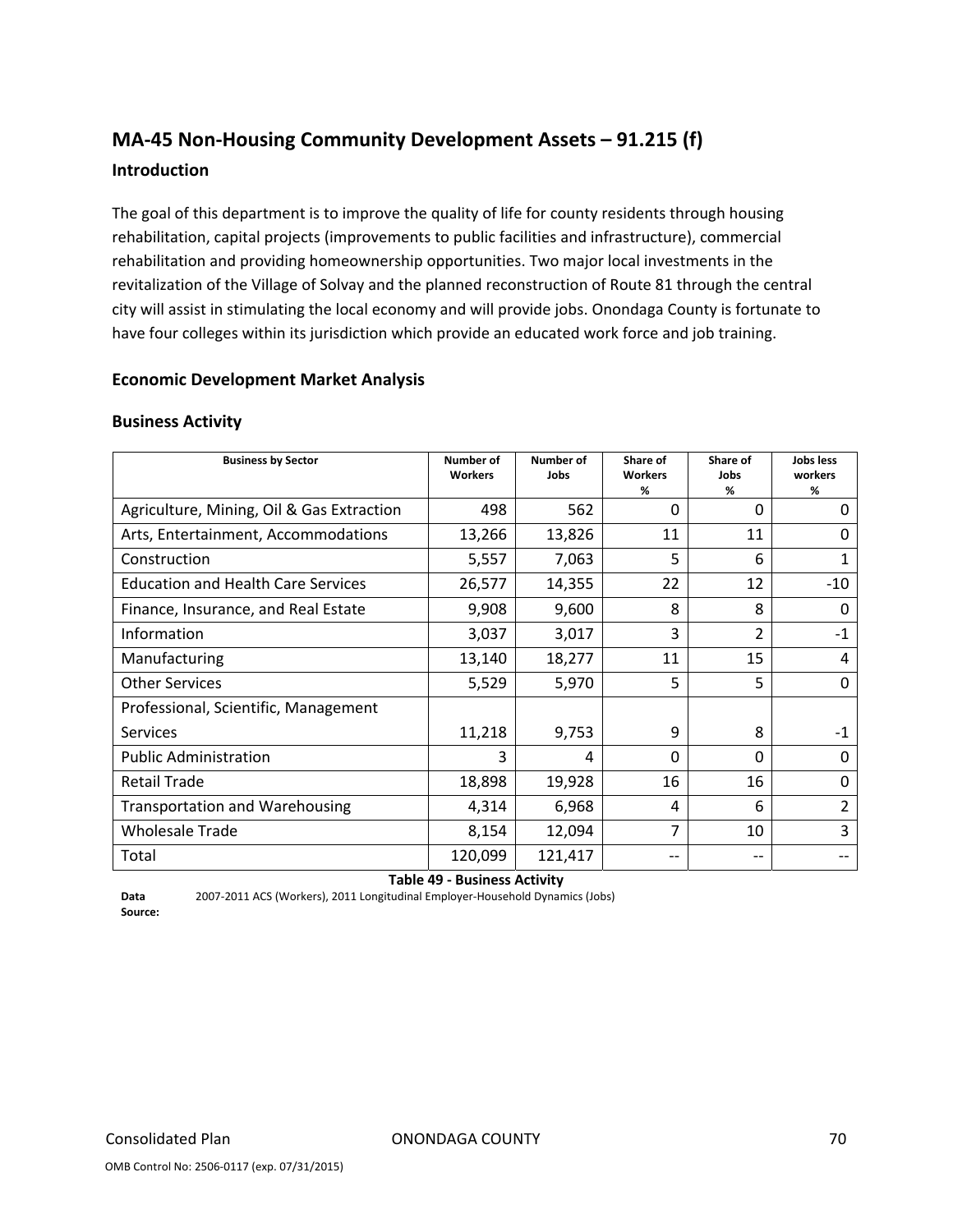#### **Labor Force**

| Total Population in the Civilian Labor Force   | 170,802 |  |
|------------------------------------------------|---------|--|
| Civilian Employed Population 16 years and over | 161,663 |  |
| Unemployment Rate                              | 5.35    |  |
| Unemployment Rate for Ages 16-24               | 17.20   |  |
| Unemployment Rate for Ages 25-65               | 3.43    |  |
| Table 50 - Labor Force                         |         |  |

**Data Source:** 2007‐2011 ACS

| <b>Occupations by Sector</b>                   | <b>Number of People</b> |
|------------------------------------------------|-------------------------|
| Management, business and financial             | 42,394                  |
| Farming, fisheries and forestry occupations    | 6,811                   |
| Service                                        | 12,391                  |
| Sales and office                               | 45,640                  |
| Construction, extraction, maintenance and      |                         |
| repair                                         | 11,285                  |
| Production, transportation and material moving | 7,896                   |

**Table 51 – Occupations by Sector**

**Data Source:** 2007‐2011 ACS

#### **Travel Time**

| <b>Travel Time</b> | <b>Number</b> | Percentage |
|--------------------|---------------|------------|
| < 30 Minutes       | 124,028       | 81%        |
| 30-59 Minutes      | 24,866        | 16%        |
| 60 or More Minutes | 4,126         | 3%         |
| <b>Total</b>       | 153,020       | 100%       |

**Table 52 ‐ Travel Time**

**Data Source:** 2007‐2011 ACS

#### **Education:**

Educational Attainment by Employment Status (Population 16 and Older)

| <b>Educational Attainment</b>      | In Labor Force           |                   |                           |
|------------------------------------|--------------------------|-------------------|---------------------------|
|                                    | <b>Civilian Employed</b> | <b>Unemployed</b> | <b>Not in Labor Force</b> |
| Less than high school graduate     | 5,069                    | 475               | 3,201                     |
| High school graduate (includes     |                          |                   |                           |
| equivalency)                       | 30,366                   | 1,924             | 9,358                     |
| Some college or Associate's degree | 45.390                   | 2,035             | 9,348                     |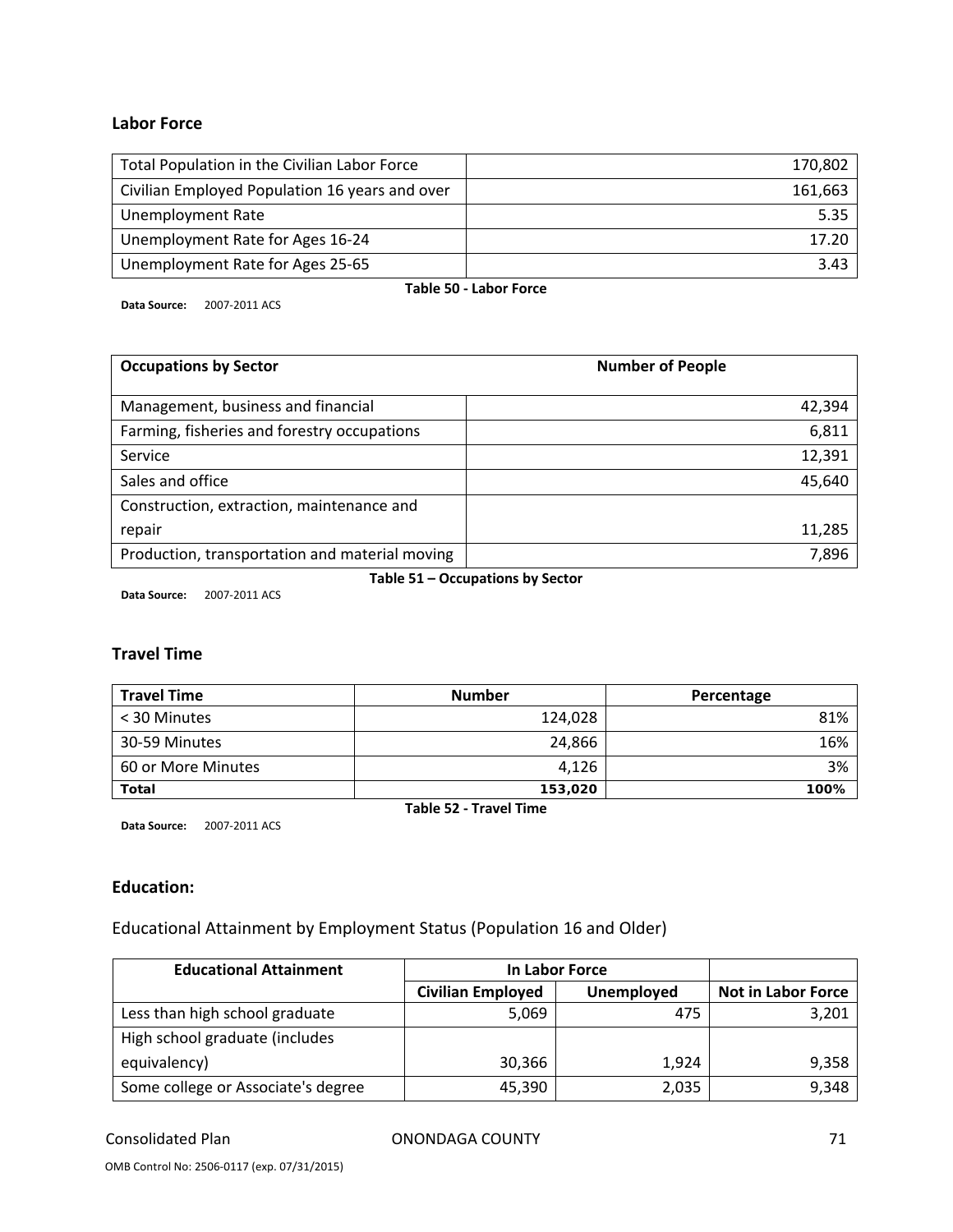| <b>Educational Attainment</b> | In Labor Force           |            |                           |
|-------------------------------|--------------------------|------------|---------------------------|
|                               | <b>Civilian Employed</b> | Unemployed | <b>Not in Labor Force</b> |
| Bachelor's degree or higher   | 55.711                   | 1,506      | 8,261                     |

#### **Table 53 ‐ Educational Attainment by Employment Status**

**Data Source:** 2007‐2011 ACS

#### Educational Attainment by Age

|                                 | Age           |           |             |           |          |
|---------------------------------|---------------|-----------|-------------|-----------|----------|
|                                 | $18 - 24$ yrs | 25-34 yrs | $35-44$ yrs | 45-65 yrs | $65+yrs$ |
| Less than 9th grade             | 282           | 176       | 321         | 1,115     | 2,737    |
| 9th to 12th grade, no diploma   | 2,174         | 1,620     | 1,748       | 3,765     | 5,464    |
| High school graduate, GED, or   |               |           |             |           |          |
| alternative                     | 6,710         | 6,644     | 9,750       | 25,284    | 18,425   |
| Some college, no degree         | 8,815         | 7,057     | 7,436       | 17,408    | 8,079    |
| Associate's degree              | 1,913         | 4,130     | 7,122       | 13,767    | 2,659    |
| Bachelor's degree               | 3,307         | 8,808     | 9,904       | 18,495    | 6,704    |
| Graduate or professional degree | 271           | 5,631     | 7,476       | 15,273    | 5,590    |

**Data Source:** 2007‐2011 ACS

**Table 54 ‐ Educational Attainment by Age**

#### Educational Attainment – Median Earnings in the Past 12 Months

| <b>Educational Attainment</b>               | <b>Median Earnings in the Past 12 Months</b> |
|---------------------------------------------|----------------------------------------------|
| Less than high school graduate              | 19,681                                       |
| High school graduate (includes equivalency) | 29,102                                       |
| Some college or Associate's degree          | 34,740                                       |
| Bachelor's degree                           | 49,044                                       |
| Graduate or professional degree             | 58,132                                       |

**Table 55 – Median Earnings in the Past 12 Months**

**Data Source:** 2007‐2011 ACS

# **Based on the Business Activity table above, what are the major employment sectors within your jurisdiction?**

The above chart shows that the major employment sectors within our jurisdiction are education and health services, retail trade, followed by manufacturing, and arts, entertainment and accommodations.

#### **Describe the workforce and infrastructure needs of the business community:**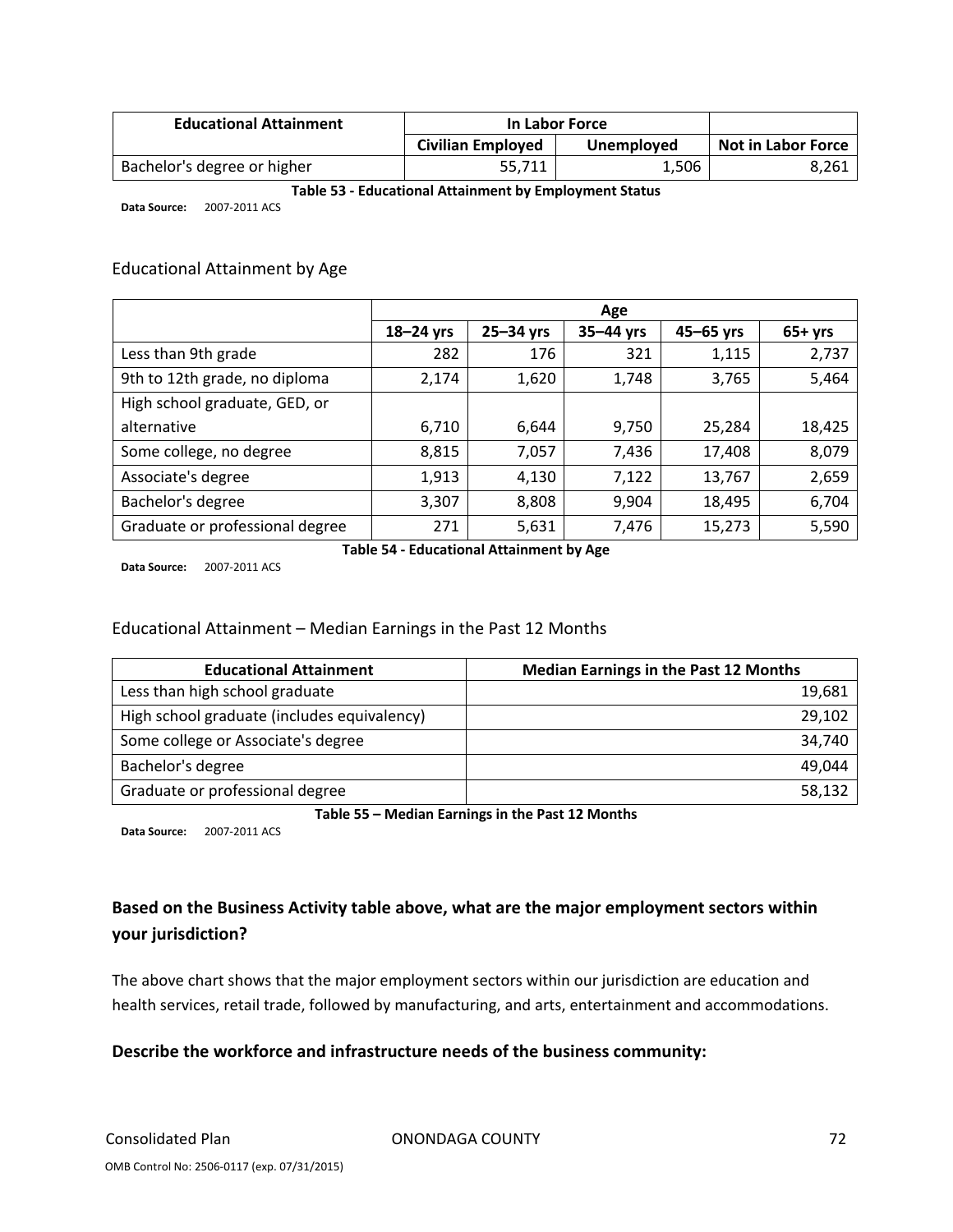Onondaga County, like the city of Syracuse and other urban centers, has seen a shift from manufacturing to a more service‐based economy, which requires a higher level of education and professional skills. As a result, our community needs more programs for work and job readiness, and these programs will need to connect to new employment opportunities.

While the questions asked in this section are not directly relevant to the core activities of this department, we are aware of the broader issues concerning the workforce and infrastructure needs in our community. For example, a movement known as Smart Growth within our jurisdiction—Onondaga County outside the city of Syracuse—has the goal of requiring new businesses and residential development to take place on existing infrastructure such as roads, sewers, and water. As a result, there is ongoing competition between those who would like to regulate growth and those who seek to expand it unchecked in the towns and villages. As a part of our review process to award capital projects to the towns and villages, we are aware of these competing objectives. Our local county government supports Smart Growth, thus limiting and encouraging growth into areas that are connected to existing infrastructure.

As to the infrastructure needs of Onondaga County, it is well known that much of the infrastructure is 100 years old and in need of upgrades and replacement. The infrastructure is aging, while our CDBG funding has been steadily reduced. Our 2015 CDBG grant is 31% lower than our 2010 CDBG Grant. As a result, we have had to drastically reduce our budget for infrastructure improvements.

The Five Year Plans submitted by many of the towns and villages indicate need way in excess of the resources available.

**Describe any major changes that may have an economic impact, such as planned local or regional public or private sector investments or initiatives that have affected or may affect job and business growth opportunities during the planning period. Describe any needs for workforce development, business support or infrastructure these changes may create.**

One major local investment initiative is the planned revitalization of the Village of Solvay, funded through collaboration between Onondaga County and the State of New York. Incorporated in 1894, The Village of Solvay grew as a result of the Solvay Process Company, an industrial firm that produced soda ash and distributed it worldwide. By the 1950s the Solvay Process Company was the largest employer and taxpayer in Onondaga County. Subsequently purchased by Allied Chemical, the plant closed, and due to its dependence on the company, the Village of Solvay has experienced a period of decline over the last 25 years.

Governor Andrew Cuomo recently visited the village, along with County Executive Joanie Mahoney and Legislative Chairman Ryan McMahon, and a plan was created for the revitalization of the village with funding exceeding \$100 million. Community Development will play a large role in that redevelopment by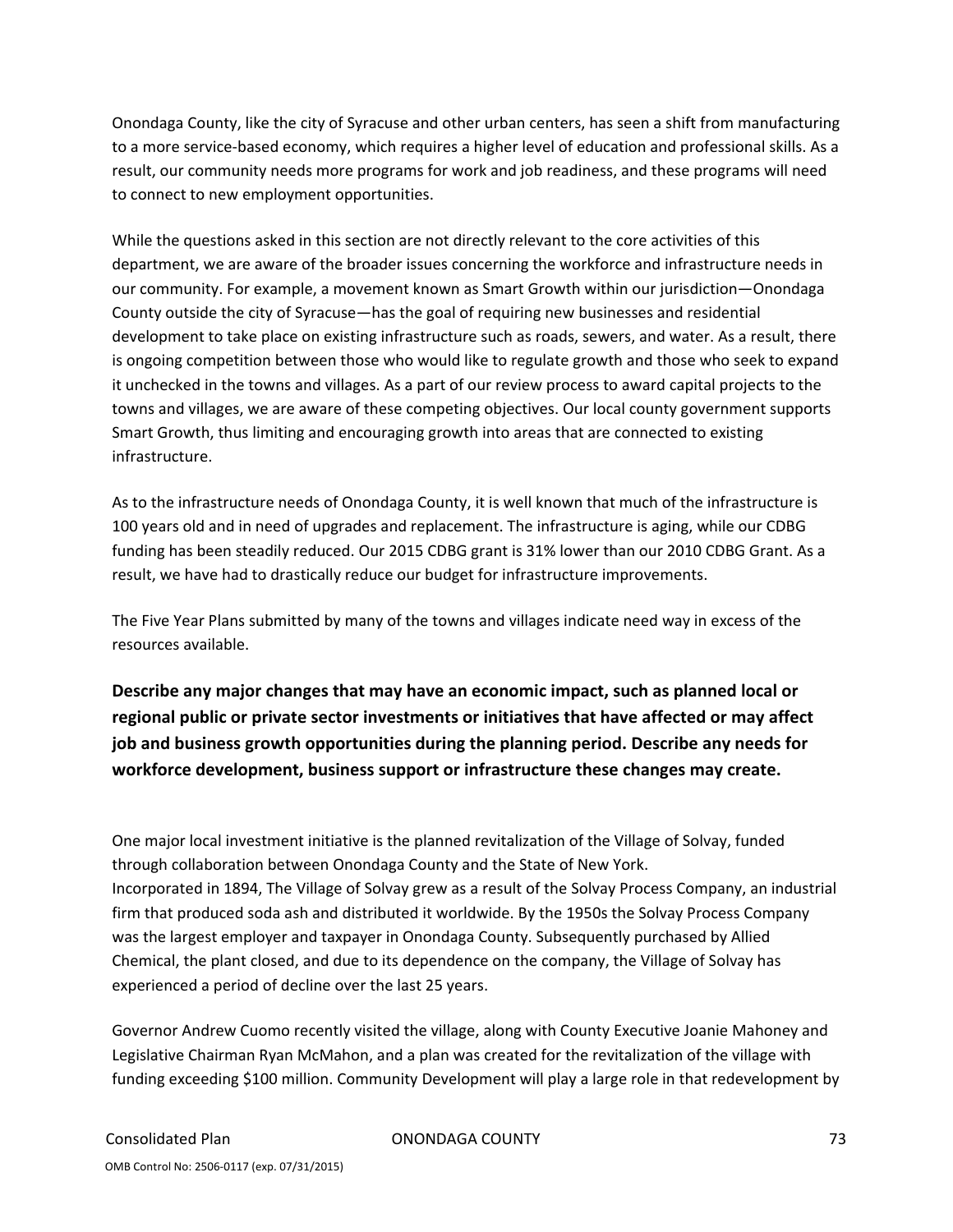upgrading commercial façades, rebuilding and refurbishing local residences, and constructing new dwellings.

These revitalization efforts certainly will result in the creation of new construction jobs and other employment opportunities in the revitalized business center in the village of Solvay.

Another major change is the reconstruction of the Interstate 81 viaduct which runs north‐south through the City of Syracuse. There is debate about whether the removal of this overpass will impact commerce in the northern towns and villages.

Lastly, and as a part of the Smart Growth policy encouraged by Onondaga County, this Department has been working through its Commercial Façade Improvement Program to revitalize the village centers. Many villages experienced decline in the mid‐20th century, resulting in many vacant storefronts. Our Commercial Façade Program has helped revitalize these storefronts and often also the rental units above them, thus making them more attractive to both commercial and residential tenants, spurring numerous new businesses throughout the jurisdiction including the Villages of Camillus, Baldwinsville, and Jordan.

## **How do the skills and education of the current workforce correspond to employment opportunities in the jurisdiction?**

Fortunately, Onondaga County is home to Syracuse University, LeMoyne College, SUNY College of Environmental Science and Forestry, and Onondaga County Community College, which provides an educated labor pool.

Additionally, a number of local organizations produce a ready‐to‐work labor pool possessing both industry‐specific and general employment skills, through programs that are generally one–two years in duration and cheaper than a traditional college education.

## **Describe any current workforce training initiatives, including those supported by Workforce Investment Boards, community colleges and other organizations. Describe how these efforts will support the jurisdiction's Consolidated Plan.**

Onondaga Community College (OCC) recently received a \$2.5 million job training grant. With this grant, and in partnership with employers, not‐for‐profit organizations, and New York State, OCC will develop training programs to help prepare local workers with the skills needed for in‐demand careers and advance the role of OCC as an engine for local economic growth. The grant can be used to, among other things, hire or train instructors, develop new curricula and training models, purchase new equipment for students to train on, solicit feedback from employers, and design new programs based on changing labor needs in the local economy.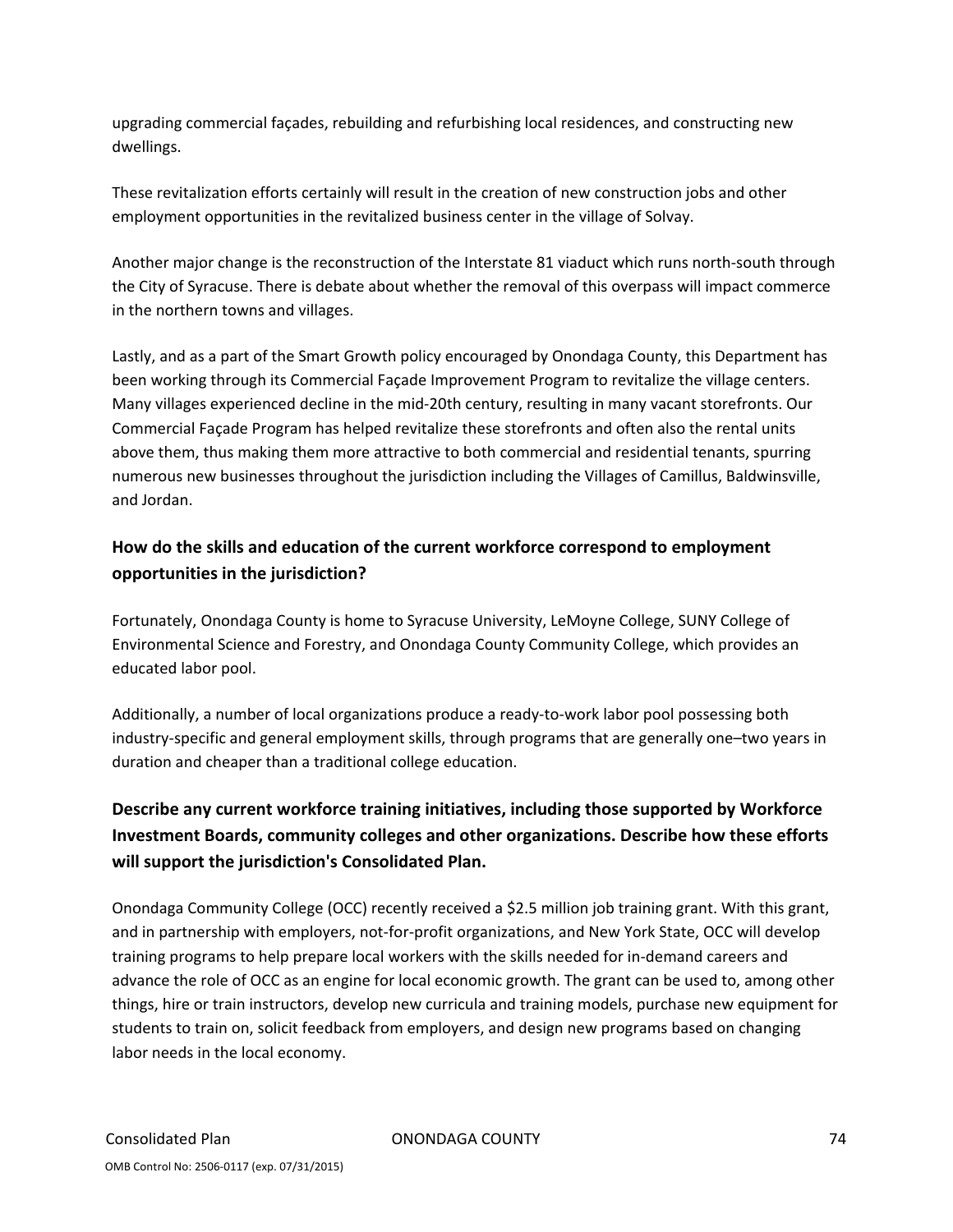The Board of Cooperative Educational Services is a collaboration of three central New York counties, including Onondaga County, that provide job training services for both high school students and adults. Courses such as automotive technology, computer technology, cosmetology, early childhood education, health occupations, and numerous other programs are offered that help prepare both students and current workers for the work force and in some cases, for post high school study.

These programs provide a benefit to our jurisdiction's economy. They also help support the goal of our consolidated plan of improving the quality of life of residents of the county through housing rehabilitation, capital projects, homeownership, and other Community Development programs.

## **Does your jurisdiction participate in a Comprehensive Economic Development Strategy (CEDS)?**

## **If so, what economic development initiatives are you undertaking that may be coordinated with the Consolidated Plan? If not, describe other local/regional plans or initiatives that impact economic growth.**

Currently Onondaga County, outside the city of Syracuse, operates under a policy referred to as a Framework for Growth in Onondaga County, adopted in June of 1998. That plan calls for growth to take place along the existing water and sewer lines in an area generally north and west of the city of Syracuse. The goal of the plan is to prevent urban sprawl from increasing and requiring further investment in infrastructure, when there are other suitable areas in which to expand that currently are served by public utilities.

A new plan for growth in the county called the Sustainable Development Plan has been proposed, but not yet adopted as the official plan. Under both the existing plan and the proposed plan, the goal is to promote growth in areas already served by existing infrastructure. An additional goal is to retain the rural setting, especially in the southern half of Onondaga County, where the land largely is used for agriculture, especially dairy farming.

Thus, we are seeing an effort to revitalize existing areas, and as noted earlier in this plan, New York State and Onondaga County have allocated over \$100 million to help revitalize the Village of Solvay. Also, this Department, using its CDBG funding mechanism, has worked with New York State to revitalize Main Streets in a number of our smaller villages, thus encouraging the reuse of a number of historic 19th century buildings.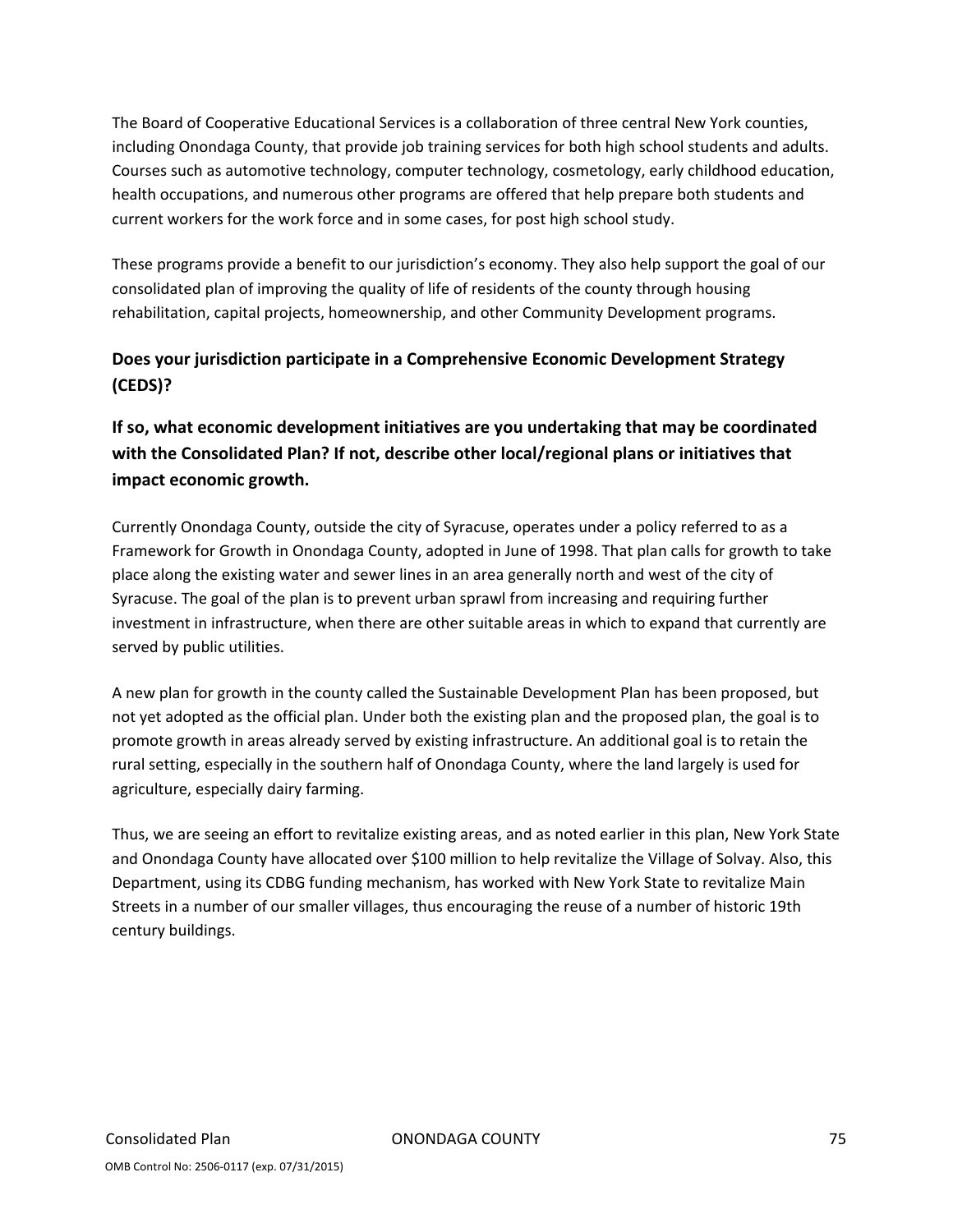## **MA‐50 Needs and Market Analysis Discussion**

## **Are there areas where households with multiple housing problems are concentrated? (include a definition of "concentration")**

Generally speaking, the proportion of households with housing problems in towns and villages within the Consortium decreases as household income increases. American Indian households, most found on the Onondaga Reservation, have disproportionately greater housing problems, in every income category, while white households in every income category report needs to a lesser extent than all groups as a whole. For the purpose of this section, "concentration" shall mean greater than 60%. Most towns in Onondaga County have at least one neighborhood with a concentration of low‐income households with housing problems and more housing problems are reported in rental units. A concentration (84%) of rental units that were built before 1949 are found in Nedrow while 100% of rental stock in Nedrow was built before 1980. Ninety‐four percent (94%) of owner‐occupied housing units in Nedrow were built before 1980.

## **Are there any areas in the jurisdiction where racial or ethnic minorities or low‐income families are concentrated? (include a definition of "concentration")**

Racial and ethnic minorities in Onondaga County are overwhelmingly located within the City of Syracuse, which is a separate entitlement community. For the purpose of this section, "minority concentration" shall mean any neighborhood where a race or ethnic group comprises the top two quintiles of percentage distribution. All the communities in the Onondaga Consortium are predominantly white except for the Onondaga Nation Reservation just south of the City of Syracuse, which is exclusively Native American.

### **What are the characteristics of the market in these areas/neighborhoods?**

There is limited data available for housing on the reservation. However a visual survey reveals many substandard structures and homes in need of repair.

When approached in the past the Council of Chiefs has not been interested in participating in Community Development programs. However, the County will continue to reach out to the community. The housing market throughout Onondaga County varies from region to region. Housing located within the inner ring communities tends to be older, more deteriorated and require repair. Where commercial markets exist, they often include vacant former commercial storefronts. The southern tier of the county is rural and sparsely populated. In general, the northern and eastern areas of the consortium contain newer suburban subdivisions.

### **Are there any community assets in these areas/neighborhoods?**

Several community assets serve as important anchors within the towns and villages comprising the Consortium. These include schools (elementary, middle, and high schools both public and private) and

Consolidated Plan ONONDAGA COUNTY 76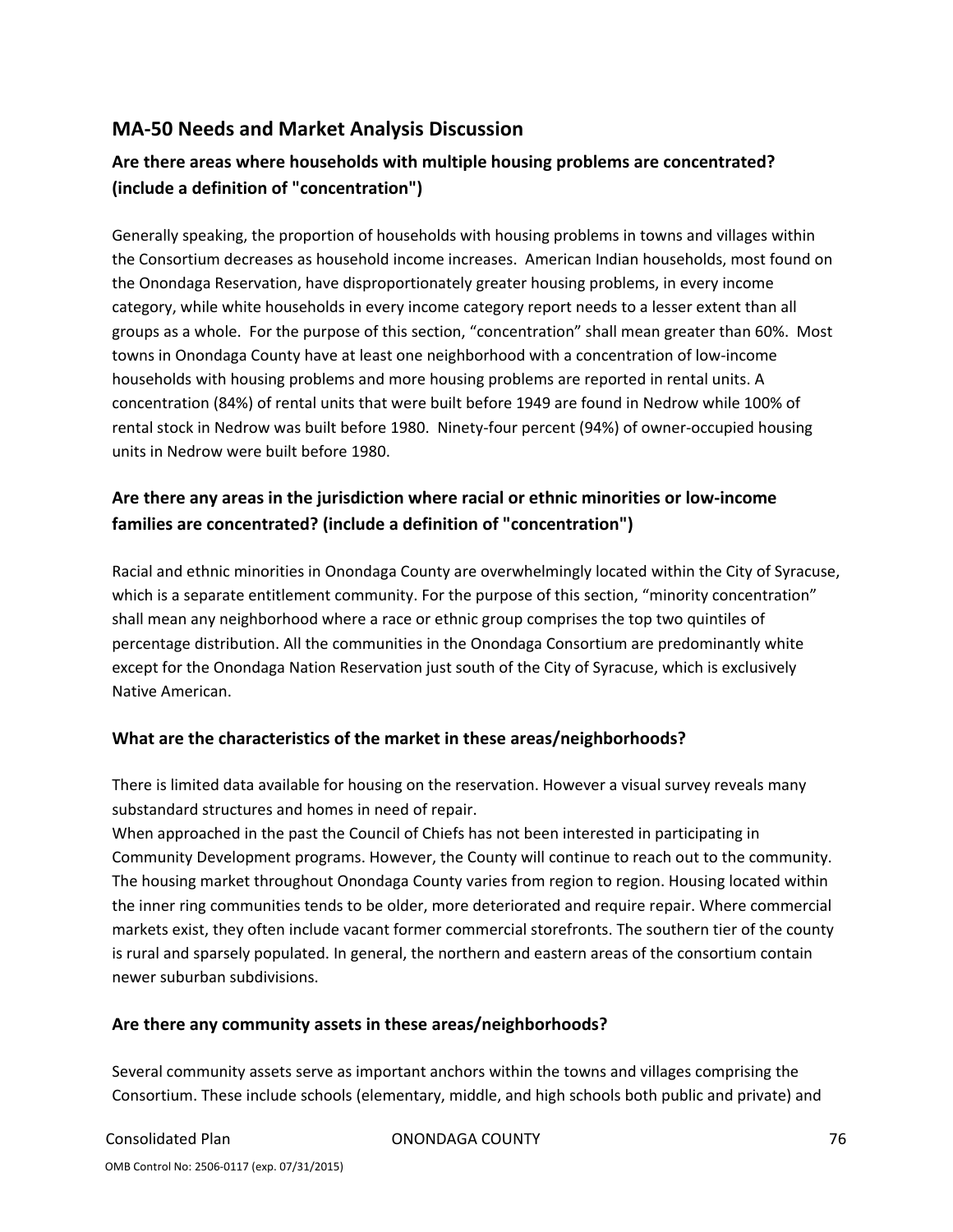institutes of higher education, community centers, faith‐based institutions, a network of parks and open spaces, neighborhood‐based housing organizations, branch libraries, and many retail and corporate businesses large and small.

### **Are there other strategic opportunities in any of these areas?**

Opportunities exist for residential, commercial and/or mixed use development, including infrastructure and public facilities improvements throughout Onondaga County. Community Development will continue to support growth efforts in whatever way possible.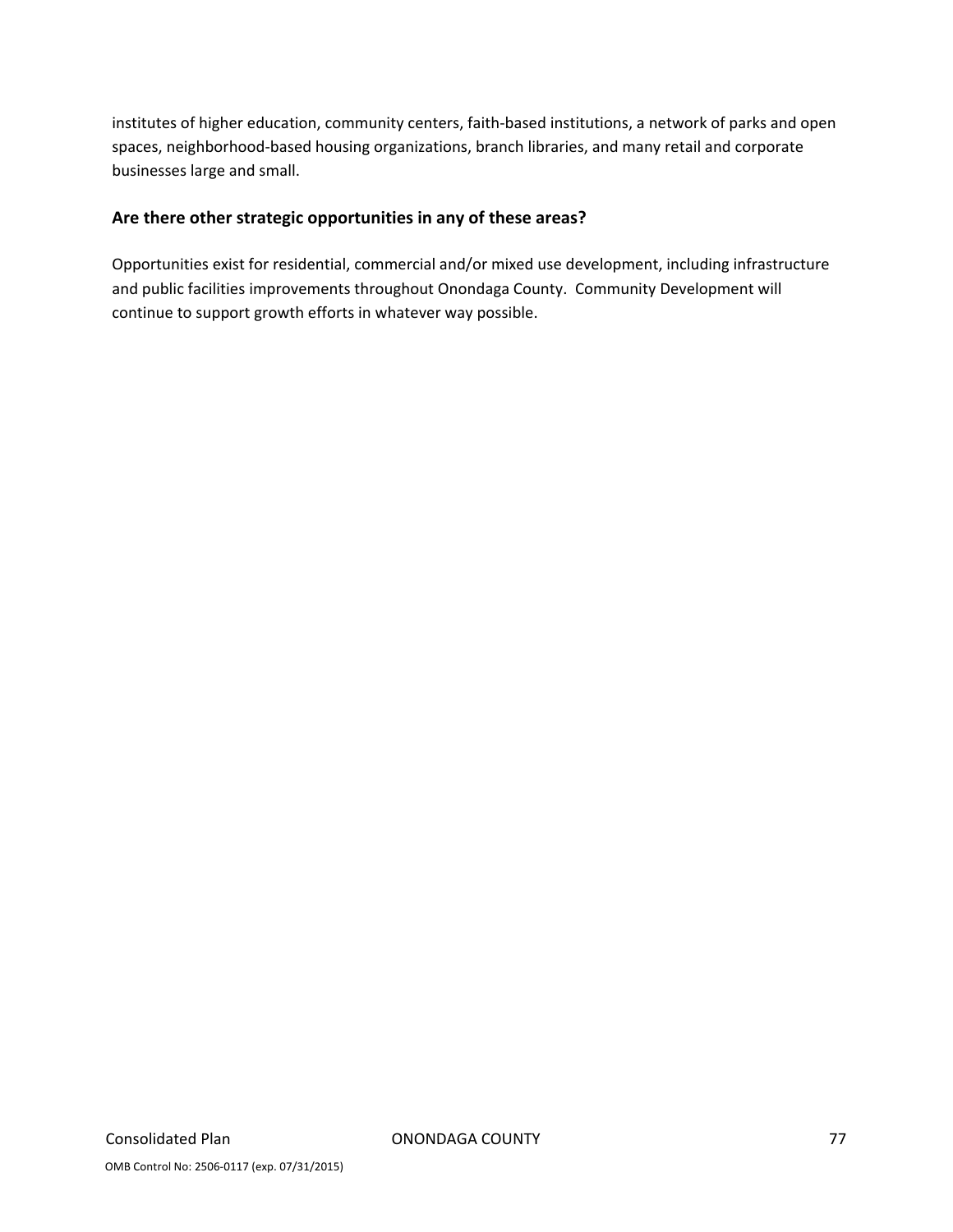# **Strategic Plan**

## **SP‐05 Overview**

### **Strategic Plan Overview**

The mission of the CDD is to improve the quality of life for Onondaga County's low and moderate income people by preserving and rebuilding neighborhoods, revitalizing and increase in the County's housing stock, upgrading the infrastructure, and provided needed community facilities.

The objectives of the Onondaga County Five Year Strategic Plan are as follows:

- provide safe and sanitary infrastructure, such as sanitary sewers, storm sewers, water lines, sidewalks, etc., that serve low income residents;
- provide recreational facilities for low and moderate income and disabled residents;
- eliminate detrimental blighting conditions in residential neighborhoods;
- provide neighborhood facilities, such as senior citizen centers and community centers for low and moderate income persons;
- provide improved housing conditions and housing opportunities for low and moderate income elderly and handicapped persons and low and moderate income families through housing rehabilitation assistance;
- provide home ownership opportunities for the County's low and moderate income residents, with affirmative marketing to the minority population;
- stimulate improved economic conditions in business districts located in low and moderate income neighborhoods through commercial rehabilitation;
- provide fair housing for all the citizens of the County;
- provide contracting and employment opportunities to minority businesses; and
- participate in the communities fight to end homelessness by providing support and funding for organizations and agencies involved in this endeavor.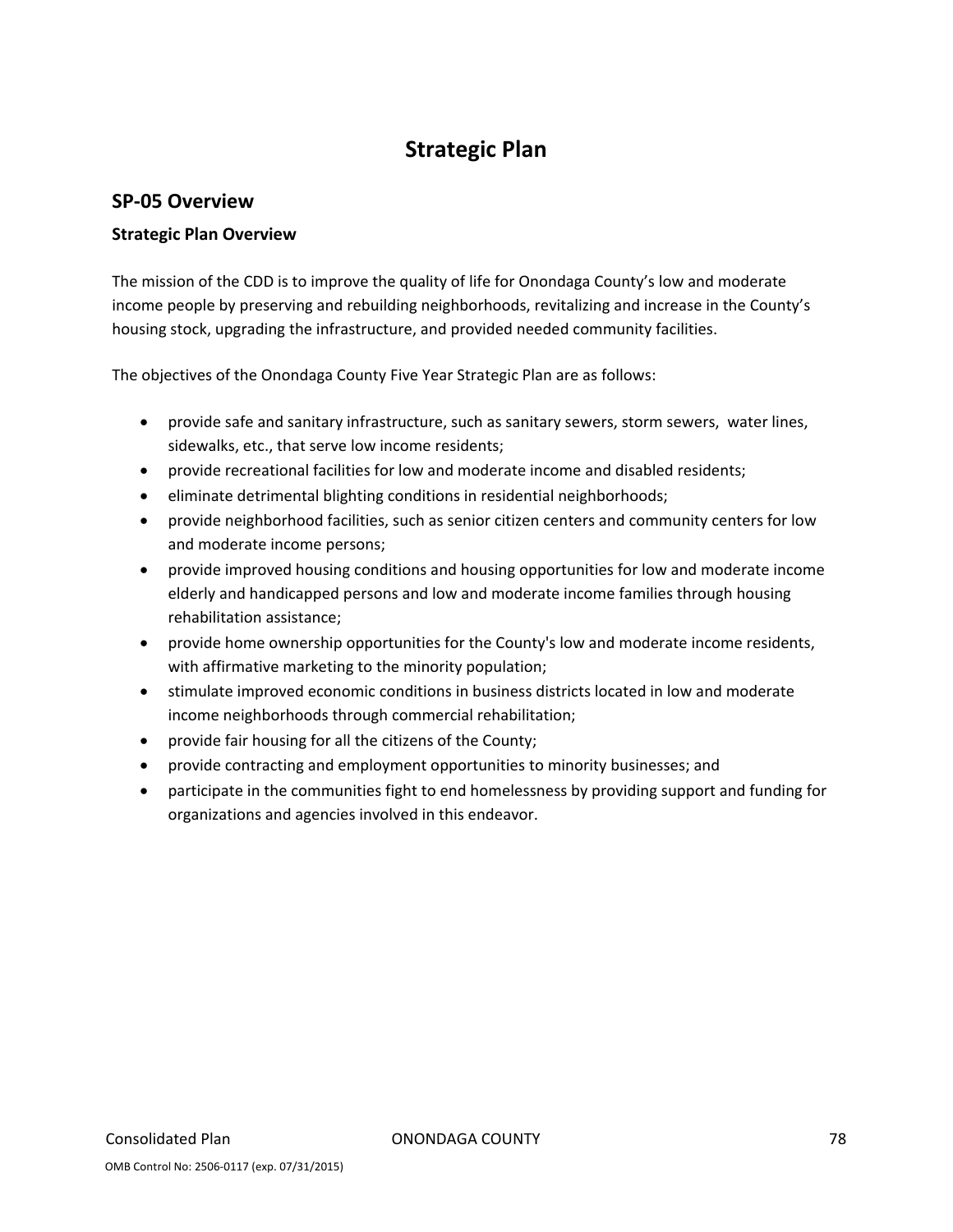## **SP‐10 Geographic Priorities – 91.215 (a)(1)**

### **Geographic Area**

#### **Table 56 ‐ Geographic Priority Areas**

| 1 | Area Name:                                                                                                              | Onondaga<br>County          |
|---|-------------------------------------------------------------------------------------------------------------------------|-----------------------------|
|   | Area Type:                                                                                                              | <b>Local Target</b><br>area |
|   | <b>Other Target Area Description:</b>                                                                                   |                             |
|   | <b>HUD Approval Date:</b>                                                                                               |                             |
|   | % of Low/ Mod:                                                                                                          |                             |
|   | <b>Revital Type:</b>                                                                                                    | Comprehensive               |
|   | <b>Other Revital Description:</b>                                                                                       |                             |
|   | Identify the neighborhood boundaries for this target area.                                                              |                             |
|   | Include specific housing and commercial characteristics of this target area.                                            |                             |
|   | How did your consultation and citizen participation process help you to identify<br>this neighborhood as a target area? |                             |
|   | Identify the needs in this target area.                                                                                 |                             |
|   | What are the opportunities for improvement in this target area?                                                         |                             |
|   | Are there barriers to improvement in this target area?                                                                  |                             |

### **General Allocation Priorities**

Describe the basis for allocating investments geographically within the jurisdiction (or within the EMSA for HOPWA)

The geographic allocation of CDD programming is largely determined by the location of HUD defined and designated Low Mod Income block groups. All federal housing and non-housing community development investments occur within these areas to qualify for funding. Low Mod areas are generally located where older, more affordable housing is concentrated Syracuse Metropolitan Area's earliest suburbs just outside the City of Syracuse and outlying villages.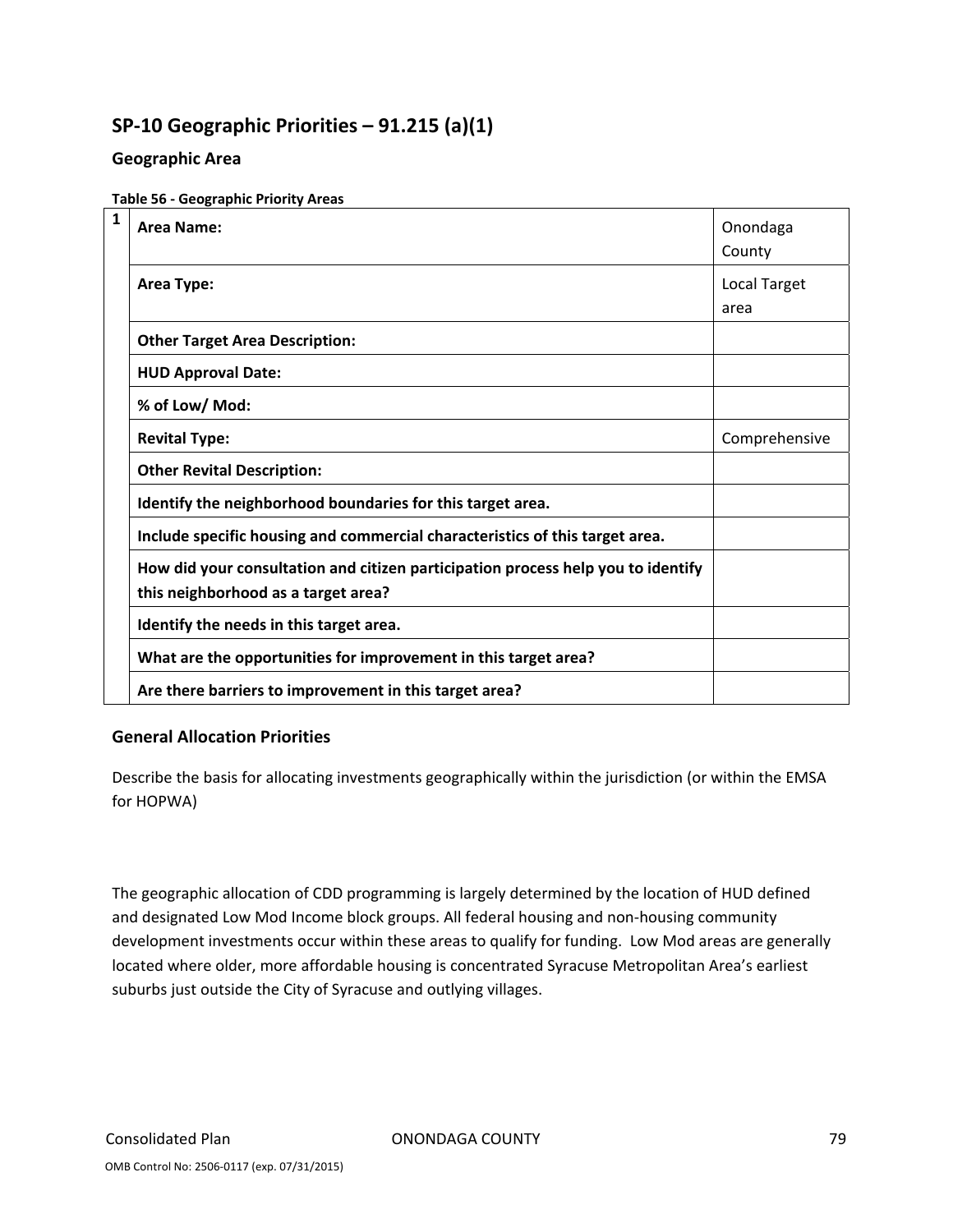# **SP‐25 Priority Needs ‐ 91.215(a)(2)**

## **Priority Needs**

| $\mathbf{1}$            | <b>Priority Need</b><br><b>Name</b>                    | <b>Housing Rehabilitation</b>                                                                                                                                                                                                |
|-------------------------|--------------------------------------------------------|------------------------------------------------------------------------------------------------------------------------------------------------------------------------------------------------------------------------------|
|                         | <b>Priority Level</b>                                  | High                                                                                                                                                                                                                         |
|                         | Population                                             | <b>Extremely Low</b><br>Low<br>Large Families<br>Families with Children<br>Elderly<br>Elderly<br>Frail Elderly<br>Persons with Mental Disabilities<br>Persons with Physical Disabilities                                     |
|                         | Onondaga County                                        |                                                                                                                                                                                                                              |
|                         | <b>Associated</b><br><b>Goals</b>                      | <b>Housing Rehabilitation</b>                                                                                                                                                                                                |
|                         | <b>Description</b>                                     | OCCD administers housing rehabilitation program for low and moderate income<br>residents. Grant and deferred loan funds will be used to address various health<br>and safety issues in homes located within Onondaga County. |
|                         | <b>Basis for</b><br><b>Relative</b><br><b>Priority</b> | High number of cost burdened low-mod income homeowners with one or more<br>housing problem.                                                                                                                                  |
| $\overline{\mathbf{2}}$ | <b>Priority Need</b><br><b>Name</b>                    | Housing Rehabilitation-Accessibility                                                                                                                                                                                         |
|                         | <b>Priority Level</b>                                  | High                                                                                                                                                                                                                         |
|                         | Population                                             | <b>Extremely Low</b><br>Low<br>Moderate<br>Large Families<br>Families with Children<br>Elderly<br>Elderly<br>Frail Elderly                                                                                                   |

#### **Table 57 – Priority Needs Summary**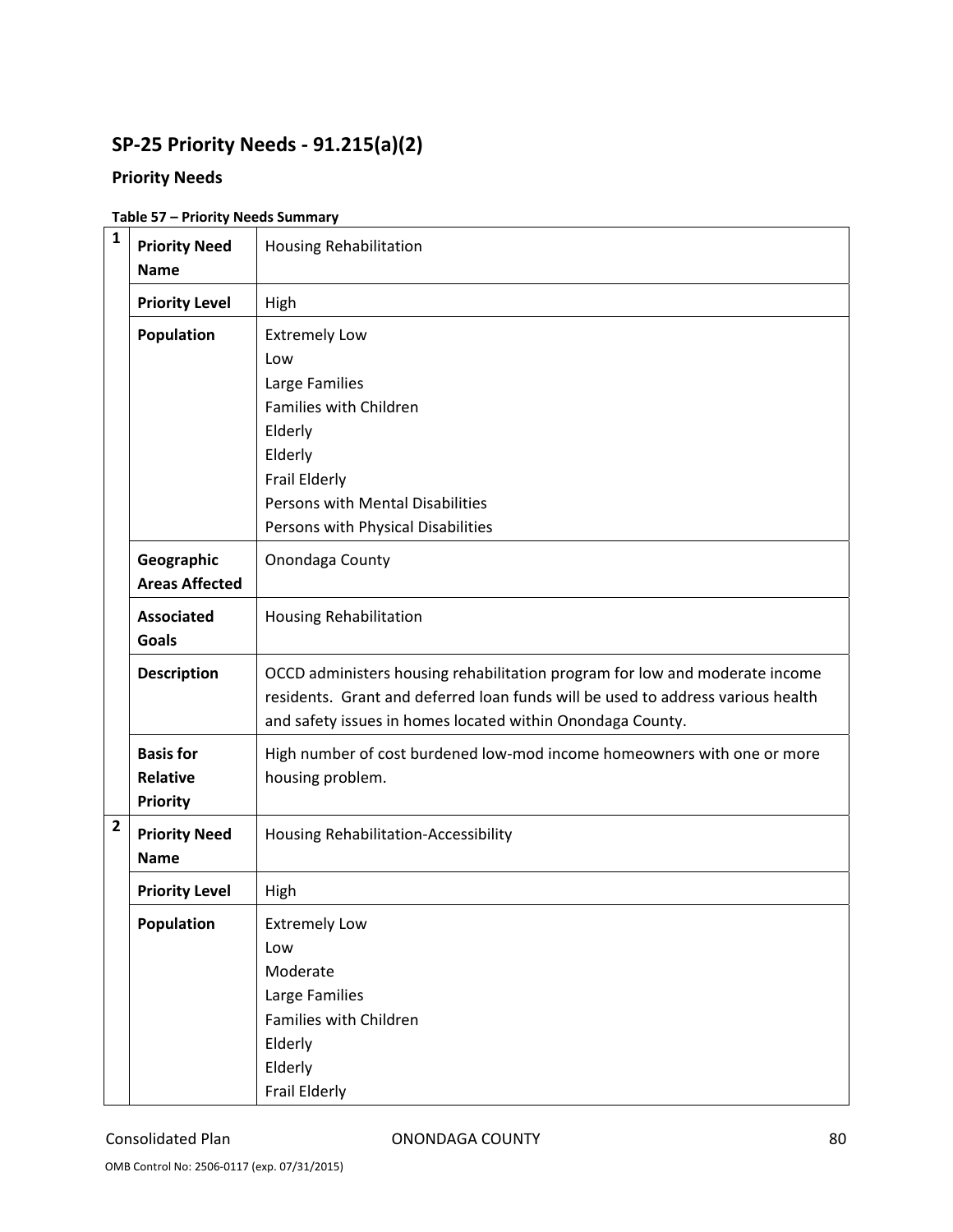|   | Geographic<br><b>Areas Affected</b>                    | Onondaga County                                                                                                                                                                                                                                                                                                       |
|---|--------------------------------------------------------|-----------------------------------------------------------------------------------------------------------------------------------------------------------------------------------------------------------------------------------------------------------------------------------------------------------------------|
|   | <b>Associated</b><br><b>Goals</b>                      | Housing Rehabilitation-Accessibility Improvements                                                                                                                                                                                                                                                                     |
|   | <b>Description</b>                                     | Improve accessibility county-wide for kow and moderate income disabled<br>homeowners and tenants.                                                                                                                                                                                                                     |
|   | <b>Basis for</b><br><b>Relative</b><br><b>Priority</b> | Improving accessibility in homes enhances the quality of life for both individuals<br>and their caregivers. Additionally handicapped modifications may promote<br>independence and allow people to remain in their homes. There is also a great<br>demand for this funding.                                           |
| 3 | <b>Priority Need</b><br><b>Name</b>                    | Capital Projects                                                                                                                                                                                                                                                                                                      |
|   | <b>Priority Level</b>                                  | High                                                                                                                                                                                                                                                                                                                  |
|   | Population                                             | <b>Extremely Low</b><br>Low<br>Moderate<br>Non-housing Community Development                                                                                                                                                                                                                                          |
|   | Geographic<br><b>Areas Affected</b>                    | Onondaga County                                                                                                                                                                                                                                                                                                       |
|   | <b>Associated</b><br>Goals                             | Capital Projects                                                                                                                                                                                                                                                                                                      |
|   | <b>Description</b>                                     | Public Infrastructure improvements include: drainage and sanitary sewer systems,<br>water lines, road reconstruction, streetscapes and sidewalks, and park<br>improvements.<br>Improvements to Neighborhood Facilities include: senior and community centers<br>and providing or improving handicapped accessibility. |
|   | <b>Basis for</b><br><b>Relative</b><br>Priority        | Improvements to public infrastructure and neighborhood facilities is needed.                                                                                                                                                                                                                                          |
| 4 | <b>Priority Need</b><br><b>Name</b>                    | Homelessness                                                                                                                                                                                                                                                                                                          |
|   | <b>Priority Level</b>                                  | High                                                                                                                                                                                                                                                                                                                  |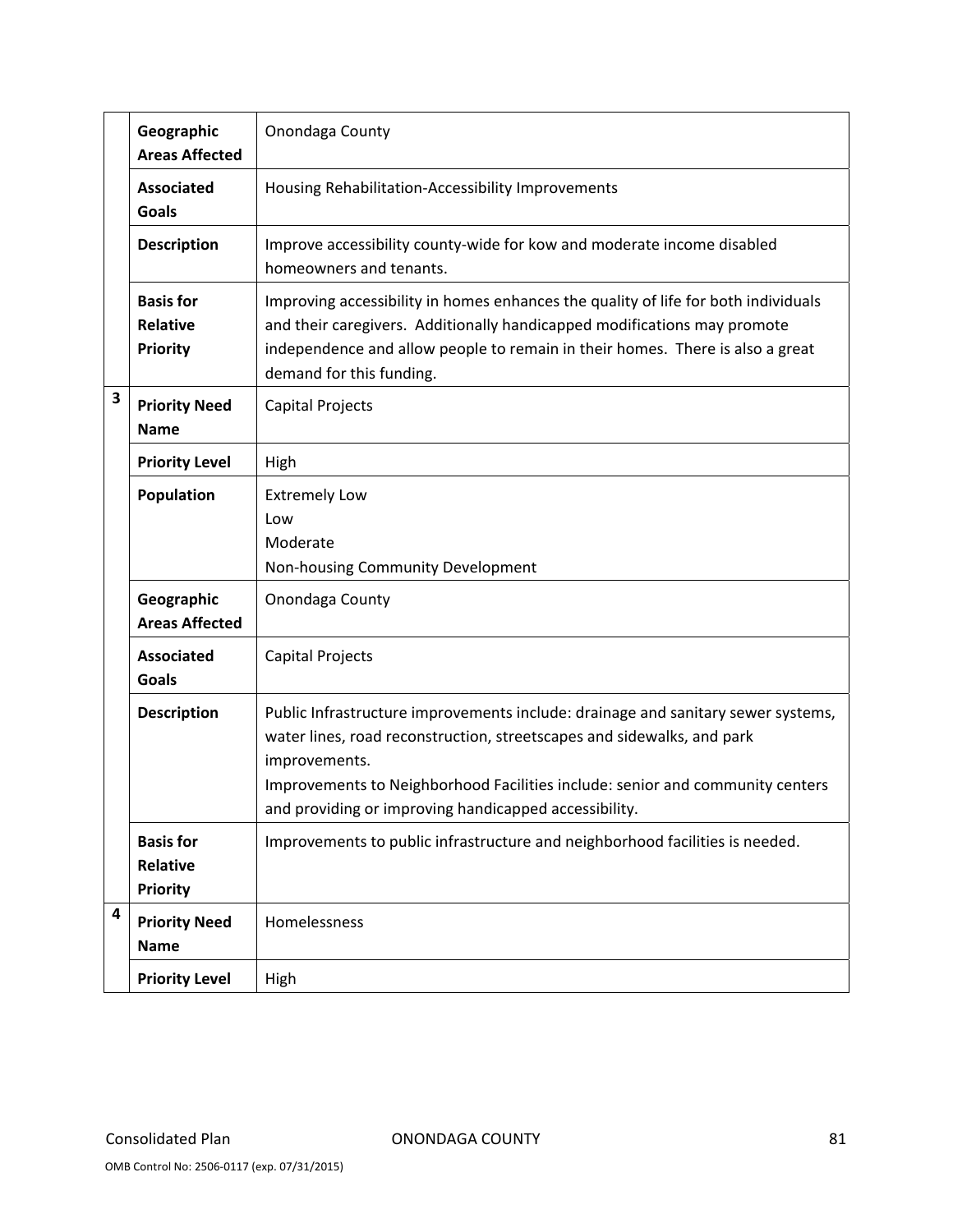|   | Population                    | <b>Extremely Low</b>                                                               |  |  |  |  |  |  |
|---|-------------------------------|------------------------------------------------------------------------------------|--|--|--|--|--|--|
|   |                               | Rural                                                                              |  |  |  |  |  |  |
|   |                               | <b>Chronic Homelessness</b>                                                        |  |  |  |  |  |  |
|   |                               | Individuals                                                                        |  |  |  |  |  |  |
|   |                               | Families with Children                                                             |  |  |  |  |  |  |
|   |                               | Mentally III                                                                       |  |  |  |  |  |  |
|   |                               | <b>Chronic Substance Abuse</b>                                                     |  |  |  |  |  |  |
|   |                               | veterans                                                                           |  |  |  |  |  |  |
|   |                               | Persons with HIV/AIDS                                                              |  |  |  |  |  |  |
|   |                               | <b>Victims of Domestic Violence</b>                                                |  |  |  |  |  |  |
|   |                               | <b>Unaccompanied Youth</b>                                                         |  |  |  |  |  |  |
|   | Geographic                    | Onondaga County                                                                    |  |  |  |  |  |  |
|   | <b>Areas Affected</b>         |                                                                                    |  |  |  |  |  |  |
|   | <b>Associated</b>             | Homeless-Emergency Shelter                                                         |  |  |  |  |  |  |
|   | <b>Goals</b>                  | Homeless-Homeless Prevention                                                       |  |  |  |  |  |  |
|   |                               | Homeless-Rapid Rehousing                                                           |  |  |  |  |  |  |
|   |                               | Homeless-Outreach                                                                  |  |  |  |  |  |  |
|   | <b>Description</b>            | Provide support to local agencies and organizations providing housing and services |  |  |  |  |  |  |
|   |                               | to the homeless population of Onondaga County.                                     |  |  |  |  |  |  |
|   | <b>Basis for</b>              | Homelessness remains a problem in our community.                                   |  |  |  |  |  |  |
|   | <b>Relative</b>               |                                                                                    |  |  |  |  |  |  |
|   | <b>Priority</b>               |                                                                                    |  |  |  |  |  |  |
| 5 | <b>Priority Need</b>          | Commercial Facade Improvement                                                      |  |  |  |  |  |  |
|   | <b>Name</b>                   |                                                                                    |  |  |  |  |  |  |
|   | <b>Priority Level</b>         | High                                                                               |  |  |  |  |  |  |
|   | Population                    | <b>Extremely Low</b>                                                               |  |  |  |  |  |  |
|   |                               | Low                                                                                |  |  |  |  |  |  |
|   |                               | Moderate                                                                           |  |  |  |  |  |  |
|   | Geographic                    | Onondaga County                                                                    |  |  |  |  |  |  |
|   |                               |                                                                                    |  |  |  |  |  |  |
|   | Commercial Facade Improvement |                                                                                    |  |  |  |  |  |  |
|   | <b>Goals</b>                  |                                                                                    |  |  |  |  |  |  |
|   | <b>Description</b>            | Provide grants and professional services to business owners with commercial        |  |  |  |  |  |  |
|   |                               | properties on low-mod income business districts.                                   |  |  |  |  |  |  |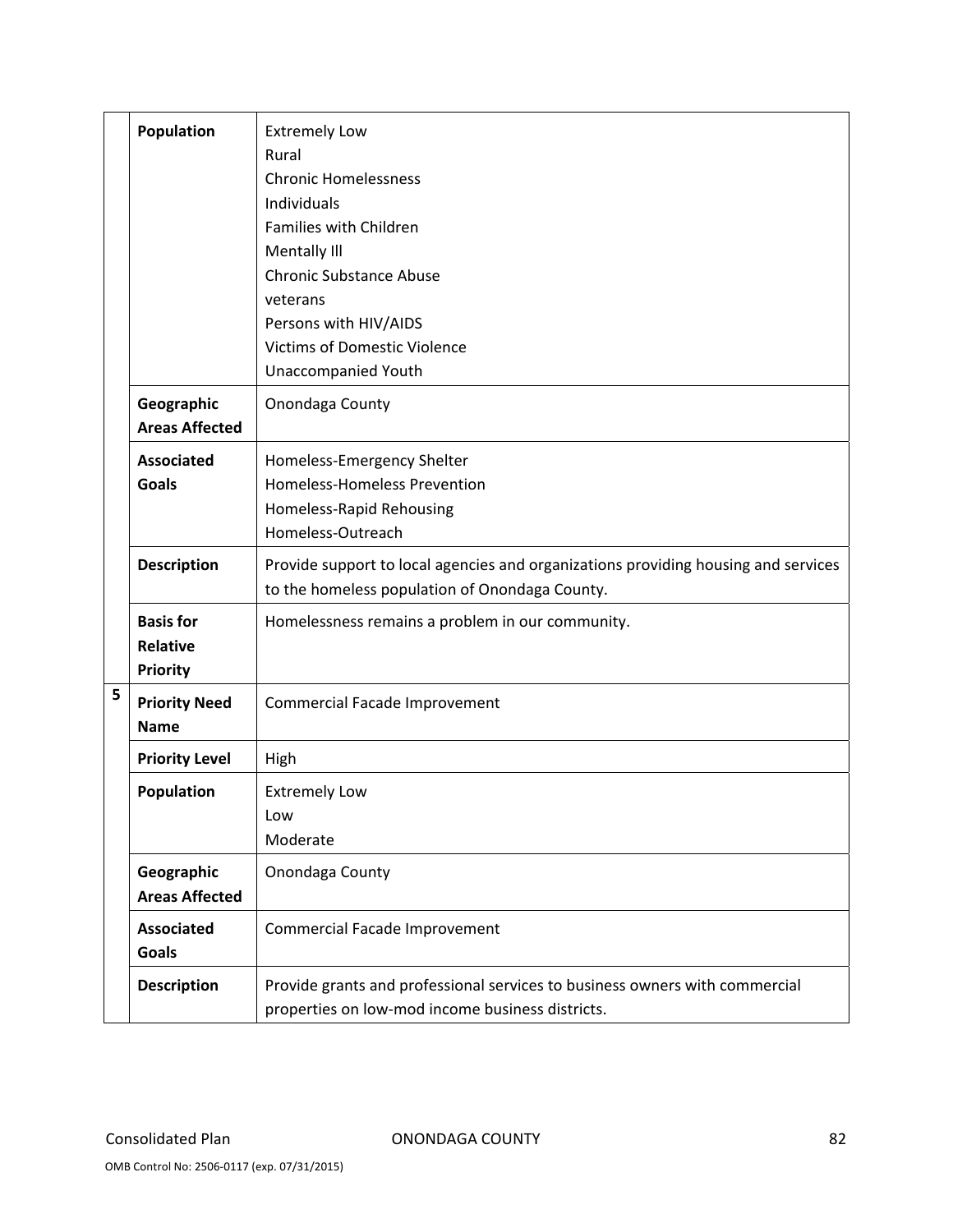|   | <b>Basis for</b><br><b>Relative</b><br><b>Priority</b> | Many buildings in the business districts in the older towns and vilages of<br>Onondaga county have deteriorated. By providing commercial facade grants<br>OCCD hopes to encourage economic growth by improving the desirablity of these<br>areas. |
|---|--------------------------------------------------------|---------------------------------------------------------------------------------------------------------------------------------------------------------------------------------------------------------------------------------------------------|
| 6 | <b>Priority Need</b><br><b>Name</b>                    | Homeownership                                                                                                                                                                                                                                     |
|   | <b>Priority Level</b>                                  | High                                                                                                                                                                                                                                              |
|   | <b>Population</b>                                      | <b>Extremely Low</b><br>Low<br>Moderate<br>Large Families<br>Families with Children                                                                                                                                                               |
|   | Geographic<br><b>Areas Affected</b>                    | Onondaga County                                                                                                                                                                                                                                   |
|   | <b>Associated</b><br><b>Goals</b>                      | Homeownership                                                                                                                                                                                                                                     |
|   | <b>Description</b>                                     | Promote homeownership to low-mod income first-time home buyers. CDD will<br>acquire and rehab homes. Purchase prices will be made more affordable via<br>subsidies and deferred loans.                                                            |
|   | <b>Basis for</b><br><b>Relative</b><br><b>Priority</b> | Promoting homeownership to low-mod income first-time home buyers.                                                                                                                                                                                 |

## **Narrative (Optional)**

The objectives of the Onondaga County Consortium are as follows:

- provide safe and sanitary infrastructure, such as sanitary sewers, storm sewers, water lines, sidewalks, etc., that serve low income residents;
- provide recreational facilities for low and moderate income and disabled residents;
- eliminate detrimental blighting conditions in residential neighborhoods via housing rehabilitation grants:
- provide safe housing for County families by the removal of lead paint hazards in area homes and apartments;
- improve accessibility for disabled persons aand other special needs populations;
- provide neighborhood facilities, such as senior citizen centers and community centers for low and moderate income persons;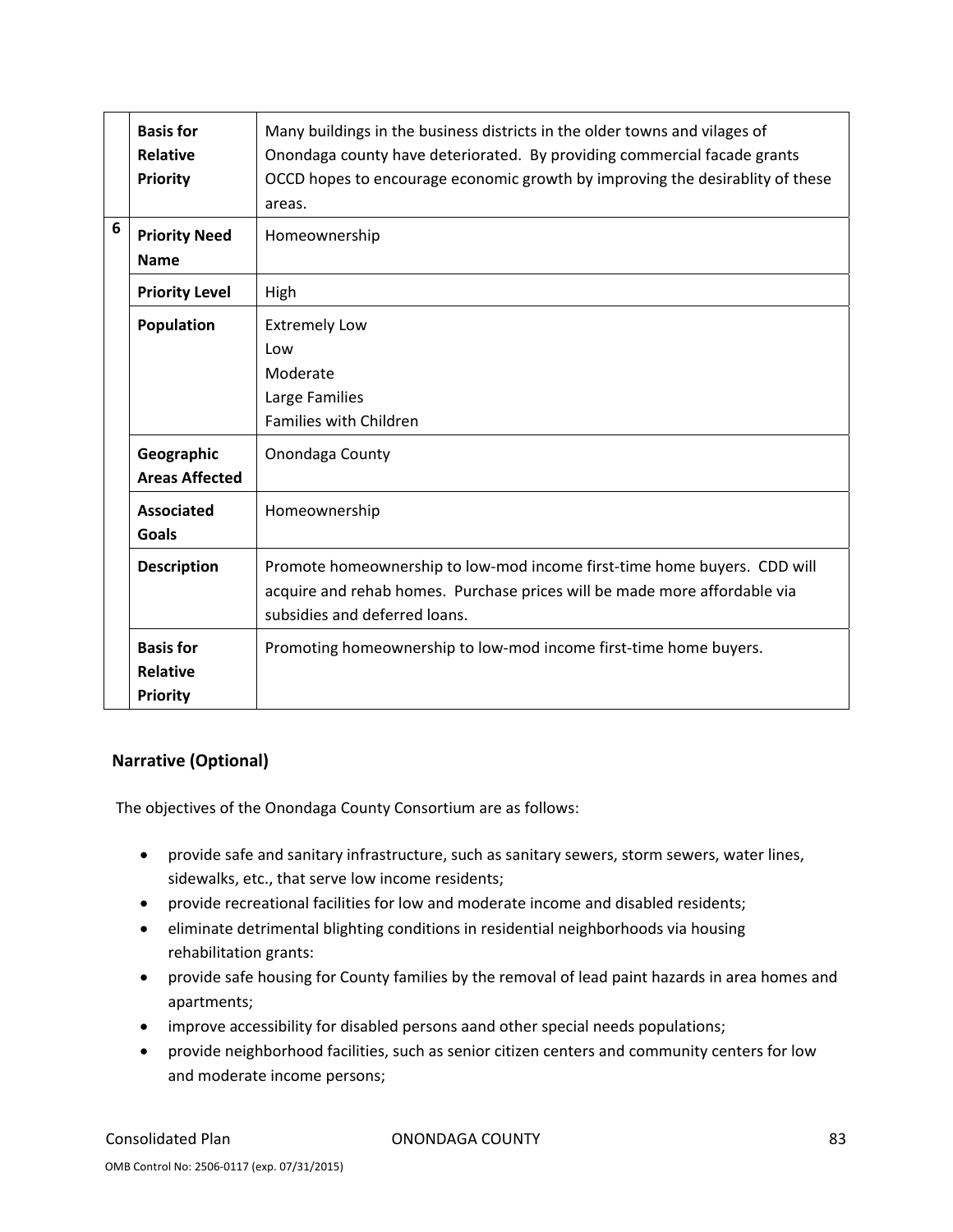- provide improved housing conditions and housing opportunities for low and moderate income elderly and handicapped persons and low and moderate income families through housing rehabilitation assistance;
- provide home ownership opportunities for the County's low and moderate income residents, with affirmative marketing to the minority population;
- stimulate improved economic conditions in business districts located in low and moderate income neighborhoods through commercial rehabilitation;
- provide fair housing for all the citizens of the County;
- and provide contracting and employment opportunities to minority businesses.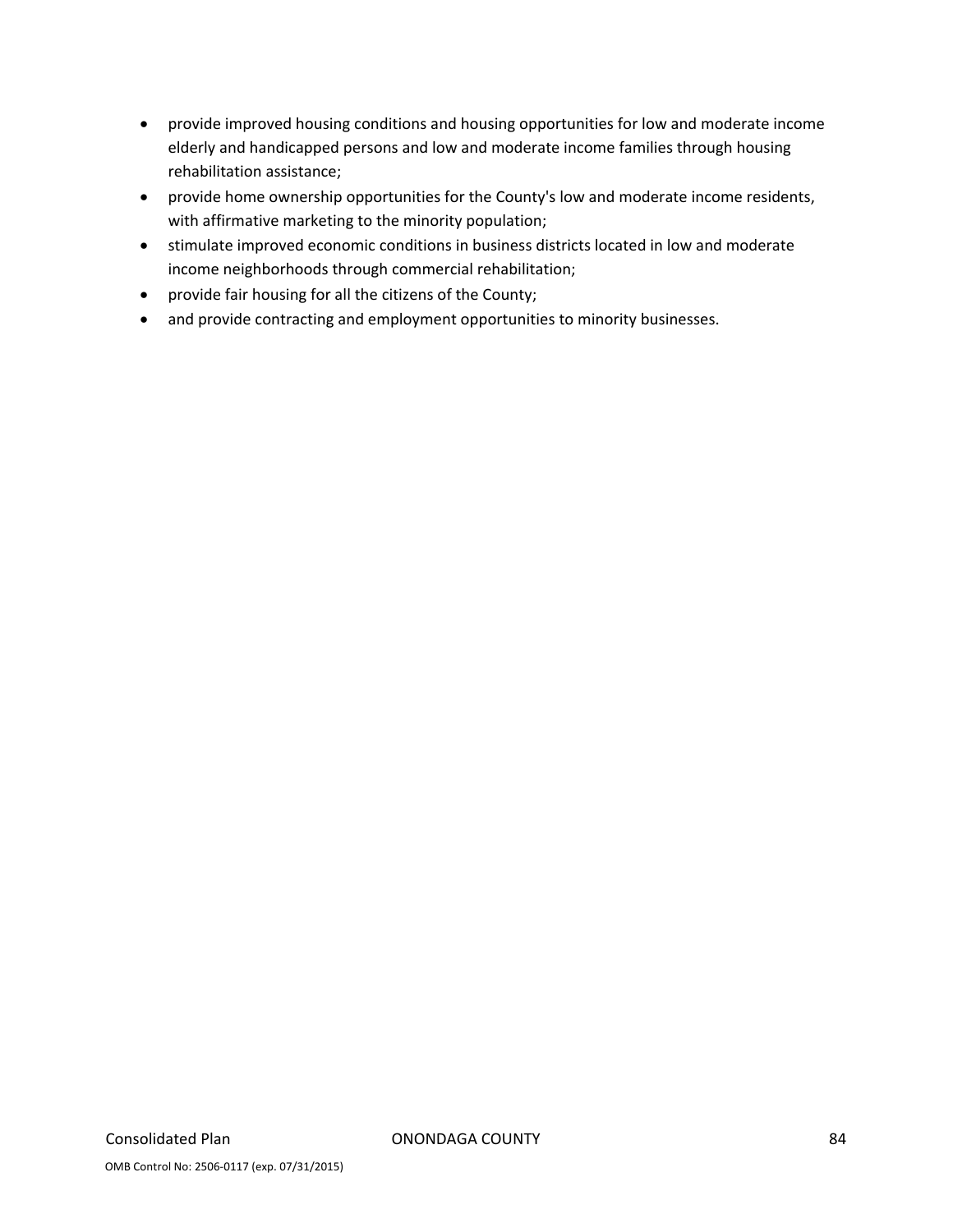# **SP‐30 Influence of Market Conditions – 91.215 (b)**

## **Influence of Market Conditions**

| <b>Affordable</b>        | <b>Market Characteristics that will influence</b>                              |
|--------------------------|--------------------------------------------------------------------------------|
| <b>Housing Type</b>      | the use of funds available for housing type                                    |
| <b>Tenant Based</b>      | n/a                                                                            |
| <b>Rental Assistance</b> |                                                                                |
| (TBRA)                   |                                                                                |
| <b>TBRA for Non-</b>     | n/a                                                                            |
| Homeless Special         |                                                                                |
| <b>Needs</b>             |                                                                                |
| New Unit                 |                                                                                |
| Production               |                                                                                |
|                          | The Consortium administers a First-time Homebuyer Program to low income        |
|                          | families. Vacant homes are purchased, rehabilitated, and sold to low income,   |
|                          | first-time homebuyers. Although not the main focus this program may also       |
|                          | include new construction.                                                      |
|                          | The historically low mortgage interest rates help the Consortium's target      |
|                          | population by increasing the amount of money buyers can afford to borrow.      |
|                          | Conversely, tighter credit requirements have prevented many if our buyers from |
|                          | qualifying for a mortgage.                                                     |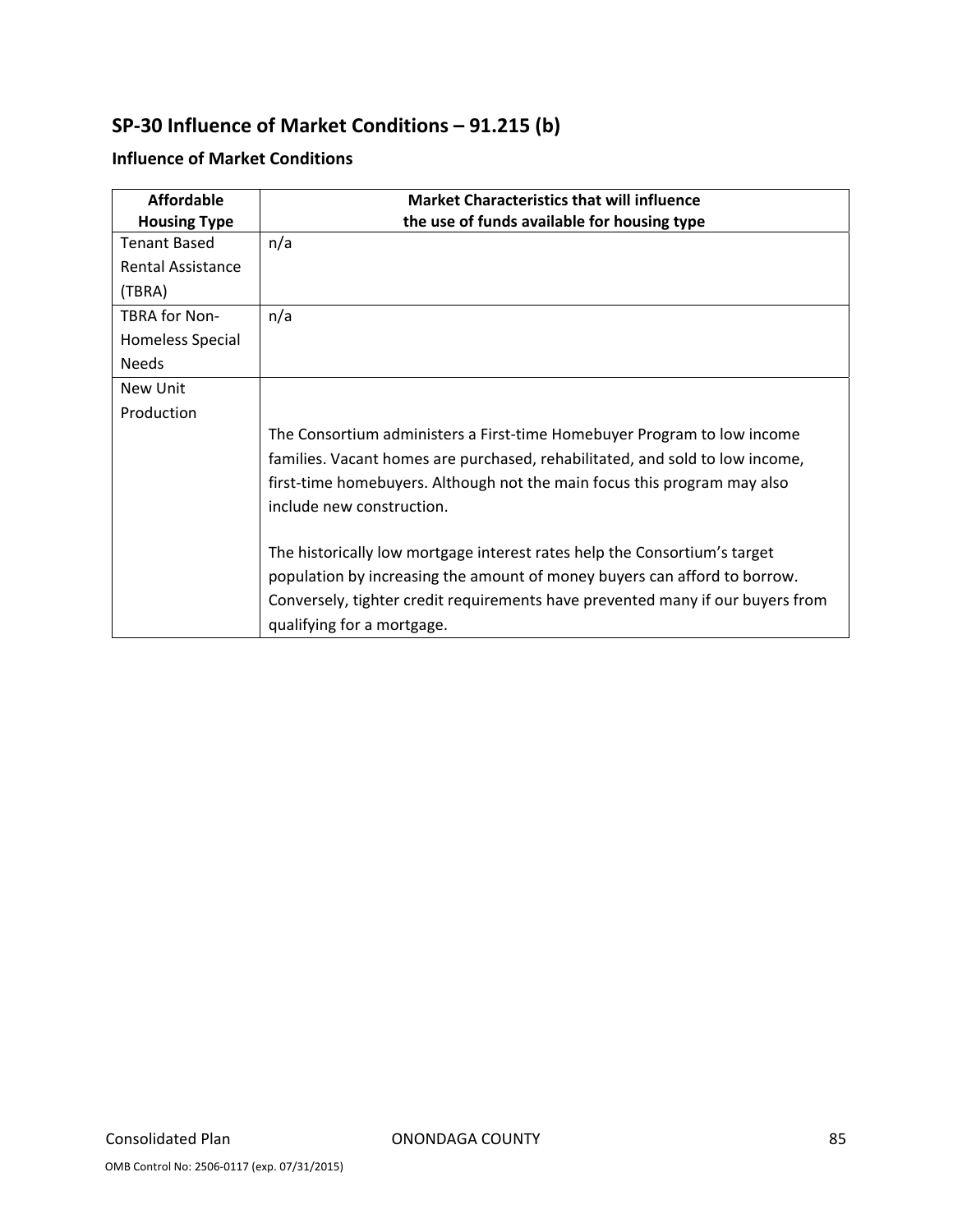| <b>Affordable</b><br><b>Market Characteristics that will influence</b> |                                                                                     |  |  |
|------------------------------------------------------------------------|-------------------------------------------------------------------------------------|--|--|
| <b>Housing Type</b>                                                    | the use of funds available for housing type                                         |  |  |
| Rehabilitation                                                         | Keeping housing affordable by providing owner-occupied rehabilitation services is   |  |  |
|                                                                        | an effective way to maintain decent and affordable housing in the community.        |  |  |
|                                                                        | The Consortium's various Housing Rehabilitation Programs assist eligible owner-     |  |  |
|                                                                        | occupied one to four-family households to help with essential repairs.              |  |  |
|                                                                        |                                                                                     |  |  |
|                                                                        |                                                                                     |  |  |
|                                                                        | The department's SHAPE-UP Program (Safe Housing Assistance Program for the          |  |  |
|                                                                        | Elderly) provides grants up to \$10,000 to very low income senior homeowners.       |  |  |
|                                                                        | The focus of the SHAPE-UP Program is to help seniors remain in their homes by       |  |  |
|                                                                        | performing necessary home repairs thus providing them with a safer, healthier,      |  |  |
|                                                                        | more affordable home to live in.                                                    |  |  |
|                                                                        | Our RAMP Program offers grants up to \$5,000 to perform accessibility               |  |  |
|                                                                        | improvements in the homes of low-moderate income homeowners and tenants             |  |  |
|                                                                        | throughout Onondaga County. The Consortium was recently awarded funds NYS           |  |  |
|                                                                        | Homes and Community Renewal Access to Home program allowing the                     |  |  |
|                                                                        | department to offer accessibility grants up to \$15,000/home.                       |  |  |
|                                                                        |                                                                                     |  |  |
|                                                                        |                                                                                     |  |  |
|                                                                        | Onondaga County Community Development also offers the Lead Hazard                   |  |  |
|                                                                        | Reduction Program (LHR) to low-moderate income homeowners and tenants with          |  |  |
|                                                                        | a child less than 6 years of age living or visiting the home frequently. The County |  |  |
|                                                                        | tests the home for lead, creates a work plan/Risk Assessment, bids the projects to  |  |  |
|                                                                        | licensed contractors, oversees the lead reduction work and performs clearance at    |  |  |
|                                                                        | the property. The Consortium combines funds from the HUD Office of Lead             |  |  |
|                                                                        | Hazards Control and Healthy Homes (OLHCHH) with its entitlement grants to           |  |  |
|                                                                        | administer the LHR Program.                                                         |  |  |
|                                                                        |                                                                                     |  |  |
|                                                                        |                                                                                     |  |  |
| Acquisition,                                                           | The Consortium acquires an average of 15 home/year for its First-time               |  |  |
| including                                                              | Homebuyer Program. Vacant homes are purchased, rehabilitated, and sold to low       |  |  |
| preservation                                                           | income, first-time homebuyers at a subsidized cost.                                 |  |  |
|                                                                        |                                                                                     |  |  |
|                                                                        | When opportunities present themselves the Consortium will work with the local       |  |  |
|                                                                        | contractors and developers of affordable housing.                                   |  |  |

#### **Table 58 – Influence of Market Conditions**

### **Demographics**

The above table displays the population, number of households, and median income for the base year (2000) and most recent year (2011) and calculates the percentage of change. The 2007‐2011 ACS (Most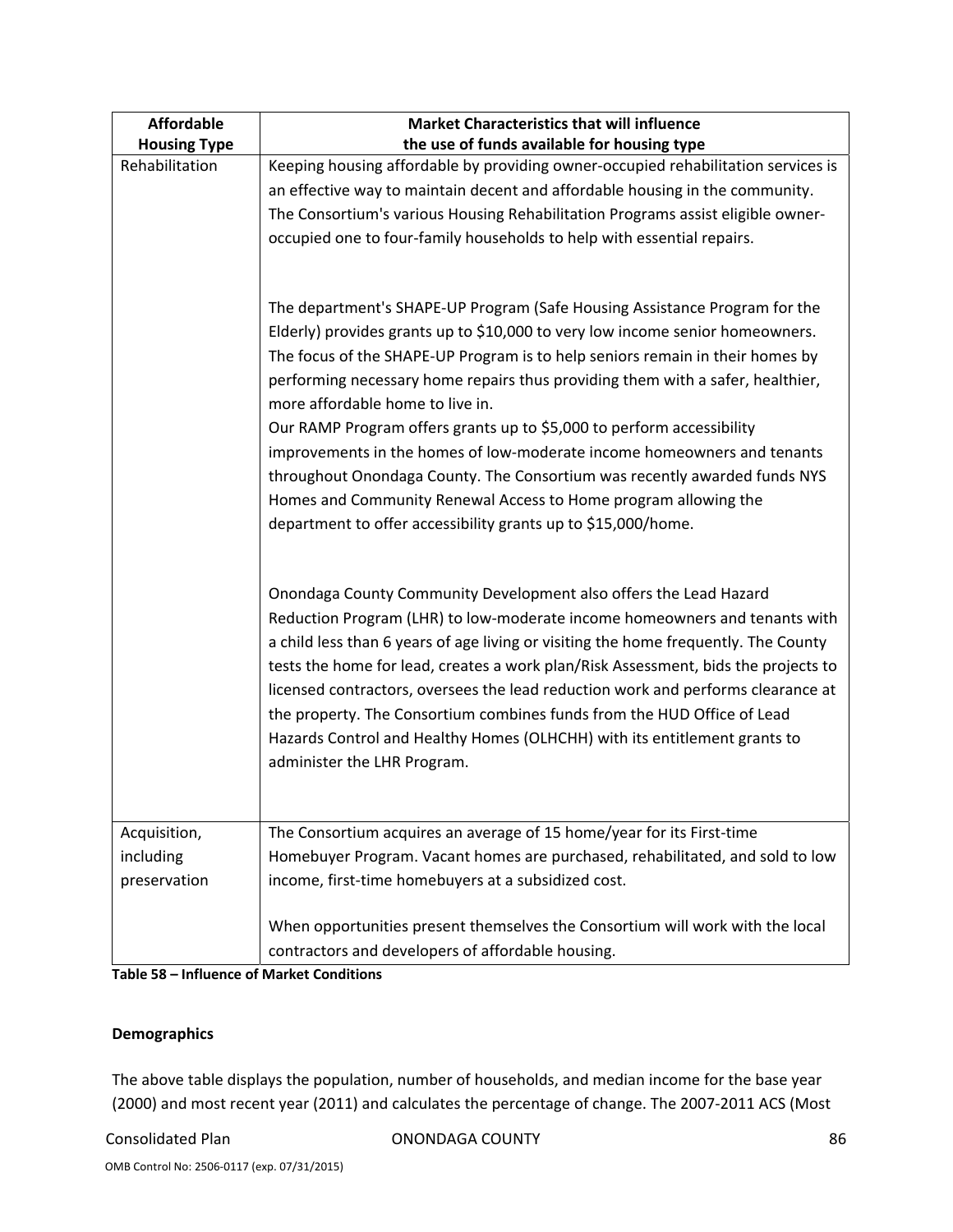Recent Year) shows an increase in population, number of households, and median income when compared to the (Base Year) 2000. It is important to note that the Onondaga County Consortium includes all towns and villages within Onondaga County but does not include the City of Syracuse.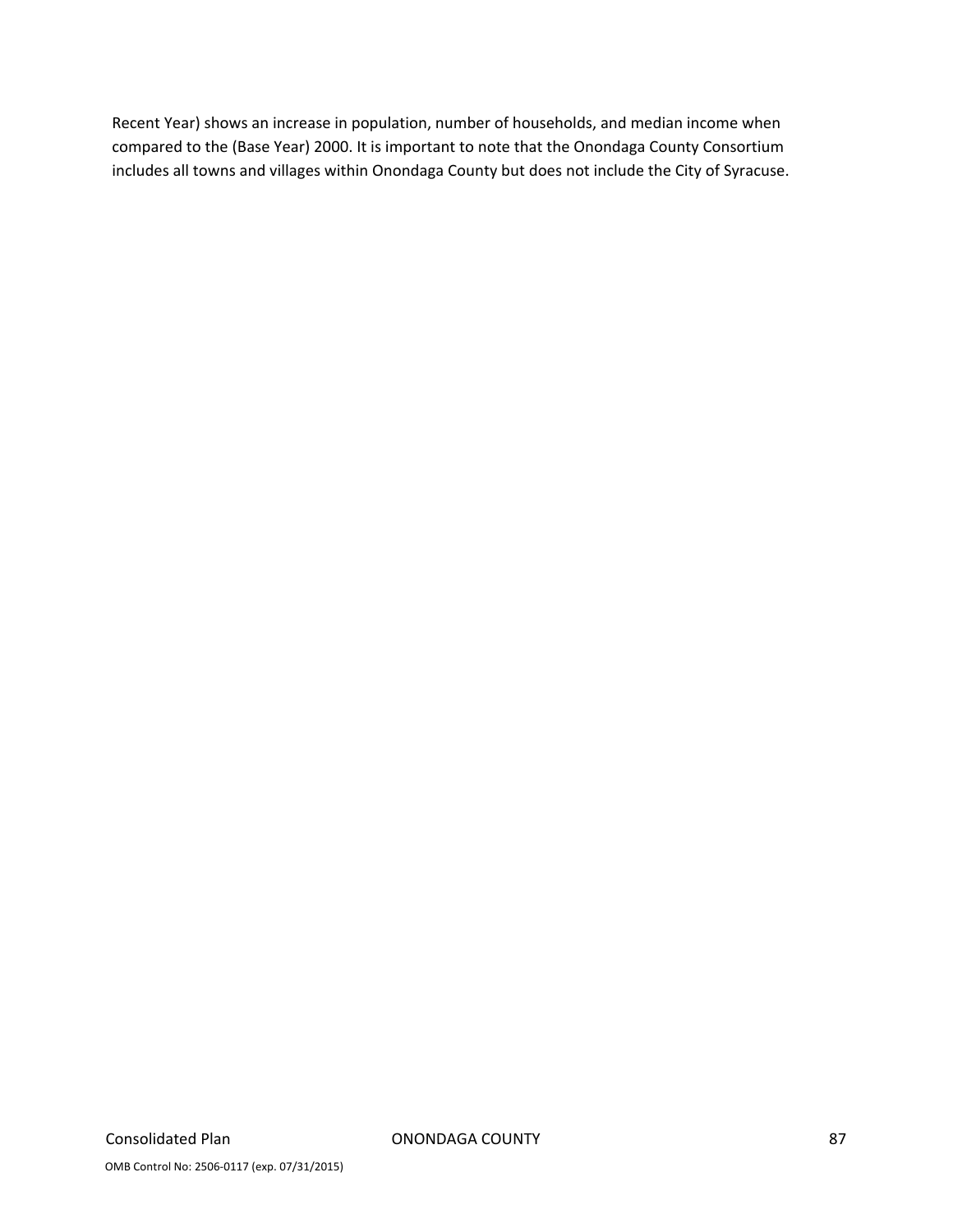# **SP‐35 Anticipated Resources ‐ 91.215(a)(4), 91.220(c)(1,2)**

## **Introduction**

The table below outlines the CDBG and HOME resources the County anticipates having available during the 2015‐2019 period covered by this Consolidated Plan. It is followed by narratives about other resources these funds will leverage.

## **Anticipated Resources**

| Program     | Source       | <b>Uses of Funds</b> | <b>Expected Amount Available Year 1</b> |         |                   | <b>Expected</b> | <b>Narrative</b> |                    |
|-------------|--------------|----------------------|-----------------------------------------|---------|-------------------|-----------------|------------------|--------------------|
|             | of           |                      | <b>Annual</b>                           | Program | <b>Prior Year</b> | Total:          | Amount           | <b>Description</b> |
|             | <b>Funds</b> |                      | <b>Allocation:</b>                      | Income: | <b>Resources:</b> | \$              | <b>Available</b> |                    |
|             |              |                      | \$                                      | \$      | \$                |                 | Reminder<br>of   |                    |
|             |              |                      |                                         |         |                   |                 | <b>ConPlan</b>   |                    |
|             |              |                      |                                         |         |                   |                 | \$               |                    |
| <b>CDBG</b> | public       | Acquisition          |                                         |         |                   |                 |                  | Please see         |
|             |              | Admin and            |                                         |         |                   |                 |                  | 2015 Action        |
|             | federal      | Planning             |                                         |         |                   |                 |                  | Plan for           |
|             |              | Economic             |                                         |         |                   |                 |                  | detailed           |
|             |              | Development          |                                         |         |                   |                 |                  | information        |
|             |              | Housing              |                                         |         |                   |                 |                  | on programs        |
|             |              | Public               |                                         |         |                   |                 |                  | and services       |
|             |              | Improvements         |                                         |         |                   |                 |                  | recommended        |
|             |              | Public               |                                         |         |                   |                 |                  | for funding.       |
|             |              | <b>Services</b>      | 1,918,255                               | 100,000 | 50,000            | 2,068,255       | 8,273,020        |                    |
| <b>HOME</b> | public       | Acquisition          |                                         |         |                   |                 |                  | Please see         |
|             |              | Homebuyer            |                                         |         |                   |                 |                  | 2015 Action        |
|             | federal      | assistance           |                                         |         |                   |                 |                  | Plan for           |
|             |              | Homeowner            |                                         |         |                   |                 |                  | detailed           |
|             |              | rehab                |                                         |         |                   |                 |                  | information        |
|             |              | Multifamily          |                                         |         |                   |                 |                  | on programs        |
|             |              | rental new           |                                         |         |                   |                 |                  | and services       |
|             |              | construction         |                                         |         |                   |                 |                  | recommended        |
|             |              | Multifamily          |                                         |         |                   |                 |                  | for funding.       |
|             |              | rental rehab         |                                         |         |                   |                 |                  |                    |
|             |              | <b>New</b>           |                                         |         |                   |                 |                  |                    |
|             |              | construction         |                                         |         |                   |                 |                  |                    |
|             |              | for ownership        |                                         |         |                   |                 |                  |                    |
|             |              | <b>TBRA</b>          | 447,678                                 | 0       | 0                 | 447,678         | 1,790,712        |                    |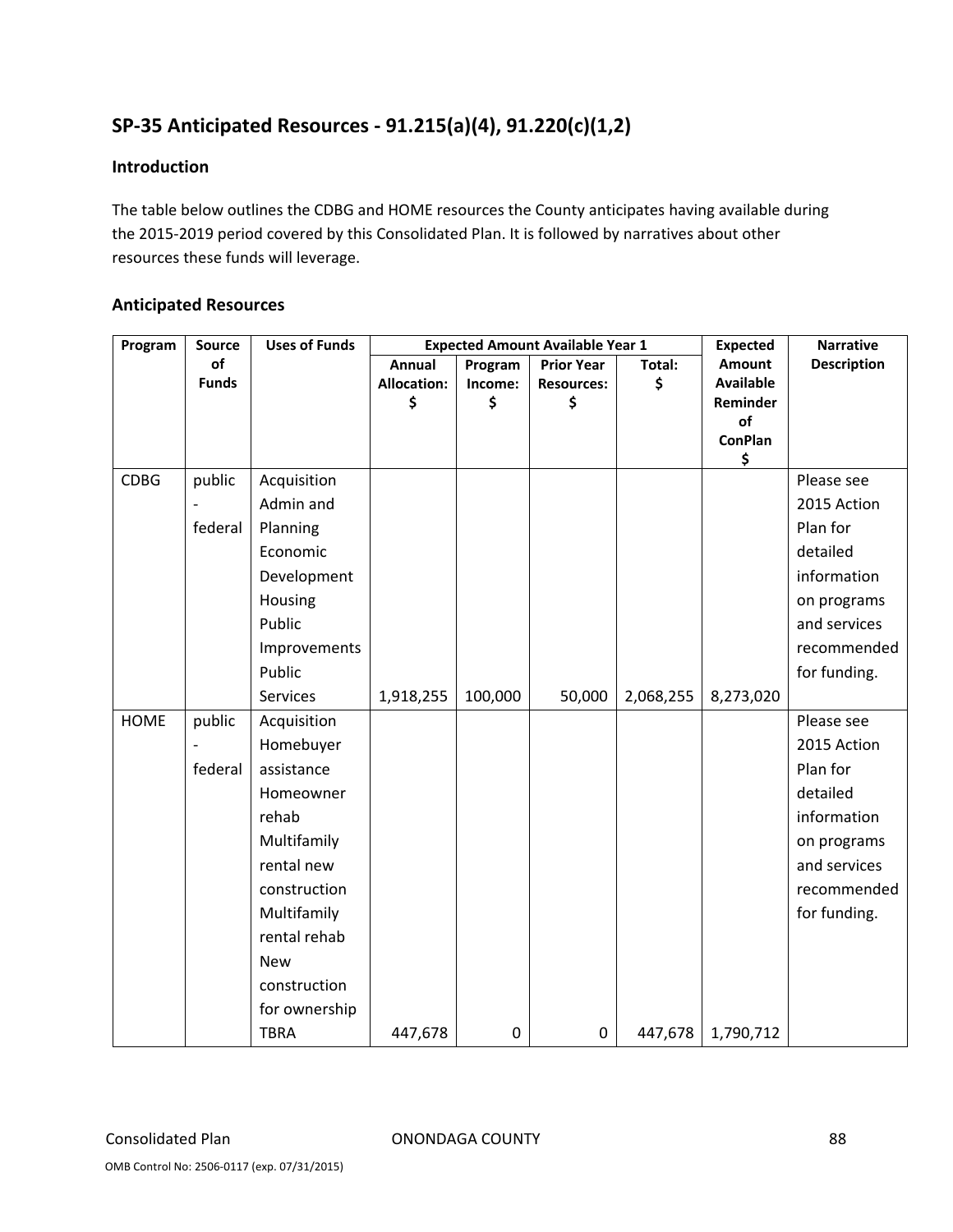| Program | <b>Source</b> | <b>Uses of Funds</b> | <b>Expected Amount Available Year 1</b> |         |                   |         | <b>Expected</b>      | <b>Narrative</b>   |
|---------|---------------|----------------------|-----------------------------------------|---------|-------------------|---------|----------------------|--------------------|
|         | of            |                      | Annual                                  | Program | <b>Prior Year</b> | Total:  | Amount               | <b>Description</b> |
|         | <b>Funds</b>  |                      | <b>Allocation:</b>                      | Income: | <b>Resources:</b> | \$      | <b>Available</b>     |                    |
|         |               |                      | \$                                      | \$      | \$                |         | Reminder             |                    |
|         |               |                      |                                         |         |                   |         | of<br><b>ConPlan</b> |                    |
|         |               |                      |                                         |         |                   |         | \$                   |                    |
| ESG     | public        | Conversion           |                                         |         |                   |         |                      | Please see         |
|         |               | and rehab for        |                                         |         |                   |         |                      | 2015 Action        |
|         | federal       | transitional         |                                         |         |                   |         |                      | Plan for           |
|         |               | housing              |                                         |         |                   |         |                      | detailed           |
|         |               | Financial            |                                         |         |                   |         |                      | information        |
|         |               | Assistance           |                                         |         |                   |         |                      | on programs        |
|         |               | Overnight            |                                         |         |                   |         |                      | and services       |
|         |               | shelter              |                                         |         |                   |         |                      | recommended        |
|         |               | Rapid re-            |                                         |         |                   |         |                      | for funding.       |
|         |               | housing              |                                         |         |                   |         |                      |                    |
|         |               | (rental              |                                         |         |                   |         |                      |                    |
|         |               | assistance)          |                                         |         |                   |         |                      |                    |
|         |               | Rental               |                                         |         |                   |         |                      |                    |
|         |               | Assistance           |                                         |         |                   |         |                      |                    |
|         |               | Services             |                                         |         |                   |         |                      |                    |
|         |               | Transitional         |                                         |         |                   |         |                      |                    |
|         |               | housing              | 153,491                                 | 0       | 0                 | 153,491 | 613,964              |                    |

## **Explain how federal funds will leverage those additional resources (private, state and local funds), including a description of how matching requirements will be satisfied**

OCCD is required to provide a match for federal funds received under the HOME Program. The County uses funds from non‐federal grants it applies for and receives from various sources including (but not limited to): the NYS Affordable Housing Corporation, the NYS Housing Trust Fund, and various grants through the NYS Homes and Community Renewal.

Agencies receiving ESG funds under the County ESG Program will provide a portion of the required ESG match. Match sources must be listed on the agency budget.

Since 2001, OCCD has received eight Lead Hazard Reduction/Lead Hazard Demonstration grants totaling \$24,000,000 from the HUD Office of Lead Hazard Control and Healthy Homes (OLHCHH). The County uses a portion of its CDBG funds as match for these grants and plans to continue to apply for and hopefully receive funding from OLHCHH.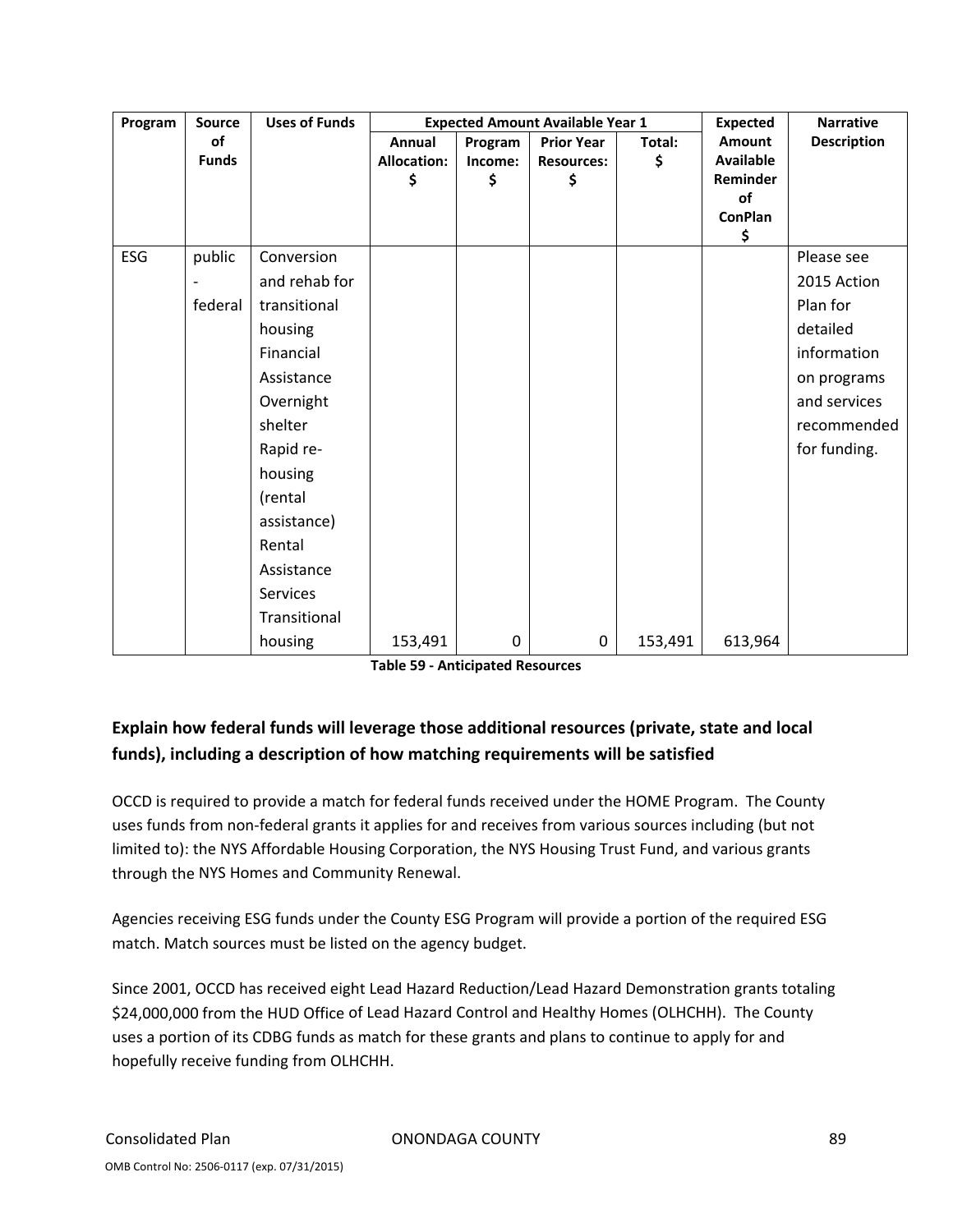## **If appropriate, describe publically owned land or property located within the jurisdiction that may be used to address the needs identified in the plan**

Although the Onondaga County housing market has remained fairly stable throughout the Great Recession foreclosures and tax delinquent properties do exist throughout our area. The County will continue to acquire these vacant properties for its First-time Homeownership Program. These homes will be rehabilitated and sold to low-moderate income first-time home buyers at a subsidized costs. The department's Homeownership Program is funded via a variety of sources and grants including: local funding, program income, state grants and federal programs.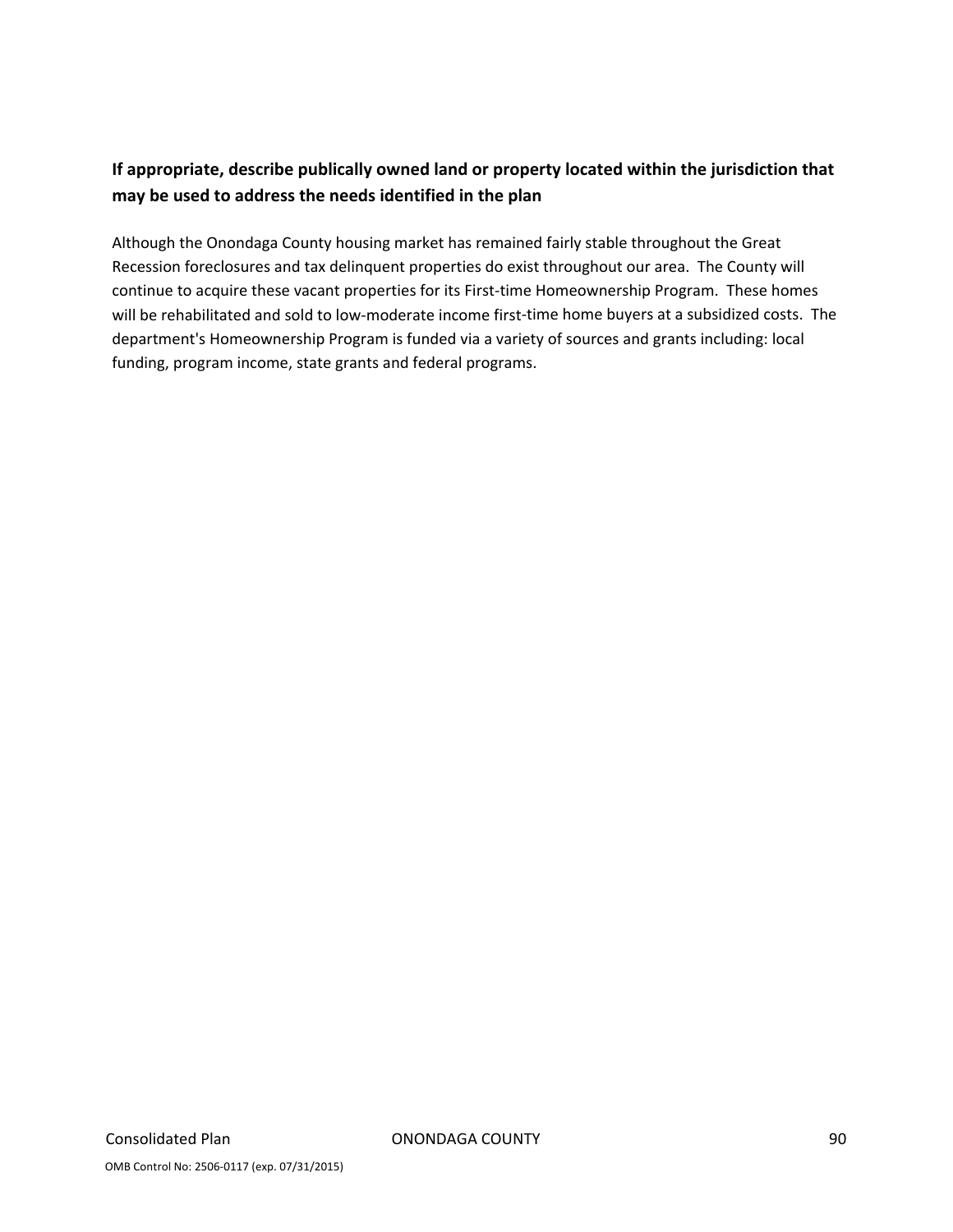# **SP‐40 Institutional Delivery Structure – 91.215(k)**

Explain the institutional structure through which the jurisdiction will carry out its consolidated plan including private industry, non‐profit organizations, and public institutions.

| <b>Responsible Entity</b> | <b>Responsible Entity</b><br><b>Type</b> | Role              | <b>Geographic Area Served</b> |
|---------------------------|------------------------------------------|-------------------|-------------------------------|
| ONONDAGA COUNTY           | Government                               | Homelessness      | Other                         |
|                           |                                          | Ownership         |                               |
|                           |                                          | neighborhood      |                               |
|                           |                                          | improvements      |                               |
|                           |                                          | public facilities |                               |

**Table 60 ‐ Institutional Delivery Structure**

#### **Assess of Strengths and Gaps in the Institutional Delivery System**

There are two strengths to the CDD delivery system: the Consortium of local municipalities and a strong network of government sister‐agencies and departments, local not‐for‐profit housing providers and advocates and private banks that leverage public funds with private capital. Over time this system has developed and strengthened. No one component can operate in isolation as the delivery system allows each segment to reinforce the other partners in the system.

The Housing and Homeless Coalition is an excellent example of inter‐jurisdictional and multiple‐partner coordination and delivery of services for this highly vulnerable population.

The inability to plan and deliver housing on a regional basis, i.e., the two separate plans for the City of Syracuse and Onondaga County, presents challenges to understanding and addressing the intricate and complicated interrelationship between transportation, jobs, and housing in the Syracuse Metropolitan Region.

## **Availability of services targeted to homeless persons and persons with HIV and mainstream services**

| <b>Homelessness Prevention</b>          | Available in the                | <b>Targeted to</b> | <b>Targeted to People</b> |  |  |  |  |  |
|-----------------------------------------|---------------------------------|--------------------|---------------------------|--|--|--|--|--|
| <b>Services</b>                         | Community                       | <b>Homeless</b>    | with HIV                  |  |  |  |  |  |
| <b>Homelessness Prevention Services</b> |                                 |                    |                           |  |  |  |  |  |
| Counseling/Advocacy                     | χ                               | χ                  | x                         |  |  |  |  |  |
| Legal Assistance                        | χ                               | х                  | χ                         |  |  |  |  |  |
| Mortgage Assistance                     | X                               |                    |                           |  |  |  |  |  |
| <b>Rental Assistance</b>                | χ                               | χ                  | Χ                         |  |  |  |  |  |
| <b>Utilities Assistance</b>             | χ                               | χ                  | x                         |  |  |  |  |  |
|                                         | <b>Street Outreach Services</b> |                    |                           |  |  |  |  |  |
| Law Enforcement                         | x                               | χ                  |                           |  |  |  |  |  |
| <b>Mobile Clinics</b>                   | χ                               |                    |                           |  |  |  |  |  |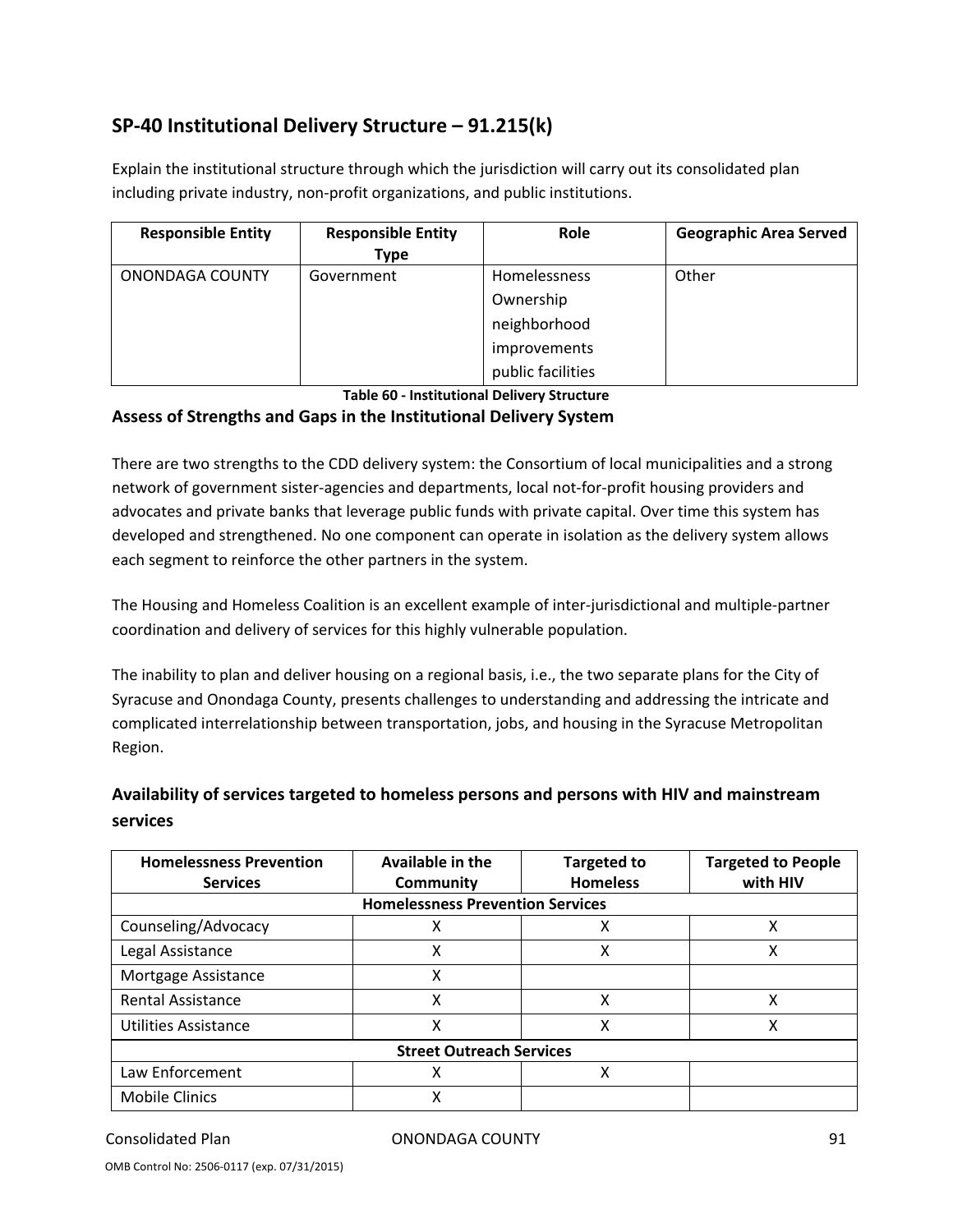| <b>Street Outreach Services</b>       |                            |   |   |  |  |  |
|---------------------------------------|----------------------------|---|---|--|--|--|
| <b>Other Street Outreach Services</b> |                            | x | X |  |  |  |
|                                       | <b>Supportive Services</b> |   |   |  |  |  |
| Alcohol & Drug Abuse                  | Χ                          | X | X |  |  |  |
| Child Care                            | Χ                          | x |   |  |  |  |
| Education                             | X                          | X | X |  |  |  |
| <b>Employment and Employment</b>      |                            |   |   |  |  |  |
| Training                              | X                          | X | X |  |  |  |
| Healthcare                            | Χ                          | x | X |  |  |  |
| HIV/AIDS                              | X                          | X | X |  |  |  |
| Life Skills                           | X                          | X | X |  |  |  |
| <b>Mental Health Counseling</b>       | Χ                          | X | X |  |  |  |
| Transportation                        | X                          | X | X |  |  |  |
| Other                                 |                            |   |   |  |  |  |
|                                       |                            |   |   |  |  |  |

**Table 61 ‐ Homeless Prevention Services Summary**

**Describe how the service delivery system including, but not limited to, the services listed above meet the needs of homeless persons (particularly chronically homeless individuals and families, families with children, veterans and their families, and unaccompanied youth)**

Mainstream services are made available to homeless persons and/or persons living with HIV/AIDS through a single point of access using a coordinated assessment process. The Onondaga County Helpline, a human service information and referral line is available on a 24 hour basis. Using this coordinated assessment process, allows community partners to better match individuals and families to services. It also provides for better coordination among providers. Once individual or family need has been assessed, referrals will be made to the appropriate providers. Referrals are also accepted from one service provider to another. Community service providers respond in a timely manner to all referrals. The HMIS system plays a key role in facilitating the coordination among agencies, mainstream resources and other support services in assessing and providing for the needs of the homeless or housing vulnerable individuals and families.

Once individuals and families have been connected to needed services, the agencies conduct their own intake process and have access through HMIS to all client information. Supported case management services are often needed to help the individual or family navigate through the complex service delivery system to connect with services such as adequate healthcare, mental health, housing, substance abuse, employment or services for unaccompanied youth, persons living with HIV/AIDS or Veterans.

It is the individual or family's choice as to whether or not they choose to follow up with the recommended referrals. Case managers contact these individuals many times in hope of an eventual acceptance of services. Referrals are tracked in the HMIS system and case managers work with willing individuals and families to identify barriers towards success whether it is finding adequate health care, mental health or substance abuse treatment, housing or employment.

Consolidated Plan **Consolidated Plan Consolidated Plan Consolidated Plan Consolidated Plan Consolidated Plan Conso**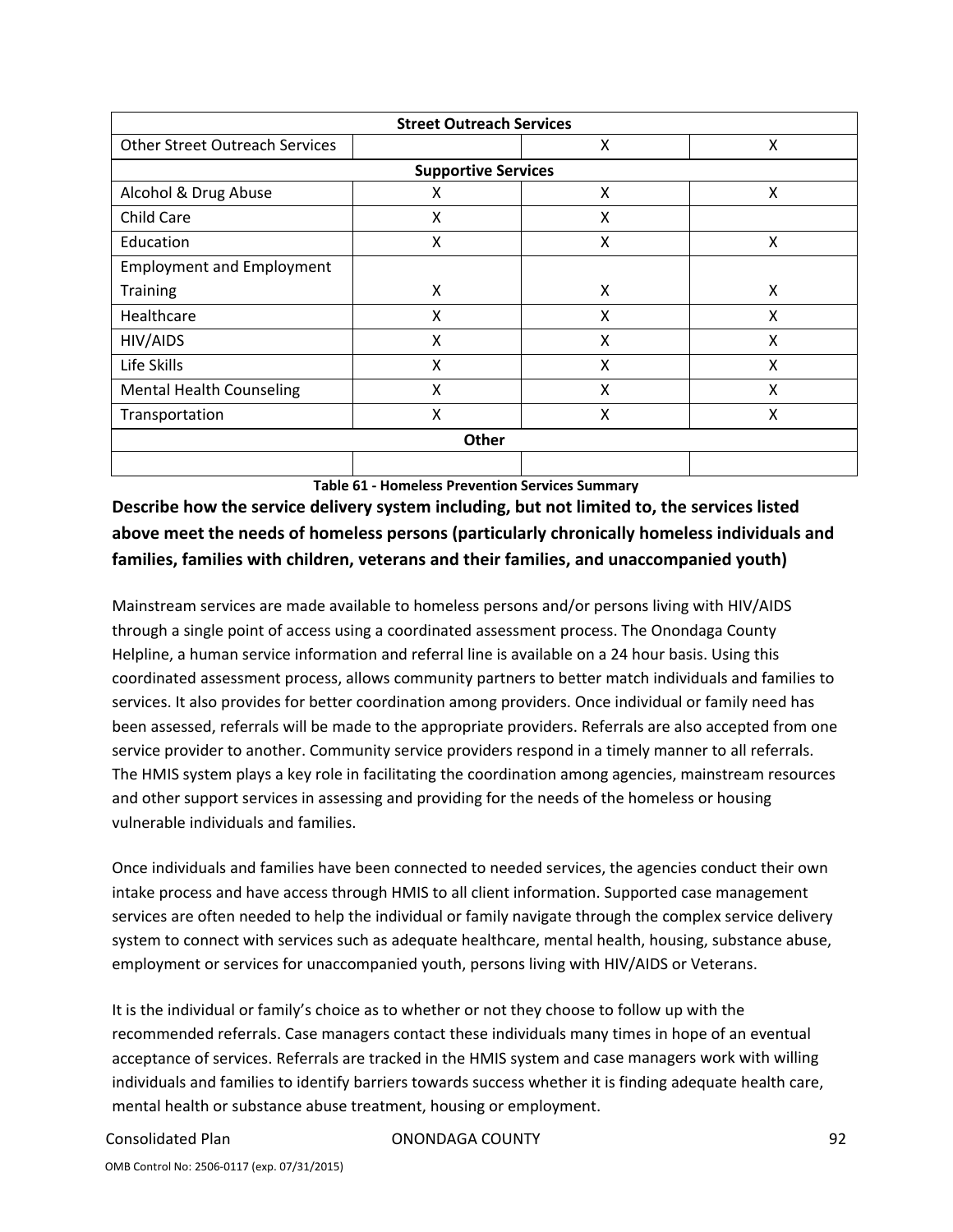## **Describe the strengths and gaps of the service delivery system for special needs population and persons experiencing homelessness, including, but not limited to, the services listed above**

Our strongest strength in our community's service delivery system is its participation in a well‐ functioning Continuum of Care (CoC), the Homeless and Housing Coalition (HHC). Nearly 40 community agencies actively participate and collaborate to serve the special needs populations and persons experiencing homelessness. Services are made available through a single point of access by using the Onondaga County helpline, now by just dialing 211 on a 24 hours basis. To prevent duplication of services and to better serve the individual, all participating agencies use the Homeless Management Information System (HMIS) to document services. This collaborative process provides the most efficient use of our community resources.

The most significant gap in service delivery for the special needs population and those persons experiencing homelessness is the lack of accessible and affordable housing units. There are too few housing units that allow those with mobility impairments with easy access. The older housing stock often has for too narrow hallways, inaccessible bathrooms, and stairs that make it impossible for persons with physical disabilities to navigate.

Also, there is some discrimination among local landlords in the private sector that refuse to accept Section 8 or Public Assistance vouchers which makes it more challenging for low income persons to be housed.

## **Provide a summary of the strategy for overcoming gaps in the institutional structure and service delivery system for carrying out a strategy to address priority needs**

Onondaga County Community Development uses a combination of CDBG, HOME, OLHCHH and NYS grant funds to assist in the rehabilitation of local housing units. These units are targeted for vulnerable and low income populations that experience a number of housing problems from high cost maintenance and repairs, safety, health and accessibility issues. The activities that receive funding assistance are used to increase the number of quality affordable housing units that are safe, contain zero housing problems or barriers that limit their ability to live in these properties.

Recently the County began working with the local Veteran's Administration Office and hospital establishing a protocol to refer disabled Vets between our housing and accessibility programs and the VA's local HISA Program (Home Improvements and Structural Alterations Program).

Additionally the department is working with a local 501 (c)(3) A Tiny Home for Good. A Tiny Home for Good builds and manages affordable, safe, and dignified homes for individuals who have faced homelessness. By the end of 2015 Tiny Homes plans to have built and have for ready occupancy 2 duplexes containing 2 tiny units (less than 200 sq ft) each. These tiny homes will be built on vacant city lots and equipped with all the amenities of a regular home. The tiny homes built in 2015 will be specifically targeted for occupancy by homeless veterans.

The Consortium provides funding to the CNY Fair Housing. This organization is in the process of creating

Consolidated Plan **Consolidated Plan Consolidated Plan Consolidated Plan Consolidated Plan Consolidated Plan Conso**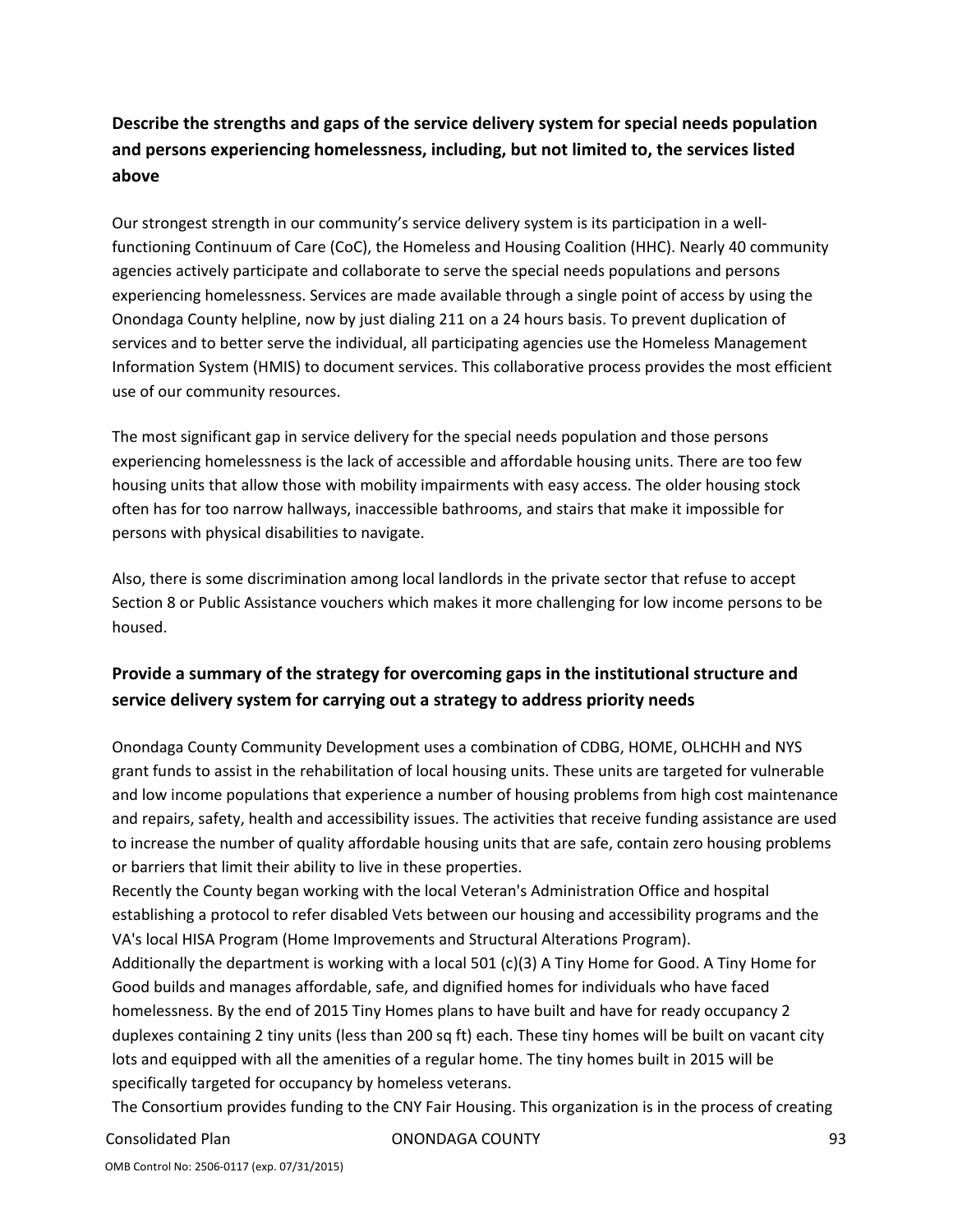legislation that will prevent source of income discrimination so more affordable and privately owned units will open up to Section 8 voucher holders. OCCD works closely with CNY Fair Housing to identify and address issues related to fair housing, which includes the recent Analysis of Impediments report that was produced to provide new information on the impact these issues have in Syracuse and Onondaga County. The findings identified in this report will be used for future policies and funding decisions for housing projects, the level of opportunity they will provide to low income populations, and the impact they will have on the surrounding neighborhood.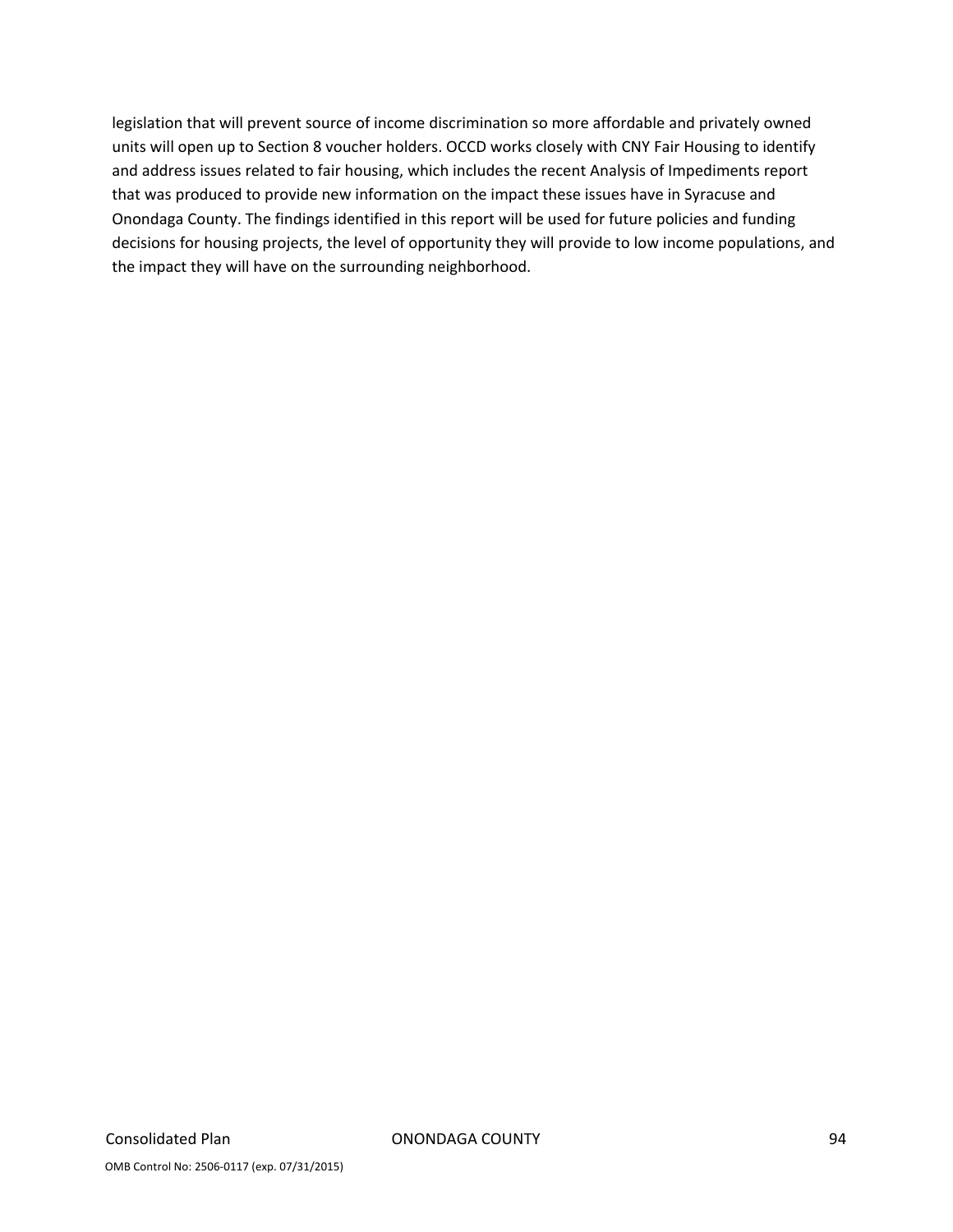# **SP‐45 Goals Summary – 91.215(a)(4)**

## **Goals Summary Information**

| Sor                     | <b>Goal Name</b> | <b>Star</b><br>t | End<br>Year | Category     | Geogra<br>phic | <b>Needs</b>     | <b>Funding</b> | <b>Goal Outcome</b><br>Indicator |  |
|-------------------------|------------------|------------------|-------------|--------------|----------------|------------------|----------------|----------------------------------|--|
| t<br>Ord                |                  | Yea              |             |              | Area           | <b>Addressed</b> |                |                                  |  |
| er                      |                  | r                |             |              |                |                  |                |                                  |  |
| $\mathbf{1}$            | Housing          | 201              | 201         | Affordabl    | Onond          | Housing          | CDBG:          | Homeowner                        |  |
|                         | Rehabilitati     | 5                | 9           | e            | aga            | Rehabilitat      | \$3,280,1      | Housing                          |  |
|                         | on               |                  |             | Housing      | County         | ion              | 20             | Rehabilitated:                   |  |
|                         |                  |                  |             |              |                |                  | HOME:          | 725 Household                    |  |
|                         |                  |                  |             |              |                |                  | \$2,138,3      | <b>Housing Unit</b>              |  |
|                         |                  |                  |             |              |                |                  | 90             |                                  |  |
| $\overline{2}$          | Housing          | 201              | 201         | Non-         | Onond          | Housing          | CDBG:          | Rental units                     |  |
|                         | Rehabilitati     | 5                | 9           | Homeless     | aga            | Rehabilitat      | \$625,000      | rehabilitated:                   |  |
|                         | on-              |                  |             | Special      | County         | ion-             |                | 25 Household                     |  |
|                         | Accessibilit     |                  |             | <b>Needs</b> |                | Accessibilit     |                | <b>Housing Unit</b>              |  |
|                         | y                |                  |             |              |                | y                |                |                                  |  |
|                         | Improveme        |                  |             |              |                |                  |                | Homeowner                        |  |
|                         | nts              |                  |             |              |                |                  |                | Housing                          |  |
|                         |                  |                  |             |              |                |                  |                | Rehabilitated:                   |  |
|                         |                  |                  |             |              |                |                  |                | 75 Household                     |  |
|                         |                  |                  |             |              |                |                  |                | <b>Housing Unit</b>              |  |
| $\overline{\mathbf{3}}$ | Capital          | 201              | 201         | Capital      | Onond          | Capital          | CDBG:          | Public Facility or               |  |
|                         | Projects         | 5                | 9           | Improve      | aga            | Projects         | \$5,593,0      | Infrastructure                   |  |
|                         |                  |                  |             | ments        | County         |                  | 90             | Activities other                 |  |
|                         |                  |                  |             | County-      |                |                  |                | than                             |  |
|                         |                  |                  |             | wide         |                |                  |                | Low/Moderate                     |  |
|                         |                  |                  |             |              |                |                  |                | <b>Income Housing</b>            |  |
|                         |                  |                  |             |              |                |                  |                | Benefit:                         |  |
|                         |                  |                  |             |              |                |                  |                | 50000 Persons                    |  |
|                         |                  |                  |             |              |                |                  |                | Assisted                         |  |
| 4                       | Homeless-        | 201              | 201         | Homeless     | Onond          | Homelessn        | ESG:           | Overnight/Emergen                |  |
|                         | Emergency        | 5                | 9           |              | aga            | ess              | \$363,335      | Cy                               |  |
|                         | Shelter          |                  |             |              | County         |                  |                | Shelter/Transitional             |  |
|                         |                  |                  |             |              |                |                  |                | <b>Housing Beds</b>              |  |
|                         |                  |                  |             |              |                |                  |                | added:                           |  |
|                         |                  |                  |             |              |                |                  |                | 150 Beds                         |  |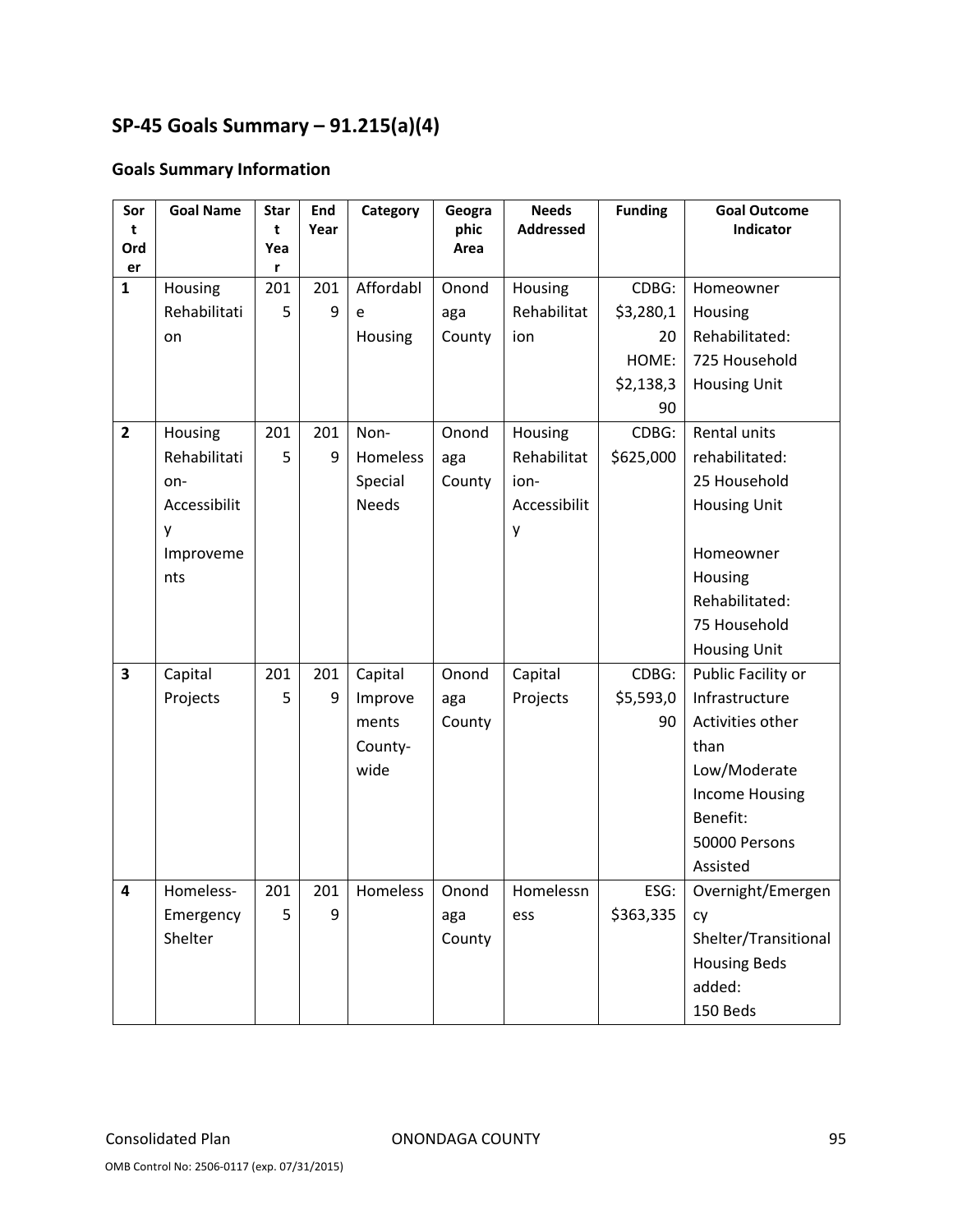| Sor            | <b>Goal Name</b> | <b>Star</b> | End  | Category        | Geogra | <b>Needs</b>     | <b>Funding</b> | <b>Goal Outcome</b>     |  |
|----------------|------------------|-------------|------|-----------------|--------|------------------|----------------|-------------------------|--|
| t              |                  | t           | Year |                 | phic   | <b>Addressed</b> |                | Indicator               |  |
| Ord            |                  | Yea<br>r    |      |                 | Area   |                  |                |                         |  |
| er<br>5        | Homeless-        | 201         | 201  | Homeless        | Onond  | Homelessn        | ESG:           | Homelessness            |  |
|                | Homeless         | 5           | 9    |                 | aga    | ess              | \$110,120      | Prevention:             |  |
|                | Prevention       |             |      |                 |        |                  |                |                         |  |
|                |                  |             |      |                 | County |                  |                | 250 Persons             |  |
|                |                  |             |      |                 |        |                  |                | Assisted                |  |
| 6              | Homeless-        | 201         | 201  | Homeless        | Onond  | Homelessn        | ESG:           | Tenant-based            |  |
|                | Rapid            | 5           | 9    |                 | aga    | ess              | \$294,000      | rental assistance /     |  |
|                | Rehousing        |             |      |                 | County |                  |                | Rapid Rehousing:        |  |
|                |                  |             |      |                 |        |                  |                | 3080 Households         |  |
|                |                  |             |      |                 |        |                  |                | Assisted                |  |
| $\overline{7}$ | Homeless-        | 201         | 201  | <b>Homeless</b> | Onond  | Homelessn        | CDBG:          | <b>Homelessness</b>     |  |
|                | Outreach         | 5           | 9    |                 | aga    | ess              | \$93,065       | Prevention:             |  |
|                |                  |             |      |                 | County |                  |                | 3500 Persons            |  |
|                |                  |             |      |                 |        |                  |                | Assisted                |  |
| 8              | Commercia        | 201         | 201  | Economic        | Onond  | Commerci         | CDBG:          | <b>Businesses</b>       |  |
|                | I Facade         | 5           | 9    | Develop         | aga    | al Facade        | \$750,000      | assisted:               |  |
|                | Improveme        |             |      | ment            | County | Improvem         |                | 25 Businesses           |  |
|                | nt               |             |      |                 |        | ent              |                | Assisted                |  |
| 9              | Homeowne         | 201         | 201  | Affordabl       | Onond  | Homeown          | HOME:          | <b>Direct Financial</b> |  |
|                | rship            | 5           | 9    | e               | aga    | ership           | \$100,000      | Assistance to           |  |
|                |                  |             |      | Housing         | County |                  |                | Homebuyers:             |  |
|                |                  |             |      |                 |        |                  |                | 60 Households           |  |
|                |                  |             |      |                 |        |                  |                | Assisted                |  |

**Table 62 – Goals Summary**

## **Goal Descriptions**

| <b>Goal Name</b>           | <b>Housing Rehabilitation</b>                                                                                                                                                                                                                                                                                       |
|----------------------------|---------------------------------------------------------------------------------------------------------------------------------------------------------------------------------------------------------------------------------------------------------------------------------------------------------------------|
| Goal<br><b>Description</b> | The Consortium's various housing rehabilitation programs for low and moderate<br>income clients will address issues of home health and safety throughout Onondaga<br>County. These programs will address many of the issues facing the area's aging<br>housing stock and improve the quality of affordable housing. |
| <b>Goal Name</b>           | Housing Rehabilitation-Accessibility Improvements                                                                                                                                                                                                                                                                   |
| Goal<br><b>Description</b> | Improve accessibility county-wide for low and moderate disabled homeowners and<br>tenants.                                                                                                                                                                                                                          |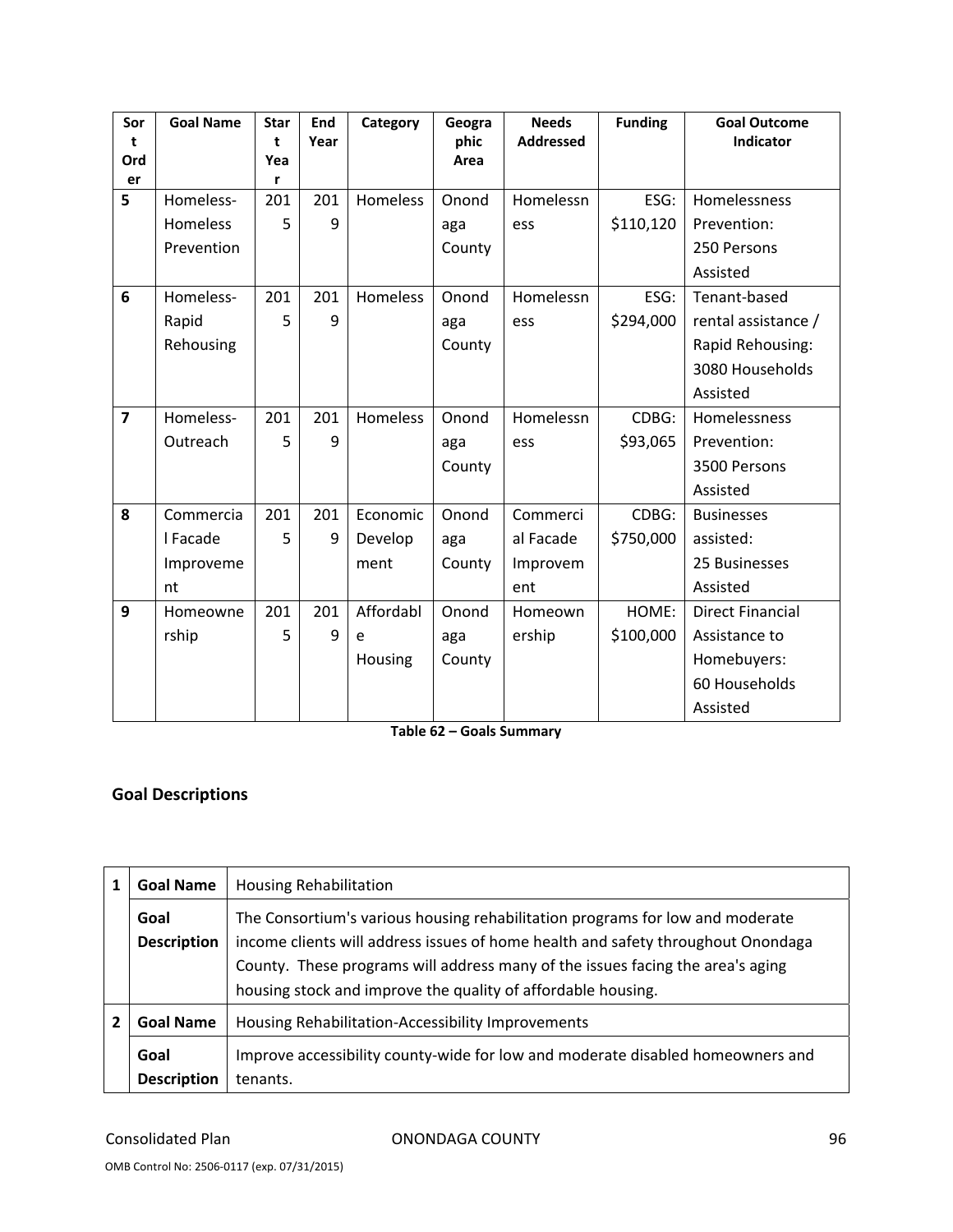| $\overline{\mathbf{3}}$ | <b>Goal Name</b>           | Capital Projects                                                                                                                                                                                                                                                                                                   |
|-------------------------|----------------------------|--------------------------------------------------------------------------------------------------------------------------------------------------------------------------------------------------------------------------------------------------------------------------------------------------------------------|
|                         | Goal<br><b>Description</b> | Public Infrastructure improvements include: drainage and sanitary sewer systems,<br>water lines, road reconstruction, streetscapes and sidewalks, and park improvements.<br>Improvements to Neighborhood Facilities include: senior and community centers and<br>providing or improving handicapped accessibility. |
| 4                       | <b>Goal Name</b>           | Homeless-Emergency Shelter                                                                                                                                                                                                                                                                                         |
|                         | Goal<br><b>Description</b> | Public Services-Homeless: Provide funding to local Homeless/Housing Vulnerable<br>Organizations                                                                                                                                                                                                                    |
| 5                       | <b>Goal Name</b>           | Homeless-Homeless Prevention                                                                                                                                                                                                                                                                                       |
|                         | Goal<br><b>Description</b> | Public Services-Homeless: Provide funding to local Homeless/Housing Vulnerable<br>Organizations                                                                                                                                                                                                                    |
| 6                       | <b>Goal Name</b>           | Homeless-Rapid Rehousing                                                                                                                                                                                                                                                                                           |
|                         | Goal<br><b>Description</b> | Public Services-Homeless: Provide funding to local Homeless/Housing Vulnerable<br>Organizations                                                                                                                                                                                                                    |
| $\overline{\mathbf{z}}$ | <b>Goal Name</b>           | Homeless-Outreach                                                                                                                                                                                                                                                                                                  |
|                         | Goal<br><b>Description</b> | Public Services-Homeless: Provide funding to local Homeless/Housing Vulnerable<br>Organizations                                                                                                                                                                                                                    |
| 8                       | <b>Goal Name</b>           | Commercial Facade Improvement                                                                                                                                                                                                                                                                                      |
|                         | Goal<br><b>Description</b> | Provide grants and professional services to business owners with commercial<br>properties located in targeted low-mod income business districts.                                                                                                                                                                   |
| 9                       | <b>Goal Name</b>           | Homeownership                                                                                                                                                                                                                                                                                                      |
|                         | Goal<br><b>Description</b> | Purchase vacant and distressed homes throughout Onondaga County and market<br>them to low-mod income first-time homebuyers at a subsidized cost.                                                                                                                                                                   |

**Estimate the number of extremely low‐income, low‐income, and moderate‐income families to whom the jurisdiction will provide affordable housing as defined by HOME 91.315(b)(2)**

The Consortium anticipates providing assistance to 165 affordable housing units per year as defined by the HOME Program during the period covered by this report.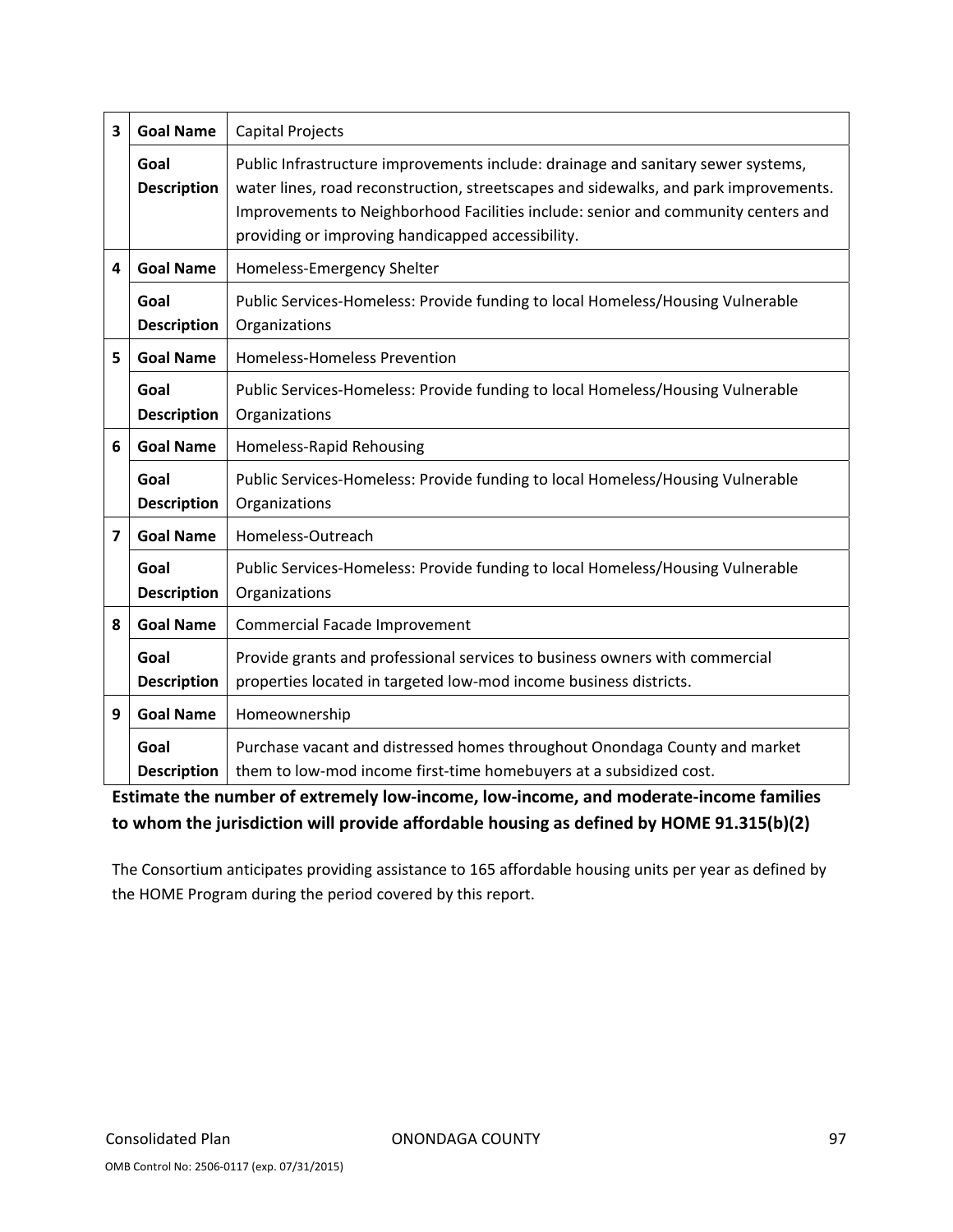## **SP‐50 Public Housing Accessibility and Involvement – 91.215(c)**

## **Need to Increase the Number of Accessible Units (if Required by a Section 504 Voluntary Compliance Agreement)**

There are no public housing units within the Consortium area.

### **Activities to Increase Resident Involvements**

**Is the public housing agency designated as troubled under 24 CFR part 902?**

**Plan to remove the 'troubled' designation**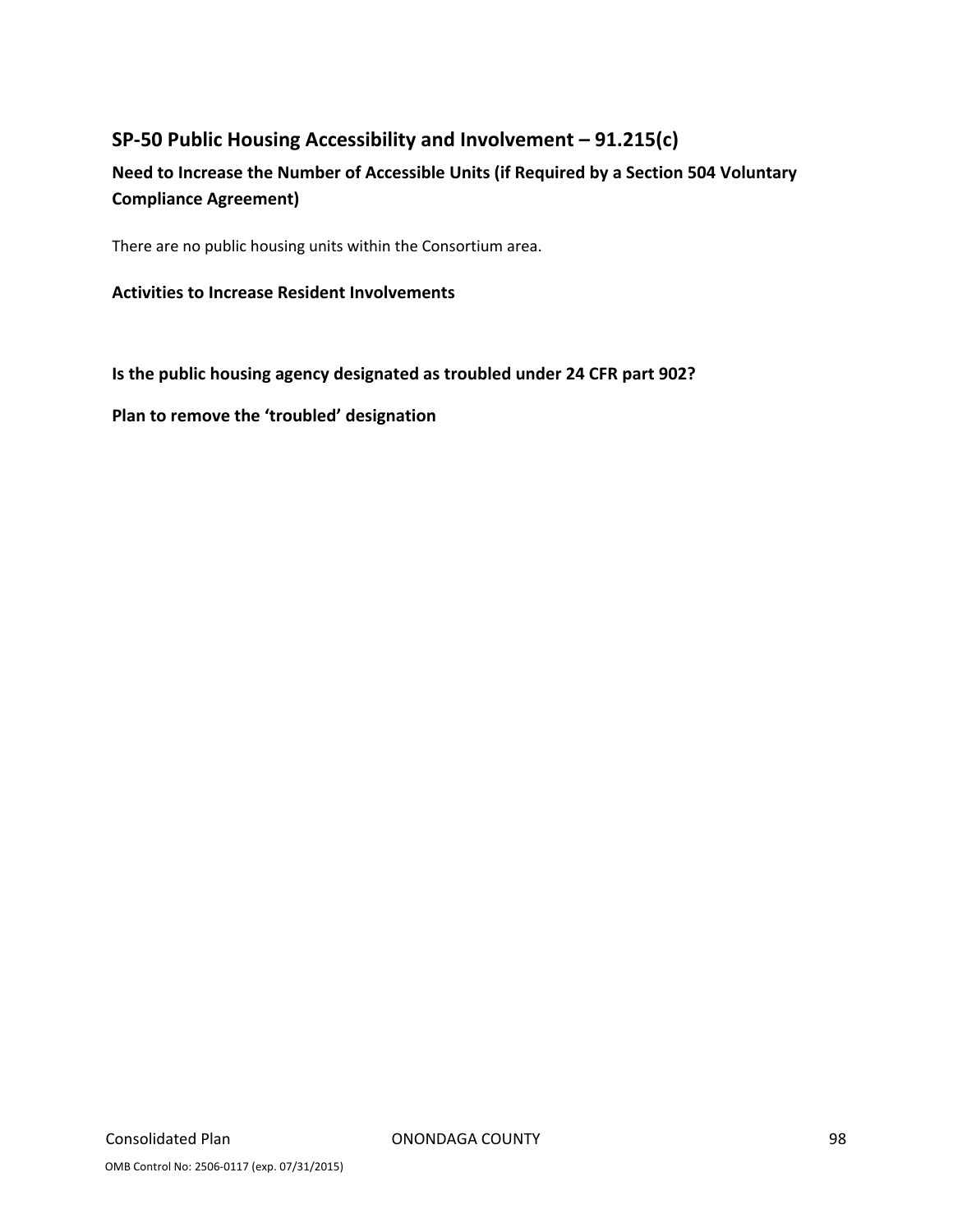## **SP‐55 Barriers to affordable housing – 91.215(h)**

#### **Barriers to Affordable Housing**

The region's population is aging and households are becoming smaller and less traditional. Population is declining and is shifting from the City to the outlying County, particularly non-Hispanic white households that can afford the relatively higher, yet still affordable, cost of housing in the outlying areas and the increased transportation costs, and also have less need for the various services provided in the City. This creates less stable neighborhoods and housing market for home owners in the City and also generates more demand for new housing in the suburbs. New housing is built primarily for moderate to high income households, particularly families and empty nesters.

A leap frog situation has evolved as households move from less‐desirable and older housing stock and neighborhoods to newer more desirable housing stock and neighborhoods. These trends have been created by numerous Federal, State, and local policies that have heavily incentivized suburban, single‐ family home ownership, automobile‐based transportation, and competing local jurisdictions. As housing progressively ages from the City outwards to the suburbs, and the incentives to rehabilitate existing housing diminishes in declining neighborhoods, this trend will most likely continue. First concentrating in the City and then moving out to the first-ring suburbs. This dynamic has been documented in metropolitan areas throughout the country.

Fair Housing together with fair transportation and fair neighborhoods are needed throughout the Syracuse Metro Area.

Three CDD activities will address the removal of barriers to affordable housing.

The Consortium will expand housing opportunities for persons with disabilities. Using both CDBG funds and NYS Access to Home funds, the Ramp Program will provide grants up to \$5000, and in some cases up to \$20,000, for accessibility modifications for low‐income families with a handicapped family member. Outreach will be on‐going.

The Consortium has allocated annual funding to the Fair Housing Council program year to implement the Education and Enforcement Project which includes education, housing counseling and advocacy, enforcement of fair housing laws, and assistance to victims of predatory lending and lending fraud. ARISE, Inc. is allocated annual funding to provide one‐on‐one assistance to income eligible individuals with disabilities and their families, in order to stabilize housing situations and maximize independence with the community. ARISE additionally advocates for increased accessible housing, and educates housing providers and the public about Fair Housing, the Americans with Disabilities Act, and the need for accessible housing.

Onondaga County is also working to address larger issues of fairness and affordability and has created a new Sustainable Development Plan with a focus on settlement patterns that will foster sustainability and provide a region of opportunity for future generations. The plan will guide decision making for County government and will serve as a decision making tool for individuals, businesses and municipalities.

This plan will be closely linked with several other very significant and important efforts that are intertwined with the County's settlement patterns, including the creation of the County's Climate Change Action Plan, the update of the Syracuse Metropolitan Transportation Council's Long Range

Consolidated Plan ONONDAGA COUNTY 99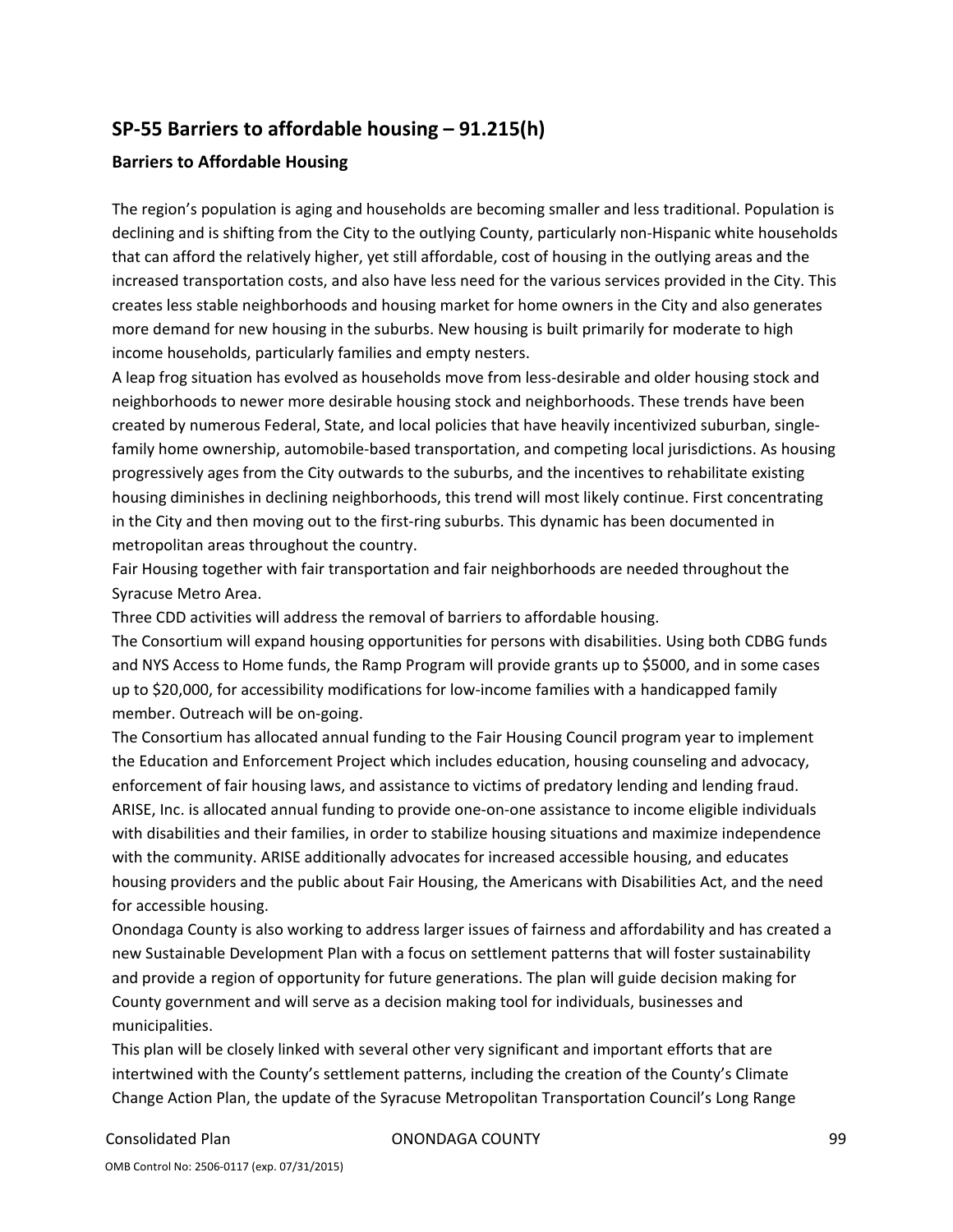Transportation Plan, and the County's Consolidated [Housing] Plan. The plan will also be integrated with rapidly shifting Federal and State policies, which have a substantial impact on settlement patterns. The plan includes the following components: Understanding Our Region; Creating a New Community Vision; Defining Sustainable Actions; Continuing Dialogue.

#### **Strategy to Remove or Ameliorate the Barriers to Affordable Housing**

Three CDD activities will address the removal of barriers to affordable housing. The Consortium will expand housing opportunities for persons with disabilities. Using both CDBG funds and NYS Access to Home funds, the Ramp Program will provide grants up to \$5000, and in some cases up to \$20,000, for accessibility modifications for low‐income families with a handicapped family member. Outreach will be on‐going.

The Consortium has allocated annual funding to the Fair Housing Council program year to implement the Education and Enforcement Project which includes education, housing counseling and advocacy, enforcement of fair housing laws, and assistance to victims of predatory lending and lending fraud. ARISE, Inc. is allocated annual funding to provide one‐on‐one assistance to income eligible individuals with disabilities and their families, in order to stabilize housing situations and maximize independence with the community. ARISE additionally advocates for increased accessible housing, and educates housing providers and the public about Fair Housing, the Americans with Disabilities Act, and the need for accessible housing.

Onondaga County is also working to address larger issues of fairness and affordability and has created a new Sustainable Development Plan with a focus on settlement patterns that will foster sustainability and provide a region of opportunity for future generations. The plan will guide decision making for County government and will serve as a decision making tool for individuals, businesses and municipalities.

This plan will be closely linked with several other very significant and important efforts that are intertwined with the County's settlement patterns, including the creation of the County's Climate Change Action Plan, the update of the Syracuse Metropolitan Transportation Council's Long Range Transportation Plan, and the County's Consolidated [Housing] Plan. The plan will also be integrated with rapidly shifting Federal and State policies, which have a substantial impact on settlement patterns. The plan includes the following components: Understanding Our Region; Creating a New Community Vision; Defining Sustainable Actions; Continuing Dialogue.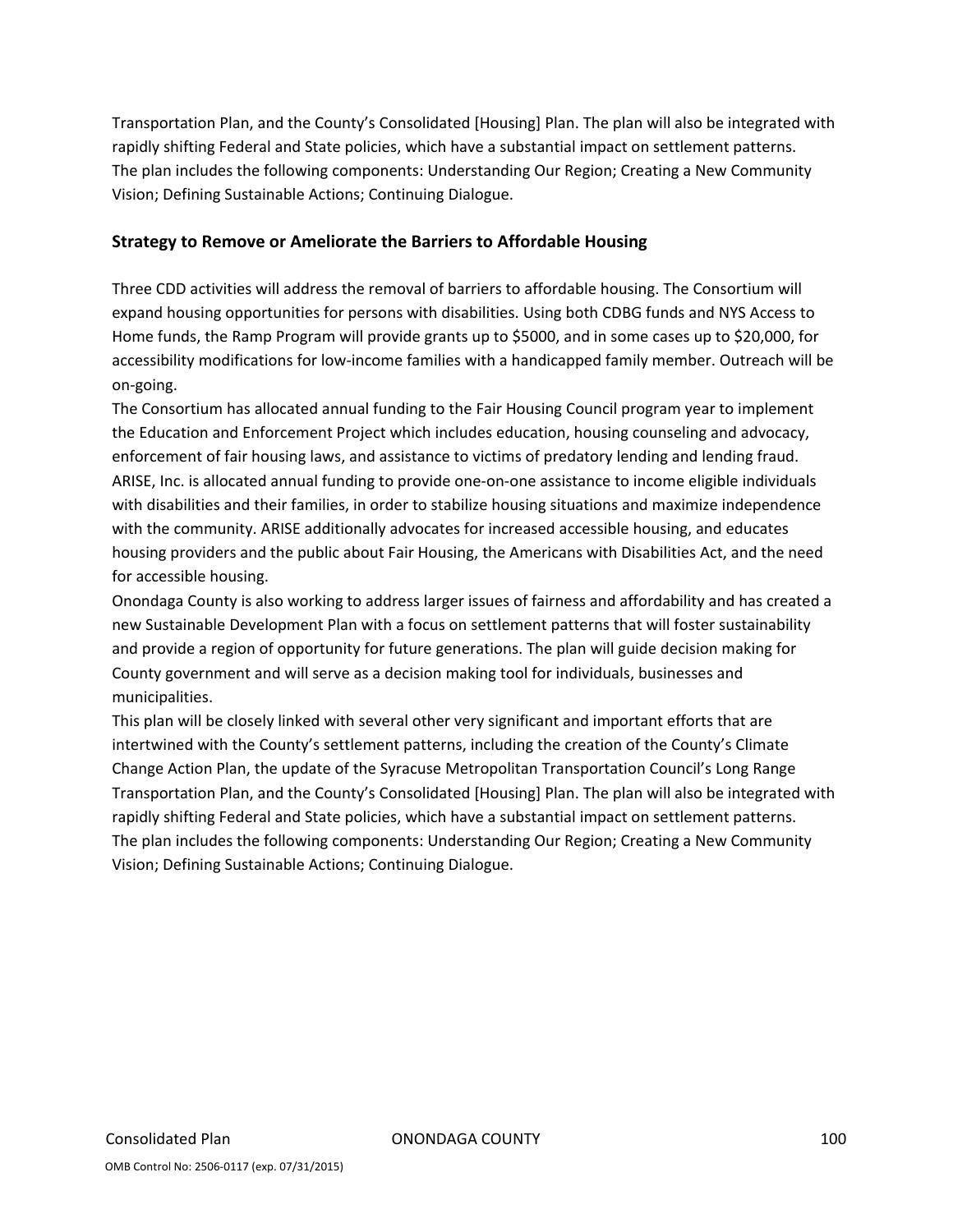## **SP‐60 Homelessness Strategy – 91.215(d)**

## **Reaching out to homeless persons (especially unsheltered persons) and assessing their individual needs**

Reaching out to homeless persons and assessing their individualized needs is being done through a coordinated assessment and referral system coordinated by the local CoC. This assessment and referral process assists individuals in finding services which help identify health and behavioral health issues and establish barriers to permanent housing as well as employment. The Onondaga County Helpline, a human service information and referral system is used as a single point of entry for all those needing housing services. This helpline can be accessed 24 hours per day. All agencies that are a part of the Homeless Housing Coalition's Continuum of Care participate and gather the same information which is used to assess and identify the individual's needs. Direct referrals are also accepted from one service provider to another, using the "no wrong door" policy, making easy access for all needing services. The HMIS information system, which plays an integral part in facilitating the coordination among agencies, is where all client information is tracked.

Reaching out to unsheltered persons is done through street outreach services. Service providers meet the unsheltered individuals where they are at building supportive and positive relationships. Conversation begins when distributing basic needs such as food, water, blankets, gloves, hats etc. Outreach workers assess the homeless individual's needs

### **Addressing the emergency and transitional housing needs of homeless persons**

The consortium funds several emergency shelters and transitional housing facilities with its ESG funds. The County provides funding to:

- Catholic Charities‐Dorothy Day House‐24 hour emergency shelter to homeless women and children
- Christopher Community‐ Chadwick Residence‐transitional housing and professional services help clients improve skills and the ability to maintain permanent housing.

• Liberty Resources‐DePalmer House which provides transitional housing for chronically homeless people living with HIV/AIDS.

• Legal Aid Society if Mid‐New York‐Provides legal representation to tenants facing eviction or other housing issues.

• Onondaga County Department of Social Services‐Temporary Assistance Division‐assess, document and place homeless clients in community shelters and/or hotels.

- Rescue Mission‐Homeless Intervention Team‐mobile unit provides transportation and performs outreach throughout the community.
- Salvation Army‐Barnabas Shelter‐ houses homeless young adults, ages 18‐24.
- Syracuse Northeat Community Center‐offer rapid rehousing and skills training
- YMCA‐Men's residence Program‐houses low‐income men
- YWCA‐Women's Residence Program‐houses low income women and children

Consolidated Plan ONONDAGA COUNTY 101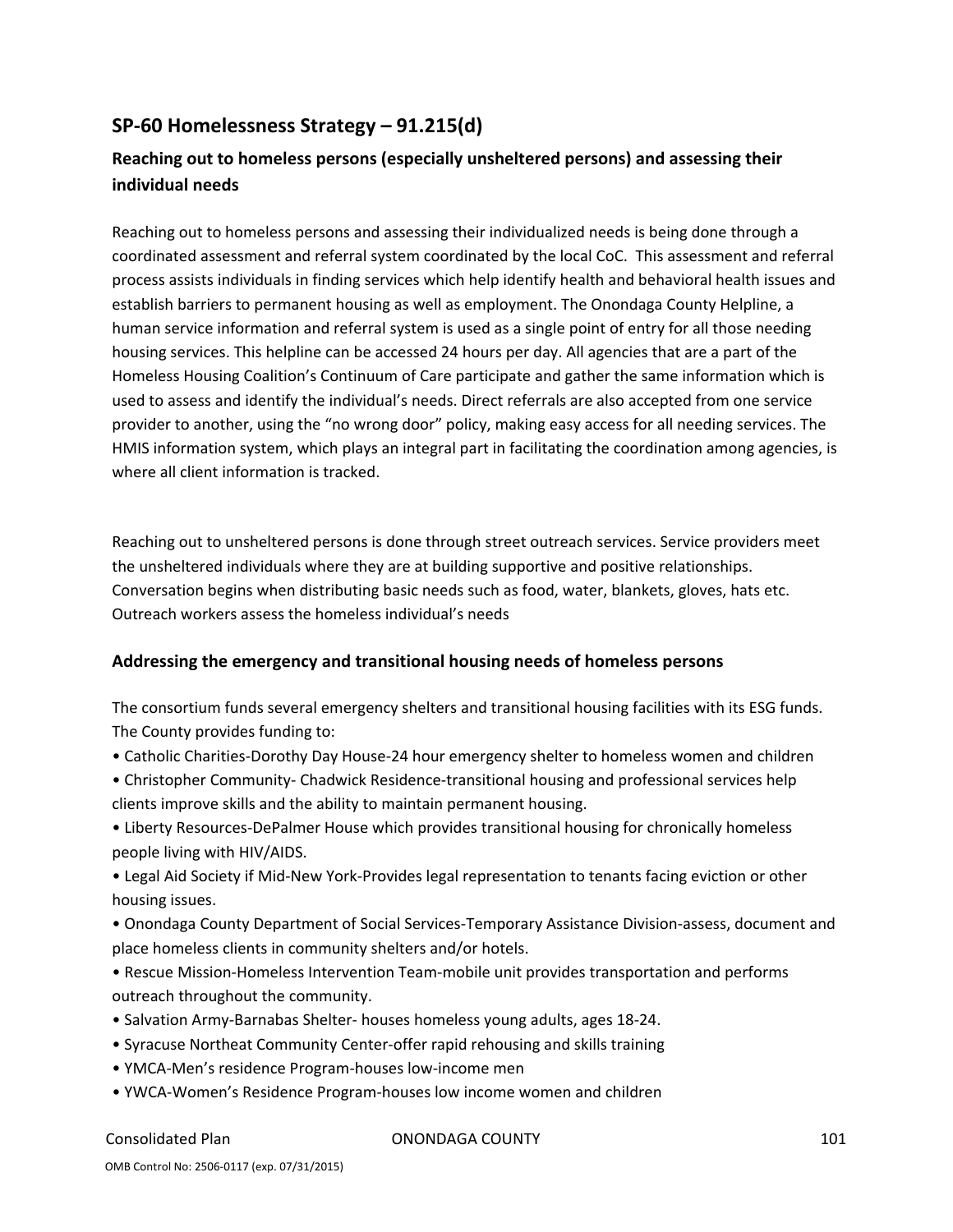**Helping homeless persons (especially chronically homeless individuals and families, families with children, veterans and their families, and unaccompanied youth) make the transition to permanent housing and independent living, including shortening the period of time that individuals and families experience homelessness, facilitating access for homeless individuals and families to affordable housing units, and preventing individuals and families who were recently homeless from becoming homeless again.**

Helping homeless persons (especially chronically homeless) transition to permanent housing and independent living will be done through supportive services which include financial assistance, relocation assistance, prevention efforts and street outreach. These high priority services help make the transition to permanent housing and independent living effective. Developing skills and strategies that address personal barriers to successful permanent housing is crucial in preventing homelessness again. Assistance with relocation as far as finding actual affordable housing units and/or advocating with reliable landlords are often necessary. Case management and follow up case management efforts are needed to assist individuals or families in maintaining and or locating affordable housing. Financial assistance may be needed for security deposit, subsidies or help with rental payments and/or utilities. This is especially true for homeless youth when upon intake 90 percent are unemployed, uneducated and unable to arrange for income of any kind. This financial assistance helps all homeless or chronically homeless individuals' transition from shelters to permanent housing at a much faster pace. The goal is to get homeless individuals and families housed first while receiving support services to help overcome housing barriers. The city of Syracuse is committed to supporting programs whose mission it is to aid homeless or chronically homeless families and individuals with homeless prevention efforts as well as rapid rehousing and street outreach services.

**Help low‐income individuals and families avoid becoming homeless, especially extremely low‐income individuals and families who are likely to become homeless after being discharged from a publicly funded institution or system of care, or who are receiving assistance from public and private agencies that address housing, health, social services, employment, education or youth needs**

The CoC's Discharge Planning Committee (DPC) actively collaborates with institutional care providers and monitors discharge outcomes. The CoC has contributed to the development of OnCare, a System of Care for youth with serious emotional and behavior problems. The DPC members participate in monthly OnCare meetings. OnCare operates ACCESS, a multi‐disciplinary team involving mental health, Juvenile Justice, Children's Division Child Welfare staff, and Parent Partners. ACCESS locates services and safe housing for participants.

A variety of initiatives have been developed to assist in preventing homelessness whenever possible. Specifically, "in‐reach coordination" occurs when Health Home Case Managers visit area inpatient mental health and CD units on a weekly basis to engage and assist with the discharge planning prior to discharge and connect those in need to appropriate support services. In‐reach case managers also connect with people who are going to court for discharge despite not having a place to live. The DPC

Consolidated Plan ONONDAGA COUNTY 102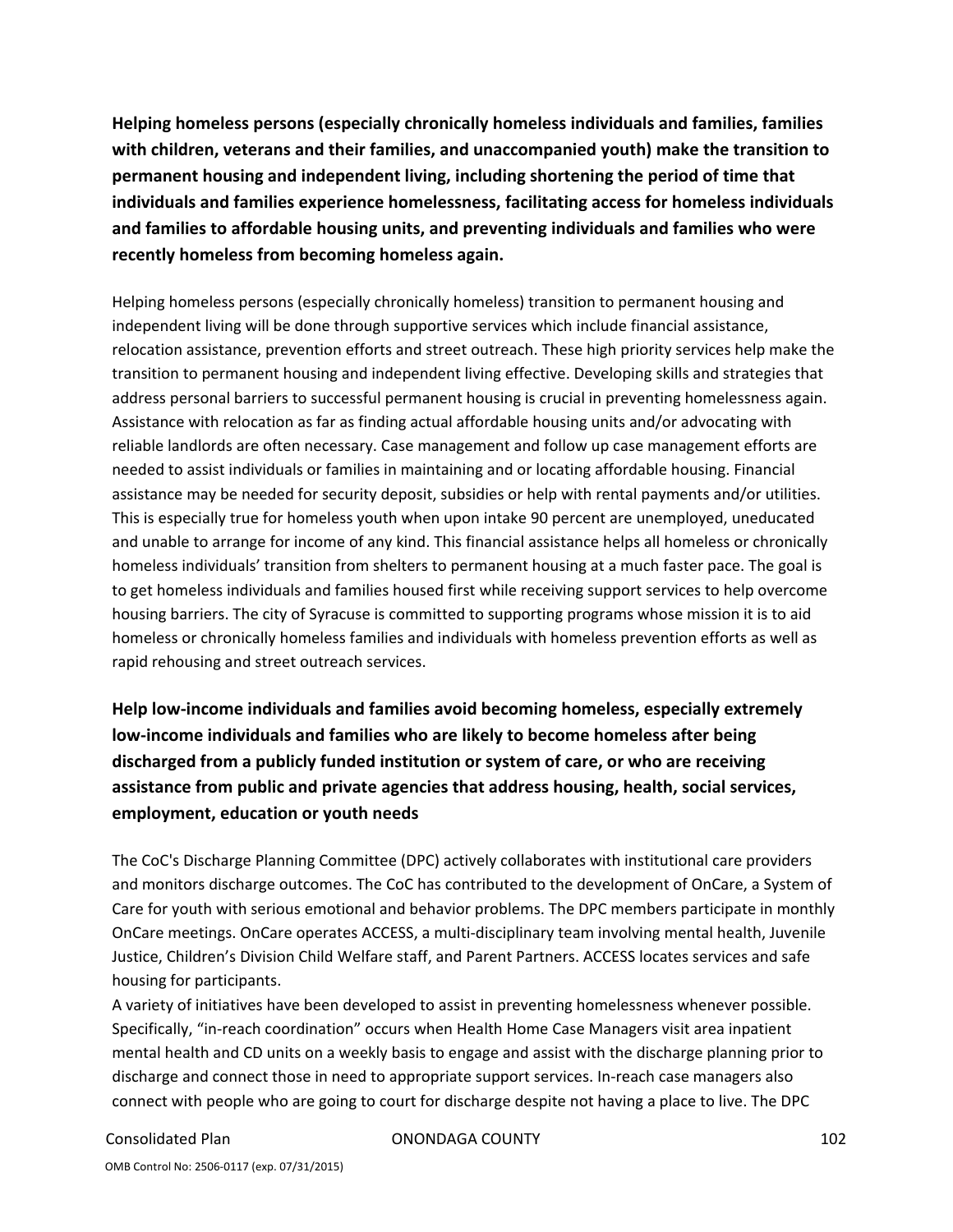partners with NYS Department of Correction and Community Supervision (DOCCS) to address barriers to parolees accessing housing. Cross System Strategic Planning meetings are held for high need individuals. Individualized plans are developed for high risk parolees. The Discharge Planning Committee (DPC) also has collaborative relationships with key staff at various area hospitals. The DPC chairman assists with plans of difficult discharges for clients with co-morbid conditions and behavioral health issues. Lastly, the county and state funds fifty case management positions to assist youth in transitioning out of the foster care system.

Ongoing case management services and subsidies are vital to the success of low income individuals and families in staying housed. Support for rapid‐rehousing financial assistance and follow up case management is a priority.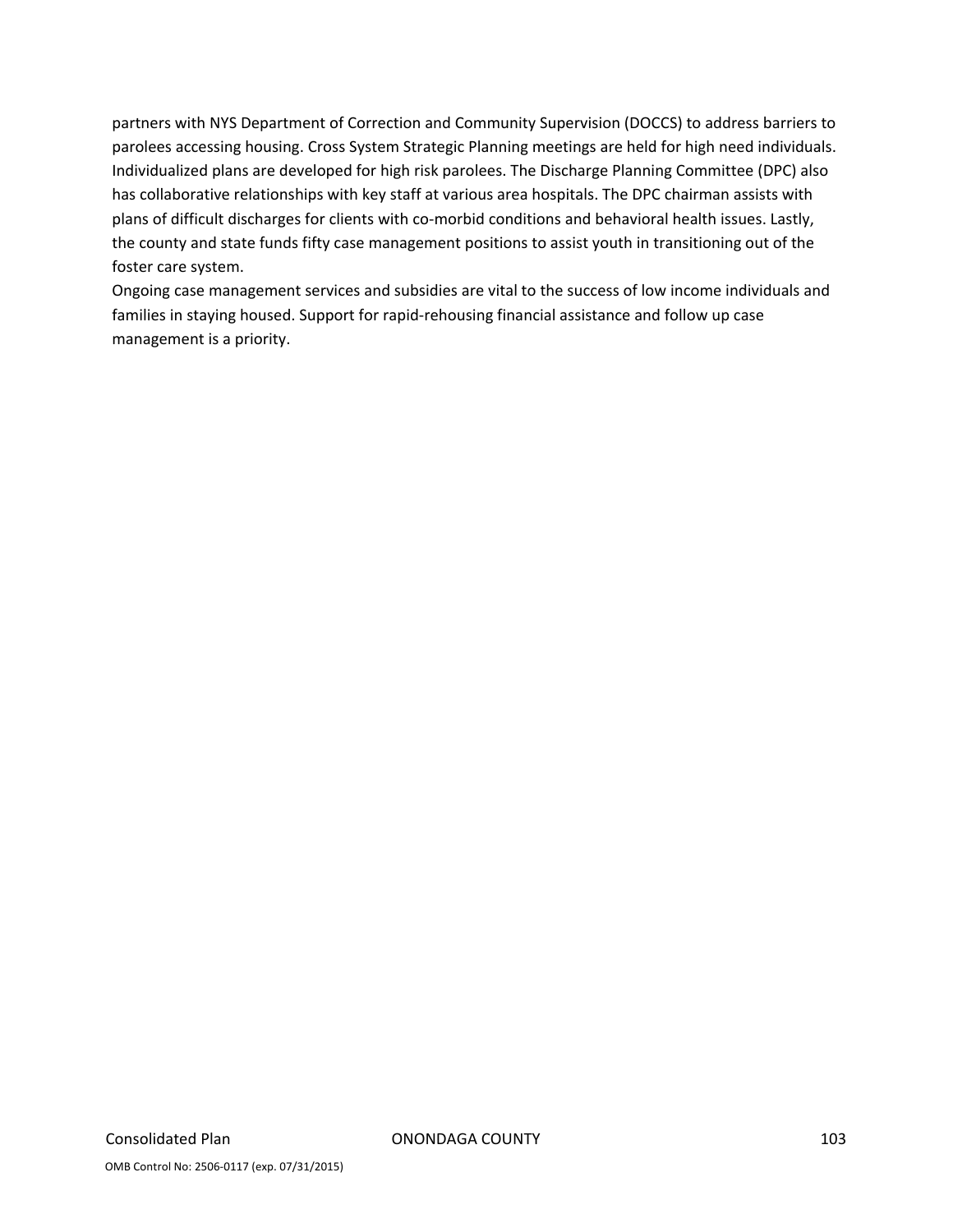## **SP‐65 Lead based paint Hazards – 91.215(i)**

### **Actions to address LBP hazards and increase access to housing without LBP hazards**

In September 2000 HUD adopted the Lead Safe Housing Rule since then OCCD has made protecting families from exposure to lead from paint, dust, and soil, reducing lead paint hazards in homes, and educating clients on the danger of lead exposure a priority. Every housing rehabilitation project the department undertakes in homes built after 1978 receives at minimum a full lead paint inspection. In homes that contain lead based paint a full Risk Assessment is performed by one of our department's 8 EPA licensed Risk Assessors and all lead based paint hazards are remediated using the appropriate techniques.

Since 2001 OCCD has received eight Lead Hazard Reduction and Lead Demonstration grants from the HUD Office of Lead Hazard Control and Healthy Homes (OLHCHH) totaling \$24,000,000. The Consortium matches the Lead Grants with CDBG funds. CDBG and HOME funds are also used in the County's mission to end lead poisoning and produce lead‐safe homes.

### **How are the actions listed above related to the extent of lead poisoning and hazards?**

OLHCHH grants have funded the production of 1550 lead‐safe housing units. Lead remediation funded by other departmental sources produce on average an additional lead‐safe 50 homes/year. Each project completed provides a healthier, safer living environment for the current and future residents ultimately reducing the incidence of children being poisoned in their homes by lead.

### **How are the actions listed above integrated into housing policies and procedures?**

The removal of lead‐based paint is incorporated into the policies and procedures of all the County housing programs. Any house receiving CDBG, HOME or OLHCHH funds through our office will be lead‐ tested. Any lead‐based hazards discovered will be remediated using properly licensed personnel, the appropriate protocol and qualified certified contractors.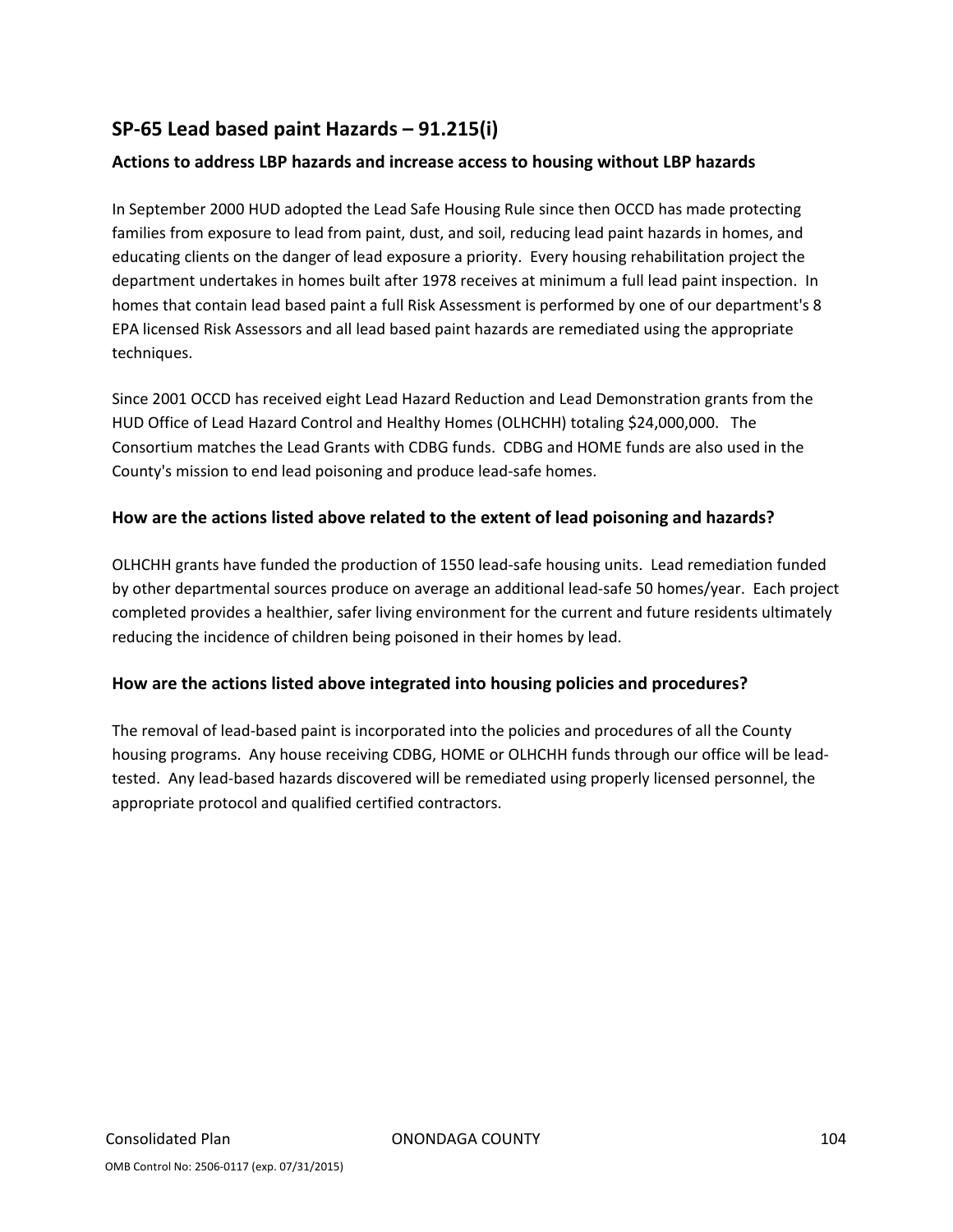# **SP‐70 Anti‐Poverty Strategy – 91.215(j)**

## **Jurisdiction Goals, Programs and Policies for reducing the number of Poverty‐Level Families**

Strategies to reduce the poverty level among households in Onondaga County mirror those recommended in the City of Syracuse Consolidated Plan: creating new economic opportunities and developing a variety of ways to accumulate wealth.

A number of economic revitalization projects that are ongoing or expected to begin in the coming year (e.g., Hotel Syracuse, Inner Harbor project) may include County residents as part of the labor force. While elected officials and community leaders are working to ensure that Syracuse residents will make up a substantial part of the labor force working on these projects, both during and after their completion, residents in the County living outside of the City are sure to benefit from these revitalization projects alongside and along with their City neighbors. Additionally, some construction projects funded with CDBG and HOME through the Con Plan and with State and local aid seek to contract 15 % of overall contracted project costs to Minority and Women-Owned Businesses. For example, New York Main St. grants targeting the Villages of Camillus and Jordan Also, employment opportunities for low‐income workers are created through grants awarded to Onondaga County by the NYS Affordable Housing Corporation's Affordable Home Ownership Development Program. By subsidizing repairs to extend the useful life of owner occupied homes occuped by low‐income households, this program also reduces the financial burden on homeowners thus increasing expendable income required for other household essentials.

## **How are the Jurisdiction poverty reducing goals, programs, and policies coordinated with this affordable housing plan**

Safe and affordable housing is often the key to providing the stability necessary to help a family become self‐sufficient.

The County HOME Program via CHDO funding grants priority to developments which set‐aside a portion of their housing for hard‐to‐serve special needs populations who often live at or below the poverty level. The County are also committed to providing affordable housing opportunities outside of existing low and moderate income neighborhoods to provide more housing choice opportunities to families in poverty. The County has worked to create relationships between agencies which serve people in poverty and private developers in hopes that private developers will be willing to rent to households in poverty if they know families have outside support. This has been a successful strategy to get landlords to accept extremely low income tenants who often have a history of housing and other instability in their lives.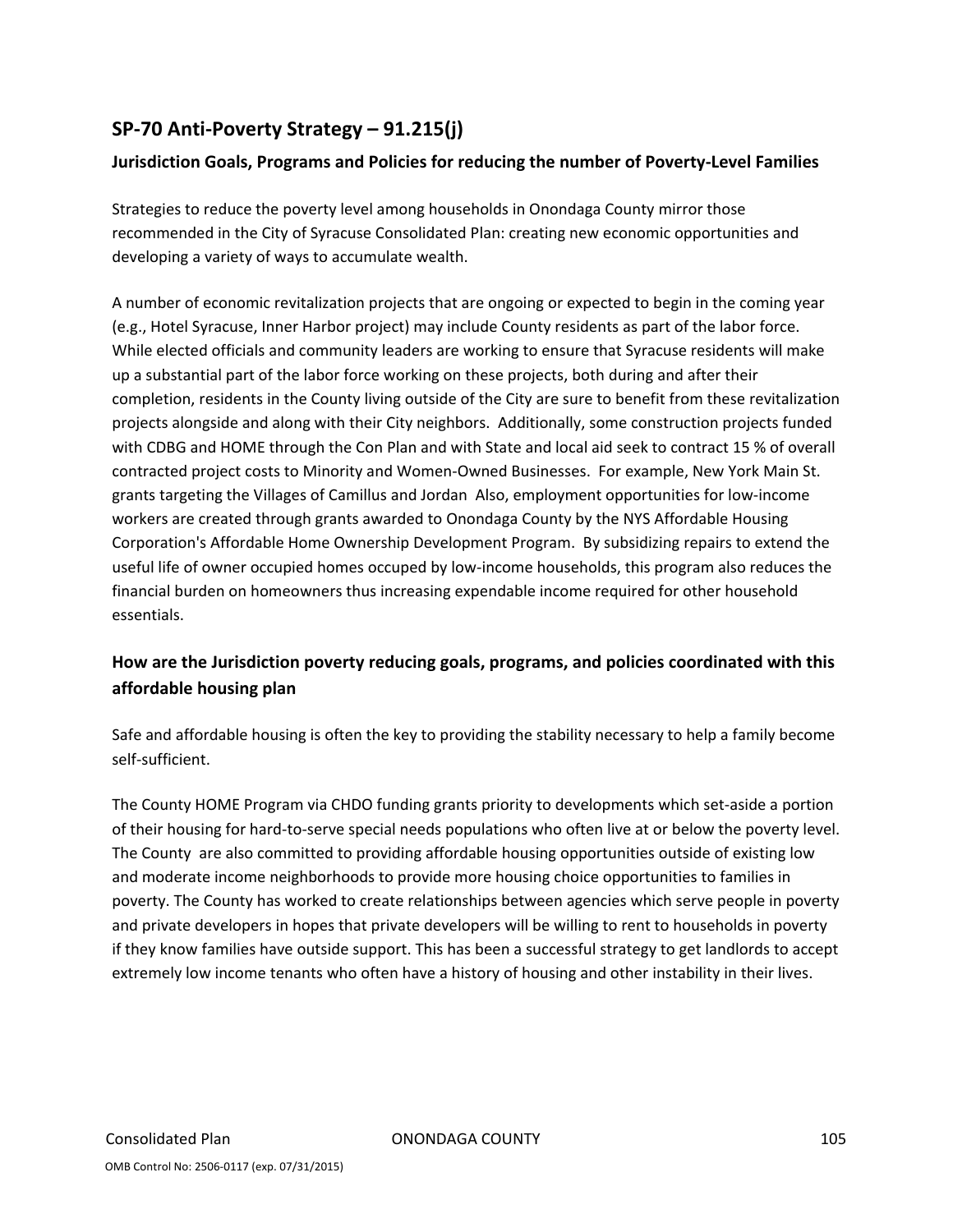## **SP‐80 Monitoring – 91.230**

**Describe the standards and procedures that the jurisdiction will use to monitor activities carried out in furtherance of the plan and will use to ensure long‐term compliance with requirements of the programs involved, including minority business outreach and the comprehensive planning requirements**

OCCD uses the following the standards and procedures to monitor its housing and community development activities to ensure long term compliance with program and comprehensive plan requirements.

Rehabilitation: A monthly housing report is prepared by the Rehab administrative staff. The monthly reports track projects from application to final inspection. Included on the reports are the projects: initial inspection date; Risk Assessment date, when/if the project has been sent out to bid; bidder's names, certifications, licensing credentials, registered MWBE; the contract award date; final inspection date; mortgage filing and satisfaction dates; and payment information including amounts, dates, and fund sources. Because these reports are produced from OCCD's extensive database(s) the format and information contained within them can be easily customized and used to monitor most aspects of the Consortium's rehabilitation programs. Timely monitoring of open cases will prevent future problems.

Recipient Compliance: Households participating in our grant programs are required to sign a Note and Mortgage document for the amount of assistance received from Community Development. The documents are filed at the Onondaga County Court House and their satisfaction dates are entered into our database.

Annually the Consortuium sends a letter to households with an open OCCD lien. Residents are required to sign and return the letter to our office, within a specified time, to verify their continued residency. The letters are sent in envelopes stamped "RETURN SERVICE REQUESTED." Second mailings, registered letters, and site visits are used to verify residency when initial letters are not returned. Applicants failing to fulfill the terms of their mortgages will be required to pay back their grants.

Capital Projects: Staff works with the towns and villages on implementing their capital projects consistent with HUD's guidelines and regulations. After the CD supervised Environmental Assessment or Review is completed, the CD contract specifications are incorporated in the bidding documents. These include, but are not limited to: Minority/Women Business participation, Affirmative Action, Conflict of Interest, Compliance with Clean Air and Water Acts, Labor Standards, Federal minimum wage rates, and Section 3. Prior to contract signing, CD staff meets with the contractor(s) and engineer or architect and other municipal representatives to review HUD's requirements. The contractor must submit payroll and compliance reports prior to final payment.

#### Miscellaneous:

• Monitoring of Community Housing Development Organization CHDO projects and ESG recipients to

Consolidated Plan ONONDAGA COUNTY 106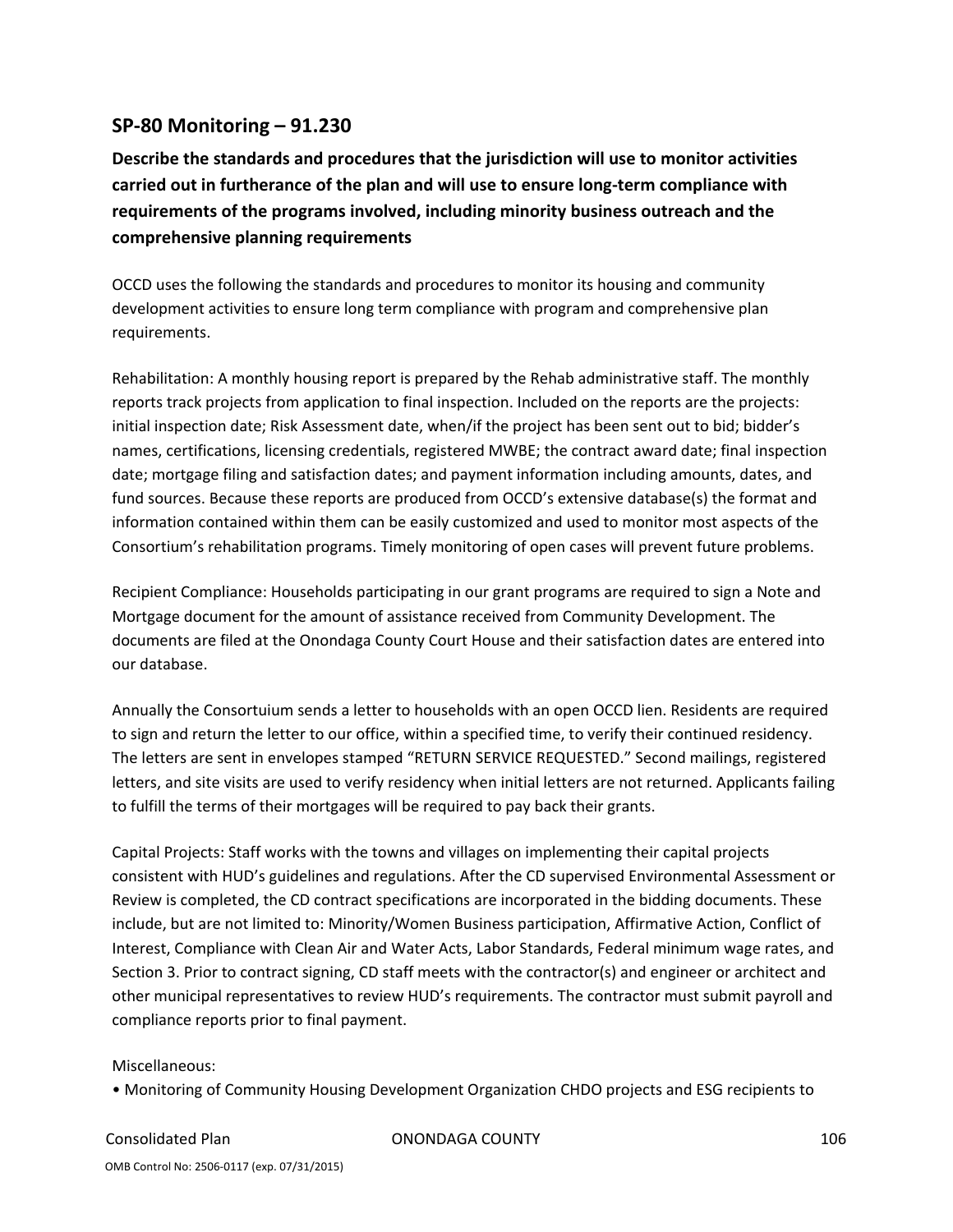insure compliance with income eligibility, rents, and other requirements;

• Annual update of the Onondaga County Housing Rehabilitation Program Policy and Procedures Manual;

• Annual Preparation of the Consolidated Annual Performance Report (CAPER) that includes a thorough review of housing program performance relative to five‐year housing goals;

• Preparation of Annual Status Report to The Consortium's Impediments to Fair Housing report.

• Preparation of annual MBE/WBE report to the federal Department of Housing and Urban

Development (HUD). This document is reviewed by The Consortium's Office of Equal Employment Opportunity to insure consistency with County Policy;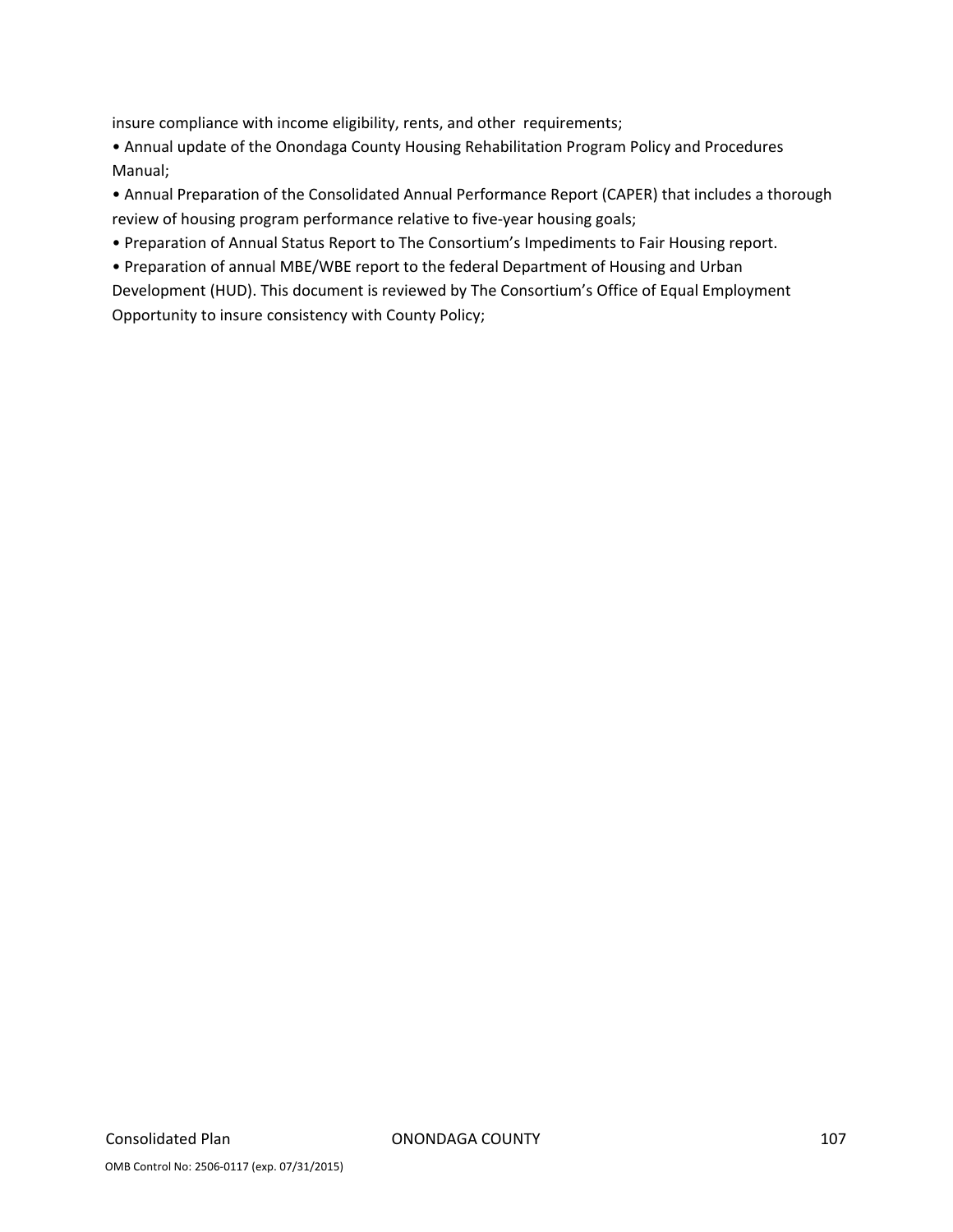# **Expected Resources**

# **AP‐15 Expected Resources – 91.220(c)(1,2)**

## **Introduction**

The table below outlines the CDBG and HOME resources the County anticipates having available during the 2015‐2019 period covered by this Consolidated Plan. It is followed by narratives about other resources these funds will leverage.

#### **Anticipated Resources**

| Program     | Source       | <b>Uses of Funds</b> | <b>Expected Amount Available Year 1</b> |                  |                   |           | <b>Expected</b>  | <b>Narrative</b>   |
|-------------|--------------|----------------------|-----------------------------------------|------------------|-------------------|-----------|------------------|--------------------|
|             | of           |                      | <b>Annual</b>                           | Program          | <b>Prior Year</b> | Total:    | Amount           | <b>Description</b> |
|             | <b>Funds</b> |                      | <b>Allocation:</b>                      | Income:          | <b>Resources:</b> | \$        | <b>Available</b> |                    |
|             |              |                      | \$                                      | \$               | \$                |           | Reminder<br>of   |                    |
|             |              |                      |                                         |                  |                   |           | <b>ConPlan</b>   |                    |
|             |              |                      |                                         |                  |                   |           | \$               |                    |
| <b>CDBG</b> | public       | Acquisition          |                                         |                  |                   |           |                  | Please see         |
|             |              | Admin and            |                                         |                  |                   |           |                  | 2015 Action        |
|             | federal      | Planning             |                                         |                  |                   |           |                  | Plan for           |
|             |              | Economic             |                                         |                  |                   |           |                  | detailed           |
|             |              | Development          |                                         |                  |                   |           |                  | information        |
|             |              | Housing              |                                         |                  |                   |           |                  | on programs        |
|             |              | Public               |                                         |                  |                   |           |                  | and services       |
|             |              | Improvements         |                                         |                  |                   |           |                  | recommended        |
|             |              | Public               |                                         |                  |                   |           |                  | for funding.       |
|             |              | Services             | 1,918,255                               | 100,000          | 50,000            | 2,068,255 | 8,273,020        |                    |
| <b>HOME</b> | public       | Acquisition          |                                         |                  |                   |           |                  | Please see         |
|             |              | Homebuyer            |                                         |                  |                   |           |                  | 2015 Action        |
|             | federal      | assistance           |                                         |                  |                   |           |                  | Plan for           |
|             |              | Homeowner            |                                         |                  |                   |           |                  | detailed           |
|             |              | rehab                |                                         |                  |                   |           |                  | information        |
|             |              | Multifamily          |                                         |                  |                   |           |                  | on programs        |
|             |              | rental new           |                                         |                  |                   |           |                  | and services       |
|             |              | construction         |                                         |                  |                   |           |                  | recommended        |
|             |              | Multifamily          |                                         |                  |                   |           |                  | for funding.       |
|             |              | rental rehab         |                                         |                  |                   |           |                  |                    |
|             |              | <b>New</b>           |                                         |                  |                   |           |                  |                    |
|             |              | construction         |                                         |                  |                   |           |                  |                    |
|             |              | for ownership        |                                         |                  |                   |           |                  |                    |
|             |              | <b>TBRA</b>          | 447,678                                 | $\boldsymbol{0}$ | 0                 | 447,678   | 1,790,712        |                    |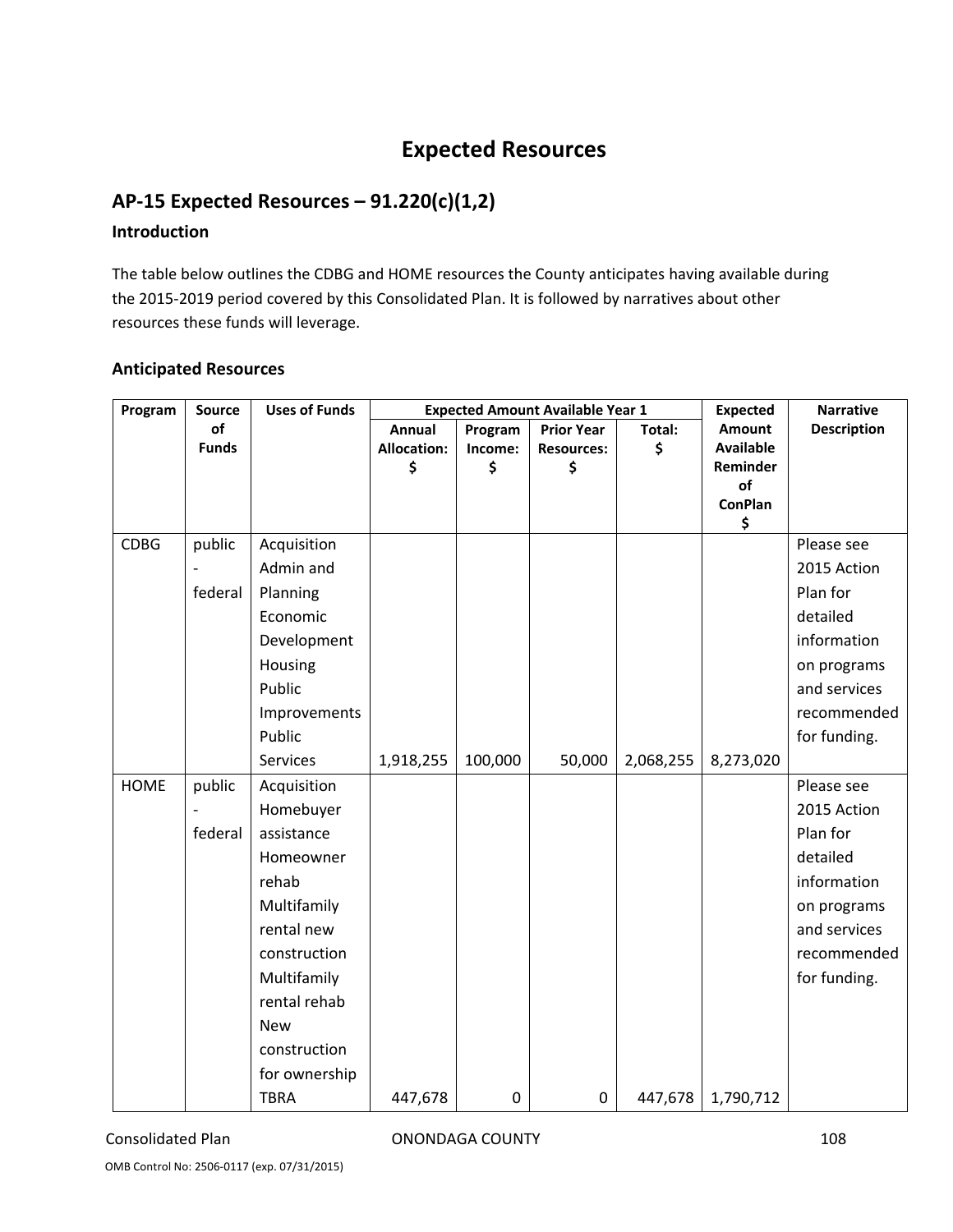| Program | Source       | <b>Uses of Funds</b> | <b>Expected Amount Available Year 1</b> |           |                   |         | <b>Expected</b>      | <b>Narrative</b>   |
|---------|--------------|----------------------|-----------------------------------------|-----------|-------------------|---------|----------------------|--------------------|
|         | of           |                      | Annual                                  | Program   | <b>Prior Year</b> | Total:  | <b>Amount</b>        | <b>Description</b> |
|         | <b>Funds</b> |                      | <b>Allocation:</b>                      | Income:   | <b>Resources:</b> | \$      | <b>Available</b>     |                    |
|         |              |                      | \$                                      | \$        | \$                |         | Reminder             |                    |
|         |              |                      |                                         |           |                   |         | of<br><b>ConPlan</b> |                    |
|         |              |                      |                                         |           |                   |         | \$                   |                    |
| ESG     | public       | Conversion           |                                         |           |                   |         |                      | Please see         |
|         |              | and rehab for        |                                         |           |                   |         |                      | 2015 Action        |
|         | federal      | transitional         |                                         |           |                   |         |                      | Plan for           |
|         |              | housing              |                                         |           |                   |         |                      | detailed           |
|         |              | Financial            |                                         |           |                   |         |                      | information        |
|         |              | Assistance           |                                         |           |                   |         |                      | on programs        |
|         |              | Overnight            |                                         |           |                   |         |                      | and services       |
|         |              | shelter              |                                         |           |                   |         |                      | recommended        |
|         |              | Rapid re-            |                                         |           |                   |         |                      | for funding.       |
|         |              | housing              |                                         |           |                   |         |                      |                    |
|         |              | (rental              |                                         |           |                   |         |                      |                    |
|         |              | assistance)          |                                         |           |                   |         |                      |                    |
|         |              | Rental               |                                         |           |                   |         |                      |                    |
|         |              | Assistance           |                                         |           |                   |         |                      |                    |
|         |              | Services             |                                         |           |                   |         |                      |                    |
|         |              | Transitional         |                                         |           |                   |         |                      |                    |
|         |              | housing              | 153,491                                 | $\pmb{0}$ | 0                 | 153,491 | 613,964              |                    |

**Table 63 ‐ Expected Resources – Priority Table**

## **Explain how federal funds will leverage those additional resources (private, state and local funds), including a description of how matching requirements will be satisfied**

OCCD is required to provide a match for federal funds received under the HOME Program. The County uses funds from non‐federal grants it applies for and receives from various sources including (but not limited to): the NYS Affordable Housing Corporation, the NYS Housing Trust Fund, and various grants through the NYS Homes and Community Renewal.

Agencies receiving ESG funds under the County ESG Program will provide a portion of the required ESG match. Match sources must be listed on the agency budget.

Since 2001, OCCD has received eight Lead Hazard Reduction/Lead Hazard Demonstration grants totaling \$24,000,000 from the HUD Office of Lead Hazard Control and Healthy Homes (OLHCHH). The County uses a portion of its CDBG funds as match for these grants and plans to continue to apply for and hopefully receive funding from OLHCHH.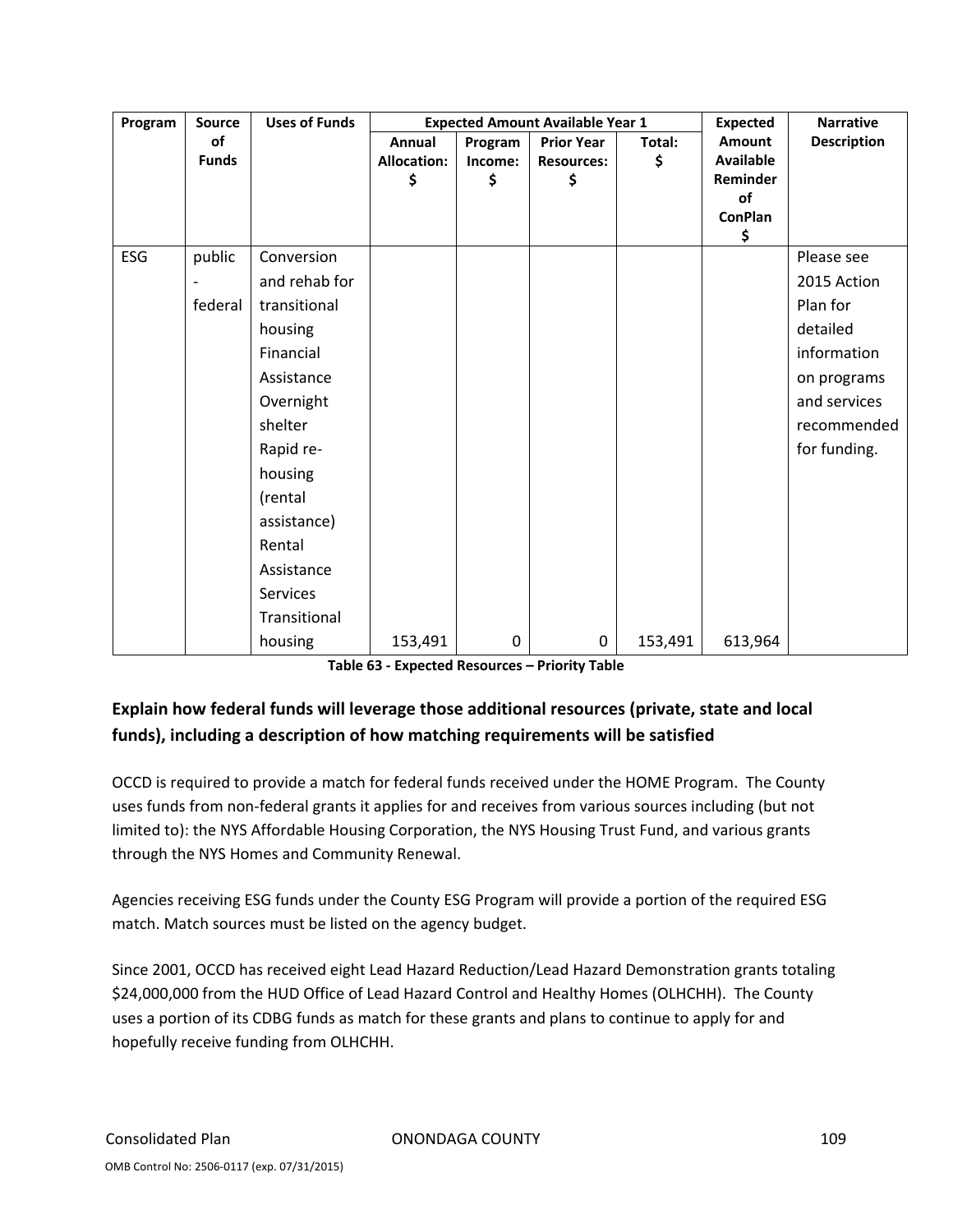## **f appropriate, describe publically owned land or property located within the jurisdiction that may be used to address the needs identified in the plan**

Although the Onondaga County housing market has remained fairly stable throughout the Great Recession foreclosures and tax delinquent properties do exist throughout our area. The County will continue to acquire these vacant properties for its First-time Homeownership Program. These homes will be rehabilitated and sold to low-moderate income first-time home buyers at a subsidized costs. The department's Homeownership Program is funded via a variety of sources and grants including: local funding, program income, state grants and federal programs.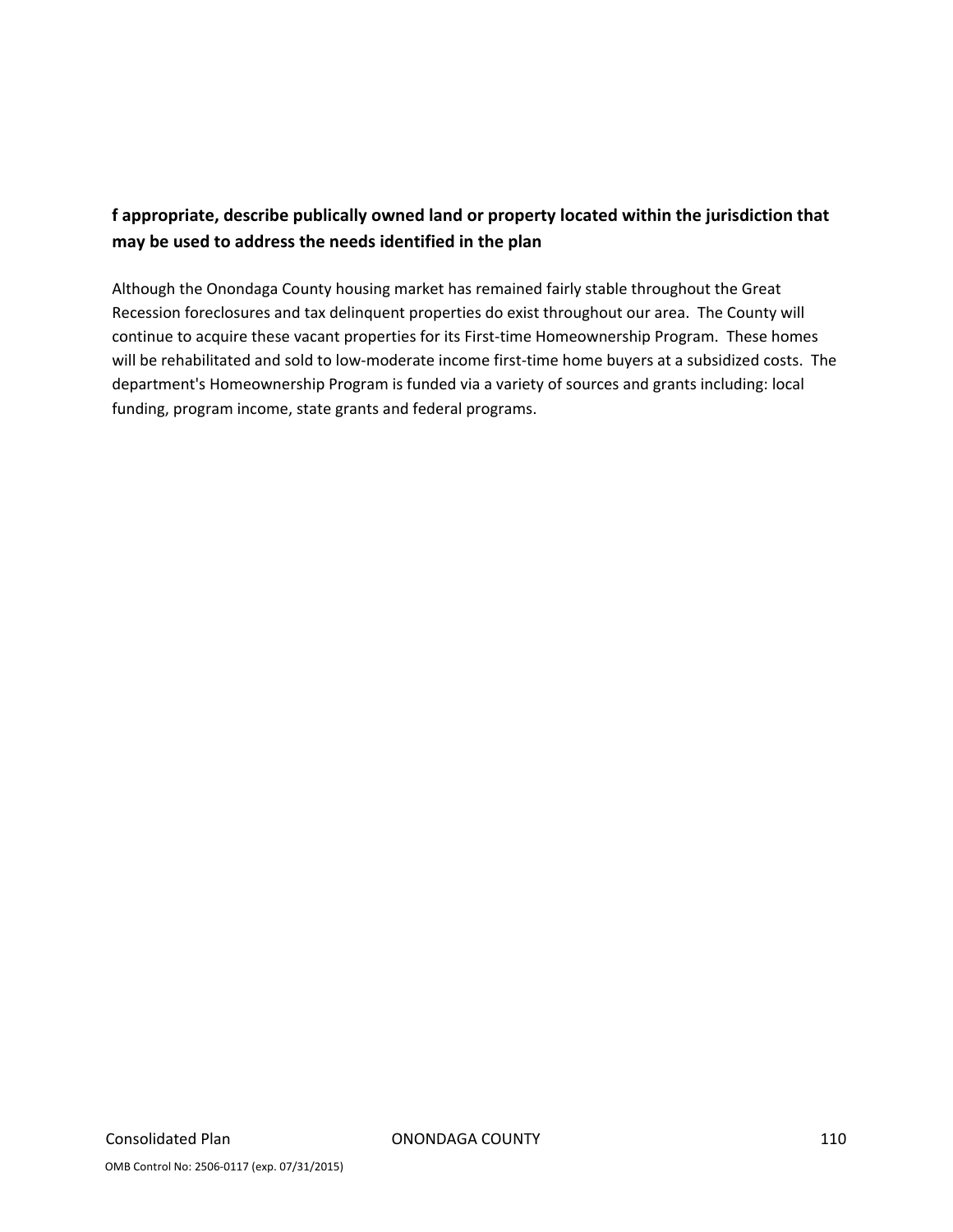# **Annual Goals and Objectives**

## **AP‐20 Annual Goals and Objectives**

### **Goals Summary Information**

| Sort                    | <b>Goal Name</b> | <b>Star</b> | End      | Category     | Geograp  | <b>Needs</b>     | <b>Funding</b> | <b>Goal Outcome</b><br>Indicator |
|-------------------------|------------------|-------------|----------|--------------|----------|------------------|----------------|----------------------------------|
| Ord<br>er               |                  | t<br>Yea    | Yea<br>r |              | hic Area | <b>Addressed</b> |                |                                  |
|                         |                  | r           |          |              |          |                  |                |                                  |
| $\mathbf{1}$            | Housing          | 201         | 201      | Affordable   | Ononda   | Housing          | CDBG:          | Homeowner                        |
|                         | Rehabilitatio    | 5           | 9        | Housing      | ga       | Rehabilitatio    | \$250,0        | Housing                          |
|                         | n                |             |          |              | County   | n                | 00             | Rehabilitated:                   |
|                         |                  |             |          |              |          |                  | HOME:          | 165 Household                    |
|                         |                  |             |          |              |          |                  | \$335,7        | <b>Housing Unit</b>              |
|                         |                  |             |          |              |          |                  | 59             |                                  |
| $\overline{2}$          | Housing          | 201         | 201      | Non-         | Ononda   | Housing          | CDBG:          | Rental units                     |
|                         | Rehabilitatio    | 5           | q        | Homeless     | ga       | Rehabilitatio    | \$100,0        | rehabilitated: 5                 |
|                         | $n-$             |             |          | Special      | County   | $n-$             | 00             | Household                        |
|                         | Accessibility    |             |          | <b>Needs</b> |          | Accessibility    |                | <b>Housing Unit</b>              |
|                         | Improvemen       |             |          |              |          |                  |                | Homeowner                        |
|                         | ts               |             |          |              |          |                  |                | Housing                          |
|                         |                  |             |          |              |          |                  |                | Rehabilitated: 15                |
|                         |                  |             |          |              |          |                  |                | Household                        |
|                         |                  |             |          |              |          |                  |                | <b>Housing Unit</b>              |
| $\overline{\mathbf{3}}$ | Capital          | 201         | 201      | Capital      | Ononda   | Capital          | CDBG:          | Public Facility or               |
|                         | Projects         | 5           | 9        | Improveme    | ga       | Projects         | \$644,6        | Infrastructure                   |
|                         |                  |             |          | nts County-  | County   |                  | 04             | Activities other                 |
|                         |                  |             |          | wide         |          |                  |                | than                             |
|                         |                  |             |          |              |          |                  |                | Low/Moderate                     |
|                         |                  |             |          |              |          |                  |                | <b>Income Housing</b>            |
|                         |                  |             |          |              |          |                  |                | Benefit: 15                      |
|                         |                  |             |          |              |          |                  |                | Persons Assisted                 |
| $\overline{\mathbf{4}}$ | Homeless-        | 201         | 201      | Homeless     | Ononda   | Homelessnes      | CDBG:          | Overnight/Emerg                  |
|                         | Emergency        | 5           | 9        |              | ga       | S                | \$63,51        | ency                             |
|                         | Shelter          |             |          |              | County   |                  | 5              | Shelter/Transitio                |
|                         |                  |             |          |              |          |                  |                | nal Housing Beds                 |
|                         |                  |             |          |              |          |                  |                | added: 30 Beds                   |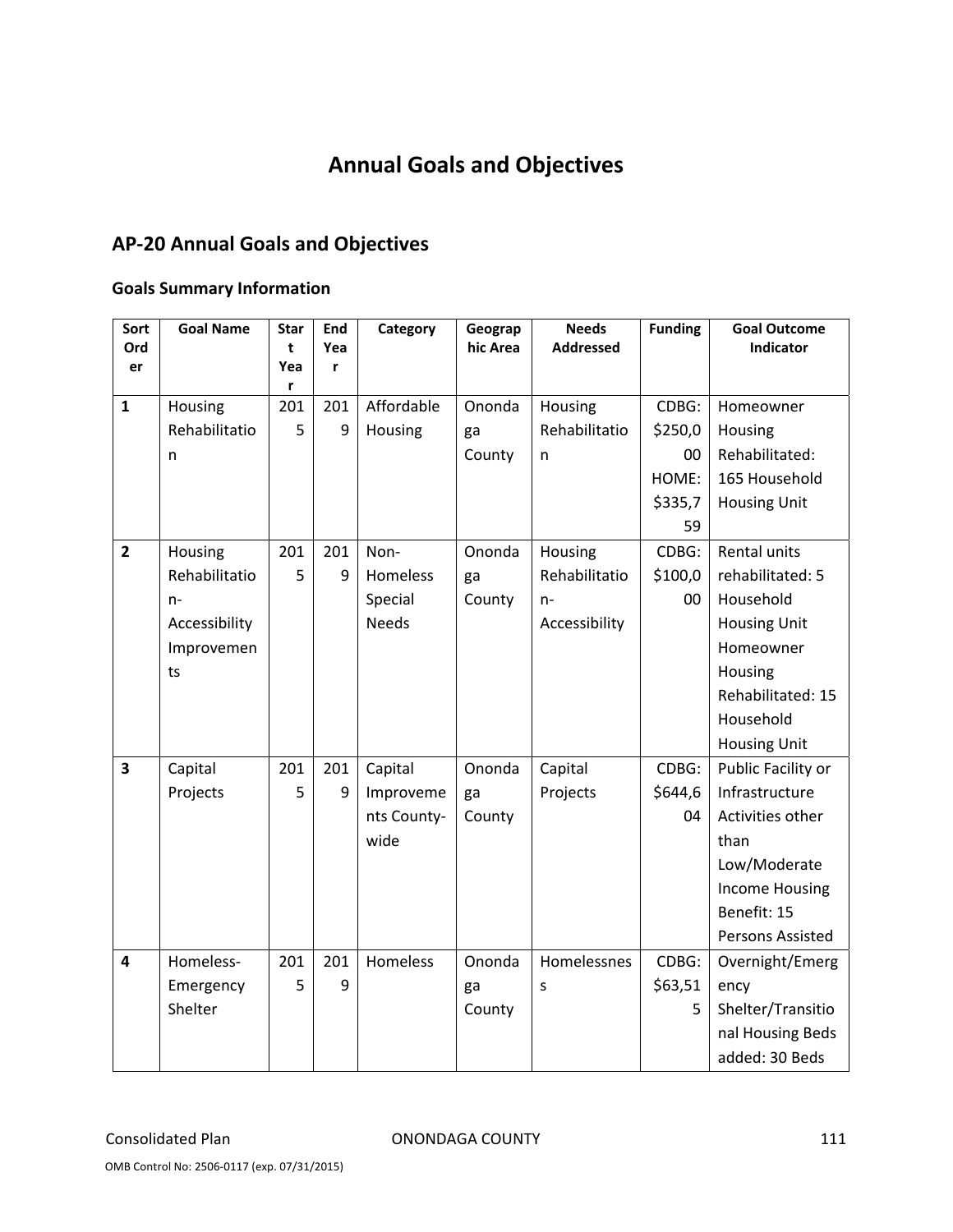| Sort<br>Ord    | <b>Goal Name</b> | <b>Star</b><br>t | End<br>Yea | Category   | Geograp<br>hic Area | <b>Needs</b><br><b>Addressed</b> | <b>Funding</b> | <b>Goal Outcome</b><br>Indicator |
|----------------|------------------|------------------|------------|------------|---------------------|----------------------------------|----------------|----------------------------------|
| er             |                  | Yea              | r          |            |                     |                                  |                |                                  |
|                |                  | r                |            |            |                     |                                  |                |                                  |
| 5              | Homeless-        | 201              | 201        | Homeless   | Ononda              | Homelessnes                      | CDBG:          | Homelessness                     |
|                | Homeless         | 5                | 9          |            | ga                  | S                                | \$20,11        | Prevention: 50                   |
|                | Prevention       |                  |            |            | County              |                                  | 5              | Persons Assisted                 |
| 6              | Homeless-        | 201              | 201        | Homeless   | Ononda              | Homelessnes                      | CDBG:          | Tenant-based                     |
|                | Rapid            | 5                | 9          |            | ga                  | S                                | \$47,80        | rental assistance                |
|                | Rehousing        |                  |            |            | County              |                                  | 0              | / Rapid                          |
|                |                  |                  |            |            |                     |                                  |                | Rehousing: 600                   |
|                |                  |                  |            |            |                     |                                  |                | Households                       |
|                |                  |                  |            |            |                     |                                  |                | Assisted                         |
| $\overline{7}$ | Homeless-        | 201              | 201        | Homeless   | Ononda              | Homelessnes                      | ESG:           | <b>Homelessness</b>              |
|                | Outreach         | 5                | 9          |            | ga                  | S                                | \$10,60        | Prevention: 700                  |
|                |                  |                  |            |            | County              |                                  | 0              | Persons Assisted                 |
| 8              | Commercial       | 201              | 201        | Economic   | Ononda              | Commercial                       | CDBG:          | <b>Businesses</b>                |
|                | Facade           | 5                | 9          | Developme  | ga                  | Facade                           | \$100,0        | assisted: 5                      |
|                | Improvemen       |                  |            | nt         | County              | Improvemen                       | 00             | <b>Businesses</b>                |
|                | t                |                  |            |            |                     | t                                |                | Assisted                         |
| 9              | Homeowner        | 201              | 201        | Affordable | Ononda              | Homeowner                        | HOME:          | <b>Direct Financial</b>          |
|                | ship             | 5                | 9          | Housing    | ga                  | ship                             | \$100,0        | Assistance to                    |
|                |                  |                  |            |            | County              |                                  | 00             | Homebuyers: 15                   |
|                |                  |                  |            |            |                     |                                  |                | Households                       |
|                |                  |                  |            |            |                     |                                  |                | Assisted                         |

**Table 64 – Goals Summary**

## **Goal Descriptions**

| <b>Goal Name</b>   | <b>Housing Rehabilitation</b>                                                     |  |  |  |
|--------------------|-----------------------------------------------------------------------------------|--|--|--|
| Goal               | The Consortium's various housing rehabilitation programs for low and moderate     |  |  |  |
| <b>Description</b> | income clients will address issues of home health and safety throughout Onondaga  |  |  |  |
|                    | County. These programs will address many of the issues facing the area's aging    |  |  |  |
|                    | housing stock and improve the quality of affordable housing.                      |  |  |  |
| <b>Goal Name</b>   | Housing Rehabilitation-Accessibility Improvements                                 |  |  |  |
| Goal               | Improve accessibility county-wide for low and moderate income disabled homeowners |  |  |  |
| <b>Description</b> | and tenants.                                                                      |  |  |  |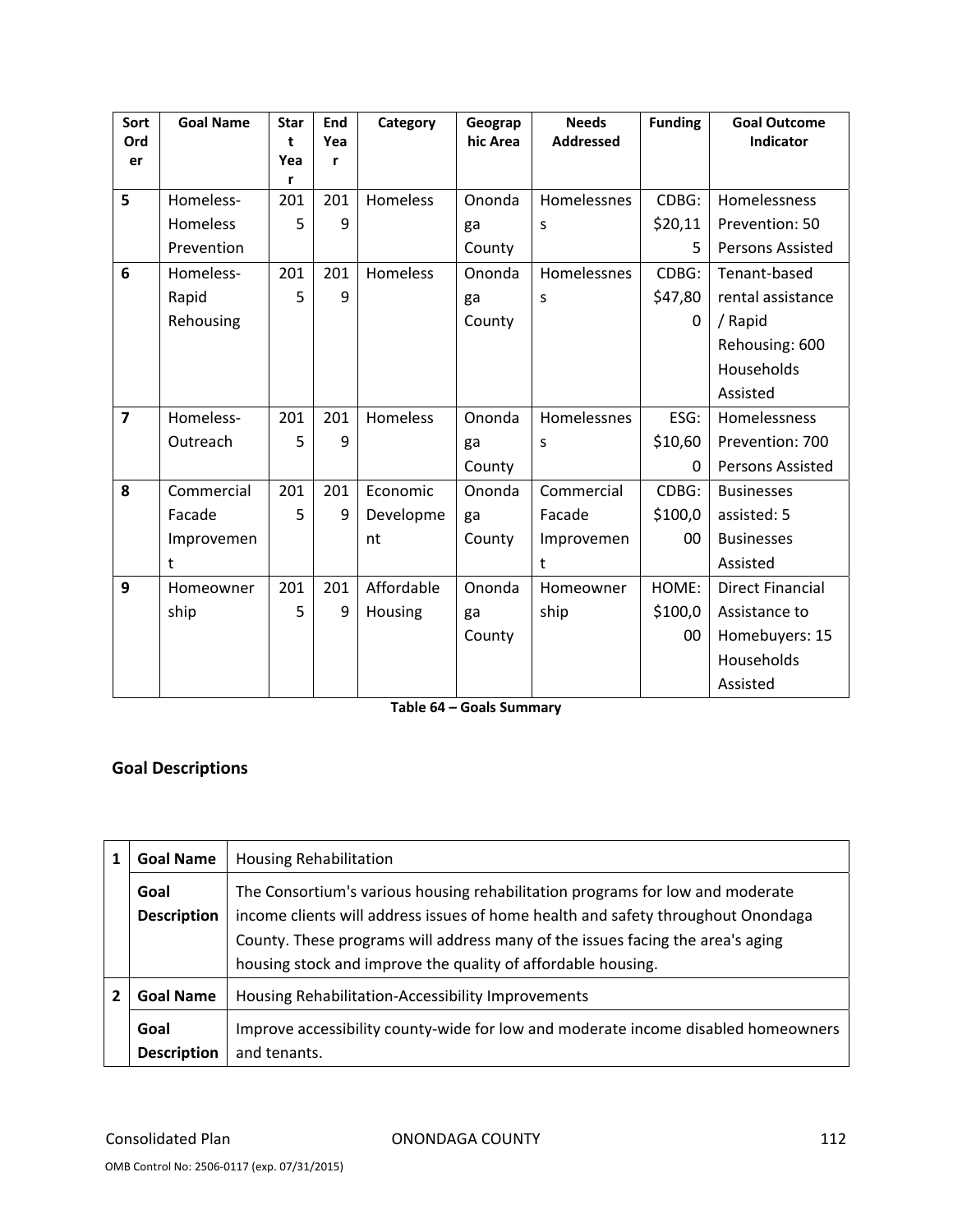| 3              | <b>Goal Name</b>           | <b>Capital Projects</b>                                                                                                                                                                                                                                                                                            |  |  |  |
|----------------|----------------------------|--------------------------------------------------------------------------------------------------------------------------------------------------------------------------------------------------------------------------------------------------------------------------------------------------------------------|--|--|--|
|                | Goal<br><b>Description</b> | Public Infrastructure improvements include: drainage and sanitary sewer systems,<br>water lines, road reconstruction, streetscapes and sidewalks, and park improvements.<br>Improvements to Neighborhood Facilities include: senior and community centers and<br>providing or improving handicapped accessibility. |  |  |  |
| 4              | <b>Goal Name</b>           | Homeless-Emergency Shelter                                                                                                                                                                                                                                                                                         |  |  |  |
|                | Goal<br><b>Description</b> | Public Services-Homeless: Provide funding to local Homeless/Housing Vulnerable<br>Organizations                                                                                                                                                                                                                    |  |  |  |
| 5              | <b>Goal Name</b>           | Homeless-Homeless Prevention                                                                                                                                                                                                                                                                                       |  |  |  |
|                | Goal<br><b>Description</b> | Public Services-Homeless: Provide funding to local Homeless/Housing Vulnerable<br>Organizations                                                                                                                                                                                                                    |  |  |  |
| 6              | <b>Goal Name</b>           | Homeless-Rapid Rehousing                                                                                                                                                                                                                                                                                           |  |  |  |
|                | Goal<br><b>Description</b> | Public Services-Homeless: Provide funding to local Homeless/Housing Vulnerable<br>Organizations                                                                                                                                                                                                                    |  |  |  |
| $\overline{7}$ | <b>Goal Name</b>           | Homeless-Outreach                                                                                                                                                                                                                                                                                                  |  |  |  |
|                | Goal<br><b>Description</b> | Public Services-Homeless: Provide funding to local Homeless/Housing Vulnerable<br>Organizations                                                                                                                                                                                                                    |  |  |  |
| 8              | <b>Goal Name</b>           | Commercial Facade Improvement                                                                                                                                                                                                                                                                                      |  |  |  |
|                | Goal<br><b>Description</b> | Provide grants and professional services to business owners with commercial<br>properties located in targeted low-mod income business districts.                                                                                                                                                                   |  |  |  |
| 9              | <b>Goal Name</b>           | Homeownership                                                                                                                                                                                                                                                                                                      |  |  |  |
|                | Goal<br><b>Description</b> | Purchase vacant and distressed homes throughout Onondaga County and market<br>them to low-mod income first-time homebuyers at a subsidized cost.                                                                                                                                                                   |  |  |  |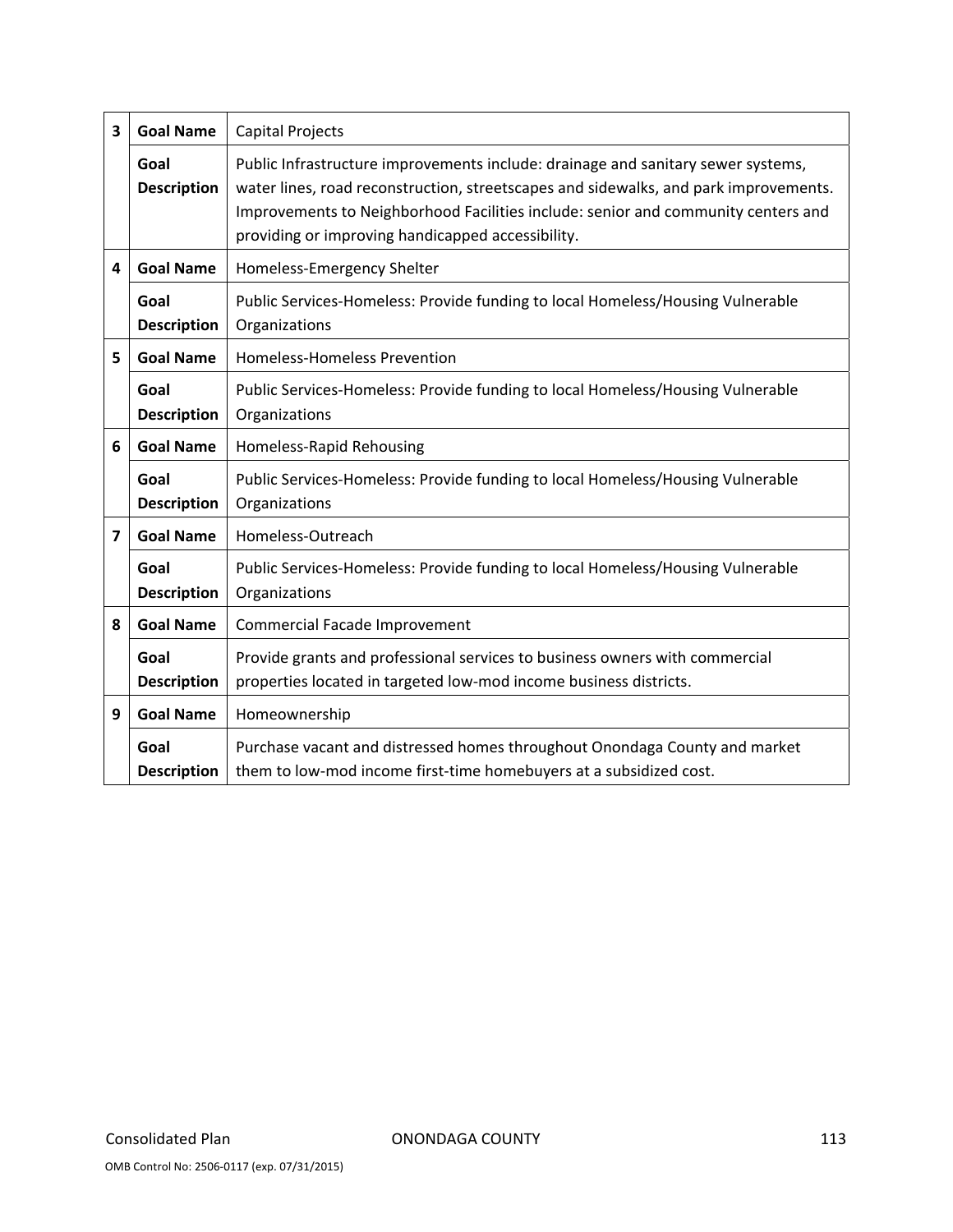## **Projects**

## **AP‐35 Projects – 91.220(d)**

### **Introduction**

Over the next year the Consortium plans to provide housing rehabilitation and lead hazard reduction grants to 230 low‐mod income households throughout Onondaga County. Accessibility will be improved in the homes of 30 low‐mod income residents with disabilities. The Consortium will complete and sell 15 homes to low-mod income first-time homebuyers.

Additionally the department is working with a local 501 (c)(3) A Tiny Home for Good. A Tiny Home for Good builds and manages affordable, safe, and dignified homes for individuals who have faced homelessness. By the end of 2015 Tiny Homes plans to have built and ready for occupancy 2 duplexes containing 2 tiny units (less than 200 sq ft). These tiny homes will be built on vacant city lots and equipped with all the amenities of a regular home. The tiny homes built in 2015 will be specifically targeted for occupancy by homeless veterans.

CDD leverages their CDBG and HOME allocations to obtain supplemental funding from a variety of sources. During the upcoming year this additional funding will include the funds from a 3 year \$3,900,000 Lead Hazard Reduction Demonstration grant awarded to the County in 2014 by the HUD Office of Lead Hazard Control and Healthy Homes (OLHCHH).

Recently the County received three housing grant awards from the New York State Housing and Community Renewal Office (NYS HCR): A NYS RESTORE grant to fund emergency housing repairs for very low income seniors (\$50,000); and two Access to Home (ATH) grants totaling \$300,000. The Consortium will use the ATH money to supplements its existing RAMP program.

CDD has attained another \$300,000 grant from the NYS Affordable Housing Corp to continue its First‐ time Homebuyer Program and is also receiving funds via the Greater Syracuse Land Bank (GSLB) funded by the New York State Attorney General's Office for this program.

CDD's Commercial Rehabilitation Program is currently working with \$400,000 in NYS HCR Main Street funds to revitalize the commercial centers of two of the Consortium's older villages via building upgrades and restoration, façade renovation and street‐scape improvements.

The Consortium provides funding to the CNY Fair Housing. This organization is in the process of creating legislation that will prevent source of income discrimination so more affordable and privately owned units will open up to Section 8 voucher holders. OCCD works closely with CNY Fair Housing to identify and address issues related to fair housing, which includes the recent Analysis of Impediments report that was produced to provide new information on the impact these issues have in Syracuse and Onondaga County.

ARISE, Inc. also uses CDBG funds to advocate for and locate accessible housing for individuals with disabilities and families. Approximately 15 persons per year benefit from this activity.

The total expected annual number of eligible homeless beneficiaries (households) for the upcoming year to be provided affordable housing (via ESG prevention and rapid rehousing funds – YWCA, YMCA, DSS) equals eighty (80). ESG funding will also provide the support for an estimated 700 outreach contacts and the maintenance of the local HMIS system.

### Consolidated Plan ONONDAGA COUNTY 114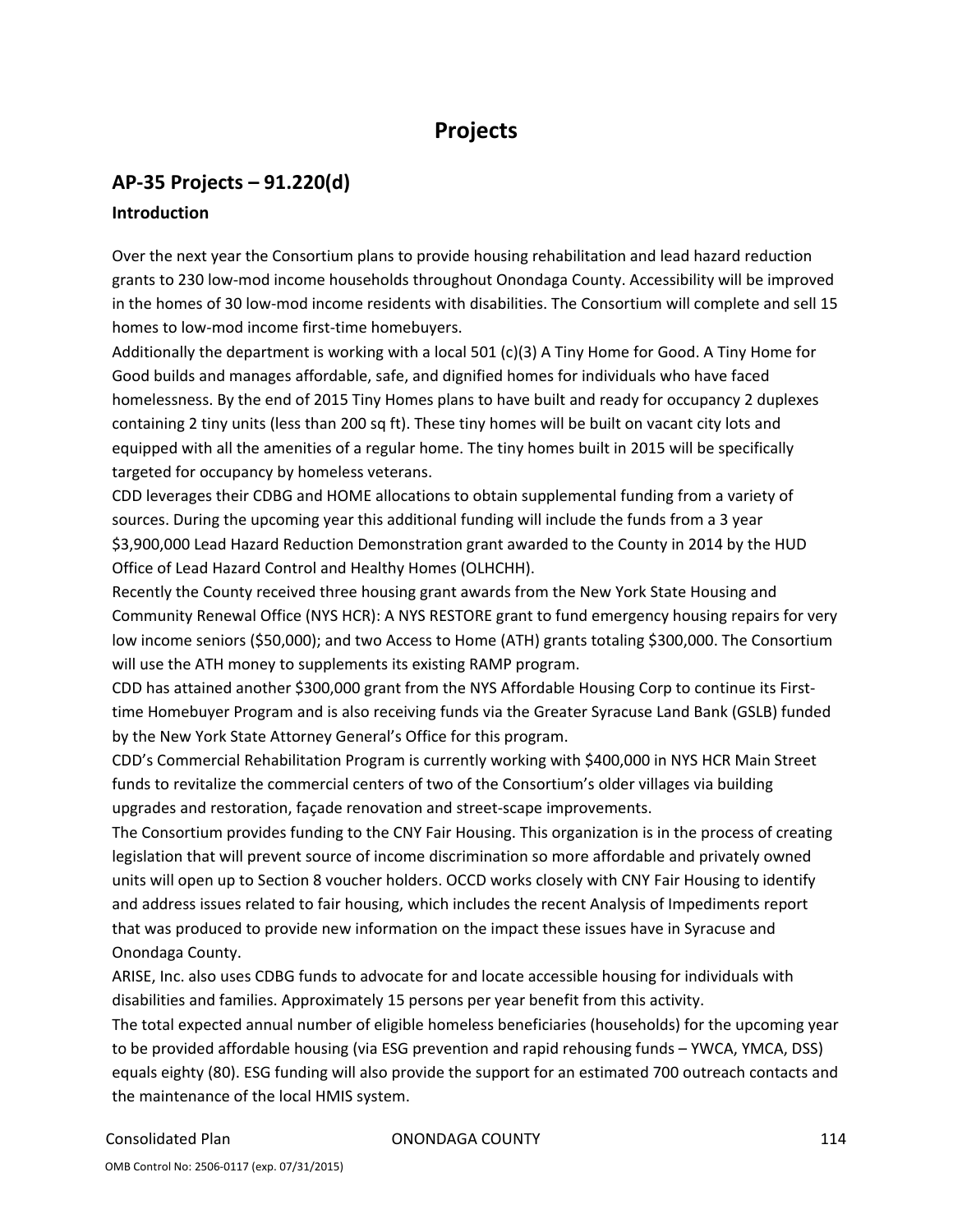Two (2) units developed by a CHDO in receipt of 15% set aside funding will be acquired by low income special needs clients.

### **Projects**

| #  | <b>Project Name</b>                                                         |
|----|-----------------------------------------------------------------------------|
| 1  | VBV - South Shore East Trailhead Improvements 2015                          |
| 2  | CA - Camillus Senior Center Parking Lot Improvements 2015                   |
| 3  | VCA - Union Street Drainage and Road Improvements 2015                      |
| 4  | TCI - Skyway Park Playground 2015                                           |
| 5  | TCL - Road Improvements 2015                                                |
| 6  | VES - Kinne Street Curbing and Sidewalk Imp, Ph 3 2015                      |
| 7  | TGE - Leslee Terrace Road Reconstruction 2015                               |
| 8  | TMR - Marcellus Park Stone Mill/Creek Hollow Restroom Project 2015          |
| 9  | VNS - Village Center Streetscape Lighting Improvements 2015                 |
| 10 | TON - Whedon Road and Onondaga Boulevard Sanitary Sewer 2015                |
| 11 | TSA - Sehr Park ADA, Drainage and Parking Improvements 2015                 |
| 12 | VSO - Woods Road Park Improvements, Phase 3 2015                            |
| 13 | TVB - Henderson Boulevard Drainage Rehabilitation, Ph 3 2015                |
| 14 | CCE - Community Forests - Emerald Ash Borer 2015                            |
| 15 | C1 TVB - Hosmer Drive Drainage and Pavement Rehabilitation, Ph 1 2015       |
| 16 | C2 VNS - South Main Street Sidewalk Improvements 2015                       |
| 17 | C3 VSO - Lower Gertrude Park Imrpvements, Ph 1 2015                         |
| 18 | C4 TSA - Cold Springs Drainage and Road Improvements 2015                   |
| 19 | C5 TGE - Leslee Terrace Storm Sewer Outfall Stabilization 2015              |
| 20 | ARISE - Housing Referral and Advocacy Program (HRAP) 2015                   |
| 21 | Fair Housing Project 2015                                                   |
| 22 | <b>Commercial Rehabilitation Program 2015</b>                               |
| 23 | RAMP/CDBG/Accessibility Improvements for Individuals with Disabilities 2015 |
| 24 | Housing Rehab/CDBG 2015                                                     |
| 26 | Homeownership Assistance Program/CDBG/Program Income 2015                   |
| 27 | Housing Counseling for First Time Homebuyers 2015                           |
| 28 | Housing Rehabilitation Delivery Costs 2015                                  |
| 29 | Community Development Block Grant Administration 2015                       |
| 30 | Housing Rehabilitation HOME 2015                                            |
| 31 | Shape-Up Home 2015                                                          |
| 32 | CHDO Assistance 2015                                                        |
| 33 | Administration of HOME Program 2015                                         |
| 34 | <b>ESG Projects/Administration 2015</b>                                     |
| 35 | Float Loan for Homeownership Activities 2015                                |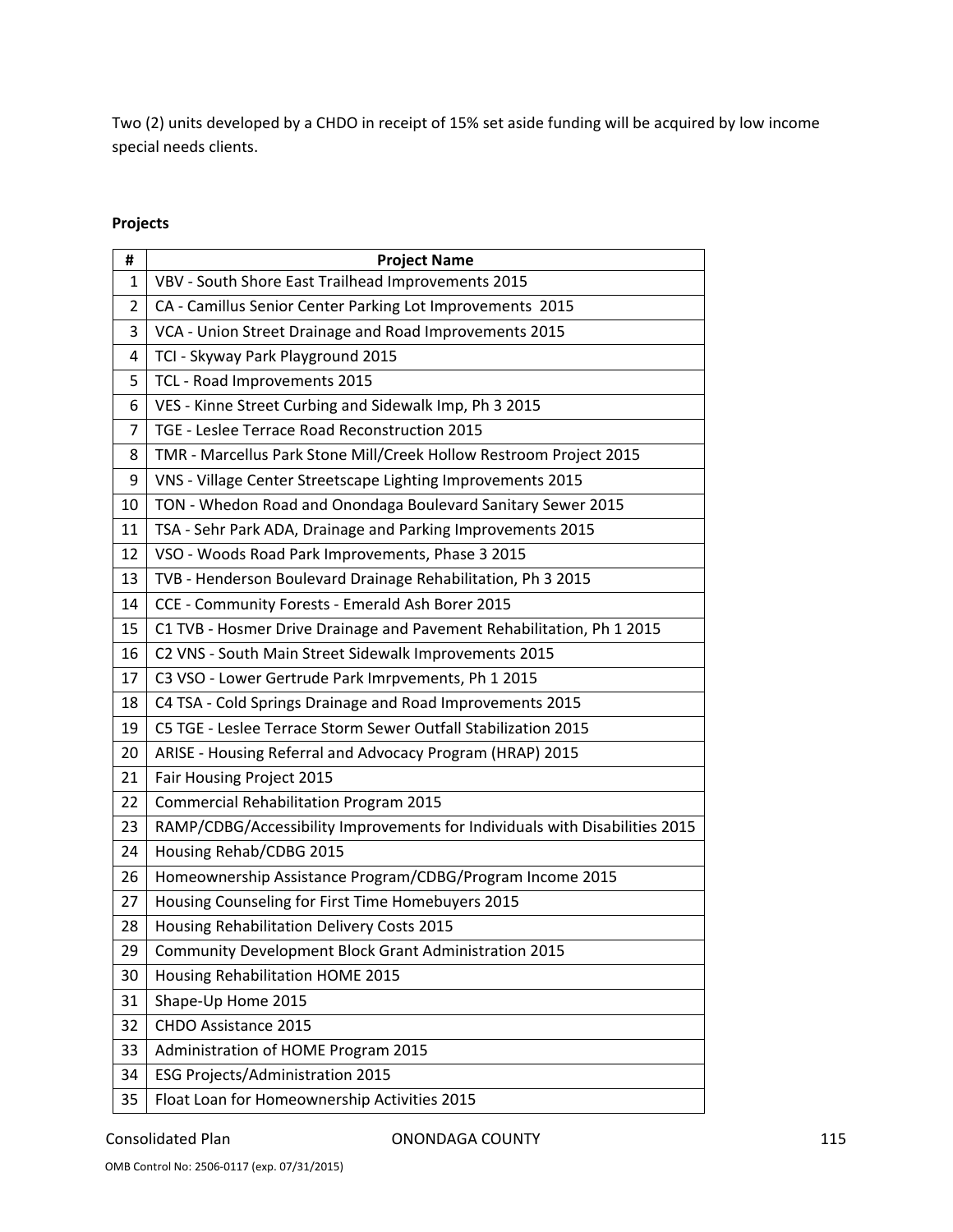### **Table 65 – Project Information**

### **Describe the reasons for allocation priorities and any obstacles to addressing underserved needs**

The geographic allocation of CDD programming is largely determined by the location of HUD defined and designated Low Mod Income block groups. All federal housing and non-housing community development investments occur within these areas to qualify for funding. Low Mod areas are generally located where older, more affordable housing is concentrated.

The 15‐member Community Development Steering Committee determines budget categories and selects projects to be funded. Although projects are selected primarily on need and the number of low income people served, the Committee strives to maintain a geographic balance when making selections. Typical obstacles to meeting underserved needs include:

- 1. Economic factors
- 2. Federal housing policy
- 3. Fair Housing impediments
- 4. Insufficient affordable housing
- 5. Exclusionary zoning
- 6. Varying zoning and subdivision regulations
- 7. Permit fees
- 8. Insufficient available of accessible housing

As noted above, the Community Development Division consulted with key members of the local Continuum of Care to determine a rationale for allocating Emergency Solutions Grant Program funding priorities. For the first time since the administration of the Homeless Prevention and Rapid Rehousing program, a cross‐jurisdictional (City of Syracuse and County of Onondaga) collaborative examination of homeless resources took place as both jurisdictions worked together to maximize the impact of HUD ESG funds.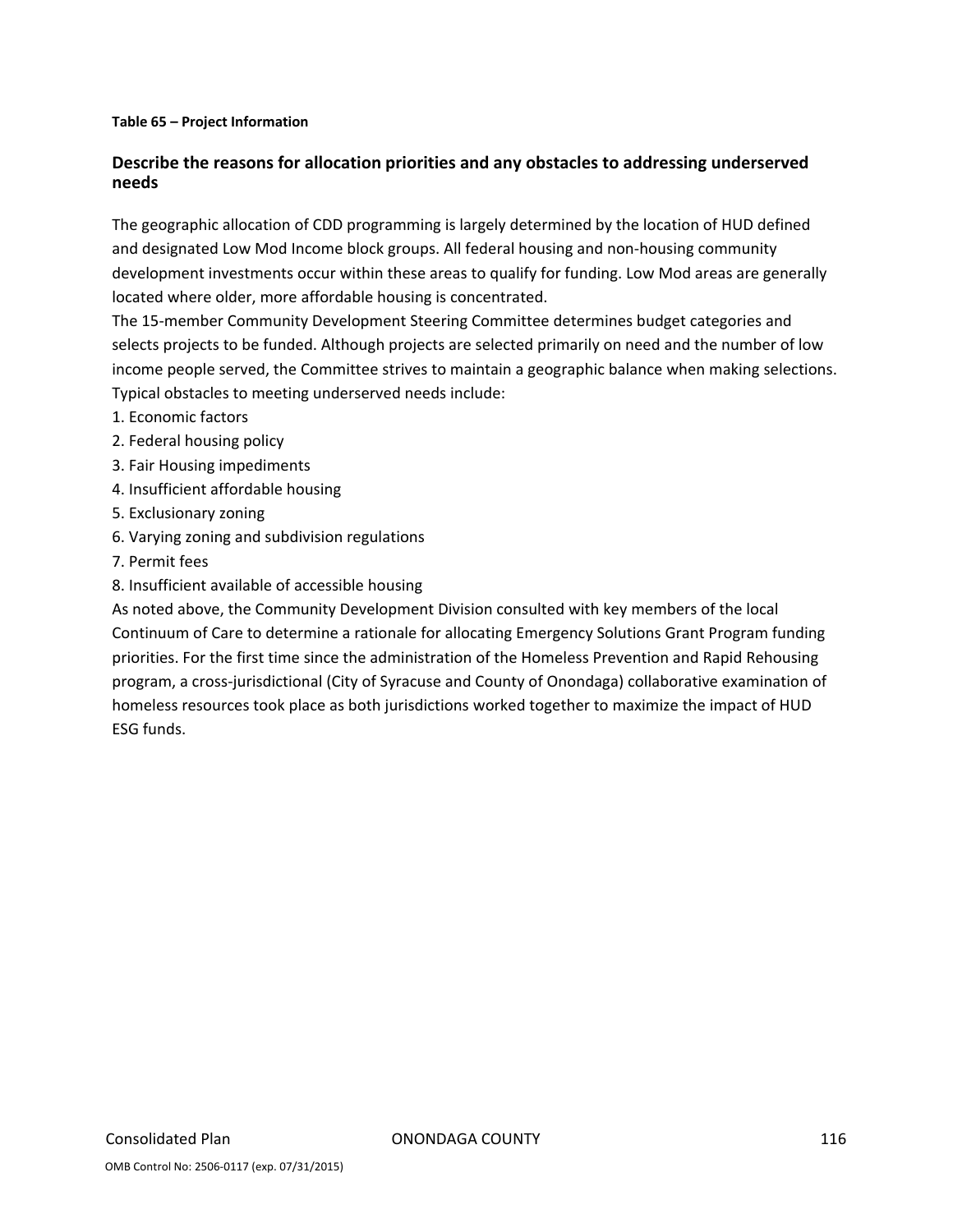## **AP‐38 Project Summary**

### **Project Summary Information**

| $\mathbf{1}$ | <b>Project Name</b>                                                                                     | VBV - South Shore East Trailhead Improvements 2015                                                                                                                                                                                                                                                                                                                                                                                                                                                            |
|--------------|---------------------------------------------------------------------------------------------------------|---------------------------------------------------------------------------------------------------------------------------------------------------------------------------------------------------------------------------------------------------------------------------------------------------------------------------------------------------------------------------------------------------------------------------------------------------------------------------------------------------------------|
|              | <b>Target Area</b>                                                                                      | Onondaga County                                                                                                                                                                                                                                                                                                                                                                                                                                                                                               |
|              | <b>Goals Supported</b>                                                                                  | <b>Capital Projects</b>                                                                                                                                                                                                                                                                                                                                                                                                                                                                                       |
|              | <b>Needs Addressed</b>                                                                                  | <b>Capital Projects</b>                                                                                                                                                                                                                                                                                                                                                                                                                                                                                       |
|              | <b>Funding</b>                                                                                          | CDBG: \$46,300                                                                                                                                                                                                                                                                                                                                                                                                                                                                                                |
|              | <b>Description</b>                                                                                      | The South Shore East Trail provides a riverfront walkway linking the<br>Village's business district and Community Park. This trail starts on Water<br>Street behind the old canal building, runs along the river, with a portion<br>along Meadow Street, then back to the river's edge eventually crossing a<br>bridge over Crooked Brook to Community Park. The Village is working on<br>easements to allow the trail to run the entire length along the river. The<br>target completion date is 12/31/2016. |
|              | <b>Target Date</b>                                                                                      | 12/31/2016                                                                                                                                                                                                                                                                                                                                                                                                                                                                                                    |
|              | <b>Estimate the number</b><br>and type of families that<br>will benefit from the<br>proposed activities | This project will benefit approximately 3,675 people in the area.                                                                                                                                                                                                                                                                                                                                                                                                                                             |
|              | <b>Location Description</b>                                                                             | 109 Meadow Street<br>Village of Baldwinsville<br>CT 117 BG 1-2, CT 118 B 1<br>45.44% low-income                                                                                                                                                                                                                                                                                                                                                                                                               |
|              | <b>Planned Activities</b>                                                                               | This project will provide parking, an information booth, benches and<br>landscaping at the trailhead. The information booth will provide<br>information on local points of interest, walking routes, and unique sight-<br>seeing locations and will encourage use of the neighboring central<br>business district.<br>Green Infrastructure Technology: A permeable surface will be used for<br>the parking area to reduce storm water runoff.                                                                 |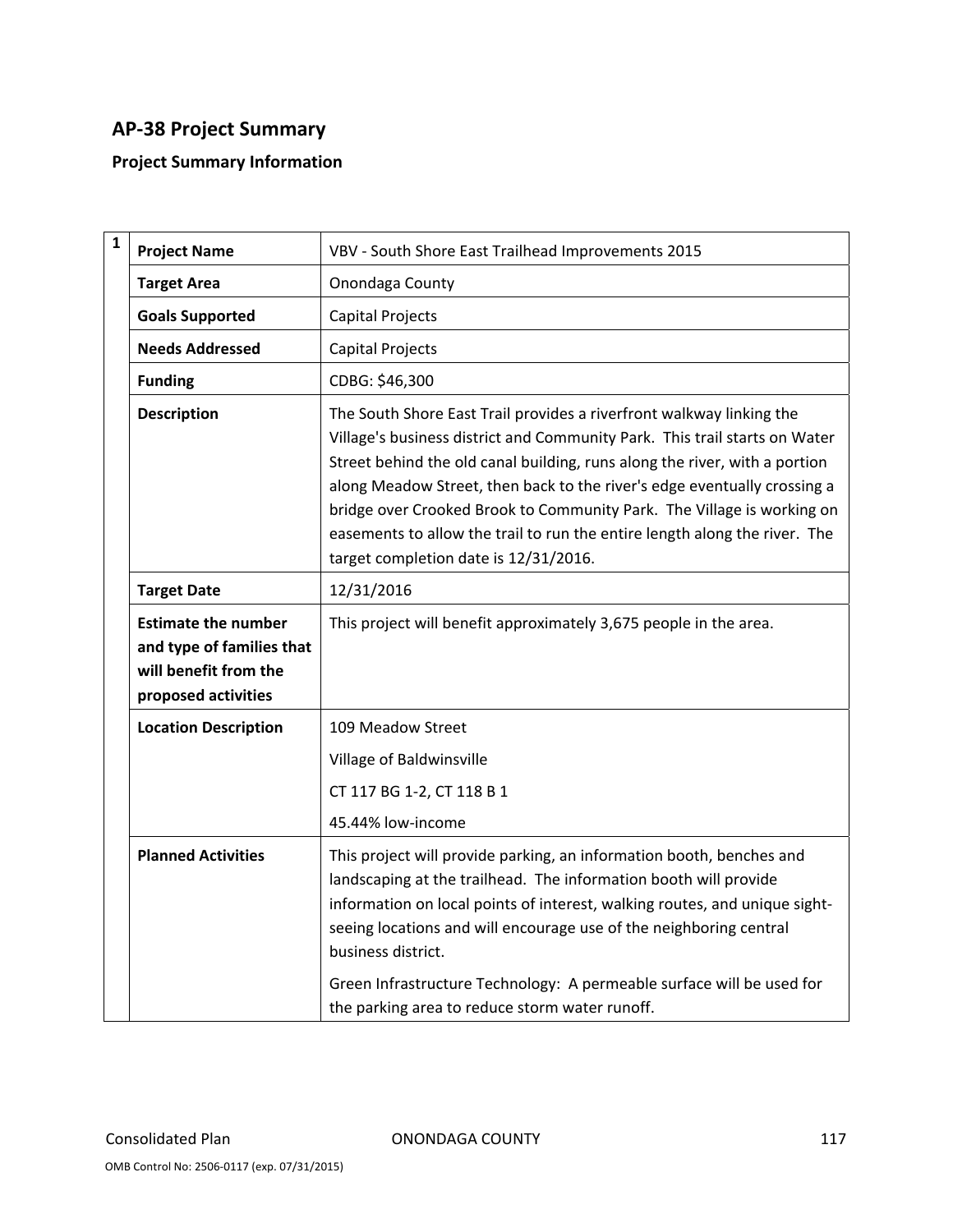| $\overline{\mathbf{2}}$ | <b>Project Name</b>                                                                                     | CA - Camillus Senior Center Parking Lot Improvements 2015                                                                                                                                                                                                                                                                                                                                                                                                       |
|-------------------------|---------------------------------------------------------------------------------------------------------|-----------------------------------------------------------------------------------------------------------------------------------------------------------------------------------------------------------------------------------------------------------------------------------------------------------------------------------------------------------------------------------------------------------------------------------------------------------------|
|                         | <b>Target Area</b>                                                                                      | Onondaga County                                                                                                                                                                                                                                                                                                                                                                                                                                                 |
|                         | <b>Goals Supported</b>                                                                                  | Capital Projects                                                                                                                                                                                                                                                                                                                                                                                                                                                |
|                         | <b>Needs Addressed</b>                                                                                  | <b>Capital Projects</b>                                                                                                                                                                                                                                                                                                                                                                                                                                         |
|                         | <b>Funding</b>                                                                                          | CDBG: \$44,000                                                                                                                                                                                                                                                                                                                                                                                                                                                  |
|                         | <b>Description</b>                                                                                      | The Senior Center parking area is only partially paved (approximately<br>one-half is paved and the other half has a gravel surface). The existing<br>pavement has deteriorated and the gravel lot is severely rutted. In<br>addition to being difficult to walk on for three-quarters of the year due to<br>the unevenness and puddled water, in the winter the puddles turn to ice<br>and become extremely hazardous. Target completion date is<br>12/31/2016. |
|                         | <b>Target Date</b>                                                                                      | 12/31/2016                                                                                                                                                                                                                                                                                                                                                                                                                                                      |
|                         | <b>Estimate the number</b><br>and type of families that<br>will benefit from the<br>proposed activities | This project will benefit approximately 1,210 people.                                                                                                                                                                                                                                                                                                                                                                                                           |
|                         | <b>Location Description</b>                                                                             | 25 1/2 First Street                                                                                                                                                                                                                                                                                                                                                                                                                                             |
|                         |                                                                                                         | Town of Camillus                                                                                                                                                                                                                                                                                                                                                                                                                                                |
|                         |                                                                                                         | CT 122 BG 1                                                                                                                                                                                                                                                                                                                                                                                                                                                     |
|                         |                                                                                                         | 48.35% low-income                                                                                                                                                                                                                                                                                                                                                                                                                                               |
|                         | <b>Planned Activities</b>                                                                               | This project includes the removal of approximately 13,000 square feet of<br>deteriorated asphalt pavement, excavating approximately 350 cubic<br>yards of unsuitable sub-base material and installing approximately 280<br>cubic yards of sub-base material and 275 tons of asphalt pavement. The<br>completed parking lot will be striped to delineate parking spaces.                                                                                         |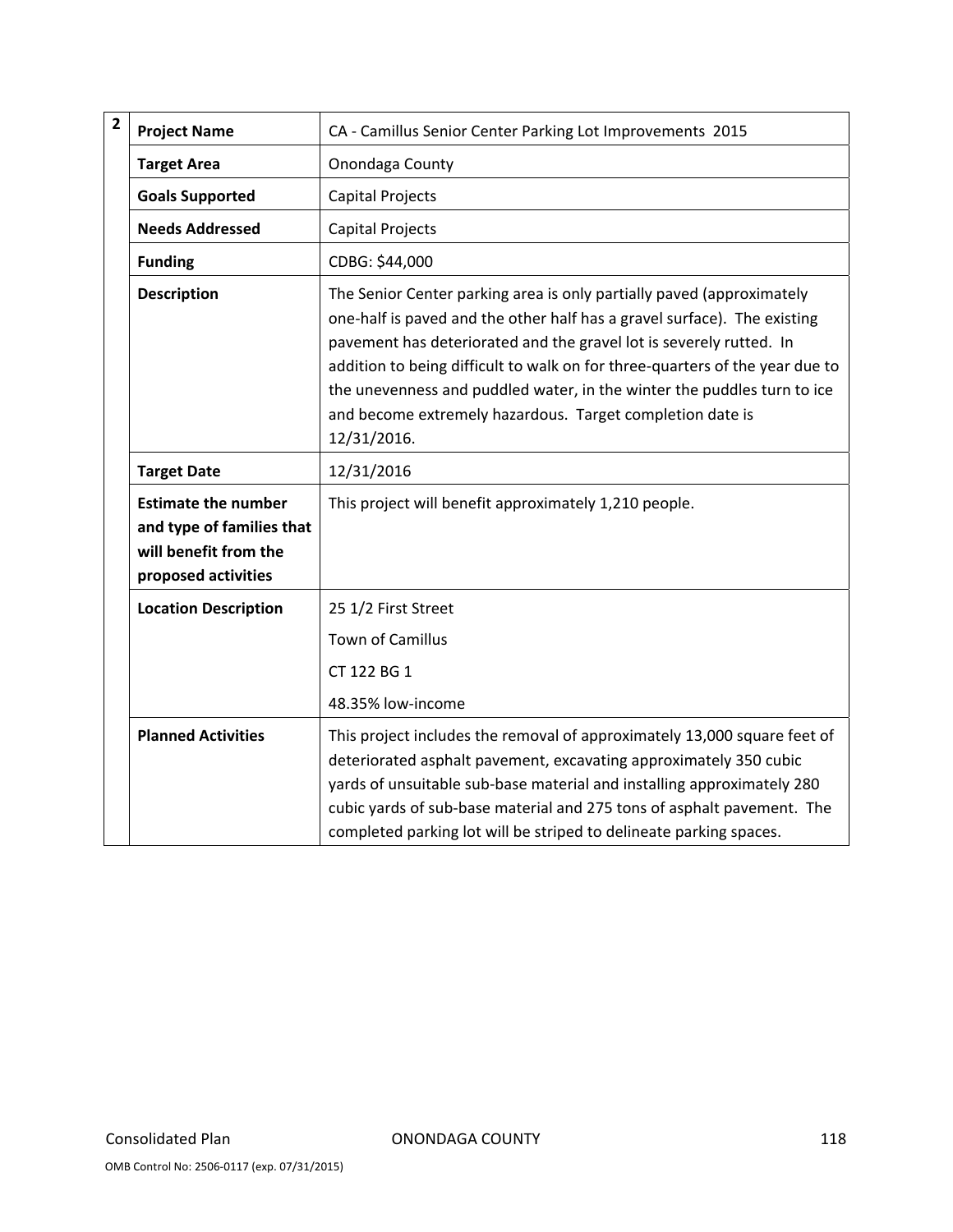| 3 | <b>Project Name</b>                                                                                     | VCA - Union Street Drainage and Road Improvements 2015                                                                                                                                                                                                                                                                                                                                                                                                                                                                                                                                                                                                                                                                                                                                                |
|---|---------------------------------------------------------------------------------------------------------|-------------------------------------------------------------------------------------------------------------------------------------------------------------------------------------------------------------------------------------------------------------------------------------------------------------------------------------------------------------------------------------------------------------------------------------------------------------------------------------------------------------------------------------------------------------------------------------------------------------------------------------------------------------------------------------------------------------------------------------------------------------------------------------------------------|
|   | <b>Target Area</b>                                                                                      | Onondaga County                                                                                                                                                                                                                                                                                                                                                                                                                                                                                                                                                                                                                                                                                                                                                                                       |
|   | <b>Goals Supported</b>                                                                                  | Capital Projects                                                                                                                                                                                                                                                                                                                                                                                                                                                                                                                                                                                                                                                                                                                                                                                      |
|   | <b>Needs Addressed</b>                                                                                  | Capital Projects                                                                                                                                                                                                                                                                                                                                                                                                                                                                                                                                                                                                                                                                                                                                                                                      |
|   | <b>Funding</b>                                                                                          | CDBG: \$50,000                                                                                                                                                                                                                                                                                                                                                                                                                                                                                                                                                                                                                                                                                                                                                                                        |
|   | <b>Description</b>                                                                                      | The project includes drainage work and curbing on Union Street at the<br>north end by West Genesee Street and at the south end by Elm Street.<br>Currently storm water runoff from West Genesee Street runs across the<br>northern end of Union Street causing erosion and flood damage. Runoff<br>along the east side of Union Street crosses the street where it bends to<br>the east to intersect with Elm Street, also causing erosion problems. The<br>addition of drainage inlets at these locations would alleviate the erosion<br>damage. Curbing will be added at these two locations to direct water to<br>the new drainage inlets. Target completion date is 12/31/2016.                                                                                                                   |
|   | <b>Target Date</b>                                                                                      | 12/31/2016                                                                                                                                                                                                                                                                                                                                                                                                                                                                                                                                                                                                                                                                                                                                                                                            |
|   | <b>Estimate the number</b><br>and type of families that<br>will benefit from the<br>proposed activities | This project will benefit approximately 1,210 people                                                                                                                                                                                                                                                                                                                                                                                                                                                                                                                                                                                                                                                                                                                                                  |
|   | <b>Location Description</b>                                                                             | Union Street from West Genesee Street to Elm Street                                                                                                                                                                                                                                                                                                                                                                                                                                                                                                                                                                                                                                                                                                                                                   |
|   |                                                                                                         | Village of Camillus                                                                                                                                                                                                                                                                                                                                                                                                                                                                                                                                                                                                                                                                                                                                                                                   |
|   |                                                                                                         | CT 122 BG 1                                                                                                                                                                                                                                                                                                                                                                                                                                                                                                                                                                                                                                                                                                                                                                                           |
|   |                                                                                                         | 48.35% low-income                                                                                                                                                                                                                                                                                                                                                                                                                                                                                                                                                                                                                                                                                                                                                                                     |
|   | <b>Planned Activities</b>                                                                               | Work at the north end includes the addition of a new drainage structure,<br>92 linear feet of 12-inch storm sewer and the installation of 80 linear feet<br>of curbing along the east side of Union Street by West Genesee Street.<br>Work at the south end includes the addition of a new drainage structure<br>and 60 linear feet of curbing at the bend in the road at the south end to<br>direct stormwater to the new drainage structure. Approximately 30<br>cubic yards of damage and road sub-base will be replaced.<br>The project will also include milling and repaving approximately 2,200<br>square yards of asphalt pavement which is badly deteriorated and in<br>need of resurfacing, along with minor repairs to driveways and sidewalks<br>to match the new curb and pavement edge. |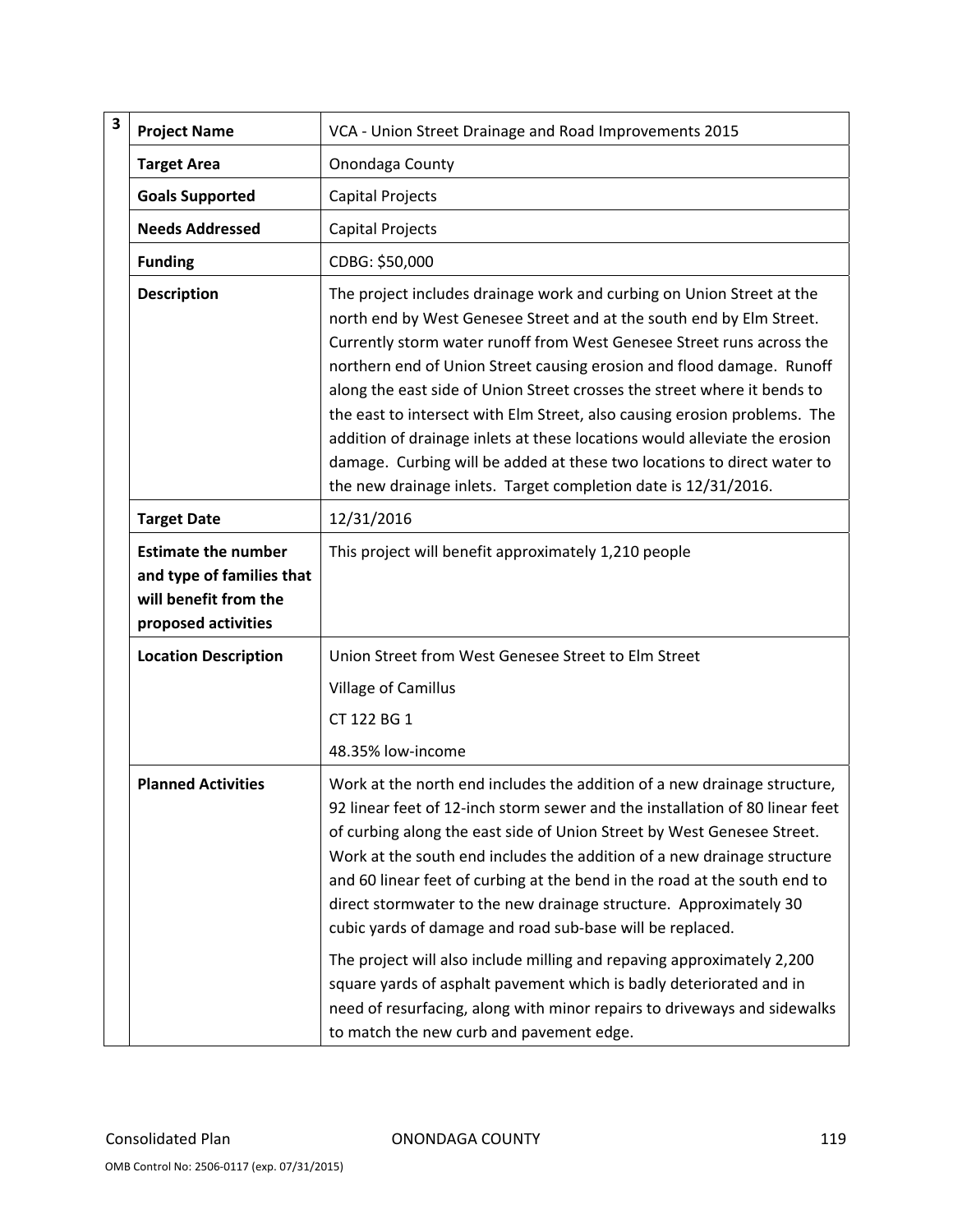| 4 | <b>Project Name</b>                                                                                     | TCI - Skyway Park Playground 2015                                                                                                                                                                                                                                                                                                                                                                                                                                                                                                                                                                                                                                                                                                                                                                                                                                                                                                                                           |
|---|---------------------------------------------------------------------------------------------------------|-----------------------------------------------------------------------------------------------------------------------------------------------------------------------------------------------------------------------------------------------------------------------------------------------------------------------------------------------------------------------------------------------------------------------------------------------------------------------------------------------------------------------------------------------------------------------------------------------------------------------------------------------------------------------------------------------------------------------------------------------------------------------------------------------------------------------------------------------------------------------------------------------------------------------------------------------------------------------------|
|   | <b>Target Area</b>                                                                                      | Onondaga County                                                                                                                                                                                                                                                                                                                                                                                                                                                                                                                                                                                                                                                                                                                                                                                                                                                                                                                                                             |
|   | <b>Goals Supported</b>                                                                                  | Capital Projects                                                                                                                                                                                                                                                                                                                                                                                                                                                                                                                                                                                                                                                                                                                                                                                                                                                                                                                                                            |
|   | <b>Needs Addressed</b>                                                                                  | Capital Projects                                                                                                                                                                                                                                                                                                                                                                                                                                                                                                                                                                                                                                                                                                                                                                                                                                                                                                                                                            |
|   | <b>Funding</b>                                                                                          | CDBG: \$50,000                                                                                                                                                                                                                                                                                                                                                                                                                                                                                                                                                                                                                                                                                                                                                                                                                                                                                                                                                              |
|   | <b>Description</b>                                                                                      | This project provides for an inclusive playground to accommodate<br>children ages 5-12 years of age at Skyway Park on East Taft Road. Target<br>completion date is 12/31/2016.                                                                                                                                                                                                                                                                                                                                                                                                                                                                                                                                                                                                                                                                                                                                                                                              |
|   | <b>Target Date</b>                                                                                      | 12/31/2016                                                                                                                                                                                                                                                                                                                                                                                                                                                                                                                                                                                                                                                                                                                                                                                                                                                                                                                                                                  |
|   | <b>Estimate the number</b><br>and type of families<br>that will benefit from<br>the proposed activities | This project will benefit approximately 4,065 people.                                                                                                                                                                                                                                                                                                                                                                                                                                                                                                                                                                                                                                                                                                                                                                                                                                                                                                                       |
|   | <b>Location Description</b>                                                                             | Skyward Park                                                                                                                                                                                                                                                                                                                                                                                                                                                                                                                                                                                                                                                                                                                                                                                                                                                                                                                                                                |
|   |                                                                                                         | 5950 East Taft Road                                                                                                                                                                                                                                                                                                                                                                                                                                                                                                                                                                                                                                                                                                                                                                                                                                                                                                                                                         |
|   |                                                                                                         | Town of Cicero                                                                                                                                                                                                                                                                                                                                                                                                                                                                                                                                                                                                                                                                                                                                                                                                                                                                                                                                                              |
|   |                                                                                                         | CT 106 BG 1, 2 CT 107 B 1, 2                                                                                                                                                                                                                                                                                                                                                                                                                                                                                                                                                                                                                                                                                                                                                                                                                                                                                                                                                |
|   |                                                                                                         | 44.03% low-income                                                                                                                                                                                                                                                                                                                                                                                                                                                                                                                                                                                                                                                                                                                                                                                                                                                                                                                                                           |
|   | <b>Planned Activities</b>                                                                               | The placement of this inclusive playground at Skyway Park is important<br>for a number of reasons. First of all, it is the only park servicing the<br>neighborhood within walking or biking distance for the residents. The<br>next closest park would be Kennedy Park, in the Village of North<br>Syracuse, 2.1 miles away, or Central Park in the Town over 5.5 miles away<br>accessible only by car. The park has undergone a number of major<br>upgrades and reconstruction over the past five years including a picnic<br>shelter that accommodates up to 100 people, public restrooms,<br>renovated handicap accessible tennis court, and resurfaced basketball<br>court. This project seeks to improve the amenities available for children<br>and families at the park. The other major benefit for placing the<br>playground at Skyway Park is the addition of sidewalks on Taft Road<br>which allows for more pedestrian traffic from the nearby<br>neighborhoods |
|   |                                                                                                         | Green Infrastructure Technology: The playground will be installed with a<br>drainage system under the equipment to allow water to collect on-site<br>and slowly disperse into the existing sandy loam soil without creating<br>erosion from runoff.                                                                                                                                                                                                                                                                                                                                                                                                                                                                                                                                                                                                                                                                                                                         |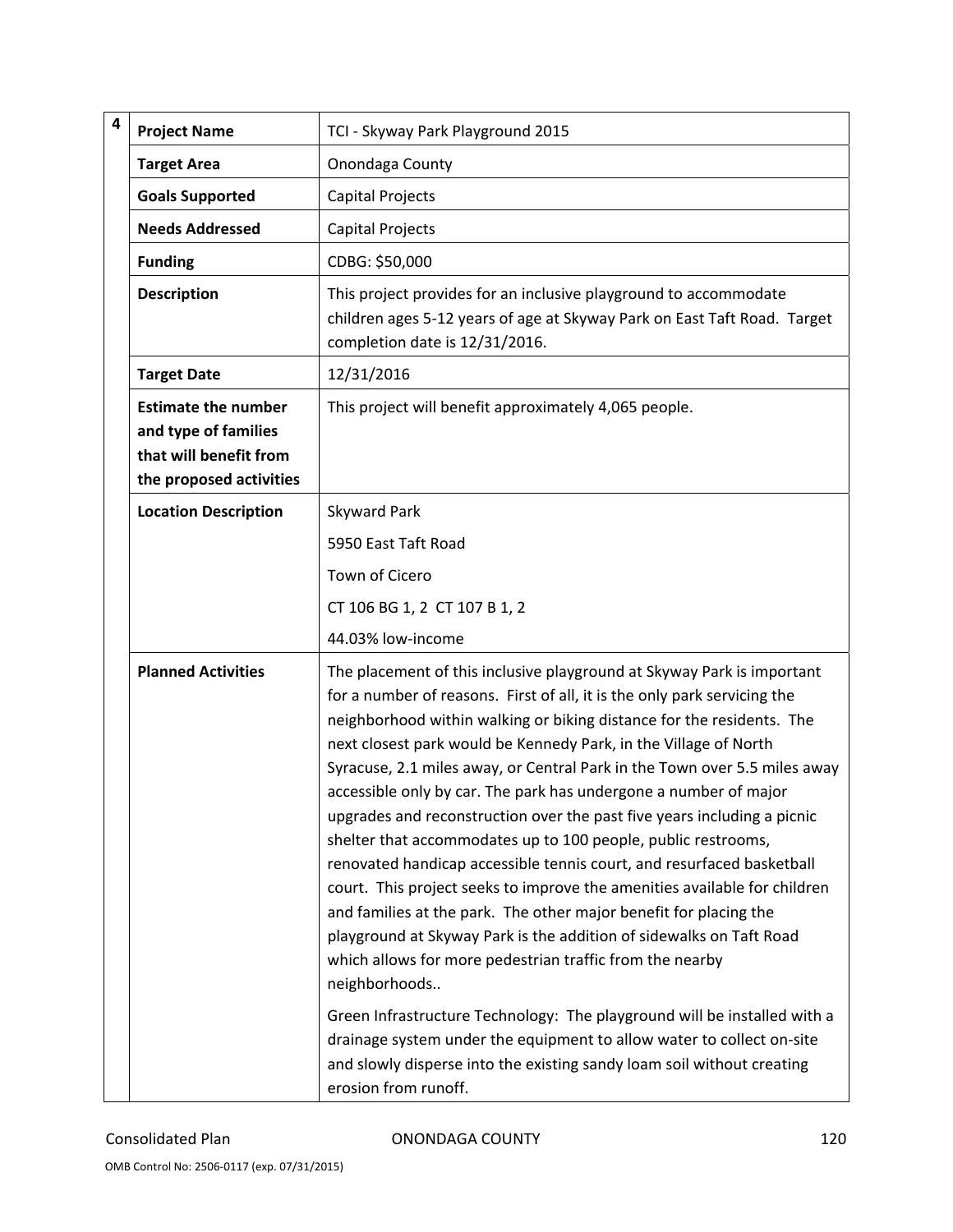| 5 | <b>Project Name</b>                                                                                     | TCL - Road Improvements 2015                                                                                                                                                                                                                                                                                            |
|---|---------------------------------------------------------------------------------------------------------|-------------------------------------------------------------------------------------------------------------------------------------------------------------------------------------------------------------------------------------------------------------------------------------------------------------------------|
|   | <b>Target Area</b>                                                                                      | Onondaga County                                                                                                                                                                                                                                                                                                         |
|   | <b>Goals Supported</b>                                                                                  | Capital Projects                                                                                                                                                                                                                                                                                                        |
|   | <b>Needs Addressed</b>                                                                                  | <b>Capital Projects</b>                                                                                                                                                                                                                                                                                                 |
|   | <b>Funding</b>                                                                                          | CDBG: \$50,000                                                                                                                                                                                                                                                                                                          |
|   | <b>Description</b>                                                                                      | The project consists of road reconstruction on the following seven<br>horseshoe shaped roads off of South Gaskin Road to the south: Hialeah<br>Court, Helois Court, Henley Court, Haverstraw Court, Holdburn Court,<br>Harrow Court, and Hensil Court. Target completion date is 12/31/2016.                            |
|   | <b>Target Date</b>                                                                                      | 12/31/2016                                                                                                                                                                                                                                                                                                              |
|   | <b>Estimate the number</b><br>and type of families<br>that will benefit from<br>the proposed activities | This project will benefit approximately 1,545 people.                                                                                                                                                                                                                                                                   |
|   | <b>Location Description</b>                                                                             | Hialeah Court, Helois Court, Henley Court, Haverstraw Court, Holdburn<br>Court, Harrow Court, and Hensil Court<br>Town of Clay<br>CT 112.01 BG 1,2<br>66.99% low-income                                                                                                                                                 |
|   | <b>Planned Activities</b>                                                                               | The roads are cracked and have numerous dips and potholes. Entrances<br>onto Gaskin Road will be adjusted with better approach angles and<br>widening.<br>Green Infrastructure Technology: The road will be overlaid with asphalt<br>containing RAP (recycled asphalt product) once the structural repairs are<br>made. |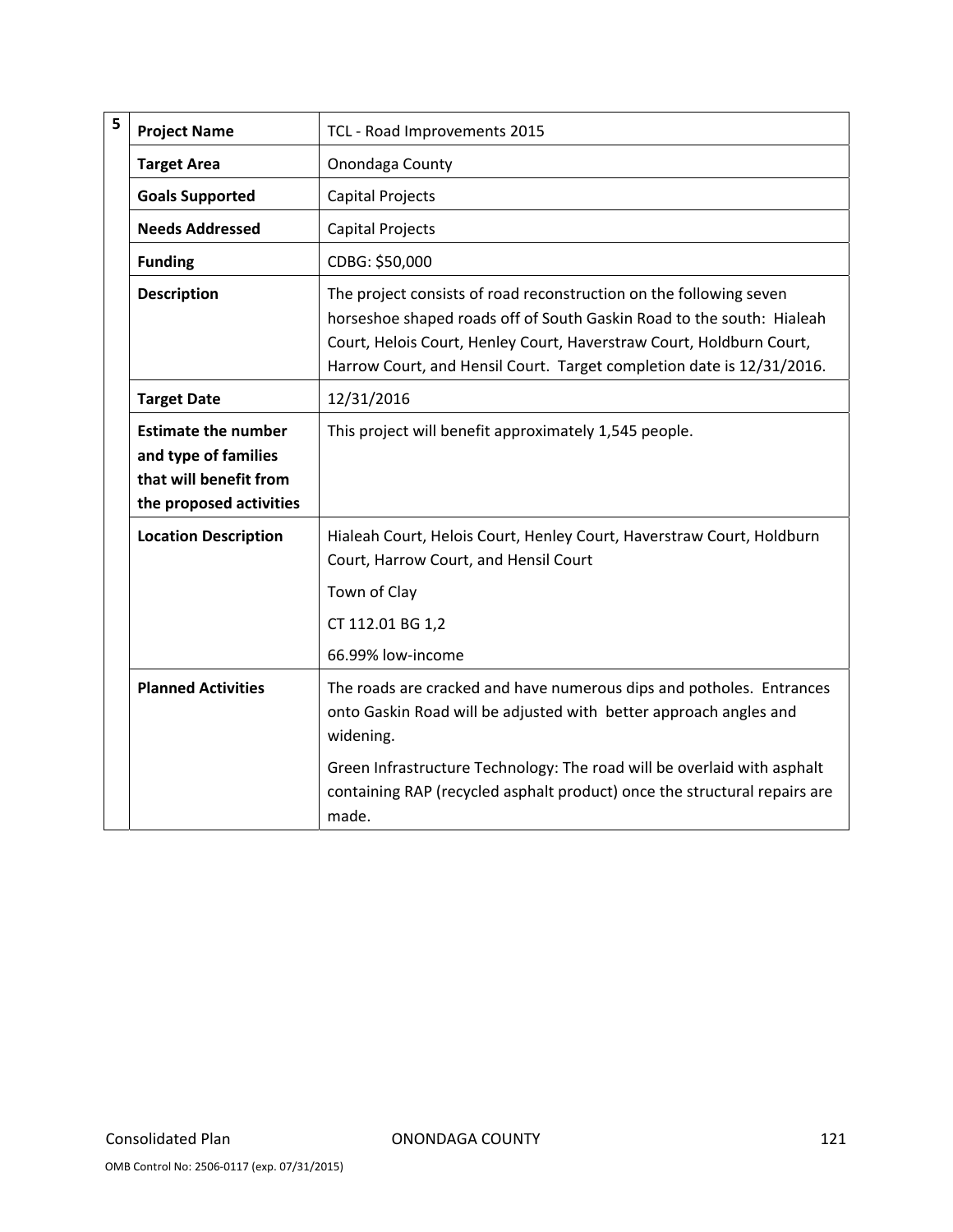| 6 | <b>Project Name</b>                                                                                     | VES - Kinne Street Curbing and Sidewalk Imp, Ph 3 2015                                                                                                                                                                                                                                                                                                     |
|---|---------------------------------------------------------------------------------------------------------|------------------------------------------------------------------------------------------------------------------------------------------------------------------------------------------------------------------------------------------------------------------------------------------------------------------------------------------------------------|
|   | <b>Target Area</b>                                                                                      | Onondaga County                                                                                                                                                                                                                                                                                                                                            |
|   | <b>Goals Supported</b>                                                                                  | <b>Capital Projects</b>                                                                                                                                                                                                                                                                                                                                    |
|   | <b>Needs Addressed</b>                                                                                  | Capital Projects                                                                                                                                                                                                                                                                                                                                           |
|   | <b>Funding</b>                                                                                          | CDBG: \$50,000                                                                                                                                                                                                                                                                                                                                             |
|   | <b>Description</b>                                                                                      | The proposed project will improve the walking surface, curbing, and<br>other site improvements along Kinne Street from Manlius Street to West<br>Yates Street consistent with previously completed Phase I<br>improvements. These improvements will make the area safer for area<br>residents including the elderly. Target completion date is 12/31/2016. |
|   | <b>Target Date</b>                                                                                      | 12/31/2016                                                                                                                                                                                                                                                                                                                                                 |
|   | <b>Estimate the number</b><br>and type of families that<br>will benefit from the<br>proposed activities | The project will benefit approximately 1,705 people.                                                                                                                                                                                                                                                                                                       |
|   | <b>Location Description</b>                                                                             | Kinne Street<br>Village of East Syracuse                                                                                                                                                                                                                                                                                                                   |
|   |                                                                                                         | CT 143 BG 2, 3                                                                                                                                                                                                                                                                                                                                             |
|   |                                                                                                         | 45.75% low-income                                                                                                                                                                                                                                                                                                                                          |
|   | <b>Planned Activities</b>                                                                               | The project includes: replacement of approximately 280 linear feet of 5-<br>foot wide sidewalks, 510 linear feet of concrete curbing with granite<br>curb, 185 square yards of lawn areas, and other improvements on both<br>sides of Kinne Street from West Ellis Street to West Yates Street.                                                            |
|   |                                                                                                         | Green initiatives: The Village anticipates providing improved vegetated<br>strips on both sides of Kinne Street and will also consider reducing the<br>width of sidewalks from 5-foot to 4-foot as a method of reducing<br>impervious surfaces.                                                                                                            |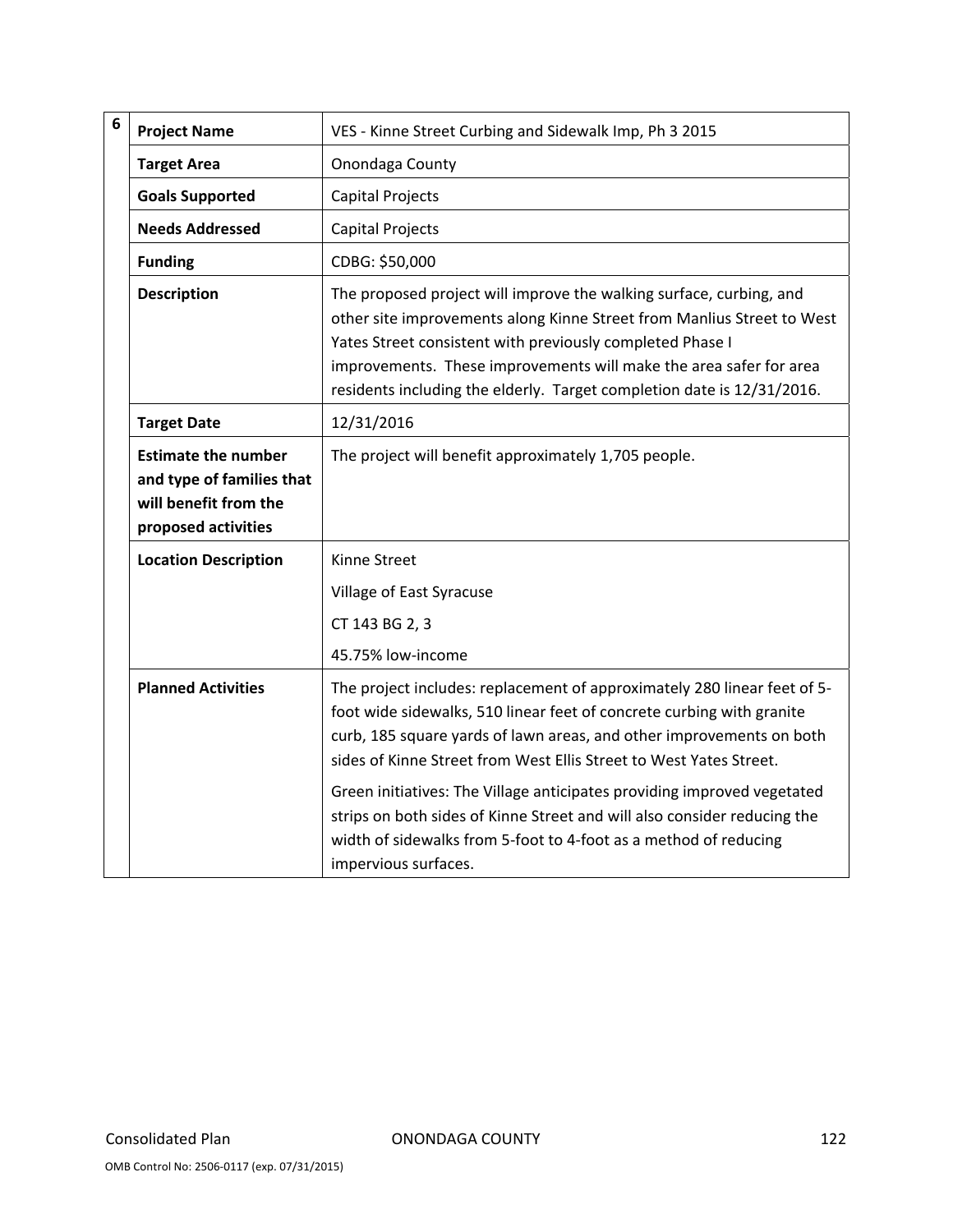| $\overline{\mathbf{z}}$ | <b>Project Name</b>                                                                                     | TGE - Leslee Terrace Road Reconstruction 2015                                                                                                                                                                                                                                                                                                                                                                                                                                                                                   |
|-------------------------|---------------------------------------------------------------------------------------------------------|---------------------------------------------------------------------------------------------------------------------------------------------------------------------------------------------------------------------------------------------------------------------------------------------------------------------------------------------------------------------------------------------------------------------------------------------------------------------------------------------------------------------------------|
|                         | <b>Target Area</b>                                                                                      | Onondaga County                                                                                                                                                                                                                                                                                                                                                                                                                                                                                                                 |
|                         | <b>Goals Supported</b>                                                                                  | Capital Projects                                                                                                                                                                                                                                                                                                                                                                                                                                                                                                                |
|                         | <b>Needs Addressed</b>                                                                                  | Capital Projects                                                                                                                                                                                                                                                                                                                                                                                                                                                                                                                |
|                         | <b>Funding</b>                                                                                          | CDBG: \$50,000                                                                                                                                                                                                                                                                                                                                                                                                                                                                                                                  |
|                         | <b>Description</b>                                                                                      | The 200 block of Leslee Terrace is used as an access route for the<br>southern portion of the Westvale Heights neighborhood to reach Grand<br>Avenue to go to Western Lights or the City of Syracuse. The pavement is<br>badly deteriorated, especially at the low point mid-block where water<br>tends to pond. Recently residents have complained to the Town of<br>damage to their vehicles due to the poor road conditions.                                                                                                 |
|                         | <b>Target Date</b>                                                                                      | 12/31/2016                                                                                                                                                                                                                                                                                                                                                                                                                                                                                                                      |
|                         | <b>Estimate the number</b><br>and type of families that<br>will benefit from the<br>proposed activities | The project will benefit approximately 980 people                                                                                                                                                                                                                                                                                                                                                                                                                                                                               |
|                         | <b>Location Description</b>                                                                             | Leslee Terrace between Chester Street and Yale Ave                                                                                                                                                                                                                                                                                                                                                                                                                                                                              |
|                         |                                                                                                         | Town of Geddes                                                                                                                                                                                                                                                                                                                                                                                                                                                                                                                  |
|                         |                                                                                                         | CT 132 BG 1                                                                                                                                                                                                                                                                                                                                                                                                                                                                                                                     |
|                         |                                                                                                         | 41.84% low income                                                                                                                                                                                                                                                                                                                                                                                                                                                                                                               |
|                         | <b>Planned Activities</b>                                                                               | This project will remove and replace approximately 100 cubic yards of<br>deteriorated sub-base material on Leslee Terrace between Chester Street<br>and Yale Avenue, adjust the existing drainage inlet grate in the middle of<br>block to grade, install rain dishes in three sanitary manholes, mill 1,245<br>square yards of existing pavement, install 3-inch binder and 1-inch top,<br>and adjust driveway grades as required to match the new pavement.                                                                   |
|                         |                                                                                                         | Sanitary manholes along the road take water during rainstorms,<br>especially those at the low point in the road. This inflow contributes to<br>sanitary sewer overflows in the Westside service area during large storm<br>events. The manholes have old style covers with open holes for<br>removal. The installation of rain dishes will seal the covers to prevent<br>inflow.<br>Green Infrastructure Technology: The addition of rain dishes to the<br>sanitary manholes will reduce inflow into the sanitary sewer system. |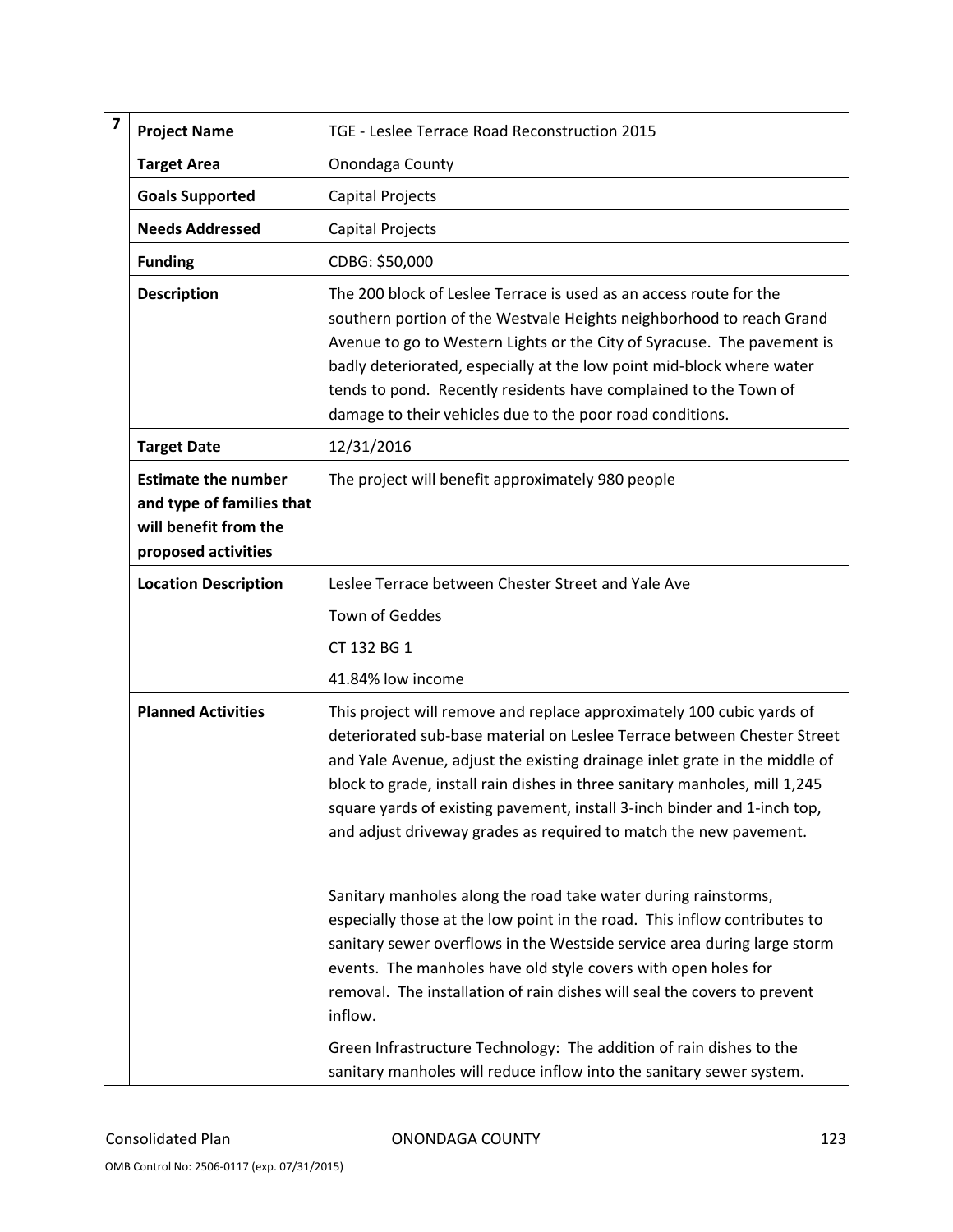| 8 | <b>Project Name</b>                                                                                     | TMR - Marcellus Park Stone Mill/Creek Hollow Restroom Project 2015                                                                                                                                                                                                                                                                                                                                                                                        |
|---|---------------------------------------------------------------------------------------------------------|-----------------------------------------------------------------------------------------------------------------------------------------------------------------------------------------------------------------------------------------------------------------------------------------------------------------------------------------------------------------------------------------------------------------------------------------------------------|
|   | <b>Target Area</b>                                                                                      | Onondaga County                                                                                                                                                                                                                                                                                                                                                                                                                                           |
|   | <b>Goals Supported</b>                                                                                  | <b>Capital Projects</b>                                                                                                                                                                                                                                                                                                                                                                                                                                   |
|   | <b>Needs Addressed</b>                                                                                  | <b>Capital Projects</b>                                                                                                                                                                                                                                                                                                                                                                                                                                   |
|   | <b>Funding</b>                                                                                          | CDBG: \$37,000                                                                                                                                                                                                                                                                                                                                                                                                                                            |
|   | <b>Description</b>                                                                                      | The restrooms at Stone Mill/Creek Hollow in Marcellus Park will be made<br>handicapped accessible. The restrooms are located in the back area of<br>upper Marcellus Park and are shared by the Creek Hollow pavilion and<br>Stone Mill Pavilion along a gravel path. The closest handicap accessible<br>restroom is located in the Welcome Center building which is 1,030 feet<br>away from the Stone Mill Pavilion. Target completion date is 12/31/2016 |
|   | <b>Target Date</b>                                                                                      | 12/31/2016                                                                                                                                                                                                                                                                                                                                                                                                                                                |
|   | <b>Estimate the number</b><br>and type of families that<br>will benefit from the<br>proposed activities | This project has a handicapped benefit and will assist approximately<br>6,200 individuals.                                                                                                                                                                                                                                                                                                                                                                |
|   | <b>Location Description</b>                                                                             | <b>Marcellus Park</b>                                                                                                                                                                                                                                                                                                                                                                                                                                     |
|   |                                                                                                         | 2449 Platt Road                                                                                                                                                                                                                                                                                                                                                                                                                                           |
|   |                                                                                                         | <b>Town of Marcellus</b>                                                                                                                                                                                                                                                                                                                                                                                                                                  |
|   |                                                                                                         | CT 165.01 B 1, CT 165.02 B 1-4                                                                                                                                                                                                                                                                                                                                                                                                                            |
|   |                                                                                                         | <b>Handicapped Benefit</b>                                                                                                                                                                                                                                                                                                                                                                                                                                |
|   | <b>Planned Activities</b>                                                                               | The pathways between the pavilions and restroom will be made<br>handicap accessible and improve movement through the park.                                                                                                                                                                                                                                                                                                                                |
|   |                                                                                                         | Green Infrastructure Technology: The updated restroom toilets will use<br>less water.                                                                                                                                                                                                                                                                                                                                                                     |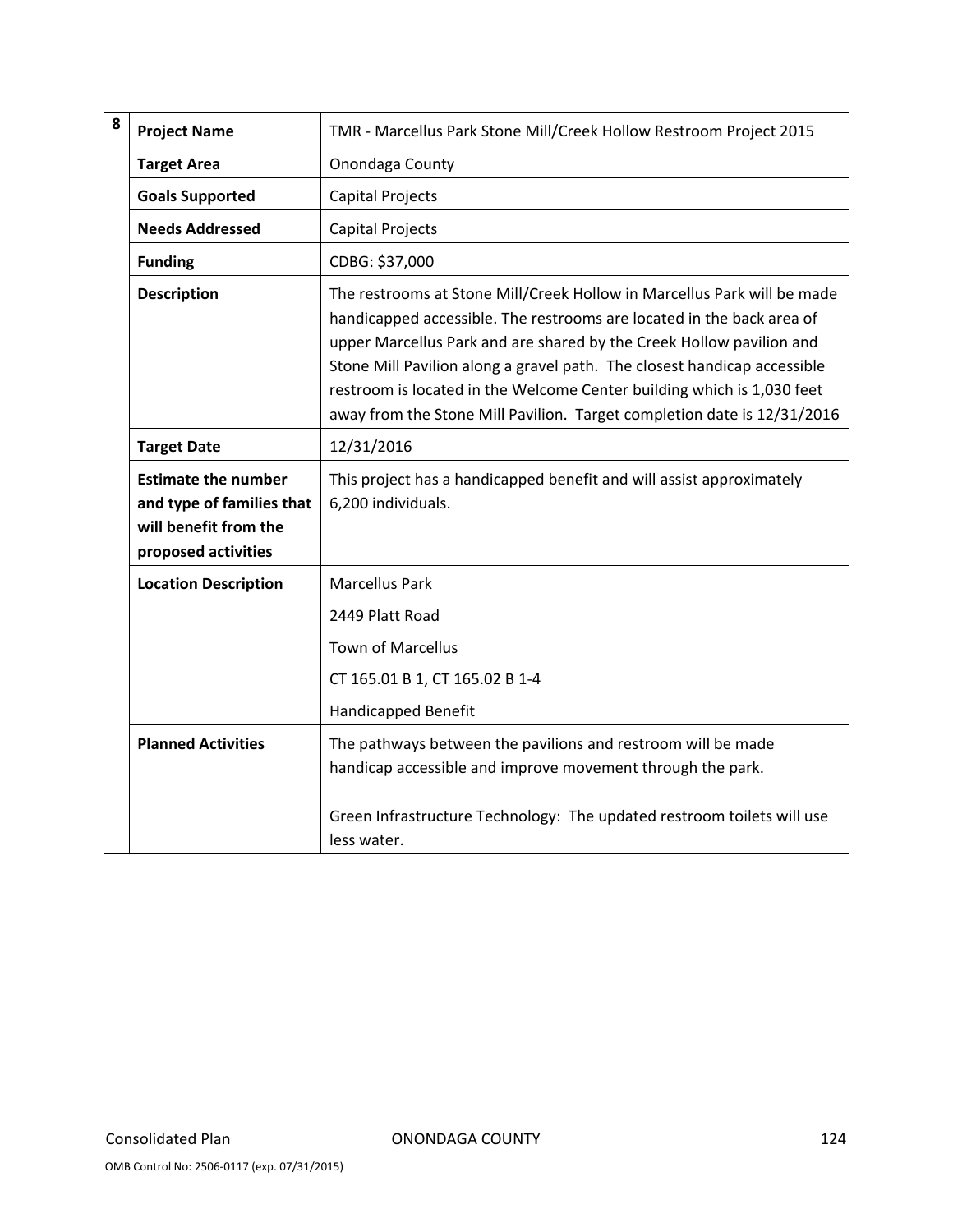| 9 | <b>Project Name</b>                                                                                     | VNS - Village Center Streetscape Lighting Improvements 2015                                                                                                                                                                                                                                                                                   |
|---|---------------------------------------------------------------------------------------------------------|-----------------------------------------------------------------------------------------------------------------------------------------------------------------------------------------------------------------------------------------------------------------------------------------------------------------------------------------------|
|   | <b>Target Area</b>                                                                                      | Onondaga County                                                                                                                                                                                                                                                                                                                               |
|   | <b>Goals Supported</b>                                                                                  | <b>Capital Projects</b>                                                                                                                                                                                                                                                                                                                       |
|   | <b>Needs Addressed</b>                                                                                  | <b>Capital Projects</b>                                                                                                                                                                                                                                                                                                                       |
|   | <b>Funding</b>                                                                                          | CDBG: \$50,000                                                                                                                                                                                                                                                                                                                                |
|   | <b>Description</b>                                                                                      | The project is for decorative street lighting on North Main Street between<br>Centerville Place/Chestnut Street and Gertrude Street. The Village<br>installed the conduit and handholes during construction of the<br>streetscape that are necessary to accommodate these additional light<br>fixtures. Target completion date is 12/31/2016. |
|   | <b>Target Date</b>                                                                                      | 12/31/2016                                                                                                                                                                                                                                                                                                                                    |
|   | <b>Estimate the number</b><br>and type of families<br>that will benefit from<br>the proposed activities | This project has a Village-wide benefit of approximately 6,620 people.                                                                                                                                                                                                                                                                        |
|   | <b>Location Description</b>                                                                             | North Main Street between Centerville Place, Chestnut Street and<br>Gertrude Street<br>Village of North Syracuse<br>CT 107 BG 1-2 CT 108 B 1-4                                                                                                                                                                                                |
|   |                                                                                                         | 45.95% low-income                                                                                                                                                                                                                                                                                                                             |
|   |                                                                                                         | Village-wide benefit                                                                                                                                                                                                                                                                                                                          |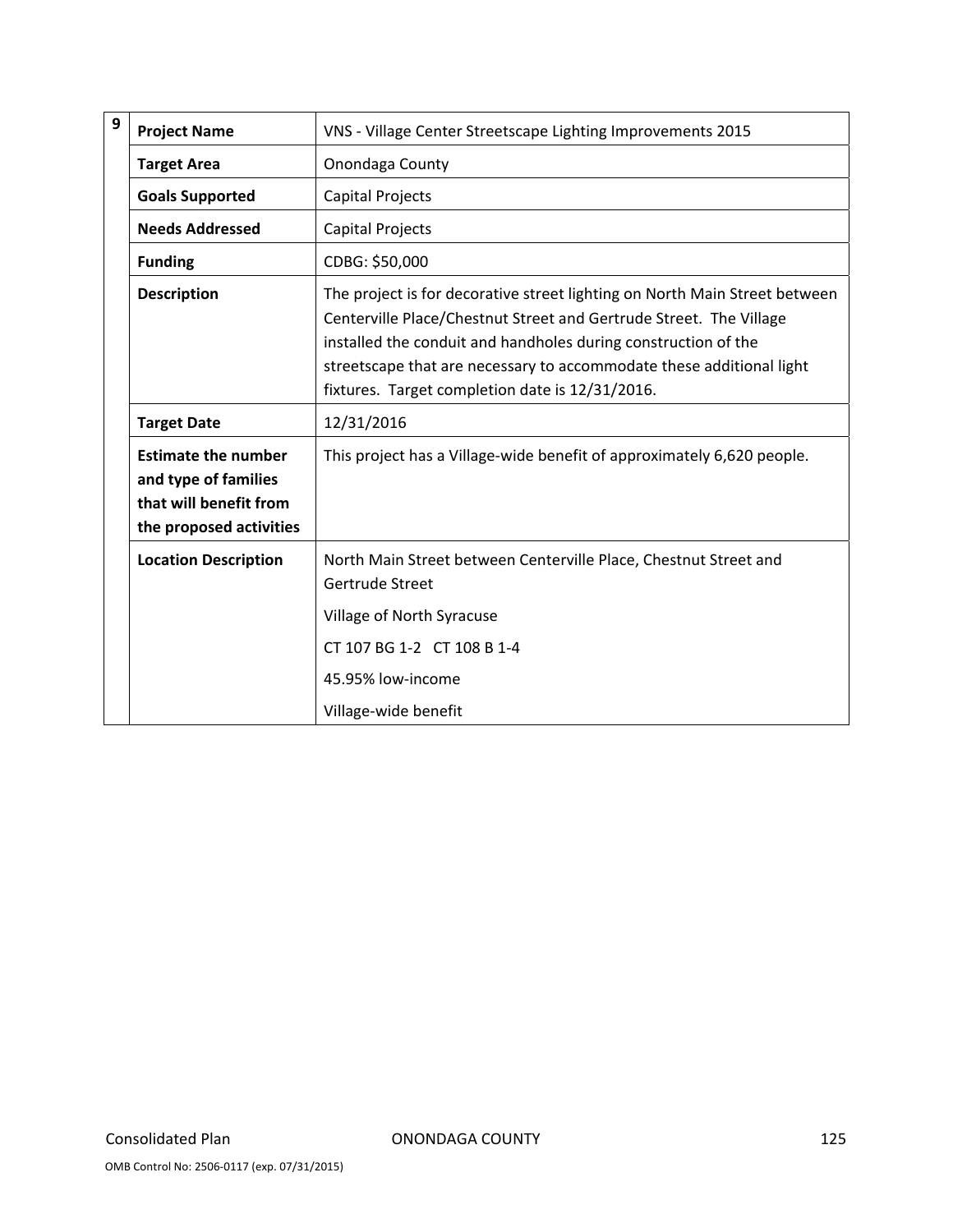| <b>Planned Activities</b> | The installation of the 19 decorative light fixtures would include the light<br>fixtures, luminaires/fixtures, wiring, concrete foundations, sub-base,<br>connecting to the existing electrical service, and topsoil and seed<br>restoration. The project has been divided into three (3) phases. Phase 1<br>consists of seven (7) fixtures, Phase 2 consists of six (6) fixtures, and Phase<br>3 consists of six (6) fixtures.                                                |
|---------------------------|--------------------------------------------------------------------------------------------------------------------------------------------------------------------------------------------------------------------------------------------------------------------------------------------------------------------------------------------------------------------------------------------------------------------------------------------------------------------------------|
|                           | The Village is committed to its central core and needs to provide the<br>infrastructure necessary to continue to attract both additional residential<br>and commercial development and encourage people to walk to and from<br>home, work, recreation, eateries, business, and community functions.<br>This proposed project will continue the Village's streetscape style along<br>both sides of North and South Main Street between Fergerson Avenue<br>and Gertrude Street. |
|                           | Green Infrastructure Technology: The light fixtures will be dark-sky<br>compliant and utilize photovoltaic sensors. Sub-base material will be a<br>combination of local stone material and existing soil on site. Any excess<br>material or soil from construction will remain on the site.                                                                                                                                                                                    |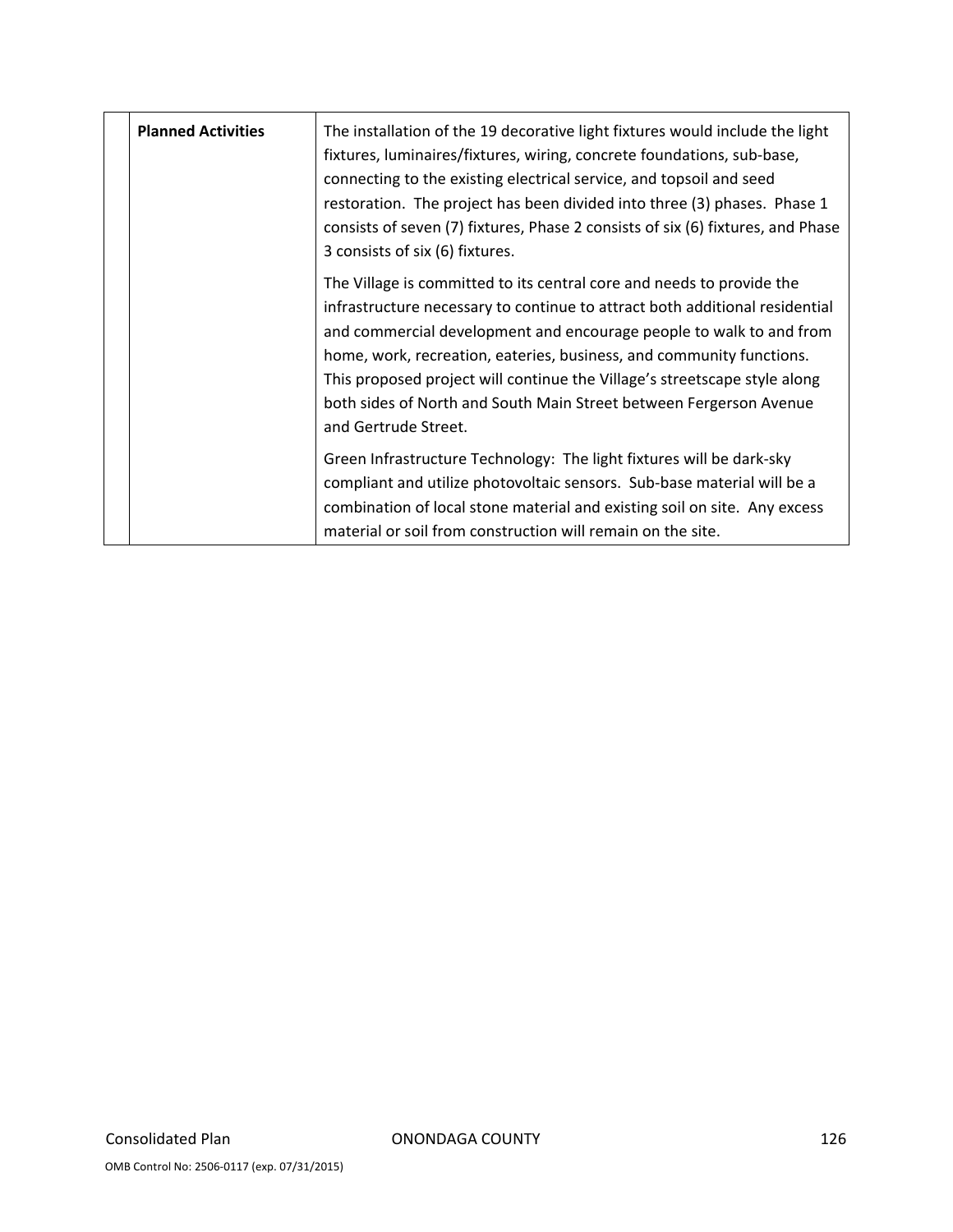| 10 | <b>Project Name</b>                                                                                     | TON - Whedon Road and Onondaga Boulevard Sanitary Sewer 2015                                                                                                                                                                                                                                                                                                                                                                                                                                                                                                                                                                                                                                                                                                                                                                                   |
|----|---------------------------------------------------------------------------------------------------------|------------------------------------------------------------------------------------------------------------------------------------------------------------------------------------------------------------------------------------------------------------------------------------------------------------------------------------------------------------------------------------------------------------------------------------------------------------------------------------------------------------------------------------------------------------------------------------------------------------------------------------------------------------------------------------------------------------------------------------------------------------------------------------------------------------------------------------------------|
|    | <b>Target Area</b>                                                                                      | Onondaga County                                                                                                                                                                                                                                                                                                                                                                                                                                                                                                                                                                                                                                                                                                                                                                                                                                |
|    | <b>Goals Supported</b>                                                                                  | <b>Capital Projects</b>                                                                                                                                                                                                                                                                                                                                                                                                                                                                                                                                                                                                                                                                                                                                                                                                                        |
|    | <b>Needs Addressed</b>                                                                                  | <b>Capital Projects</b>                                                                                                                                                                                                                                                                                                                                                                                                                                                                                                                                                                                                                                                                                                                                                                                                                        |
|    | <b>Funding</b>                                                                                          | CDBG: \$50,000                                                                                                                                                                                                                                                                                                                                                                                                                                                                                                                                                                                                                                                                                                                                                                                                                                 |
|    | <b>Description</b>                                                                                      | The NYS Department of Environmental Conservation, in consultation<br>with the Onondaga County Health Department, has issued a Notice of<br>Violation to each household in the affected area. The violations are a<br>result of a hundred year-old, overtaxed sanitary sewer septic system<br>that reaches capacity during severe rain events and dumps leachate and<br>sewage into a nearby swale. The new sanitary sewer system will<br>connect to an existing gravity sewer system located in the Town of<br>Camillus. The proposed upgrades will eliminate the sewage that is<br>being discharged into the swale and also into the ground (rock crevices)<br>along Whedon Road. It will provide a reliable sanitary sewer disposable<br>system for the existing residents in this low income area. Target<br>completion date is 12/31/2016. |
|    | <b>Target Date</b>                                                                                      | 12/31/2016                                                                                                                                                                                                                                                                                                                                                                                                                                                                                                                                                                                                                                                                                                                                                                                                                                     |
|    | <b>Estimate the number</b><br>and type of families<br>that will benefit from<br>the proposed activities | This project is an urgent need and will benefit approximately 108<br>people.                                                                                                                                                                                                                                                                                                                                                                                                                                                                                                                                                                                                                                                                                                                                                                   |
|    | <b>Location Description</b>                                                                             | Whedon Road, south-easterly from the intersection of Merriwether Dr<br>towards Onondaga Blvd<br>Town of Onondaga<br>CT164 BG 2<br>urgent need                                                                                                                                                                                                                                                                                                                                                                                                                                                                                                                                                                                                                                                                                                  |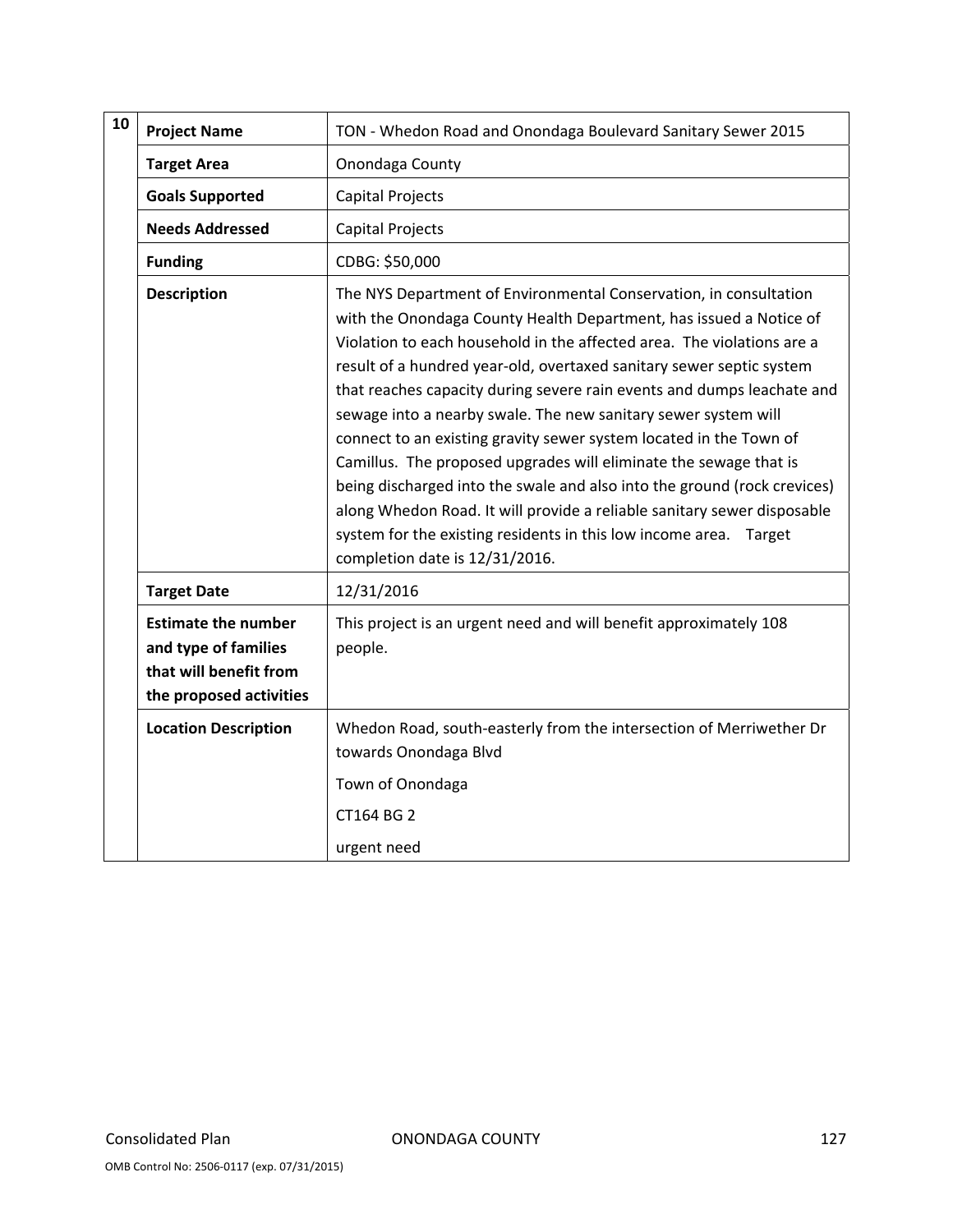| <b>Planned Activities</b> | This project provides for the construction of approximately 2,020 lineal<br>feet of 8-inch PVC gravity sanitary sewer, approximately 775 lineal feet<br>of 6-inch PVC gravity sewer service laterals, eight (8) sanitary sewer<br>manhole structures, and appurtenances to serve residents along<br>Whedon Road and Onondaga Blvd. in the Town of Onondaga. CD<br>approved \$50,000 for this project in 2013. This amount increases the<br>budget to \$100,000 from CD.                      |
|---------------------------|----------------------------------------------------------------------------------------------------------------------------------------------------------------------------------------------------------------------------------------------------------------------------------------------------------------------------------------------------------------------------------------------------------------------------------------------------------------------------------------------|
|                           | Green initiatives: The proposed upgrades will include tree planting and<br>other green landscaping that will allow for a capture rate of 150 square<br>foot of runoff reduction from impervious areas.                                                                                                                                                                                                                                                                                       |
|                           | Green Infrastructure Technology: Heavy rain events are creating<br>flooding problems in the area and as a result, the existing septic system<br>is being overtaxed. The proposed upgrades will include the installation<br>of various tree plantings. These improvements will not only provide an<br>atheistic benefit to this low-income area, but also will allow for a<br>capture rate of 150 square feet of runoff reduction from impervious<br>areas as a result of each tree planting. |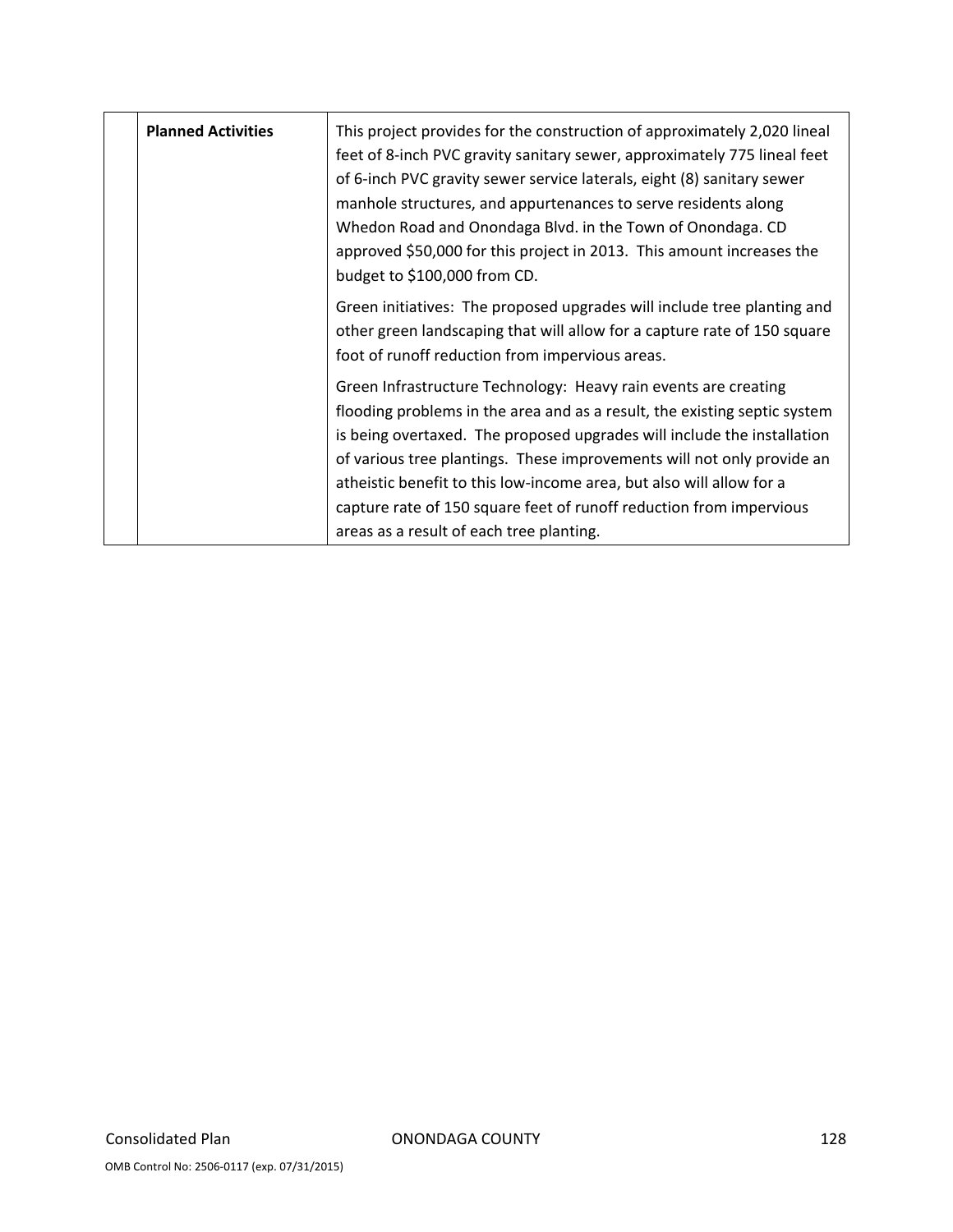| 11 | <b>Project Name</b>                                                                                     | TSA - Sehr Park ADA, Drainage and Parking Improvements 2015                                                                                                                                                                                                                                                                                                                                                                                                                                                                                                                                                                                                                                                                                                                                                                                                                                                                     |
|----|---------------------------------------------------------------------------------------------------------|---------------------------------------------------------------------------------------------------------------------------------------------------------------------------------------------------------------------------------------------------------------------------------------------------------------------------------------------------------------------------------------------------------------------------------------------------------------------------------------------------------------------------------------------------------------------------------------------------------------------------------------------------------------------------------------------------------------------------------------------------------------------------------------------------------------------------------------------------------------------------------------------------------------------------------|
|    | <b>Target Area</b>                                                                                      | Onondaga County                                                                                                                                                                                                                                                                                                                                                                                                                                                                                                                                                                                                                                                                                                                                                                                                                                                                                                                 |
|    | <b>Goals Supported</b>                                                                                  | Capital Projects                                                                                                                                                                                                                                                                                                                                                                                                                                                                                                                                                                                                                                                                                                                                                                                                                                                                                                                |
|    | <b>Needs Addressed</b>                                                                                  | Capital Projects                                                                                                                                                                                                                                                                                                                                                                                                                                                                                                                                                                                                                                                                                                                                                                                                                                                                                                                |
|    | <b>Funding</b>                                                                                          | CDBG: \$50,000                                                                                                                                                                                                                                                                                                                                                                                                                                                                                                                                                                                                                                                                                                                                                                                                                                                                                                                  |
|    | <b>Description</b>                                                                                      | The current Town focus is on creating fully accessible parks that comply<br>with the Americans with Disabilities Act (ADA). This 9.4 acre park is<br>located between Covington Drive, Wayland Road, Chester Drive, and<br>the CSX Railroad and serves the residences within the Lyncourt<br>area/Teall Avenue District. Parking is accessed from Edgeware Road<br>and pedestrian access is from Edgeware Road, Marsden Road, Berwick<br>Road, and Chester Drive. Existing amenities within the park include: a<br>pool, restrooms, two picnic pavilions, two playgrounds, a full basketball<br>court, two tennis courts, the Alvord House (National Register Historic<br>community building), multi-use sports field, walkways, open lawn, and<br>parking. The current Town focus is on creating fully accessible parks that<br>comply with the Americans with Disabilities Act (ADA). Target<br>completion date is 12/31/2016. |
|    | <b>Target Date</b>                                                                                      | 12/31/2016                                                                                                                                                                                                                                                                                                                                                                                                                                                                                                                                                                                                                                                                                                                                                                                                                                                                                                                      |
|    | <b>Estimate the number</b><br>and type of families<br>that will benefit from<br>the proposed activities | This project will serve approximately 1,160 people.                                                                                                                                                                                                                                                                                                                                                                                                                                                                                                                                                                                                                                                                                                                                                                                                                                                                             |
|    | <b>Location Description</b>                                                                             | Sehr Park                                                                                                                                                                                                                                                                                                                                                                                                                                                                                                                                                                                                                                                                                                                                                                                                                                                                                                                       |
|    |                                                                                                         | 399 Marsden Road                                                                                                                                                                                                                                                                                                                                                                                                                                                                                                                                                                                                                                                                                                                                                                                                                                                                                                                |
|    |                                                                                                         | Town of Salina                                                                                                                                                                                                                                                                                                                                                                                                                                                                                                                                                                                                                                                                                                                                                                                                                                                                                                                  |
|    |                                                                                                         | CT 142 BG 1                                                                                                                                                                                                                                                                                                                                                                                                                                                                                                                                                                                                                                                                                                                                                                                                                                                                                                                     |
|    |                                                                                                         | 47.41% low-income                                                                                                                                                                                                                                                                                                                                                                                                                                                                                                                                                                                                                                                                                                                                                                                                                                                                                                               |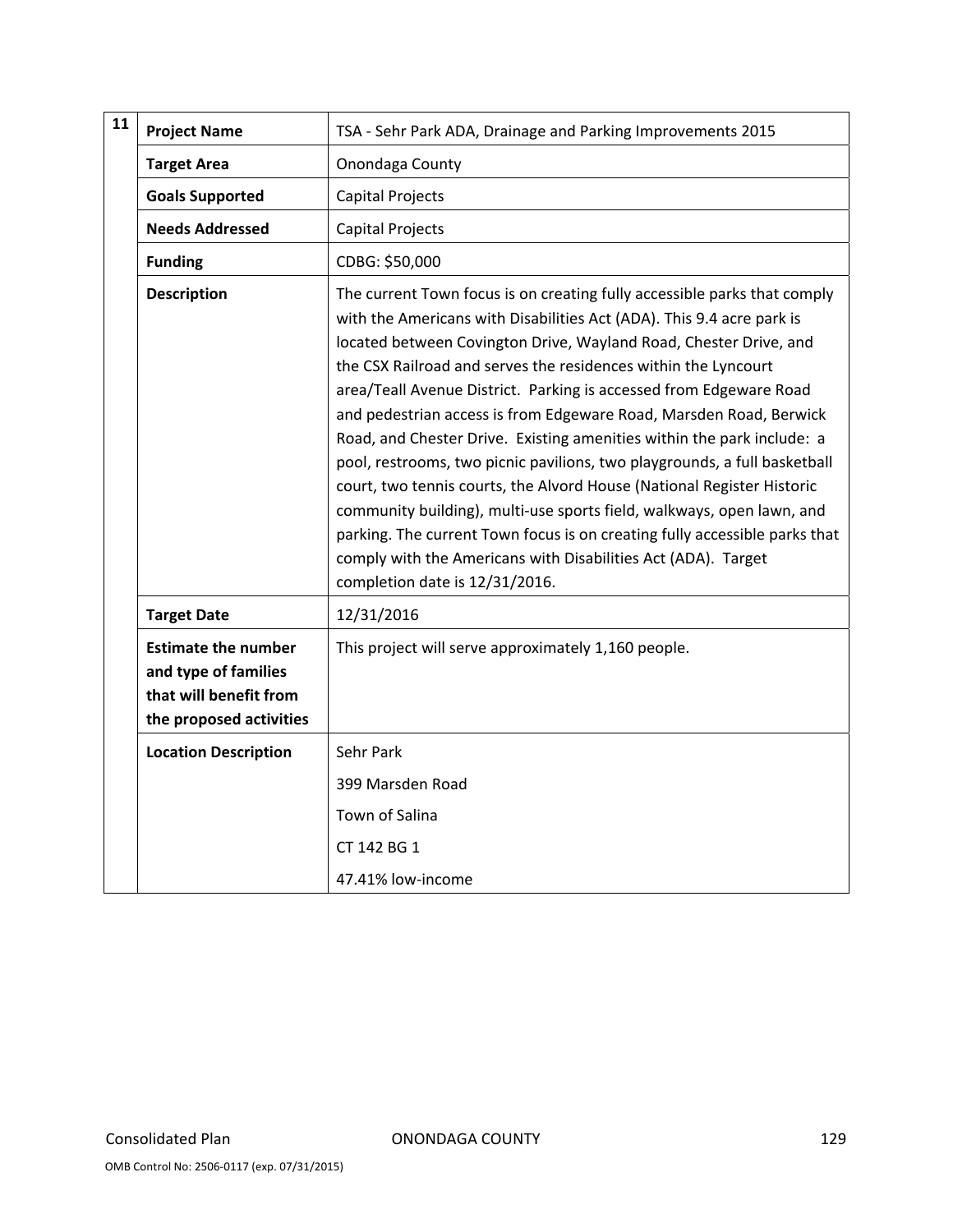| <b>Planned Activities</b> | This project includes linking the Alvord House, pool, parking lot, play<br>areas, fields, basketball court, tennis courts, and pavilion with accessible<br>routes and accessible restrooms. It also includes a proposed 13,800<br>square foot asphalt driveway and parking lot with 34 spaces and a five<br>feet wide by 153 feet long (765 square feet) accessible asphalt<br>walkway. The restrooms will be updated to meet current ADA<br>standards.                                                                                                                                       |
|---------------------------|-----------------------------------------------------------------------------------------------------------------------------------------------------------------------------------------------------------------------------------------------------------------------------------------------------------------------------------------------------------------------------------------------------------------------------------------------------------------------------------------------------------------------------------------------------------------------------------------------|
|                           | Due to the large amount of use the mixed-use sports field (soccer and<br>baseball) receives, the plan will improve the poor drainage with the<br>installation of seven (7) 4-inch perforated HDPE underdrain (340 linear<br>feet each/2,380 linear feet total) and one (1) 225 linear feet 8-inch solid<br>HDPE underdrain, which outlet to an existing drainage course within the<br>park.                                                                                                                                                                                                   |
|                           | Green Infrastructure Technology: One of the proposed materials to be<br>used is high reflectivity concrete. Backfill will be a combination of local<br>stone material and existing soil on site. Any excess material or soil from<br>construction will remain on the site. These methods will limit the<br>amount of hauling and fuel. For the restrooms, water conserving toilets<br>and faucets are proposed, along with energy efficient lighting. Energy<br>efficient and sensor-sensitive water and lighting products, as well as<br>materials containing recycled content will be used. |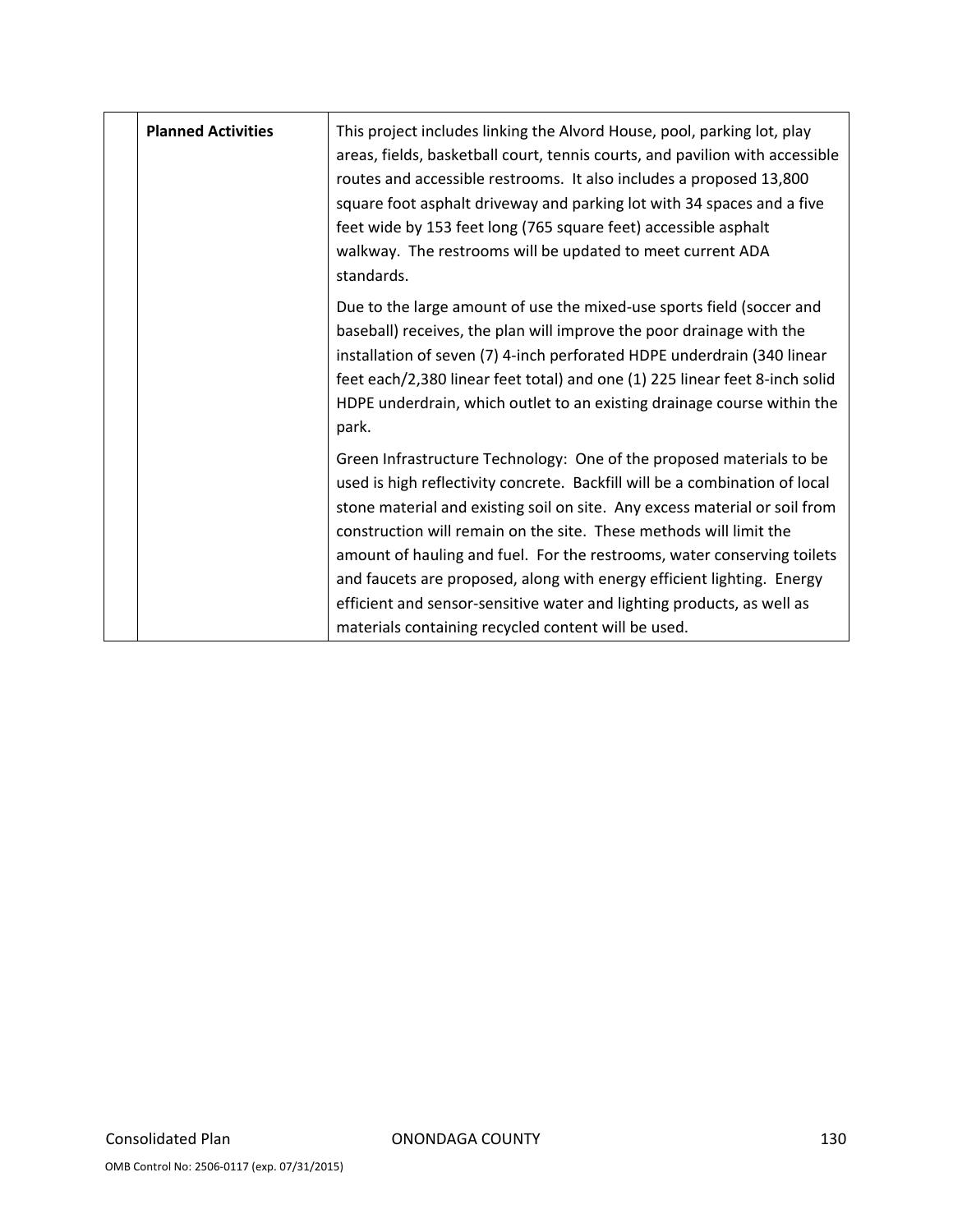| 12 | <b>Project Name</b>                                                                                     | VSO - Woods Road Park Improvements, Phase 3 2015                                                                                                                                                                                                                                                                                                                                                                                                                                                                                           |
|----|---------------------------------------------------------------------------------------------------------|--------------------------------------------------------------------------------------------------------------------------------------------------------------------------------------------------------------------------------------------------------------------------------------------------------------------------------------------------------------------------------------------------------------------------------------------------------------------------------------------------------------------------------------------|
|    | <b>Target Area</b>                                                                                      | Onondaga County                                                                                                                                                                                                                                                                                                                                                                                                                                                                                                                            |
|    | <b>Goals Supported</b>                                                                                  | Capital Projects                                                                                                                                                                                                                                                                                                                                                                                                                                                                                                                           |
|    | <b>Needs Addressed</b>                                                                                  | Capital Projects                                                                                                                                                                                                                                                                                                                                                                                                                                                                                                                           |
|    | <b>Funding</b>                                                                                          | CDBG: \$41,304                                                                                                                                                                                                                                                                                                                                                                                                                                                                                                                             |
|    | <b>Description</b>                                                                                      | The Village has added two pavilions this year with CD funding. A NYS<br>grant obtained through Senator DeFrancisco's Office will be funding<br>Phase 2. This will enable the Village to add picnic tables, benches, trash<br>receptacles, pet stations, a Bocce Ball court, an outdoor kitchen and<br>other amenities. The park is extensively used by youth groups, sports<br>groups, day care organizations and families. Target completion date is<br>12/31/2016.                                                                       |
|    | <b>Target Date</b>                                                                                      | 12/31/2016                                                                                                                                                                                                                                                                                                                                                                                                                                                                                                                                 |
|    | <b>Estimate the number</b><br>and type of families<br>that will benefit from<br>the proposed activities | This project has a Village-wide benefit for approximately 6585 people.                                                                                                                                                                                                                                                                                                                                                                                                                                                                     |
|    | <b>Location Description</b>                                                                             | <b>Woods Road Park</b>                                                                                                                                                                                                                                                                                                                                                                                                                                                                                                                     |
|    |                                                                                                         | Woods Road                                                                                                                                                                                                                                                                                                                                                                                                                                                                                                                                 |
|    |                                                                                                         | Village of Solvay                                                                                                                                                                                                                                                                                                                                                                                                                                                                                                                          |
|    |                                                                                                         | CT 129 BG 1, 2 CT 130 B 1-5                                                                                                                                                                                                                                                                                                                                                                                                                                                                                                                |
|    |                                                                                                         | 45.79% low-income                                                                                                                                                                                                                                                                                                                                                                                                                                                                                                                          |
|    |                                                                                                         | Village-wide benefit                                                                                                                                                                                                                                                                                                                                                                                                                                                                                                                       |
|    | <b>Planned Activities</b>                                                                               | Woods Road Park, Phase 3 will complete the rehabilitation of paved<br>areas, including resurfacing the old tennis court area, the access road,<br>final grading, topsoil and seeding, and completion of the pedestrian<br>walkways that will connect the pavilion area to the Veterans Memorial<br>and the bathroom facilities.<br>Green Infrastructure Technology: The Village will be using Green<br>Infrastructure Technology by rehabilitating walkways, and access<br>roadways using porous materials thus reducing stormwater flows. |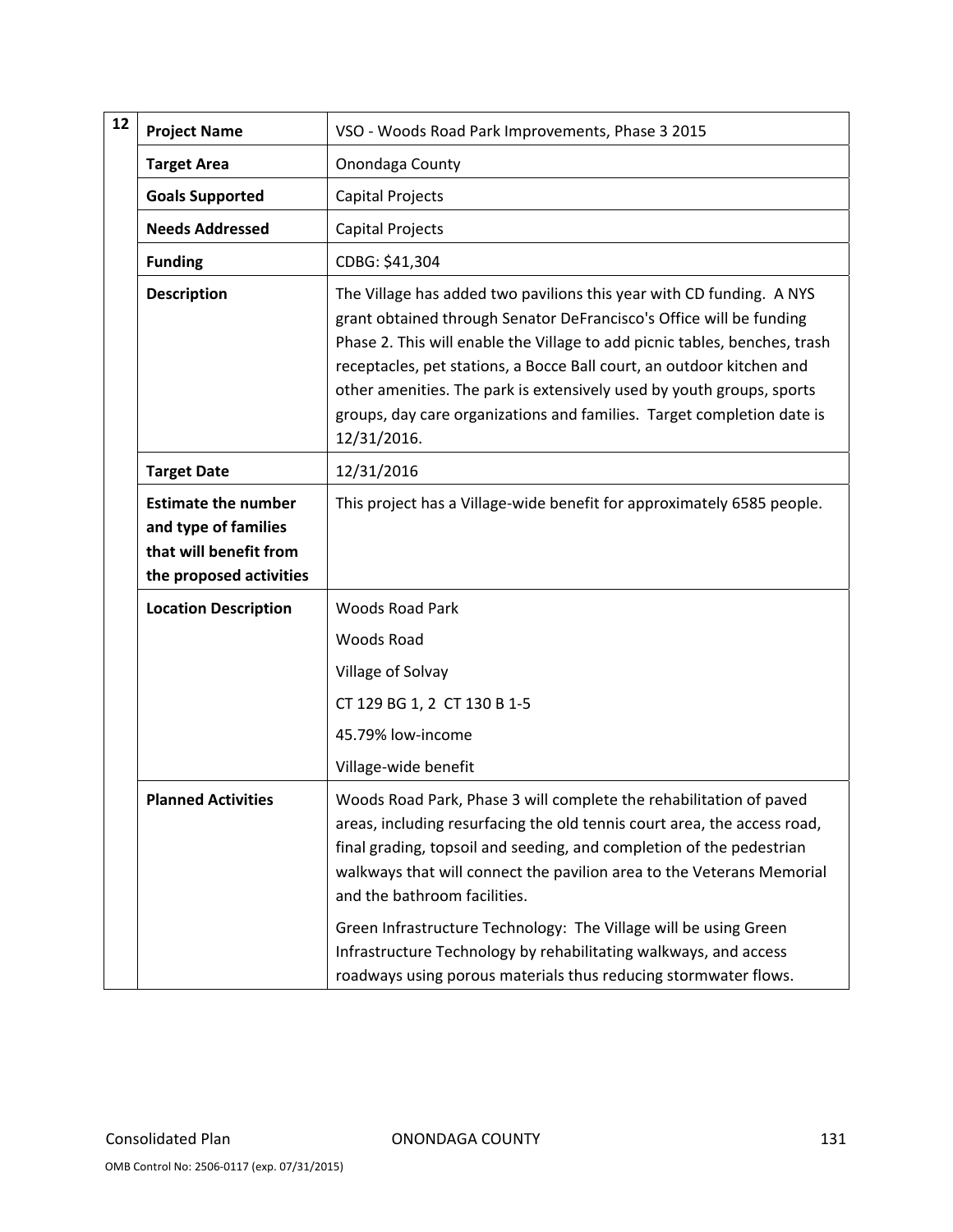| 13 | <b>Project Name</b>                                                                                     | TVB - Henderson Boulevard Drainage Rehabilitation, Ph 3 2015                                                                                                                                                                                                                                                                                                                                                                                                                                                                                                                                                                                                                                                                                                                                                                                           |
|----|---------------------------------------------------------------------------------------------------------|--------------------------------------------------------------------------------------------------------------------------------------------------------------------------------------------------------------------------------------------------------------------------------------------------------------------------------------------------------------------------------------------------------------------------------------------------------------------------------------------------------------------------------------------------------------------------------------------------------------------------------------------------------------------------------------------------------------------------------------------------------------------------------------------------------------------------------------------------------|
|    | <b>Target Area</b>                                                                                      | Onondaga County                                                                                                                                                                                                                                                                                                                                                                                                                                                                                                                                                                                                                                                                                                                                                                                                                                        |
|    | <b>Goals Supported</b>                                                                                  | Capital Projects                                                                                                                                                                                                                                                                                                                                                                                                                                                                                                                                                                                                                                                                                                                                                                                                                                       |
|    | <b>Needs Addressed</b>                                                                                  | Capital Projects                                                                                                                                                                                                                                                                                                                                                                                                                                                                                                                                                                                                                                                                                                                                                                                                                                       |
|    | <b>Funding</b>                                                                                          | CDBG: \$50,000                                                                                                                                                                                                                                                                                                                                                                                                                                                                                                                                                                                                                                                                                                                                                                                                                                         |
|    | <b>Description</b>                                                                                      | The drainage way was first constructed in the 1950s with the<br>development of the Lower Seneca Knolls neighborhood. The swale has<br>had minor maintenance over the years as required. The drainage way<br>has started to erode and undermine trees and structures. These<br>undermined trees may pose a hazard to the homes located on the north<br>side of Henderson Blvd. With continued erosion, fences and sheds may<br>be in danger of collapsing into the ditch creating flooding concerns.<br>Target completion date is 12/31/2016.                                                                                                                                                                                                                                                                                                           |
|    | <b>Target Date</b>                                                                                      | 12/31/2016                                                                                                                                                                                                                                                                                                                                                                                                                                                                                                                                                                                                                                                                                                                                                                                                                                             |
|    | <b>Estimate the number</b><br>and type of families<br>that will benefit from<br>the proposed activities | This project will benefit approximately 49 people. An income survey has<br>been completed.                                                                                                                                                                                                                                                                                                                                                                                                                                                                                                                                                                                                                                                                                                                                                             |
|    | <b>Location Description</b>                                                                             | <b>Henderson Blvd</b>                                                                                                                                                                                                                                                                                                                                                                                                                                                                                                                                                                                                                                                                                                                                                                                                                                  |
|    |                                                                                                         | Town of Van Buren                                                                                                                                                                                                                                                                                                                                                                                                                                                                                                                                                                                                                                                                                                                                                                                                                                      |
|    |                                                                                                         | CT 118 BG 1                                                                                                                                                                                                                                                                                                                                                                                                                                                                                                                                                                                                                                                                                                                                                                                                                                            |
|    |                                                                                                         | 64.71% low-income                                                                                                                                                                                                                                                                                                                                                                                                                                                                                                                                                                                                                                                                                                                                                                                                                                      |
|    |                                                                                                         | income survey                                                                                                                                                                                                                                                                                                                                                                                                                                                                                                                                                                                                                                                                                                                                                                                                                                          |
|    | <b>Planned Activities</b>                                                                               | The Town is proposing to rehabilitate and reshape approximately 1,600<br>linear feet of existing open drainage ways in the Lower Seneca Knolls<br>neighborhood in three phases. The first phases are anticipated to<br>encompass the lower 900 feet of the drainage way. This third and final<br>phase of the project would encompass the final 700 feet of drainage<br>way rehabilitation. The drainage way would be reshaped with gentler<br>side slopes. This would result in the removal of some trees and<br>vegetation. In areas of steeper grades along the channel stone lining<br>would be placed in the flow path. All side slopes and unlined channel<br>would be hydro-seeded to establish turf.<br>Green Infrastructure Technology: The completed project would be a<br>vegetated swale, which identified in the NYSDEC Stormwater Design |

Consolidated Plan **CONONDAGA COUNTY 132**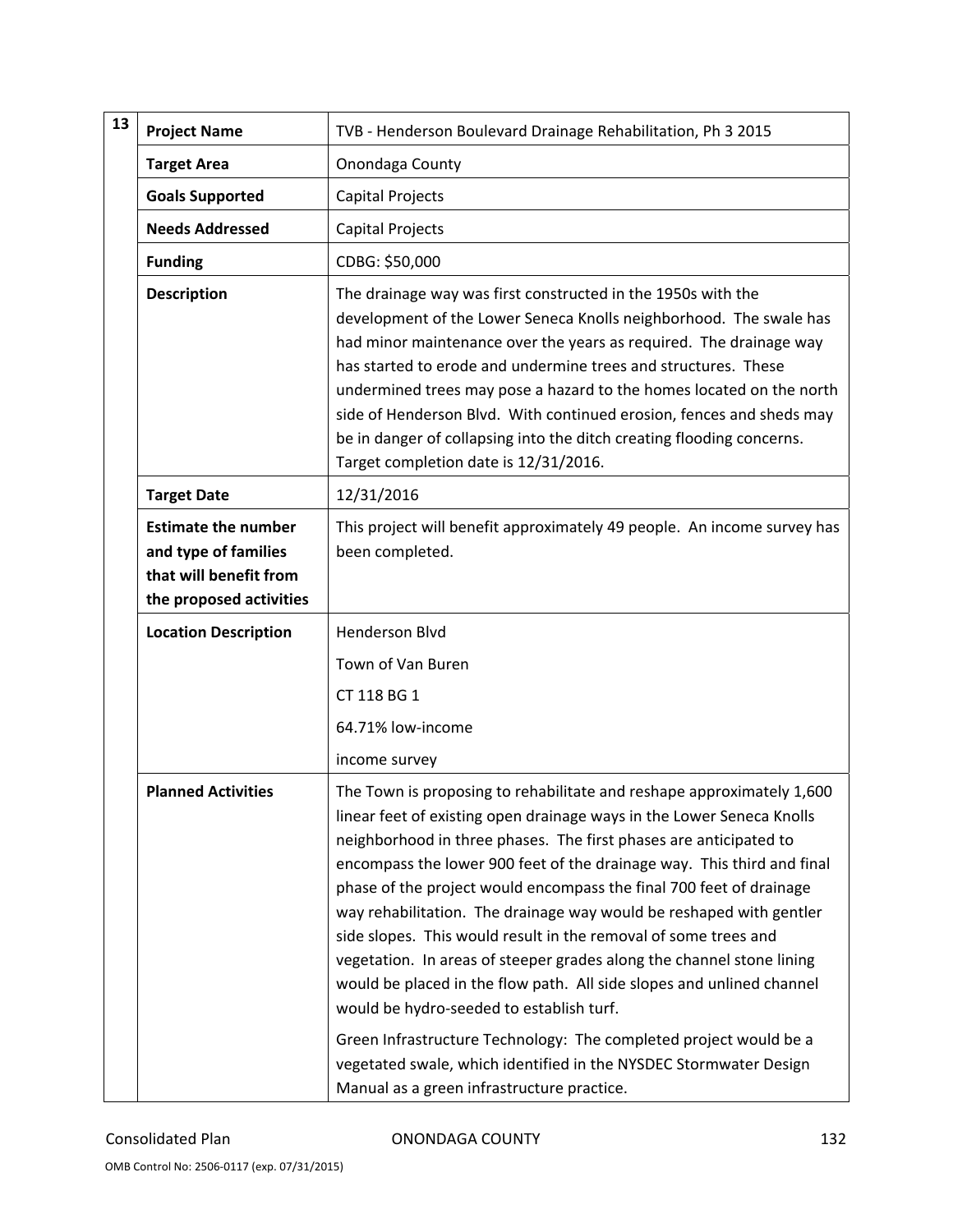| 14 | <b>Project Name</b>    | CCE - Community Forests - Emerald Ash Borer 2015                                                                                                                                                                                                                                                                                                                                                                                                                                                                                                                                                                                                                                                                                                                                                                                                                                                                                                                                                                                                                                                                                                                                                                                                                                                                                                                                                                                                                                                                                                                                                                                                                                                                                                                                                                                                                                                                                                                                                                                                                                                                                                                                                                                                                                                                                                                       |
|----|------------------------|------------------------------------------------------------------------------------------------------------------------------------------------------------------------------------------------------------------------------------------------------------------------------------------------------------------------------------------------------------------------------------------------------------------------------------------------------------------------------------------------------------------------------------------------------------------------------------------------------------------------------------------------------------------------------------------------------------------------------------------------------------------------------------------------------------------------------------------------------------------------------------------------------------------------------------------------------------------------------------------------------------------------------------------------------------------------------------------------------------------------------------------------------------------------------------------------------------------------------------------------------------------------------------------------------------------------------------------------------------------------------------------------------------------------------------------------------------------------------------------------------------------------------------------------------------------------------------------------------------------------------------------------------------------------------------------------------------------------------------------------------------------------------------------------------------------------------------------------------------------------------------------------------------------------------------------------------------------------------------------------------------------------------------------------------------------------------------------------------------------------------------------------------------------------------------------------------------------------------------------------------------------------------------------------------------------------------------------------------------------------|
|    | <b>Target Area</b>     | Onondaga County                                                                                                                                                                                                                                                                                                                                                                                                                                                                                                                                                                                                                                                                                                                                                                                                                                                                                                                                                                                                                                                                                                                                                                                                                                                                                                                                                                                                                                                                                                                                                                                                                                                                                                                                                                                                                                                                                                                                                                                                                                                                                                                                                                                                                                                                                                                                                        |
|    | <b>Goals Supported</b> | Capital Projects                                                                                                                                                                                                                                                                                                                                                                                                                                                                                                                                                                                                                                                                                                                                                                                                                                                                                                                                                                                                                                                                                                                                                                                                                                                                                                                                                                                                                                                                                                                                                                                                                                                                                                                                                                                                                                                                                                                                                                                                                                                                                                                                                                                                                                                                                                                                                       |
|    | <b>Needs Addressed</b> | Capital Projects                                                                                                                                                                                                                                                                                                                                                                                                                                                                                                                                                                                                                                                                                                                                                                                                                                                                                                                                                                                                                                                                                                                                                                                                                                                                                                                                                                                                                                                                                                                                                                                                                                                                                                                                                                                                                                                                                                                                                                                                                                                                                                                                                                                                                                                                                                                                                       |
|    | <b>Funding</b>         | CDBG: \$26,000                                                                                                                                                                                                                                                                                                                                                                                                                                                                                                                                                                                                                                                                                                                                                                                                                                                                                                                                                                                                                                                                                                                                                                                                                                                                                                                                                                                                                                                                                                                                                                                                                                                                                                                                                                                                                                                                                                                                                                                                                                                                                                                                                                                                                                                                                                                                                         |
|    | <b>Description</b>     | The goal of this proposal is the continued improvement of the overall<br>quality of life in our urban areas. Trees are valued for their appearance,<br>but also for economic benefits such as the reduction of heating and<br>cooling costs, and increased property values, as well as environmental<br>benefits such as reduced urban heat island effect, improved water quality<br>by reduction of storm water runoff, and reduced wind and noise<br>problems. The Emerald ash borer (EAB), an invasive insect that originates<br>from Asia, was confirmed in Onondaga County in July 2013. There are no<br>known biotic or abiotic controls in the US that have controlled this insect<br>below damaging levels. As a result, it is killing every species of ash tree it<br>infests. It has decimated ash populations and has created hazardous<br>conditions in city and village setting where ash is present, which poses a<br>threat to health and property due to increased risk of structural failure of<br>infested tree stems, overhead limbs and branches. It also causes an<br>economic hardship by necessitating the removal of ash trees in a short<br>period of time and eliminates a substantial quantity of trees in a short<br>period of time. The loss of canopy means less storm water capture, less<br>air filtration, and other diminished benefits provided by a healthy tree<br>population. A County-wide task force has been active since April 2012,<br>preparing for the arrival of EBA in Onondaga County. Renewal is a<br>constant in managing community forests. Unless communities continue<br>efforts to plant a diversity of new trees, cull hazardous trees, monitor tree<br>health and pests, we will have a declining community forest with<br>increased risk of failure during storms and less resilience when facing<br>insect invasions. The arrival of EBA has only made this challenge more<br>urgent. The County's ash tree density is roughly 13%, with a<br>disproportionate amount of these trees located in the northern half of<br>the County. The heaviest know infestations of EAB are in the north<br>eastern portion of the County, including the Towns of Minoa, Dewitt, and<br>Cicero and the Villages of East Syracuse and North Syracuse.<br>Replacement of lost trees is an ongoing challenge and would not be |
|    |                        | possible without outside assistance.                                                                                                                                                                                                                                                                                                                                                                                                                                                                                                                                                                                                                                                                                                                                                                                                                                                                                                                                                                                                                                                                                                                                                                                                                                                                                                                                                                                                                                                                                                                                                                                                                                                                                                                                                                                                                                                                                                                                                                                                                                                                                                                                                                                                                                                                                                                                   |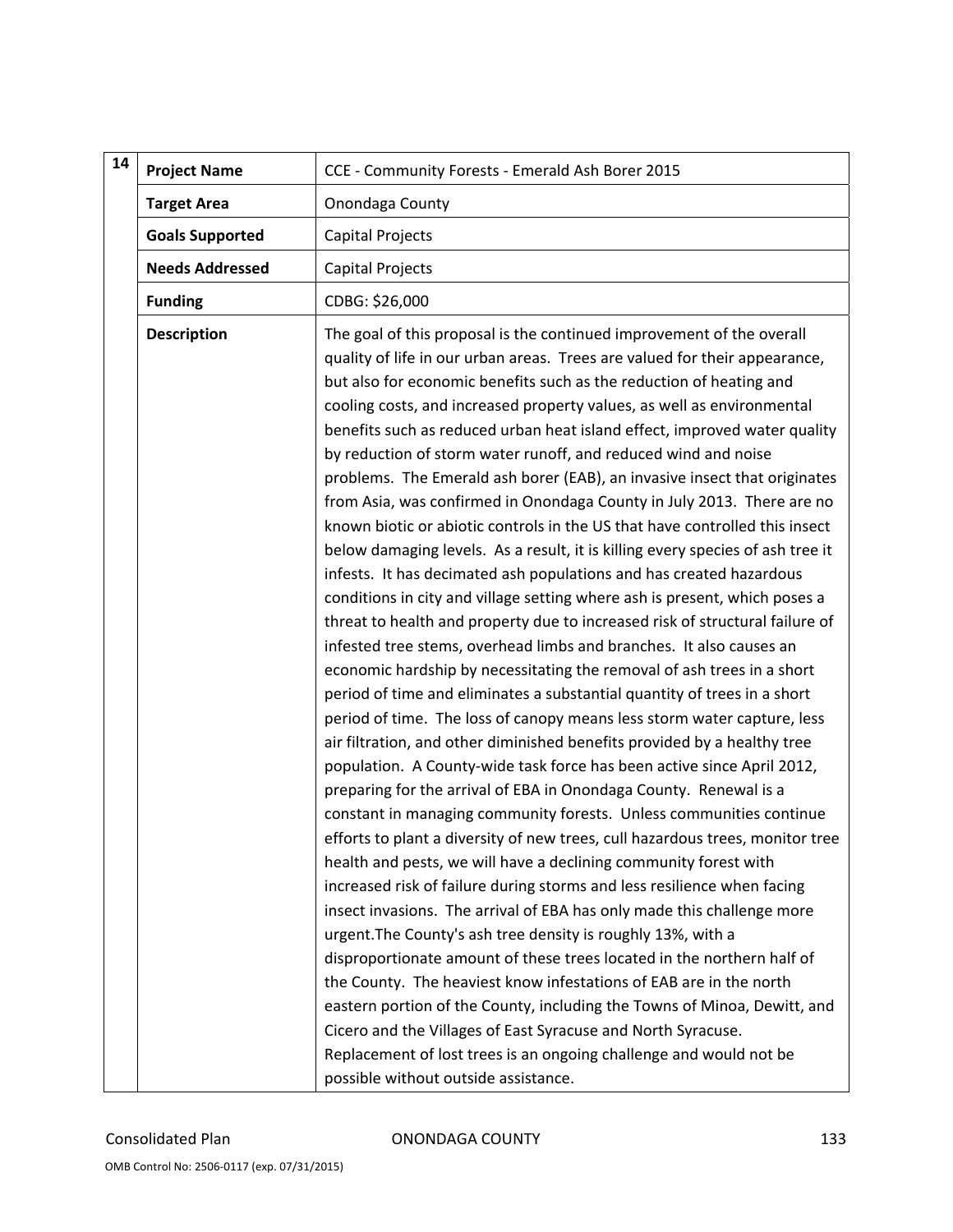| <b>Target Date</b>                                                                                         | 12/31/2016                                                                                                                                                                                                                                                                                                                                                                                                                                                           |
|------------------------------------------------------------------------------------------------------------|----------------------------------------------------------------------------------------------------------------------------------------------------------------------------------------------------------------------------------------------------------------------------------------------------------------------------------------------------------------------------------------------------------------------------------------------------------------------|
| <b>Estimate the number</b><br>and type of families<br>that will benefit from<br>the proposed<br>activities | This project will benefit communities County-wide.                                                                                                                                                                                                                                                                                                                                                                                                                   |
| <b>Location Description</b>                                                                                | Low-income CDBG target areas throughout the County.                                                                                                                                                                                                                                                                                                                                                                                                                  |
| <b>Planned Activities</b>                                                                                  | CCE will provide eligible communities with the following:                                                                                                                                                                                                                                                                                                                                                                                                            |
|                                                                                                            | low-cost trees through the municipal tree buying program;<br>1.                                                                                                                                                                                                                                                                                                                                                                                                      |
|                                                                                                            | 2. skilled care for existing trees and landscapes using community<br>volunteers;                                                                                                                                                                                                                                                                                                                                                                                     |
|                                                                                                            | 3. educational opportunities for municipal staff and community<br>volunteers in techniques to promote tree survival and health in<br>the face of storms, both insect and meteorological;                                                                                                                                                                                                                                                                             |
|                                                                                                            | 4. information on emerald ash borer management options;                                                                                                                                                                                                                                                                                                                                                                                                              |
|                                                                                                            | identification of ash trees on private and public property; and<br>5.                                                                                                                                                                                                                                                                                                                                                                                                |
|                                                                                                            | ash inventory support for communities without tree inventories<br>6.<br>or with old inventories.                                                                                                                                                                                                                                                                                                                                                                     |
|                                                                                                            | Green Infrastructure Technology: The use of bare root planting<br>techniques in planting replacement trees to capture stormwater runoff,<br>provide community air filtration and reduce noise pollution. The bare<br>root planting technique reduces the cost of planting stock by 50% as<br>compared to conventional ball and burlap planting technique. Bare root<br>planting techniques are less obtrusive on the landscape and planting costs<br>are also lower. |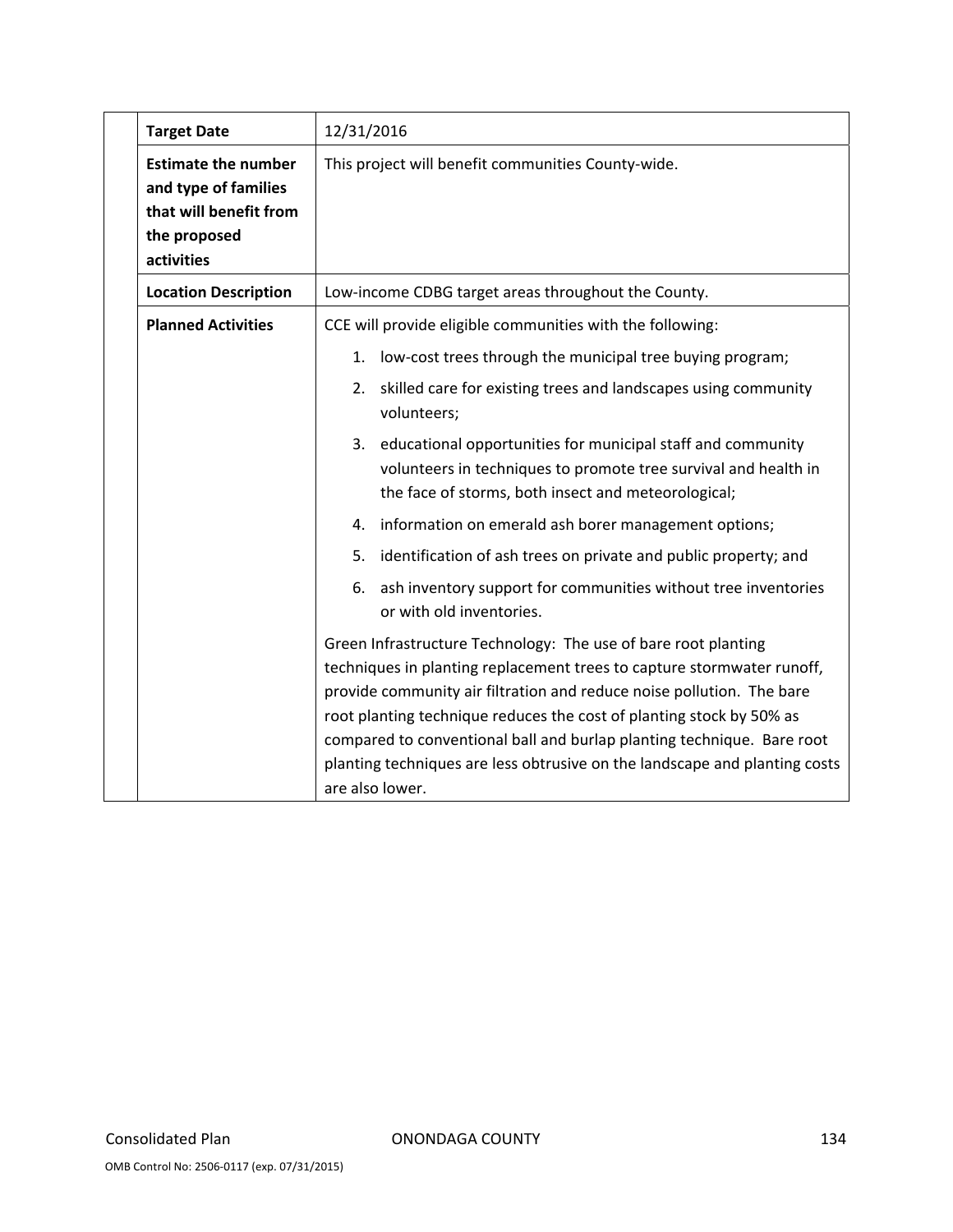| 15 | <b>Project Name</b>                                                                                     | C1 TVB - Hosmer Drive Drainage and Pavement Rehabilitation, Ph 1<br>2015                                                                                                                                                                                                                                                                                                                                                  |
|----|---------------------------------------------------------------------------------------------------------|---------------------------------------------------------------------------------------------------------------------------------------------------------------------------------------------------------------------------------------------------------------------------------------------------------------------------------------------------------------------------------------------------------------------------|
|    | <b>Target Area</b>                                                                                      | Onondaga County                                                                                                                                                                                                                                                                                                                                                                                                           |
|    | <b>Goals Supported</b>                                                                                  | <b>Capital Projects</b>                                                                                                                                                                                                                                                                                                                                                                                                   |
|    | <b>Needs Addressed</b>                                                                                  | <b>Capital Projects</b>                                                                                                                                                                                                                                                                                                                                                                                                   |
|    | <b>Funding</b>                                                                                          |                                                                                                                                                                                                                                                                                                                                                                                                                           |
|    | <b>Description</b>                                                                                      | A majority of the roads in the Seneca Knolls area were constructed in<br>the 1950's and 1960's and have had only periodic spot maintenance.<br>Over the years, the insufficient pavement thickness of these roads has<br>resulted in deterioration of the asphalt pavement. In addition, the<br>roadside drainage system has reduced effectiveness due to the age of<br>the system. Target completion date is 12/31/2016. |
|    | <b>Target Date</b>                                                                                      | 12/31/2016                                                                                                                                                                                                                                                                                                                                                                                                                |
|    | <b>Estimate the number</b><br>and type of families<br>that will benefit from<br>the proposed activities | This project will benefit approximately 1,010 people.                                                                                                                                                                                                                                                                                                                                                                     |
|    | <b>Location Description</b>                                                                             | <b>Hosmer Drive</b>                                                                                                                                                                                                                                                                                                                                                                                                       |
|    |                                                                                                         | Town of Van Buren<br>CT 118 BG 2<br>41.09% low-income                                                                                                                                                                                                                                                                                                                                                                     |
|    | <b>Planned Activities</b>                                                                               | The project consists of rehabilitation of drainage and pavement on<br>Hosmer Drive in the upper Seneca Knolls area. A The rehabilitation<br>would generally consist of closed drainage installation and milling and<br>asphalt overlay of the existing pavement with minor pavement repairs<br>on approximately 1,000 linear feet of Hosmer Drive.                                                                        |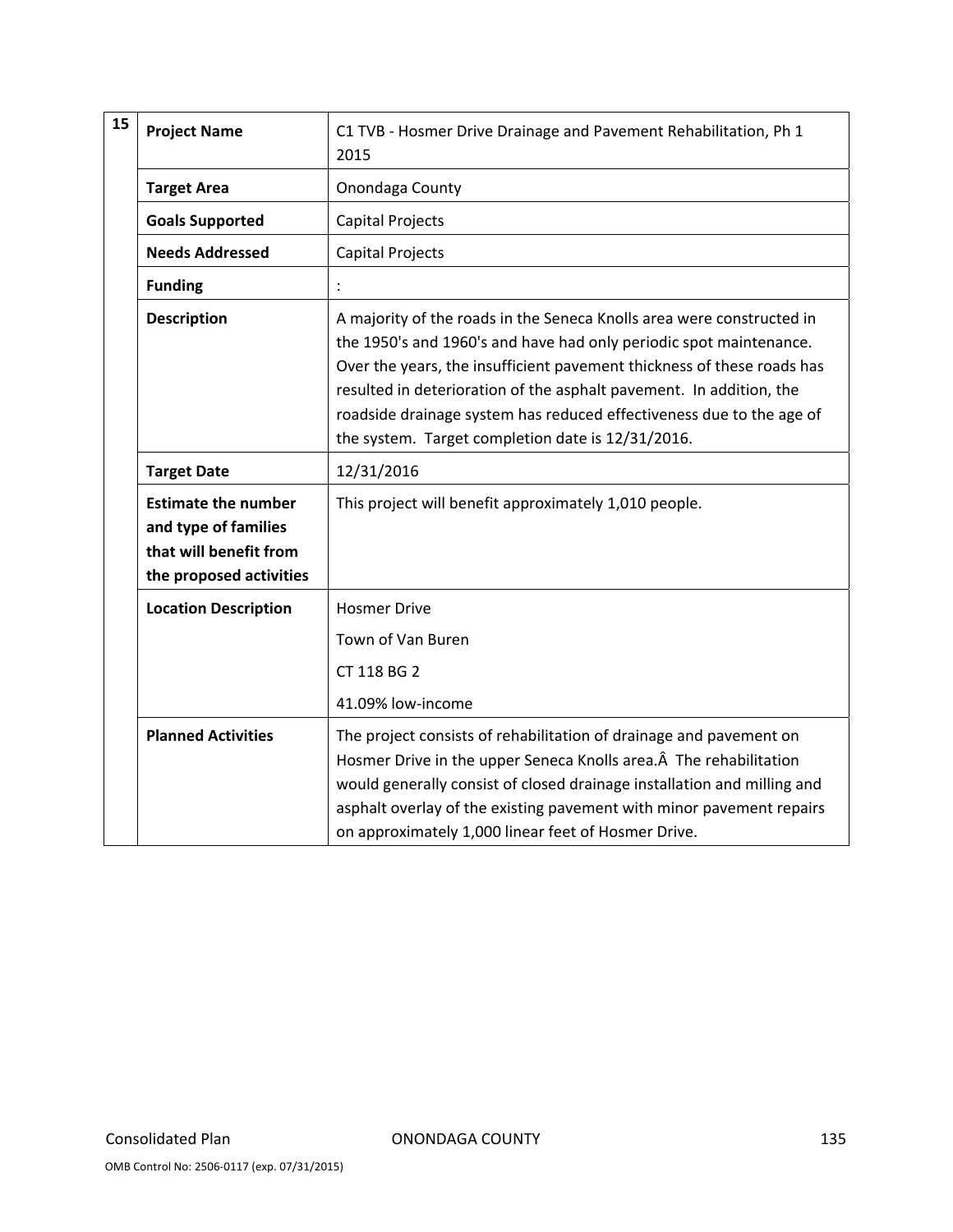| 16 | <b>Project Name</b>                                                                                     | C2 VNS - South Main Street Sidewalk Improvements 2015                                                                                                                                                                                                                                                                                                                                                                                                                                                                                                                                                                                                                                                                                          |
|----|---------------------------------------------------------------------------------------------------------|------------------------------------------------------------------------------------------------------------------------------------------------------------------------------------------------------------------------------------------------------------------------------------------------------------------------------------------------------------------------------------------------------------------------------------------------------------------------------------------------------------------------------------------------------------------------------------------------------------------------------------------------------------------------------------------------------------------------------------------------|
|    | <b>Target Area</b>                                                                                      | Onondaga County                                                                                                                                                                                                                                                                                                                                                                                                                                                                                                                                                                                                                                                                                                                                |
|    | <b>Goals Supported</b>                                                                                  | <b>Capital Projects</b>                                                                                                                                                                                                                                                                                                                                                                                                                                                                                                                                                                                                                                                                                                                        |
|    | <b>Needs Addressed</b>                                                                                  | <b>Capital Projects</b>                                                                                                                                                                                                                                                                                                                                                                                                                                                                                                                                                                                                                                                                                                                        |
|    | <b>Funding</b>                                                                                          |                                                                                                                                                                                                                                                                                                                                                                                                                                                                                                                                                                                                                                                                                                                                                |
|    | <b>Description</b>                                                                                      | The proposed two-phased project includes approximately 2,044 linear<br>feet of concrete sidewalk and drainage improvement, eight (8) curb<br>ramps, and five (5) striped crosswalks along the west side of South Main<br>Street between Palmer Drive and Palace Court. There is also the<br>possibility of installing a striped bike lane along at least one side of the<br>street, which will have to be discussed further with the NYSDOT if this<br>proposal is accepted. The Village has become involved with the<br>Complete Streets program and has organized a Complete Streets/Re-<br>Greening Committee and as such will be pursuing the addition of this<br>asset to its streetscape projects. Target completion date is 12/31/2016. |
|    | <b>Target Date</b>                                                                                      | 12/31/2016                                                                                                                                                                                                                                                                                                                                                                                                                                                                                                                                                                                                                                                                                                                                     |
|    | <b>Estimate the number</b><br>and type of families<br>that will benefit from<br>the proposed activities | This project will benefit approximately 6,620 people with a Village-wide<br>benefit.                                                                                                                                                                                                                                                                                                                                                                                                                                                                                                                                                                                                                                                           |
|    | <b>Location Description</b>                                                                             | South Main Street between Palmer Ave and Palace Court                                                                                                                                                                                                                                                                                                                                                                                                                                                                                                                                                                                                                                                                                          |
|    |                                                                                                         | Village of North Syracuse                                                                                                                                                                                                                                                                                                                                                                                                                                                                                                                                                                                                                                                                                                                      |
|    |                                                                                                         | CT 107 B 1-2 CT 108 BG 1-4                                                                                                                                                                                                                                                                                                                                                                                                                                                                                                                                                                                                                                                                                                                     |
|    |                                                                                                         | 45.95% low-income                                                                                                                                                                                                                                                                                                                                                                                                                                                                                                                                                                                                                                                                                                                              |
|    |                                                                                                         | Village-wide benefit                                                                                                                                                                                                                                                                                                                                                                                                                                                                                                                                                                                                                                                                                                                           |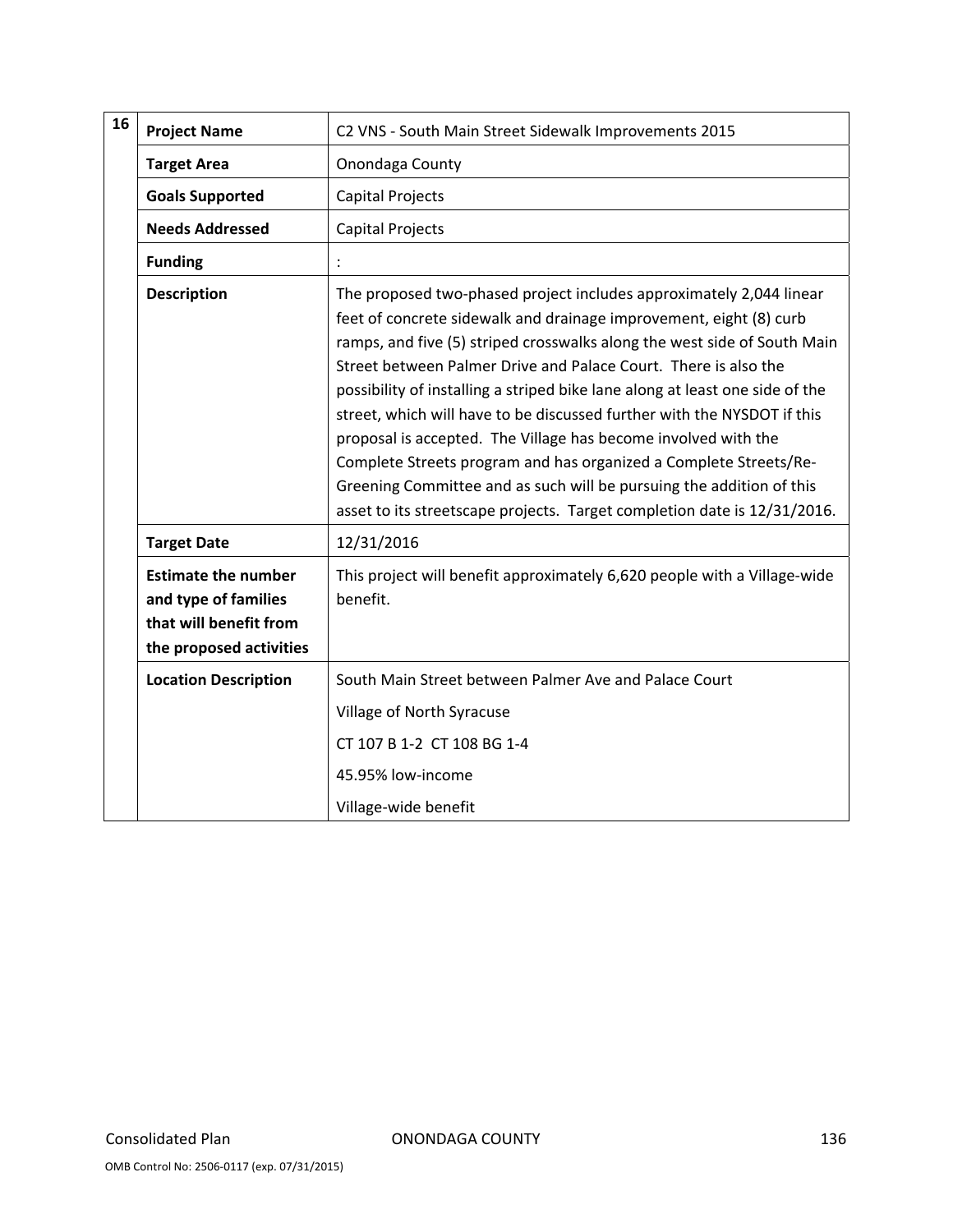| <b>Planned Activities</b> | Phase 1 of this project will be from Palmer Drive to Wells Avenue West<br>and Phase 2 is from Wells Avenue West to Palace Court. The crosswalks<br>and detectable warning will be installed at the intersections of South<br>Main Street (US Route 11) and Palmer Drive, Millen Drive, Wells Avenue<br>West, Sandra Lane, and Palace Court. By utilizing a highly visible<br>crosswalk application, especially when there are none now, both<br>vehicles and pedestrians are alerted to the area and it also serves as a<br>traffic calming measure and detectable warning strips serve as a<br>physical tool for pedestrians with limited-visibility. |
|---------------------------|--------------------------------------------------------------------------------------------------------------------------------------------------------------------------------------------------------------------------------------------------------------------------------------------------------------------------------------------------------------------------------------------------------------------------------------------------------------------------------------------------------------------------------------------------------------------------------------------------------------------------------------------------------|
|                           | Green Infrastructure Technology: Utilizing a grass filter strip along the<br>sidewalk and South Main Street will collect and treat storm water from<br>the street and sidewalks prior to it entering the storm sewer system or<br>the sanitary sewer system. A lighter colored concrete will be used to<br>increase reflectivity and decrease the heat island effect. Sub-base<br>material will be a combination of local stone material and existing soil<br>on site. Any excess material or soil from construction will remain on the<br>site.                                                                                                       |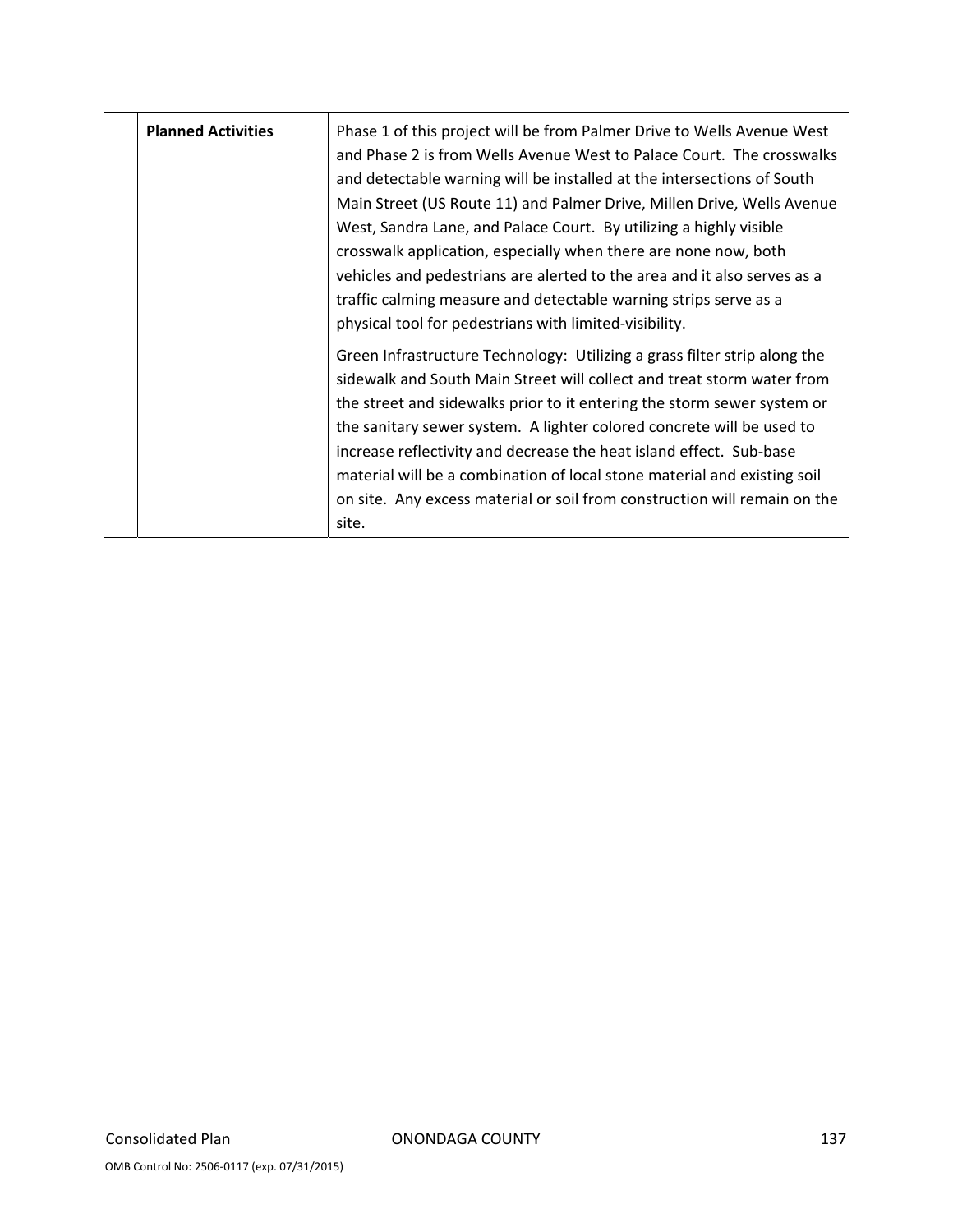| 17 | <b>Project Name</b>                                                                                     | C3 VSO - Lower Gertrude Park Imrpvements, Ph 1 2015                                                                                                                                                                                                                                                                                                                                                                                                                                                                                                                |
|----|---------------------------------------------------------------------------------------------------------|--------------------------------------------------------------------------------------------------------------------------------------------------------------------------------------------------------------------------------------------------------------------------------------------------------------------------------------------------------------------------------------------------------------------------------------------------------------------------------------------------------------------------------------------------------------------|
|    | <b>Target Area</b>                                                                                      | Onondaga County                                                                                                                                                                                                                                                                                                                                                                                                                                                                                                                                                    |
|    | <b>Goals Supported</b>                                                                                  | Capital Projects                                                                                                                                                                                                                                                                                                                                                                                                                                                                                                                                                   |
|    | <b>Needs Addressed</b>                                                                                  | Capital Projects                                                                                                                                                                                                                                                                                                                                                                                                                                                                                                                                                   |
|    | <b>Funding</b>                                                                                          |                                                                                                                                                                                                                                                                                                                                                                                                                                                                                                                                                                    |
|    | <b>Description</b>                                                                                      | The lower portion of Gertrude Park is where the pool and bathhouse are<br>located. The lower park acts as a large detention basin from runoff from<br>the walkway connecting the upper and lower parks. During a heavy rain<br>in the summer, the Village had to shut down the pool and park area for<br>two weeks because it was flooded and mud had entered the pool.<br>Target completion date is 12/31/2016.                                                                                                                                                   |
|    | <b>Target Date</b>                                                                                      | 12/31/2016                                                                                                                                                                                                                                                                                                                                                                                                                                                                                                                                                         |
|    | <b>Estimate the number</b><br>and type of families<br>that will benefit from<br>the proposed activities | This project will benefit approximately 6,585 people with a Village-wide<br>benefit.                                                                                                                                                                                                                                                                                                                                                                                                                                                                               |
|    | <b>Location Description</b>                                                                             | Gertrude Park                                                                                                                                                                                                                                                                                                                                                                                                                                                                                                                                                      |
|    |                                                                                                         | Gertrude Street                                                                                                                                                                                                                                                                                                                                                                                                                                                                                                                                                    |
|    |                                                                                                         | Village of Solvay                                                                                                                                                                                                                                                                                                                                                                                                                                                                                                                                                  |
|    |                                                                                                         | CT 129 B 1, 2 CT 130 BG 1-5                                                                                                                                                                                                                                                                                                                                                                                                                                                                                                                                        |
|    |                                                                                                         | 45.79% low-income                                                                                                                                                                                                                                                                                                                                                                                                                                                                                                                                                  |
|    |                                                                                                         | Village-wide benefit                                                                                                                                                                                                                                                                                                                                                                                                                                                                                                                                               |
|    | <b>Planned Activities</b>                                                                               | The Village DPW will excavate, box out and prepare the sub-base for the<br>installation of a drainage system located in Lower Gertrude Park near<br>the municipal swimming pool. The drainage system will decrease<br>stormwater runoff by capturing stormwater within a 6-inch stone sub-<br>base and allowing the stormwater to naturally absorb into the soils.<br>Approximately 600 feet of perforated pipe will be installed connecting<br>to a bioretention area of about 20 feet by 20 feet to be constructed<br>between the parking area and the pavilion. |
|    |                                                                                                         | The drainage improvements will allow the water to be diverted<br>elsewhere so it will not flood the pool area and the pool will be able to<br>remain open for the season.                                                                                                                                                                                                                                                                                                                                                                                          |
|    |                                                                                                         | Green Infrastructure Technology: The drainage system will decrease<br>stormwater runoff by capturing and managing stormwater on-site                                                                                                                                                                                                                                                                                                                                                                                                                               |

Consolidated Plan **CONONDAGA COUNTY 138**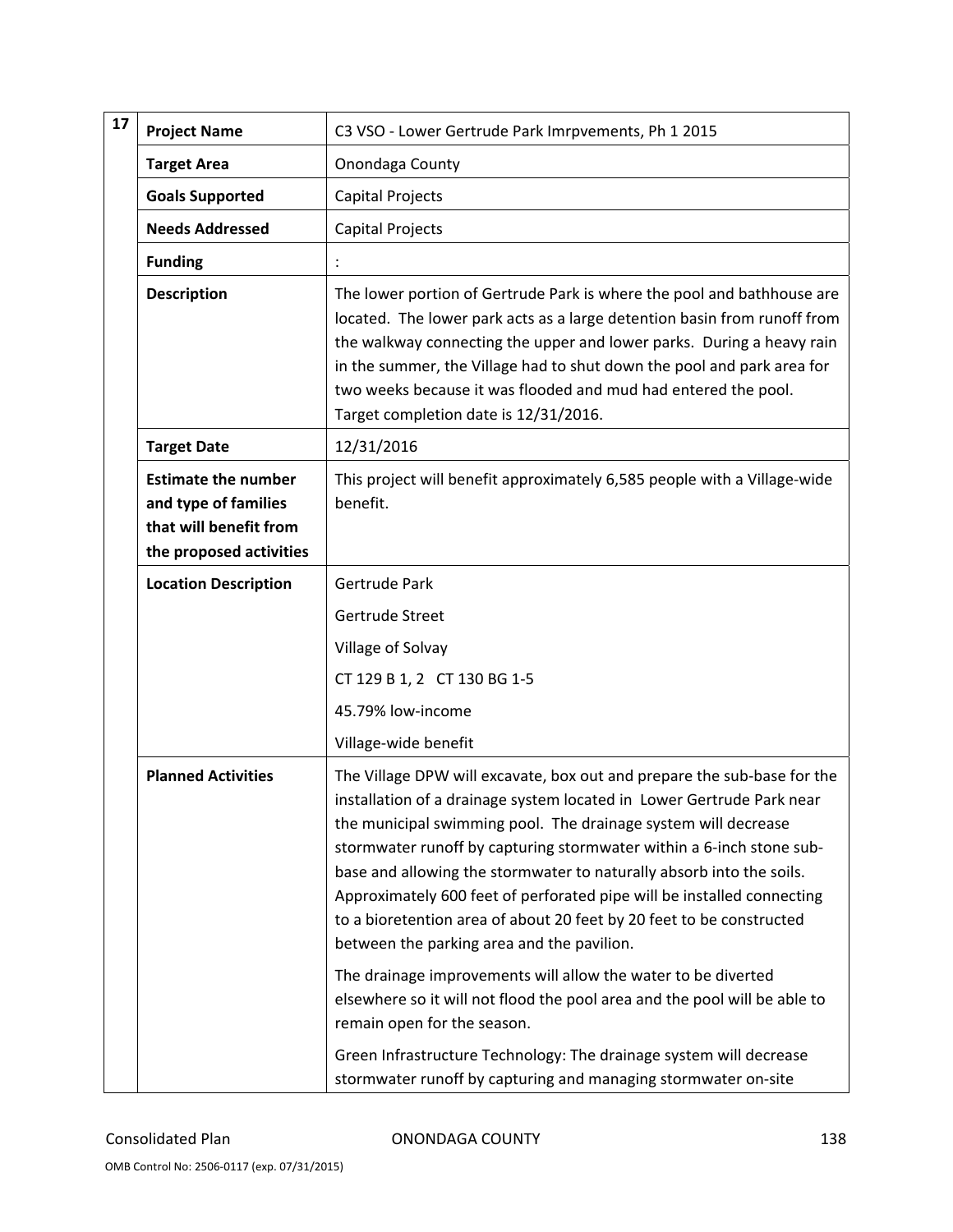| 18 | <b>Project Name</b>                                                                                     | C4 TSA - Cold Springs Drainage and Road Improvements 2015                                                                                                                                                                                                                                                                                                                                                                                                                                                                                                                    |
|----|---------------------------------------------------------------------------------------------------------|------------------------------------------------------------------------------------------------------------------------------------------------------------------------------------------------------------------------------------------------------------------------------------------------------------------------------------------------------------------------------------------------------------------------------------------------------------------------------------------------------------------------------------------------------------------------------|
|    | <b>Target Area</b>                                                                                      | Onondaga County                                                                                                                                                                                                                                                                                                                                                                                                                                                                                                                                                              |
|    | <b>Goals Supported</b>                                                                                  | <b>Capital Projects</b>                                                                                                                                                                                                                                                                                                                                                                                                                                                                                                                                                      |
|    | <b>Needs Addressed</b>                                                                                  | <b>Capital Projects</b>                                                                                                                                                                                                                                                                                                                                                                                                                                                                                                                                                      |
|    | <b>Funding</b>                                                                                          |                                                                                                                                                                                                                                                                                                                                                                                                                                                                                                                                                                              |
|    | <b>Description</b>                                                                                      | The proposed project includes multiple phases of drainage and roadway<br>improvements within the Cold Springs District between the NYS<br>Thruway (I-90) and Meyers Road and to the north side of Cold Springs<br>Road (NY 370 E). Specifically, the streets are Harding Avenue (north),<br>North Lincoln Avenue, North Roosevelt Avenue, Parker Avenue, Wilson<br>Avenue, and Tyler Terrace. This area lacks a defined roadway edge and<br>proper drainage courses. Target completion date 12/31/2016This area<br>lacks a defined roadway edge and proper drainage courses. |
|    | <b>Target Date</b>                                                                                      | 12/31/2016                                                                                                                                                                                                                                                                                                                                                                                                                                                                                                                                                                   |
|    | <b>Estimate the number</b><br>and type of families<br>that will benefit from<br>the proposed activities | This project will benefit approximately 1,305 people.                                                                                                                                                                                                                                                                                                                                                                                                                                                                                                                        |
|    | <b>Location Description</b>                                                                             | Harding Ave (north), North Lincoln Ave, Â North Roosevelt Ave, Parker<br>Ave, Wilson Ave, and Tyler Terrace.<br>Town of Salina<br>CT 134 BG 3<br>42.91% low-income                                                                                                                                                                                                                                                                                                                                                                                                           |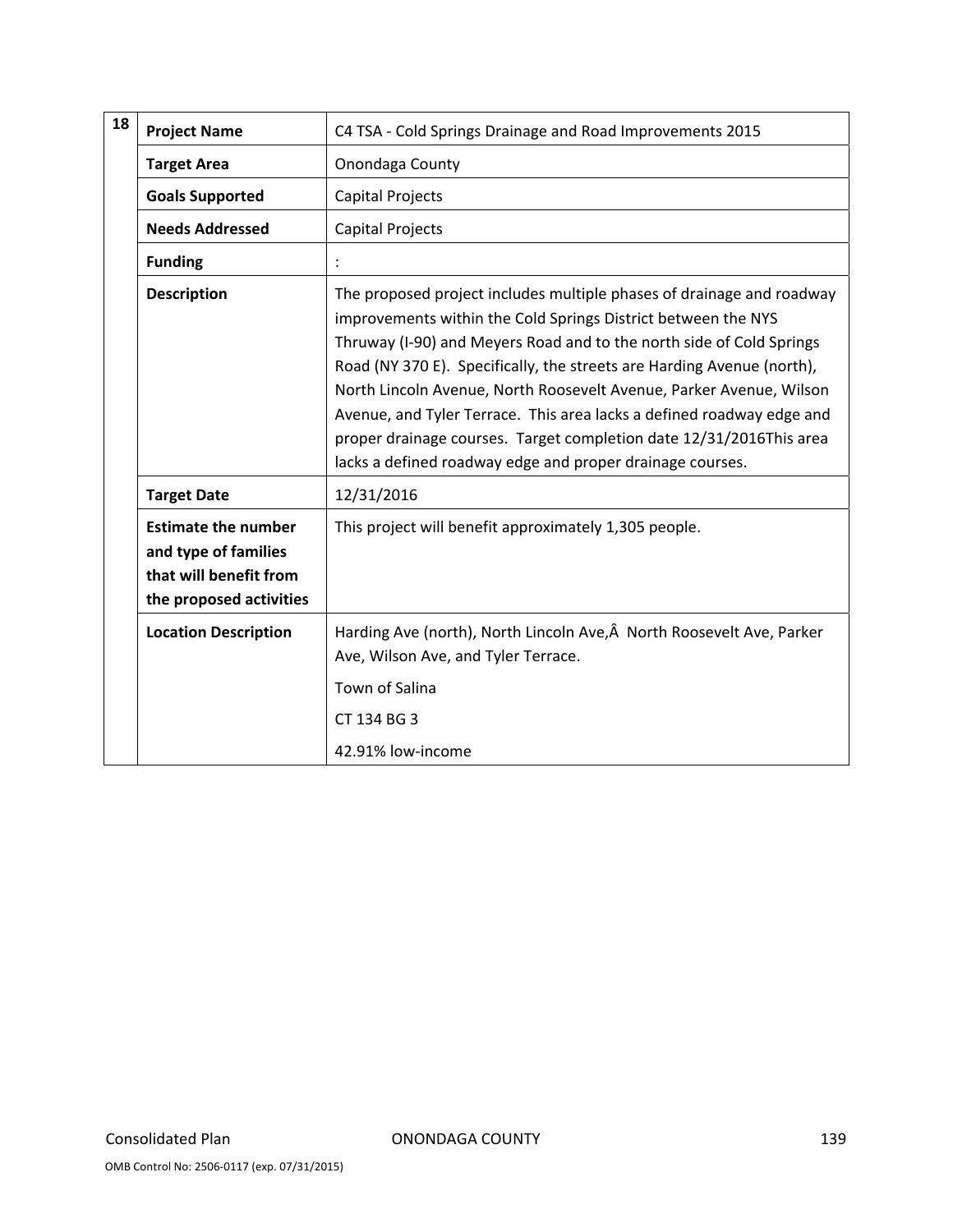| <b>Planned Activities</b> | The project will be phased from north to south. This application is for<br>the first two phases. A Harding Avenue (north), has 528 linear feet of<br>deteriorated roadway and a lack of right-of-way drainage. Proposed<br>improvements include milling and overlaying the 1,525 square yards of<br>asphalt roadway, installing 1,100 linear feet of 4-inch perforated<br>underdrains, and 200 square yards of asphalt driveway restoration with<br>underdrain. |
|---------------------------|-----------------------------------------------------------------------------------------------------------------------------------------------------------------------------------------------------------------------------------------------------------------------------------------------------------------------------------------------------------------------------------------------------------------------------------------------------------------|
|                           | North Lincoln Avenue has 740 linear feet of deteriorated roadway and a<br>lack of right-of-way drainage. Proposed improvements include milling<br>and overlaying the 2,140 square yards of asphalt roadway, installing<br>1,480 linear feet of 4-inch perforated underdrains, and 200 square yards<br>of asphalt driveway restoration with underdrain.                                                                                                          |
|                           | Green Infrastructure Technology: Â Infiltration will be significantly<br>improved by preventing stormwater runoff from entering a piped<br>system that ultimately discharges to Onondaga Lake, and instead<br>allowing stormwater to infiltrate the ground with underdrain at the<br>source and recharge groundwater. A This provides energy and<br>infrastructure savings of the downstream conveyance piping. Â                                               |
|                           | The specific green infrastructure elements would include vegetated<br>swales, stormwater sheet flow, and preservation of existing areas with<br>minimal grading and clearing. A Preservation of existing vegetation and<br>minimizing disturbance will also eliminate potential sediment transport<br>during construction which can lead to water quality problems. Â                                                                                           |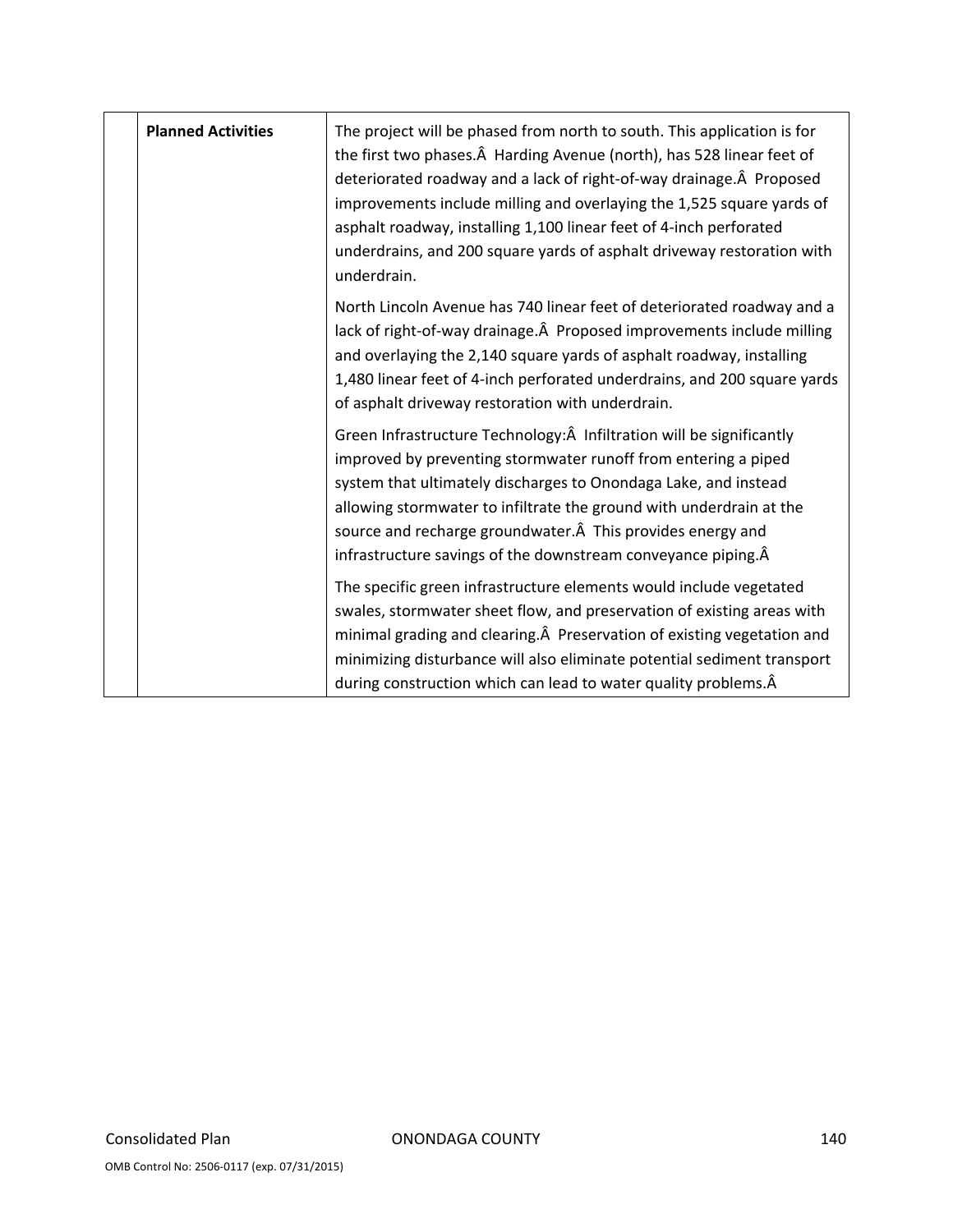| 19 | <b>Project Name</b>                                                                                     | C5 TGE - Leslee Terrace Storm Sewer Outfall Stabilization 2015                                                                                                                                                                                                                                                                                                                                                                                                                                                                                                                                                                                                                                            |
|----|---------------------------------------------------------------------------------------------------------|-----------------------------------------------------------------------------------------------------------------------------------------------------------------------------------------------------------------------------------------------------------------------------------------------------------------------------------------------------------------------------------------------------------------------------------------------------------------------------------------------------------------------------------------------------------------------------------------------------------------------------------------------------------------------------------------------------------|
|    | <b>Target Area</b>                                                                                      | Onondaga County                                                                                                                                                                                                                                                                                                                                                                                                                                                                                                                                                                                                                                                                                           |
|    | <b>Goals Supported</b>                                                                                  | <b>Capital Projects</b>                                                                                                                                                                                                                                                                                                                                                                                                                                                                                                                                                                                                                                                                                   |
|    | <b>Needs Addressed</b>                                                                                  | <b>Capital Projects</b>                                                                                                                                                                                                                                                                                                                                                                                                                                                                                                                                                                                                                                                                                   |
|    | <b>Funding</b>                                                                                          |                                                                                                                                                                                                                                                                                                                                                                                                                                                                                                                                                                                                                                                                                                           |
|    | <b>Description</b>                                                                                      | An existing 18-inch pipe that runs from the low point in the 200 block of<br>Leslee Terrace to the base of the hillside between Leslee Terrace and<br>Harbor Brook picks up drainage from the central portions of the<br>Ardmore Heights and the Westvale Heights neighborhoods. High<br>velocities at the pipe outlet have led to severe erosion, undermining the<br>end of the pipe and exposing most of a sanitary manhole on a sanitary<br>sewer main that runs parallel to the drainage pipe. This project will<br>extend a new drainage pipe along the eroded ditch to a point where the<br>grade is low enough that velocities will no longer be erosive. Target<br>completion date is 12/31/2016. |
|    | <b>Target Date</b>                                                                                      | 12/31/2016                                                                                                                                                                                                                                                                                                                                                                                                                                                                                                                                                                                                                                                                                                |
|    | <b>Estimate the number</b><br>and type of families<br>that will benefit from<br>the proposed activities | This project will benefit approximately 980 people.                                                                                                                                                                                                                                                                                                                                                                                                                                                                                                                                                                                                                                                       |
|    | <b>Location Description</b>                                                                             | Base of hill between 200 block Leslee Terrace and Grand Ave<br><b>Town of Geddes</b><br>CT 132 BG 1                                                                                                                                                                                                                                                                                                                                                                                                                                                                                                                                                                                                       |
|    |                                                                                                         | 41.84% low-income                                                                                                                                                                                                                                                                                                                                                                                                                                                                                                                                                                                                                                                                                         |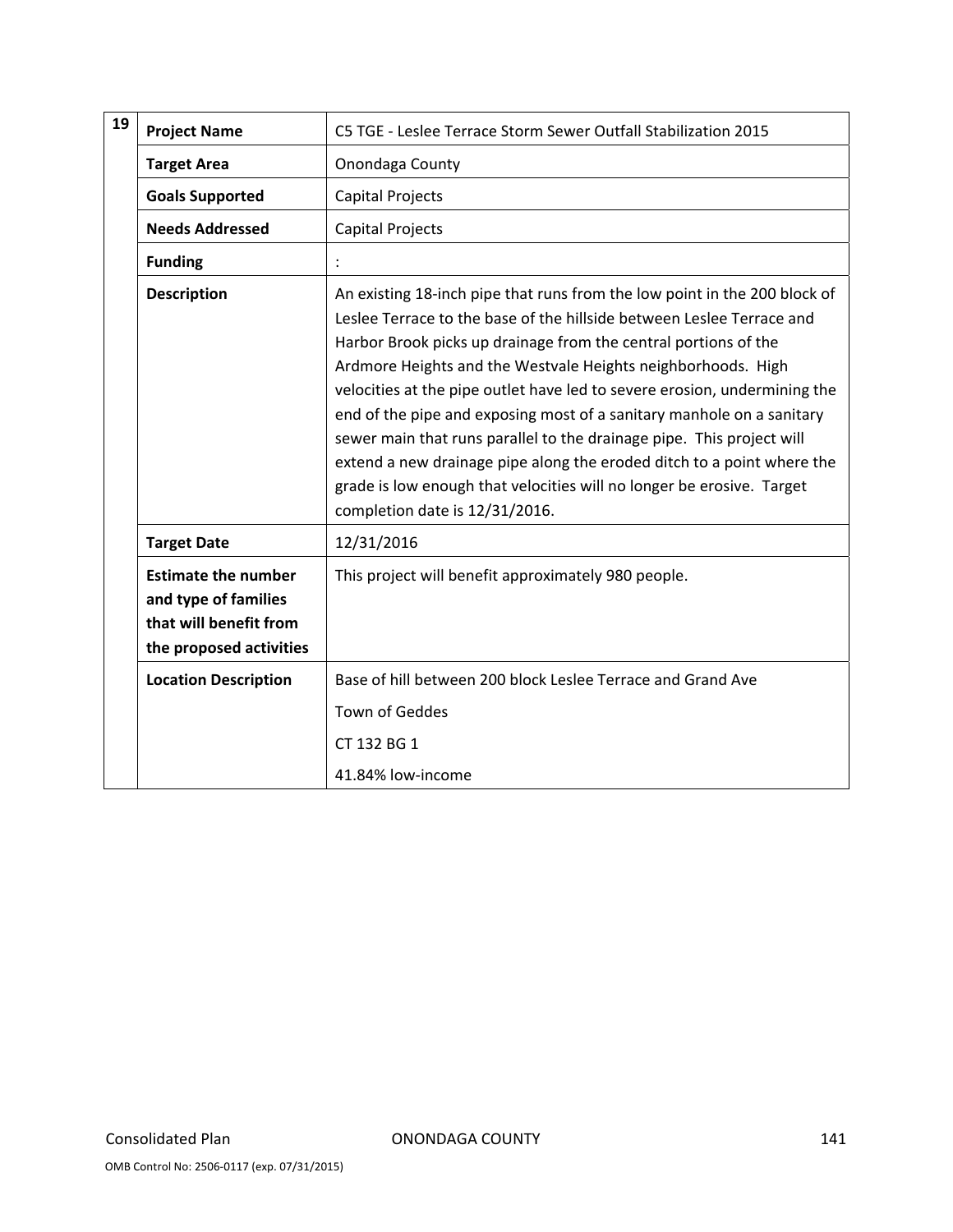| <b>Planned Activities</b> | The existing exposed manhole will be repaired to prevent infiltration of<br>stormwater, and the eroded ditch will be filled and revegetated. Install<br>a temporary 800-foot access road from the Brookside Pump Station to<br>the drainage outlet at the base of the hill below the 200 block Leslee<br>Terrace. Install new drainage structure at the end of the existing 18-<br>inch pipe and extend 150 feet of new 24-inch SICPP drainage pipe to a<br>point where the grade flattens. Install grouted rip-rap at the end of the<br>new 24-inch pipe to reduce outlet velocity to non-erosive value. Repair<br>existing exposed and deteriorated sanitary manhole and regrade to<br>prevent future deterioration. Remove the access road and revegetate. |
|---------------------------|---------------------------------------------------------------------------------------------------------------------------------------------------------------------------------------------------------------------------------------------------------------------------------------------------------------------------------------------------------------------------------------------------------------------------------------------------------------------------------------------------------------------------------------------------------------------------------------------------------------------------------------------------------------------------------------------------------------------------------------------------------------|
|                           | Green Infrastructure Technology: This project will reduce erosion of<br>sediments into Harbor Brook, as well as reduce wet weather flows in the<br>Westside sanitary sewer system, which experiences overflows in severe<br>events.                                                                                                                                                                                                                                                                                                                                                                                                                                                                                                                           |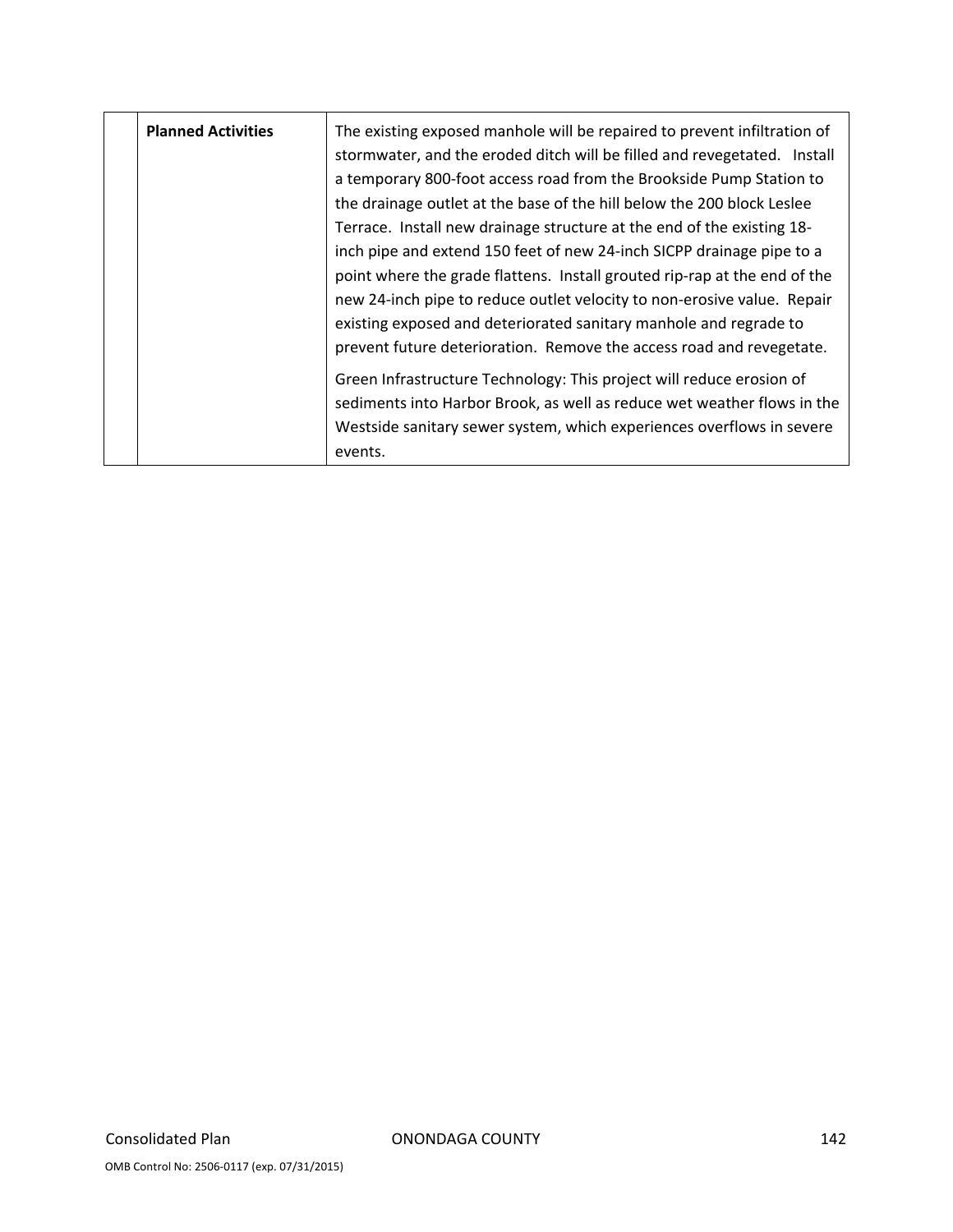| 20 | <b>Project Name</b>                                                                                     | ARISE - Housing Referral and Advocacy Program (HRAP) 2015                                                                                                                                                                                                                                                      |
|----|---------------------------------------------------------------------------------------------------------|----------------------------------------------------------------------------------------------------------------------------------------------------------------------------------------------------------------------------------------------------------------------------------------------------------------|
|    | <b>Target Area</b>                                                                                      | Onondaga County                                                                                                                                                                                                                                                                                                |
|    | <b>Goals Supported</b>                                                                                  | Capital Projects                                                                                                                                                                                                                                                                                               |
|    | <b>Needs Addressed</b>                                                                                  | <b>Capital Projects</b>                                                                                                                                                                                                                                                                                        |
|    | <b>Funding</b>                                                                                          | CDBG: \$5,000                                                                                                                                                                                                                                                                                                  |
|    | <b>Description</b>                                                                                      | The Housing Referral and Advocacy Program (HRAP) assists people<br>with any disabilities and their families who live in Onondaga County.<br>Participants have low- to extremely-low incomes; many are homeless<br>or living in critically unstable housing situations. Target completion<br>date - 12/31/2016. |
|    | <b>Target Date</b>                                                                                      | 12/31/2016                                                                                                                                                                                                                                                                                                     |
|    | <b>Estimate the number</b><br>and type of families that<br>will benefit from the<br>proposed activities | The Housing Referral and Advocacy Program (HRAP) will assist<br>approximately 25 people with any disabilities and their families who<br>live in Onondaga County. Participants have low- to extremely-low<br>incomes; many are homeless or living in critically unstable housing<br>situations.                 |
|    | <b>Location Description</b>                                                                             | County-wide (outside the City of Syracuse)                                                                                                                                                                                                                                                                     |
|    | <b>Planned Activities</b>                                                                               | Program services include:                                                                                                                                                                                                                                                                                      |
|    |                                                                                                         | 1) assist individuals in locating suitable housing, including intake<br>appointments, needs assessment, coordinating appointments for<br>viewing apartments, providing transportation when necessary,<br>negotiating with landlords, etc.;                                                                     |
|    |                                                                                                         | 2) assist individuals apply for needed housing-related support: rental<br>subsidies, security deposits, and HEAP;                                                                                                                                                                                              |
|    |                                                                                                         | 3) maintain a housing registry, an up-to-date list of available<br>accessible/affordable housing;                                                                                                                                                                                                              |
|    |                                                                                                         | 4) contact landlords and developers to advocate for<br>developing/creating accessible units; and                                                                                                                                                                                                               |
|    |                                                                                                         | 5) provide educational workshops on Fair Housing laws, and<br>accessibility guidelines.                                                                                                                                                                                                                        |
|    |                                                                                                         | 6) contribute to community-wide planning by participating in housing<br>task forces/committees to ensure the needs of residents with<br>disabilities are considered during planning, and to help reduce<br>duplication of services and eliminate gaps in service coverage.                                     |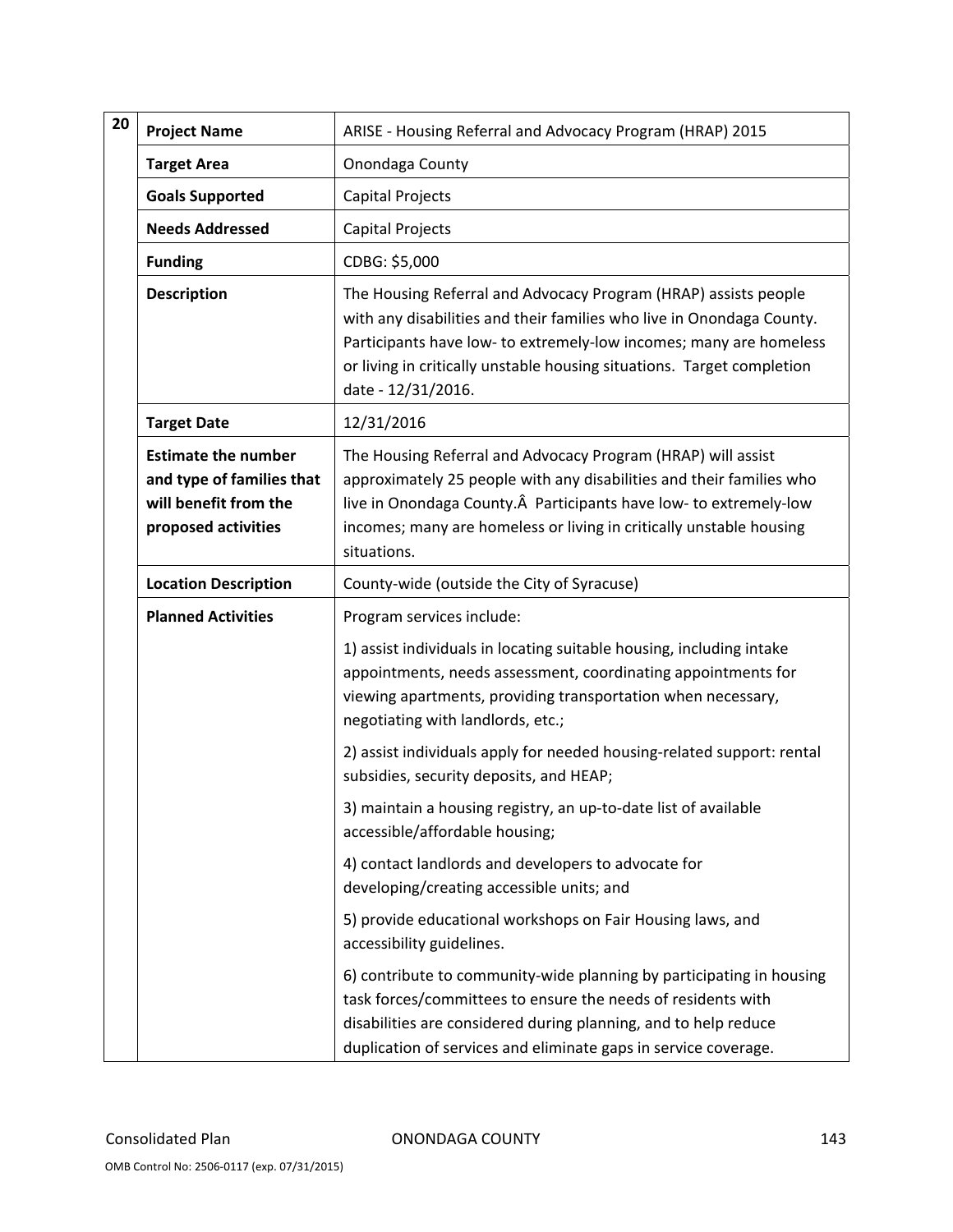| 21 | <b>Project Name</b>                                                                                        | Fair Housing Project 2015                                                                                                                                                                                                                                                                                                                                                                                                                                                                                                         |
|----|------------------------------------------------------------------------------------------------------------|-----------------------------------------------------------------------------------------------------------------------------------------------------------------------------------------------------------------------------------------------------------------------------------------------------------------------------------------------------------------------------------------------------------------------------------------------------------------------------------------------------------------------------------|
|    | <b>Target Area</b>                                                                                         | Onondaga County                                                                                                                                                                                                                                                                                                                                                                                                                                                                                                                   |
|    | <b>Goals Supported</b>                                                                                     | Capital Projects                                                                                                                                                                                                                                                                                                                                                                                                                                                                                                                  |
|    | <b>Needs Addressed</b>                                                                                     | Capital Projects                                                                                                                                                                                                                                                                                                                                                                                                                                                                                                                  |
|    | <b>Funding</b>                                                                                             | CDBG: \$30,000                                                                                                                                                                                                                                                                                                                                                                                                                                                                                                                    |
|    | <b>Description</b>                                                                                         | The Fair Housing Council (FHC) will provide information and counseling<br>both to suspected victims of illegal housing discrimination and lending<br>abuses, as well as counseling to families wishing to move from areas of<br>high concentrations of poverty to areas which provide greater<br>opportunities. The FHC will educate the public about the issues of fair<br>housing and predatory lending and undertake litigation where necessary<br>to enforce federal, state, and local laws regarding housing discrimination. |
|    | <b>Target Date</b>                                                                                         | 12/31/2016                                                                                                                                                                                                                                                                                                                                                                                                                                                                                                                        |
|    | <b>Estimate the number</b><br>and type of families<br>that will benefit from<br>the proposed<br>activities |                                                                                                                                                                                                                                                                                                                                                                                                                                                                                                                                   |
|    | <b>Location Description</b>                                                                                | County-wide.                                                                                                                                                                                                                                                                                                                                                                                                                                                                                                                      |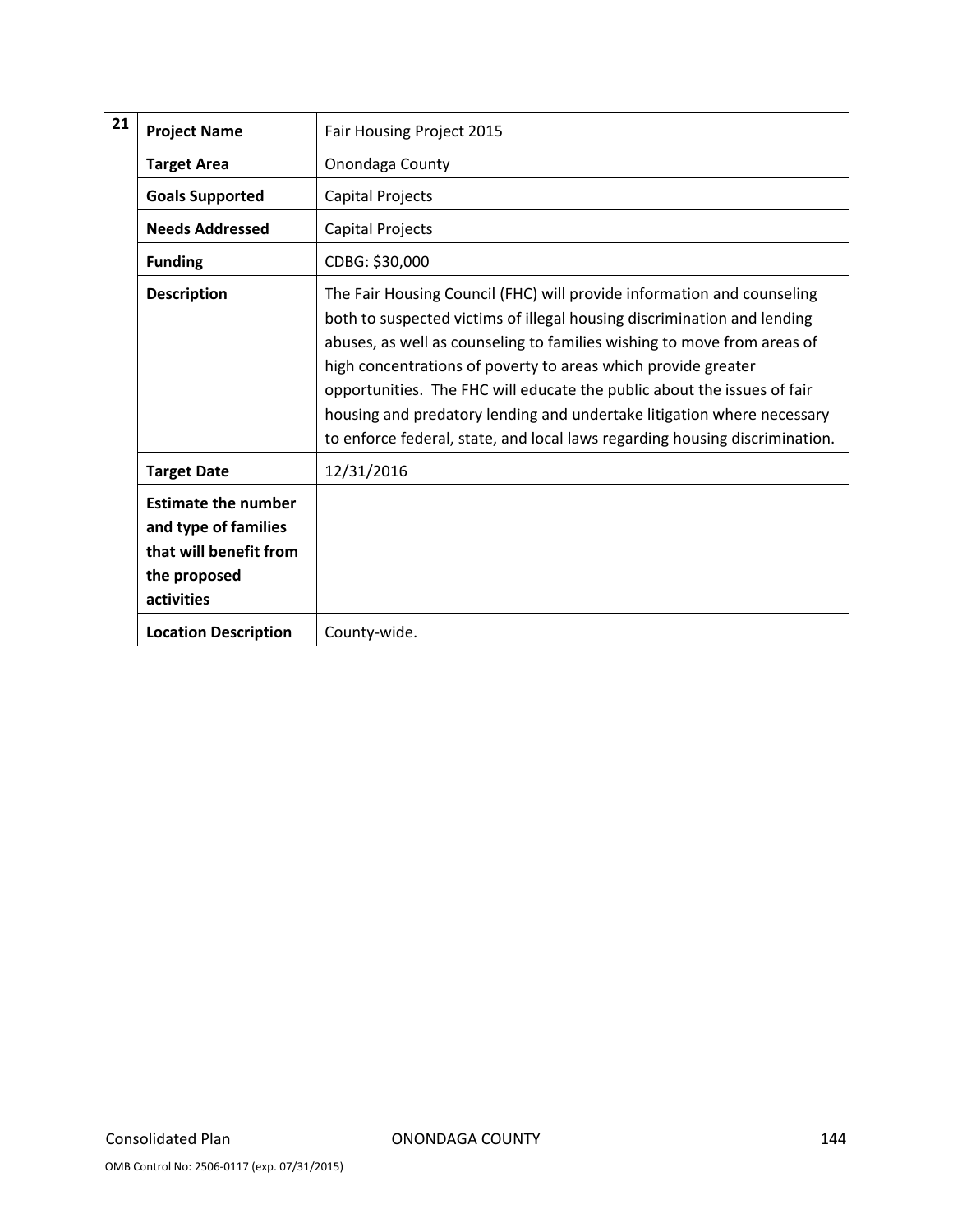| <b>Planned Activities</b> | This project will include five distinct components:                                                                                                                                                                                                                                                                                                                                                                                                                                                                                                                           |  |
|---------------------------|-------------------------------------------------------------------------------------------------------------------------------------------------------------------------------------------------------------------------------------------------------------------------------------------------------------------------------------------------------------------------------------------------------------------------------------------------------------------------------------------------------------------------------------------------------------------------------|--|
|                           | <b>Education and outreach</b>                                                                                                                                                                                                                                                                                                                                                                                                                                                                                                                                                 |  |
|                           | Housing Counseling and advocacy<br>٠                                                                                                                                                                                                                                                                                                                                                                                                                                                                                                                                          |  |
|                           | <b>Enforcement of Fair Housing laws</b><br>٠                                                                                                                                                                                                                                                                                                                                                                                                                                                                                                                                  |  |
|                           | Assistance to victims of predatory lending and lending fraud<br>٠                                                                                                                                                                                                                                                                                                                                                                                                                                                                                                             |  |
|                           | Training for all of Onondaga County's municipalities on<br>$\bullet$<br>compliance with the Fair Housing Act, through one major annual<br>symposium, followed by individual training sessions for each<br>town and village board and their code enforcement officers                                                                                                                                                                                                                                                                                                          |  |
|                           | In addition, this project will address cases of lending fraud and predatory<br>lending, practices which currently affect a significant number of county<br>residents. These practices often result in mortgage default and<br>foreclosure, and the intervention of The Program already saved the<br>homes of several county residents and kept homes on the tax rolls that<br>may otherwise have fallen into delinquency.                                                                                                                                                     |  |
|                           | The FHC believes that there is little awareness of the Fair Housing Act's<br>accessibility requirements for new multi-family construction, as well as<br>impediments to the development of affordable housing in many<br>municipalities. As part of this project, the FHC will convene one major<br>symposium to educate town and village boards, zoning officers,<br>developers and builders about the Fair Housing Act's accessibility<br>requirements and about planning for affordable housing development in<br>their communities.                                       |  |
|                           | This annual symposium will include training on the applicable laws, as<br>well as detailed information from an architectural expert about necessary<br>steps to ensure compliance. The FHC will follow up on this training by<br>offering individual training sessions for each town and village board in<br>Onondaga County to ensure that each town adopts a plan for the<br>development of affordable housing, and that each town includes<br>compliance with the Fair Housing Act's design and construction<br>requirements in their building-permit approval procedures. |  |
|                           | The project works to address several distinct, but related, problems:<br>illegal housing discrimination, lack of planning for affordable and<br>accessible housing, spotty compliance with the design and construction<br>requirements of the fair housing act, and predatory lending.                                                                                                                                                                                                                                                                                        |  |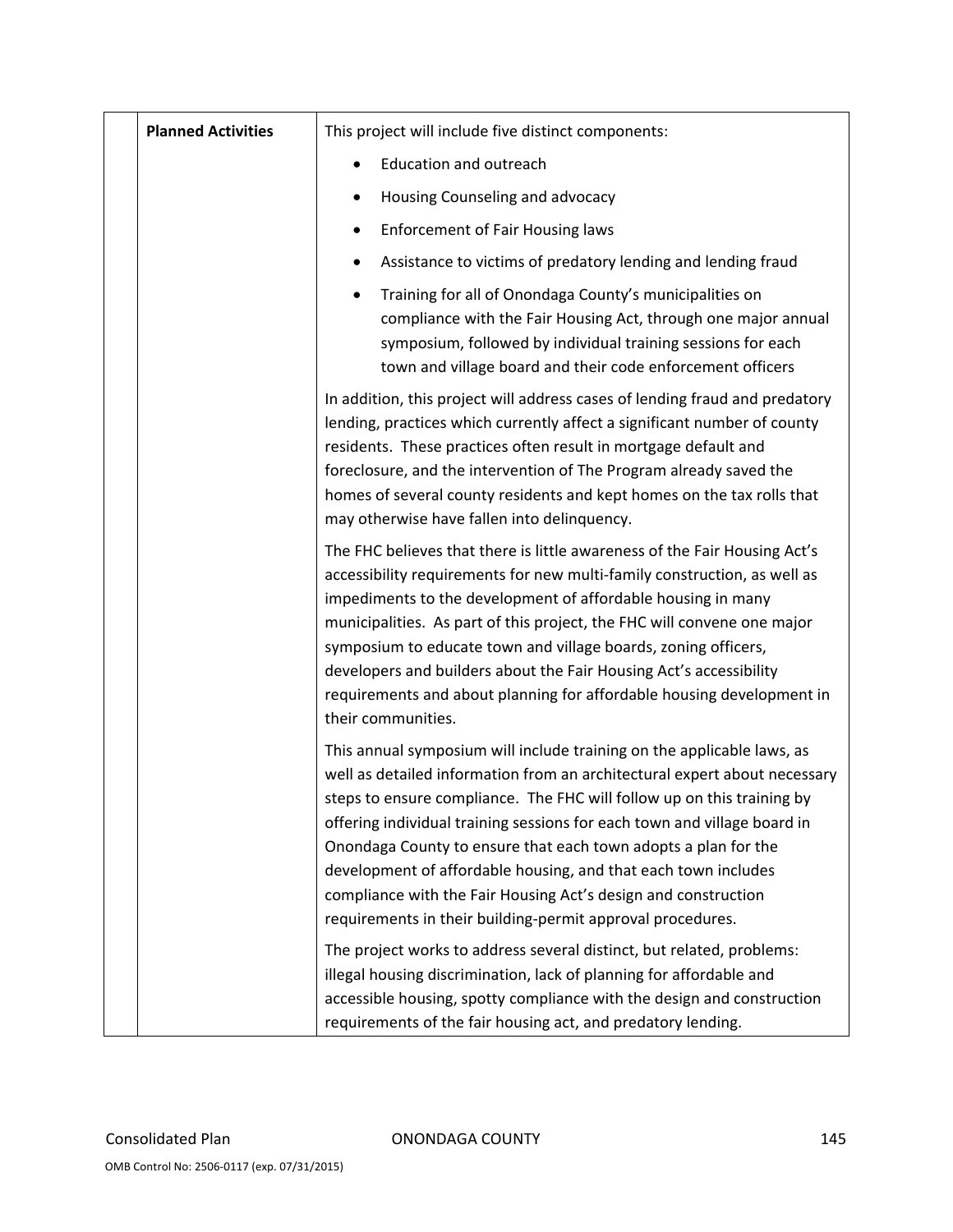| 22                                                                                                                                                                                                                                                                      | <b>Project Name</b>       | <b>Commercial Rehabilitation Program 2015</b><br>Onondaga County                                                                                                                                                                                                                                                                                                                      |  |
|-------------------------------------------------------------------------------------------------------------------------------------------------------------------------------------------------------------------------------------------------------------------------|---------------------------|---------------------------------------------------------------------------------------------------------------------------------------------------------------------------------------------------------------------------------------------------------------------------------------------------------------------------------------------------------------------------------------|--|
|                                                                                                                                                                                                                                                                         | <b>Target Area</b>        |                                                                                                                                                                                                                                                                                                                                                                                       |  |
|                                                                                                                                                                                                                                                                         | <b>Goals Supported</b>    | Commercial Facade Improvement                                                                                                                                                                                                                                                                                                                                                         |  |
|                                                                                                                                                                                                                                                                         | <b>Needs Addressed</b>    | <b>Commercial Facade Improvement</b>                                                                                                                                                                                                                                                                                                                                                  |  |
|                                                                                                                                                                                                                                                                         | <b>Funding</b>            | CDBG: \$100,000                                                                                                                                                                                                                                                                                                                                                                       |  |
| <b>Description</b><br>keep their facades consistent with the overall area.<br>12/31/2016<br><b>Target Date</b><br><b>Estimate the number</b><br>and type of families<br>that will benefit from<br>the proposed activities<br><b>Location Description</b><br>County-wide |                           | The purpose of this program is to improve the business viability in low<br>income areas central business districts throughout Onondaga County.<br>Technical assistance is also provided to commercial property owners to                                                                                                                                                              |  |
|                                                                                                                                                                                                                                                                         |                           |                                                                                                                                                                                                                                                                                                                                                                                       |  |
|                                                                                                                                                                                                                                                                         |                           | Under this program 10 businesses within the County will be assisted.                                                                                                                                                                                                                                                                                                                  |  |
|                                                                                                                                                                                                                                                                         |                           |                                                                                                                                                                                                                                                                                                                                                                                       |  |
|                                                                                                                                                                                                                                                                         |                           | The program is undertaken in low-income target areas. This year's<br>funding will be focused on:                                                                                                                                                                                                                                                                                      |  |
| 1, 2, 4                                                                                                                                                                                                                                                                 |                           | Village of Solvay: CT 129 B 1, 2 Ct 130 B 1-5 45.79% low income                                                                                                                                                                                                                                                                                                                       |  |
|                                                                                                                                                                                                                                                                         |                           | Village of Jordan: slums & blight split among 3 block groups: CT 120 B                                                                                                                                                                                                                                                                                                                |  |
|                                                                                                                                                                                                                                                                         |                           | Other possible target areas include:                                                                                                                                                                                                                                                                                                                                                  |  |
|                                                                                                                                                                                                                                                                         |                           | Village of Liverpool: CT 133 BG 3 54.66% low-income                                                                                                                                                                                                                                                                                                                                   |  |
|                                                                                                                                                                                                                                                                         |                           | Village of Baldwinsville: slums and blight                                                                                                                                                                                                                                                                                                                                            |  |
|                                                                                                                                                                                                                                                                         |                           | Village of North Syracuse: CT 107 BG 1-2 CT 108 BG 1-4 45.95% low-<br>income with a Village-wide benefit                                                                                                                                                                                                                                                                              |  |
|                                                                                                                                                                                                                                                                         | <b>Planned Activities</b> | Program provides matching grants for exterior improvements for a<br>standard sized commercial building. A larger building such as a plaza or<br>a large building consisting of several tax parcels may receive more<br>funding on a matching basis. The program also provides technical<br>assistance and architectural services to commercial property owners in<br>qualified areas. |  |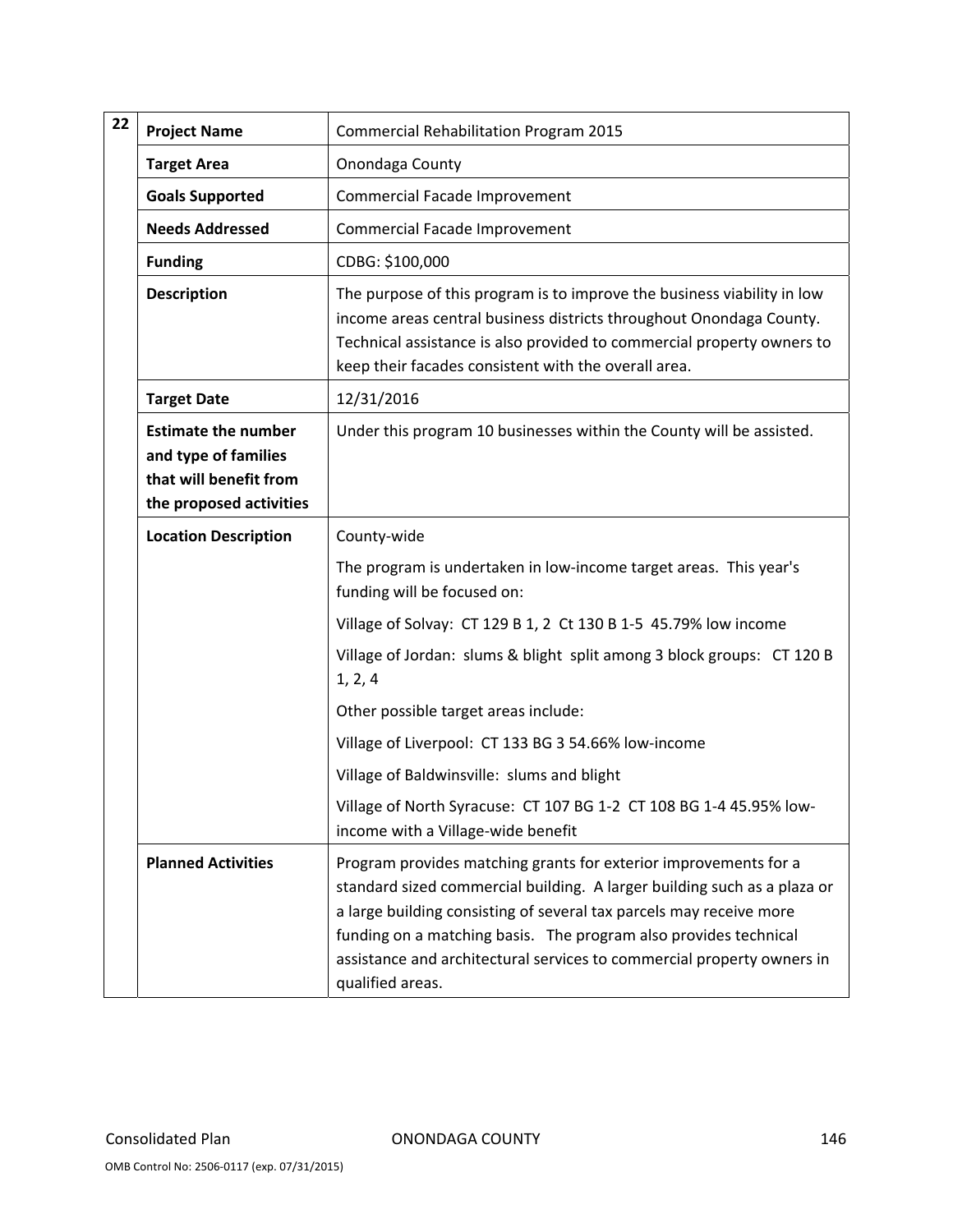| 23                 | RAMP/CDBG/Accessibility Improvements for Individuals with<br><b>Project Name</b><br>Disabilities 2015   |                                                                                                                                                                                                                                          |
|--------------------|---------------------------------------------------------------------------------------------------------|------------------------------------------------------------------------------------------------------------------------------------------------------------------------------------------------------------------------------------------|
|                    | <b>Target Area</b>                                                                                      | Onondaga County                                                                                                                                                                                                                          |
|                    | <b>Goals Supported</b>                                                                                  | Housing Rehabilitation-Accessibility Improvements                                                                                                                                                                                        |
|                    | <b>Needs Addressed</b>                                                                                  | Housing Rehabilitation-Accessibility                                                                                                                                                                                                     |
|                    | <b>Funding</b>                                                                                          | CDBG: \$100,000                                                                                                                                                                                                                          |
|                    | <b>Description</b>                                                                                      | The purpose of this program is to provide accessibility improvements<br>for homeowners and renters including ramps, chair lifts, and<br>bathroom modifications.                                                                          |
| <b>Target Date</b> |                                                                                                         | 12/31/2016                                                                                                                                                                                                                               |
|                    | <b>Estimate the number and</b><br>type of families that will<br>benefit from the proposed<br>activities | This program will assist 20 households within the County with<br>accessibility improvements.                                                                                                                                             |
|                    | <b>Location Description</b>                                                                             | County-wide                                                                                                                                                                                                                              |
|                    | <b>Planned Activities</b>                                                                               | The RAMP program provides grants of \$5,000 for accessibility<br>improvements such as ramps, widening doorways, and bathroom<br>modifications to homes owned or rented by low-income households<br>with an individual with disabilities. |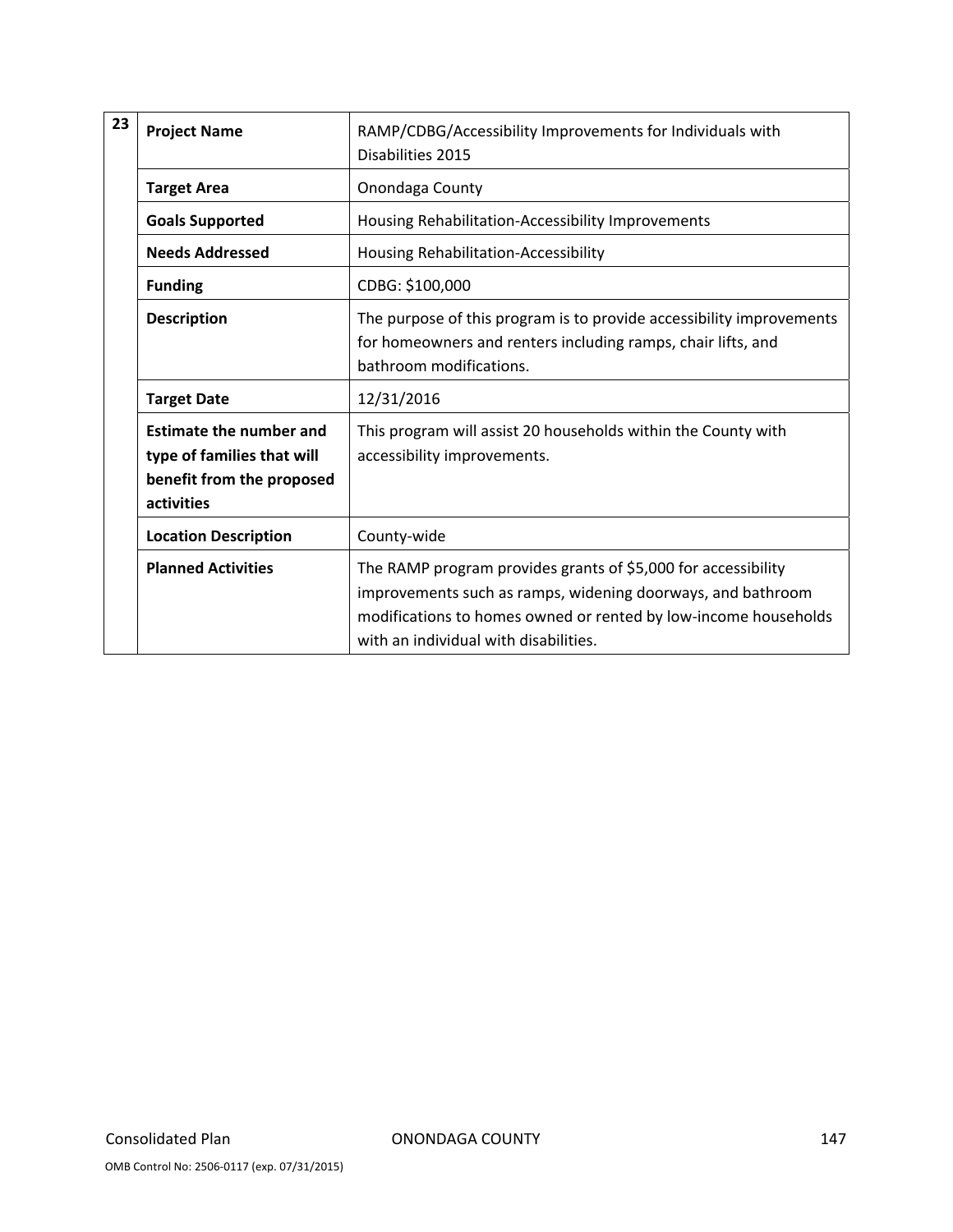| 24 | <b>Project Name</b>                                                                                  | Housing Rehab/CDBG 2015                                                                                                                                                                                              |
|----|------------------------------------------------------------------------------------------------------|----------------------------------------------------------------------------------------------------------------------------------------------------------------------------------------------------------------------|
|    | <b>Target Area</b>                                                                                   | Onondaga County                                                                                                                                                                                                      |
|    | <b>Goals Supported</b>                                                                               | <b>Housing Rehabilitation</b>                                                                                                                                                                                        |
|    | <b>Needs Addressed</b>                                                                               | <b>Housing Rehabilitation</b>                                                                                                                                                                                        |
|    | <b>Funding</b>                                                                                       | CDBG: \$250,000                                                                                                                                                                                                      |
|    | <b>Description</b>                                                                                   | The program will provide needed assistance to low-income<br>households. Priority will be given to those 62 years old and<br>older, households with children under the age of six, and/or in<br>emergency situations. |
|    | <b>Target Date</b>                                                                                   | 12/31/2016                                                                                                                                                                                                           |
|    | <b>Estimate the number and type</b><br>of families that will benefit<br>from the proposed activities | This program will assist 250 homes County-wide.                                                                                                                                                                      |
|    | <b>Location Description</b>                                                                          | County-wide                                                                                                                                                                                                          |
|    | <b>Planned Activities</b>                                                                            | The program will provide needed assistance to low-income<br>households. Priority will be given to those 62 years old and<br>older, households with children under the age of six, and/or in<br>emergency situations. |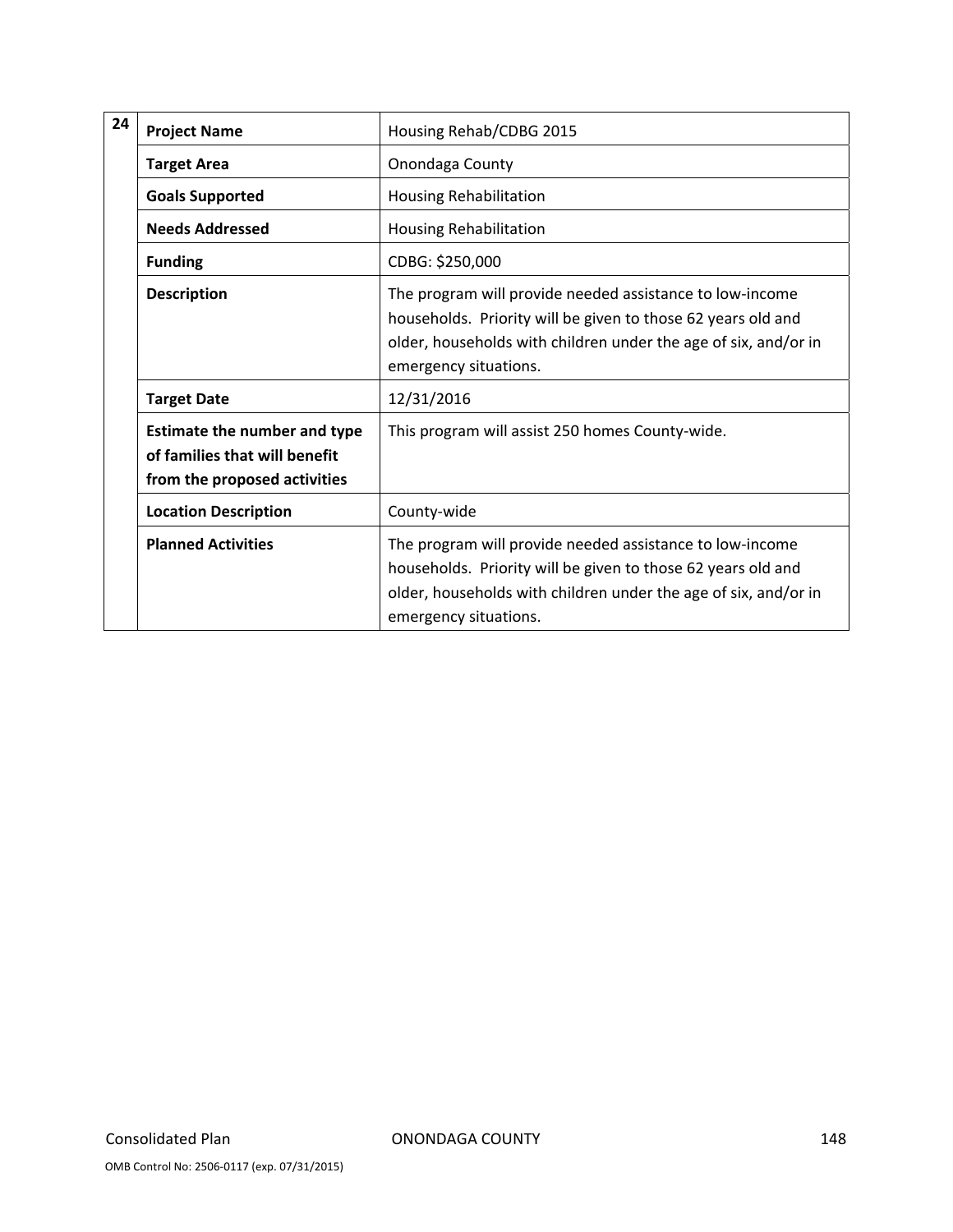| 25                                         | <b>Project Name</b>                                                                                     | Homeownership Assistance Program/CDBG/Program Income 2015                                                                                                                                                                                                                                                                                   |
|--------------------------------------------|---------------------------------------------------------------------------------------------------------|---------------------------------------------------------------------------------------------------------------------------------------------------------------------------------------------------------------------------------------------------------------------------------------------------------------------------------------------|
|                                            | <b>Target Area</b>                                                                                      | Onondaga County                                                                                                                                                                                                                                                                                                                             |
|                                            | <b>Goals Supported</b>                                                                                  | Homeownership                                                                                                                                                                                                                                                                                                                               |
|                                            | <b>Needs Addressed</b>                                                                                  | Homeownership                                                                                                                                                                                                                                                                                                                               |
|                                            | <b>Funding</b>                                                                                          | CDBG: \$100,000                                                                                                                                                                                                                                                                                                                             |
|                                            | <b>Description</b>                                                                                      | The Homeownership Program provides homeownership opportunities<br>for low income renters and provides housing for people with special<br>needs.                                                                                                                                                                                             |
| <b>Target Date</b>                         |                                                                                                         | 12/31/2016                                                                                                                                                                                                                                                                                                                                  |
|                                            | <b>Estimate the number</b><br>and type of families<br>that will benefit from<br>the proposed activities | Approximately 10 low-income households within the County will receive<br>assistance through this program.                                                                                                                                                                                                                                   |
| <b>Location Description</b><br>County-wide |                                                                                                         |                                                                                                                                                                                                                                                                                                                                             |
|                                            | <b>Planned Activities</b>                                                                               | The funding derived from program income is used in support of the<br>County Homeownership Program for site acquisition and preparation,<br>rehabilitation expenses, and soft costs such as appraisals, abstracts, legal<br>fees and architectural expenses. A The majority of the costs for the<br>program are obtained from other sources. |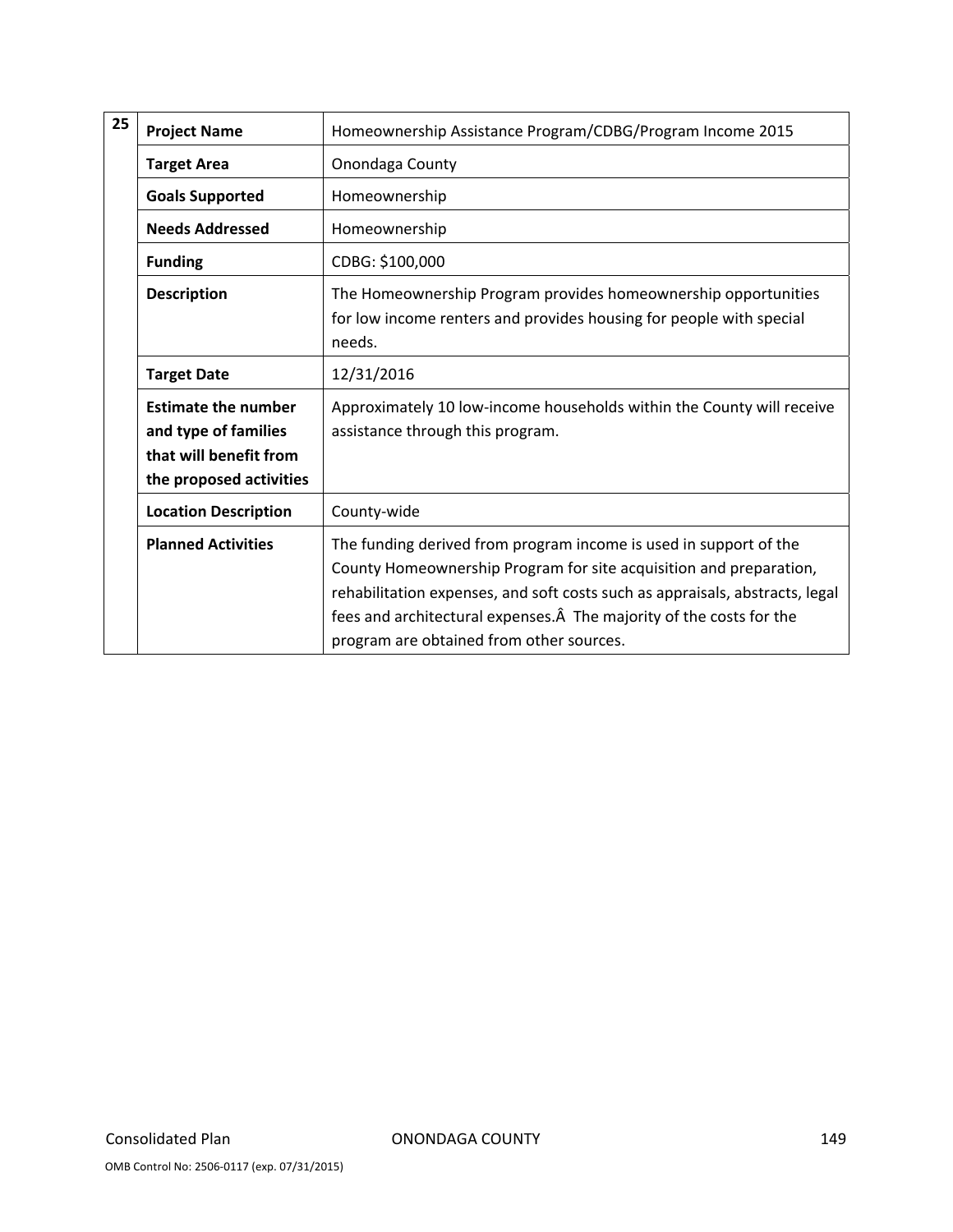| 26 | <b>Project Name</b>                                                                                     | Housing Counseling for First Time Homebuyers 2015                                                                                                                                                                                                                                                      |  |
|----|---------------------------------------------------------------------------------------------------------|--------------------------------------------------------------------------------------------------------------------------------------------------------------------------------------------------------------------------------------------------------------------------------------------------------|--|
|    | <b>Target Area</b>                                                                                      | Onondaga County                                                                                                                                                                                                                                                                                        |  |
|    | <b>Goals Supported</b>                                                                                  | Homeownership                                                                                                                                                                                                                                                                                          |  |
|    | <b>Needs Addressed</b>                                                                                  | Homeownership                                                                                                                                                                                                                                                                                          |  |
|    | <b>Funding</b>                                                                                          | CDBG: \$5,000                                                                                                                                                                                                                                                                                          |  |
|    | <b>Description</b>                                                                                      | The purpose of this program is to prepare renters for the challenges of<br>maintaining a good credit rating, purchasing a home, closing the deal,<br>and home maintenance.                                                                                                                             |  |
|    | <b>Target Date</b>                                                                                      | 12/31/2016                                                                                                                                                                                                                                                                                             |  |
|    | <b>Estimate the number and</b><br>type of families that will<br>benefit from the<br>proposed activities | 30 low-income families will be assisted through this program.                                                                                                                                                                                                                                          |  |
|    | <b>Location Description</b>                                                                             | County-wide                                                                                                                                                                                                                                                                                            |  |
|    | <b>Planned Activities</b>                                                                               | Housing counseling is mandatory for participation in the County's<br>Homeownership Program. Counseling is provided by Home<br>HeadQuarters and involves five, two hour sessions for each<br>homeowner on budgeting, priority-setting, and other issues related to<br>home buying and home maintenance. |  |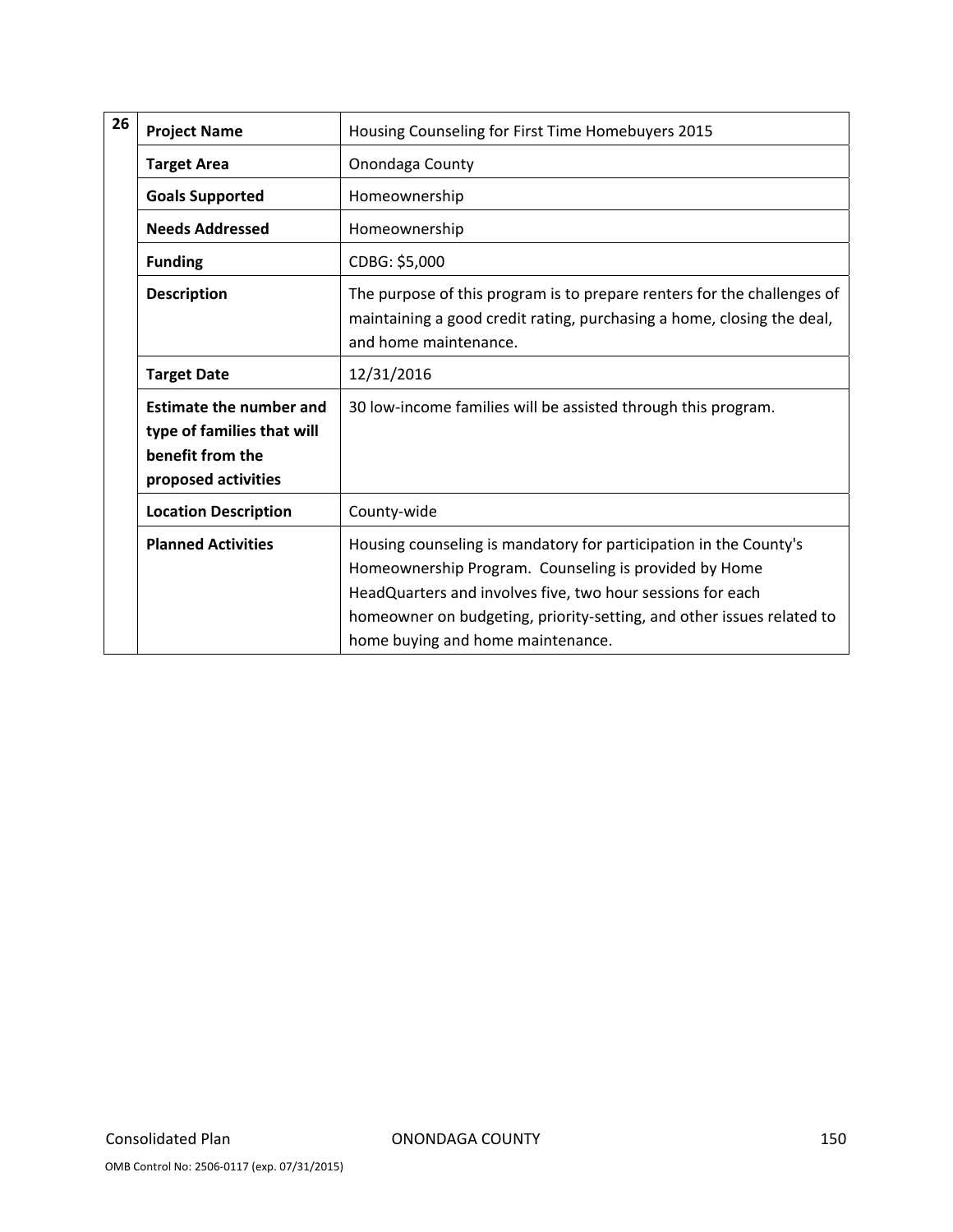| 27                               | <b>Project Name</b>                                                                                     | Housing Rehabilitation Delivery Costs 2015                                                                                                                                                                                                                              |  |
|----------------------------------|---------------------------------------------------------------------------------------------------------|-------------------------------------------------------------------------------------------------------------------------------------------------------------------------------------------------------------------------------------------------------------------------|--|
|                                  | <b>Target Area</b>                                                                                      | Onondaga County                                                                                                                                                                                                                                                         |  |
|                                  | <b>Goals Supported</b>                                                                                  | Homeownership                                                                                                                                                                                                                                                           |  |
|                                  | <b>Needs Addressed</b>                                                                                  | Homeownership                                                                                                                                                                                                                                                           |  |
|                                  | <b>Funding</b>                                                                                          | CDBG: \$450,000                                                                                                                                                                                                                                                         |  |
|                                  | <b>Description</b>                                                                                      | The purpose of this activity is to provide decent, safe and sanitary<br>housing for the county's low-income homeowners and renters. This<br>activity provides homeownership opportunities for low-income<br>renters and provides housing for people with special needs. |  |
| 12/31/2016<br><b>Target Date</b> |                                                                                                         |                                                                                                                                                                                                                                                                         |  |
|                                  | <b>Estimate the number and</b><br>type of families that will<br>benefit from the proposed<br>activities |                                                                                                                                                                                                                                                                         |  |
|                                  | <b>Location Description</b>                                                                             | County-wide                                                                                                                                                                                                                                                             |  |
|                                  | <b>Planned Activities</b>                                                                               | Housing rehabilitation delivery expenses for a staff of nine full-time<br>employees and one part-time employee.                                                                                                                                                         |  |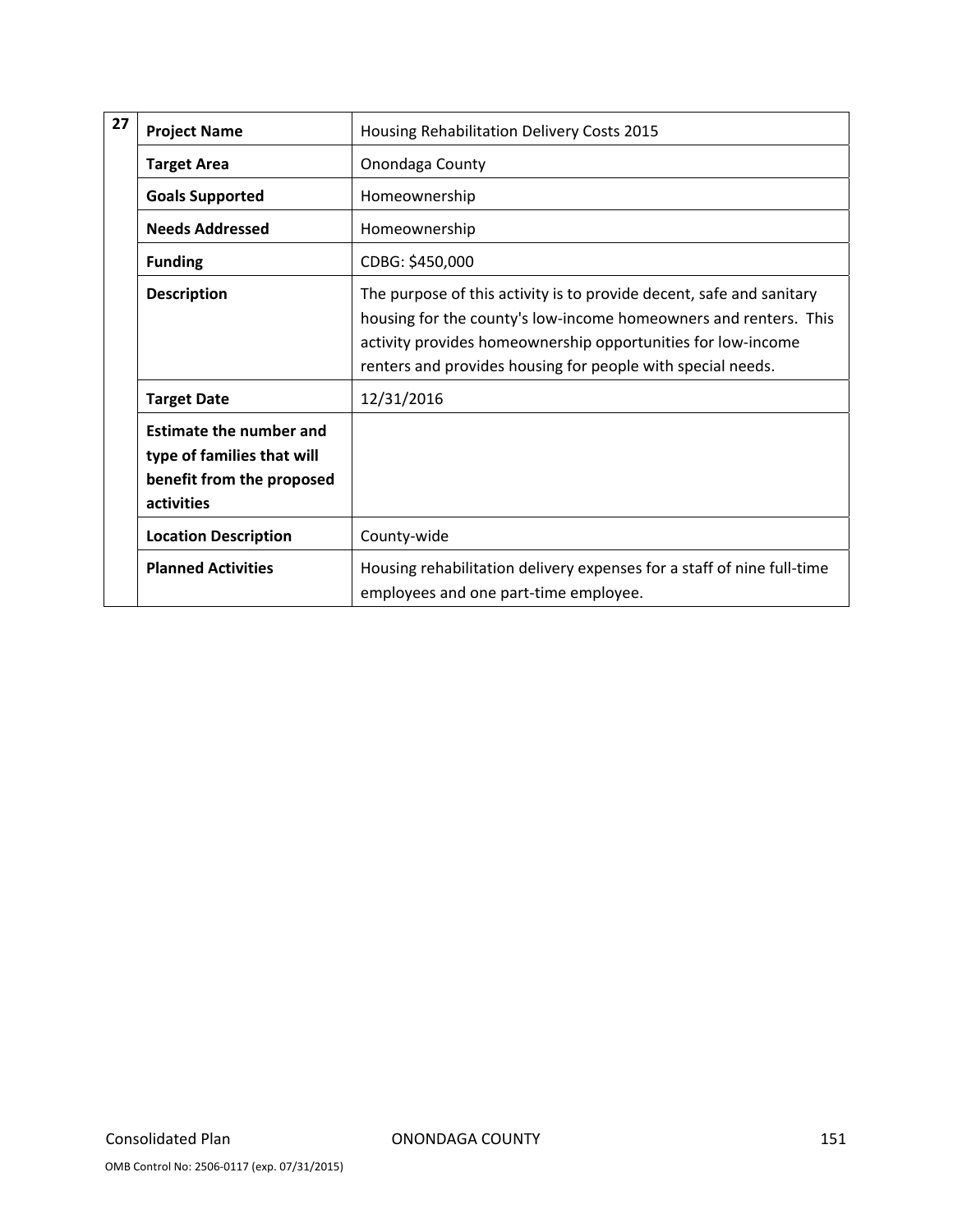| 28 | <b>Project Name</b>                                                                           | <b>Community Development Block Grant Administration</b><br>2015                                                                                                 |
|----|-----------------------------------------------------------------------------------------------|-----------------------------------------------------------------------------------------------------------------------------------------------------------------|
|    | <b>Target Area</b>                                                                            | Onondaga County                                                                                                                                                 |
|    | <b>Goals Supported</b>                                                                        | <b>Housing Rehabilitation</b><br>Housing Rehabilitation-Accessibility Improvements<br><b>Capital Projects</b><br>Commercial Facade Improvement<br>Homeownership |
|    | <b>Needs Addressed</b>                                                                        | <b>Housing Rehabilitation</b><br>Housing Rehabilitation-Accessibility<br>Capital Projects<br>Commercial Facade Improvement<br>Homeownership                     |
|    | <b>Funding</b>                                                                                | CDBG: \$383,651                                                                                                                                                 |
|    | <b>Description</b>                                                                            | Administrative costs for the Onondaga County<br>Community Development Block Grant program.                                                                      |
|    | <b>Target Date</b>                                                                            | 12/31/2016                                                                                                                                                      |
|    | Estimate the number and type of<br>families that will benefit from the<br>proposed activities |                                                                                                                                                                 |
|    | <b>Location Description</b>                                                                   | County-wide                                                                                                                                                     |
|    | <b>Planned Activities</b>                                                                     | Effective administration and planning of HUD funded<br>programs including compliance with all mandated<br>requirements.                                         |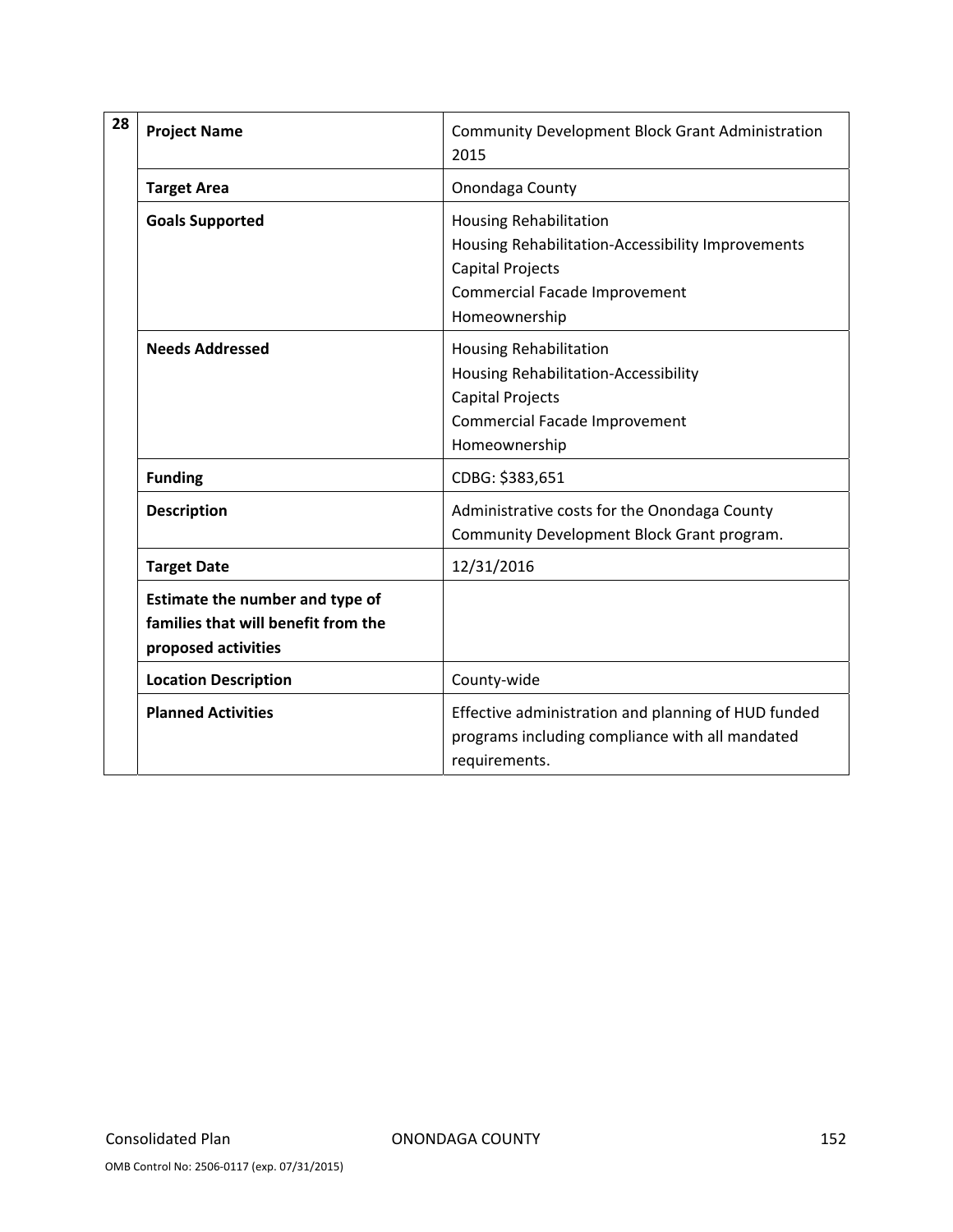| 29<br><b>Project Name</b><br>Housing Rehabilitation HOME 2015            |                                                                                           |                                                                                                                                                                                                                                        |
|--------------------------------------------------------------------------|-------------------------------------------------------------------------------------------|----------------------------------------------------------------------------------------------------------------------------------------------------------------------------------------------------------------------------------------|
|                                                                          | <b>Target Area</b>                                                                        | Onondaga County                                                                                                                                                                                                                        |
|                                                                          | <b>Goals Supported</b>                                                                    | <b>Housing Rehabilitation</b>                                                                                                                                                                                                          |
| <b>Funding</b><br><b>Description</b><br><b>Target Date</b><br>activities | <b>Needs Addressed</b>                                                                    | <b>Housing Rehabilitation</b>                                                                                                                                                                                                          |
|                                                                          |                                                                                           | HOME: \$100,000                                                                                                                                                                                                                        |
|                                                                          |                                                                                           | The purpose of this program is to provide decent, safe and<br>sanitary housing for the county's homeowners and renters.                                                                                                                |
|                                                                          |                                                                                           | 12/31/2016                                                                                                                                                                                                                             |
|                                                                          | <b>Estimate the number and</b><br>type of families that will<br>benefit from the proposed | This program will assist approximately 20 homes throughout the<br>County.                                                                                                                                                              |
|                                                                          | <b>Location Description</b>                                                               | County-wide                                                                                                                                                                                                                            |
|                                                                          | <b>Planned Activities</b>                                                                 | The program will provide needed assistance to low-income<br>households for home repair. Priority will be given to those 62<br>years of age or older, households with children under the age of<br>six, and/or in emergency situations. |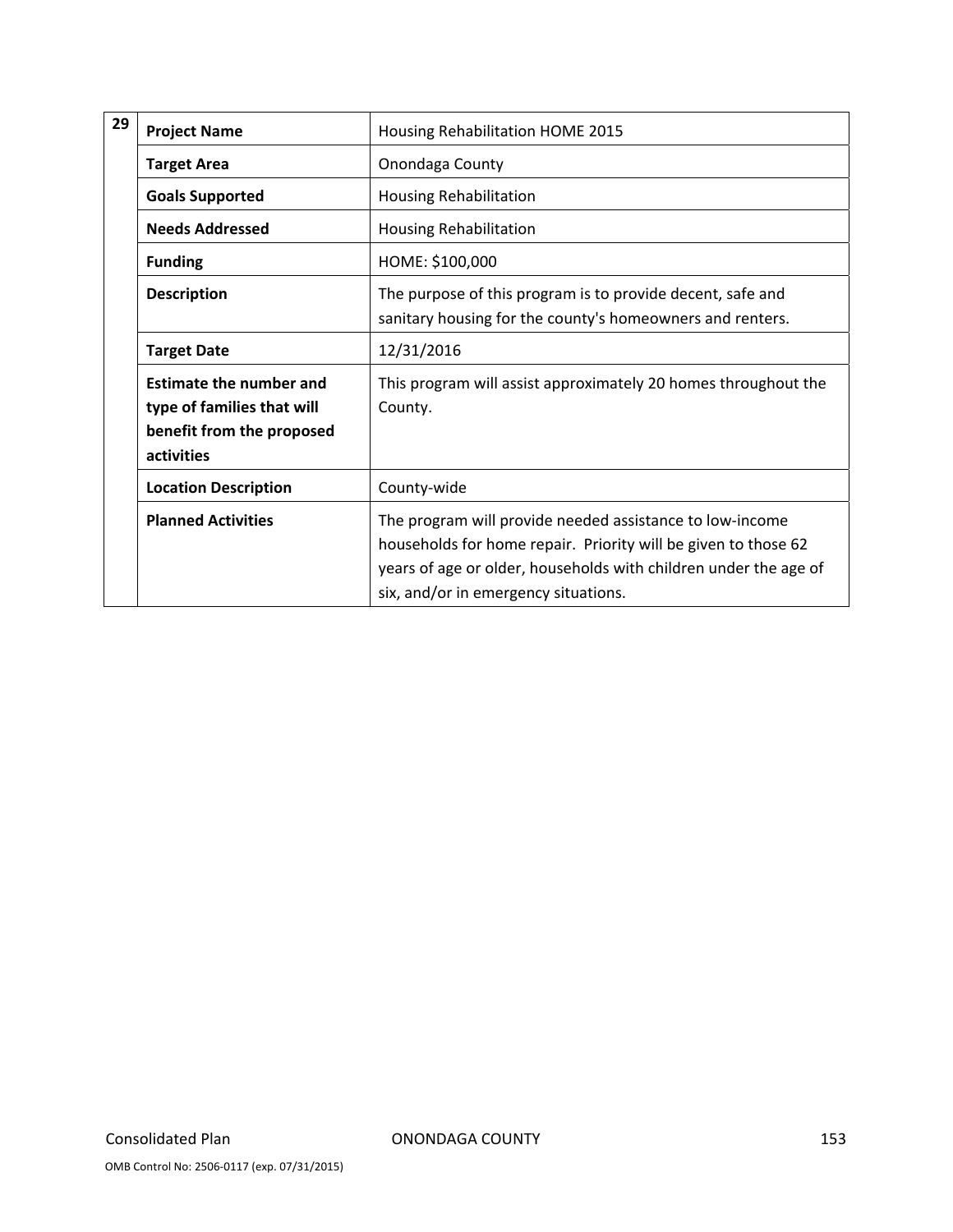| 30 | <b>Project Name</b>                                                                           | Shape-Up Home 2015                                                                                                                                                 |
|----|-----------------------------------------------------------------------------------------------|--------------------------------------------------------------------------------------------------------------------------------------------------------------------|
|    | <b>Target Area</b>                                                                            | Onondaga County                                                                                                                                                    |
|    | <b>Goals Supported</b>                                                                        | <b>Housing Rehabilitation</b>                                                                                                                                      |
|    | <b>Needs Addressed</b>                                                                        | <b>Housing Rehabilitation</b>                                                                                                                                      |
|    | <b>Funding</b>                                                                                | HOME: \$235,759                                                                                                                                                    |
|    | <b>Description</b>                                                                            | The purpose for this activity is to provide decent, safe and<br>sanitary housing for the County's very low-income elderly<br>and homeowners with disabilities.     |
|    | <b>Target Date</b>                                                                            | 12/31/2016                                                                                                                                                         |
|    | Estimate the number and type of<br>families that will benefit from the<br>proposed activities | This program will assist 24 households throughout the<br>County.                                                                                                   |
|    | <b>Location Description</b>                                                                   | County-wide                                                                                                                                                        |
|    | <b>Planned Activities</b>                                                                     | This program provides up to \$10,000 for improvements to<br>the homes of very low income and elderly and individuals<br>mwith disabilities. (below 50% of median). |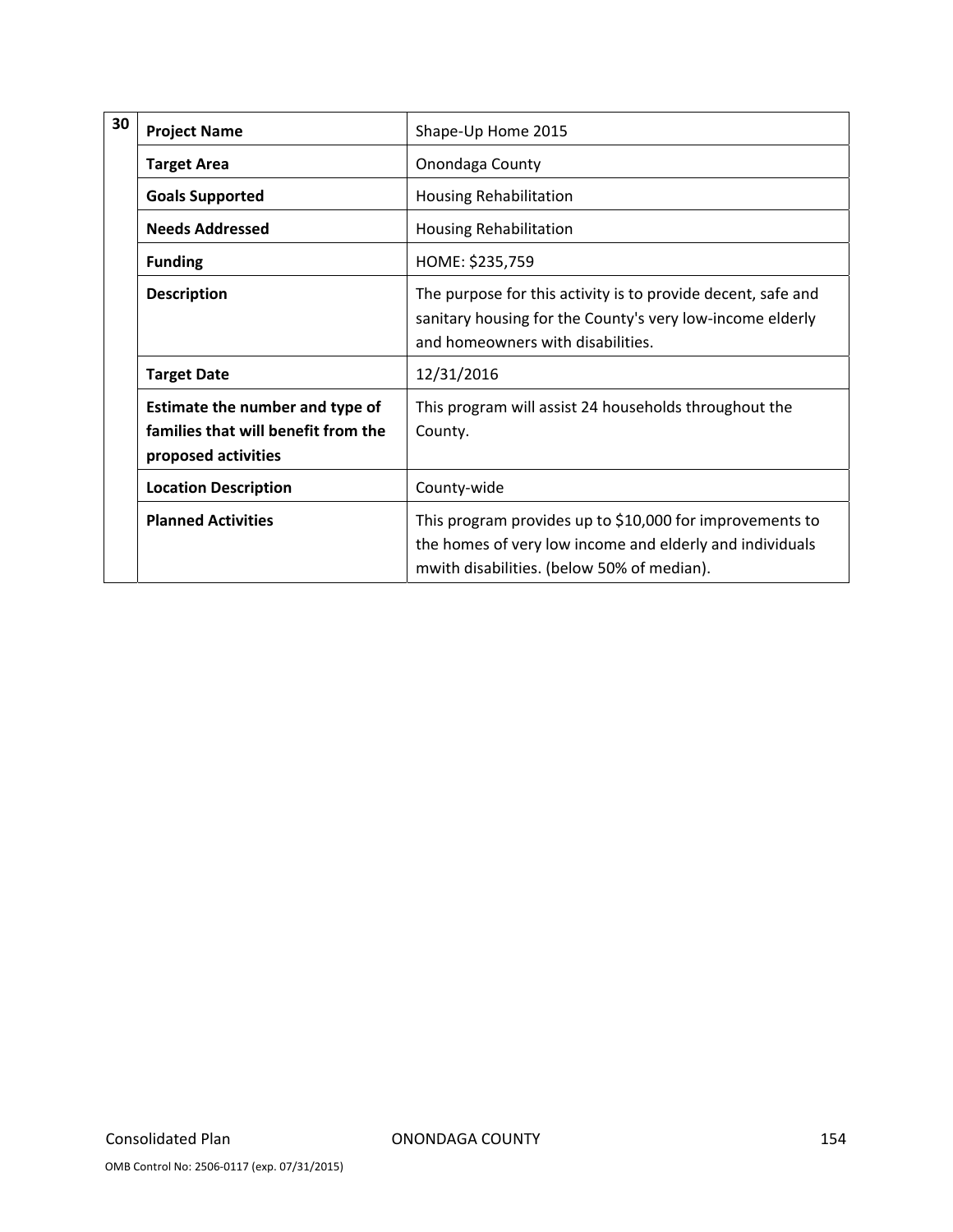| 31                                                                                                     | <b>Project Name</b>                                                                                     | CHDO Assistance 2015                                                                                                                                                                                                                                                                                                                                                  |
|--------------------------------------------------------------------------------------------------------|---------------------------------------------------------------------------------------------------------|-----------------------------------------------------------------------------------------------------------------------------------------------------------------------------------------------------------------------------------------------------------------------------------------------------------------------------------------------------------------------|
|                                                                                                        | <b>Target Area</b>                                                                                      | Onondaga County                                                                                                                                                                                                                                                                                                                                                       |
| <b>Goals Supported</b><br>Capital Projects                                                             |                                                                                                         |                                                                                                                                                                                                                                                                                                                                                                       |
|                                                                                                        | <b>Needs Addressed</b>                                                                                  | Capital Projects                                                                                                                                                                                                                                                                                                                                                      |
| HOME: \$67,152<br><b>Funding</b><br><b>Description</b><br>opportunities for people with special needs. |                                                                                                         |                                                                                                                                                                                                                                                                                                                                                                       |
|                                                                                                        |                                                                                                         | The program is intended to provide rental housing and homeownership                                                                                                                                                                                                                                                                                                   |
|                                                                                                        | 12/31/2016<br><b>Target Date</b>                                                                        |                                                                                                                                                                                                                                                                                                                                                                       |
|                                                                                                        | <b>Estimate the number</b><br>and type of families<br>that will benefit from<br>the proposed activities |                                                                                                                                                                                                                                                                                                                                                                       |
| <b>Location Description</b><br>County-wide                                                             |                                                                                                         |                                                                                                                                                                                                                                                                                                                                                                       |
|                                                                                                        | <b>Planned Activities</b>                                                                               | This activity assists the development of housing units for very low-<br>income elderly households and households with special needs through<br>funding assistance to CHDO's. Requests for proposals will be reviewed<br>by CD staff and suitable projects selected for funding. Onondaga<br>County has been working with several CHDO qualified housing<br>providers. |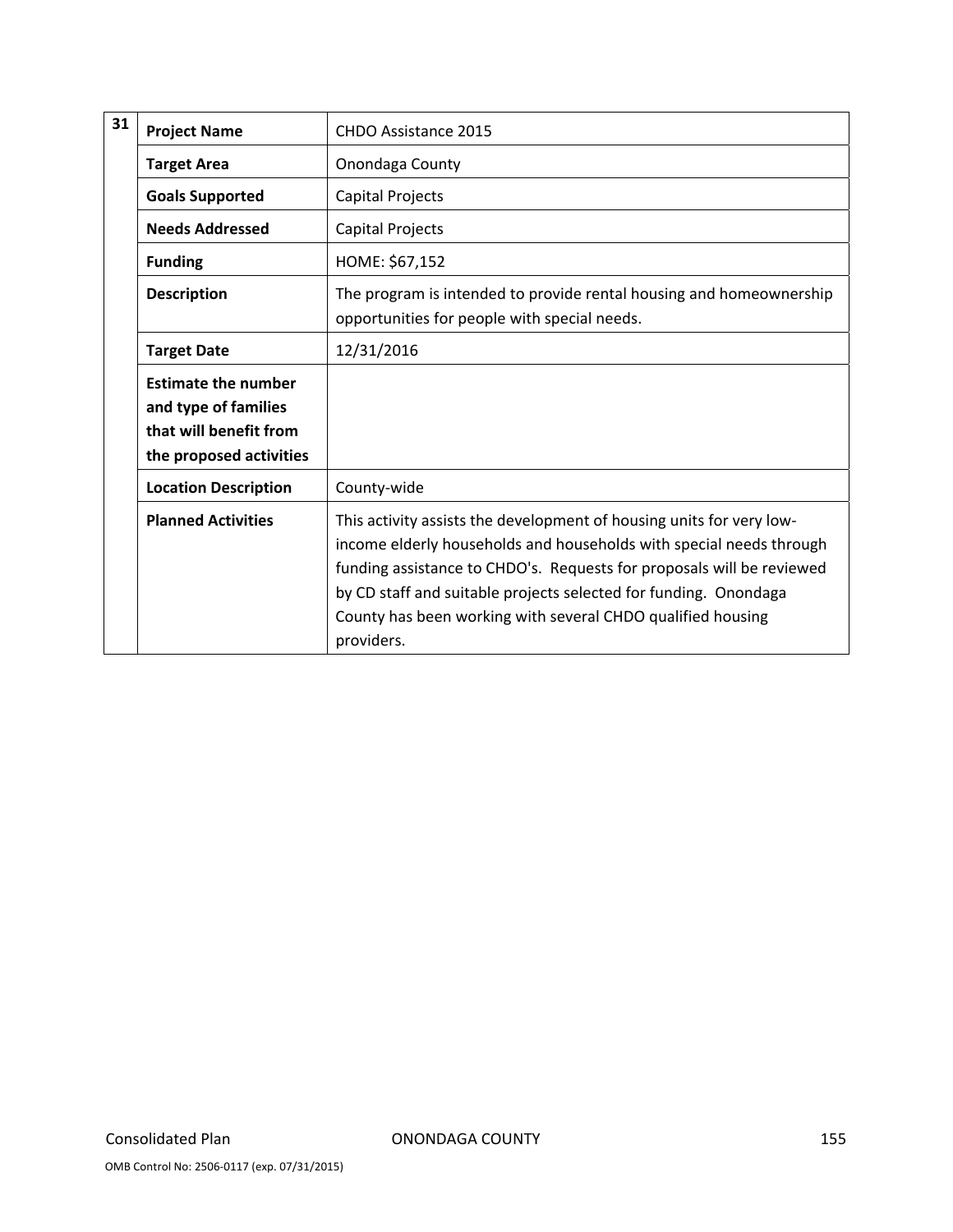| 32 | <b>Project Name</b>                                                                           | Administration of HOME Program 2015                                                                                     |
|----|-----------------------------------------------------------------------------------------------|-------------------------------------------------------------------------------------------------------------------------|
|    | <b>Target Area</b>                                                                            | Onondaga County                                                                                                         |
|    | <b>Goals Supported</b>                                                                        | <b>Housing Rehabilitation</b>                                                                                           |
|    | <b>Needs Addressed</b>                                                                        | <b>Housing Rehabilitation</b>                                                                                           |
|    | <b>Funding</b>                                                                                | HOME: \$44,768                                                                                                          |
|    | <b>Description</b>                                                                            | Administrative costs for the HOME Program.                                                                              |
|    | <b>Target Date</b>                                                                            | 12/31/2016                                                                                                              |
|    | Estimate the number and type of<br>families that will benefit from the<br>proposed activities |                                                                                                                         |
|    | <b>Location Description</b>                                                                   | County-wide                                                                                                             |
|    | <b>Planned Activities</b>                                                                     | Effective administration and planning of HUD funded<br>programs including compliance with all mandated<br>requirements. |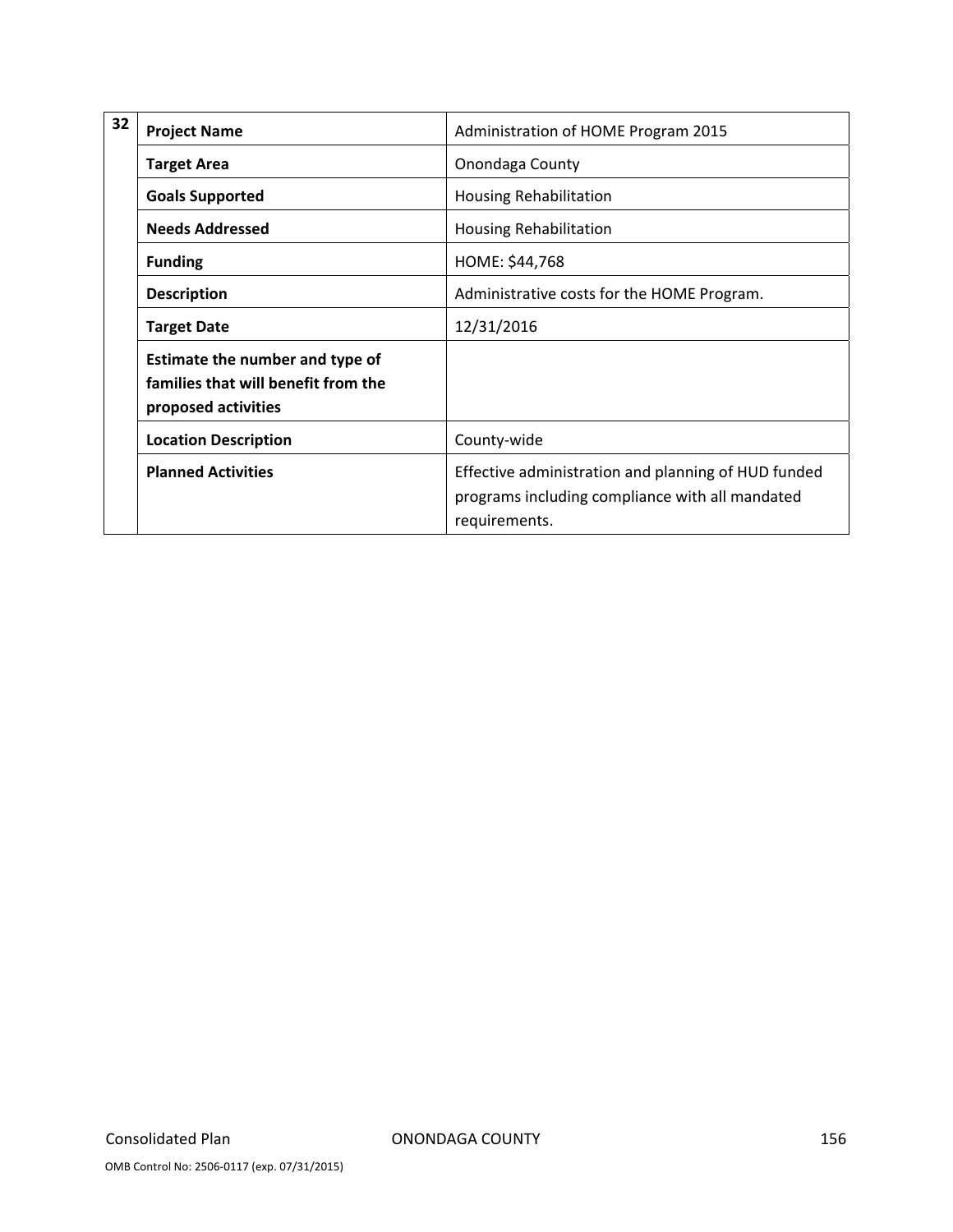| 33 | <b>Project Name</b>                                                          | ESG Projects/Administration 2015                                                                                                                                                                                                                                                                                                                                                                                                     |
|----|------------------------------------------------------------------------------|--------------------------------------------------------------------------------------------------------------------------------------------------------------------------------------------------------------------------------------------------------------------------------------------------------------------------------------------------------------------------------------------------------------------------------------|
|    | <b>Target Area</b>                                                           | Onondaga County                                                                                                                                                                                                                                                                                                                                                                                                                      |
|    | <b>Goals Supported</b>                                                       | Homeless-Emergency Shelter                                                                                                                                                                                                                                                                                                                                                                                                           |
|    |                                                                              | Homeless-Homeless Prevention                                                                                                                                                                                                                                                                                                                                                                                                         |
|    |                                                                              | Homeless-Rapid Rehousing                                                                                                                                                                                                                                                                                                                                                                                                             |
|    |                                                                              | Homeless-Outreach                                                                                                                                                                                                                                                                                                                                                                                                                    |
|    | <b>Needs Addressed</b>                                                       | Homelessness                                                                                                                                                                                                                                                                                                                                                                                                                         |
|    | <b>Funding</b>                                                               | ESG: \$153,491                                                                                                                                                                                                                                                                                                                                                                                                                       |
|    | <b>Description</b>                                                           | The ESG programs provide funding to:1. Engage homeless individuals and<br>families living on the street;2.  Improve the number and quality of<br>emergency shelters for homeless individuals and families;3.<br>Help<br>operate these shelters;4.<br>Provide essential services to shelter<br>Rapidly re-house homeless individuals and families; and 6.<br>residents;5.<br>Prevent families and individuals from becoming homeless. |
|    | <b>Target Date</b>                                                           | 12/31/2016                                                                                                                                                                                                                                                                                                                                                                                                                           |
|    | <b>Estimate the number</b><br>and type of families<br>that will benefit from |                                                                                                                                                                                                                                                                                                                                                                                                                                      |
|    | the proposed activities                                                      |                                                                                                                                                                                                                                                                                                                                                                                                                                      |
|    | <b>Location Description</b>                                                  | County-wide                                                                                                                                                                                                                                                                                                                                                                                                                          |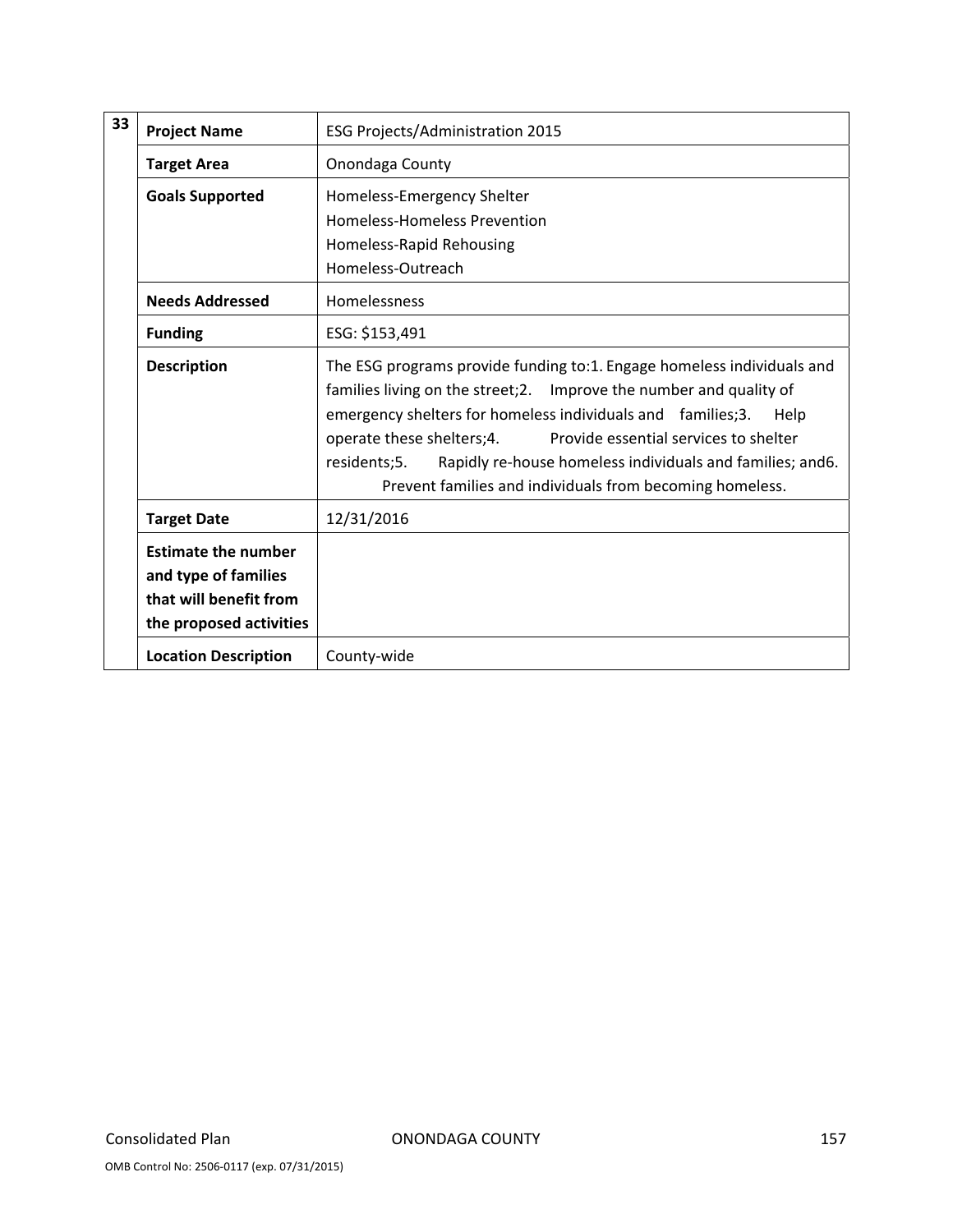| <b>Planned Activities</b> | <b>Street Outreach</b>                                                                                                                                                                                                                                                                                                                                                                              |
|---------------------------|-----------------------------------------------------------------------------------------------------------------------------------------------------------------------------------------------------------------------------------------------------------------------------------------------------------------------------------------------------------------------------------------------------|
|                           | Essential Services related to reaching out to unsheltered homeless<br>individuals and families, connecting them with emergency shelter,<br>housing, or critical services, and providing them with urgent, non-facility-<br>based care. Eligible costs include engagement, case management,<br>emergency health and mental health services, transportation, and<br>services for special populations. |
|                           | <b>Emergency Shelter</b>                                                                                                                                                                                                                                                                                                                                                                            |
|                           | Renovation, including major rehabilitation or conversion, of a building to<br>serve as an emergency shelter. The emergency shelter must be owned by<br>a government entity or private nonprofit organization. The shelter must<br>serve homeless persons for at least 3 or 10 years, depending on the type<br>of renovation and the value of the building.                                          |
|                           | Essential Services, including case management, child care, education<br>services, employment assistance and job training, outpatient health<br>services, legal services, life skills training, mental health services,<br>substance abuse treatment services, transportation, and services for<br>special populations.                                                                              |
|                           | Shelter Operations, including maintenance, rent, repair, security, fuel,<br>equipment, insurance, utilities, food, furnishings, and supplies necessary<br>for the operation of the emergency shelter. Where no appropriate<br>emergency shelter is available for a homeless family or individual, eligible<br>costs may also include a hotel or motel voucher for that family or<br>individual.     |
|                           | <b>Homelessness Prevention</b>                                                                                                                                                                                                                                                                                                                                                                      |
|                           | Housing relocation and stabilization services and short-and/or medium-<br>term rental assistance as necessary to prevent the individual or family<br>from moving to an emergency shelter, a place not meant for human<br>habitation, or another place described in paragraph (1) of the homeless<br>definition.                                                                                     |
|                           | Eligible costs include:                                                                                                                                                                                                                                                                                                                                                                             |
|                           | Rental Assistance: rental assistance and rental arrears                                                                                                                                                                                                                                                                                                                                             |
|                           | Financial assistance: rental application fees, security and utility<br>deposits, utility payments, last month's rent, moving costs                                                                                                                                                                                                                                                                  |
|                           | Services: housing search and placement, housing stability case<br>management, landlord-tenant mediation, tenant legal services,<br>credit repair                                                                                                                                                                                                                                                    |
| <b>Consolidated Plan</b>  | <b>Rapid Re-Housing</b><br>158<br>DNONDAGA COUNTY<br>Housing relocation and stabilization services and/or short-and/or<br> ОМВ ¢ontrol No: 2506-0117 (exp. 07/31/‡015) dium-term rental assistance as necessary to help individuals or<br>families living in shelters or in places not meant for human habitation<br>move as quickly as possible into permanent housing and achieve stability       |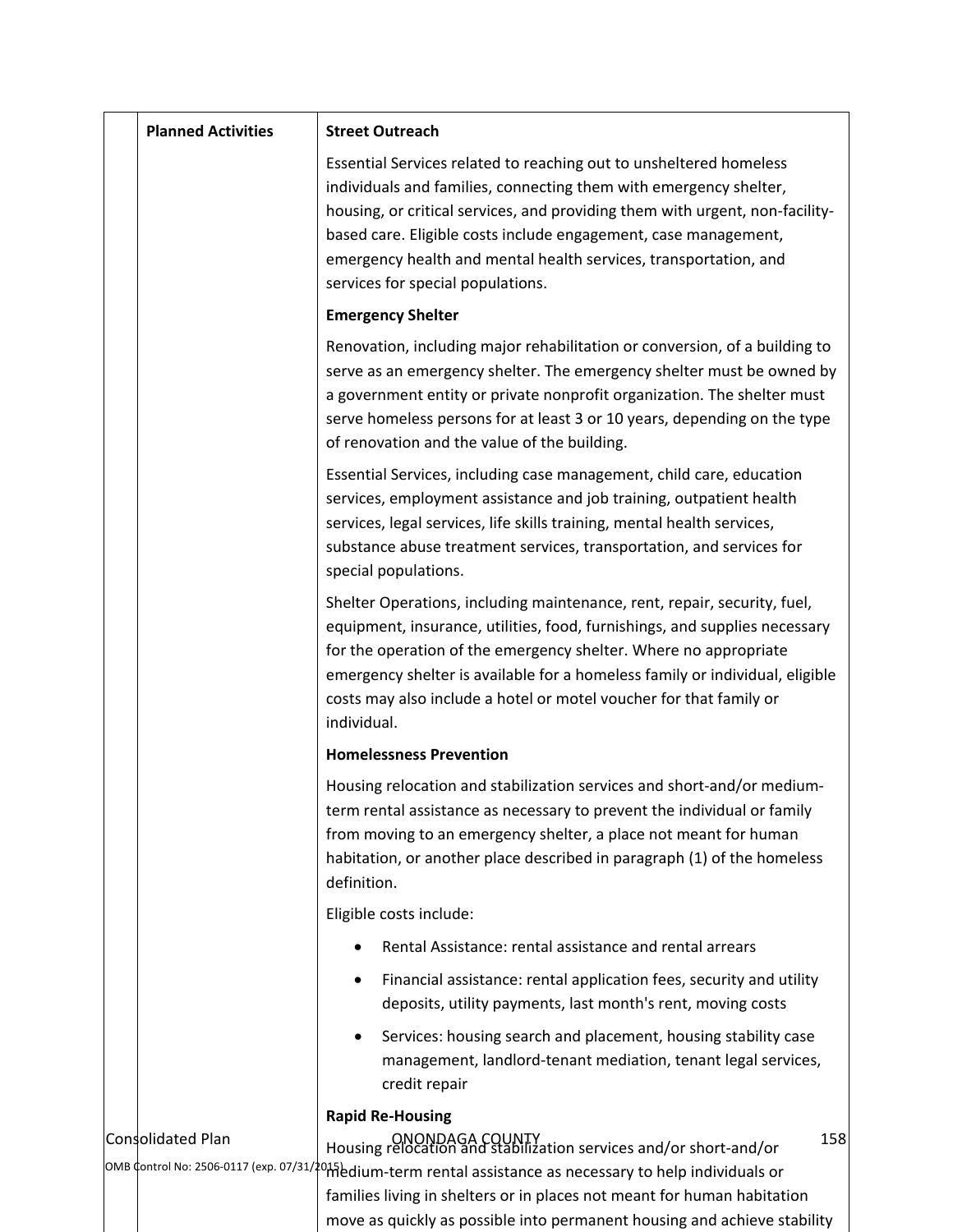| 34 | <b>Project Name</b>                                                                                     | Float Loan for Homeownership Activities 2015                                                                                                                                                                                                                                                                                                                                                               |
|----|---------------------------------------------------------------------------------------------------------|------------------------------------------------------------------------------------------------------------------------------------------------------------------------------------------------------------------------------------------------------------------------------------------------------------------------------------------------------------------------------------------------------------|
|    | <b>Target Area</b>                                                                                      | Onondaga County                                                                                                                                                                                                                                                                                                                                                                                            |
|    | <b>Goals Supported</b>                                                                                  | Homeownership                                                                                                                                                                                                                                                                                                                                                                                              |
|    | <b>Needs Addressed</b>                                                                                  | Homeownership                                                                                                                                                                                                                                                                                                                                                                                              |
|    | <b>Funding</b>                                                                                          |                                                                                                                                                                                                                                                                                                                                                                                                            |
|    | <b>Description</b>                                                                                      | The purpose of this activity is to provide decent, safe and sanitary<br>housing for the county's low-income homeowners and renters. This<br>activity provides homeownership opportunities for low-income renters<br>and provides housing for people with special needs.                                                                                                                                    |
|    | <b>Target Date</b>                                                                                      | 12/31/2016                                                                                                                                                                                                                                                                                                                                                                                                 |
|    | <b>Estimate the number</b><br>and type of families<br>that will benefit from<br>the proposed activities | Approximately 30 low-income households will be assisted under this<br>program.                                                                                                                                                                                                                                                                                                                             |
|    | <b>Location Description</b>                                                                             | County-wide                                                                                                                                                                                                                                                                                                                                                                                                |
|    | <b>Planned Activities</b>                                                                               | The Float Loan will be used for construction financing to support the<br>activities of the Onondaga County Housing Development Fund Company,<br>Inc. The Fund Company provides homeownership opportunities to low-<br>income, first-time homebuyers. The Float Loan will be repaid with<br>mortgage proceeds from private lenders and a \$30,000 subsidy per house<br>funded by state and federal sources. |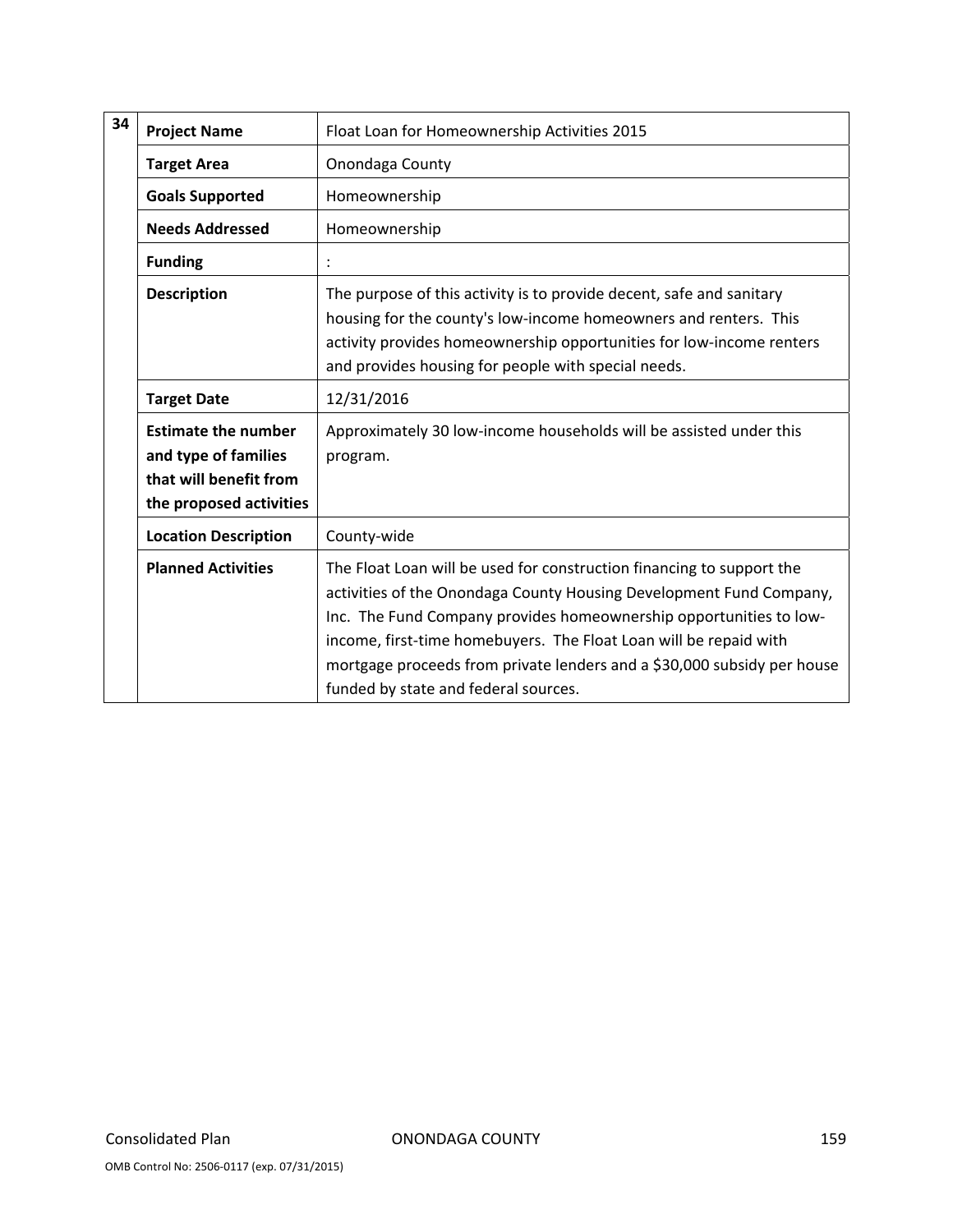# **AP‐50 Geographic Distribution – 91.220(f)**

# **Description of the geographic areas of the entitlement (including areas of low‐income and minority concentration) where assistance will be directed**

The area covered by the action plan consists of 19 towns and 15 villages as well as the Onondaga Indian Reservation. The area had a total population in the year 2010 of 321,856 persons residing in 130,331 households. This area encompasses 780 square miles of the County's total 806 square miles. All 34 towns and villages participate in the CDBG Urban County Consortium.

The geographic allocation of CDD programming is largely determined by the location of HUD defined and designated Low Mod Income block groups. All federal housing and non-housing community development investments occur within these areas to qualify for funding. Low Mod areas are generally located where older, more affordable housing is concentrated.

### **Geographic Distribution**

| <b>Target Area</b> | <b>Percentage of Funds</b> |
|--------------------|----------------------------|
| Onondaga County    | 100                        |

**Table 66 ‐ Geographic Distribution**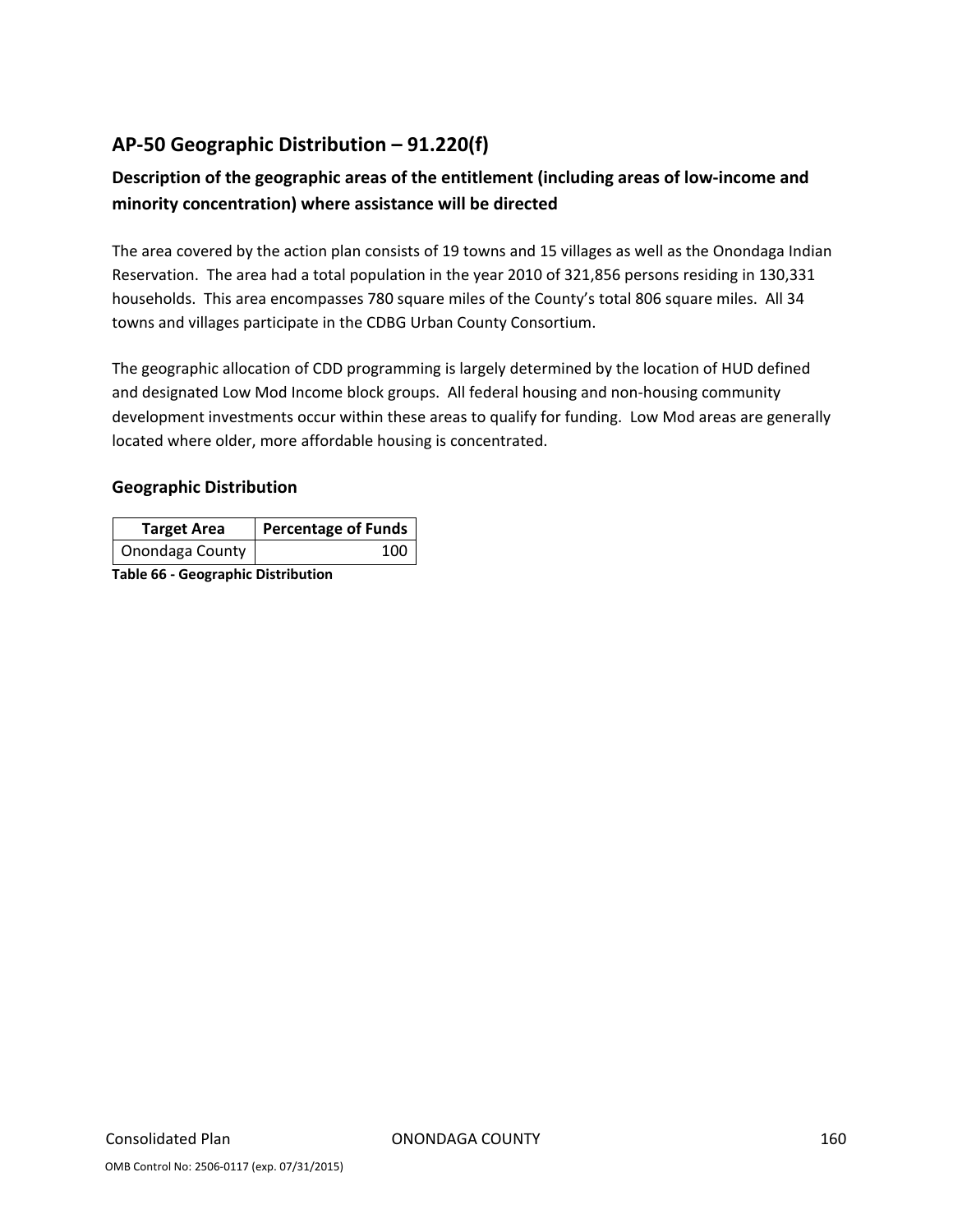### **Rationale for the priorities for allocating investments geographically**

The geographic allocation of CDD programming is largely determined by the location of HUD defined and designated Low Mod Income block groups. All federal housing and non‐housing community development investments occur within these areas to qualify for funding. Low Mod areas are generally located where older, more affordable housing is concentrated.

The 15‐member Community Development Steering Committee determines budget categories and selects projects to be funded. Although projects are selected primarily on need and the number of low income people served, the Committee strives to maintain a geographic balance when making selections.

Typical obstacles to meeting underserved needs include:

- 1. Economic factors
- 2. Federal housing policy
- 3. Fair Housing impediments
- 4. Insufficient affordable housing
- 5. Exclusionary zoning
- 6. Varying zoning and subdivision regulations
- 7. Permit fees
- 8. Insufficient available of accessible housing

As noted above, the Community Development Division consulted with key members of the local Continuum of Care to determine a rationale for allocating Emergency Solutions Grant Program funding priorities. For the first time since the administration of the Homeless Prevention and Rapid Rehousing program, a cross‐jurisdictional (City of Syracuse and County of Onondaga) collaborative examination of homeless resources took place as both jurisdictions worked together to maximize the impact of HUD ESG funds.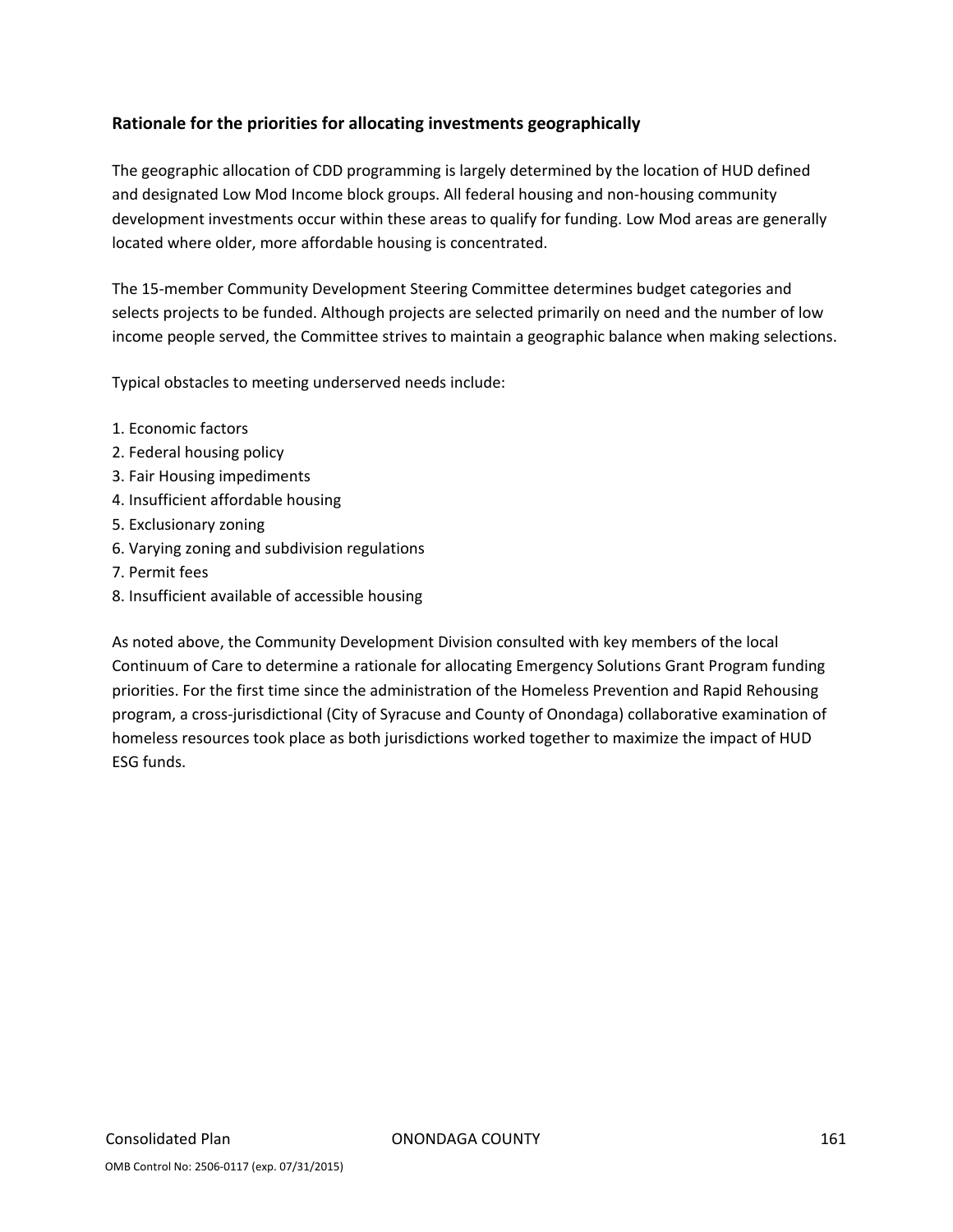# **Affordable Housing**

## **AP‐55 Affordable Housing – 91.220(g)**

### **Introduction**

Over the next year the Consortium plans to provide housing rehabilitation and lead hazard reduction grants to 230 low‐mod income households throughout Onondaga County. Accessibility will be improved in the homes of 30 low-mod income disabled residents. The Consortium will complete and sell 15 homes to low‐mod income first‐time homebuyers.

Additionally the department is working with a local 501 (c)(3) A Tiny Home for Good. A Tiny Home for Good builds and manages affordable, safe, and dignified homes for individuals who have faced homelessness. By the end of 2015 Tiny Homes plans to have built and ready for occupancy 2 duplexes containing 2 tiny units (less than 200 sq ft). These tiny homes will be built on vacant city lots and equipped with all the amenities of a regular home. The tiny homes built in 2015 will be specifically targeted for occupancy by homeless veterans.

CDD leverages their CDBG and HOME allocations to obtain supplemental funding from a variety of sources. During the upcoming year this additional funding will include the funds from a 3 year \$3,900,000 Lead Hazard Reduction Demonstration grant awarded to the County in 2014 by the HUD Office of Lead Hazard Control and Healthy Homes (OLHCHH).

Recently the County received three housing grant awards from the New York State Housing and Community Renewal Office (NYS HCR): A NYS RESTORE grant to fund emergency housing repairs for very low income seniors (\$50,000); and two Access to Home (ATH) grants totaling \$300,000. The Consortium will use the ATH money to supplements its existing RAMP program.

CDD has attained another \$300,000 grant from the NYS Affordable Housing Corp to continue its First‐ time Homebuyer Program and is also receiving funds via the Greater Syracuse Land Bank (GSLB) funded by the New York State Attorney General's Office for this program.

CDD's Commercial Rehabilitation Program is currently working with \$400,000 in NYS HCR Main Street funds to revitalize the commercial centers of two of the Consortium's older villages via building upgrades and restoration, façade renovation and street‐scape improvements.

The Consortium provides funding to the CNY Fair Housing. This organization is in the process of creating legislation that will prevent source of income discrimination so more affordable and privately owned units will open up to Section 8 voucher holders. OCCD works closely with CNY Fair Housing to identify and address issues related to fair housing, which includes the recent Analysis of Impediments report that was produced to provide new information on the impact these issues have in Syracuse and Onondaga County.

ARISE, Inc. also uses CDBG funds to advocate for and locate accessible housing for disabled persons and families. Approximately 15 persons per year benefit from this activity

The total expected annual number of eligible homeless beneficiaries (households) for the upcoming year to be provided affordable housing (via ESG prevention and rapid rehousing funds – YWCA, YMCA, DSS) equals eighty (80). ESG funding will also provide the support for an estimated 700 outreach contacts and

Consolidated Plan ONONDAGA COUNTY 162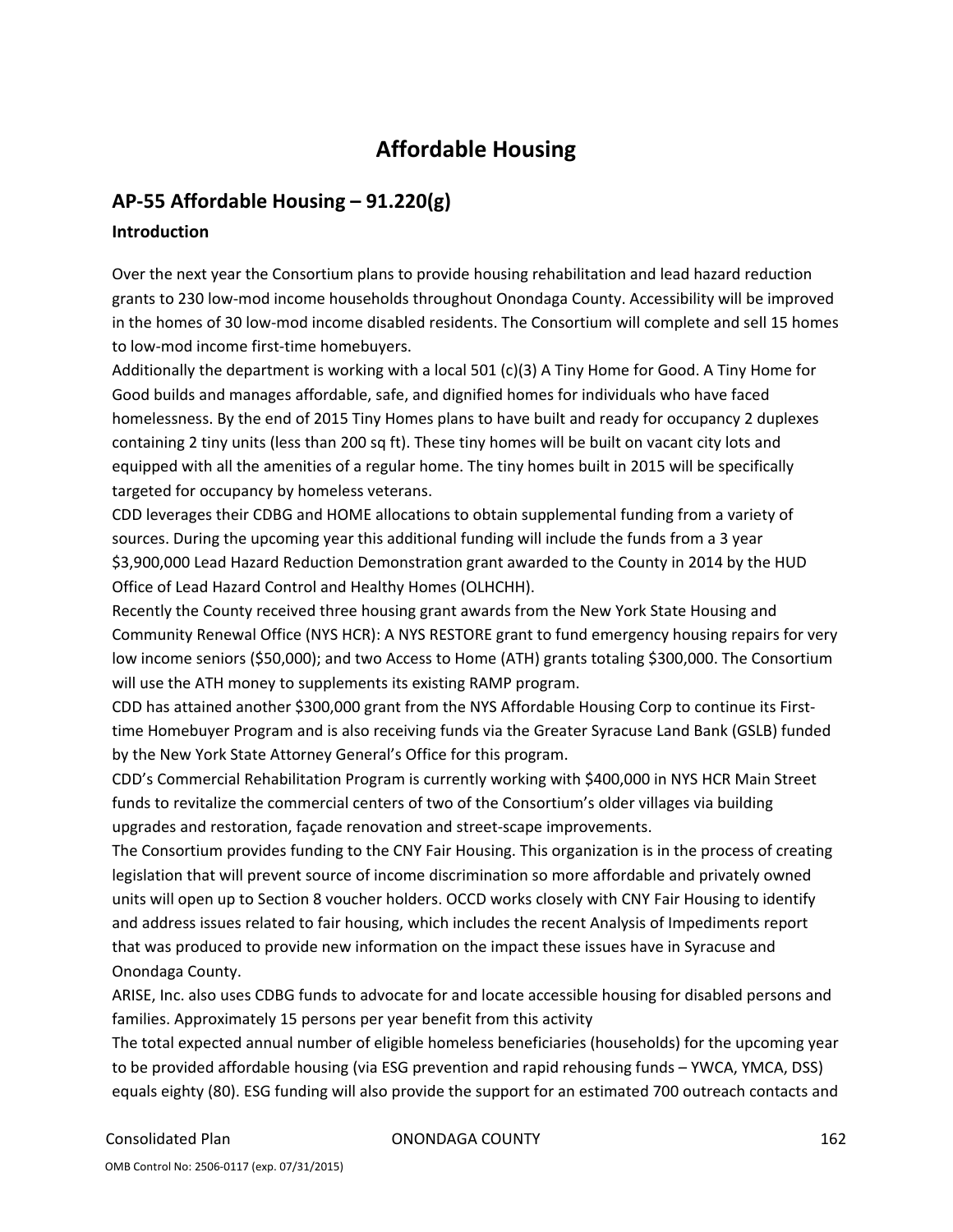the maintenance of the local HMIS system.

Two (2) units developed by a CHDO in receipt of 15% set aside funding will be acquired by low income special needs clients.

| One Year Goals for the Number of Households to be Supported |     |  |
|-------------------------------------------------------------|-----|--|
| <b>Homeless</b>                                             | 80  |  |
| Non-Homeless                                                | 225 |  |
| Special-Needs                                               | 20  |  |
| Total                                                       | 325 |  |

**Table 67 ‐ One Year Goals for Affordable Housing by Support Requirement**

| One Year Goals for the Number of Households Supported Through |     |  |
|---------------------------------------------------------------|-----|--|
| <b>Rental Assistance</b>                                      |     |  |
| The Production of New Units                                   |     |  |
| Rehab of Existing Units                                       | 260 |  |
| <b>Acquisition of Existing Units</b>                          | 20  |  |
| Total                                                         | 280 |  |

**Table 68 ‐ One Year Goals for Affordable Housing by Support Type**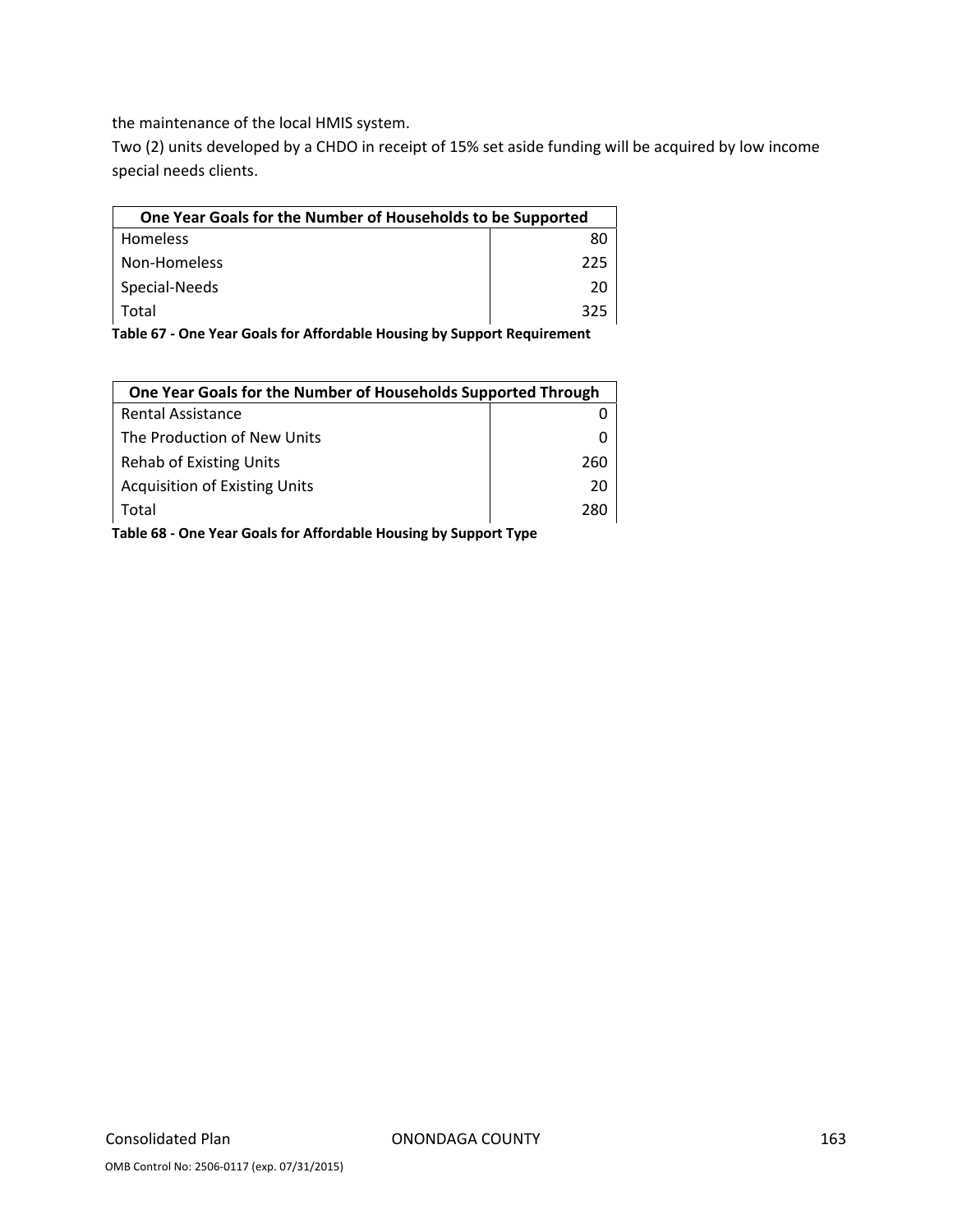# **AP‐60 Public Housing** *–* **91.220(h)**

### **Introduction**

There are no Public Housing projects within the Consortium area.

### **Actions planned during the next year to address the needs to public housing**

There are no Public Housing projects within the Consortium area.

# **Actions to encourage public housing residents to become more involved in management and participate in homeownership**

The Consortium works in partnership with the Syracuse Housing Authority to assist public housing residents participating in the SHA Family Self‐Sufficiency Program purchase homes from CDD's Homeownership Program.

# **If the PHA is designated as troubled, describe the manner in which financial assistance will be provided or other assistance**

There are no Public Housing projects within the Consortium area.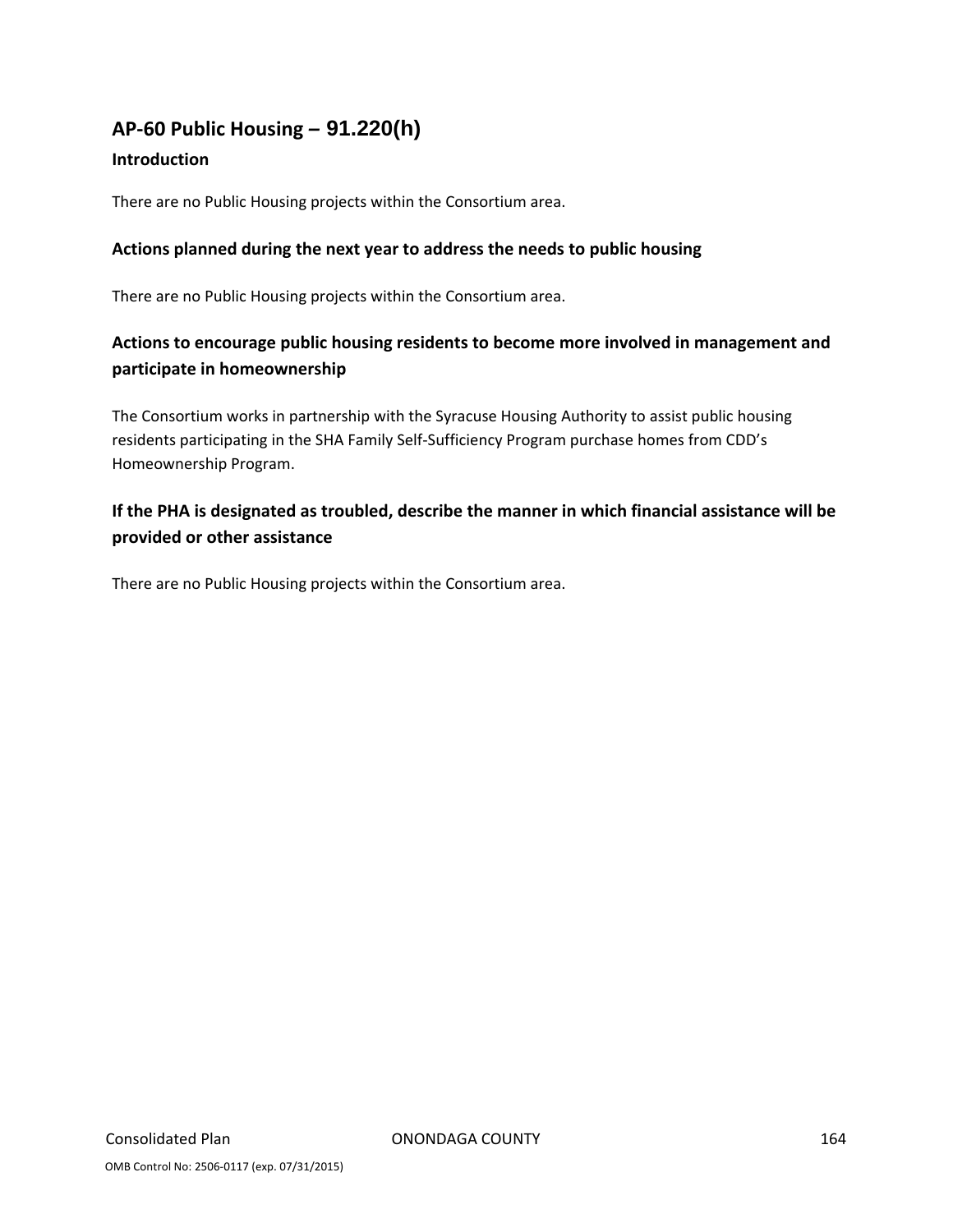# **AP‐65 Homeless and Other Special Needs Activities – 91.220(i)**

### **Introduction**

Over the past four years, the Homeless & Housing Coalition (CoC) developed several subcommittees and work groups, including the 10‐Year Planning Committee, whose primary charge was to develop a Plan to End Homelessness. This Committee identified five overarching goals to guide local planning efforts toward ending homelessness in our community. The Committee selected these goals based on the Federal Interagency Council on Homelessness Opening Doors Plan, the national federal plan outlining successful strategies to prevent and end homelessness by 2020.

Community Development will continue provide housing rehabilitation services to special needs populations focusing primarily on the frail elderly and the physically‐disabled.

# **Describe the jurisdictions one‐year goals and actions for reducing and ending homelessness including**

# **Reaching out to homeless persons (especially unsheltered persons) and assessing their individual needs**

The Community Development Division will invest Emergency Solutions Grant funds to support street outreach. The jurisdiction will work with the Assessment team to develop assessment strategies that target chronic homelessness. For many years the Consortium has funded and with plans to continue funding the Rescue Mission's HIS Team. The HIS Team operates a mobile unit which provides transportation to medical, psychiatric, substance abuse, employment and other essential service appointments. The HIS Team also connects individuals and families living in places unfit for humas habitation with services in the community. The team also provides essential care to people living on the street by distributing coats, hats, gloves, blankets, food and water.

### **Addressing the emergency shelter and transitional housing needs of homeless persons**

CDD uses ESG dollars to fund several shelters providing emergency shelter and transitional housing for a variety of the homeless population. Recent ESG allocations were awarded to :

- Catholic Charities-Dorothy Day House: Emergency shelter for homeless women and women with children.
- Christopher Community‐Chadwick Residence: Transitional housing for women and children; case work and life skill training avaiable.
- Liberty Resources‐DePalmer House: Transitional housing for chronically homeless living with HIV/AIDS.
- Salvation Army‐Barnabas House: Emergency Shelter for young adults ages 18‐24.

### **Helping homeless persons (especially chronically homeless individuals and families, families**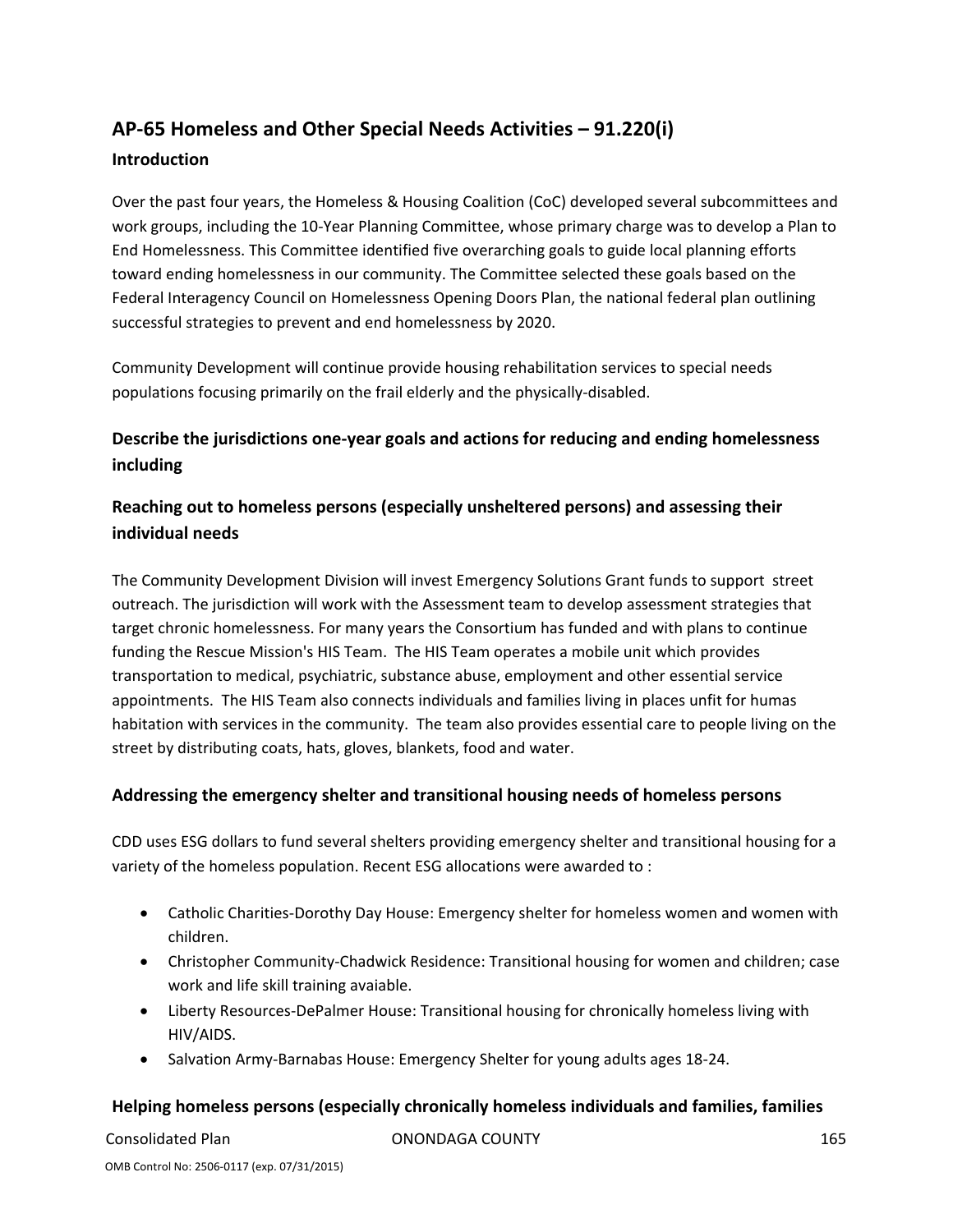**with children, veterans and their families, and unaccompanied youth) make the transition to permanent housing and independent living, including shortening the period of time that individuals and families experience homelessness, facilitating access for homeless individuals and families to affordable housing units, and preventing individuals and families who were recently homeless from becoming homeless again**

Emergency Shelter Grant Request for Proposals for FY 2014 stressed prevention as well as moving those already in the homeless system to permanent housing as soon as possible. To help local associations facilitate the transition to permanent housing and prevent homelessness from occurring County is awarding ESG funds to:

- Legal Aid Society: Provide legal service fot tenants, eviction prevention
- Onondaga County Social Services: Rehousing of homeless individuals and families
- Syracuse Northeast Community Center: Provide direct financial aid to homeless families in form of case management, life skill training/coaching
- YMCA: Provide housing for homeless and housing vulnerable men.
- YWCA: Provide housing for homeless and housing vulnerable women.

Additionally the department is working with a local 501 (c)(3) A Tiny Home for Good. A Tiny Home for Good builds and manages affordable, safe, and dignified homes for individuals who have faced homelessness. By the end of 2015 Tiny Homes plans to have built and ready for occupancy 2 duplexes containing 2 tiny units (less than 200 sq ft). These tiny homes will be built on vacant city lots and equipped with all the amenities of a regular home. The tiny homes built in 2015 will be specifically targeted for occupancy by homeless veterans.

**Helping low‐income individuals and families avoid becoming homeless, especially extremely low‐income individuals and families and those who are: being discharged from publicly funded institutions and systems of care (such as health care facilities, mental health facilities, foster care and other youth facilities, and corrections programs and institutions); or, receiving assistance from public or private agencies that address housing, health, social services, employment, education, or youth needs**

The Onondaga County Consortium plans to meet the objectives identified in the Special Needs portion of the Strategic Plan by continuing programs, identifying resources, applying for funds, and implementing programs. Both the public and private sector will be utilized to address the unmet housing needs of the underserved low‐income households and special needs populations.

The Consortium's strategy aimed at the special needs population addresses primarily the elderly, frail elderly and physically disabled subpopulations. Those with mental health, substance use disorders, and persons with HIV/AIDS and their families are primarily addressed through the Continuum of Care with partial support from the Emergency Solutions Grant which continues to provide support for a

Consolidated Plan ONONDAGA COUNTY 166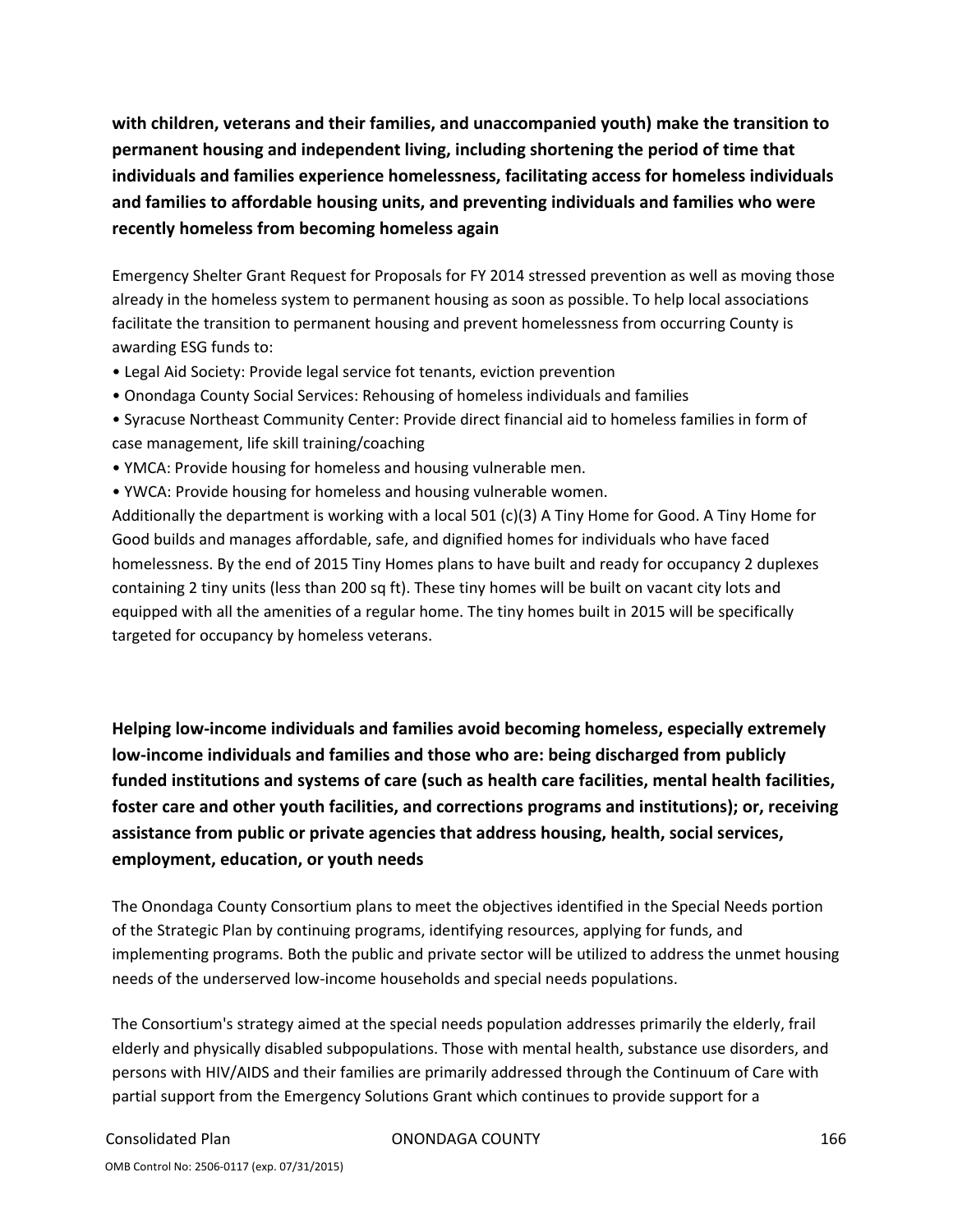transitional shelter for persons with HIV/AIDS. The County Office of Mental Health is best positioned to address the needs of those with severe mental illness and/or developmental disabilities.

Through the SHAPE‐UP (Safe Housing Assistance Program for the Elderly) program, homes owned and occupied by very low income elderly or handicapped are rehabilitated. Grants of up to \$10,000 can be matched up to the same amount from the Lead‐Based Paint Hazard Control Grants awarded to CDD in 2010 and in 2012. Some of these repairs are emergency in nature such as leaking roofs or non‐ functioning furnaces and are instrumental in keeping many elderly in their homes.

The Ramp program provides accessibility modifications for low‐income households with a handicapped family member. Repairs include outside ramps, widening doorways, bathroom grab bars and fixtures. Using both HOME funds and NYS Access to Home funds, the Ramp Program will provide grants up to \$5,000, and in some cases up to \$20,000, for accessibility modifications for low‐income families with a handicapped family member.

### **Discussion**

The jurisdiction plans to invest resources to support a Coordinated Assessment process so as to increase its ability to prevent homelessness and rapidly house those that are homeless.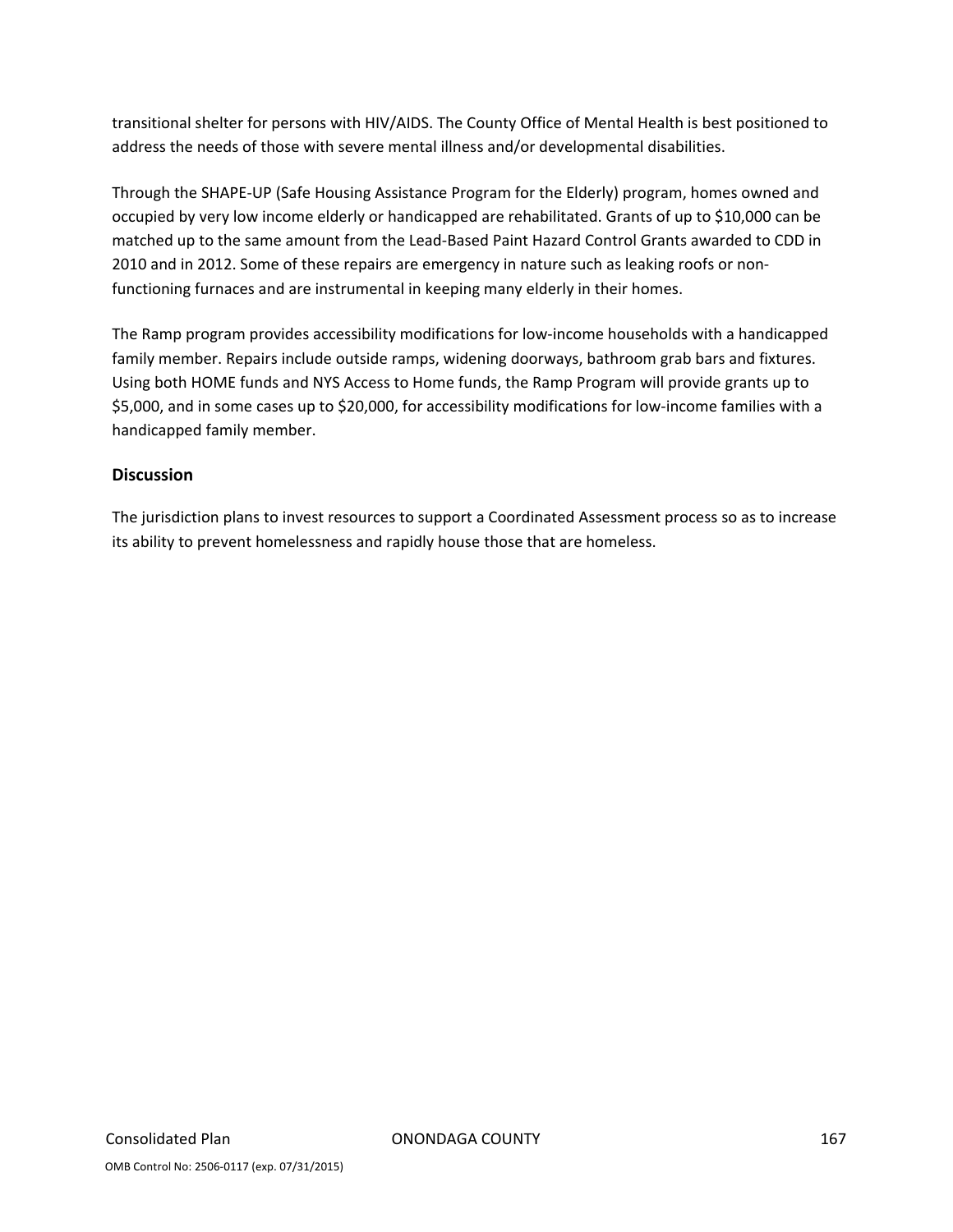# **AP‐75 Barriers to affordable housing – 91.220(j)**

**Introduction:** 

**Actions it planned to remove or ameliorate the negative effects of public policies that serve as barriers to affordable housing such as land use controls, tax policies affecting land, zoning ordinances, building codes, fees and charges, growth limitations, and policies affecting the return on residential investment**

Three CDD activities will address the removal of barriers to affordable housing.

The Consortium will expand housing opportunities for persons with disabilities. Using CDBG, HOME and NYS Access to Home funds, the Ramp Program will provide grants up to \$5000, and in some cases up to \$20,000, for accessibility modifications for low-income families with a handicapped family member. Outreach will be ongoing

The Consortium has allocated annual funding to CNY Fair Housing each program year to implement the Education and Enforcement Project which includes education, housing counseling and advocacy, enforcement of fair housing laws, and assistance to victims of predatory lending and lending fraud. ARISE, Inc. is allocated annual funding to provide one‐on‐one assistance to income eligible individuals with disabilities and their families, in order to stabilize housing situations and maximize independence with the community. ARISE additionally advocates for increased accessible housing, and educates housing providers and the public about Fair Housing, the Americans with Disabilities Act, and the need for accessible housing.

Onondaga County is also working to address larger issues of fairness and affordability has created a Sustainable Development Plan with a focus on settlement patterns that will foster sustainability and provide a region of opportunity for future generations. The plan will guide decision making for County government and will serve as a decision making tool for individuals, businesses and municipalities.

It is being created because settlement patterns, the way we build our communities and places, have tremendous, long‐term implications for every aspect of our lives and they are fundamental and integral to creating a sustainable region and sustainable neighborhoods.

This plan will be closely linked with several other very significant and important efforts that are intertwined with the County's settlement patterns, including the creation of the County's Climate Change Action Plan, the update of the Syracuse Metropolitan Transportation Council's Long Range Transportation Plan, and the County's Consolidated Plan. The plan will also be integrated with rapidly shifting Federal and State policies, which have a substantial impact on settlement patterns.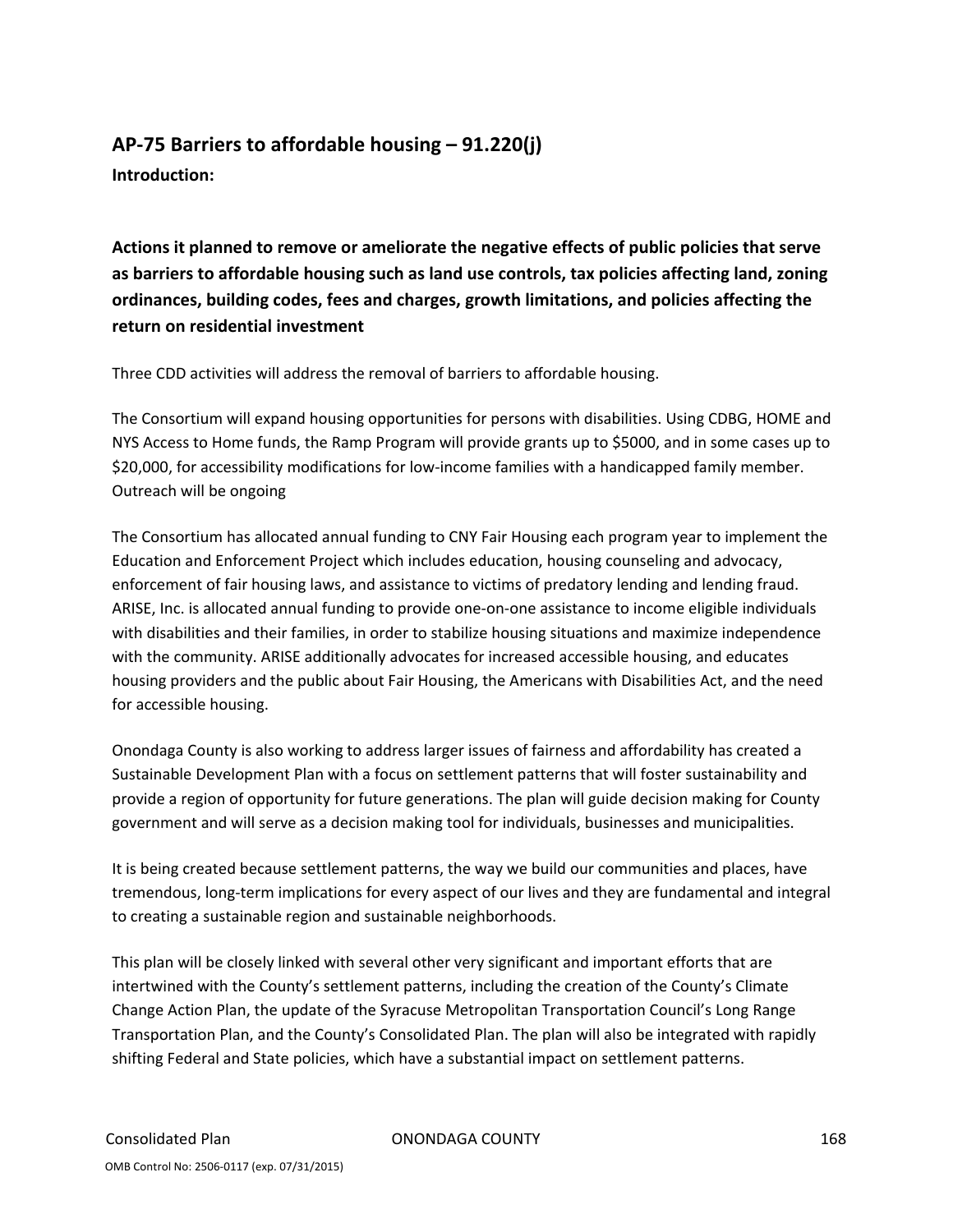# **AP‐85 Other Actions – 91.220(k)**

### **Introduction:**

### **Actions planned to address obstacles to meeting underserved needs**

Typical obstacles to meeting underserved needs include:

- 1. Economic factors
- 2. Federal housing policy
- 3. Fair Housing impediments
- 4. Insufficient affordable housing
- 5. Exclusionary zoning
- 6. Varying zoning and subdivision regulations
- 7. Permit fees
- 8. Insufficient availability of accessible housing

The County seeks to address factors #1, #4, and #8 by allocating HOME CHDO set‐aside funds for special needs housing. Also, through the RAMP Program and Access to Home funding, accessibility repairs such as ramps, kitchen modifications, and bathroom grab bars and fixtures will be completed in households with a physically handicapped occupant.

CDD will continue to work with the Syracuse‐Onondaga County Planning Agency (SOCPA) to address the zoning and permit issues that also present obstacles to meeting underserved needs in the County.

### **Actions planned to foster and maintain affordable housing**

The Consortium will expand housing opportunities for persons with disabilities. Using CDBG, HOME and NYS Access to Home funds, the Ramp Program will provide grants up to \$5000, and in some cases up to \$20,000, for accessibility modifications for low-income families with a handicapped family member. Outreach will be ongoing. By providing rehabilitation grants to low‐mod income residents the Consortium decreases their housing cost burden.

The County will continue to offer the Homeownership Program selling homes at a subsidized cost to first‐time home buyers.

HUD funding is distributed annually through the CDD to area Community Housing Development Organizations (CHDO) for developing senior citizens and special needs housing within the County. This funding generally meets current CHDO's ability and demand. Additional CHDO's within the County would be welcomed and are encouraged.

The Consortium has allocated annual funding to CNY Fair Housing each program year to implement the Education and Enforcement Project which includes education, housing counseling and advocacy,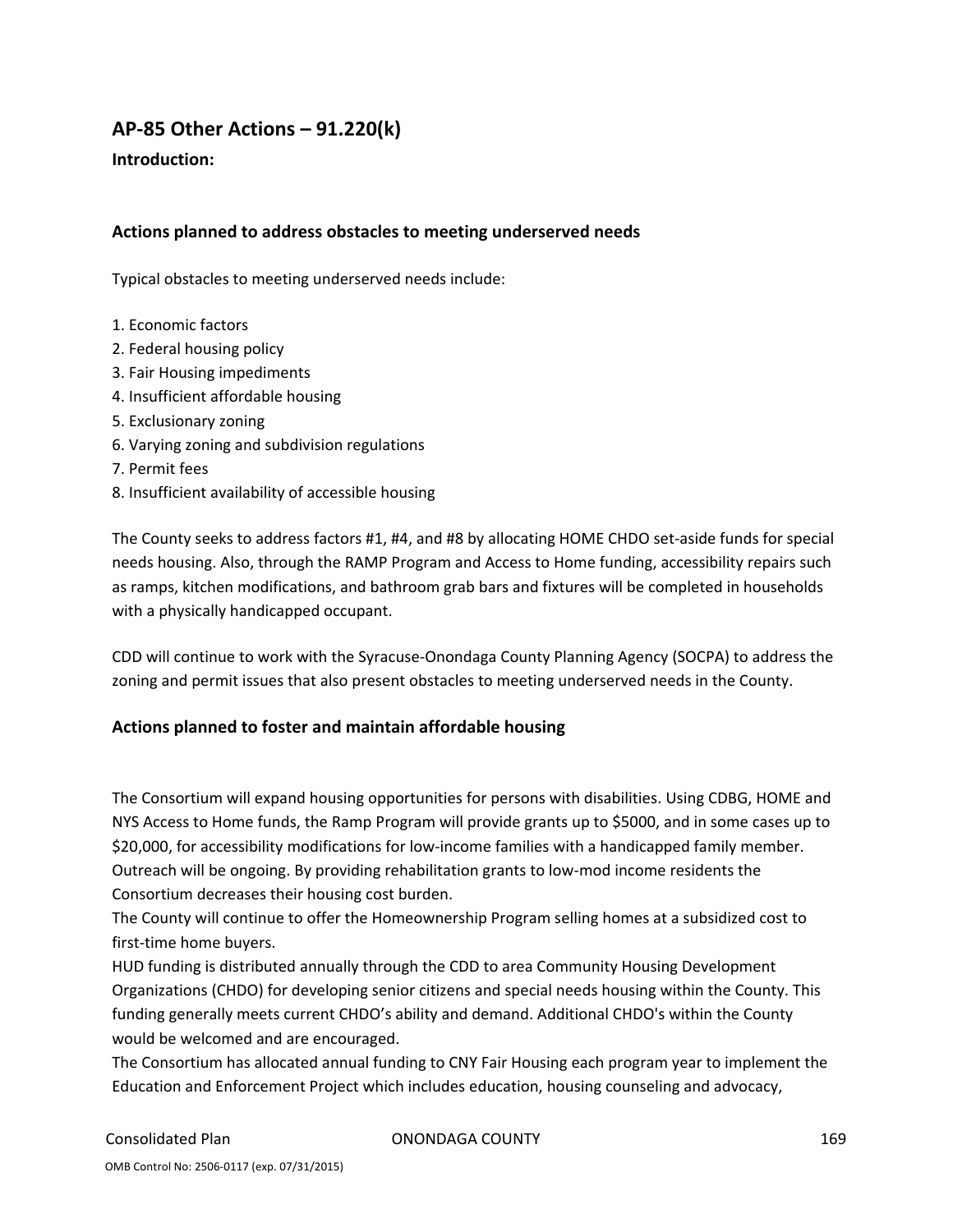enforcement of fair housing laws, and assistance to victims of predatory lending and lending fraud. ARISE, Inc. is allocated annual funding to provide one‐on‐one assistance to income eligible individuals with disabilities and their families, in order to stabilize housing situations and maximize independence with the community. ARISE additionally advocates for increased accessible housing, and educates housing providers and the public about Fair Housing, the Americans with Disabilities Act, and the need for accessible housing.

Onondaga County is also working to address larger issues of fairness and affordability has created a Sustainable Development Plan with a focus on settlement patterns that will foster sustainability and provide a region of opportunity for future generations. The plan will guide decision making for County government and will serve as a decision making tool for individuals, businesses and municipalities. It is being created because settlement patterns, the way we build our communities and places, have tremendous, long‐term implications for every aspect of our lives and they are fundamental and integral to creating a sustainable region and sustainable neighborhoods.

This plan will be closely linked with several other very significant and important efforts that are intertwined with the County's settlement patterns, including the creation of the County's Climate Change Action Plan, the update of the Syracuse Metropolitan Transportation Council's Long Range Transportation Plan, and the County's Consolidated Plan. The plan will also be integrated with rapidly shifting Federal and State policies, which have a substantial impact on settlement patterns.

### **Actions planned to reduce lead‐based paint hazards**

Lead based paint hazard reduction has become one of the main focuses of the Consortium. The following actions will be taken during the next program year as part of the County's Lead Hazard Reduction Program:

1. Eight staff members' certifications as EPA‐Licensed Risk Assessors will be maintained with required training as necessary. CDD's EPA Firm License required to do lead hazard control assessment and rehab will also be maintained. Ten staff members will continue with their Healthy Homes Rating System training and maintain HUD issued Healthy Homes Certifications.

2. Approximately 10 persons will be trained to perform lead hazard control activities. EPA Contractor/Supervisor and Lead Safe Worker training will be offered.

3. At least 12 different outreach events will occur and 10,000 brochures will be distributed by hand and by mail. Daily advertising regarding lead hazard reduction grants will be aired on the local cable network.

4. Interim lead based paint hazard controls will be completed on at minimum 125 units during calendar year 2015 (OHHLHC assisted units only). To complete these units, it is estimated that at minimum 175 applications will be taken. Of those, 115 or more units will receive paint inspections, dust wipe analysis and risk assessments. Approximately 100 units will qualify for financing, receive lead hazard control work, and pass clearance testing using dust wipe analysis.

Consolidated Plan ONONDAGA COUNTY 170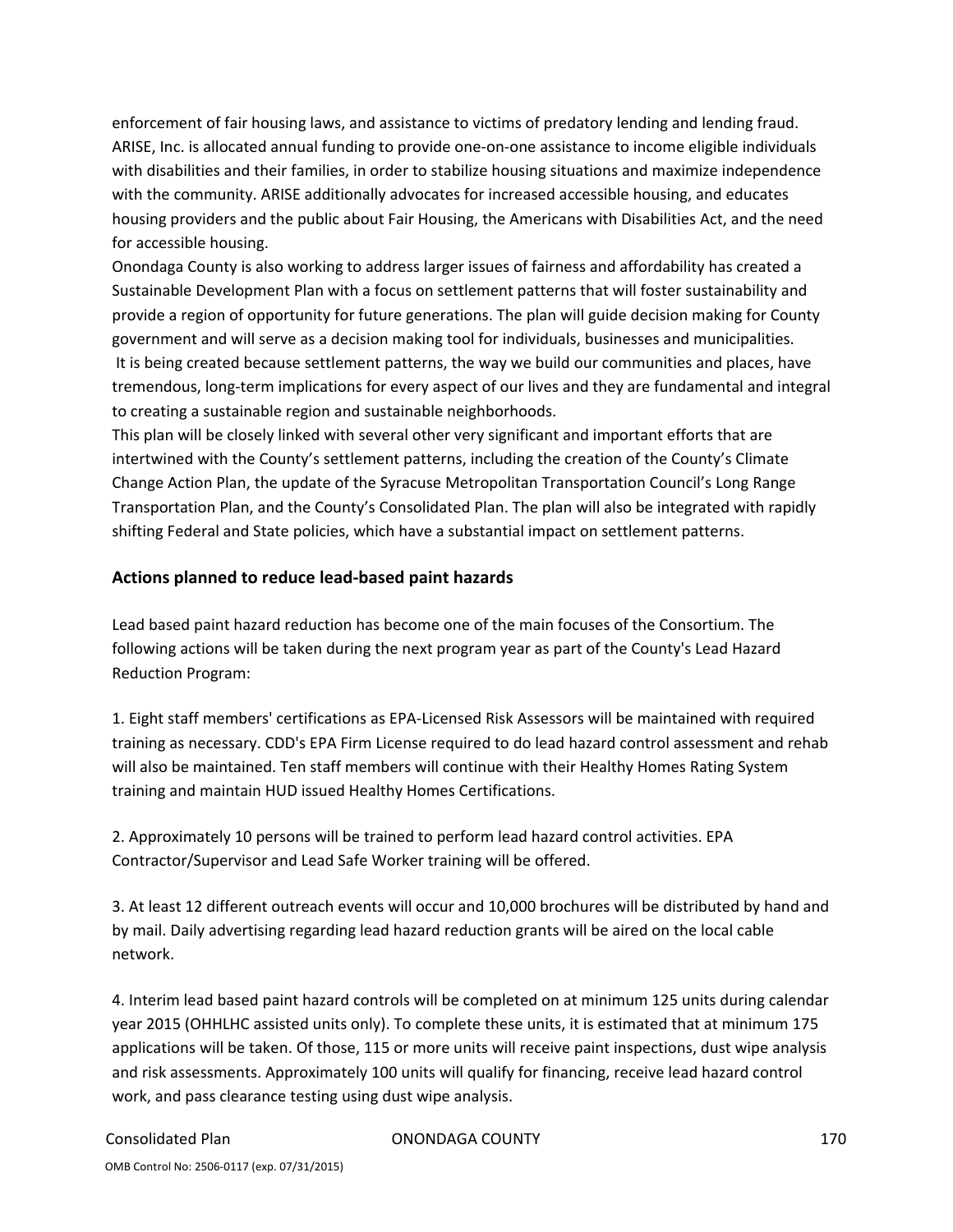Additionally, CDD will allocate \$100,000 of HOME funds for Lead Based Paint reduction activities within ten to fifteen SHAPE‐UP funded units occupied by elderly or disabled and deemed ineligible for Lead Hazard Control Grant funds.

### **Actions planned to reduce the number of poverty‐level families**

Strategies to reduce the poverty level among households in Onondaga County mirror those recommended in the City of Syracuse Consolidated Plan: creating new economic opportunities and developing a variety of ways to accumulate wealth.

A number of economic revitalization projects that are ongoing or expected to begin in the coming year (e.g., Hotel Syracuse, Inner Harbor project) may include County residents as part of the labor force. While elected officials and community leaders are working to ensure that Syracuse residents will make up a substantial part of the labor force working on these projects, both during and after their completion, residents in the County living outside of the City are sure to benefit from these revitalization projects alongside and along with their City neighbors. Additionally, some construction projects funded with CDBG and HOME through the Con Plan and with State and local aid seek to contract 15 % of overall contracted project costs to Minority and Women‐Owned Businesses. For example, New York Main St. grants targeting the Villages of Camillus and Jordan Also, employment opportunities for low‐income workers are created through grants awarded to Onondaga County by the NYS Affordable Housing Corporation's Affordable Home Ownership Development Program. By subsidizing repairs to extend the useful life of owner occupied homes occuped by low‐income households, this program also reduces the financial burden on homeowners thus increasing expendable income required for other household essentials.

### **Actions planned to develop institutional structure**

The Onondaga County Community Development Division (CDD) is the lead agency and hub of the institutional structure responsible for developing and administering the programs covered by the Consolidated Plan. It works closely with various government agencies and departments, town and village governments, and numerous non‐profit and for‐profit entities. This protocol of cooperation and communication between the many entities has served the Consortium well.

# **Actions planned to enhance coordination between public and private housing and social service agencies**

To ensure enhanced cooperation, Onondaga County maintains cooperation agreements with each local municipality as a prerequisite to its status as an urban county, and also administers the Town of Clay's CD Grant under a joint agreement. The Town of Clay and the County are a consortium for HOME grant purposes. CDD staff serve on numerous non‐profit boards in the community. CDD also has effective partnerships with many local banks.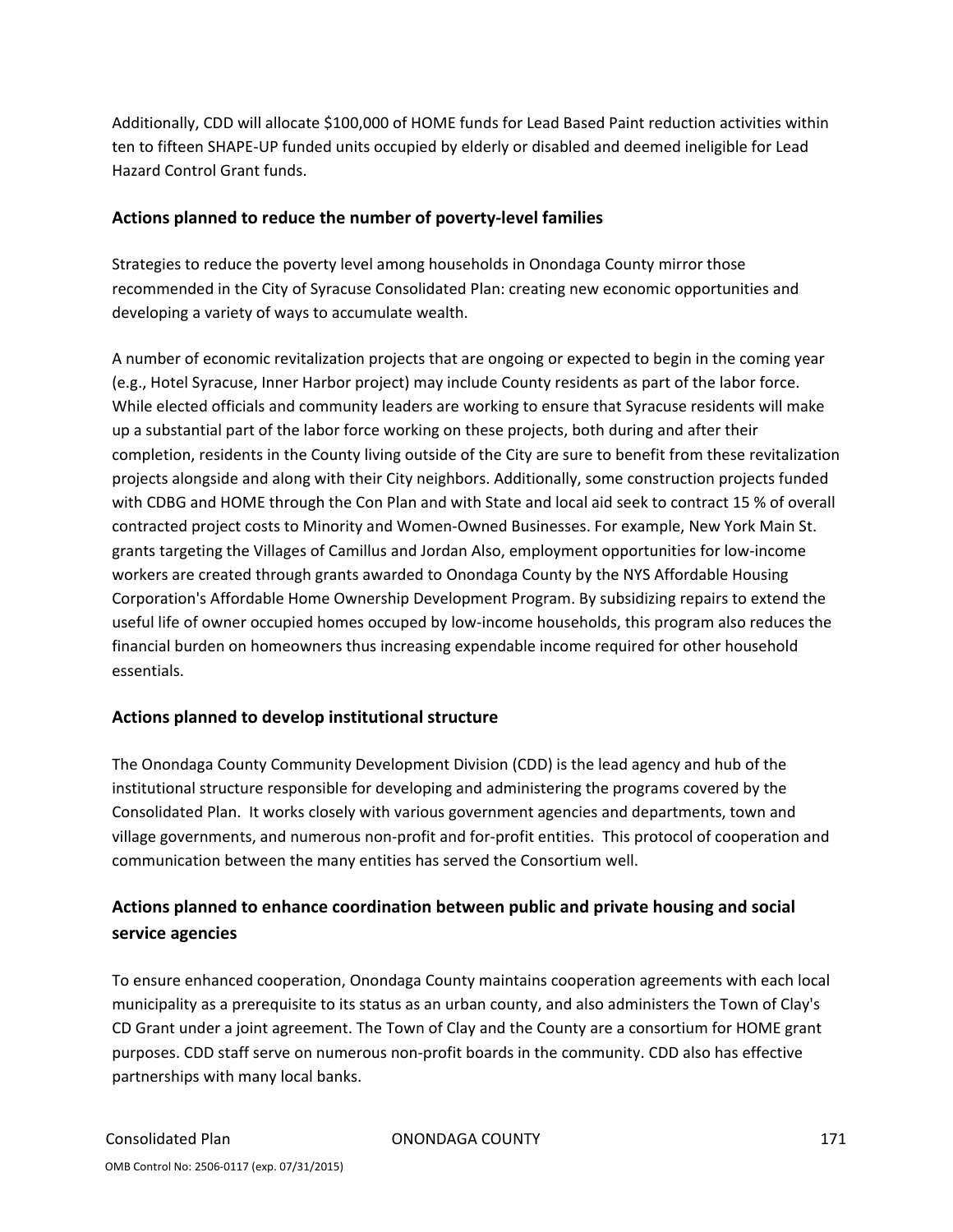The County will continue to participate in the Homeless Continuum of Care. At the monthly meetings, members update the community on their activities. These meetings enhance coordination of the delivery of services among health and social service agencies.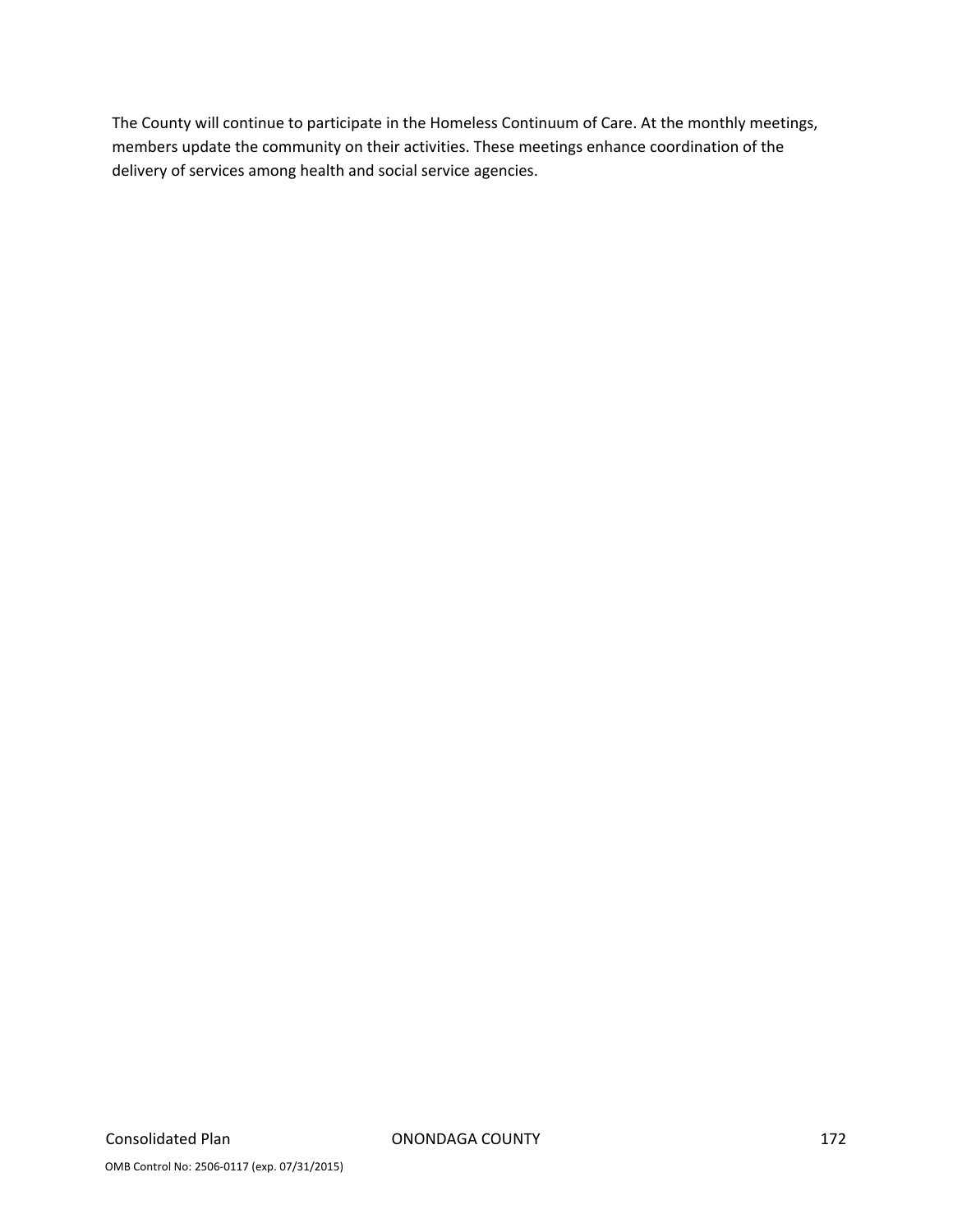# **Program Specific Requirements AP‐90 Program Specific Requirements – 91.220(l)(1,2,4)**

### **Introduction:**

The CDBG Program will continue to continue funding the Consortium's Capital Projects, Housing Rehabilitation and Commercial Rehabilitation Pograms and be used as leverage/match when applying for outside funding from public and private sources. HOME Funds will be used for Homeowner Rehab and CHDO projects. CDD will continue to offer its First-time Homebuyer Program and hopes to complete 15‐20 projects in 2015 with funds from the state and local resources. Emergency Shelter activities will remain focused on emergency shelter, homeless prevention, rapid rehousing and outreach.

# **Community Development Block Grant Program (CDBG) Reference 24 CFR 91.220(l)(1)**

Projects planned with all CDBG funds expected to be available during the year are identified in the Projects Table. The following identifies program income that is available for use that is included in projects to be carried out.

| 1. The total amount of program income that will have been received before the start of the next                                                                                                                                                                    |              |
|--------------------------------------------------------------------------------------------------------------------------------------------------------------------------------------------------------------------------------------------------------------------|--------------|
| program year and that has not yet been reprogrammed                                                                                                                                                                                                                | 0            |
| 2. The amount of proceeds from section 108 loan guarantees that will be used during the year to                                                                                                                                                                    |              |
| address the priority needs and specific objectives identified in the grantee's strategic plan.                                                                                                                                                                     | $\mathbf 0$  |
| 3. The amount of surplus funds from urban renewal settlements                                                                                                                                                                                                      | $\mathbf{0}$ |
| 4. The amount of any grant funds returned to the line of credit for which the planned use has not                                                                                                                                                                  |              |
| been included in a prior statement or plan                                                                                                                                                                                                                         | 0            |
| 5. The amount of income from float-funded activities                                                                                                                                                                                                               | 0            |
| <b>Total Program Income:</b>                                                                                                                                                                                                                                       | 0            |
|                                                                                                                                                                                                                                                                    |              |
| <b>Other CDBG Requirements</b>                                                                                                                                                                                                                                     |              |
| 1. The amount of urgent need activities                                                                                                                                                                                                                            | 0            |
| 2. The estimated percentage of CDBG funds that will be used for activities that benefit<br>persons of low and moderate income. Overall Benefit - A consecutive period of one,<br>two or three years may be used to determine that a minimum overall benefit of 70% |              |

years covered that include this Annual Action Plan. 95.40%

of CDBG funds is used to benefit persons of low and moderate income. Specify the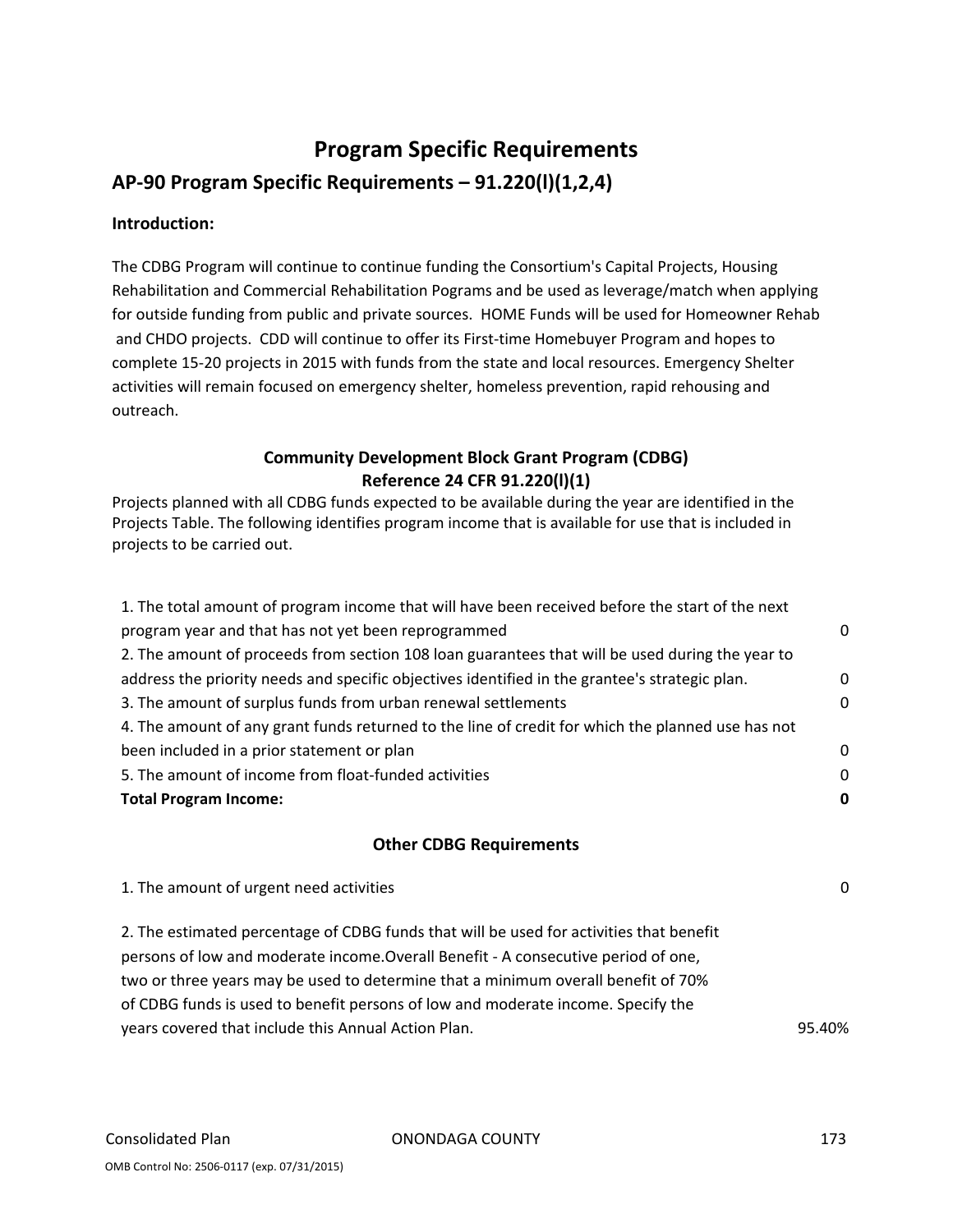## **HOME Investment Partnership Program (HOME) Reference 24 CFR 91.220(l)(2)**

1. A description of other forms of investment being used beyond those identified in Section 92.205 is as follows:

Onondaga County will use HOME funds as specified in section 92.205. This primarily includes grants, and non-interest bearing loans. No other forms of HOME investment will be utilized in 2015 Program Year.

2. A description of the guidelines that will be used for resale or recapture of HOME funds when used for homebuyer activities as required in 92.254, is as follows:

The Community Development Division does not plan to use HOME funds for homebuyer assistance. The Division has had recent success in acquiring New York State Affordable Housing Corporation funds for such purposes.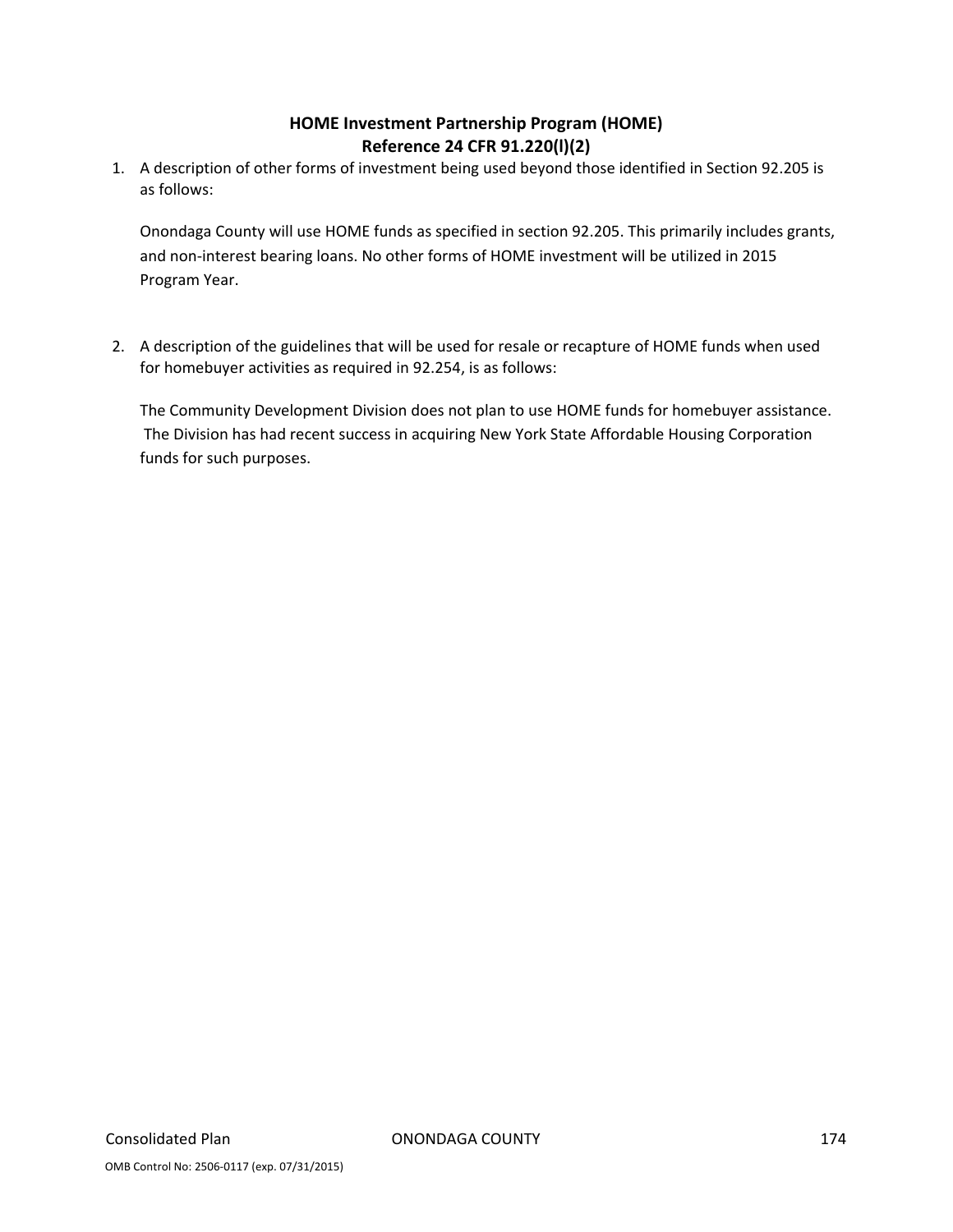3. A description of the guidelines for resale or recapture that ensures the affordability of units acquired with HOME funds? See 24 CFR 92.254(a)(4) are as follows:

The Division does not anticipate acquiring units with HOME funds however the Division intends to allocate CHDO set‐aside for direct homebuyer assistance. To ensure affordability and secure HUD HOME Program funds invested in a homebuyer unit, the County will establish recapture requirements that comply with HUD HOME program regulations at 24 CFR § 92.254, Qualification as Affordable Housing: Homeownership. The County will utilize the Recapture option exclusively, specifically as outlined in 24 CFR 92.254(a)(5)(ii), for all programs and projects assisted with HOME funds.

Recapture provisions will ensure that County recoup all or a portion of the HOME assistance that was given to the homebuyers, if the housing does not continue to be the principal residence of the family for the duration of the period of affordability. The period of affordability is based upon the total amount of HOME funds subject to recapture as described in 24 CFR 92.254 (a)(5)(ii)(A)(5).

HOME Affordability Period Table Homeownership Assistance Minimum Period of (HOME Funds Per‐Unit): Affordability:

Under \$15,000 5 years \$15,000‐\$40,000 10 years Over \$40,000 15 years

If the housing does not continue to be the principle residence of the buyer for the duration of the HOME period of affordability then the HOME investment amount shall be recaptured on a pro‐rata basis for the time the homeowner has owned and occupied the housing, following project completion, measured against the required affordability period.

The County is subject to the limitation that when the recapture requirement is triggered by a sale (voluntary or involuntary) of the housing unit, and there are no net proceeds or the net proceeds are insufficient to repay the HOME investment that is due, the County can only recapture the net proceeds, if any. The net proceeds are the sale price minus superior loan repayment (other than HOME funds) and any closing costs.

The HOME investment that is subject to recapture for the County program is based on the amount of HOME assistance that enabled the homebuyer to buy the dwelling unit. This includes any HOME assistance that reduced the purchase price from fair market value to an affordable price, but excludes the amount between the cost of producing the unit and the market value of the property (i.e., the development subsidy). The County will re‐allocate all recaptured funds to carry out HOME‐ eligible activities.

Consolidated Plan ONONDAGA COUNTY 175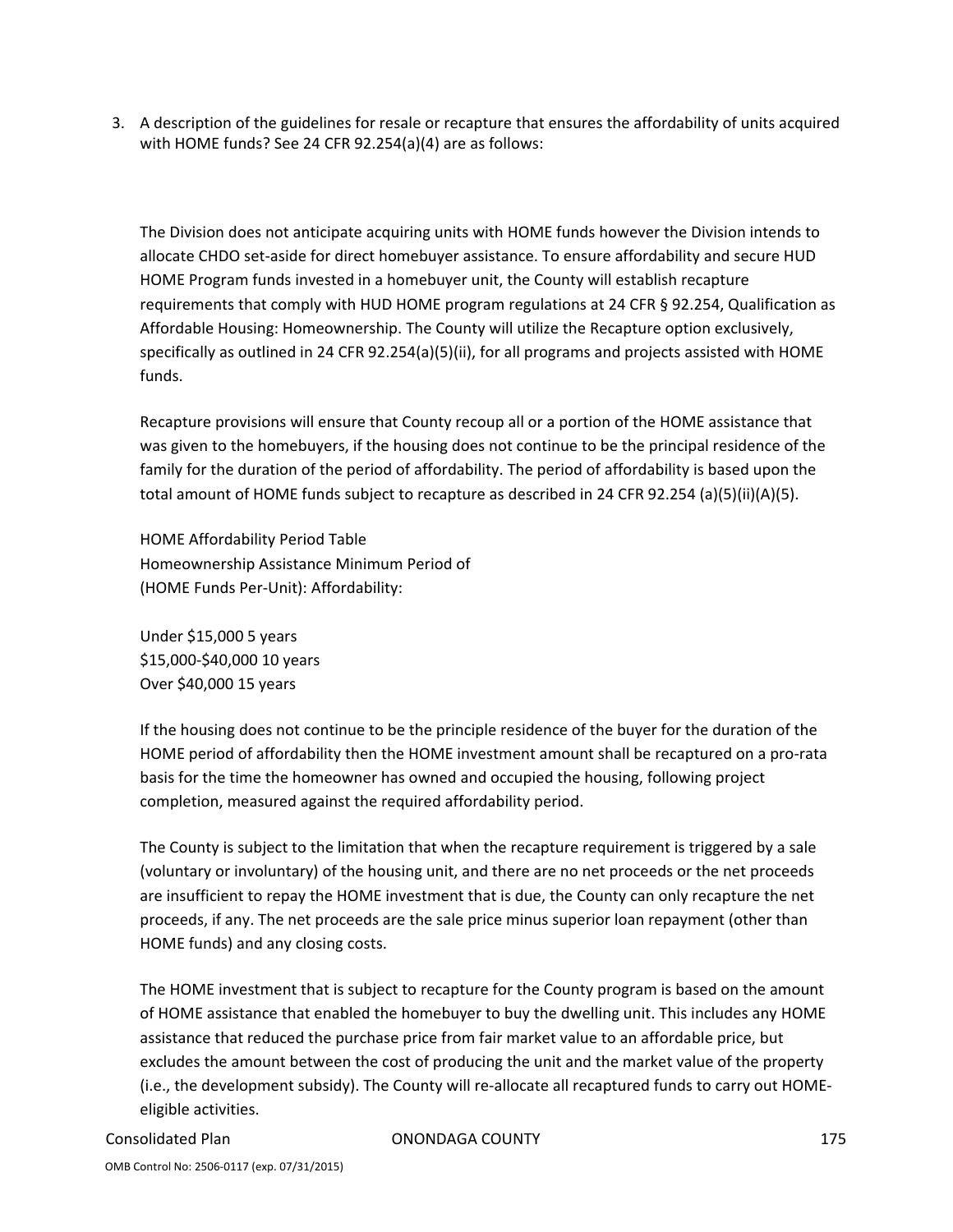If the housing does not continue to be the principle residence of the buyer for the duration of the HOME period of affordability, then the HOME investment amount shall be recaptured on an equal pro-rata basis for the time the homeowner has owned and occupied the housing, following project completion, measured against the required affordability period.

4. Plans for using HOME funds to refinance existing debt secured by multifamily housing that is rehabilitated with HOME funds along with a description of the refinancing guidelines required that will be used under 24 CFR 92.206(b), are as follows:

The Community Development Division does not plan to use HOME funds to refinance existing debt.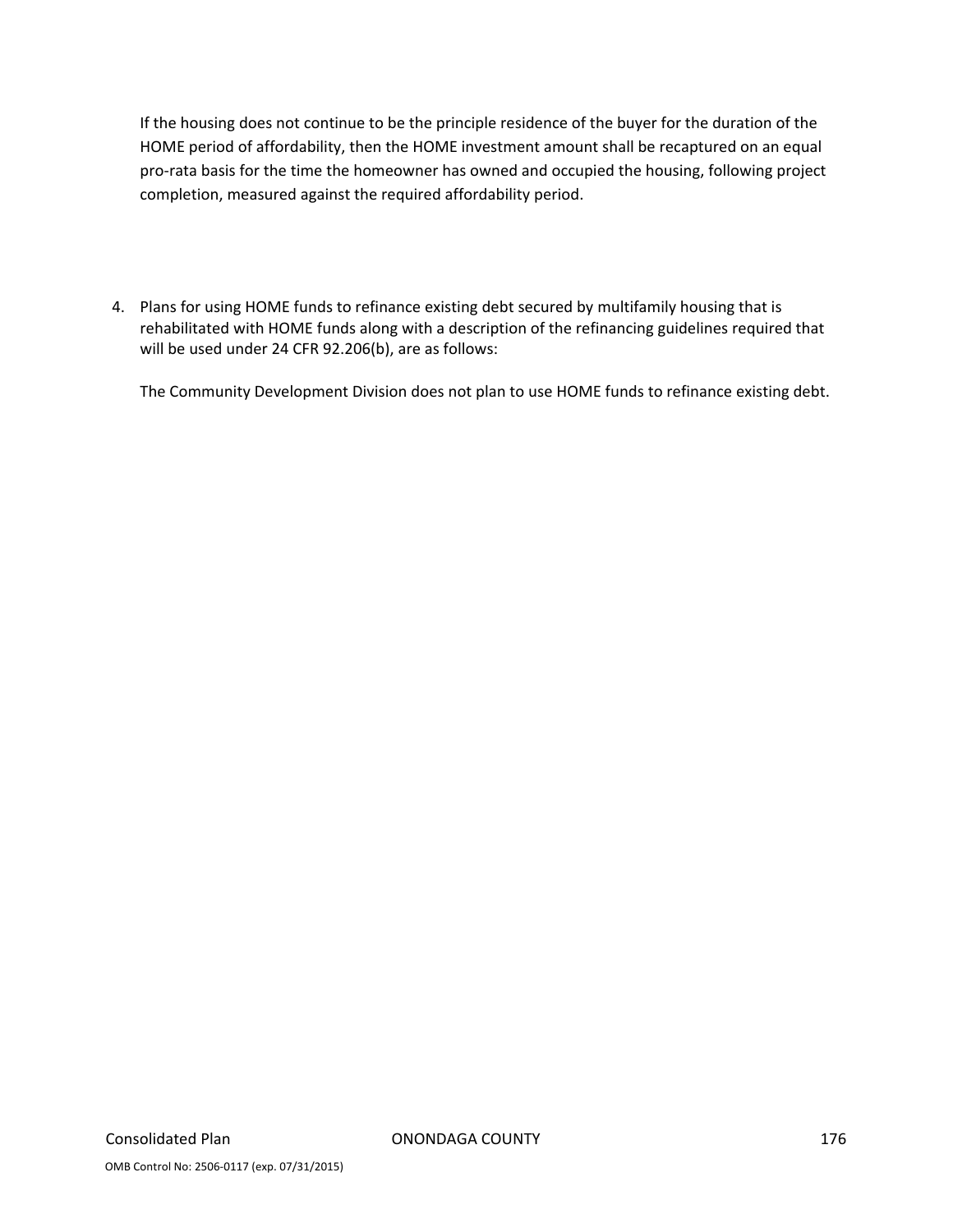## **Emergency Solutions Grant (ESG) Reference 91.220(l)(4)**

### 1. Include written standards for providing ESG assistance (may include as attachment)

CCD will continue to provide assistance to individuals and families that are homeless or at risk of becoming homeless through the use of Federal funds received by the County under the Emergency Solutions Grant Program (ESG). In order to be consistent with the Syracuse/Onondaga County Continuum of Care (CoC), the County will target the ESG funds to providing permanent housing to individuals and families that meet HUD definition of homeless and to very low income families at risk of becoming homeless. Funding will be awarded to local organizations involved in Emergency Shelter, Homeless Prevention, Rapid Rehousing and Outreach. The County will contract with not-for-profit agencies that serve the homeless population to implement the Program.

The Consortium is working closely with the CoC/ HHC's Executive Committee, the Monitoring Committee and the City of Syracuse Department of Neighborhood and Business Development to improve the written standards for the development and delivery of ESG program services.

Minimum standards for consideration included:

- All funded agencies must agree to participate in the local HMIS.
- All funded activities must conform to the interim rule revising the regulations for the Emergency Shelter Grants program at 24 CFR, Part 576.
- All ESG program beneficiaries must meet the homeless definition as set out in the December 5, 2011 Federal Register.
- Projects that having the capacity to support one or more national priorities established in "Opening Doors: Federal Strategic Plan to Prevent and End Homelessness."
- 2. If the Continuum of Care has established centralized or coordinated assessment system that meets HUD requirements, describe that centralized or coordinated assessment system.

Contact Community Services has expanded its current after‐hour sheltering assessment service via phone, internet and assist in identifying other ways clients and providers can access services. To date they have:

‐ Develop a process for the coordinated/centralized assessment that includes a "service tree" with timeline for full implementation of current system;

‐ Develop a procedures manual for agencies who participate in the coordinated/centralized assessment based on HUD's recommendations and other communities best practices, including after‐care or follow‐up;

- ‐ Create the necessary assessment tools for implementation;
- ‐ Produce reports on utilization, service needs/gaps and budgets; and

Consolidated Plan ONONDAGA COUNTY 177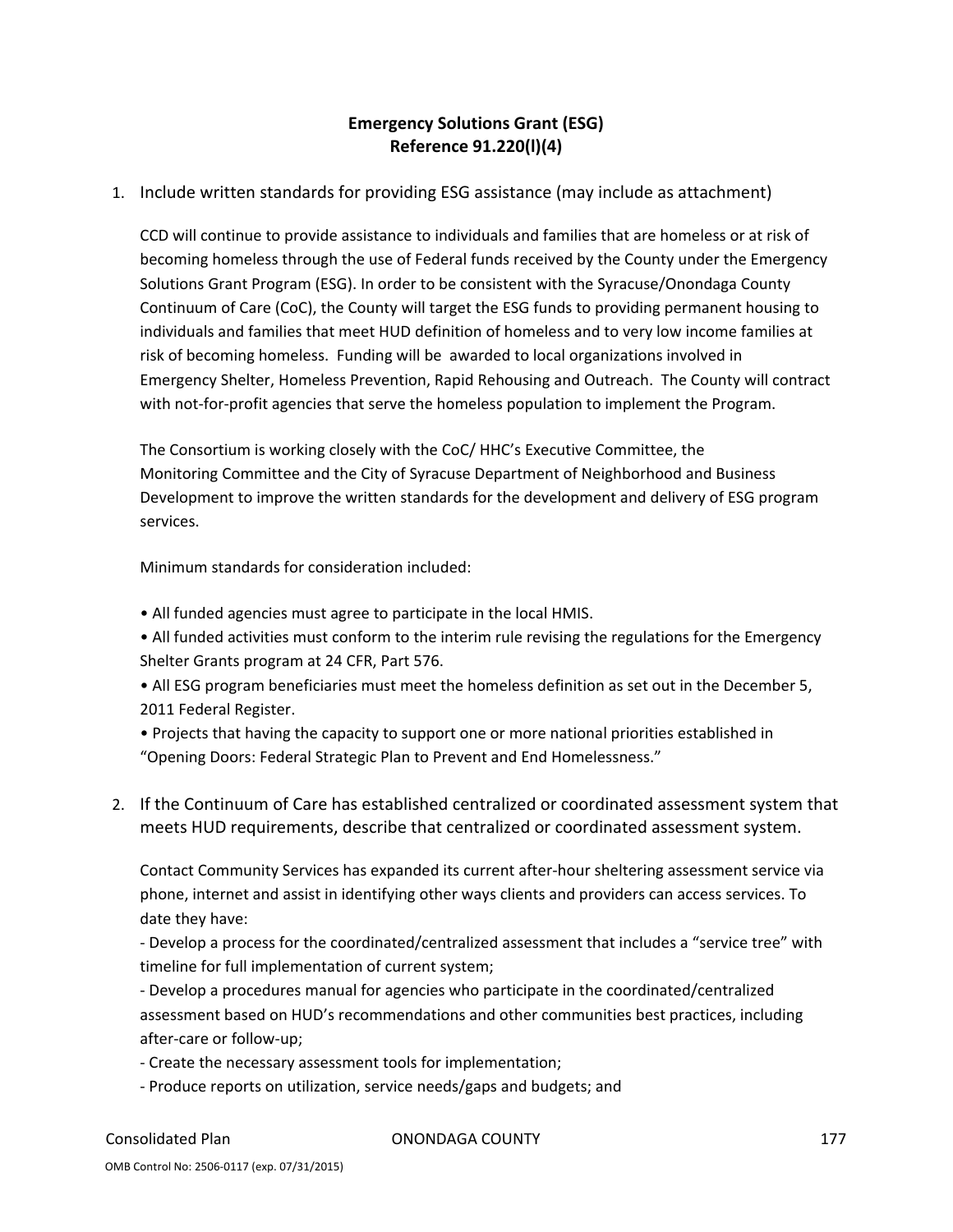‐ Develop marketing plan

3. Identify the process for making sub‐awards and describe how the ESG allocation available to private nonprofit organizations (including community and faith‐based organizations).

Awards are made using a Request for Proposal process and with considerable consultation with key members of the Continuum of Care. Recommendations that arise from such consultations are made to the Community Development Steering Committee, as part of the Citizen Participation Process.

4. If the jurisdiction is unable to meet the homeless participation requirement in 24 CFR 576.405(a), the jurisdiction must specify its plan for reaching out to and consulting with homeless or formerly homeless individuals in considering policies and funding decisions regarding facilities and services funded under ESG.

The County shall meet the homeless participation requirement for having a homeless or formerly homeless person participate in making policies and decisions regarding facilities or services that receive funding under ESG Program. The HHC has a formerly homeless disabled person on their board. The County consults with the board during the allocation process.

*5.* Describe performance standards for evaluating ESG.

The County in collaboration with the CoC has adopted the following performance standards when evaluation ESG sub‐grantee activities:

- Ability to attain proposed outcomes
- Ability to remain on schedule and submit reports in a timely fashion
- Increase the coordination among agencies and mainstream resources and other support services in assessing the needs of homeless or housing vulnerable individuals and families;
- Increase access to stable and affordable housing by creating a centralized housing database that identifies affordable, safe and decent housing to rapid re-house individuals and families;
- Increase access to services (credit repair/financial literacy) to reduce an individual's or families' vulnerability to homelessness.
- Ability to attain proposed outcomes
- Ability to remain on schedule and submit reports in a timely fashion

### **Discussion:**